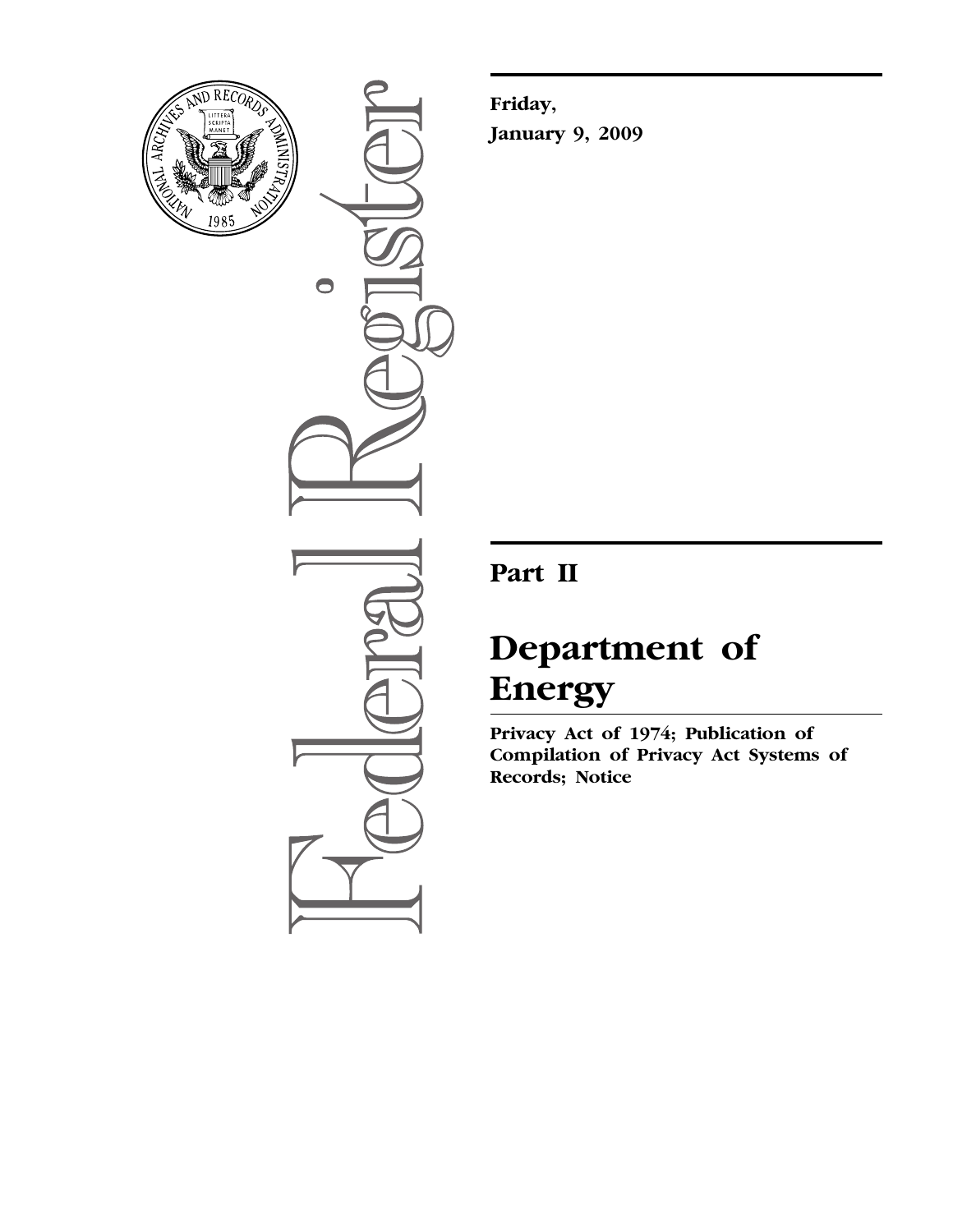## **DEPARTMENT OF ENERGY**

## **Privacy Act of 1974; Publication of Compilation of Privacy Act Systems of Records**

**AGENCY:** U.S. Department of Energy. **ACTION:** Notice.

**SUMMARY:** As required by the Privacy Act of 1974, 5 U.S.C. 552a, and the Office of Management and Budget (OMB) Circular A–130, the Department of Energy including the National Nuclear Security Agency (NNSA) (hereinafter referred to collectively as ''DOE'' or ''the Department'') is publishing its compilation of Privacy Act Systems of Records. This notice provides an accurate and complete text of the agency's systems of records, and adopts many of the recommendations that were made to DOE in comments that were submitted concerning proposed amendments to the compilation published by DOE on April 2, 2008.

**DATES:** The compilation of Privacy Act Systems of Records is effective January 9, 2009. The proposed new system of records will be open for comments until February 18, 2009. A final notice will be published addressing any comments received and adopting the notice. **ADDRESSES:** Written comments on the proposed new system of records should be directed to Verlette L. Gatlin, Deputy Director, Office of Information Resources, U.S. Department of Energy, MA–90, 1000 Independence Avenue, SW., Washington, DC 20585, (202) 586– 5955.

**FOR FURTHER INFORMATION CONTACT:**  Verlette L. Gatlin, Deputy Director, Office of Information Resources, MA– 90, U.S. Department of Energy, 1000 Independence Avenue, SW., Washington, DC 20585, (202) 586–5955, Jerry Hanley, Chief Privacy Officer, Office of Information Resources, MA– 90, U.S. Department of Energy, 1000 Independence Avenue, SW., Washington, DC 20585, (202) 586–0483, and Isiah Smith, Deputy Assistant General Counsel for General Law, GC– 77, U.S. Department of Energy, 1000 Independence Avenue, SW., Washington DC 20585, (202) 586–8618. **SUPPLEMENTARY INFORMATION:** 

## I. Background

II. Discussion on Comments

- III. Proposed New System of Records
- IV. Comment Procedures

#### **I. Background**

DOE published a notice of its proposed compilation of its Privacy Act systems of records on April 2, 2008, at 73 FR 18044. The notice provided an

accurate and complete text for the sixtytwo systems of records established by DOE under the Privacy Act. Each system notice provided a description of the system of records, identified the purpose and authority for collecting and maintaining the information, reflected administrative changes that had been made, identified the appropriate DOE locations, and incorporated all routine uses. In addition, the notice proposed amendments to three existing systems of records, added a new routine use to all systems of records, established a new system of records, and deleted a system of records.

In the April 2, 2008 **Federal Register**  Notice, DOE provided a date of April 2, 2008 for the public to comment on the proposed amendments to the Privacy Act compilation. However, on April 9, 2008 at 73 FR 19198, DOE published a notice correcting the comment date to May 9, 2008, effectively providing a 37 day period for the public to comment on the proposed amendments. The Department received numerous internal comments and no public comments. An analysis of the comments and the response by the DOE are provided in this notice.

#### **II. Discussion of Comments**

*Comment:* The Department received a comment stating that the DOE Headquarters, Washington, DC System Location for new system DOE–60 General Correspondence Files, should not be specific to Forrestal Building, and should be changed to the broader U.S. Department of Energy, Headquarters, 1000 Independence Avenue, SW., Washington, DC 20585 to provide broader coverage.

*Response:* The comment is accurate. The text has been revised accordingly with this notice.

*Comment:* The Department received several comments related to the Correlations section of the proposed Compilation. One commenter stated that, pursuant to an Office of Science (SC) restructure since the last publication of the Privacy Act Compilation, Field Site Offices may no longer be offices under the Field Location Office organization, but in all instances the Field Site Offices and their M&O Laboratories do maintain records under Field Location Office jurisdiction. Accordingly, in the Correlations section, the title *''Correlation of DOE Field Locations and Their Offices''* should be changed to *''Correlation of DOE Field Locations and Field Site Offices, M&O Laboratories, and Other Offices Maintaining Records under Field Location Jurisdiction.''* That commenter also stated that with respect to the

offices that constitute the SC Integrated Support Center (Chicago and Oak Ridge), some information is outdated or inconsistent with the SC Integrated Support Center Service Provider Matrix under which they operate. Other commenters suggested additional updates to the Correlation section and provided supplemental information for updating that section.

*Response:* The comments are accurate. The text has been revised accordingly with this notice.

*Comment:* The Department received several comments related to System Locations in the proposed Compilation. One commenter stated that Field *System Locations* in all Field portions of Privacy Act Systems should be the location having jurisdiction over records in the System, *i.e.* , the location where the jurisdictional System Manager and cognizant Privacy Act Officer reside, not necessarily the physical location of the records. This is especially necessary in the 31 Systems of Records that provide that the *System Manager* for the Field portion of the System is the Manager (or Field subject matter Manager) of the *System Location* listed (DOE–1, 3, 5, 8, 13, 14, 16, 26, 28, 31, 33, 34, 35, 38, 41, 43, 44, 45, 46, 48, 50, 51, 52, 55, 56, 60, 63, 75, 77, 81, and 84). Field Locations (the DOE Field Locations listed in the *''Correlations''* section) should be listed accordingly as the only *System Locations* for their respective portions of the system, and any correlating Field Site Offices, M&O laboratories, and other offices maintaining records for the Field Location should be removed as *System Locations,* because they fall under the umbrella of the Field Location and would be listed as such under that Field Location in the *Correlations*  section. *Notification and Records Access* provisions of those Systems are consistent with this revision, because they direct public and routine users to submit their requests to the Privacy Act Officer at the respective *System Location* listed. Also, if Field Site Offices, M&O laboratories, and other offices maintaining records for Field Locations were listed as *System Locations,* the public would be misdirected to submit their requests to locations where no Privacy Act Officer exists. Other commenters requested updates to specific System Locations and provided updated supplemental information for updating System Locations.

*Response:* The Privacy Act of 1974, 5 U.S.C. 552a Section (e)(4)(A) requires agencies to publish the name of the system and the location where the records are being maintained. On July 9, 1975 at 40 FR 28948, the Office of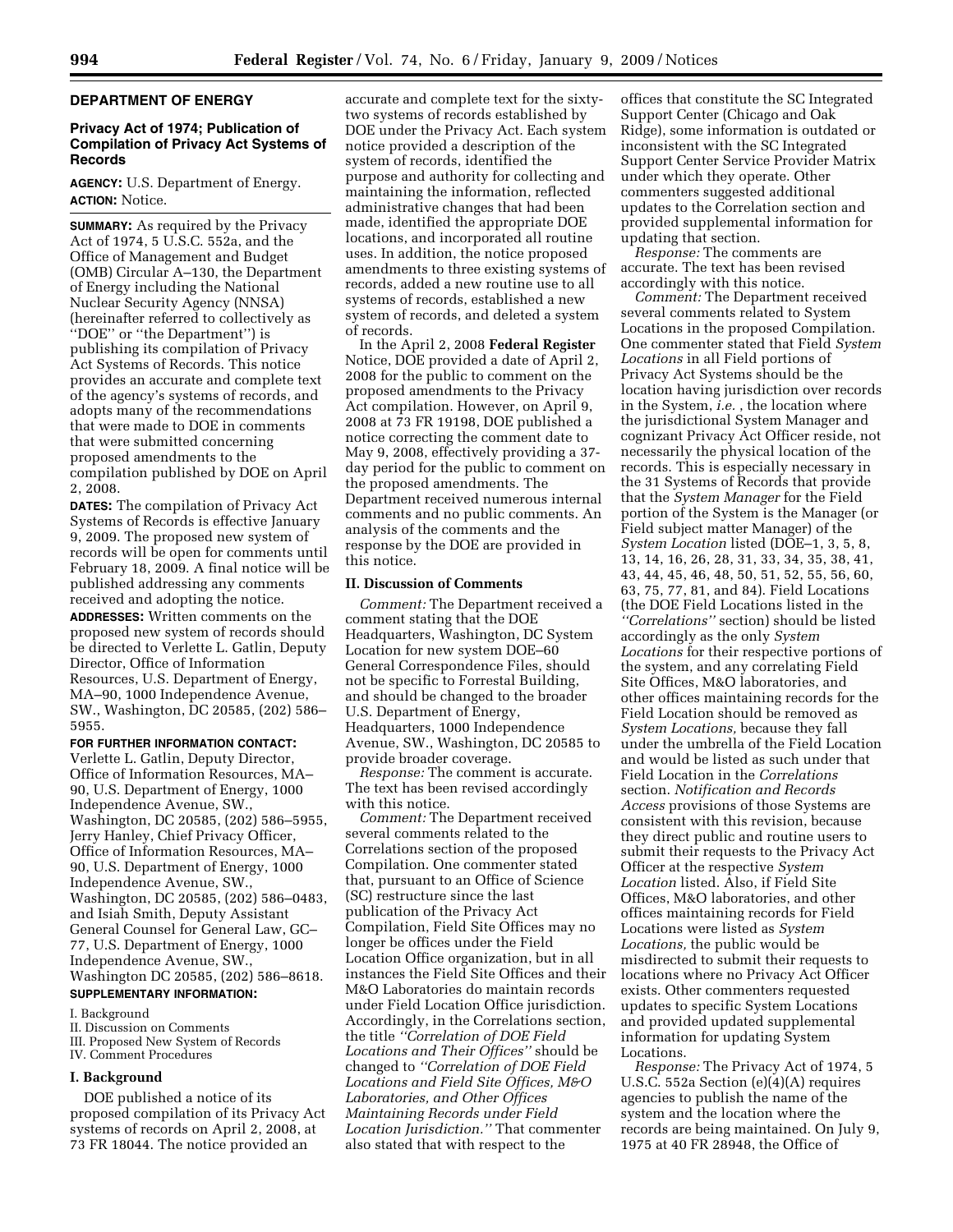Management and Budget (OMB) published guidance to agencies implementing the Privacy Act. With respect to section (e)(4)(A), the OMB guidance stated ''agencies will specify each city/town and site at which the system of records is located.'' This includes the locations where records have been retired and sent to record centers. As currently structured the *''Correlation Section''* provides the public and routine users with the additional information necessary to determine which Field Location has jurisdiction over the records maintained for and by its correlating Field Site Offices, M&O and Laboratory sites. To determine the appropriate Privacy Act Officer for these locations, the additional information included in the *''Correlation Section''* and the updated language in the *''Notification Procedures''* directs the reader to the appropriate site. Although, the requester made a good point, the agency however, is correct providing a listing in the individual notices all of the field locations where records are being maintained. The various system managers for the systems of records were contacted and it was determined that this is consistent with the Privacy Act and the guidance provided by OMB. Therefore, the comment is not being adopted.

*Comment:* The Department received a comment stating that in DOE–5, Personnel Records of Former Contractor Employees, in the Purpose section, "with" should be added to the last line to now read ''associated with their employment.''

*Response:* The comment is accurate. The text has been revised accordingly with this notice.

*Comment:* The Department received a comment stating that in the *Categories of Individuals Covered* section of DOE– 11, Emergency Operations Notification Call List, ''in DOE–11'' should be added to the parenthetical to read (''hereinafter referred to in DOE–11 collectively as ''DOE''). The commenter stated that without this change, from that point forward in the Compilation, the term ''DOE'' would mean DOE and NNSA.

*Response:* The comment is inaccurate. The text is not being revised because NNSA is a part of DOE.

*Comment:* The Department received a comment stating that, in spite of the fact that the *Categories of Individuals Covered* section under DOE–14, Report of Compensation includes DOE employees, the *Purpose* section only refers to reasonableness of compensation paid to top contractor personnel. If the full scope of data is compensation data on Contractor Key

Personnel, DOE employees should not be mentioned in the *Categories* section. The commenter also stated that ''up to \$100,000'' should be ''exceeding \$100,000.00,'' based upon current salary information.

*Response:* DOE agrees that the Categories of Individuals section should be revised to include only contractor employees, and the text of that section has been revised accordingly with this notice. DOE also agrees that the Categories of Records section should reflect the appropriate salary dollar threshold. However, based on unique provisions in DOE's contracts with its contractors, contractual salary dollar thresholds may differ. Therefore, DOE has revised with this notice the text of the Categories of Records section to replace ''current salary up to \$100,000'' with "current salary meeting the threshold level for reporting as specified in the respective contract.''

*Comment:* The Department received a comment stating that the new DOE–60 General Correspondence Files is missing the *Purpose* section. The commenter also stated that the supplementary information in the Preamble to the notice is inconsistent with the discussion in the *Categories of Records in the System* section. The Preamble states (1) that records to be maintained in this system ''pertain to general correspondence submitted to the Heads of the Departmental Program Offices and the Heads of the Departmental Field Offices,'' (2) that the categories of records to be covered by the system include ''incoming correspondence that may include name, address, telephone number, organization, date of birth, and supporting documentation'', and (3) that ''Files may also contain a copy of any response letters and documentation required to prepare the response.'' In contrast, the *Categories of Records in the System* section description is limited to ''Name, address of correspondent, and copies of the agency response.'' It doesn't include the balance of the items listed in the supplementary information, and it doesn't restrict the correspondence to ''general correspondence submitted to the Heads of the Departmental Program Offices and the Heads of the Departmental Field Offices.'' The commenter suggested revising the *Categories of Records in the System* to provide the additional clarification expressed in supplementary information at the beginning of the proposed Compilation. Also, the commenter stated that like DOE–60, the system DOE–58 General Correspondence Files of Office of Secretary, Deputy Secretary and Under Secretary of Energy, also

should include in its *Categories of Records in the System* section general correspondence submitted to those offices by individuals. DOE–58 currently only includes copies of the agency's response to the individual.

*Response:* The comments are accurate. The text has been revised accordingly with this notice.

*Comment:* The Department received a comment stating that the Counterintelligence organizations in the field report directly to the Office of Intelligence and Counterintelligence in Headquarters. The Field Offices and Support/Service Centers do not have responsibility for their records and any FOIA/PA requests should be directed to the Headquarters Counterintelligence Director. Accordingly, in DOE–84 Counterintelligence Investigative Records, the *System Manager* section should be revised to remove the ''Field Offices,'' and the *Notification Procedures* section should be revised to remove the following: ''or the Privacy Act Officer at the appropriate address identified above under *System Locations*. For records maintained by the Laboratory, Site or Area Office, the request should be directed to the Privacy Act Officer that has jurisdiction over that site.''

*Response:* The system manager(s) section of the notice informs the public of the physical address of the manager of the record. This is in conjunction with the *''System Location''* section (See comment on *''System Locations.''*) It is inaccurate to say that these field managers do not have responsibility for these records. As managers of these records they are responsible for the records and must follow the rules set by the Department for collecting, maintaining, safeguarding and storing the records. By removing the field system managers from the notice would be inconsistent with OMB's guidance. Therefore, this portion of the comment will not be adopted.

The Privacy Act does not preclude individuals from submitting requests to those offices where records are maintained. If requests have been misdirected, the Department's regulation implementing the Privacy Act (Title 10 Code of Federal Regulations Section 1008) provides procedures how to process misdirected requests. We have considered the comment and the *''Notification Procedures''* section will be revised to instruct individuals to submit Privacy Act requests for these records to the Headquarters Privacy Act Officer.

*Comment:* The Department received a comment stating that if the address of the *System Location* were included in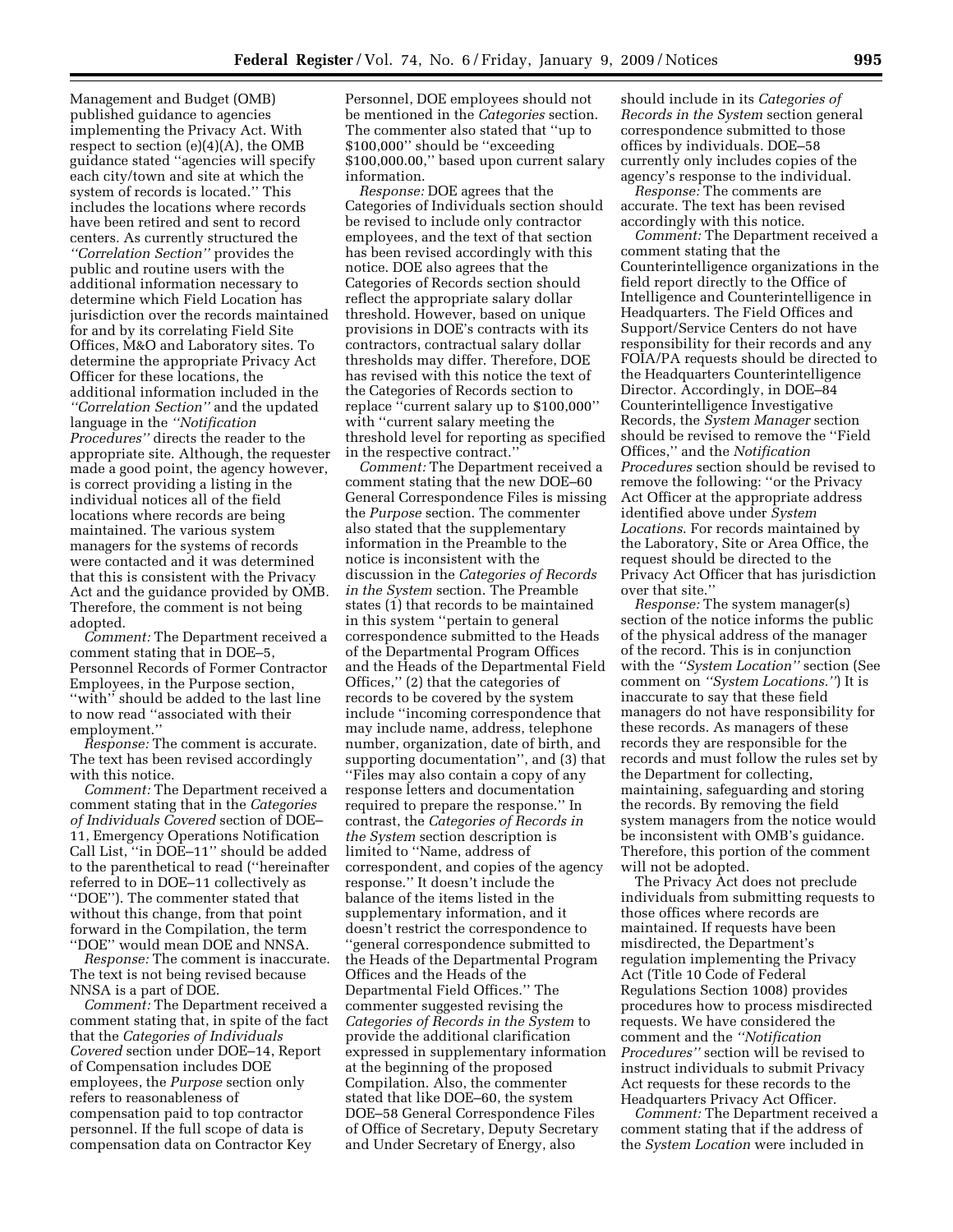the *Correlation* list, it would not have to be repeated each time the *System Location* is identified in the System.

*Response:* DOE believes that although there may be some efficiency in the suggested change, such a change would only be applicable to certain locations and would cause potential requesters to take an extra step to locate the information needed to submit a request. Also, not repeating the system locations within the individual notices would not be consistent with OMB's guidance (see comment on *''System Locations.''*) Therefore, the comment is not being adopted and the text is not being revised.

*Comment:* The Department received a comment stating that because *''Purpose''*  sections throughout the Compilation provide clarification or add to the *''Categories of Records in the System''*  sections, the commenter suggests adding language to the beginning of each Purpose section to tie the two sections, *e.g.*, ''For those records described in *Categories of Records in the System,*  such records are maintained. \* \* \*"

*Response:* DOE agrees with this suggested administrative change. The text has been revised accordingly with this notice.

*Comment:* The Department received a comment stating that in all Systems involving records maintained in the Field, it would be clearer to the public if there was a revision to the *''Notification Procedures''* boilerplate sentence beginning ''For the records maintained. \* \* \*'' to ''For records maintained by the M&O Laboratory or Field Site Office, the request should be directed to the Privacy Act Officer at the System Location listed as having jurisdiction over that site—see the *Correlation of DOE Field Locations and Field Site Offices, M&O Laboratories, and Other Offices Maintaining Records under Field Location Jurisdiction* at the beginning of this Compilation of Systems of Records.''

*Response:* DOE agrees with this comment with two minor revisions. (1) Consistent with this commenter's previous comment regarding the organization within the Office of Science, such requests should be directed to the Privacy Act Officer at the System Location listed as having jurisdiction over ''the records'' for that site; and (2) better direction to requesters can be provided by stating<br> $\cdots * * * \in \text{Bisted in the Correlation}$ ''\* \* \* as listed in the *Correlation* 

\* \* \*'' rather than ''see the *Correlation*  \* \* \*'' The text has been revised

accordingly with this notice.

*Comment:* The Department received a comment stating that the

*''Retrievability''* sections in some of the

Systems specify that the records in the System are those retrieved by name or other personal identifier (*e.g.*, SSN, badge number). Other Systems indicate that the record MAY BE retrieved by name or personal identifier. The commenter stated that this language is contrary to the Privacy Act and its implementing regulations (10 CFR 1008), which define ''System of Records'' as ''a group of any records under the control of any agency from which information is retrieved by the name of the individual or by some identifying number, symbol, or other identifying particular assigned to the individual.'' The commenter stated that the *Retrievability* sections should be amended to reflect that records in the system ARE retrieved by name and/or whatever other personal identifier(s) are applicable to the system.

*Response:* The comment is accurate. The text has been revised accordingly with this notice.

*Comment:* The Department received a comment stating that in the *Purpose*  section of DOE–38 Occupational and Industrial Accident Records, ''contract'' should be "contractor."

*Response:* The comment is accurate. The text has been revised accordingly with this notice.

*Comment:* The Department received a comment stating that in DOE–24 Land Records System, something is missing in the first sentence of the *''Purpose''*  section, before ''grants, licenses.''

*Response:* After consultation with the Privacy Act Officer and Counsel at one of the System Locations for this system, DOE has determined that there is in fact text missing from the language in the *Purpose* section of this system. The missing text in the *''Purpose''* section has been added accordingly with this notice.

*Comment:* The Department received a comment stating that since ''Department of Energy'' has been defined in the Introduction as either ''DOE'' or ''Department'' there is no need to add the parenthetical in subsequent usage (*e.g.*, DOE–9, *Categories of Individuals*).

*Response:* DOE agrees with the suggested administrative changes. The text has been revised throughout the Compilation accordingly with this notice.

## **III. Proposed New System of Records**

#### *DOE–17 DOE Alert System*

The Department proposes to establish a new system of records entitled DOE– 17 ''DOE Alert System.'' The Roam Secure Alert Network (RSAN) software is the prime component of the DOE Alert System. It provides the capability

to send text messages to text-capable devices of DOE Headquarters employees in the event of an emergency. It is one of numerous communication systems that allow quick, effective, and efficient information dissemination. It is not the primary notification system for an event, however, it can be used to provide additional information following an even occurrence.

The information in the system will pertain to DOE employees and contractor employees. It is a voluntary system that employees sign up to be alerted in case of an event or emergency. The information will be used by the Department to contact only the registered users of the system in case of an event.

The records will be stored as paper records and electronic media. Information is retrieved by the name of the individual. The authorities for the DOE Alert System are Title 42 United States Code (U.S.C.) Section 7101 *et seq.*; and 50 U.S.C. 2401 *et seq.* 

The Department does not believe the maintenance of this system will have any substantial effect on privacy and other rights of individuals, particularly since the participation in the program is strictly voluntary and the information is provided by the employee. The system is necessary to efficiently administer the program.

#### **IV. Comment Procedure**

As provided by 5 U.S.C. 552a(e)(11) interested persons are invited to submit written data, views or comments related to the proposed new system of records to the U.S. Department of Energy, Office of Information Resources, MA–90, 1000 Independence Avenue, SW., Washington, DC 20585. ''Comments'' should be written on the outside of the envelope and on the documents submitted to DOE with the designation ''Department of Energy Privacy Act Systems of Records Proposal.'' The comments and all other relevant information will be considered by DOE before the proposed new system of records is adopted in its final form.

A final notice will be published addressing any comments received and adopting the notice upon the expiration of the 40-day advance notice period for informing Congress and the Office of Management and Budget (OMB) of the proposed new system.

The Department is submitting to Congress the report on the new system as required by OMB Circular A–130 concurrently with publication of this **Federal Register** notice.

Set forth below is the compilation of DOE's Privacy Act Systems of Records that includes a Table of Contents,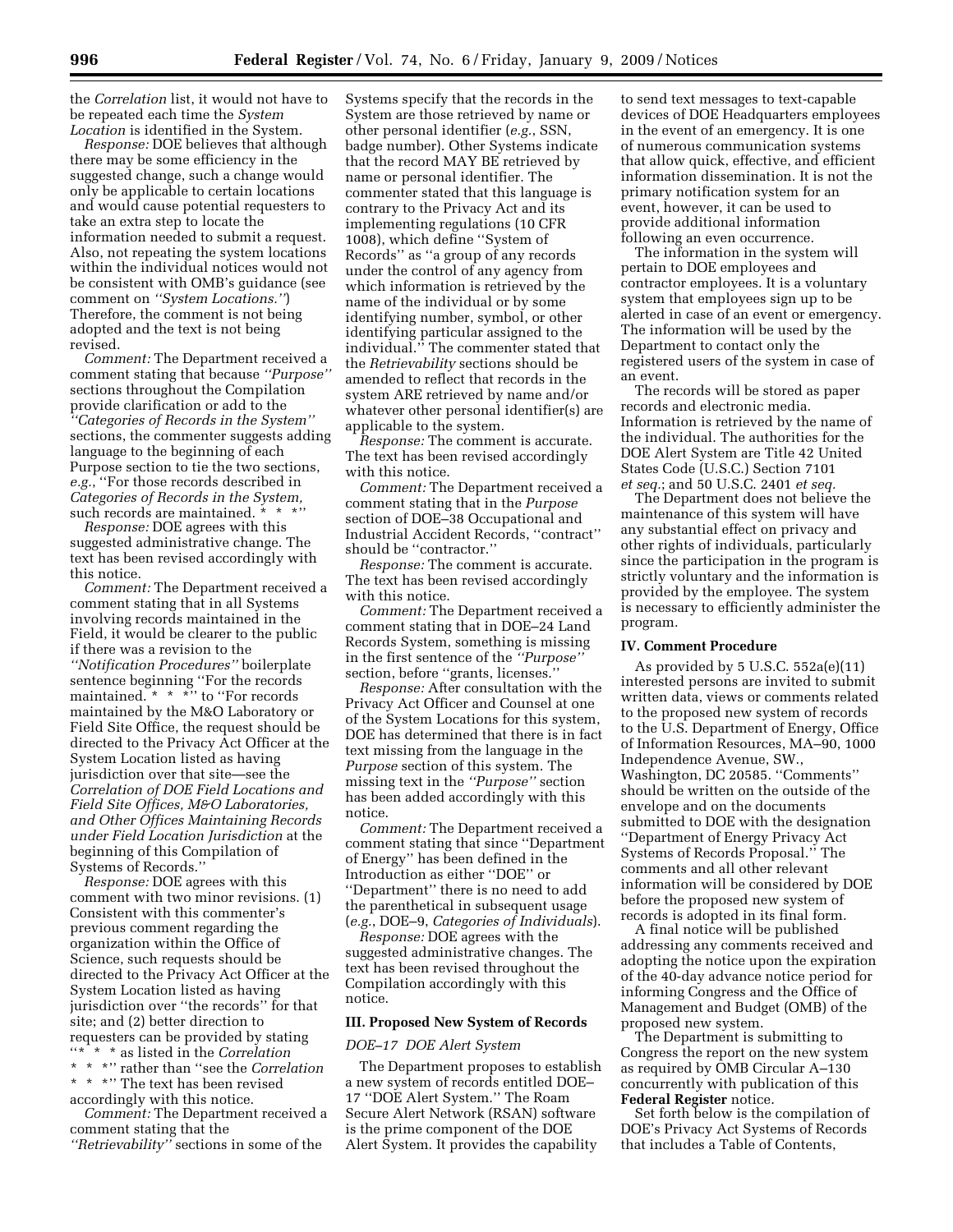Correlation of Offices and the text of the individual systems of records.

Issued in Washington, DC on December 17, 2008.

#### **Ingrid Kolb,**

*Director, Office of Management.* 

## **Compilation of Systems of Records**

*Correlation of DOE Field Locations and Field Site Offices, M&O Laboratories, and Other Offices Maintaining Records Under Field Location Jurisdiction* 

Bonneville Power Administration

*Carlsbad Field Office:*  Waste Isolation Pilot Project Office. *Environmental Management Consolidated Business Center: West Valley Demonstration Project*. *Golden Field Office:*  National Renewable Energy Laboratory *Idaho Operations Office:*  Idaho National Laboratory; Radiological and Environmental Sciences Laboratory. *National Energy Technology Laboratory (NETL) Pittsburgh: NETL Albany, OR, NETL Fairbanks, AK, NETL Morgantown, WV, NETL Tulsa, OK. NNSA Service Center (Albuquerque) (formerly Albuquerque Operations Office):*  Kansas City Site Office, Kansas City Plant, Lawrence Livermore National Laboratory, Livermore Site Office, Los Alamos Site Office, Los Alamos National Laboratory, Nevada Site Office (formerly NNSA Service Center (Nevada), Pantex Site Office, Pantex Plant, Sandia Site Office, Sandia National Laboratory, NNSA Y–12 Site Office (formerly Y–12 Area Office), Y–12 National Security Complex (formerly Y–12 Plant). *NNSA Naval Reactors Laboratory Field Office—Pittsburgh Naval Reactors: Bettis Atomic Power Laboratory, Naval Reactors Facility, Idaho Falls, ID. NNSA Naval Reactors Laboratory Field Office—Schenectady Naval Reactors: Knolls Atomic Power Laboratory, Kesselring Site. Office of Repository Development (formerly Yucca Mountain Site Characteristic Office): Office of Science Chicago Office (formerly Chicago Operations Office):*  Ames Site Office, Ames Laboratory,

Argonne Site Office, Argonne National Laboratory, Brookhaven Site Office, Brookhaven National Laboratory, Fermi Site Office, Fermi National Accelerator Laboratory, Berkeley Site Office, Lawrence Berkeley National Laboratory, Princeton Site Office, Princeton Plasma Physics Laboratory, New Brunswick Laboratory. *Office of Science Oak Ridge Office (formerly Oak Ridge Operations Office)* 

Oak Ridge Gaseous Diffusion Plant (K– 25), Oak Ridge National Laboratory (X–10),

Oak Ridge Institute for Science and Education (ORISE), Melton Valley TRU Waste Storage

Facility, Spallation Neutron Source, Oak Ridge

- Reservation,
- Thomas Jefferson Site Office,
- Thomas Jefferson National Accelerator Facility,
- Paducah Gaseous Diffusion Plant, Portsmouth Gaseous Diffusion Plant,
- Portsmouth/Paducah Project Office,
- Lexington, KY,
- Horizon Center,
- East Tennessee Mechanical Contractors,
- Pacific Northwest Site Office,
- Pacific Northwest National Laboratory,
- Stanford Site Office,
- Stanford Linear Accelerator Center.
- *Richland Operations Office*

AdvanceMed Hanford Inc., Office of River Protection.

- *Savannah River Operations Office*
- Savannah River Site Office (formerly Savannah River Area Office), including Savannah River, Ecology Laboratory and Savannah River Technology Center, NNSA Tritium Facility. *Southeastern Power Administration: Alaska Power Administration.*
- Southwestern Power Administration

*Strategic Petroleum Reserve Project Management Office:* 

#### Western Area Power Administration

*Colorado River Storage Project Management Center, Desert Southwest Regional Office, Rocky Mountain Region, Sierra Nevada Region, Upper Great Plains Regional Office.* 

## **Table of Contents of All DOE Systems of Records as Adopted or Proposed**

DOE–1 Grievance Records

- DOE–2 DOE-Personnel Supervisor Maintained Personnel Records
- DOE–3 Employee Concerns Program Records
- DOE–4 Form EIA–457 Survey Reports, Residential Energy Consumption Survey (RECS)
- DOE–5 Personnel Records of Former Contractor Employees
- DOE–6 [Deleted-Reserved]<br>DOE–7 Whistleblower Inve
- Whistleblower Investigation, Hearings, and Appeals Records
- DOE–8 Intergovernmental Personnel Act (IPA) Agreements
- DOE–9 Members of DOE Advisory Committees
- DOE–10 Energy Employees Occupational Illness Compensation Program Act Files
- DOE–11 Emergency Operations Notification
- Call List
- DOE–12 Automated Materials Property System (AMPS)
- DOE–13 Payroll and Leave Records<br>DOE–14 Report of Compensation
- Report of Compensation
- DOE–15 Intelligence-Related Access Authorization
- DOE–16 Federal Employee Subsidy
- Program Records
- DOE–17 DOE Alert System (Proposed New System—[DOE Number is being reissued]
- 
- DOE–18 Financial Accounting System<br>DOE–19 [Deleted-Reserved]
- DOE–19 [Deleted-Reserved]<br>DOE–20 [Deleted-Reserved] [Deleted-Reserved]
- DOE–21 Asset Readiness Management
- System (ARMS)<br>DOE–22 [Deleted-F
- DOE–22 [Deleted-Reserved]<br>DOE–23 Property Accounta
- DOE–23 Property Accountability System Land Records System
- 
- DOE–25 U.S. DOE Commuter Locator and Parking Space Information System
- DOE 26 Official Travel Records
- DOE–27 Foreign Travel Management System (FTMS)
- DOE–28 General Training Records
- DOE–29 [Deleted-Reserved]<br>DOE–30 [Deleted-Reserved]
- DOE–30 [Deleted-Reserved]<br>DOE–31 Firearms Qualifica
- DOE–31 Firearms Qualification Records<br>DOE–32 [Deleted-Reserved]
- DOE–32 [Deleted-Reserved]<br>DOE–33 Personnel Medical
- DOE–33 Personnel Medical Records
- Employee Assistance Program
- (EAP) Records
- DOE–35 Personnel Radiation Exposure Records
- DOE–36 [Deleted-Reserved]<br>DOE–37 [Deleted-Reserved]
- [Deleted-Reserved]
- DOE–38 Occupational and Industrial Accident Records
- 
- DOE–39 [Deleted-Reserved]<br>DOE–40 [Deleted-Reserved] [Deleted-Reserved]
- DOE–41 Legal Files (Claims, Litigation,
- Criminal Violations, Patents, and Others)
- DOE–42 [Deleted-Reserved]<br>DOE–43 Personnel Security
- DOE–43 Personnel Security Clearance Files
- Special Access Authorization for
- Categories of Classified Information DOE–45 Weapons Data Access Control
- System (WDACS)
- DOE–46 Administrative Review Files<br>DOE–47 [Deleted-Reserved]
- [Deleted-Reserved]
- DOE–48 Security Education and/or
- Infraction Reports DOE–49 Security Communications File
- DOE–50 Human Reliability Program Records
- DOE–51 Employee and Visitor Access Control Records
- DOE–52 Access Control Records of International Visits, Assignments, and Employment at DOE Facilities and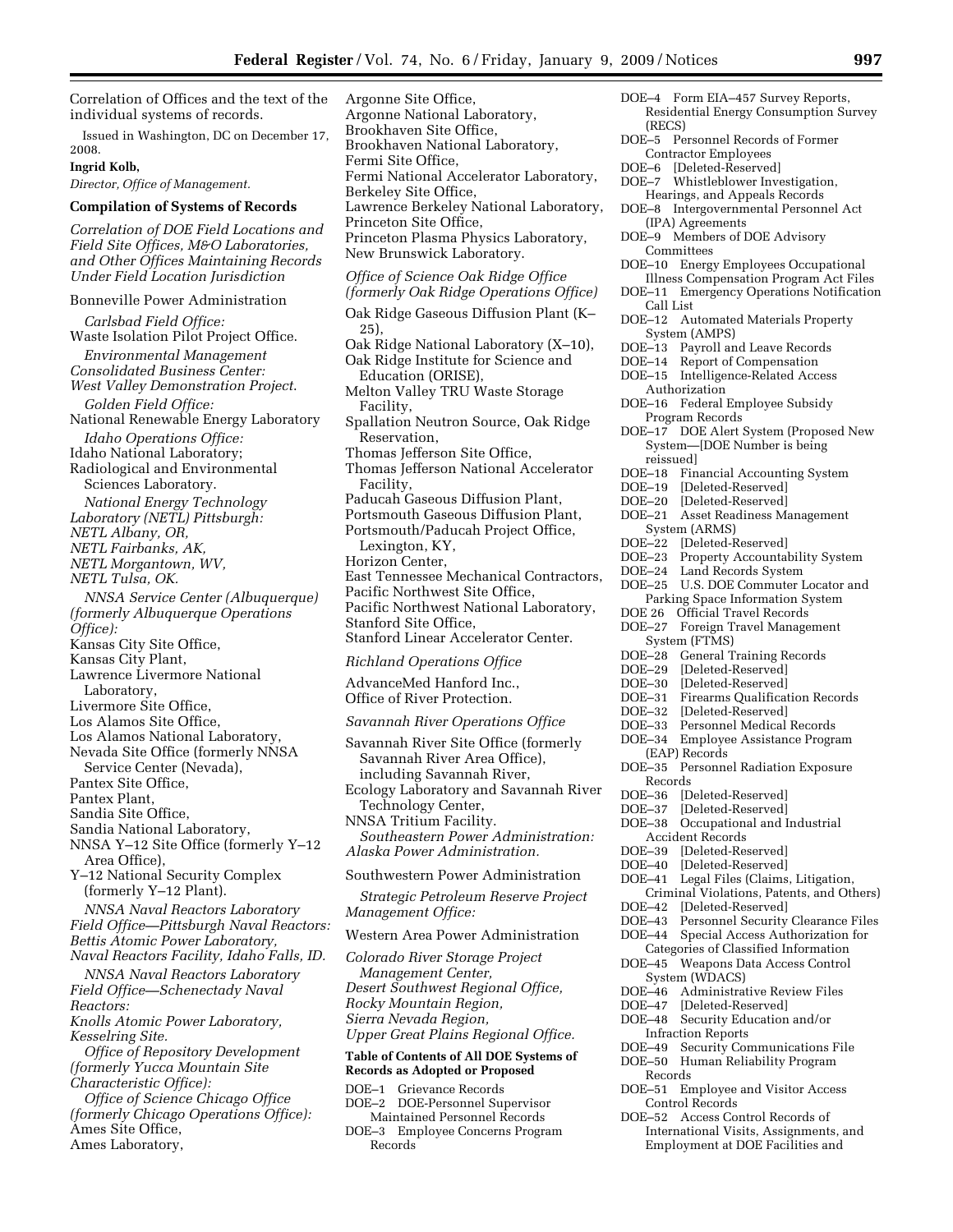Contractor Sites

- DOE–53 Access Authorization for ADP Equipment
- DOE–54 Investigative Files of the Inspector General
- DOE–55 Freedom of Information and Privacy Act (FOIA/PA) Requests for Records
- DOE–56 Congressional Constituent Inquiries

DOE–57 Congressional Profiles

- DOE–58 General Correspondence Files of the Office of the Secretary of Energy, Deputy Secretary and Under Secretary of Energy
- DOE–59 Mailing Lists for Requesters of Energy-Related Information
- DOE–60 General Correspondence Files
- DOE–61 Census of High Energy Physicists
- DOE–62 Historical Files—Published Information Concerning Selected Persons
- in the Energy Field DOE–63 Personal Identity Verification (PIV)

Files<br>DOE–64

DOE–64 [Deleted-Reserved] [Deleted-Reserved]

- DOE–66 Power Sales to Individuals<br>DOE–67 [Deleted-Reserved]
- [Deleted-Reserved]
- DOE–68 [Deleted-Reserved]
- DOE–69 [Deleted-Reserved]
- DOE–70 [Deleted-Reserved]
- DOE–71 The Radiation Accident Registry<br>DOE–72 The DOE Radiation Study Regist
- The DOE Radiation Study Registry
- DOE–73 The US–DPTA Registry
- DOE–74 [Deleted-Reserved]
- Call Detail Records
- DOE–76 [Deleted-Reserved]<br>DOE–77 Physical Fitness Te
- Physical Fitness Test Records
- DOE–78 [Deleted-Reserved]
- DOE–79 [Deleted-Reserved]
- DOE–80 [Deleted-Reserved] DOE–81 Counterintelligence
- Administrative and Analytical Records and Reports
- DOE–82 Grant and Contract Records for Research Projects, Science Education, and Related Activities
- DOE–83 Allegation-Based Inspection Files of the Office of Inspector General
- DOE–84 Counterintelligence Investigative Records<br>DOE–85 [R

[Reserved]

DOE–86 Human Radiation Experiments Records<br>DOE–87 [D

[Deleted-Reserved]

DOE–88 Epidemiologic and Other Health Studies, Surveys, and Surveillances

#### **Text of Systems of Records DOE–1**

## **SYSTEM NAME:**

Grievance Records.

## **SECURITY CLASSIFICATION:**

Unclassified.

#### **SYSTEM LOCATION(S):**

U.S. Department of Energy, Headquarters, 1000 Independence Avenue, SW., Washington, DC 20585.

U.S. Department of Energy, Alaska Power Administration, Federal Records Center, San Point Way, NE., Seattle, WA 98115.

U.S. Department of Energy, NNSA Service Center Albuquerque, P.O. Box 5400, Albuquerque, NM 87185–5400.

U.S. Department of Energy, NNSA Naval Reactors Field Office, Pittsburgh Naval Reactors, P.O. Box 109, West Mifflin, PA 15122–0109.

U.S. Department of Energy, NNSA Naval Reactors Field Office, Schenectady Naval Reactors, P.O. Box 1069, Schenectady, NY 12301.

U.S. Department of Energy, Bonneville Power Administration, P.O. Box 3621, Portland, OR 97208.

U.S. Department of Energy, Office of Science—Chicago Office, 9800 South Cass Avenue, Argonne, IL 60439.

U.S. Department of Energy, Idaho Operations Office, 1955 Fremont Avenue, Idaho Falls, ID 83415.

U.S. Department of Energy, National Energy Technology Laboratory, P.O. Box 10940, 626 Cochrans Mill Road, Pittsburgh, PA 15236.

U.S. Department of Energy, National Energy Technology Laboratory (Morgantown), P.O. Box 880, Morgantown, WV 26507–0880.

U.S. Department of Energy, National Energy Technology Laboratory (Tulsa), One West Third Street, Suite 1400, Tulsa, OK 74103–3519.

U.S. Department of Energy, National Energy Technology Laboratory (Alaska) 2175 University Avenue South, Suite 201, Fairbanks, AK 99709.

U.S. Department of Energy, National Energy Technology Laboratory, 1450 Queen Avenue, SW., Albany, OR 97321–2198.

U.S. Department of Energy, NNSA Nevada Site Office, P.O. Box 98518, Las Vegas, NV 89193–8518.

U.S. Department of Energy, Office of Science—Oak Ridge Office, P.O. Box 2001, Oak Ridge, TN 37831.

U.S. Department of Energy, Environmental Consolidated Business Center (EMCBC), 250 E. Fifth Street, Suite 500, Cincinnati, OH 45202.

U.S. Department of Energy, Richland Operations Office, P.O. Box 550,

Richland, WA 99352.

U.S. Department of Energy, Savannah River Operations Office, P.O. Box A, Aiken, SC 29801.

U.S. Department of Energy, Southeastern Power Administration, 1166 Athens Tech Road, Elberton, GA 30635–6711.

U.S. Department of Energy, Southwestern Power Administration, Williams Tower One, One West Third Street, Tulsa, OK 74103.

U.S. Department of Energy, Strategic Petroleum Reserve Project Management Office, 900 Commerce Road East, New Orleans, LA 70123.

U.S. Department of Energy, Western Area Power Administration, P.O. Box 281213, Lakewood, CO 80228–8213.

U.S. Department of Energy, Office of Repository Development, P.O. Box 364629, North Las Vegas, NV 89036– 8629.

## **CATEGORIES OF INDIVIDUALS COVERED BY THE SYSTEM:**

Current and former DOE employees including National Nuclear Security Administration (NNSA) employees, consultants, board members, and applicants.

#### **CATEGORIES OF RECORDS IN THE SYSTEM:**

Grievances; names; social security numbers; work and home address; work and home telephone numbers; job titles, series, and grade levels; organization; supervisors' names and telephone numbers; copies of employee records, such as personnel actions, performance appraisals, pay and leave records, and security clearance documents; management reports; witness statements; affidavits; checklists; notes; and relevant correspondence.

#### **AUTHORITY FOR MAINTENANCE OF THE SYSTEM:**

42 U.S.C. 7101 *et seq.*; 50 U.S.C. 2401 *et seq.*; 5 U.S.C. 7121, and 5 CFR Part 771.

#### **PURPOSE(S):**

For those records described in *Categories of Records in the System*, such records maintained in the system pertain to grievances subject to the negotiated grievance process and the agency's administrative grievance process. The records in this system will be used by management officials in the resolution of employee concerns about working conditions, administration of the agency's grievance process, employee-supervisor relations, work processes, or other similar issues.

#### **ROUTINE USES OF RECORDS MAINTAINED IN THE SYSTEM, INCLUDING CATEGORIES OF USERS AND THE PURPOSES OF SUCH USES:**

1. A record from this system may be disclosed as a routine use to union officials acting in their official capacity as a representative of the grievant or affected employees under 5 U.S.C. Chapter 71.

2. A record from this system may be disclosed as a routine use to a member of Congress submitting a request involving a constituent when the constituent has requested assistance from the member concerning the subject matter of the record. The member of Congress must provide a copy of the constituent's request for assistance.

3. A record from this system may be disclosed as a routine use to an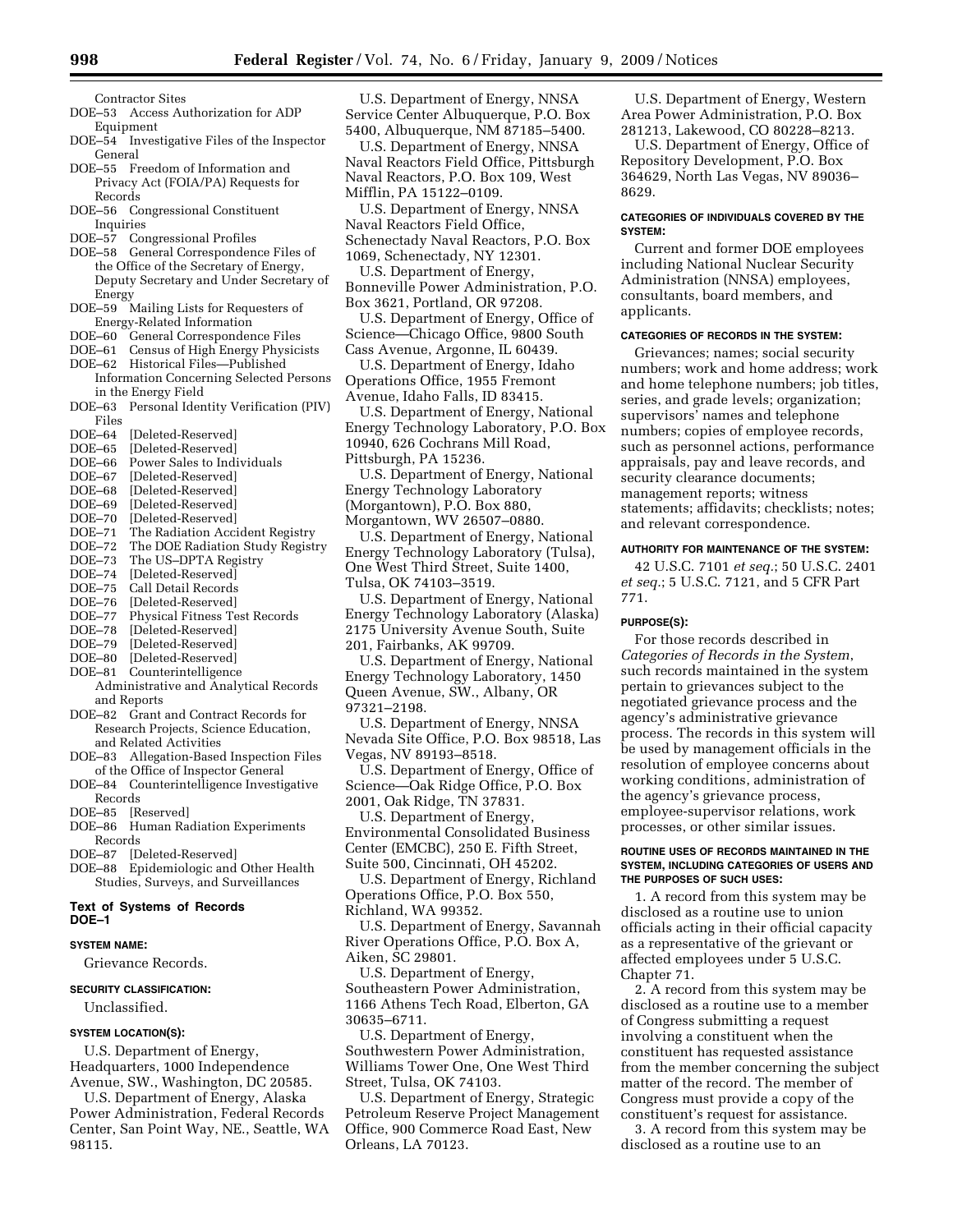appropriate Federal, State, or local agency that is authorized to review and resolve the issue(s) raised in the grievance.

4. A record from this system may be disclosed as a routine use for the purpose of an investigation, settlement of claims, or the preparation and conduct of litigation to (1) a person representing the Department or assisting in such representation; (2) others involved in the matter, their representatives and persons assisting such persons; and (3) witnesses, potential witnesses, their representatives and assistants, and any other persons possessing information pertaining to the matter when it is necessary to obtain information or testimony relevant to the matter.

5. A record from this system may be disclosed as a routine use to a contractor of the Department who is authorized to review and resolve the issue(s) raised in the grievance, including a mediator or arbitrator in the performance of their duties. Those provided information under this routine use are subject to the same limitations applicable to Department officers and employees under the Privacy Act.

6. A record from this system may be disclosed as a routine use when (1) it is suspected or confirmed that the security or confidentiality of information in the system of records has been compromised; (2) the Department has determined that as a result of the suspected or confirmed compromise there is a risk of harm to economic or property interests, identity theft or fraud, or harm to the security integrity of this system or other systems or programs (whether maintained by the Department or another agency or entity) that rely upon the compromised information; and (3) the disclosure is made to such agencies, entities, and persons who are reasonably necessary to assist in connection with the Department's efforts to respond to the suspected or confirmed compromise and prevent, minimize, or remedy such harm.

#### **POLICIES AND PRACTICES FOR STORING, RETRIEVING, ACCESSING, RETAINING, AND DISPOSING OF RECORDS IN THE SYSTEM:**

#### **STORAGE:**

Records may be stored as paper records and electronic media.

#### **RETRIEVABILITY:**

Records are retrieved by the name of the grievant or complainant or other personal identifier, such as social security number.

#### **SAFEGUARDS:**

Paper records are maintained in locked cabinets and desks. Electronic records are controlled through established DOE computer center procedures (personnel screening and physical security), and they are password protected. Access is limited to those whose official duties require access to the records.

## **RETENTION AND DISPOSAL:**

Records retention and disposal authorities are contained in the National Archives and Records Administration (NARA) General Records Schedule and DOE record schedules that have been approved by NARA.

#### **SYSTEM MANAGER(S) AND ADDRESS:**

Headquarters: Director of Human Capital Management, U.S. Department of Energy, 1000 Independence Avenue, SW., Washington, DC 20585.

Field Offices: The Human Capital Directors of the ''System Locations'' listed above are the system managers for their respective portions of this system.

#### **NOTIFICATION PROCEDURES:**

In accordance with the DOE regulation implementing the Privacy Act, at Title 10, Code of Federal Regulations, Part 1008, a request by an individual to determine if a system of records contains information about him/ her should be directed to the U.S. Department of Energy, Headquarters, Privacy Act Officer, or the Privacy Act Officer at the appropriate address identified above under ''System Locations.'' For records maintained by Laboratories or Field Site Offices, the request should be directed to the Privacy Act Officer for the site that has jurisdiction over the ''System Location'' as listed in the *Correlation*. The request should include the requester's complete name, time period for which records are sought, and the office location(s) where the requester believes the records are located.

## **RECORDS ACCESS PROCEDURES:**

Same as Notification Procedures above. Records generally are kept at locations where the work is performed. In accordance with the DOE Privacy Act regulation, proper identification is required before a request is processed.

#### **CONTESTING RECORD PROCEDURES:**

Same as Notification Procedures above.

#### **RECORD SOURCE CATEGORIES:**

The grievant or complainant, applicable management officials, program office records, congressional

offices, and fact finders' notes and reports.

**SYSTEM EXEMPTED FROM CERTAIN PROVISIONS OF THE ACT:** 

None.

## **DOE–2**

## **SYSTEM NAME:**

DOE-Personnel Supervisor Maintained Personnel Records.

#### **SECURITY CLASSIFICATION:**

Unclassified.

#### **SYSTEM LOCATION(S):**

U.S. Department of Energy, Headquarters, 1000 Independence Avenue, SW., Washington, DC 20585.

U.S. Department of Energy, Alaska Power Administration, Federal Records Center, San Point Way, NE., Seattle, WA 98115.

U.S. Department of Energy, NNSA Service Center Albuquerque, P.O. Box 5400, Albuquerque, NM 87185–5400.

U.S. Department of Energy, NNSA Naval Reactors Field Office, Pittsburgh Naval Reactors, P.O. Box 109, West Mifflin, PA 15122–0109.

U.S. Department of Energy, NNSA Naval Reactors Field Office, Schenectady Naval Reactors, P.O. Box 1069, Schenectady, NY 12301.

U.S. Department of Energy, Bonneville Power Administration, P.O. Box 3621, Portland, OR 97208.

U.S. Department of Energy, Office of Science—Chicago Office, 9800 South Cass Avenue, Argonne, IL 60439.

U.S. Department of Energy, Idaho Operations Office, 1955 Fremont Avenue, Idaho Falls, ID 83415.

U.S. Department of Energy, National Energy Technology Laboratory (Pittsburgh), P.O. Box 10940, 626 Cochrans Mill Road, Pittsburgh, PA 15236.

U.S. Department of Energy, National Energy Technology Laboratory (Morgantown), P.O. Box 880, Morgantown, WV 26507–0880.

U.S. Department of Energy, National Energy Technology Laboratory (Tulsa), One West Third Street, Suite 1400, Tulsa, OK 74103–3519.

U.S. Department of Energy, NNSA Nevada Site Office, P.O. Box 98518, Las Vegas, NV 8913–8518.

U.S. Department of Energy, Office of Science, Oak Ridge Office, P.O. Box 2001, Oak Ridge, TN 37831.

U.S. Department of Energy, Environmental Management Consolidated Business Center (EMCBC), 250 E. Fifth Street, Suite 500, Cincinnati, OH 45202.

U.S. Department of Energy, Richland Operations Office, P.O. Box 550, Richland, WA 99352.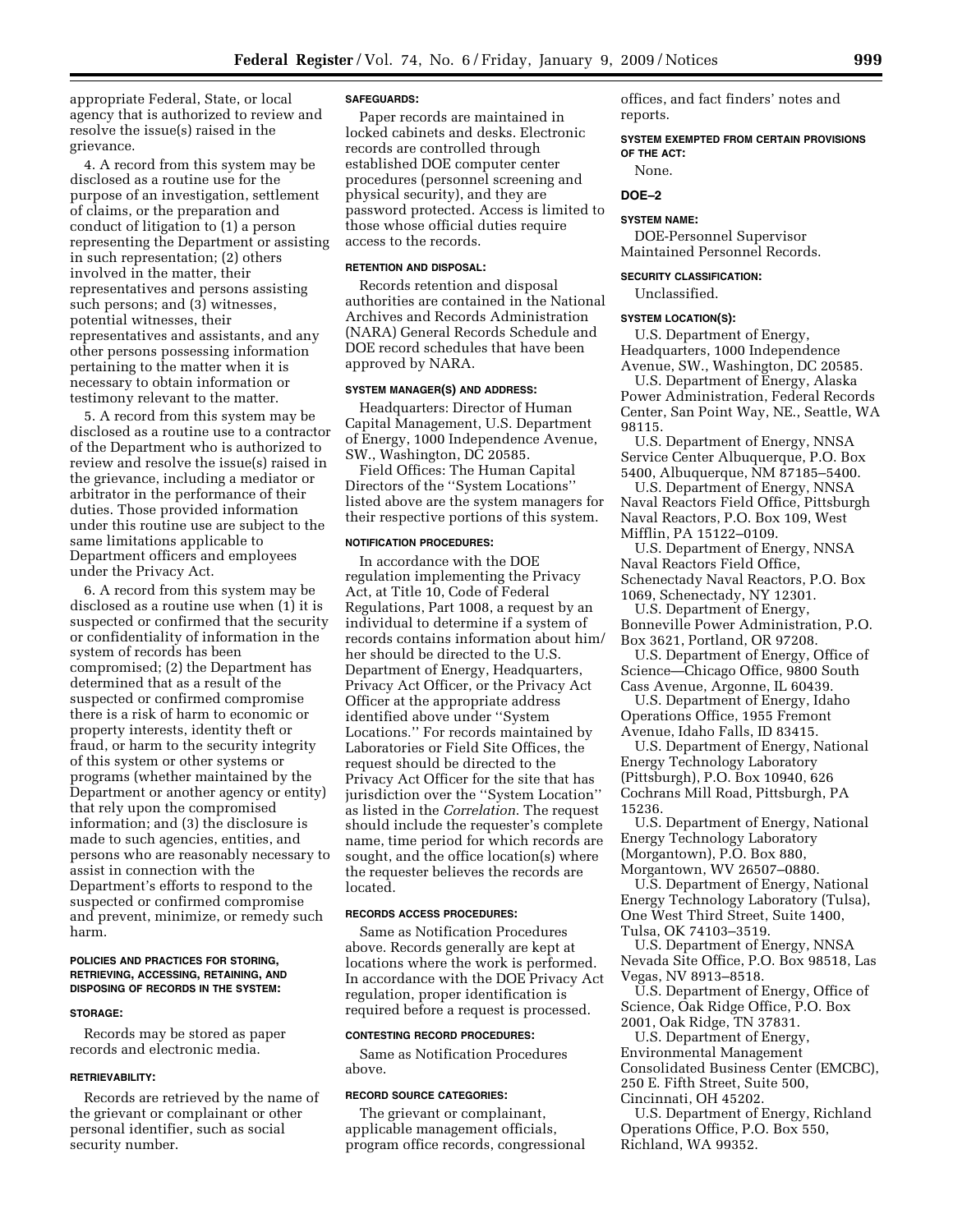U.S. Department of Energy, Savannah River Operations Office, P.O. Box A, Aiken, SC 29801.

U.S. Department of Energy, Southeastern Power Administration, 1166 Athens Tech Road, Elberton, GA 30635–6711.

U.S. Department of Energy, Southwestern Power Administration, Williams Tower One, One West Third Street, Tulsa, OK 74103.

U.S. Department of Energy, Strategic Petroleum Reserve Project Management Office, 900 Commerce Road East, New Orleans, LA 70123.

U.S. Department of Energy, Western Area Power Administration, P.O. Box 281213, Lakewood, CO 80228–8213.

## **CATEGORIES OF INDIVIDUALS COVERED BY THE SYSTEM:**

Current and former DOE employees including National Nuclear Security Administration (NNSA) employees, who have departed within the last year, assigned military or detailed personnel, and applicants for employment.

#### **CATEGORIES OF RECORDS IN THE SYSTEM:**

Name, social security number, copies and summaries of employment history; SF–171; job description; education; address; next of kin; home and work telephone numbers; date of birth; awards and commendations received; participation in professional or community activities; training; earnings and leave data; travel actions; certification or qualification examinations; injury reports; appraisals; copy of ADP-produced Form 702; Form 50; assignment records; security infraction notices; records of supervisoremployee discussions; supervisor observations; reprimands; admonitions; adverse actions; commendations; contingency planning data; security clearance status; and Government property in employee possession.

## **AUTHORITY FOR MAINTENANCE OF THE SYSTEM:**

42 U.S.C. 7101 *et seq.*, and 50 U.S.C. 2401 *et seq.* 

## **PURPOSE(S):**

For those records described in *Categories of Records in the System*, such records are maintained and used by DOE to maintain a file of personnel information that would allow DOE managers to make informed personnel and management decisions concerning employees.

## **ROUTINE USES OF RECORDS MAINTAINED IN THE SYSTEM, INCLUDING CATEGORIES OF USERS AND THE PURPOSES OF SUCH USES:**

1. A record from the system may be disclosed as a routine use to a Federal, State, or local agency to obtain

information relevant to a Departmental decision concerning the hiring or retention of an employee, the issuance of a security clearance, the letting of a contract, or the issuance of a license, grant, or other benefit. The Department must deem such disclosure to be compatible with the purpose for which the Department collected the information.

2. A record from the system may be disclosed as a routine use to DOE contractors in performance of their contracts, and their officers and employees who have a need for the record in the performance of their duties. Those provided information under this routine use are subject to the same limitations applicable to Department officers and employees under the Privacy Act.

3. A record from this system may be disclosed as a routine use to a member of Congress submitting a request involving the constituent when the constituent has requested assistance from the member concerning the subject matter of the record. The member of Congress must provide a copy of the constituent's request for assistance.

4. A record from this system may be disclosed as a routine use when (1) it is suspected or confirmed that the security or confidentiality of information in the system of records has been compromised; (2) the Department has determined that as a result of the suspected or confirmed compromise there is a risk of harm to economic or property interests, identity theft or fraud, or harm to the security integrity of this system or other systems or programs (whether maintained by the Department or another agency or entity) that rely upon the compromised information; and (3) the disclosure is made to such agencies, entities, and persons who are reasonably necessary to assist in connection with the Department's efforts to respond to the suspected or confirmed compromise and prevent, minimize, or remedy such harm.

## **POLICIES AND PRACTICES FOR STORING, RETRIEVING, ACCESSING, RETAINING, AND DISPOSING OF RECORDS IN THE SYSTEM:**

## **STORAGE:**

Records may be stored as paper records and electronic media.

#### **RETRIEVABILITY:**

Records are retrieved by name.

#### **SAFEGUARDS:**

Paper records are maintained in locked cabinets and desks. Electronic records are controlled through established DOE computer center

procedures (personnel screening and physical security), and they are password protected. Access is limited to those whose official duties require access to the records.

## **RETENTION AND DISPOSAL:**

Records retention and disposal authorities are contained in the National Archives and Records Administration (NARA) General Records Schedule and DOE record schedules that have been approved by NARA.

## **SYSTEM MANAGER(S) AND ADDRESS:**

Headquarters and Field Offices: The immediate supervisor of the subject of the record(s).

## **NOTIFICATION PROCEDURES:**

In accordance with the DOE regulation implementing the Privacy Act, at Title 10, Code of Federal Regulations, part 1008, a request by an individual to determine if a system of records contains information about him/ her should be directed to the U.S. Department of Energy, Headquarters, Privacy Act Officer, or the Privacy Act Officer at the appropriate address identified above under ''System Locations.'' For records maintained by Laboratories or Field Site Offices, the request should be directed to the Privacy Act Officer for the site that has jurisdiction over the ''System Location'' as listed in the *Correlation*. The request should include the requester's complete name, time period for which records are sought, and the office location(s) where the requester believes the records are located.

## **RECORDS ACCESS PROCEDURES:**

Same as Notification Procedures above. Records are generally kept at locations where the work is performed. In accordance with DOE Privacy Act regulation, proper identification is required before a request is processed.

#### **CONTESTING RECORD PROCEDURES:**

Same as Notification Procedures above.

## **RECORD SOURCE CATEGORIES:**

The subject employee, employee's supervisor(s), personnel action documents, payroll documents, and personnel security documents.

## **SYSTEM EXEMPTED FROM CERTAIN PROVISION OF THE ACT:**

None.

## **DOE–3**

#### **SYSTEM NAME:**

Employee Concerns Program Records.

**SECURITY CLASSIFICATION:**  Unclassified.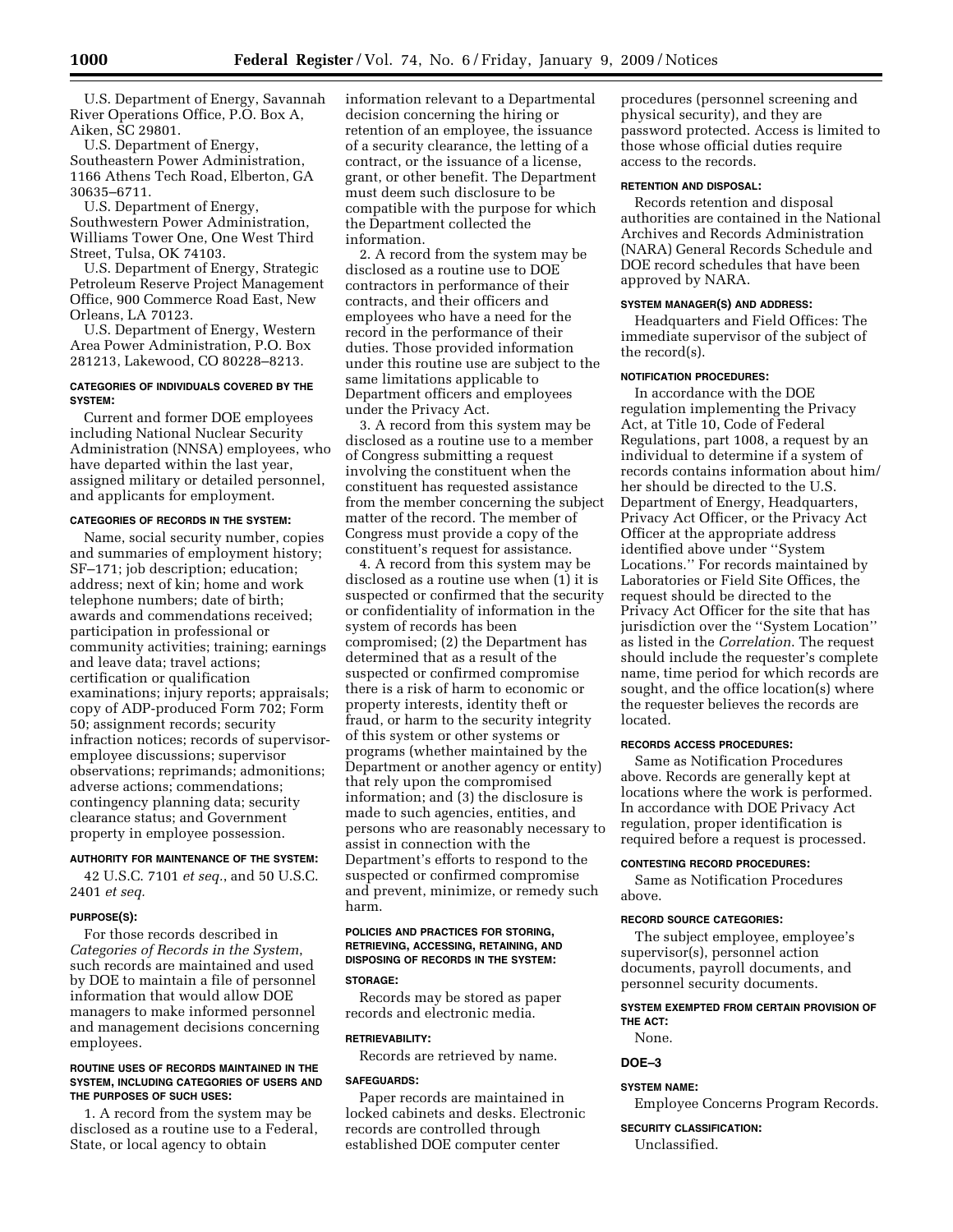#### **SYSTEM LOCATION(S):**

U.S. Department of Energy, Headquarters, 1000 Independence Avenue, SW., Washington, DC 20585.

U.S. Department of Energy, NNSA Service Center Albuquerque, P.O. Box 5400, Albuquerque, NM 87185–5400.

U.S. Department of Energy, NNSA Naval Reactors Field Office, Pittsburgh Naval Reactors, P.O. Box 109, West Mifflin, PA 15122–0109.

U.S. Department of Energy, Office of Science, Chicago Office, 9800 South Cass Avenue, Argonne, IL 60439.

U.S. Department of Energy, Idaho Operations Office, 1955 Fremont Avenue, Idaho Falls, ID 83415.

U.S. Department of Energy, NNSA Nevada Site Office, P.O. Box 98518, Las Vegas, NV 89193–8518.

U.S. Department of Energy, National Energy Technology Laboratory, P.O. Box 10940, 626 Cochrans Mill Road, Pittsburgh, PA 15236.

U.S. Department of Energy, National Energy Technology Laboratory (Morgantown), P.O. Box 880, Morgantown, WV 26507–0880.

U.S. Department of Energy, National Energy Technology Laboratory (Tulsa), One West Third Street, Suite 1400.

U.S. Department of Energy, National Energy Technology Laboratory (Alaska) 2175 University Avenue South, Suite 201, Fairbanks, AK 99709.

U.S. Department of Energy, National Energy Technology Laboratory, 1450 Queen Avenue SW., Albany, OR 97321– 2198.

U.S. Department of Energy, Office of Science, Oak Ridge Office, P.O. Box 2001, Oak Ridge, TN 37831.

U.S. Department of Energy, Environmental Management Consolidated Business Center (EMCBC), 250 E. Fifth Street, Cincinnati, OH 45202.

U.S. Department of Energy, Office of River Protection, P.O. Box 550, MS A1– 61, Richland, WA 99352.

U.S. Department of Energy, Richland Operations Office, P.O. Box 550, Richland, WA 99352.

U.S. Department of Energy, Savannah River Operations Office, P.O. Box A, Aiken, SC 29801.

U.S. Department of Energy, Southeastern Power Administration, 1166 Athens Tech Road, Elberton, GA 30635–6711.

U.S. Department of Energy, Strategic Petroleum Reserve Project Management Office, 900 Commerce Road East, New Orleans, LA 70123.

U.S. Department of Energy, Southwestern Power Administration, Williams Tower One, One West Third Street, Tulsa, OK 74103.

U.S. Department of Energy, Western Area Power Administration, P.O. Box 281213, Lakewood, CO 80228–8213.

#### **CATEGORIES OF INDIVIDUALS COVERED BY THE SYSTEM:**

Current and former DOE employees including National Nuclear Security Administration (NNSA) employees and DOE contractor and subcontractor employees who file concerns or complaints with the DOE Employee Concerns Program offices.

## **CATEGORIES OF RECORDS IN THE SYSTEM:**

Employee concerns, informal whistleblower reprisal complaints, names, social security numbers, work and home addresses and telephone numbers, job titles, series, grade or pay levels; organization; supervisors names and telephone numbers; copies of employee records such as personnel actions, performance appraisals, pay and leave records and security clearance documents; management reports; witness statements; affidavits; checklists; notes; and relevant correspondence.

#### **AUTHORITY FOR MAINTENANCE OF THE SYSTEM:**

42 U.S.C. 7101 *et seq.*; 50 U.S.C. 2401 *et seq.*; 42 U.S.C. 2201(p); 42 U.S.C. 7254; 42 U.S.C. 5801(a).

## **RETRIEVABILITY:**

Records are retrieved by name and/or social security number.

#### **PURPOSE(S):**

For those records described in *Categories of Records in the System*, such records are maintained and used by the Department to document and resolve employee concerns about environmental, safety and health issues, employee-supervisor relations, work processes and practices, and other workrelated issues.

#### **ROUTINE USES OF RECORDS MAINTAINED IN THE SYSTEM, INCLUDING CATEGORIES USERS AND THE PURPOSES OF SUCH USES:**

1. A record from this system may be disclosed as a routine use to union officials acting in their official capacity as a representative of the grievant or affected employees under 5 U.S.C. Chapter 71.

2. A record from this system may be disclosed as a routine use to a member of Congress submitting a request involving a constituent when the constituent has requested assistance from the member of Congress with respect to the subject matter of the record. The member of Congress must provide a copy of the constituent's request for assistance.

3. A record from the system may be disclosed as a routine use to the

appropriate local, State or Federal agency when records alone or in conjunction with other information, indicates a violation or potential violation of law whether civil, criminal, or regulatory in nature, and whether arising by general statute or particular program pursuant thereto.

4. A record from this system may be disclosed as a routine use for the purpose of an investigation, settlement of claims, or the preparation and conduct of litigation to (1) a person representing the Department or assisting in such representation; (2) others involved in the matter, their representatives and persons assisting such persons; and (3) witnesses, potential witnesses, their representatives and assistants, and any other persons possessing information pertaining to the matter when it is necessary to obtain information or testimony relevant to the matter.

5. A record from this system may be disclosed as a routine use to DOE contractors in performance of their contracts, and their officers and employees who have a need for the record in the performance of their duties. Those provided information under this routine use are subject to the same limitations applicable to Department officers and employees under the Privacy Act.

6. A record from this system may be disclosed as a routine use when (1) it is suspected or confirmed that the security or confidentiality of information in the system of records has been compromised; (2) the Department has determined that as a result of the suspected or confirmed compromise there is a risk of harm to economic or property interests, identity theft or fraud, or harm to the security integrity of this system or other systems or programs (whether maintained by the Department or another agency or entity) that rely upon the compromised information; and (3) the disclosure is made to such agencies, entities, and persons who are reasonably necessary to assist in connection with the Department's efforts to respond to the suspected or confirmed compromise and prevent, minimize, or remedy such harm.

## **POLICIES AND PRACTICES FOR STORING, RETRIEVING, ACCESSING, RETAINING, AND DISPOSING OF RECORDS IN THE SYSTEM:**

#### **STORAGE:**

Records may be stored as paper records and electronic media.

#### **RETRIEVABILITY:**

Records are retrieved by the name of the concerned employee or complainant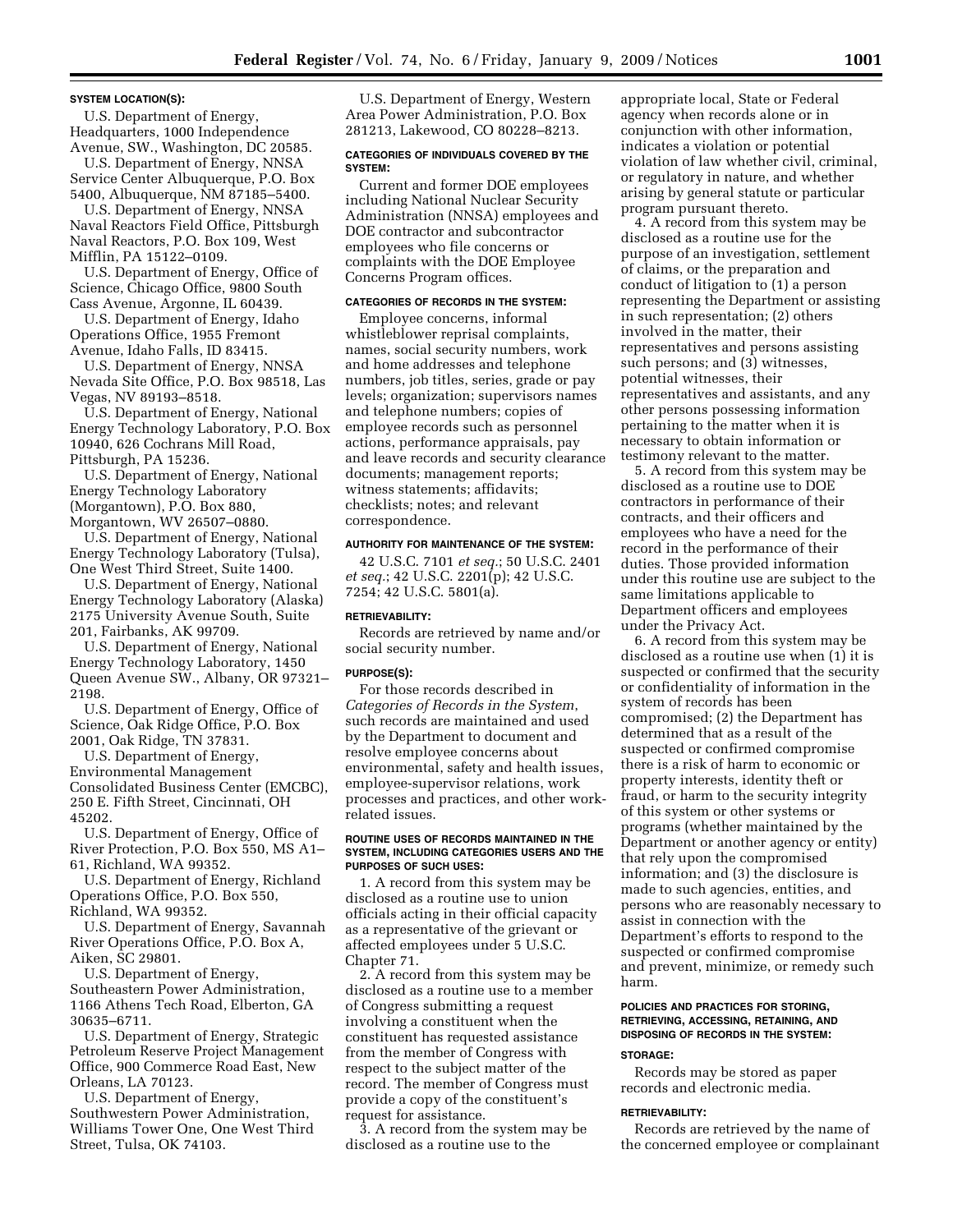or other personal identifier, such as social security number.

## **SAFEGUARDS:**

Paper records are maintained in locked cabinets and desks. Electronic records are controlled through established DOE computer center procedures (personnel screening and physical security), and they are password protected. Access is limited to those whose official duties require access to the records.

## **RETENTION AND DISPOSAL:**

Records retention and disposal authorities are contained in the National Archives and Records Administration (NARA) General Records Schedule and DOE records schedules that have been approved by NARA.

#### **SYSTEM MANAGER(S) AND ADDRESS:**

Headquarters: Director, Office of Employee Concerns, U.S. Department of Energy, 1000 Independence Avenue, SW., Washington, DC 20585.

Field Offices: The managers of the Office of Employee Concerns at the ''System Locations'' listed above are the system managers for their respective portions of this system.

#### **NOTIFICATION PROCEDURES:**

In accordance with the DOE regulation implementing the Privacy Act, at Title 10, Code of Federal Regulations, Part 1008, a request by an individual to determine if a system of records contains information about him/ her should be directed to the U S. Department of Energy, Headquarters, Privacy Act Officer, or the Privacy Act Officer at the appropriate address identified above under ''System Locations.'' For records maintained by Laboratories or Field Site Offices, the request should be directed to the Privacy Act Officer for the site that has jurisdiction over the ''System Location'' as listed in the *Correlation*. The request should include the requester's complete name, time period for which records are sought, and the office location(s) where the requester believes the records are located.

## **RECORDS ACCESS PROCEDURES:**

Same as Notification Procedures above. Records generally are kept at locations where the work is performed. In accordance with the DOE Privacy Act regulation, proper identification is required before a request is processed.

#### **CONTESTING RECORD PROCEDURES:**

Same as Notification Procedures above.

#### **RECORD SOURCE CATEGORIES:**

The concerned employee or complainant; applicable management officials; program office records; and congressional offices.

## **SYSTEM EXEMPTED FROM CERTAIN PROVISIONS OF THE ACT:**

The system is exempt under subsections  $552a(k)(1)$ ,  $(2)$  and  $(5)$  of the Privacy Act to the extent that information within the system meets the criteria of those subsections of the Act. Such information has been exempted from the provisions of subsections (c)(3); 5 U.S.C. § 552a (d); 5 U.S.C. 552a (e)(1) of the Act; see the Department's Privacy Act regulation at 10 CFR Part 1008.

## **DOE–4**

## **SYSTEM NAME:**

Form EIA–457 Survey Reports, Residential Energy Consumption Survey (RECS).

## **SECURITY CLASSIFICATION:**

Unclassified.

## **SYSTEM LOCATION(S):**

U.S. Department of Energy, Energy Information Administration (EIA), 1000 Independence Avenue, SW., Washington, DC 20585.

## **CATEGORIES OF INDIVIDUALS COVERED BY THE SYSTEM:**

Persons responding to the Form EIA– 457, Residential Energy Consumption Survey (RECS).

## **CATEGORIES OF RECORDS IN THE SYSTEM:**

Name, identification number, age, gender, race, ethnicity, home address, home telephone number, income, family size and composition, characteristics of household, characteristics of housing unit, fuels used, household vehicles, name and address of landlord, names and addresses of energy suppliers, and records of energy purchases.

## **AUTHORITY FOR MAINTENANCE OF THE SYSTEM:**

42 U.S.C. 7101 *et seq.* and 50 U.S.C. 2401 *et seq.* 

## **PURPOSE(S):**

For those records described in *Categories of Records in the System*, such information is collected and maintained by the DOE to measure the levels of energy consumption by homeowners and the cost of energy consumed. The information also is used for monitoring, analyzing, and modeling changes in the residential sector and its energy consumption.

## **ROUTINE USES OF RECORDS MAINTAINED IN THE SYSTEM, INCLUDING CATEGORIES OF USERS AND THE PURPOSES OF SUCH USES:**

1. A record from the system may be disclosed as a routine use to DOE contractors in performance of their contracts, and their officers and employees who have a need for the record in the performance of their duties.

2. A record may be disclosed to an agent under a written agreement to maintain the confidentiality of the record, to use the information for exclusively statistical purposes, and to use the information consistent with the purpose cited above. Those provided information under the routine uses are subject to the Privacy Act.

3. A record from this system may be disclosed as a routine use to a member of Congress submitting a request involving a constituent when the constituent has requested assistance from the member of Congress with respect to the subject matter of the record. The member of Congress must provide a copy of the constituent's request for assistance.

4. A record from this system may be disclosed as a routine use when (1) it is suspected or confirmed that the security or confidentiality of information in the system of records has been compromised; (2) the Department has determined that as a result of the suspected or confirmed compromise there is a risk of harm to economic or property interests, identity theft or fraud, or harm to the security integrity of this system or other systems or programs (whether maintained by the Department or another agency or entity) that rely upon the compromised information; and (3) the disclosure is made to such agencies, entities, and persons who are reasonably necessary to assist in connection with the Department's efforts to respond to the suspected or confirmed compromise and prevent, minimize, or remedy such harm.

#### **POLICIES AND PRACTICES FOR STORING, RETRIEVING, ACCESSING, RETAINING, AND DISPOSING OF RECORDS IN THE SYSTEM:**

#### **STORAGE:**

Records may be stored as paper records and electronic media.

## **RETRIEVABILITY:**

Records are retrieved by name and/or identification number.

#### **SAFEGUARDS:**

Paper records are maintained in locked cabinets and desks. Electronic records are controlled through established computer center procedures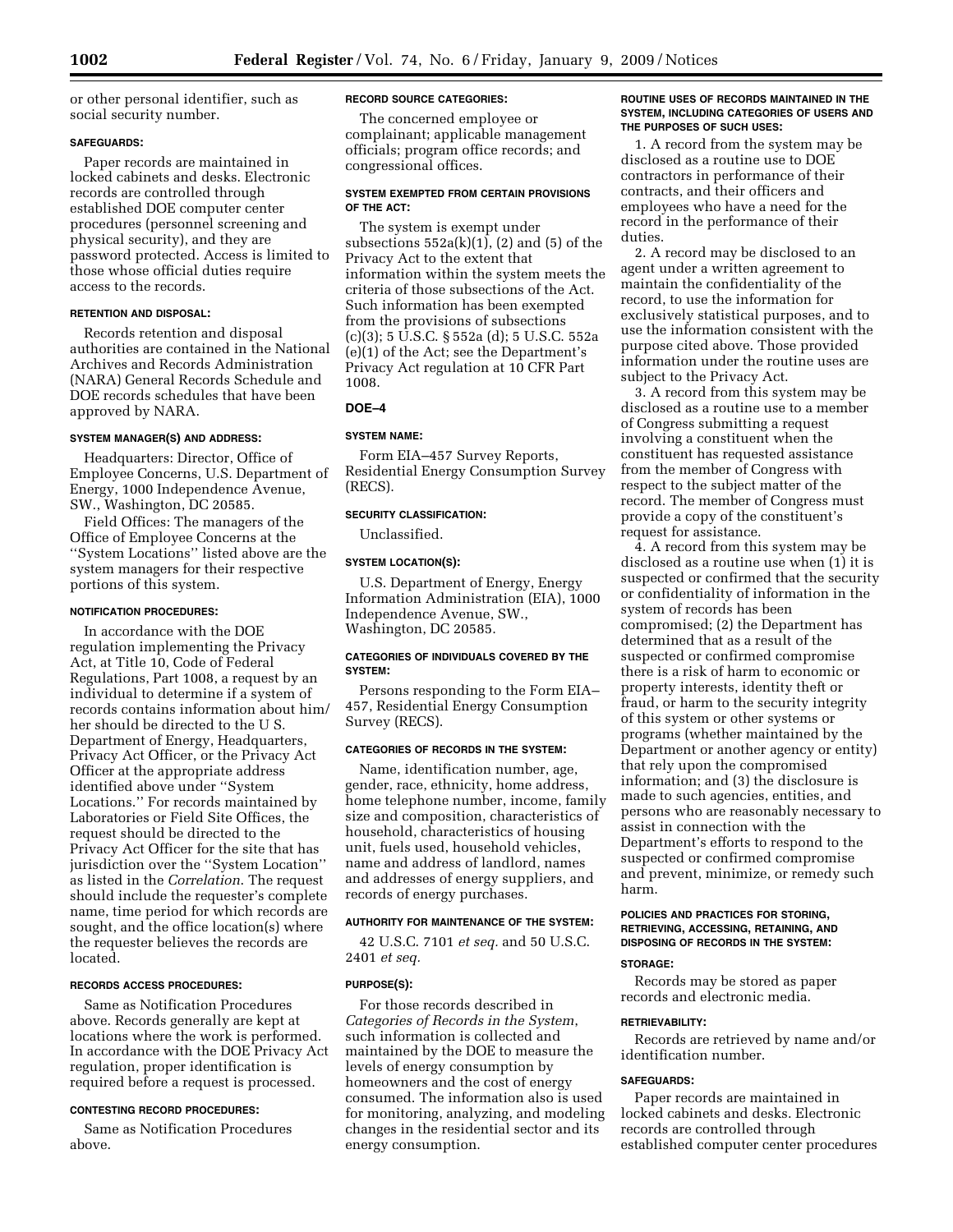(personnel screening and physical security), and they are password protected. Passwords are known only by authorized system users. Access is limited to those whose official duties require access to the records.

## **RETENTION AND DISPOSAL:**

Records retention and disposal authorities are contained in the National Archives and Records Administration (NARA) General Records Schedule and DOE record schedules that have been approved by NARA.

## **SYSTEM MANAGER(S) AND ADDRESS:**

Headquarters: Administrator, Energy Information Administration, U.S. Department of Energy, 1000 Independence Avenue, SW., Washington, DC 20585.

#### **NOTIFICATION PROCEDURES:**

In accordance with the DOE regulation implementing the Privacy Act, at Title 10, Code of Federal Regulations, Part 1008, a request by an individual to determine if a system of records contains information about him/ her should be directed to the U.S. Department of Energy, Headquarters, Privacy Act Officer. The request should include the requester's complete name, time period for which records are sought, and the office location(s) where the requester believes the records are located.

#### **RECORDS ACCESS PROCEDURES:**

Same as Notification Procedures above. Records are generally kept at locations where the work is performed. In accordance with the DOE Privacy Act regulation, proper identification is required before a request is processed.

#### **CONTESTING RECORD PROCEDURES:**

Same as Notification Procedures above.

#### **RECORD SOURCE CATEGORIES:**

The subject individual and energy supply companies.

## **SYSTEM EXEMPT FROM CERTAIN PROVISIONS OF THE ACT:**

None.

## **DOE–5**

#### **SYSTEM NAME:**

Personnel Records of Former Contractor Employees.

#### **SECURITY CLASSIFICATION:**

Unclassified.

## **SYSTEM LOCATION(S):**

U.S. Department of Energy, Headquarters, 1000 Independence Avenue, SW., Washington, DC 20585.

U.S. Department of Energy, NNSA Service Center Albuquerque, P.O. Box 5400, Albuquerque, NM 87185–5400.

U.S. Department of Energy, NNSA Naval Reactors Field Office, Pittsburgh Naval Reactors, P.O. Box 109, West Mifflin, PA 15122–0109.

U.S. Department of Energy, NNSA Naval Reactors Field Office, Schenectady Naval Reactors, P.O. Box 1069, Schenectady, NY 12301.

U.S. Department of Energy, Idaho Operations Office, 1955 Fremont Avenue, Idaho Falls, ID 83415.

U.S. Department of Energy, Naval Petroleum Reserves in California, P.O. Box 11, Tupman, CA 93276.

U.S. Department of Energy, Naval Petroleum and Oil Shale Reserves, 907 North Poplar, Suite 150, Casper, WY 82601.

U.S. Department of Energy, Environmental Management Consolidated Business Center (EMCBC), 250 E. Fifth Street, Suite 500, Cincinnati, OH 45202.

U.S. Department of Energy, Grand Junction Office, 2597 B 3⁄4 Road, Grand Junction, CO 81503.

U.S. Department of Energy, Richland Operations Office, P.O. Box 550 Richland, WA 99352.

U.S. Department of Energy, Savannah River Operations Office, P.O. Box A, Aiken, SC 29801.

U.S. Department of Energy, Strategic Petroleum Reserve Project Management Office, 900 Commerce Road East, New Orleans, LA 70123.

#### **CATEGORIES OF INDIVIDUALS COVERED BY THE SYSTEM:**

Former employees of companies that currently have or have had a contract with the DOE including the National Nuclear Security Administration (NNSA).

#### **CATEGORIES OF RECORDS IN THE SYSTEM:**

Name, employment history, earnings, medical history, and other related information.

#### **AUTHORITY FOR MAINTENANCE OF THE SYSTEM:**

42 U.S.C. 7101 *et seq.*, 50 U.S.C. 2401 *et seq.* and the Memorandum of Understanding between the Department of Energy and the Department of Health and Human Services, 56 FR 9701, March 7, 1991.

#### **PURPOSE(S):**

For those records described in *Categories of Records in the System,*  such records are maintained and used by the DOE to verify employment of contractor employees who have worked at a DOE facility or for a prime management and operating contractor for the DOE to settle or pay claims associated with their employment.

#### **ROUTINE USES OF RECORDS MAINTAINED IN THE SYSTEM, INCLUDING CATEGORIES OF USERS AND THE PURPOSES OF SUCH USES:**

1. A record from the system may be disclosed as a routine use to the appropriate local, State or Federal agency when records alone or in conjunction with other information, indicates a violation or potential violation of law whether civil, criminal, or regulatory in nature, and whether arising by general statute or particular program pursuant thereto.

2. A record from the system may be disclosed as a routine use to a Federal, State, or local agency to obtain information relevant to a Departmental decision concerning the hiring or retention of an employee, the issuance of a security clearance, the reporting of an investigation of an employee, the letting of a contract, or the issuance of a license, grant, or other benefit. The Department must deem such disclosure to be compatible with the purpose for which the Department collected the information.

3. A record from this system may be disclosed as a routine use for the purpose of an investigation, settlement of claims, or the preparation and conduct of litigation to (1) persons representing the Department in the investigation, settlement or litigation, and to individuals assisting in such representation; (2) others involved in the investigation, settlement, and litigation, and their representatives and individuals assisting those representatives; and (3) witness, potential witness, or their representatives and assistants, and any person possesses information pertaining to the matter when it is necessary to obtain information or testimony relevant to the matter.

4. A record from this system may be disclosed as a routine use in court or administrative proceedings to the tribunals, counsel, other parties, witnesses, and the public (in publicly available pleadings, filings or discussion in open court) when such disclosure: (1) is relevant to, and necessary for, the proceeding; (2) compatible with the purpose for which the Department collected the records; and (3) the proceedings involve:

(a) The Department, its predecessor agencies, current or former contractor of the Department, or other United States Government agencies and their components, or

(b) A current or former employee of the Department and its predecessor agencies, current or former contractors of the Department, or other United States Government agencies and their components, who is acting in an official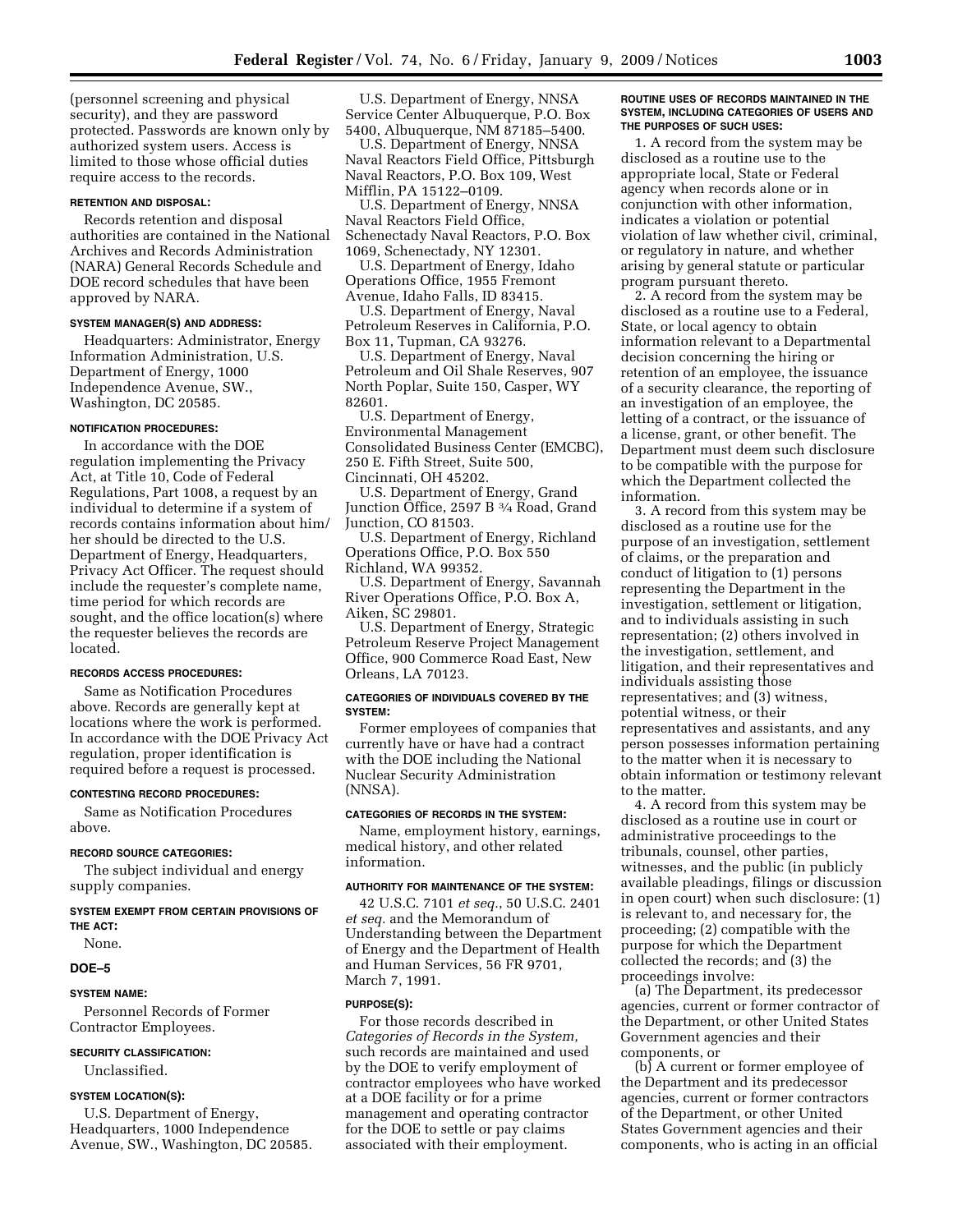capacity or in any individual capacity where the Department or other United States Government agency has agreed to represent the employee.

5. A record from the system may be disclosed as a routine use to DOE contractors in performance of their contracts, and their officers and employees who have a need for the record in the performance of their duties. Those provided information under this routine use are subject to the same limitations applicable to DOE officers and employees under the Privacy Act.

6. A record from the system of records may be disclosed to a member of Congress submitting a request involving the constituent when the constituent has requested assistance from the member concerning the subject matter of the record. The member of Congress must provide a copy of the constituent's request for assistance.

7. A record from the system of records may be disclosed to contractor personnel, grantees, and cooperative agreement holders of components of the Department of Health and Human Services, including the National Institute for Occupational Safety and Health and the National Center for Environmental Health of the Centers for Disease Control and Prevention, and the Agency for Toxic Substances and Disease Registry pursuant to Memoranda of Understanding between the Department and the Department of Health and Human Services or its components.

8. A record from the system may be disclosed to contractors, grantees, participants in cooperative agreements, collaborating researchers, or their employees, in performance of health studies or related health or environmental duties pursuant to their contracts, grants, and cooperating or collaborating research agreements. In order to perform such studies, the Department, its contractors, grantees, participants in cooperative agreements, and collaborating researchers may disclose a record to: Federal, State and local health and medical agencies or authorities; subcontractors in order to determine a subject's vital status or cause of death; health care providers to verify a diagnosis or cause of death; or third parties to obtain current addresses for participants in health-related studies, surveys, and surveillance. All recipients of such records are required to comply with the Privacy Act, to follow prescribed measures to protect personal privacy, and to disclose or use personally identifiable information only for the above described research purposes.

9. A record from this system may be disclosed to members of DOE advisory committees, the Department of Health and Human Services Advisory Committee on Projects Related to Department of Energy Facilities, and to designated employees of Federal, State, or local government or governmentsponsored entities authorized to provide advice to the DOE concerning health, safety, or environmental issues. All recipients of such records are required to comply with the Privacy Act, to follow prescribed measures to protect personal privacy, and to disclose or use personally identifiable information only for the purpose of providing advice to the DOE or to the Department of Health and Human Services. All recipients of such records are required to comply with the Privacy Act, to follow prescribed measures to protect personal privacy and to disclose or use personally identifiable information only for the purpose of providing advice to the DOE or to the Department of Health and Human Services.

10. A record from this system may be disclosed to Department of Health and Human Services, their contractors, grantees, and cooperative agreement holders, pursuant to the Energy Employees Occupational Illness Compensation Program Act of 2000, to estimate radiation doses and other workplace exposures received by Department of Energy and contractor employees. Those provided information under this routine use are subject to the same limitations applicable to Department officers and employees under the Privacy Act.

11. A record from this system may be disclosed as a routine use when (1) it is suspected or confirmed that the security or confidentiality of information in the system of records has been compromised; (2) the Department has determined that as a result of the suspected or confirmed compromise there is a risk of harm to economic or property interests, identity theft or fraud, or harm to the security integrity of this system or other systems or programs (whether maintained by the Department or another agency or entity) that rely upon the compromised information; and (3) the disclosure is made to such agencies, entities, and persons who are reasonably necessary to assist in connection with the Department's efforts to respond to the suspected or confirmed compromise and prevent, minimize, or remedy such harm.

## **POLICIES AND PRACTICES FOR STORING, RETRIEVING, ACCESSING, RETAINING, AND DISPOSING OF RECORDS IN THE SYSTEM:**

## **STORAGE:**  Records are stored as paper records.

## **RETRIEVABILITY:**

Records are retrieved by the name of the individual.

#### **SAFEGUARDS:**

Paper records are maintained in locked cabinets and desks. Access is limited to those whose official duties require access to the records.

#### **RETENTION AND DISPOSAL:**

Records retention and disposal authorities are contained in the National Archives and Records Administration (NARA) General Records Schedule and DOE record schedules that have been approved by NARA.

## **SYSTEM MANAGER(S) AND ADDRESS:**

Headquarters: Director, Office of Contractor Human Resource Management, U.S. Department of Energy, 1000 Independence Avenue, SW., Washington, DC 20585.

Field Offices: The Human Resource Managers of the ''System Locations'' listed above are the system managers for their respective portions of the system.

#### **NOTIFICATION PROCEDURES:**

In accordance with the DOE regulation implementing the Privacy Act, at Title 10, Code of Federal Regulations, Part 1008, a request by an individual to determine if a system of records contains information about him/ her should be directed to the U.S. Department of Energy, Headquarters, Privacy Act Officer, or the Privacy Act Officer at the appropriate address identified above under ''System Locations.'' For records maintained by Laboratories or Field Site Offices, the request should be directed to the Privacy Act Officer for the site that has jurisdiction over the ''System Location'' as listed in the *Correlation*. The request should include the requester's complete name, time period for which records are sought, and the office location(s) where the requester believes the records are located.

## **RECORDS ACCESS PROCEDURES:**

Same as Notification Procedures above. Records are generally kept at locations where the work is performed. In accordance with the DOE Privacy Act regulation, proper identification is required before a request is processed.

#### **CONTESTING RECORD PROCEDURES:**

Same as Notification Procedures above.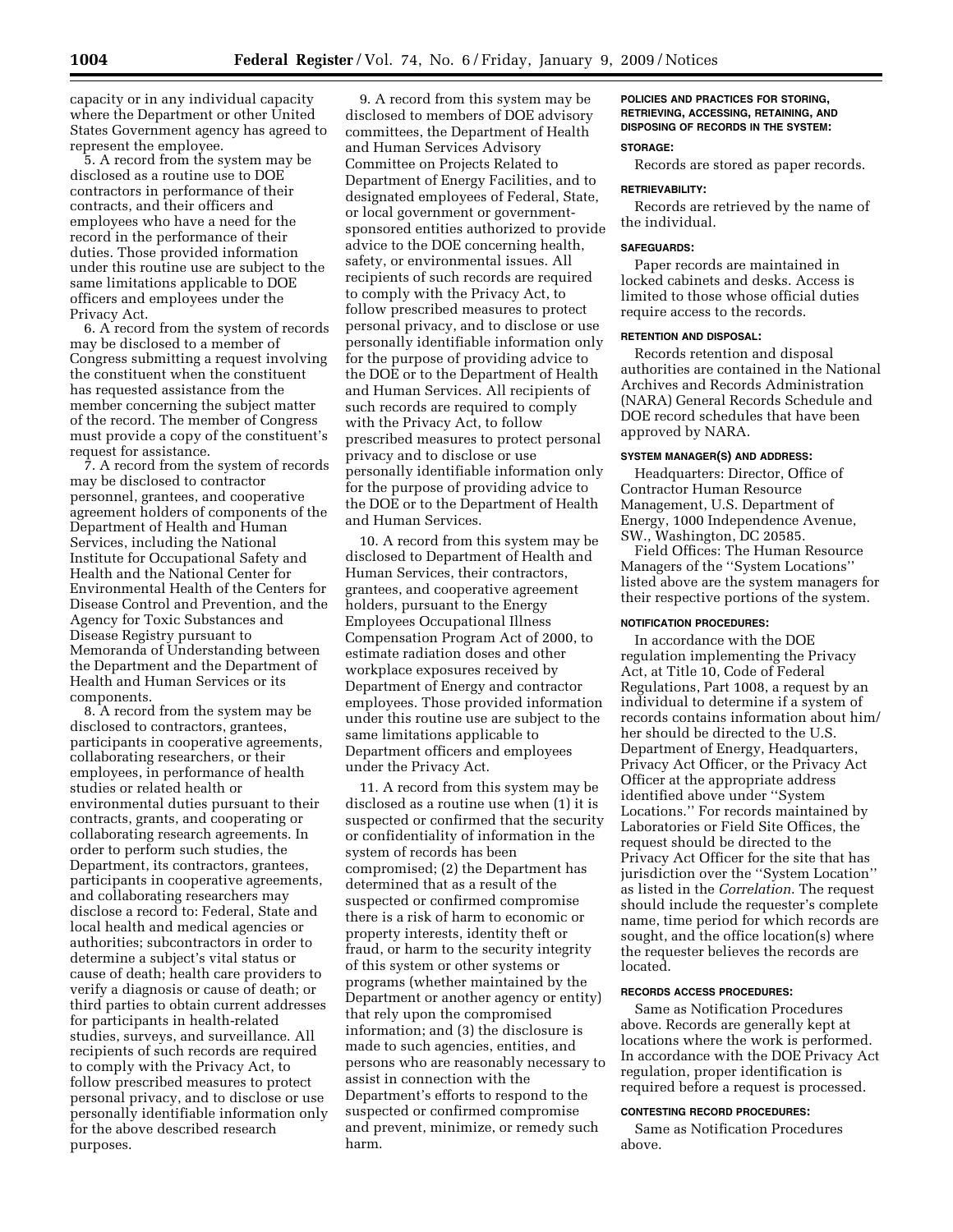#### **RECORD SOURCE CATEGORIES:**

The employer of the subject individual.

## **SYSTEM EXEMPTED FROM CERTAIN PROVISIONS OF THE ACT:**

None.

## **DOE–7**

## **SYSTEM NAME:**

Whistleblower Investigation, Hearings, and Appeals Records.

## **SECURITY CLASSIFICATION:**

Classified and unclassified.

#### **SYSTEM LOCATION(S):**

Headquarters: U.S. Department of Energy, Office of Hearings and Appeals, 1000 Independence Avenue, SW., Washington, DC 20585–1615.

## **CATEGORIES OF INDIVIDUALS COVERED BY THE SYSTEM:**

Current and former employees of DOE including National Nuclear Security Administration (NNSA) employees, contractors and subcontractors whose complaints are received at the Office of Hearings and Appeals pursuant to Title 10, Code of Federal Regulations, Part 708, and pursuant to Section 3164 of the National Defense Authorization Act for FY 2000, Public Law 106–65, codified at 42 U.S.C. 7239.

#### **CATEGORIES OF RECORDS IN THE SYSTEM:**

Whistleblower reprisal complaints; names, social security numbers, case numbers, work and home addresses and telephone numbers, job titles, series, grade or pay levels; organization information; supervisors' names and telephone numbers; copies of employee records such as personnel actions, performance appraisals, pay and leave records, and security clearance documents; management reports; witness statements; affidavits; checklists; notes; reports of investigation; and relevant correspondence.

#### **AUTHORITY FOR MAINTENANCE OF THE SYSTEM:**

42 U.S.C. 7101 *et seq.*; 50 U.S.C. 2401 *et seq.*; 42 U.S.C. 2201(b), (c), (I), (p), 5814, 5815, 7251, 7254, 7255, 7257; 42 U.S.C. 7239.

#### **PURPOSE(S):**

For those records described in *Categories of Records in the System*, such records are maintained and used by the DOE to document and resolve complaints made by employees of DOE and its contractors and subcontractors who allege retaliation by their employer for disclosure of information concerning danger to public or worker health or safety, substantial violations of law, or

gross mismanagement; for participation in Congressional proceedings; or for refusal to participate in dangerous activities.

#### **ROUTINE USES OF RECORDS MAINTAINED IN THE SYSTEM, INCLUDING CATEGORIES OF USERS AND PURPOSES OF SUCH USES:**

1. A record from this system may be disclosed to any source from which additional information is requested when necessary to obtain information relevant to the processing of a whistleblower complaint by the Office of Hearings and Appeals. The source will be provided such information from the system of records only to the extent necessary to identify the individual, inform the source of the purpose(s) of the request, and to identify the type of information requested.

2. A record from this system may be disclosed as a routine use to the appropriate local, State or Federal agency in the event that a record within this system of records, alone or in conjunction with other information, indicates a violation or potential violation of law whether civil, criminal, or regulatory in nature, and whether or arising by general statute or particular program pursuant thereto.

3. A record from this system may be disclosed as a routine use for the purpose of an investigation, settlement of claims, or the preparation and conduct of litigation to (1) persons representing the Department or assisting in such representation; (2) others involved in the matter, their representatives and assistants; and (3) any other person possessing information pertaining to the matter, when it is necessary to obtain information or testimony relevant to the matter.

4. A record from this system may be disclosed as a routine use in court or administrative proceedings to the tribunals, counsel, other parties, witnesses, and the public (in publicly available pleadings, filings, or discussion in open court) when such disclosure (1) is relevant to, and necessary for, the proceeding; (2) is compatible with the purpose for which the Department collected the record; and (3) the proceeding involves:

(a) The Department, its predecessor agencies, current or former contractor of the Department, or other United States Government agencies and their components, or

(b) A current or former employee of the Department and its predecessor agencies, current or former contractors of the Department, or United States Government agencies and their components, who is acting in an official capacity, or in any individual capacity

where the Department or other United States Government agency has agreed to represent the employee.

5. A record from this system may be disclosed as a routine use to DOE contractors in performance of their contracts, and their officers and employees who have a need for the record in the performance of their duties. Those provided information under this routine use are subject to the same limitations applicable to DOE officers and employees under the Privacy Act.

6. A record from this system may be disclosed as a routine use to a member of Congress submitting a request involving a constituent when the constituent has requested assistance from the member with respect to the subject matter of the record. The member of Congress must provide a copy of the constituent's request for assistance.

7. Decisions, opinions, reports of investigation, orders and other determinations signed by investigators, hearing officers or the Director of the Office of Hearings and Appeals that are records contained in this system of records may be published for the general public, for precedential or educational purposes, in paper format and electronically on the Office of Hearings and Appeals' Web site, the current address of which is *http:// www.oha.doe.gov*.

8. A record from this system may be disclosed as a routine use when (1) it is suspected or confirmed that the security or confidentiality of information in the system of records has been compromised; (2) the Department has determined that as a result of the suspected or confirmed compromise there is a risk of harm to economic or property interests, identity theft or fraud, or harm to the security integrity of this system or other systems or programs (whether maintained by the Department or another agency or entity) that rely upon the compromised information; and (3) the disclosure is made to such agencies, entities, and persons who are reasonably necessary to assist in connection with the Department's efforts to respond to the suspected or confirmed compromise and prevent, minimize, or remedy such harm.

#### **POLICIES AND PRACTICES FOR STORING, RETRIEVING, ACCESSING, RETAINING, AND DISPOSING OF RECORDS IN THE SYSTEM:**

#### **STORAGE:**

Records may be stored as paper records and electronic media.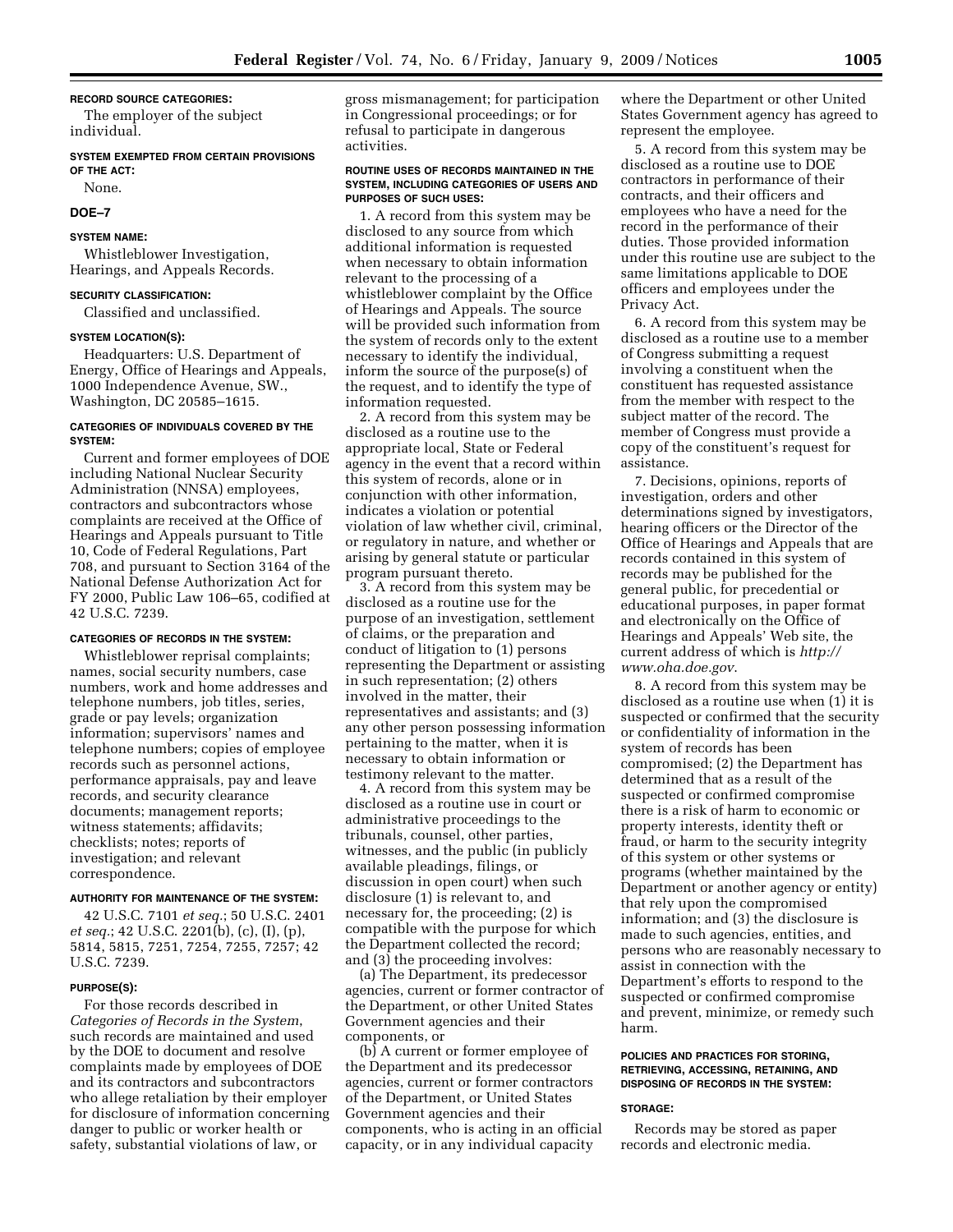## **RETRIEVABILITY:**

Records are retrieved by complainant's name or other personal identifier or case number.

## **SAFEGUARDS:**

Paper records are maintained in locked cabinets and desks. Electronic records are controlled through established DOE computer center procedures (personnel screening and physical security), and they are password protected. Access is limited to those whose official duties require access to the records.

## **RETENTION AND DISPOSAL:**

Records retention and disposal authorities are contained in the National Archives and Records Administration (NARA) General Records Schedule and DOE records schedules that have been approved by NARA.

## **SYSTEM MANAGER(S) AND ADDRESS:**

Director, Office of Hearings and Appeals, U.S. Department of Energy, 1000 Independence Avenue, SW., Washington, DC 20585–1615.

## **NOTIFICATION PROCEDURES:**

In accordance with the DOE regulation implementing the Privacy Act, at Title 10, Code of Federal Regulations, Part 1008, a request by an individual to determine if a system of records contains information about him/ her should be directed to the U.S. Department of Energy, Headquarters, Privacy Act Officer. The request should include the requester's complete name, time period for which records are sought, and the office location(s) where the requester believes the records are located.

## **RECORDS ACCESS PROCEDURES:**

Same as Notification Procedures above. Records are generally kept at locations where the work is performed. In accordance with the DOE Privacy Act regulation, proper identification is required before a request is processed.

## **CONTESTING RECORD PROCEDURES:**

Same as Notification Procedures above.

## **RECORD SOURCE CATEGORIES:**

The complainant; individuals and organizations that have pertinent knowledge about the subject of the complaint; those authorized by the complainant to furnish information; confidential informants; and Congressional offices.

## **SYSTEM EXEMPTED FROM CERTAIN PROVISIONS OF THE ACT:**

The system is exempt under subsections  $552a(k)(1)$ ,  $(2)$  and  $(5)$  of the Privacy Act to the extent that information within the system meets the criteria of those subsections of the Act. Such information has been exempted from the provisions of subsections (c)(3); 5 U.S.C. 552a(d); 5 U.S.C. 552a(d) and (e)(1) of the Act; see the DOE Privacy Act regulation at Title 10, Code Federal Regulations, Part 1008.

## **DOE–8**

## **SYSTEM NAME:**

Intergovernmental Personnel Act (IPA) Agreements.

## **SECURITY CLASSIFICATION:**

Unclassified.

## **SYSTEM LOCATION(S):**

U.S. Department of Energy, Headquarters, Forrestal Building, 1000 Independence Avenue, SW.,

Washington, DC 20585. U.S. Department of Energy,

Headquarters, Germantown, 19901 Germantown Road, Germantown, MD 20585.

U.S. Department of Energy, Alaska Power Administration, Federal Records Center, San Point Way, NE, Seattle, WA 98115.

U.S. Department of Energy, NNSA Service Center Albuquerque, P.O. Box 5400, Albuquerque, NM 87185–5400.

U.S. Department of Energy, NNSA Naval Reactors Field Office, Schenectady Naval Reactors, P.O. Box 1069, Schenectady, NY 12301.

U.S. Department of Energy, Bonneville Power Administration, P.O. Box 3621, Portland, OR 97208.

U.S. Department of Energy, Office of Science, Chicago Office, 9800 South Cass Avenue, Argonne, IL 60439.

U.S. Department of Energy, Environmental Management Consolidated Business Center (EMCBC), 250 E. Fifth Street, Suite 500, Cincinnati, OH 45202.

U.S. Department of Energy, Golden Field Office, 1617 Cole Boulevard, Golden, CO 80401.

U.S. Department of Energy, Idaho Operations Office, 1955 Fremont Avenue, Idaho Falls, ID 83415.

U.S. Department of Energy, National Energy Technology Laboratory (Pittsburgh), P.O. Box 10940, 626 Cochrans Mill Road, Pittsburgh, PA 15236.

U.S. Department of Energy, National Energy Technology Laboratory (Morgantown), P.O. Box 880, Morgantown, WV 26507–0880.

U.S. Department of Energy, Office of Naval Reactors, Crystal City, VA 22202.

U.S. Department of Energy, Office of Science, Oak Ridge Office, P.O. Box 2001, Oak Ridge, TN 37831.

U.S. Department of Energy, Richland Operations Office, P.O. Box 550, Richland, WA 99352.

U.S. Department of Energy, Savannah River Operations Office, P.O. Box A, Aiken, SC 29801.

U.S. Department of Energy, Southeastern Power Administration, 1166 Athens Tech Road, Elberton, GA 30635–6711.

U.S. Department of Energy, Southwestern Power Administration, Williams Tower One, One West Third Street, Tulsa, OK 74103.

U.S. Department of Energy, Strategic Petroleum Reserve Project Management Office, 900 Commerce Road East, New Orleans, LA 70123.

U.S. Department of Energy, Western Area Power Administration, P.O. Box 281213, Lakewood, CO 80228–8213.

## **CATEGORIES OF INDIVIDUALS COVERED BY THE SYSTEM:**

Individuals who are now, or have been, under an IPA agreement to or from the DOE including the National Nuclear Security Administration (NNSA).

## **CATEGORIES OF RECORDS IN THE SYSTEM:**

Name, home and work addresses, social security number, home and work telephone numbers, salary, and related correspondence.

## **AUTHORITY FOR MAINTENANCE OF THE SYSTEM:**

42 U.S.C. 7101 *et seq.*; 50 U.S.C. 2401 *et seq.*; 5 U.S.C. Chapter 33, Subchapter VI, and 5 CFR Part 334.

## **PURPOSE(S):**

For those records described in *Categories of Records in the System*, such records are maintained and used by DOE to provide a basis for payments under the terms of the IPA agreements, provide employment histories, and provide information for reports and program evaluations.

#### **ROUTINE USES OF RECORDS MAINTAINED IN THE SYSTEM, INCLUDING CATEGORIES OF USERS AND THE PURPOSES OF SUCH USES:**

1. A record from this system may be disclosed to State and local governments, institutions of higher education, Federally Funded Research and Development Centers, or other ''eligible'' organizations for the purpose of assigning prospective individuals for temporary periods.

2. A record from the system may be disclosed as a routine use to DOE contractors in performance of their contracts, and their officers and employees who have a need for the record in the performance of their duties. Those provided information under this routine use are subject to the same limitations applicable to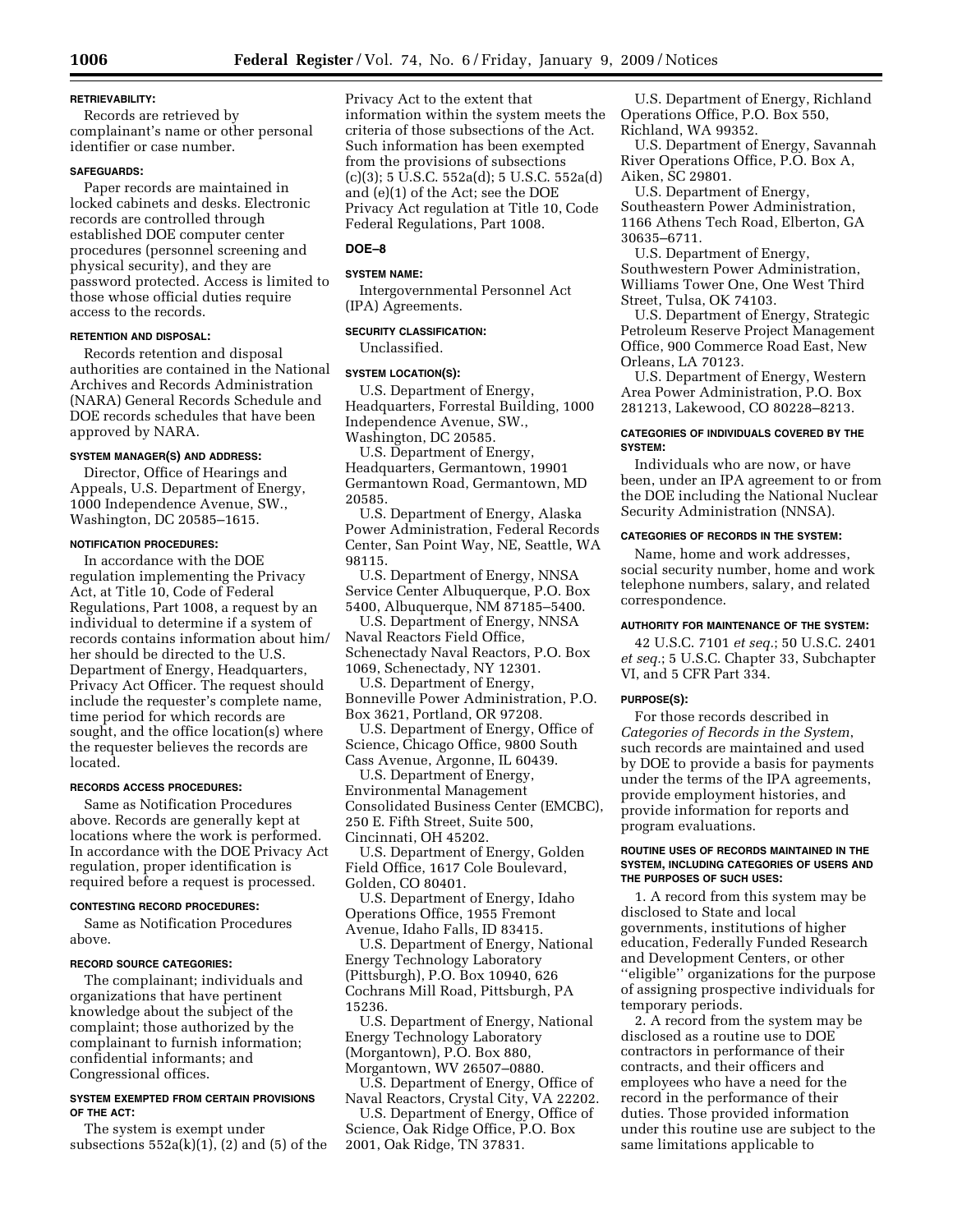Department officers and employees under the Privacy Act.

3. A record from this system may be disclosed as a routine use to a member of Congress submitting a request involving a constituent when the constituent has requested assistance from the member of Congress with respect to the subject matter of the record. The member of Congress must provide a copy of the constituent's request for assistance.

4. A record from this system may be disclosed as a routine use when (1) it is suspected or confirmed that the security or confidentiality of information in the system of records has been compromised; (2) the Department has determined that as a result of the suspected or confirmed compromise there is a risk of harm to economic or property interests, identity theft or fraud, or harm to the security integrity of this system or other systems or programs (whether maintained by the Department or another agency or entity) that rely upon the compromised information; and (3) the disclosure is made to such agencies, entities, and persons who are reasonably necessary to assist in connection with the Department's efforts to respond to the suspected or confirmed compromise and prevent, minimize, or remedy such harm.

## **POLICIES AND PRACTICES FOR STORING, RETRIEVING, ACCESSING, RETAINING AND DISPOSING OF RECORDS IN THE SYSTEM:**

#### **STORAGE:**

Records may be stored as electronic media and paper records.

#### **RETRIEVABILITY:**

Records are retrieved by name or social security number.

#### **SAFEGUARDS:**

Paper records are maintained in locked cabinets and desks. Electronic records are controlled through established DOE computer center procedures (personnel screening and physical security), and they are password protected. Access is limited to those whose official duties require access to the records.

## **RETENTION AND DISPOSAL:**

Records retention and disposal authorities are contained in the National Archives and Records Administration (NARA) General Records Schedule and DOE record schedules that have been approved by NARA.

#### **SYSTEM MANAGER(S) AND ADDRESS:**

Headquarters: Director of Human Capital Management, U.S. Department of Energy, 1000 Independence Avenue, SW., Washington, DC 20585.

Field Offices: The Human Capital Directors at the field locations listed above under ''Systems Locations'' are the system managers for their respective portions of this system.

## **NOTIFICATION PROCEDURES:**

In accordance with the DOE regulation implementing the Privacy Act, at Title 10, Code of Federal Regulations, Part 1008, a request by an individual to determine if a system of records contains information about him/ her should be directed to the U.S. Department of Energy, Headquarters, Privacy Act Officer, or the Privacy Act Officer at the appropriate address identified above under ''System Locations.'' For records maintained by Laboratories or Field Site Offices, the request should be directed to the Privacy Act Officer for the site that has jurisdiction over the ''System Location'' as listed in the *Correlation*. The request should include the requester's complete name, time period for which records are sought, and the office location(s) where the requester believes the records are located.

## **RECORDS ACCESS PROCEDURES:**

Same as Notification Procedures above. Records are generally kept at locations where the work is performed. In accordance with the DOE Privacy Act regulation, proper identification is required before a request is processed.

## **CONTESTING RECORD PROCEDURES:**

Same as Notification Procedures above.

#### **RECORD SOURCE CATEGORIES:**

The subject individual and current or prospective employer.

#### **SYSTEMS EXEMPTED FROM CERTAIN PROVISIONS OF THE ACT:**

None.

## **DOE–9**

## **SYSTEM NAME:**

Members of DOE Advisory Committees.

#### **SECURITY CLASSIFICATION:**

Unclassified.

## **SYSTEM LOCATION(S):**

U.S. Department of Energy, Office of the Executive Secretariat, 1000 Independence Avenue, SW., Washington, DC 20585.

## **CATEGORIES OF INDIVIDUALS COVERED BY THE SYSTEM:**

All individuals who are members of DOE including the National Nuclear

Security Administration (NNSA) Advisory Committee.

## **CATEGORIES OF RECORDS IN THE SYSTEM:**

Name, biographical information, home address and telephone number, work address and telephone number, type of business or organizational affiliation, present position with business or other organization, number of years in present position, other related experience, congressional district, and photographs.

## **AUTHORITY FOR MAINTENANCE OF THE SYSTEM:**

42 U.S.C. 7101 *et seq.*; 50 U.S.C. 2401 *et seq.*; and the Federal Advisory Committee Act, 5 U.S.C. App. 2.

#### **PURPOSE(S):**

For those records described in *Categories of Records in the System*, such records are maintained and used by the DOE to keep a current listing of advisory committee members.

#### **ROUTINE USES OF RECORDS MAINTAINED IN THE SYSTEM, INCLUDING CATEGORIES OF USERS AND THE PURPOSES OF SUCH USES:**

1. A record from this system may be disclosed as a routine use to a member of Congress submitting a request involving the constituent when the constituent has requested assistance from the member concerning the subject matter of the record. The member of Congress must provide a copy of the constituent's request for assistance.

2. A record from the system may be disclosed as a routine use to DOE contractors in performance of their contracts, and their officers and employees who have a need for the record in the performance of their duties. Those provided information under this routine use are subject to the same limitations applicable to DOE officers and employees under the Privacy Act.

3. A record from this system may be disclosed as a routine use when (1) it is suspected or confirmed that the security or confidentiality of information in the system of records has been compromised; (2) the Department has determined that as a result of the suspected or confirmed compromise there is a risk of harm to economic or property interests, identity theft or fraud, or harm to the security integrity of this system or other systems or programs (whether maintained by the Department or another agency or entity) that rely upon the compromised information; and (3) the disclosure is made to such agencies, entities, and persons who are reasonably necessary to assist in connection with the Department's efforts to respond to the suspected or confirmed compromise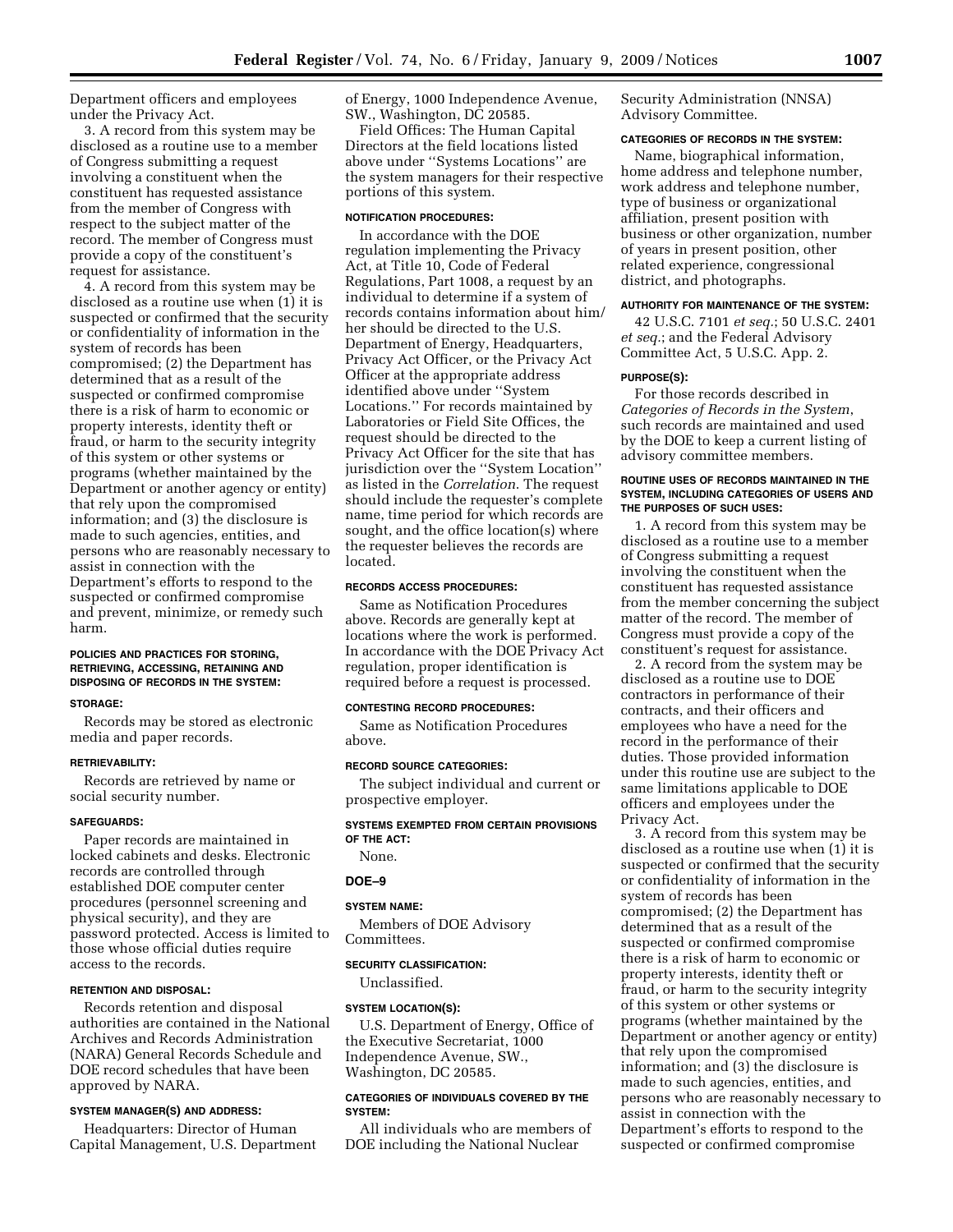and prevent, minimize, or remedy such harm.

#### **POLICIES AND PRACTICES FOR STORING, RETRIEVING, ACCESSING, RETAINING, AND DISPOSING OF RECORDS IN THE SYSTEM:**

#### **STORAGE:**

Records may be stored as paper records and electronic media.

#### **RETRIEVABILITY:**

Records are retrieved by name.

#### **SAFEGUARDS:**

Paper records are maintained in locked cabinets and desks. Electronic records are controlled through established DOE computer center procedures (personnel screening and physical security), and they are password protected. Access is limited to those whose official duties require access to the records.

#### **RETENTION AND DISPOSAL:**

Records retention and disposal authorities are contained in the National Archives and Records Administration (NARA) General Records Schedule and DOE record schedules that have been approved by NARA.

#### **SYSTEM MANAGER(S) AND ADDRESS:**

Headquarters: Director, Office of the Executive Secretariat, U.S. Department of Energy, 1000 Independence Avenue, SW., Washington, DC 20585.

#### **NOTIFICATION PROCEDURES:**

In accordance with the DOE regulation implementing the Privacy Act, Title 10, Code of Federal Regulations, Part 1008, a request by an individual to determine if a system of records contains information about him/ her should be directed to the U.S. Department of Energy, Headquarters, Privacy Act Officer. The request should include the requester's complete name, time period for which records are sought, and the office location(s) where the requester believes the records are located.

## **RECORDS ACCESS PROCEDURES:**

Same as Notification Procedures above. Records are generally kept at locations where the work is performed. In accordance with the DOE Privacy Act regulation, proper identification is required before a request is processed.

#### **CONTESTING RECORD PROCEDURES:**

Same as Notification Procedures above.

## **RECORD SOURCE CATEGORIES:**

The subject individual, members of Congress, and public interest groups.

## **SYSTEM EXEMPTED FROM CERTAIN PROVISIONS OF THE ACT:**

None.

## **DOE–10**

## **SYSTEM NAME:**

Energy Employees Occupational Illness Compensation Program Act Files.

#### **SECURITY CLASSIFICATION:**

None.

#### **SYSTEM LOCATION(S):**

U.S. Department of Energy, 1000 Independence Avenue, SW., Washington, DC 20585.

U.S. Department of Energy, 19901

Germantown Road, Germantown, MD 20874–1290.

U.S. Department of Energy, Albany Research Center, 1450 Queen Avenue, SW., Albany, OR 97321.

U.S. Department of Energy, NNSA Service Center Albuquerque, P.O. Box 5400, Albuquerque, NM 87185–5400.

U.S. Department of Energy, NNSA Naval Reactors Field Office, Pittsburgh Naval Reactors, P.O. Box 109, West Mifflin, PA 15122–0109.

U.S. Department of Energy, NNSA Naval Reactors Field Office, Schenectady Naval Reactors, P.O. Box 1069, Schenectady, NY 12301.

U.S. Department of Energy, Amarillo Site Operations, Highway 60, FM2373, Amarillo, TX 79177.

U.S. Department of Energy, Bettis Atomic Power Laboratory, Bechtel Bettis, Inc., 814 Pittsburgh McKeesport Blvd., West Mifflin, PA 15122–0079.

U.S. Department of Energy, Office of Energy, Efficiency and Renewable Energy, Boston Regional Office, John F. Kennedy, Federal Bldg., Room 675, Boston, MA 02203–0002.

U.S. Department of Energy, Bonneville Power Administration, P.O. Box 3621, Portland, OR 97208.

U.S. Department of Energy, Carlsbad Field Office, P.O. Box 3090, Carlsbad, NM 88221.

U.S. Department of Energy, Office of Science, Chicago Office, 9800 South Cass Avenue, Argonne, IL 60439.

U.S. Department of Energy, Office of Energy, Efficiency and Renewable Energy, Denver Regional Office, 1617 Cole Blvd., MS–1721, Golden, CO 80401.

U.S. Department of Energy, Fernald Environmental Management Project, 7400 Wiley Road, Cincinnati, OH 45030.

U.S. Department of Energy, General Atomics Site Office, 3550 General Atomic Court, B–7, Room 119, San Diego, CA 92121.

U.S. Department of Energy, Golden Field Office, 1617 Cole Blvd., Golden, CO 80401.

U.S. Department of Energy, Hanford Environmental Health Foundation, 3080 George Washington Way, Richland, WA 99352.

U.S. Department of Energy, Idaho Operations Office, 1955 Fremont Avenue, Idaho Falls, ID 83415.

U.S. Department of Energy, Idaho National Engineering and Environmental Laboratory, CF 690 MS 4149, Scoville, ID 83415.

U.S. Department of Energy, Kansas City Site Office, 2000 East 95th Street, Kansas City, MO 64141–3202.

U.S. Department of Energy, NNSA Sandia Site Office, Pennsylvania & H Street, Albuquerque, NM 87185–5400.

U.S. Department of Energy, Knolls Atomic Power Laboratory, 2401 River Road, Niskayuna, NY 12309.

U.S. Department of Energy, Lawrence Berkeley National Laboratory, 1 Cyclotron Road, Berkeley, CA 94720.

U.S. Department of Energy, University of California, Livermore Site Office, 7000 East Avenue, P.O. Box 808, L–1, Livermore, CA 94550.

U.S. Department of Energy, Livermore Site Office, Nevada Test Site, University of California, P.O. Box 45, Mercury, NV 89023.

U.S. Department of Energy, Lockheed Idaho Technical Center, 765 Lindsay Blvd., Idaho Falls, ID 84303.

U.S. Department of Energy, The Office of Site Operations, 528 35th Street, Los Alamos, NM 87545.

U.S. Department of Energy, NNSA Los Alamos National Laboratory, SM #30 Bikini Road, Los Alamos, NM 87545.

U.S. Department of Energy, Miamisburg Environmental Management Project, 1 Mound Road, Miamisburg, OH 45343–0066.

U.S. Department of Energy, National Energy Technology Laboratory (Pittsburgh), P.O. Box 10940, 626 Cochrans Mill Road, Pittsburgh, PA 15236.

U.S. Department of Energy, National Energy Technology Laboratory (Morgantown), P.O. Box 880, Morgantown, WV 26507–0880.

U.S. Department of Energy, National Renewable Energy Laboratory Area Office, 1617 Cole Blvd., Golden, CO 80401–3393.

U.S. Department of Energy, NNSA Nevada Site Office, P.O. Box 98518, Las Vegas, NV 89193–8518.

U.S. Department of Energy, Nevada Test Site Mercury, Nevada, Building 111, P.O. Box 677, Mercury, NV 89023– 0677.

U.S. Department of Energy, Oak Ridge Institute for Science and Education, 230 Warehouse Road, Bldg. 1916T2, Oak Ridge, TN 37830.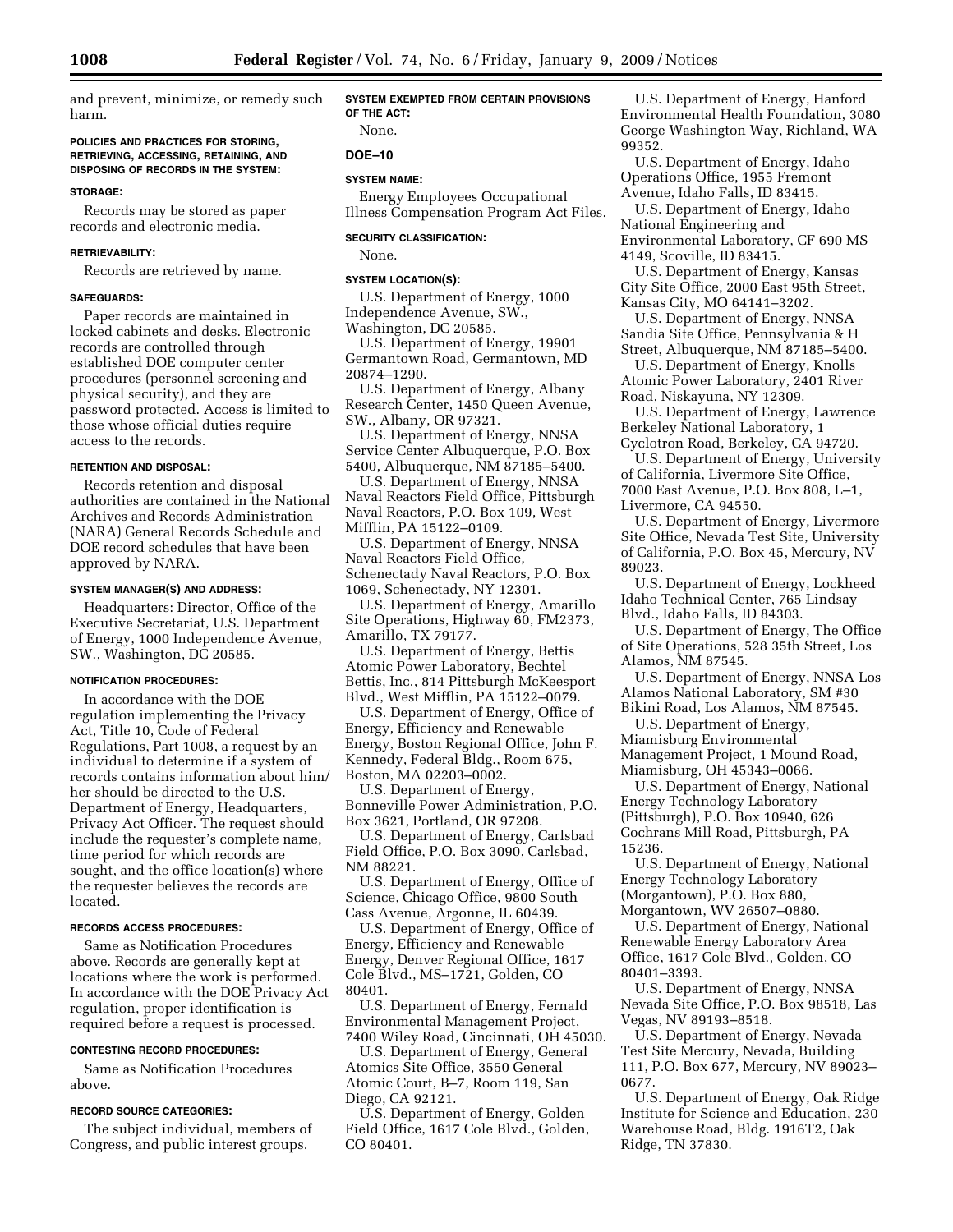U.S. Department of Energy, Office of Science, Oak Ridge Office, P.O. Box 2001, Oak Ridge, TN 37831.

U.S. Department of Energy, Environmental Management Consolidated Business Center (EMCBC), 250 E. Fifth Street, Suite 500, Cincinnati, OH 45202.

U.S. Department of Energy, Pacific Northwest National Laboratory, 902 Battelle Blvd., P.O. Box 999, Richland, WA 99352.

U.S. Department of Energy, Paducah Site Office, 5600 Hobbs Road, West Paducah, KY 42086.

U.S. Department of Energy, Philadelphia Regional Office, 1880 John F. Kennedy Blvd., Suite 501, Philadelphia, PA 19103–7483.

U.S. Department of Energy, Portsmouth/Paducah Project Office, 3930 U.S. 23, Perimeter Road, Piketon, OH 45661.

U.S. Department of Energy, Radiological & Environmental Health Laboratory, University of California, San Francisco, Box 0750, 3rd Avenue & Parnassos Avenue, San Francisco, CA 94143–0750.

U.S. Department of Energy, Richland Operations Office, P.O. Box 550, Richland, WA 99352.

U.S. Department of Energy, NNSA Sandia Site Office, 1515 Eubank Blvd., SE, Albuquerque, NM 87123.

U.S. Department of Energy, Savannah River Ecology Laboratory, Drawer E, Aiken, SC 29802.

U.S. Department of Energy, Savannah River Operations Office, P.O. Box A, Aiken, SC 29801.

U.S. Department of Energy, Seattle Regional Office, 800 Fifth Avenue, Suite 3950, Seattle, WA 98104.

U.S. Department of Energy, Stanford Linear Accelerator Center, 2575 Sand Hill Road, Menlo Park, CA 94025.

U.S. Department of Energy, Stanford Site Office, 2575 Sand Hill Road, B–41, MS: 8–A, Menlo Park, CA 94025.

U.S. Department of Energy, Stanford Synchrotron Radiology Laboratory, Stanford University, PO Box 4349, MS 69, Stanford, CA 94025.

U.S. Department of Energy, Thomas Jefferson National Accelerator Facility, 12000 Jefferson Avenue, Newport News, VA 23606.

U.S. Department of Energy, Waste Isolation Pilot Project Office, PO Box 3090, Carlsbad, NM 88221.

U.S. Department of Energy, West Valley Demonstration Project, 10282 Rock Springs Road, West Valley, NY 14171–9799.

#### **CATEGORIES OF INDIVIDUALS COVERED BY THE SYSTEM:**

This system of records covers individuals or their survivors who claim benefits under the Energy Employees Occupational Illness Compensation Program Act (EEOICPA). These individuals include, but are not limited to, federal employees or survivors of federal employees, employees or survivors of employees of the Department of Energy including the National Nuclear Security Administration (NNSA), its predecessor agencies, and their contractors and subcontractors.

## **CATEGORIES OF RECORDS IN THE SYSTEM:**

This system of records is created by DOE in response to requests from the Department of Labor (DOL), the National Institute for Occupational Safety and Health (NIOSH), and claimants for information for the adjudication of claims. The records are compiled as part of DOE's responsibilities under the EEOICPA.

The system may contain, but is not limited to, the following kinds of records: claim forms filed by or on behalf of claimants or their survivors seeking benefits under the EEOICPA; employment records; exposure records; medical reports; personnel security questionnaires; safety records or other incident reports, including but not limited to area sampling data, accidental releases, explosions, spills, etc.; and correspondence from individuals, the DOL, and the NIOSH.

#### **AUTHORITY FOR MAINTENANCE OF THE SYSTEM:**

42 U.S.C. 7101 *et seq.*; 50 U.S.C. 2401 *et seq.*; The Energy Employees Occupational Illness Compensation Program Act of 2000, Public Law 106– 398.

#### **PURPOSE(S):**

For those records described in *Categories of Records in the System,*  such records are collected and maintained as needed by the Department to comply with the provisions of the EEOICPA. These provisions of the Act that govern DOE responsibilities with regard to providing information to NIOSH, and to the DOL include: § 734n(e), § 738o(f), § 7384q(d), § 7384w–1(b) and § 7385c–10(c) and (d).

#### **ROUTINE USERS OF THE RECORDS MAINTAINED IN THE SYSTEM, INCLUDING CATEGORIES OF USERS AND PURPOSES OF SUCH USES:**

1. A record from this system may be disclosed as a routine use to DOE contractors (past and present) in performance of their contracts, and their officers and employees who have a need for the record in the performance of their duties. Those provided information under this routine use are subject to the same limitations

applicable to Department officers and employees under the Privacy Act.

2. A record from this system may be disclosed as a routine use to DOE financial assistance recipients in performance of their financial assistance agreements, and their officers and employees who have a need for the record in the performance of their duties. Those provided information under this routine use are subject to the same limitations applicable to Department officers and employees under the Privacy Act.

3. A record from this system may be disclosed as a routine use to other state and federal agencies or entities whose mission entails reviewing or managing workers' compensation claims or administering other benefits programs. Those provided information under this routine use are subject to the same limitations applicable to Department officers and employees under the Privacy Act.

4. A record from this system may be disclosed as a routine use to members of a physician's panel(s) established to review and provide a determination regarding whether the illness or death that is the subject of an application for compensation arose out of and in the course of employment by or for DOE. Those provided information under this routine use are subject to the same limitations applicable to Department officers and employees under the Privacy Act.

5. A record from this system may be disclosed as a routine use to medical specialists in fields that include occupational medicine, pulmonology, immunology, toxicology, dermatology, hematology/oncology, rheumatology, neurology, neurotoxicology, psychiatry, psychology, endocrinology, pathology, and any other specialty that the physicians panel member(s) deem necessary to reach a conclusion in a case. Those provided information under this routine use are subject to the same limitations applicable to Department officers and employees under the Privacy Act.

6. A record from this system may be disclosed as a routine use to the personnel, contractors, grantees, and cooperative agreement holders of the Department of Labor, the Department of Health and Human Services, the Department of Justice, and other Federal agencies and their components, designated by the President to implement the Federal compensation program established by the Energy Employees Occupational Illness Compensation Program Act, for the purpose of assisting in the adjudication or processing of a claim under that Act.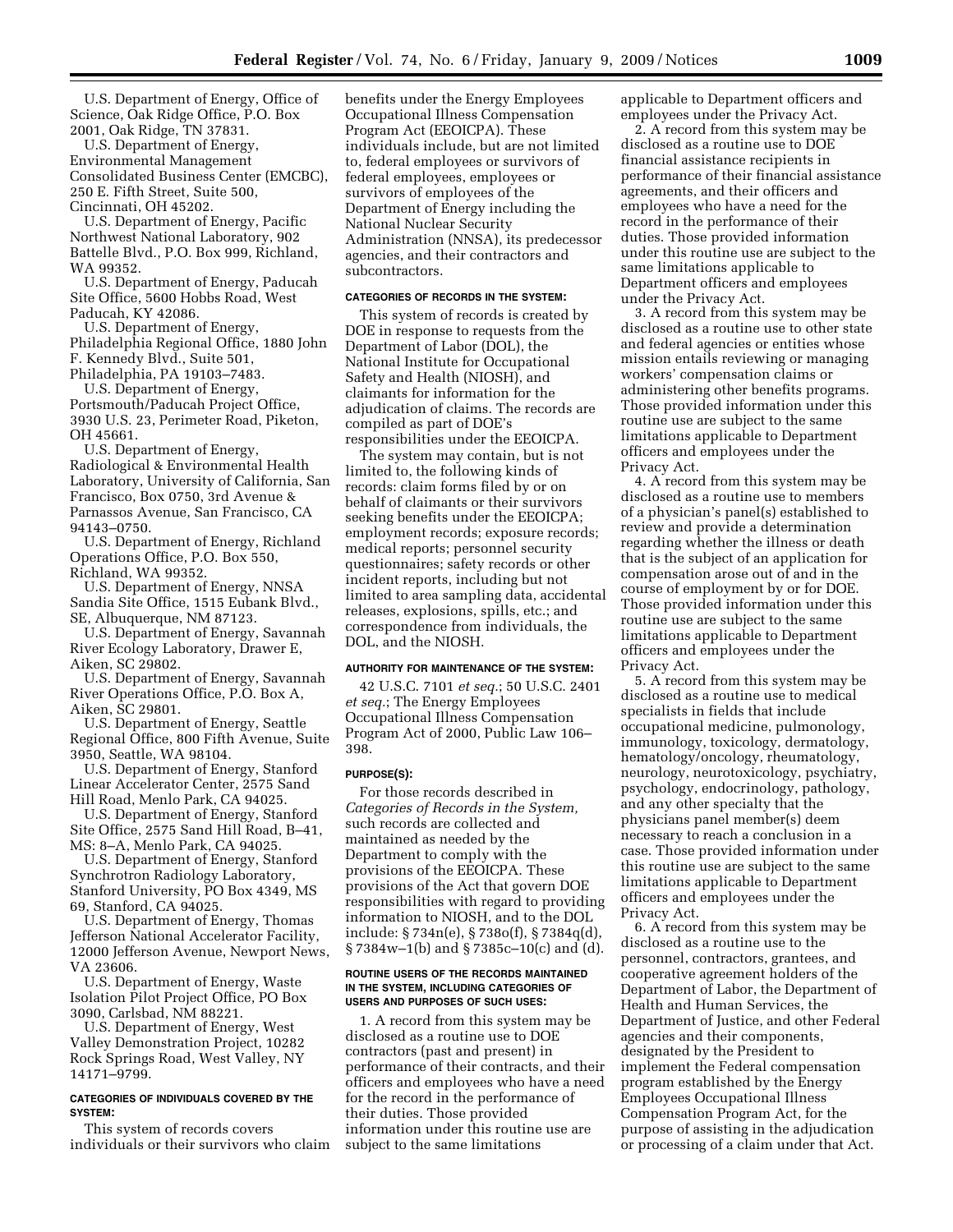Those provided information under this routine use are subject to the same limitations applicable to Department officers and employees under the Privacy Act.

7. A record from this system may be disclosed as a routine use to the members and the staff of the DOE advisory committee established to provide advice on workers' compensation issues, and the members and the staff of an advisory board on Radiation and Worker Health required to be established under the Energy Employees Occupational Illness Compensation Program Act. All recipients of such records are required to comply with the Privacy Act, to follow prescribed measures to protect personal privacy, and to disclose or use personally identifiable information only for the purpose of providing advice relating to workers' compensation.

8. A record from this system may be disclosed as a routine use for the purpose of an investigation, settlement of claims, or the preparation and conduct of litigation to a (1) persons representing the Department in the investigation, settlement or litigation, and to individuals assisting in such representation; (2) others involved in the investigation, settlement, and litigation, and their representatives and individuals assisting those representatives; (3) witness, potential witness, or their representatives and assistants; and (4) any other person who possesses information pertaining to the matter, when it is necessary to obtain information or testimony relevant to the matter.

9. A record from this system may be disclosed as a routine use to the Department of Justice when DOE determines that an individual may be eligible for compensation under the Radiation Exposure and Compensation Act of 1990 (42 U.S.C. 2210, note, and as further clarified in 28 CFR Part 79), a compensation program administered by the Department of Justice.

10. A record from this system may be disclosed as a routine use to the appropriate local, State or Federal agency when the record alone or in conjunction with other information, indicates a violation or potential violation of law whether civil, criminal, or regulatory in nature.

11. A record from this system may be disclosed to Department of Health and Human Services, their contractors, grantees, and cooperative agreement holders, pursuant to the Energy Employees Occupational Illness Compensation Program Act of 2000, to estimate radiation doses and other workplace exposures received by

Department of Energy and contractor employees. Those provided information under this routine use are subject to the same limitations applicable to Department officers and employees under the Privacy Act.

12. A record from this system may be disclosed as a routine use to a member of Congress submitting a request involving the constituent when the constituent has requested assistance from the member concerning the subject matter of the record. The member of Congress must provide a copy of the constituent's request for assistance.

13. A record from this system may be disclosed as a routine use when (1) it is suspected or confirmed that the security or confidentiality of information in the system of records has been compromised; (2) the Department has determined that as a result of the suspected or confirmed compromise there is a risk of harm to economic or property interests, identity theft or fraud, or harm to the security integrity if this system or other systems or programs (whether maintained by the Department or another agency or entity) that rely upon the compromised information; and (3) the disclosure is made to such agencies, entities, and persons who are reasonably necessary to assist in connection with the Department's efforts to respond to the suspected or confirmed compromise and prevent, minimize, or remedy such harm.

## **POLICIES AND PRACTICES FOR STORING, RETRIEVING, ACCESSING, RETAINING AND DISPOSING OF RECORDS IN THE SYSTEM:**

#### **STORAGE:**

Records may be stored as paper records, microfilm, and electronic media.

#### **RETRIEVABILITY:**

Records are retrieved by the name of the individual and/or social security number and/or at some locations by employee number.

#### **SAFEGUARDS:**

Paper records are maintained in locked cabinets and desks. Electronic records are controlled through established DOE computer center procedures (personnel screening and physical security), and they are password protected. Access is limited to those whose official duties require access to records.

#### **RETENTION AND DISPOSAL:**

Records retention and disposal authorities are contained in the National Archives and Records Administration (NARA) General Records Schedule and

DOE record schedules that have been approved by NARA.

#### **SYSTEM MANAGER(S) AND ADDRESS:**

Headquarters: U.S. Department of Energy, Chief, Health, Safety and Security, Office of Health, Safety and Security, 1000 Independence Avenue, SW., Washington, DC 20585.

Field Offices: The managers of the Office of Health, Safety and Security of ''Systems Locations'' listed above are the system managers for their respective portions of this system.

#### **NOTIFICATION PROCEDURES:**

In accordance with the DOE regulation implementing the Privacy Act, at Title 10, Code of Federal Regulations, Part 1008, a request by an individual to determine if a system of records contains information about him/ her should be directed to the U.S. Department of Energy, Headquarters, Privacy Act Officer, or the Privacy Act Officer at the appropriate address identified above under ''System Locations.'' For records maintained by Laboratories or Field Site Offices, the request should be directed to the Privacy Act Officer for the site that has jurisdiction over the ''System Location'' having jurisdiction over the records for that site, as listed in the *Correlation.*  The request should include the requester's complete name, time period for which records are sought, and the office location(s) where the requester believes the records are located.

## **RECORDS ACCESS PROCEDURES:**

Same as Notification Procedures above. Records are generally kept at location where the work is performed. In accordance with the DOE Privacy Act regulation, proper identification is required before a request is processed.

#### **CONTESTING RECORD PROCEDURES:**

Same as Notification Procedures.

#### **RECORD SOURCE CATEGORIES:**

Records in this systems will be obtained from sources, including, but not limited to the individual who is the subject of the records; physicians and other medical professionals; medical institutions; state and federal workers' compensation offices; family members of the subject; attorneys representing the individual; individuals' employer, including DOE and its contractors and subcontractors; medical laboratories; other state and federal agencies.

## **SYSTEMS EXEMPTED FROM CERTAIN PROVISIONS OF THE PRIVACY ACT:**

None.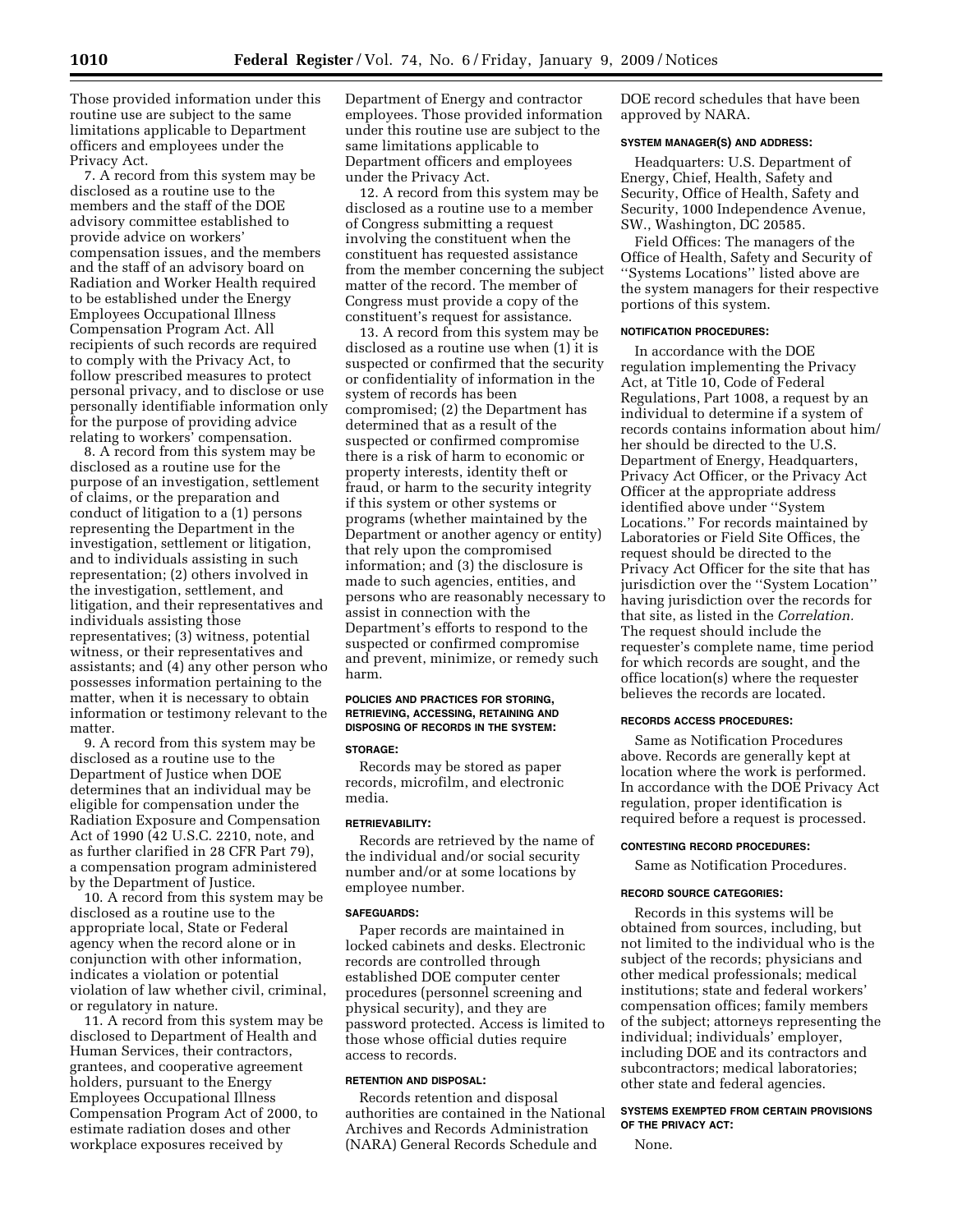#### **SYSTEM NAME:**

Emergency Operations Notification Call List.

#### **SECURITY CLASSIFICATION:**

Unclassified.

#### **SYSTEM LOCATION(S):**

U.S. Department of Energy, NNSA Service Center Albuquerque, P.O. Box 5400, Albuquerque, NM 87185–5400.

U.S. Department of Energy, Bonneville Power Administration, P.O. Box 3621, Portland, OR 97208.

U.S. Department of Energy, Office of Science, Chicago Office, 9800 South Cass Avenue, Argonne, IL 60439.

U.S. Department of Energy, Golden Field Office, 1617 Cole Boulevard, Golden, CO 80401.

U.S. Department of Energy, Headquarters, 1000 Independence Avenue, SW., Washington, DC 20585.

U.S. Department of Energy, Idaho Operations Office, 1955 Fremont Avenue, Idaho Falls, ID 83415.

U.S. Department of Energy, National Energy Technology Laboratory (Pittsburgh), P.O. Box 10940, 626 Cochrans Mill Road, Pittsburgh, PA 15236.

U.S. Department of Energy, National Energy Technology Laboratory (Morgantown), P.O. Box 880, Morgantown, WV 26507–0880.

U.S. Department of Energy, Office of Naval Reactors, Crystal City, VA 22202.

U.S. Department of Energy, NNSA Nevada Site Office, P.O. Box 98518, Las Vegas, NV 89193–8518.

U.S. Department of Energy, Office of Science, Oak Ridge Office, P.O. Box 2001, Oak Ridge, TN 37831.

U.S. Department of Energy, Environmental Management Consolidated Business Center (EMCBC), 250 E. Fifth Street, Suite 500, Cincinnati, OH 45202.

U.S. Department of Energy, Naval Reactors Field Office, Pittsburgh Naval Reactors, P.O. Box 109, Pittsburgh, PA 15122.

U.S. Department of Energy, Richland Operations Office, P.O. Box 550, Richland, WA 99352.

U.S. Department of Energy, Savannah River Operations Office, P.O. Box A, Aiken, SC 29801.

U.S. Department of Energy, Naval Reactors Field Office, Schenectady Naval Reactors Office, P.O. Box 1069, Schenectady, NY 12301.

U.S. Department of Energy, Southeastern Power Administration, 1166 Athens Tech Road, Elberton, GA 30635–6711.

U.S. Department of Energy, Southwestern Power Administration, Williams Tower One, One West Third Street, Tulsa, OK 74103.

U.S. Department of Energy, Strategic Petroleum Reserve Project Management Office, 900 Commerce Road East, New Orleans, LA 70123.

U.S. Department of Energy, Western Area Power Administration, P.O. Box 281213, Lakewood, CO 80228–8213.

U.S. Department of Energy, Office of Repository Development, P.O. Box 364629, North Las Vegas, NV 89036– 8629.

#### **CATEGORIES OF INDIVIDUALS COVERED BY THE SYSTEM:**

Department of Energy and National Nuclear Security Administration senior officials, office directors, managers, key support staff, and DOE contractors involved in DOE emergency management and operations activities, Continuity of Government activities and Continuity of Operations activities.

#### **CATEGORIES OF RECORDS IN THE SYSTEM:**

Name, office telephone number, home telephone number, home address, pager numbers, cellular phone numbers, and electronic mail addresses.

#### **AUTHORITY FOR MAINTENANCE OF THE SYSTEM:**

Title 42, United States Code (U.S.C.), Section 7101 *et seq.*; 50 U.S.C. 2401 *et seq.*; The Homeland Security Act of 2002; and the Homeland Security Presidential Directive-5 (HSPD–5), ''Management of Domestic Incidents.''

#### **PURPOSE(S):**

For those records described in *Categories of Records in the System,*  such records are maintained and used by DOE to create a list that will enable 24 hour contact with DOE personnel and contractors in the event of an emergency in order to marshal a coordinated, unified response to catastrophic events that may impact DOE facilities or activities.

#### **ROUTINE USES OF RECORDS MAINTAINED IN THE SYSTEM, INCLUDING CATEGORIES OF USERS AND THE PURPOSES OF SUCH USES:**

1. A record from the system may be disclosed as a routine use to DOE contractors in performance of their contracts, and their officers and employees who have a need for the record in the performance of their duties. Those provided information under this routine use are subject to the same limitations applicable to DOE officers and employees under the Privacy Act.

2. A record from this system may be disclosed as a routine use when (1) it is suspected or confirmed that the security or confidentiality of information in the system of records has been

compromised; (2) the Department has determined that as a result of the suspected or confirmed compromise there is a risk of harm to economic or property interests, identity theft or fraud, or harm to the security integrity if this system or other systems or programs (whether maintained by the Department or another agency or entity) that rely upon the compromised information; and (3) the disclosure is made to such agencies, entities, and persons who are reasonably necessary to assist in connection with the Department's efforts to respond to the suspected or confirmed compromise and prevent, minimize, or remedy such harm.

3. A record of this system may be disclosed as a routine use for the purpose of an investigation, settlement of claims, or the preparation and conduct of litigation to (1) persons representing the Department in the investigation, settlement or litigation, and to individuals assisting in such representation; (2) others involved in the investigation, settlement and litigation, and their representatives and individuals assisting those representatives; (3) witness, potential witness, or their representatives and assistants; and (4) any other person who possesses information pertaining to the matter, when it is necessary to obtain information or testimony relevant to the matter.

#### **POLICIES AND PRACTICES FOR STORING, RETRIEVING, ACCESSING, RETAINING, AND DISPOSING OF RECORDS IN THE SYSTEM:**

#### **STORAGE:**

Records may be stored as paper records and electronic media.

#### **RETRIEVABILITY:**

Records are retrieved by name of the individual.

#### **SAFEGUARDS:**

Paper records are maintained in a secure area and locked cabinets and desks. Electronic records are controlled through established DOE computer center procedures (personnel screening and physical security). Passwords are protected. Access is limited to those whose official duties require access to the records.

#### **RETENTION AND DISPOSAL:**

Records retention and disposal authorities are contained in the National Archives and Records Administration (NARA) General Records Schedule and DOE record schedules that have been approved by NARA.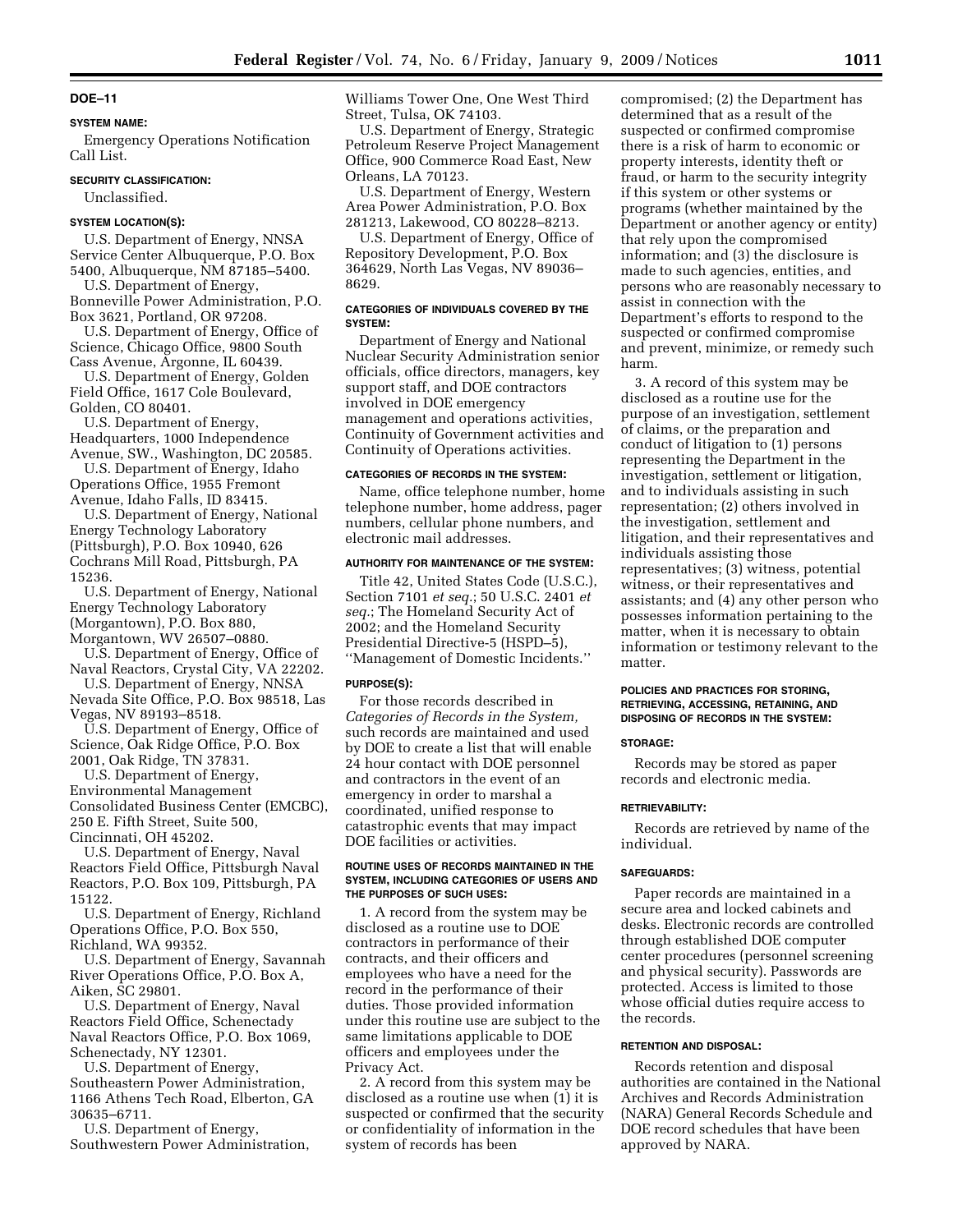#### **SYSTEM MANAGER(S) AND ADDRESS:**

Headquarters, Deputy Administrator for Defense Nuclear Nonproliferation in the National Nuclear Security Administration, U.S. Department of Energy, 1000 Independence Avenue, SW., Washington, DC 20585.

## **NOTIFICATION PROCEDURES:**

In accordance with the DOE regulation implementing the Privacy Act, at Title 10, Code of Federal Regulations, Part 1008, a request by an individual to determine if a system of records contains information about him/ her should be directed to the U.S. Department of Energy, Headquarters, Privacy Act Officer, or the Privacy Act Officer at the appropriate address identified above under ''System Locations.'' The request should include the requester's complete name, time period for which records are sought, and the office location(s) where the requester believes the records are located.

## **RECORDS ACCESS PROCEDURES:**

Same as Notification Procedures above. Records are generally kept at locations where the work is performed. In accordance with the DOE Privacy Act regulation, proper identification is required before a request is processed.

#### **CONTESTING RECORD PROCEDURES:**

Same as Notification Procedures above.

#### **RECORD SOURCE CATEGORIES:**

The subject individual.

**SYSTEM EXEMPTED FROM CERTAIN PROVISIONS OF THE ACT:** 

None.

## **DOE–12**

## **SYSTEM NAME:**

Automated Materials and Property Systems (AMPS).

## **SECURITY CLASSIFICATION:**

Unclassified.

#### **SYSTEM LOCATION(S):**

U.S. Department of Energy, Headquarters, 1000 Independence Avenue, SW., Washington, DC 20585. U.S. Department of Energy,

Germantown, 19901 Germantown Road, Germantown, MD 20784–1290.

## **CATEGORIES OF INDIVIDUALS COVERED BY THE SYSTEM:**

Current DOE including National Nuclear Security Administration (NNSA) Headquarters employees who purchase supply products at the three Self Service Stores in the Washington, DC area and vicinity.

## **CATEGORIES OF RECORDS IN THE SYSTEM:**

Name of DOE employee, badge number, organization, date of purchase, quantity, and price.

## **AUTHORITY FOR MAINTENANCE OF THE SYSTEM:**

42 U.S.C. 7101 *et seq.*; 50 U.S.C. 2401 *et seq.*; 42 U.S.C. 7263, and 42 U.S.C. 5815G.

## **PURPOSE(S):**

For those records described in *Categories of Records in the System,*  such records are maintained and used by the Department for billing purposes under the Working Capital Fund (WFC). The WCF issues bills to Headquarters program offices for both stock and non stock supplies that were purchased for use by employees to perform their duties.

#### **ROUTINE USES OF RECORDS MAINTAINED IN THE SYSTEM INCLUDING CATEGORIES OF USERS AND PURPOSES OF SUCH USES:**

1. A record from this system of records may be disclosed as a routine use to DOE contractors in performance of their contracts, and their officers and employees who have a need for the record in the performance of their duties. Those provided information under this routine use are subject to the same limitations applicable to DOE officers and employees under the Privacy Act.

2. A record in this system of records may be disclosed as a routine use to a member of Congress submitting a request involving the constituent when the constituent has requested assistance from the member concerning the subject matter of the record. The member of Congress must provide a copy of the constituent's request for assistance.

3. A record from this system may be disclosed as a routine use when (1) it is suspected or confirmed that the security or confidentiality of information in the system of records has been compromised; (2) the Department has determined that as a result of the suspected or confirmed compromise there is a risk of harm to economic or property interests, identity theft or fraud, or harm to the security integrity if this system or other systems or programs (whether maintained by the Department or another agency or entity) that rely upon the compromised information; and (3) the disclosure is made to such agencies, entities, and persons who are reasonably necessary to assist in connection with the Department's efforts to respond to the suspected or confirmed compromise and prevent, minimize, or remedy such harm.

## **POLICIES AND PRACTICES FOR STORING, RETRIEVING, ACCESSING, RETAINING AND DISPOSING OF RECORDS IN THE SYSTEM:**

#### **STORAGE:**

Records may be stored as paper records and electronic media.

## **RETRIEVABILITY:**

Records are retrieved by name and/or badge number of the DOE employee.

#### **RETENTION AND DISPOSAL:**

Records retention and disposal authorities are contained in the National Archives and Records Administration (NARA) General Records Schedule and DOE record schedules that have been approved by NARA.

## **SYSTEM MANAGER(S) ADDRESS:**

Headquarters: Director, Assets Management and Support Services Group, U.S. Department of Energy, 1000 Independence Avenue, SW., Washington, DC 20585.

## **NOTIFICATION PROCEDURES:**

In accordance with the DOE regulation implementing the Privacy Act, at Title 10, Code of Federal Regulations, Part 1008, a request by an individual to determine if a system of records contains information about him/ her should be directed to the U.S. Department of Energy, Headquarters, Privacy Act Officer. The request should include the requester's complete name, time period for which records are sought, and the office location(s) where the requester believes the records are located.

#### **RECORDS ACCESS PROCEDURES:**

Same as Notifications procedures above. Records are generally kept at locations where the work is performed. In accordance with the DOE Privacy Act regulation, proper identification is required before a request is processed.

#### **CONTESTING RECORD PROCEDURES:**

Same as Notification Procedures above.

#### **RECORD SOURCE CATEGORIES:**

Sources of information for the system include: supplies and their respective price lists that are purchased and placed into the supply system for sale; purchases made by DOE employees; and the information contained on the employee's badge.

## **SYSTEM EXEMPT FROM CERTAIN PROVISIONS OF THE ACT:**

None.

## **DOE–13**

#### **SYSTEM NAME:**

Payroll and Leave Records.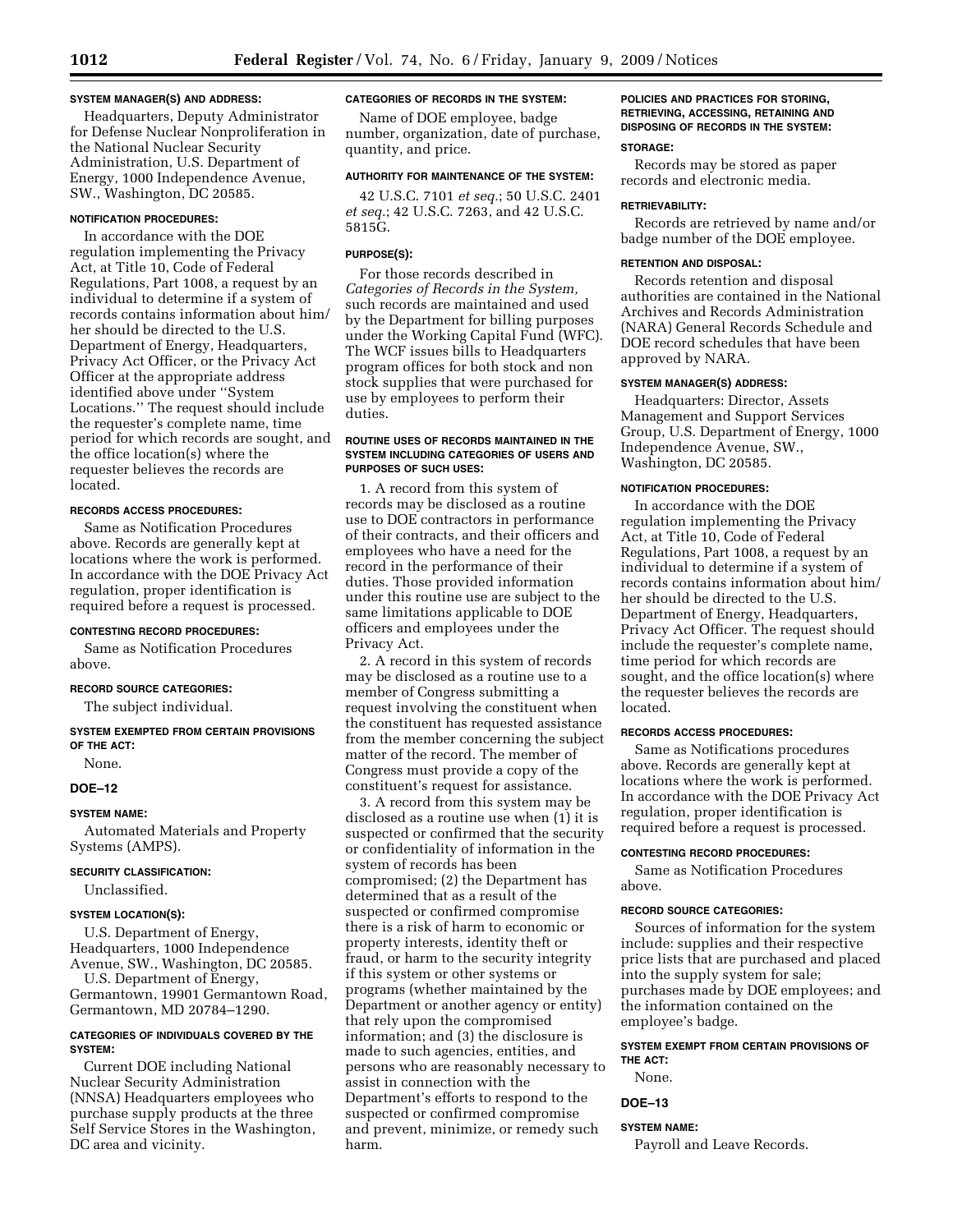## **SECURITY CLASSIFICATION:**

Unclassified.

## **SYSTEM LOCATION(S):**

U.S. Department of Energy, Headquarters, 1000 Independence Avenue, SW., Washington, DC 20585.

U.S. Department of Energy, NNSA Service Center Albuquerque, P.O. Box 5400, Albuquerque, NM 87185–5400.

U.S. Department of Energy, NNSA Naval Reactors Field Office, Pittsburgh Naval Reactors, P.O. Box 109, West Mifflin, PA 15122–0109.

U.S. Department of Energy, NNSA Naval Reactors Field Office, Schenectady Naval Reactors, P.O. Box 1069, Schenectady, NY 12301.

U.S. Department of Energy, Atlanta Regional Support Office, 730 Peachtree, NE, Suite 876, Atlanta, GA 30308.

U.S. Department of Energy, Bonneville Power Administration, P.O. Box 3621, Portland, OR 97208.

U.S. Department of Energy, Office of Energy Efficiency and Renewable Energy, Boston Regional Support Office, One Congress Street, Room 1101, Boston, MA 02203–0002.

U.S. Department of Energy, Carlsbad Field Office, P.O. Box 3090, Carlsbad, NM 88221.

U.S. Department of Energy, Office of Science, Chicago Office, 9800 South Cass Avenue, Argonne, IL 60439.

U.S. Department of Energy, Golden Field Office, 1617 Cole Boulevard, Golden, CO 80401.

U.S. Department of Energy, Idaho Operations Office, 1955 Fremont Avenue, Idaho Falls, ID 83415.

U.S. Department of Energy, National Energy Technology Laboratory (Pittsburgh), P.O. Box 10940, 626 Cochrans Mill Road, Pittsburgh, PA 15236.

U.S. Department of Energy, National Energy Technology Laboratory (Morgantown), P.O. Box 880, Morgantown, WV 26507–0880.

U.S. Department of Energy, Naval Petroleum and Oil Shale Reserves, 907 N. Poplar, Suite 150, Casper, WY 82601.

U.S. Department of Energy, Naval Petroleum Reserves in California, 1601 New Stine Road, Suite 240, Bakersfield, CA 93309.

U.S. Department of Energy, Office of Science, Oak Ridge Office, P.O. Box 2001, Oak Ridge, TN 37831.

U.S. Department of Energy, Office of Scientific & Technical Information, P.O. Box 62, Oak Ridge, TN 37831.

U.S. Department of Energy, Environmental Management Consolidated Business Center (EMCBC), 250 E. Fifth Street, Suite 500, Cincinnati, OH 45202.

U.S. Department of Energy,

Philadelphia Regional Support Office,

1880 John F. Kennedy Boulevard, Suite 501, Philadelphia, PA 19103–7483.

U.S. Department of Energy, Pittsburgh Naval Reactors Office, P.O. Box 109, West Mifflin, PA 15122–0109.

U.S. Department of Energy, Richland Operations Office, P.O. Box 550, Richland, WA 99352.

U.S. Department of Energy, Savannah River Operations Office, P.O. Box A, Aiken, SC 29801.

U.S. Department of Energy, Seattle Regional Support Office, 800 Fifth Avenue, Suite 3950, Seattle, WA 98104. U.S. Department of Energy,

Schenectady Naval Reactors Office, P.O. Box 1069, Schenectady, NY 12301.

U.S. Department of Energy, Southeastern Power Administration, 1166 Athens Tech Road, Elberton, GA 30635–6711.

U.S. Department of Energy, Southwestern Power Administration, Williams Tower One, One West Third Street, Tulsa, OK 74103.

U.S. Department of Energy, Strategic Petroleum Reserve Project Management Office, 900 Commerce Road East, New Orleans, LA 70123.

U.S. Department of Energy, Western Area Power Administration, P.O. Box 281213, Lakewood, CO 80228–8213.

#### **CATEGORIES OF INDIVIDUALS COVERED BY THE SYSTEM:**

DOE including National Nuclear Security Administration (NNSA) personnel and consultants.

#### **CATEGORIES OF RECORDS IN THE SYSTEM:**

Time and attendance records, earning records, payroll actions, deduction information requests, authorizations for overtime and night differential, and Office of Personnel Management (OPM) retirement records.

#### **AUTHORITY FOR MAINTENANCE OF THE SYSTEM:**

42 U.S.C. 7101 *et seq.*; 50 U.S.C. 2401 *et seq.*; Privacy Act of 1974, Public Law 93–579 (5 U.S.C. 552a); General Accounting Office Policy and Procedures Manual; Personal Responsibility and Work Opportunity Reconciliation Act, Public Law 104– 193.

#### **PURPOSE(S):**

For those records described in *Categories of Records in the System*, such records are maintained and used by the DOE to document historical information on employee wages, deductions, retirement benefits, and leave.

## **ROUTINE USES OF RECORDS MAINTAINED IN THE SYSTEM, INCLUDING CATEGORIES OF USERS AND THE PURPOSES OF SUCH USES:**

1. A record from this system may be disclosed as a routine use to the

Department of Treasury to collect withheld taxes, process payroll payments, and issue savings bonds.

2. A record from this system may be disclosed as a routine use to the Internal Revenue Service to process Federal income tax payments and tax levies.

3. A record from this system may be disclosed as a routine use to state and local governments to process state and local income tax deductions and court ordered child support or alimony payments.

4. A record from this system may be disclosed as a routine use to OPM to establish and maintain retirement records and benefits.

5. A record from this system may be disclosed as a routine use to the Thrift Savings Board to update Section 401K type records and benefits.

6. A record from this system may be disclosed as a routine use to the Social Security Administration to establish Social Security records and benefits.

7. A record from this system may be disclosed as a routine use to the Department of Labor to process workmen's compensation claims.

8. A record from this system may be disclosed as a routine use to the Department of Defense to adjust military retirement.

9. A record from this system may be disclosed as a routine use to financial institutions to credit net check deposits, savings allotments, and discretionary allotments.

10. A record from this system may be disclosed as a routine use to the employee unions to credit accounts for employees with union dues deductions.

11. A record from this system may be disclosed as a routine use to health insurance carriers to process insurance claims.

12. A record from this system may be disclosed as a routine use to the General Accounting Office to verify accuracy and legality of disbursement.

13. A record from this system may be disclosed as a routine use to the Department of Veterans Affairs to evaluate veteran's benefits to which the individual may be entitled.

14. A record from this system may be disclosed as a routine use to States' departments of employment security to determine entitlement to unemployment compensation or other State benefits.

15. A record from the system may be disclosed as a routine use to the appropriate local, State or Federal agency when records alone or in conjunction with other information, indicates a violation or potential violation of law whether civil, criminal, or regulatory in nature, and whether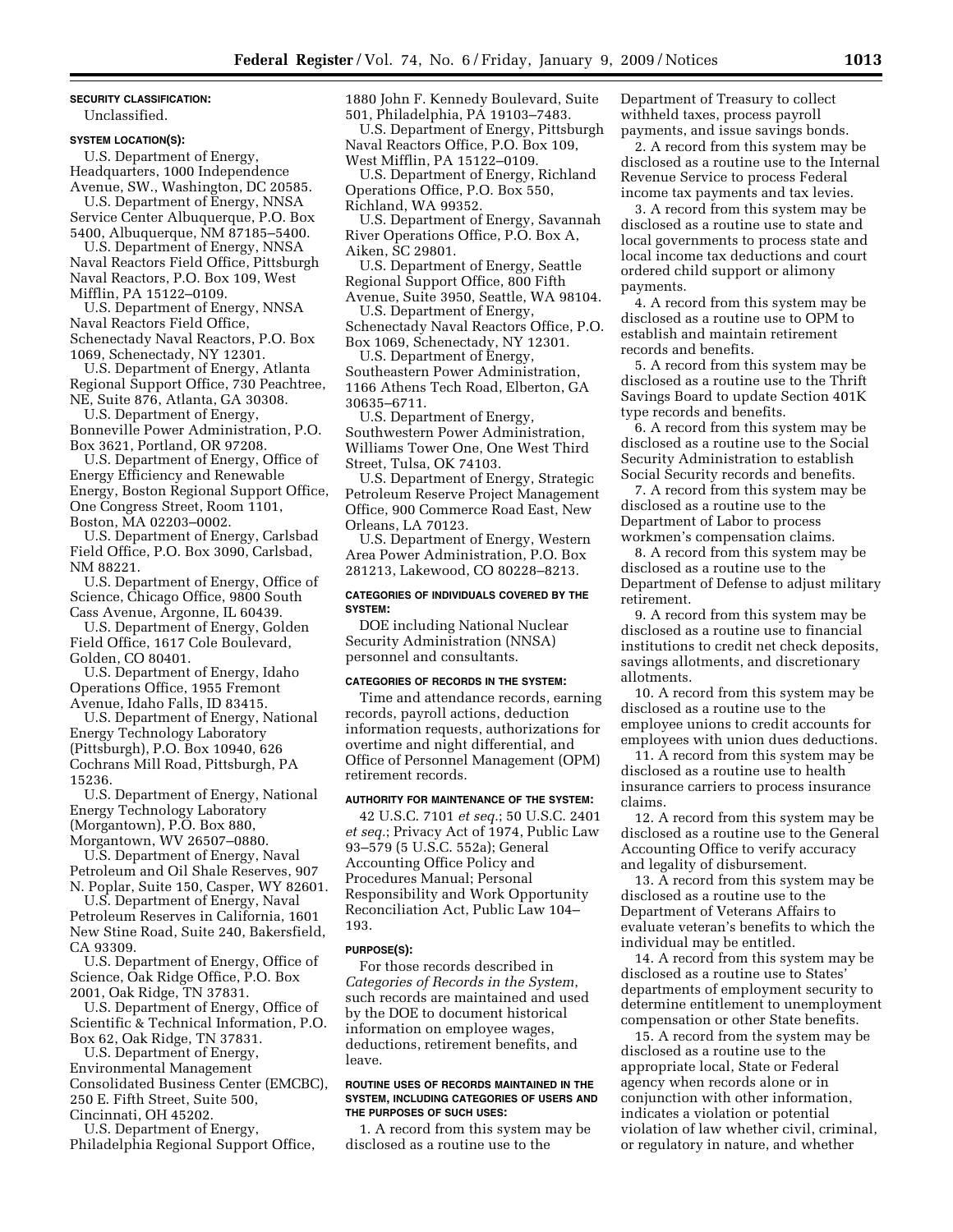arising by general statute or particular program pursuant thereto.

16. A record from the system may be disclosed as a routine use to a federal, state, or local agency to obtain information relevant to a Departmental decision concerning the hiring or retention of an employee, the issuance of a security clearance, the letting of a contract, or the issuance of a license, grant, or other benefit. The Department must deem such disclosure to be compatible with the purpose for which the Department collected the information.

17. A record from the system may be disclosed as a routine use to DOE contractors in performance of their contracts, and their officers and employees who have a need for the record in the performance of their duties. Those provided information under this routine use are subject to the same limitations applicable to DOE officers and employees under the Privacy Act.

18. A record from this system of records may be disclosed as a routine use to a member of Congress submitting a request involving the constituent when the constituent has requested assistance from the member concerning the subject matter of the record. The member of Congress must provide a copy of the constituent's request for assistance.

19. A record from this system may be disclosed as a routine use to the Office of Child Support Enforcement, Administration for Children and Families, Department of Health and Human Services, Federal Parent Locator System (FPLS) and Federal Tax Offset System to locate individuals and identify their income sources to establish paternity, establish and modify orders of support, and for enforcement action.

20. A record from this system may be disclosed as a routine use to the Office of Child Support Enforcement, Administration for Children and Families, Department of Health and Human Services, FPLS and Federal Tax Offset System, for release to the Social Security Administration to verify social security numbers in connection with the operation of the FPLS by the Office of Child Support Enforcement.

21. A record from this system may be disclosed as a routine use to the Office of Child Support Enforcement, Administration for Children and Families, Department of Health and Human Services, FPLS and Federal Tax Offset System, for release to the Department of Treasury to administer the Earned Income Tax Credit Program (Section 32, Internal Revenue Code of

1986) and verify a claim with respect to employment in a tax return.

22. A record from this system may be disclosed as a routine use to the Defense Finance and Accounting Service (DFAS) so that DFAS may perform payroll processing services for DOE. These services may include the issuance of salary payments to employees and distribution of wages; and the distribution of allotments and deductions to financial and other institutions, many of which are through electronic funds transfer.

23. A record from this system may be disclosed as a routine use when (1) it is suspected or confirmed that the security or confidentiality of information in the system of records has been compromised; (2) the Department has determined that as a result of the suspected or confirmed compromise there is a risk of harm to economic or property interests, identity theft or fraud, or harm to the security integrity if this system or other systems or programs (whether maintained by the Department or another agency or entity) that rely upon the compromised information; and (3) the disclosure is made to such agencies, entities, and persons who are reasonably necessary to assist in connection with the Department's efforts to respond to the suspected or confirmed compromise and prevent, minimize, or remedy such harm.

## **POLICIES AND PRACTICES FOR STORING, RETRIEVING, ACCESSING, RETAINING, AND DISPOSING OF RECORDS IN THE SYSTEM:**

#### **STORAGE:**

Records may be stored as paper records and electronic media.

#### **RETRIEVABILITY:**

Records are retrieved by name, social security number, and/or payroll number.

#### **SAFEGUARDS:**

Paper records are maintained in locked cabinets and desks. Electronic records are controlled through established DOE computer center procedures (personnel screening and physical security), and they are password protected. Access is limited to those whose official duties require access to the records.

#### **RETENTION AND DISPOSAL:**

Records retention and disposal authorities are contained in the National Archives and Records Administration (NARA) General Records Schedule and DOE record schedules that have been approved by NARA.

#### **SYSTEM MANAGER(S) AND ADDRESS:**

Headquarters: Director, Office of Financial Accounting, U.S. Department of Energy, 1000 Independence Avenue, SW., Washington, DC 20585.

Field Offices: The Directors, Office of Financial Accounting of the DOE offices of the ''System Locations'' listed above are the system managers for their respective portions of this system.

#### **NOTIFICATION PROCEDURES:**

In accordance with the DOE regulation implementing the Privacy Act, at Title 10, Code of Federal Regulations, Part 1008, a request by an individual to determine if a system of records contains information about him/ her should be directed to the U.S. Department of Energy, Headquarters, Privacy Act Officer, or the Privacy Act Officer at the appropriate address identified above under ''System Locations.'' For records maintained by Laboratories or Field Site Offices, the request should be directed to the Privacy Act Officer for the site that has jurisdiction over the ''System Location'' as listed in the *Correlation*. The request should include the requester's complete name, time period for which records are sought, and the office location(s) where the requester believes the records are located.

## **RECORDS ACCESS PROCEDURES:**

Same as Notification Procedures above. Records are generally kept at locations where the work is performed. In accordance with the DOE Privacy Act regulation, proper identification is required before a request is processed.

#### **CONTESTING RECORD PROCEDURES:**

Same as Notification Procedures above.

#### **RECORD SOURCE CATEGORIES:**

The subject individual, supervisors, timekeepers, official personnel records, and the Internal Revenue Service.

## **SYSTEM EXEMPT FROM CERTAIN PROVISIONS OF THE ACT:**

None.

#### **DOE–14**

### **SYSTEM NAME:**

Report of Compensation.

## **SECURITY CLASSIFICATION:**

Unclassified.

## **SYSTEM LOCATION(S):**

U.S. Department of Energy, Headquarters, 1000 Independence Avenue, SW., Washington, DC 20585.

U.S. Department of Energy, NNSA Service Center Albuquerque, P.O. Box 5400, Albuquerque, NM 87185–5400.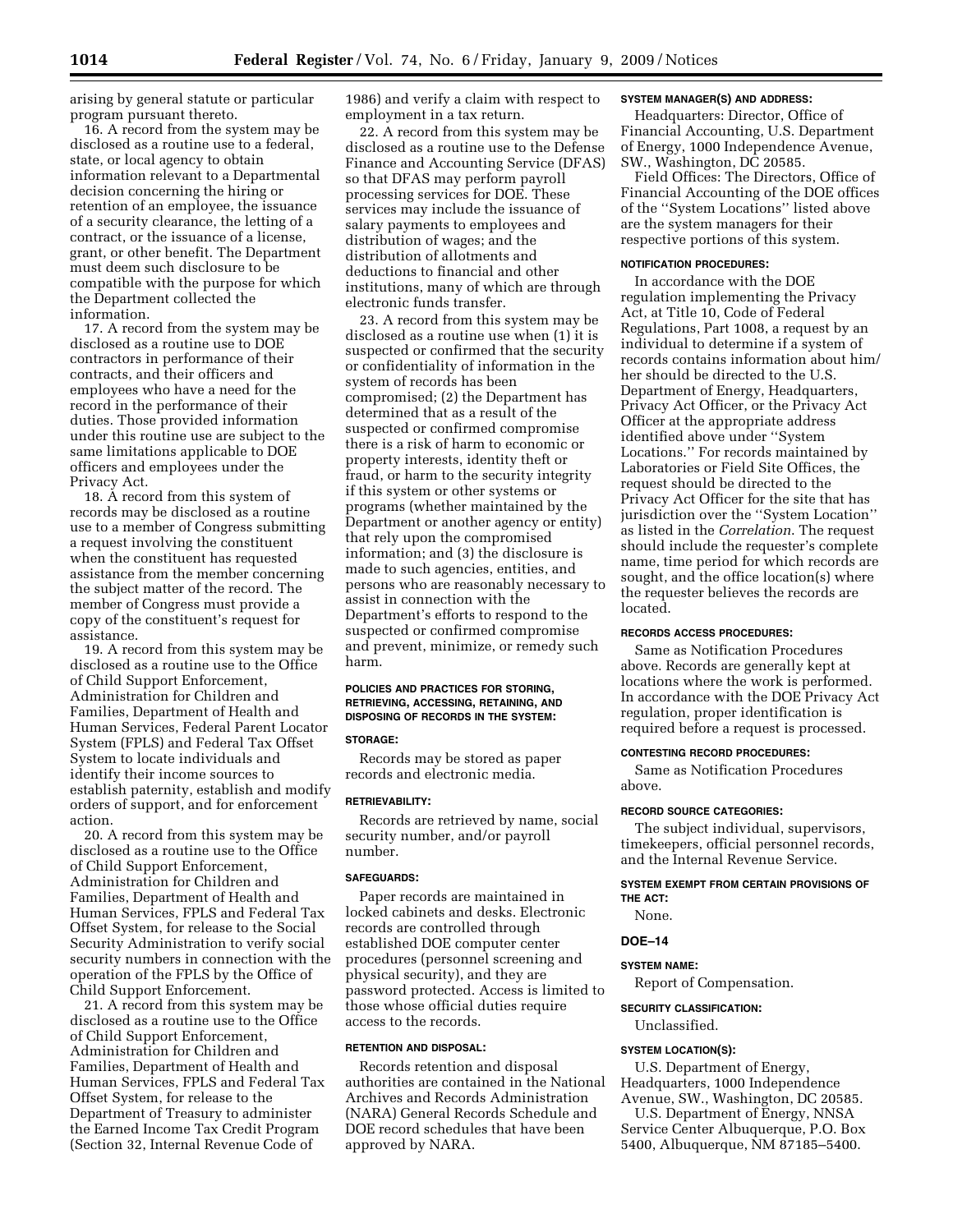U.S. Department of Energy, NNSA Naval Reactors Field Office, Pittsburgh Naval Reactors, P.O. Box 109, West Mifflin, PA 15122–0109.

U.S. Department of Energy, NNSA Naval Reactors Field Office, Schenectady Naval Reactors, P.O. Box 1069, Schenectady, NY 12301.

U.S. Department of Energy, Office of Science, Chicago Office, 9800 South Cass Avenue, Argonne, IL 60439.

U.S. Department of Energy, Golden Field Office, 1617 Cole Boulevard, Golden, CO 80401.

U.S. Department of Energy, Idaho Operations Office, 1955 Fremont Avenue, Idaho Falls, ID 83415.

U.S. Department of Energy, National Energy Technology Laboratory (Pittsburgh), P.O. Box 10940, 626 Cochrans Mill Road, Pittsburgh, PA 15236.

U.S. Department of Energy, Naval Petroleum Reserves in California, P.O. Box 11, Tupman, CA 93276.

U.S. Department of Energy, Naval Petroleum and Oil Shale Reserves, 907 North Poplar, Suite 150, Casper, WY 82601.

U.S. Department of Energy, Office of Science, Oak Ridge Office, P.O. Box 2001, Oak Ridge, TN 37831.

U.S. Department of Energy, Richland Operations Office, P.O. Box 550, Richland, WA 99352.

U.S. Department of Energy, Savannah River Operations Office, P.O. Box A, Aiken, SC 29801.

U.S. Department of Energy, Strategic Petroleum Reserve Project Management Office, 900 Commerce Road East, New Orleans, LA 70123.

## **CATEGORIES OF INDIVIDUALS COVERED BY THE SYSTEM:**

Contractor employees of DOE, including National Nuclear Security Administration (NNSA) contractor employees, performing and operating onsite service work in the DOE-owned or controlled facilities, including longterm architect-engineering and costreimbursement construction contractor employees.

#### **CATEGORIES OF RECORDS IN THE SYSTEM:**

Name, job title, contractor, current salary meeting the threshold level for reporting as specified in the respective contract, amount reimbursed, and other compensation (actual and amount reimbursed).

#### **AUTHORITY FOR MAINTENANCE OF THE SYSTEM:**

42 U.S.C. 7101 *et seq.* and 50 U.S.C. 2401 *et seq.* 

## **PURPOSE(S):**

For those records described in *Categories of Records in the System*, such records are maintained and used by the DOE to aid Managers of Field Offices, Program Secretarial Officers and Headquarters Program Managers in determining the reasonableness of compensation paid to top level contractor employees and to monitor the growth of contractor compensation at all levels.

#### **ROUTINE USES OF RECORDS MAINTAINED IN THE SYSTEM, INCLUDING CATEGORIES OF USERS AND THE PURPOSES OF SUCH USES:**

1. A record from this system may be disclosed as a routine use for the purpose of an investigation, settlement of claims, or the preparation and conduct of litigation to (1) persons representing the Department in the investigation, settlement or litigation, and to individuals assisting in such representation; (2) others involved in the investigation, settlement, and litigation, and their representatives and individuals assisting those representatives; (3) witness, potential witness, or their representatives and assistants, and any other person who possesses information pertaining to the matter, when it is necessary to obtain information or testimony relevant to the matter.

2. A record from this system may be disclosed as a routine use in court or administrative proceedings to the tribunals, counsel, other parties, witnesses, and the public (in publicly available pleadings, filings or discussion in open court) when such disclosure: (1) Is relevant to, and necessary for, the proceeding; (2) is compatible with the purpose for which the Department collected the records; and (3) the proceedings involve:

(a) The Department, its predecessor agencies, current or former contractors of the Department, or other United States Government agencies and their components, or

(b) A current or former employee of the Department and its predecessor agencies, current or former contractors of the Department, or other United States Government agencies and their components, who is acting in an official capacity, or in any individual capacity where the Department or other United States Government agency has agreed to represent the employee.

3. A record from the system may be disclosed as a routine use to DOE contractors in performance of their contracts, and their officers and employees who have a need for the record in the performance of their duties. Those provided information under this routine use are subject to the same limitations applicable to DOE

officers and employees under the Privacy Act.

4. A record from this system may be disclosed as a routine use to a member of Congress submitting a request involving the constituent when the constituent has requested assistance from the member concerning the subject matter of the record. The member of Congress must provide a copy of the constituent's request for assistance.

5. A record from this system may be disclosed as a routine use when (1) it is suspected or confirmed that the security or confidentiality of information in the system of records has been compromised; (2) the Department has determined that as a result of the suspected or confirmed compromise there is a risk of harm to economic or property interests, identity theft or fraud, or harm to the security integrity if this system or other systems or programs (whether maintained by the Department or another agency or entity) that rely upon the compromised information; and (3) the disclosure is made to such agencies, entities, and persons who are reasonably necessary to assist in connection with the Department's efforts to respond to the suspected or confirmed compromise and prevent, minimize, or remedy such harm.

#### **POLICIES AND PRACTICES FOR STORING, RETRIEVING, ACCESSING, RETAINING, AND DISPOSING OF RECORDS IN THE SYSTEM:**

#### **STORAGE:**

Records may be stored as magnetic tape and paper records.

#### **RETRIEVABILITY:**

Records are retrieved by name.

#### **SAFEGUARDS:**

Paper records are maintained in locked cabinets and desks. Electronic records are controlled through established DOE computer center procedures (personnel screening and physical security), and they are password protected. Access is limited to those whose official duties require access to the records.

## **RETENTION AND DISPOSAL:**

Records retention and disposal authorities are contained in the National Archives and Records Administration (NARA) General Records Schedule and DOE record schedules that have been approved by NARA.

#### **SYSTEM MANAGER(S) AND ADDRESS:**

Headquarters: Director, Office of Contractor and Resource Management, U.S. Department of Energy, 1000 Independence Avenue, SW., Washington, DC 20585.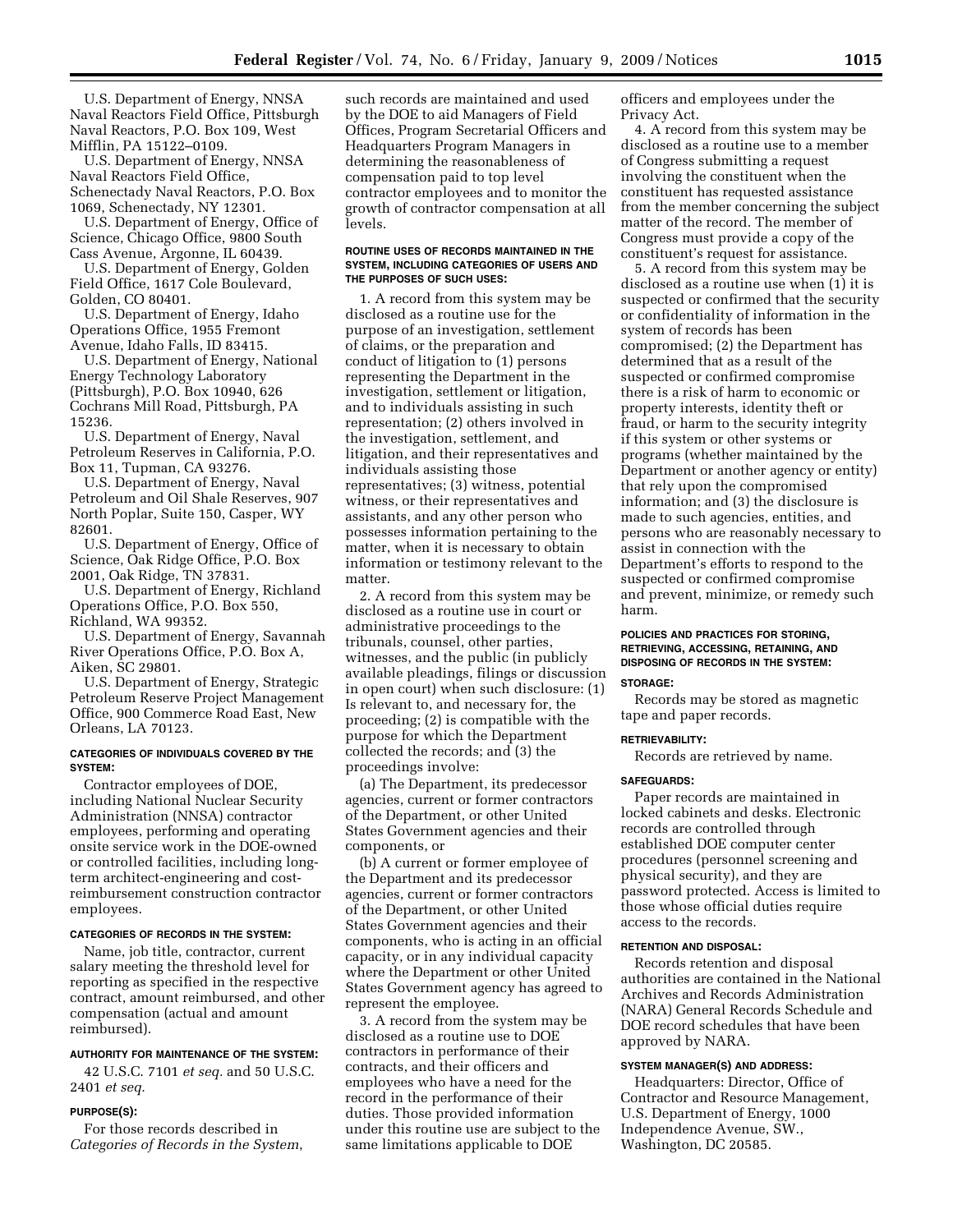Field Offices: Field Directors, Office of Contractor and Resource Management, of the ''System Locations'' listed above are the system managers for their respective portions of this system.

#### **NOTIFICATION PROCEDURES:**

In accordance with the DOE regulation implementing the Privacy Act, at Title 10, Code of Federal Regulations, Part 1008, a request by an individual to determine if a system of records contains information about him/ her should be directed to the U.S. Department of Energy, Headquarters, Privacy Act Officer, or the Privacy Act Officer at the appropriate address identified above under ''System Locations.'' For records maintained by Laboratories or Field Site Offices, the request should be directed to the Privacy Act Officer for the site that has jurisdiction over the ''System Location'' as listed in the *Correlation*. The request should include the requester's complete name, time period for which records are sought, and the office location(s) where the requester believes the records are located.

#### **RECORDS ACCESS PROCEDURES:**

Same as Notification Procedures above. Records are generally kept at locations where the work is performed. In accordance with the DOE Privacy Act regulation, proper identification is required before a request is processed.

#### **CONTESTING RECORD PROCEDURES:**

Same as Notification Procedures above.

#### **RECORD SOURCE CATEGORIES:**

Contractor salary administrative personnel.

#### **SYSTEMS EXEMPTED FROM CERTAIN PROVISIONS OF THE ACT:**

None.

#### **DOE–15**

#### **SYSTEM NAME:**

Intelligence-Related Access Authorization.

## **SECURITY CLASSIFICATION:**

Classified and unclassified.

## **SYSTEM LOCATION(S):**

U.S. Department of Energy, Office of Intelligence, 1000 Independence Avenue, SW., Washington, DC 20585.

U.S. Department of Energy, Livermore Site Office, 7000 East Avenue, B–261, Livermore, CA 94551.

U.S. Department of Energy, Idaho National Engineering & Environmental Laboratory Systems Analysis Facility, 2271 N. Boulevard, Idaho Falls, ID 83403.

U.S. Department of Energy, Idaho Operations Office, 1955 Freemont Avenue, Idaho Falls, ID 83415.

U.S. Department of Energy, NNSA Service Center (Albuquerque), P.O. Box 5400, Albuquerque, NM 87185–5400.

U.S. Department of Energy, Nevada Site Office, P.O. Box 98518, Las Vegas, NV 89193–8518.

U.S. Department of Energy, Office of Science, Oak Ridge Office, P.O. Box 2001, Oak Ridge, TN 37831.

U.S. Department of Energy, Pacific Northwest National Laboratory, Energy & Environmental Sciences Building (EESB), 3230 Q Avenue, Richland, WA 99352.

U.S. Department of Energy, NNSA Sandia Site Office, Center for National Security & Arms Control, Building 810W, Albuquerque, NM 87185.

U.S. Department of Energy, Remote Sensing Laboratory, EG&G/EM, 4600 N. Hollywood Blvd., Nellis AFB, Bldg 2211, Las Vegas, NV 89191–6403.

U.S. Department of Energy, NNSA Los Alamos National Laboratory, Nonproliferation & National Security, TA–3, Building SM–43, Los Alamos, NM 87544.

U.S. Department of Energy, Savannah River Operations Office, P.O. Box A, Aiken, SC 29801.

U.S. Department of Energy, Special Technologies Laboratory, 5520 Elkwill Street, Santa Barbara, CA 93111.

U.S. Department of Energy, Lockheed Martin Energy Systems, P.O. Box 2003, Blair Road Oak Ridge, TN 37831–7312.

## **CATEGORIES OF INDIVIDUALS COVERED BY THE SYSTEM:**

Current and former DOE employees including National Nuclear Security Administration (NNSA) employees, and contractor employees; applicants for employment at DOE; individuals who may be assigned or detailed to Federal positions at DOE; consultants to DOE.

#### **CATEGORIES OF RECORDS IN THE SYSTEM:**

The following information may be maintained in the system:

Results of background investigations, law enforcement records, reports and files; reports on foreign contacts/travel; records, reports and files received from other DOE elements and other Federal agencies related to intelligence activities; polygraph examination records, reports and videotapes of the polygraph session; eligibility evaluation reports; and electronic mail stored on CD.

## **AUTHORITY FOR MAINTENANCE OF THE SYSTEM:**

42 U.S.C. 7101 *et seq.*; 50 U.S.C., 2401 *et seq.*; The Atomic Energy Act of 1954, as amended; 42 U.S.C. 7239; Executive

Order 12333, United States Intelligence Activities (December 4, 1981); Department of Energy Procedures for Intelligence Activities, approved by the Attorney General under Executive Order 12333 (October 19, 1992); Executive Order 12958, Classified National Security Information (April 17, 1995); Executive Order 12968, Access to Classified Information (August 2, 1995); Presidential Decision Directive-61, U.S. Department of Energy Counterintelligence Program, and DOE Order 5670.1A, Management and Control of Foreign Intelligence.

#### **PURPOSE(S):**

For those records described in *Categories of Records in the System*, such records are maintained and used by the DOE to conduct eligibility determinations, adjudications, revocations and appeals from denials and revocations. Under DOE Order 5670.1A the Director of Intelligence is directed to control access to and use of Sensitive Compartmented Information (SCI) and other classified Intelligence information bearing the Director, Central Intelligence (DCI) authorized control markings; and approve access to SCI in compliance with DCI directives.

#### **ROUTINE USES OF RECORDS MAINTAINED IN THE SYSTEM, INCLUDING CATEGORIES OF USERS AND PURPOSES OF SUCH USES:**

1. A record from the system may be disclosed as a routine use to the appropriate local, state or federal agency when records alone or in conjunction with other information, indicates a violation or potential violation of law whether civil, criminal, or regulatory in nature, and whether arising by general statute or particular program pursuant thereto.

2. A record from the system may be disclosed as a routine use to a federal, state or local agency to obtain information relevant to a Departmental decision concerning the hiring or retention of an employee, the issuance of a security clearance, the letting of a contract, or the issuance of a license, grant, or other benefit. The Department must deem such disclosure to be compatible with the purpose for which the Department collected the information.

3. A record from this system may be disclosed to a federal agency to facilitate the requesting agency's decision concerning the hiring or retention of an employee, the issuance of a security clearance, the reporting of an investigation of an employee, the letting of a contract, or the issuance of a license, grant, or other benefit, to the extent that the information is relevant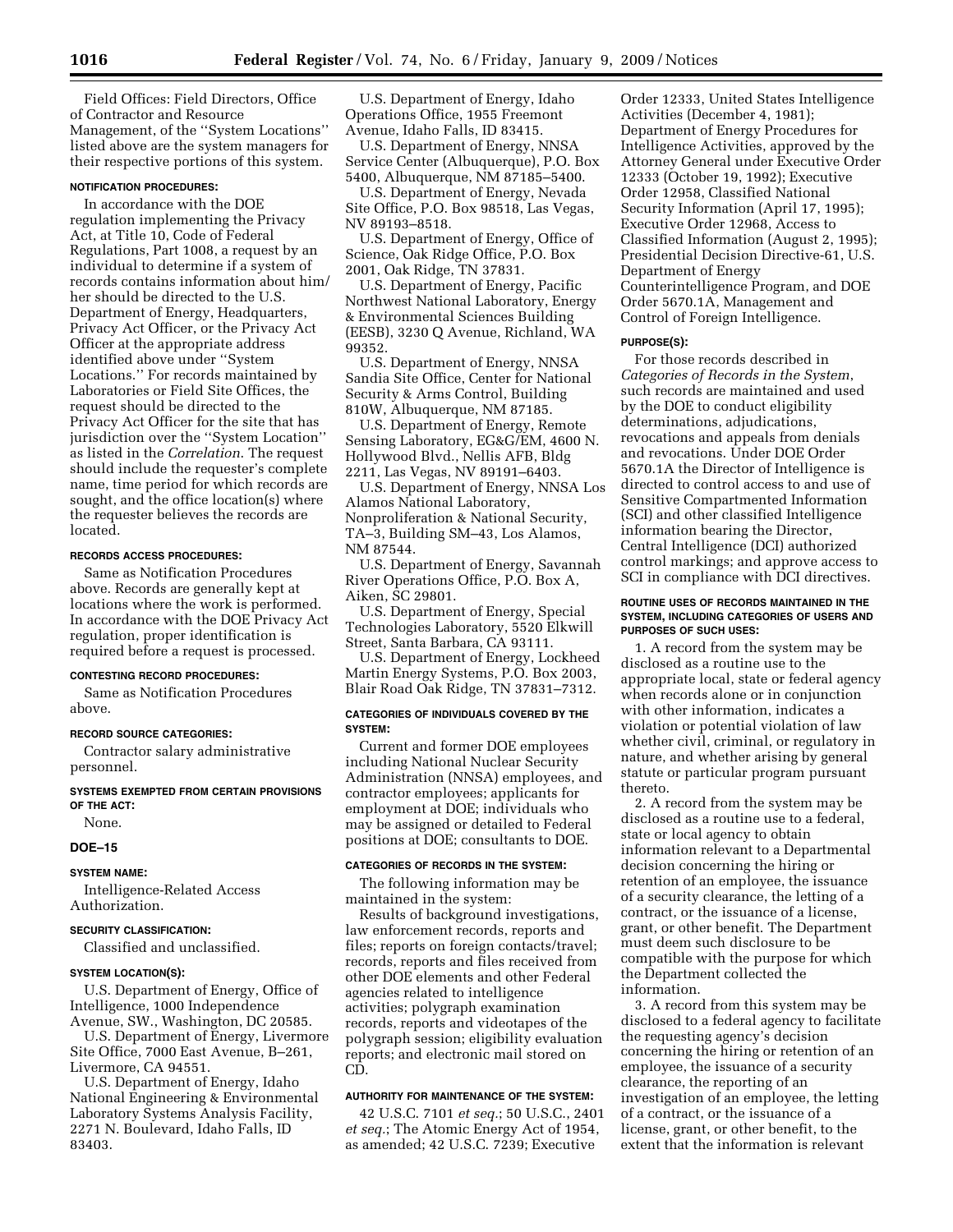and necessary to the requesting agency's decision on the matter. The Department must deem such disclosure to be compatible with the purpose for which the Department collected the information.

4. A record from this system may be disclosed as a routine use for the purpose of an investigation, settlement of claims, or the preparation and conduct of litigation to (1) a person representing the Department in the investigation, settlement or litigation, and to individuals assisting in such representation; (2) others involved in the investigation, settlement, and litigation, and their representatives and individuals assisting those representatives; and (3) a witness, potential witness, or their representatives and assistants, and any person possessing information pertaining to the matter when it is necessary to obtain information or testimony relevant to the matter, the reporting of an investigation of an employee, the letting of a contract, or the issuance of a license, grant, or other benefit, to the extent that the information is relevant and necessary to the requesting agency's decision on the matter.

5. A record from this system may be disclosed as a routine use in court or administrative proceedings to the tribunals, counsel, other parties, witnesses, and the public (in publicly available pleadings, filings or discussion in open court) when such disclosure: (1) Is relevant to and necessary for, the proceeding; (2) compatible with the purpose for which the Department collected the records; and (3) the proceedings involve:

(a) The Department, its predecessor agencies, current or former contractor of the Department, or other United States Government agencies and their components, or

(b) A current or former employee of the Department and its predecessor agencies, current or former contractors of the Department, or other United States Government agencies and their components, who is acting in an official capacity or in any individual capacity where the Department or other United States Government agency has agreed to represent the employee.

6. A record from this system may be disclosed as a routine use to foreign governments in accordance with treaties, international conventions, or executive agreements.

7. A record from the system may be disclosed as a routine use to DOE contractors in performance of their contracts, and their officers and employees who have a need for the

record in the performance of their duties. Those provided information under this routine use are subject to the same limitations applicable to DOE officers and employees under the Privacy Act.

8. A record from the system of records may be disclosed to a member of Congress submitting a request involving the constituent when the constituent has requested assistance from the member concerning the subject matter of the record. The member of Congress must provide a copy of the constituent's request for assistance.

9. A record from this system may be disclosed as a routine use when (1) it is suspected or confirmed that the security or confidentiality of information in the system of records has been compromised; (2) the Department has determined that as a result of the suspected or confirmed compromise there is a risk of harm to economic or property interests, identity theft or fraud, or harm to the security integrity if this system or other systems or programs (whether maintained by the Department or another agency or entity) that rely upon the compromised information; and (3) the disclosure is made to such agencies, entities, and persons who are reasonably necessary to assist in connection with the Department's efforts to respond to the suspected or confirmed compromise and prevent, minimize, or remedy such harm.

## **POLICIES AND PRACTICES FOR STORING, RETRIEVING, ACCESSING, RETAINING, AND DISPOSING OF RECORDS IN THE SYSTEM. STORAGE:**

Records may be stored as paper records, electronic media, and videotapes.

## **RETRIEVABILITY:**

Records are retrieved by name and/or social security number.

## **SAFEGUARDS:**

Paper records and videotapes are maintained in locked cabinets. Electronic records are controlled through established DOE computer center procedures (personnel screening and physical security), secured for classified information and are password protected. Access is limited to those whose official duties require access to the records.

#### **RETENTION AND DISPOSAL:**

Records retention and disposal authorities are contained in the National Archives and Records Administration (NARA) General Records Schedule and DOE record schedules that have been approved by NARA.

## **SYSTEM MANAGER(S) AND ADDRESS:**

Headquarters: Director, Office of Intelligence, U.S. Department of Energy, Forrestal Building, 1000 Independence Avenue, SW., Washington, DC 20585.

Field Offices: The Directors of Field Intelligence Elements of the ''System Locations'' listed above are the system managers for their respective portions of this system.

## **NOTIFICATION PROCEDURES:**

In accordance with the DOE regulation implementing the Privacy Act, at Title 10, Code of Federal Regulations, Part 1008, a request by an individual to determine if a system of records contains information about him/ her should be directed to the Director, Headquarters Freedom of Information Act and Privacy Act Group, U.S. Department of Energy. The request should include the requester's complete name, time period for which records are sought, and the office location(s) where the requester believes the records are located.

## **RECORDS ACCESS PROCEDURES:**

Same as Notification Procedures above. Records are generally kept at locations where work is performed. In accordance with DOE's Privacy Act regulation, proper identification is required before a request is processed.

#### **CONTESTING RECORD PROCEDURES:**

Same as Notification Procedures above.

## **RECORD SOURCE CATEGORIES:**

The subject individual, present and former DOE employees and DOE contractor employees; consultants; publicly available material; other agencies within the Intelligence Community; other agencies within the U.S. Government, other offices within the DOE; the FBI, and other Federal, State and local law enforcement agencies; and sources contacted during investigations.

#### **SYSTEM EXEMPTED FROM CERTAIN PROVISIONS OF THE ACT:**

This system is exempt pursuant to  $(k)(1)$ ,  $(2)$  and  $(5)$  of the Privacy Act, 5 U.S.C. 552a, to the extent that information within the system meets the requirements of those subsections of the Act. To the extent the information in this system of records is exempt pursuant to  $5$  U.S.C.  $552a(k)(1)$ ,  $(2)$  and (5), the system has been further exempted from subsections (c)(3) and  $(4)$ ,  $(d)$ ,  $(e)(1)$ ,  $(e)(4)(G)$  and  $(H)$  and  $(f)$ of 5 U.S.C. 552a under the Privacy Act of 1974. See DOE's Privacy Act Regulation at 10 CFR Part 1008.12.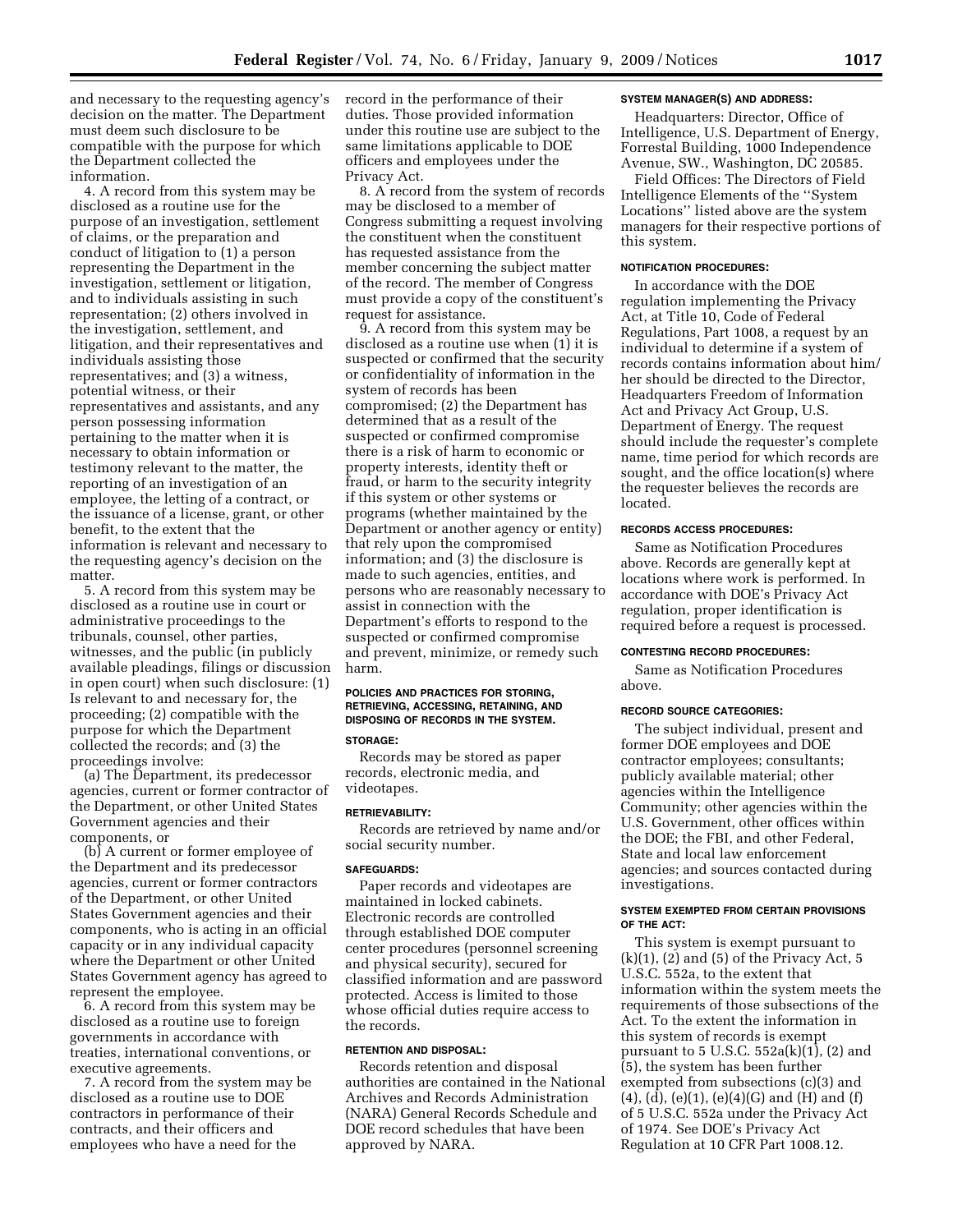## **DOE–16**

## **SYSTEM NAME:**

Federal Employee Subsidy Program Records.

## **SECURITY CLASSIFICATION:**

Unclassified.

## **SYSTEM LOCATION(S):**

U.S. Department of Energy, Headquarters, 1000 Independence Avenue, SW., Washington, DC 20585.

U.S. Department of Energy, NNSA Service Center Albuquerque, P.O. Box 5400, Albuquerque, NM 87185–5400.

U.S. Department of Energy, NNSA Naval Reactors Field Office, Pittsburgh Naval Reactors, P.O. Box 109, West Mifflin, PA 15122–0109.

U.S. Department of Energy, NNSA Naval Reactors Field Office, Schenectady Naval Reactors, P.O. Box 1069, Schenectady, NY 12301.

U.S. Department of Energy,

Bonneville Power Administration, P.O. Box 3621, Portland, OR 97208.

U.S. Department of Energy, Office of Science, Chicago Office, 9800 South Cass Avenue, Argonne, IL 60439.

U.S. Department of Energy, Golden Field Office, 1617 Cole Boulevard, Golden, CO 80401.

U.S. Department of Energy, Idaho Operations Office, 1955 Fremont Avenue, Idaho Falls, ID 83415.

U.S. Department of Energy, National Energy Technology Laboratory (Pittsburgh), P.O. Box 10940, 626 Cochrans Mill Road, Pittsburgh, PA 15236.

U.S. Department of Energy, Office of Science, Oak Ridge Office, P.O. Box 2001, Oak Ridge, TN 37831.

U.S. Department of Energy, Environmental Management Consolidated Business Center (EMCBC), 250 E. Fifth Street, Suite 500, Cincinnati, OH 45202.

U.S. Department of Energy, Richland Operations Office, P.O. Box 550, Richland, WA 99352.

U.S. Department of Energy, Savannah River Operations Office, P.O. Box A, Aiken, SC 29801.

U.S. Department of Energy, Southeastern Power Administration, 1166 Athens Tech Road, Elberton GA 30635–6711.

U.S. Department of Energy, Southwestern Power Administration, Williams Tower One, One West Third Street, Tulsa, OK 74103.

U.S. Department of Energy, Strategic Petroleum Reserve Project Management Office, 900 Commerce Road East, New Orleans, LA 70123.

U.S. Department of Energy, Western Area Power Administration, P.O. Box 281213, Lakewood, CO 80228–8213.

## **CATEGORIES OF INDIVIDUALS COVERED BY THE SYSTEM:**

Current and former DOE including National Nuclear Security Administration (NNSA) employees, who participate in the child care assistance program and the Transit Subsidy Program (Commuter Choice).

## **CATEGORIES OF RECORDS IN THE SYSTEM:**

(1) Child Care Tuition Assistance-Program Application forms for child care tuition assistance containing personal information, including employee's (parent) name, social security number, grade, home and work telephone numbers, home address, salary and total family income, other child care subsidies, and each child's name and date of birth; earnings statements; income tax returns. (2) Transit Subsidy Program (Commuter Choice)—Application forms that contain personal information, including employee's name, social security number, home and work telephone numbers, home address, and method(s) and cost(s) of commuting; and records of vouchers or payments distributed.

#### **AUTHORITY FOR MAINTENANCE OF THE SYSTEM:**

Child Care Tuition Assistance Program—Public Law 106–58, section 643 and E.O. 9397; Transit Subsidy Program (Commuter Choice)— Transportation Equity Act of 1998, E.O. 13150, and 26 CFR Parts 1 and 602.

#### **PURPOSE(S):**

For those records described in *Categories of Records in the System*, such records are used by the Department to determine eligibility for a program, administer the program, make payments to child care providers or providers of transportation and/or parking services, and/or reimburse employees for transportation and/or parking expenses.

#### **OF RECORDS MAINTAINED IN THE SYSTEM, INCLUDING CATEGORIES OF USERS AND THE PURPOSES OF SUCH USES:**

1. A record from this system may be disclosed as a routine use to local and state officials and child care providers in determining eligibility for child care tuition assistance that is available through their programs.

2. A record from this system may be disclosed as a routine use to a panel of DOE employees to determine the amount of the child care subsidy with names and social security numbers deleted.

3. A record from this system may be disclosed as a routine use to other agency and/or public transportation officials when they assist in

administering the Department's transit subsidy program.

4. A record from this system may be disclosed to union officials acting in their official capacity as a representative of the affected employee under 5 U.S.C. Chapter 71.

5. A record from this system may be disclosed to a member of Congress submitting a request involving a constituent when the constituent has requested assistance from the member concerning the subject of the record; the member must provide a copy of the constituent's request for assistance.

6. A record from this system may be disclosed as a routine use for the purpose to investigate, settle a claim, or prepare and conduct litigation to (a) a person representing the Department or assisting in such representation; (b) others involved in the matter, their representatives, and persons assisting such persons; and (c) witnesses, potential witnesses, their representatives and assistants, and any other persons possessing information pertaining to the matter when it is necessary to obtain information or testimony relevant to the matter.

7. A record from this system may be disclosed as a routine use when (1) it is suspected or confirmed that the security or confidentiality of information in the system of records has been compromised; (2) the Department has determined that as a result of the suspected or confirmed compromise there is a risk of harm to economic or property interests, identity theft or fraud, or harm to the security integrity if this system or other systems or programs (whether maintained by the Department or another agency or entity) that rely upon the compromised information; and (3) the disclosure is made to such agencies, entities, and persons who are reasonably necessary to assist in connection with the Department's efforts to respond to the suspected or confirmed compromise and prevent, minimize, or remedy such harm.

## **POLICIES AND PRACTICES FOR STORING, RETRIEVING, ACCESSING, RETAINING, AND DISPOSING OF RECORDS IN THE SYSTEM: STORAGE:**

Records may be stored as paper records and electronic data.

#### **RETRIEVABILITY:**

Records are retrieved by the name of the applicant or other personal identifier, such as a social security number.

#### **SAFEGUARDS:**

Paper records are maintained in locked cabinets and desks. Electronic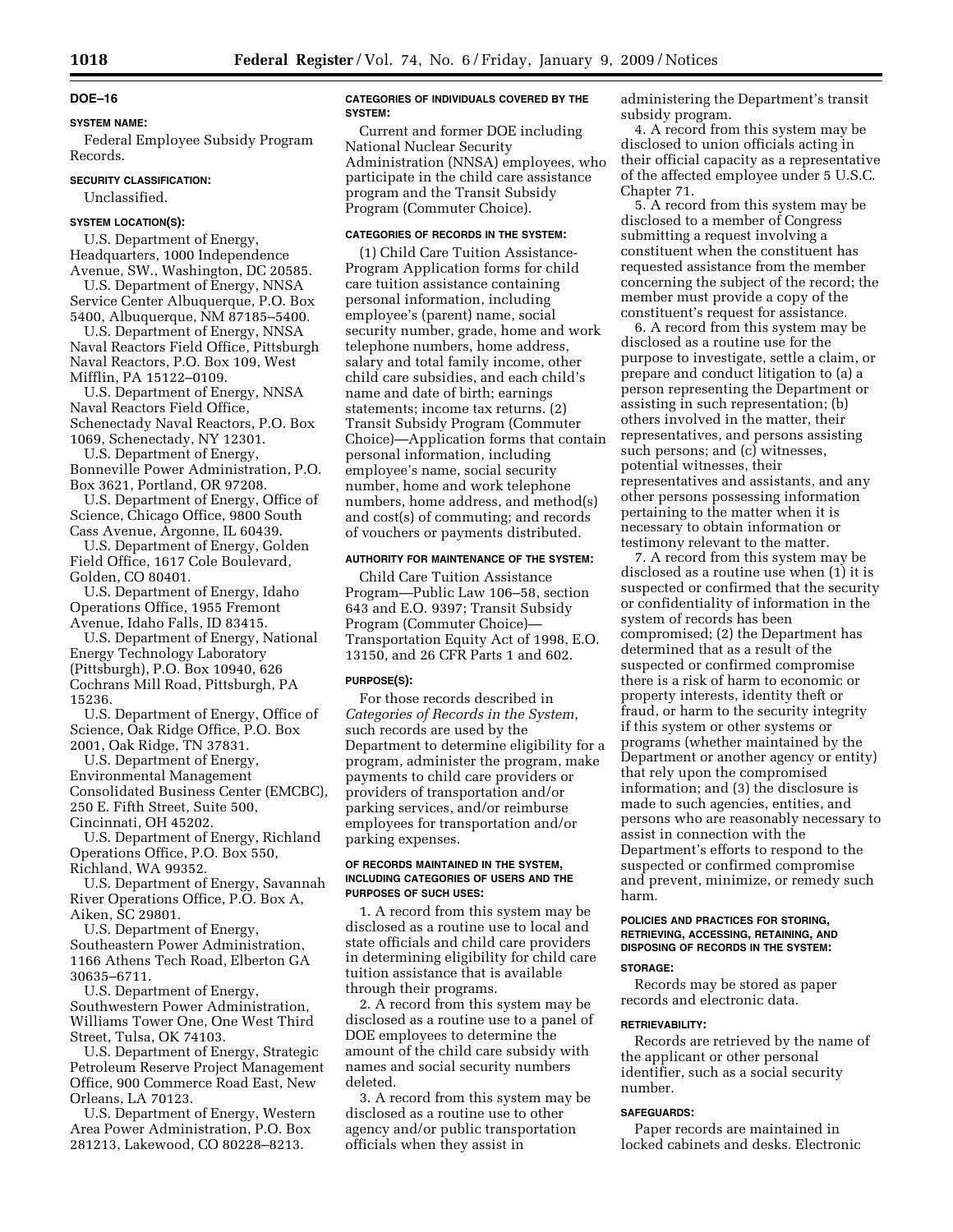records are controlled through established computer procedures within DOE and its representatives and they are password protected. Access is limited to those whose official duties require access to the records.

## **RETENTION AND DISPOSAL:**

Records retention and disposal authorities are contained in the National Archives and Records Administration (NARA) General Records Schedule and DOE records schedules that have been approved by NARA.

## **SYSTEM MANAGER(S) AND ADDRESS(ES):**

Headquarters: Director of Human Capital Management, U.S. Department of Energy, 1000 Independence Ave, SW., Washington, DC 20585.

Field Offices: The Human Capital Directors of the ''System Locations'' listed above are the system managers for their respective portions of this system.

#### **NOTIFICATION PROCEDURES:**

In accordance with the DOE regulation implementing the Privacy Act, Title 10, Code of Federal Regulations, Part 1008, a request by an individual to determine if a system of records contains information about him/ her should be directed to the U.S. Department of Energy, Headquarters, Privacy Act Officer, or the Privacy Act Officer at the appropriate address identified above under ''System Locations.'' For records maintained by Laboratories or Field Site Offices, the request should be directed to the Privacy Act Officer for the site that has jurisdiction over the ''System Location'' as listed in the *Correlation*. The request should include the requester's complete name, time period for which records are sought, and the office location(s) where the requester believes the records are located.

#### **RECORD ACCESS PROCEDURES:**

Same as Notification procedures above. Records generally are kept at locations where the work is performed. In accordance with the DOE Privacy Act regulation, proper identification is required before a request is processed.

### **CONTESTING RECORDS PROCEDURES:**

Same as Notification procedures above.

#### **RECORD SOURCE CATEGORIES:**

The applicant, and applicable management officials, child care subsidy providers, transportation officials, and reports.

## **SYSTEM EXEMPTED FROM CERTAIN PROVISIONS OF THE ACT:**

None.

#### **DOE–17**

**SYSTEM NAME:** 

DOE Alert System.

## **SECURITY CLASSIFICATION:**

Unclassified.

#### **SYSTEM LOCATION(S):**

U.S. Department of Energy, Headquarters, 1000 Independence Avenue, SW., Washington, DC 20585.

#### **CATEGORIES OF INDIVIDUALS COVERED BY THE SYSTEM:**

Current DOE employees and contractor employees including National Nuclear Security Administration (NNSA) employees, consultants, and board members.

## **CATEGORIES OF RECORDS IN THE SYSTEM:**

The records include the name of the individual, work and home electronic mail addresses, work and home telephone numbers, and pager numbers.

## **AUTHORITY FOR MAINTENANCE OF THE SYSTEM:**

42 U.S.C. 7101 *et seq.*; 50 U.S.C. 2401 *et seq.* 

#### **PURPOSE(S):**

For those records described in *Categories of Records in the System*, such records are used by the Department to alert those employees who have requested and registered to be notified in the event of an emergency at DOE or its facilities.

#### **ROUTINE USES OF RECORDS MAINTAINED IN THE SYSTEM, INCLUDING CATEGORIES OF USERS AND THE PURPOSES OF SUCH USES:**

1. A record from this system may be disclosed as a routine use for the purpose of an investigation, settlement of claims, or the preparation and conduct of litigation to (1) persons representing the Department in the investigation, settlement or litigation, and to individuals assisting in such representation; (2) others involved in the investigation, settlement, and litigation, and their representatives and individuals assisting those representatives; (3) witness, potential witness, or their representatives and assistants, and any other person who possesses information pertaining to the matter, when it is necessary to obtain information or testimony relevant to the matter.

2. A record from this system may be disclosed as a routine use in court or administrative proceedings to the tribunals, counsel, other parties, witnesses, and the public (in publicly available pleadings, filings or discussion in open court) when such disclosure: (1) Is relevant to, and necessary for, the proceeding; (2) is compatible with the

purpose for which the Department collected the records; and (3) the proceedings involve:

(a) The Department, its predecessor agencies, current or former contractors of the Department, or other United States Government agencies and their components, or

(b) A current or former employee of the Department and its predecessor agencies, current or former contractors of the Department, or other United States Government agencies and their components, who is acting in an official capacity, or in any individual capacity where the Department or other United States Government agency has agreed to represent the employee.

3. A record from the system may be disclosed as a routine use to the appropriate local, state or federal agency when records alone or in conjunction with other information, indicates a violation or potential violation of law whether civil, criminal, or regulatory in nature, and whether arising by general statute or particular program pursuant thereto.

4. A record from this system of records may be disclosed to a member of Congress submitting a request involving the constituent when the constituent has requested assistance from the member with respect to the subject matter of the record. The member of Congress must provide a copy of the constituent's request for assistance.

5. A record from the system may be disclosed as a routine use to DOE contractors in performance of their contracts, and their officers and employees who have a need for the record in the performance of their duties. Those provided information under this routine use are subject to the same limitations applicable to Department officers and employees under the Privacy Act.

6. A record from this system may be disclosed as a routine use when (1) it is suspected or confirmed that the security or confidentiality of information in the system of records has been compromised; (2) the Department has determined that as a result of the suspected or confirmed compromise there is a risk of harm to economic or property interests, identity theft or fraud, or harm to the security integrity if this system or other systems or programs (whether maintained by the Department or another agency or entity) that rely upon the compromised information; and (3) the disclosure is made to such agencies, entities, and persons who are reasonably necessary to assist in connection with the Department's efforts to respond to the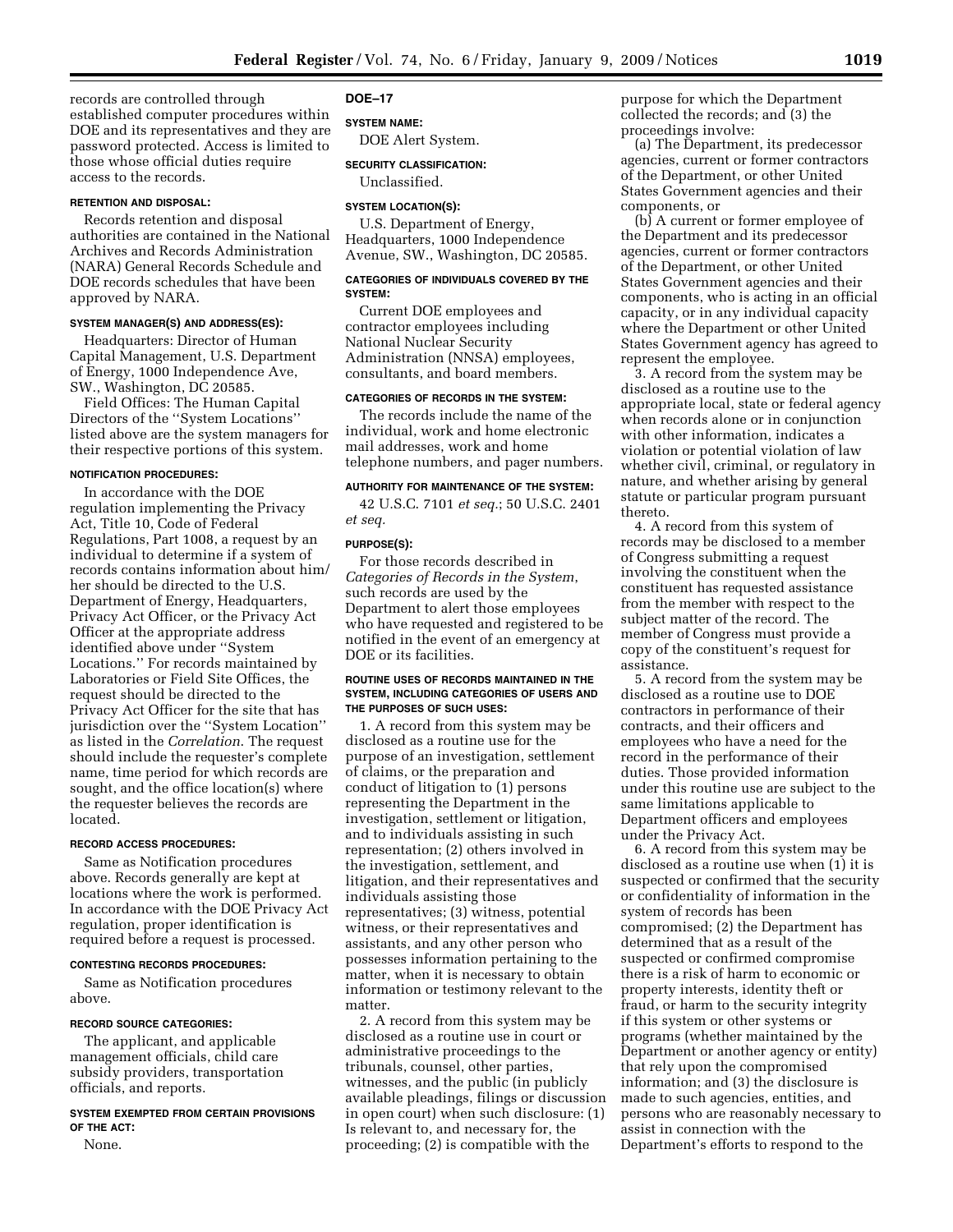suspected or confirmed compromise and prevent, minimize, or remedy such harm.

#### **POLICIES AND PRACTICES FOR STORING, RETRIEVING, ACCESSING, RETAINING, AND DISPOSING OF RECORDS IN THE SYSTEM:**

## **STORAGE:**

Records may be stored as paper records and electronic media.

## **RETRIEVABILITY:**

Records are retrieved by the name of the individual.

#### **SAFEGUARDS:**

Paper records are maintained in locked cabinets and desks. Electronic records are controlled through established DOE computer center procedures (personnel screening and physical security), and they are password protected. Access is limited to those whose official duties require access to the records.

#### **RETENTION AND DISPOSAL:**

Records retention and disposal authorities are contained in the National Archives and Records Administration (NARA) General Records Schedule and DOE record schedules that have been approved by NARA.

#### **SYSTEM MANAGER(S) AND ADDRESS(ES):**

Headquarters: Director, Office of Safety and Health, Office of Management and Administration, U.S. Department of Energy, 1000 Independence Avenue, SW., Washington, DC 20585.

#### **NOTIFICATION PROCEDURES:**

In accordance with the DOE regulation implementing the Privacy Act, Title 10, Code of Federal Regulations, Part 1008, a request by an individual to determine if a system of records contains information about him/ her should be directed to the U.S. Department of Energy, Headquarters, Privacy Act Officer. The request should include the requester's complete name, time period for which records are sought, and the office location(s) where the requester believes the records are located.

#### **RECORD ACCESS PROCEDURES:**

Same as Notification procedures above. Records generally are kept at locations where the work is performed. In accordance with the DOE Privacy Act regulation, proper identification is required before a request is processed.

## **CONTESTING RECORDS PROCEDURES:**

Same as Notification procedures above.

#### **RECORD SOURCE CATEGORIES:**

The individual to whom the record pertains provides all information maintained in the system.

**SYSTEM EXEMPTED FROM CERTAIN PROVISIONS OF THE ACT:** 

## None.

## **DOE–18**

## **SYSTEM NAME:**

Financial Accounting System.

## **SECURITY CLASSIFICATION:**

Unclassified.

#### **SYSTEM LOCATION(S):**

U.S. Department of Energy, Headquarters, 19901 Germantown Road, Germantown, MD, 20874.

U.S. Department of Energy, Headquarters, 1000 Independence

Avenue, SW., Washington, DC 20585. U.S. Department of Energy, NNSA

Service Center Albuquerque, P.O. Box 5400, Albuquerque, NM 87185–5400.

U.S. Department of Energy, NNSA Naval Reactors Field Office, Pittsburgh Naval Reactors, P.O. Box 109, West Mifflin, PA 15122–0109.

U.S. Department of Energy, NNSA Naval Reactors Field Office, Schenectady Naval Reactors, P.O. Box 1069, Schenectady, NY 12301.

U.S. Department of Energy, Atlanta Regional Support Office, 730 Peachtree, NE., Suite 876, Atlanta, GA 30308.

U.S. Department of Energy, Bonneville Power Administration, P.O. Box 3621, Portland, OR 97208.

U.S. Department of Energy, Office Energy Efficiency and Renewable Energy, Boston Regional Support Office, One Congress Street, Room 1101, Boston, MA 021144–2021.

U.S. Department of Energy, Carlsbad Field Office, P.O. Box 3090, Carlsbad, NM 88221.

U.S. Department of Energy, Office of Science, Chicago Office, 9800 South Cass Avenue, Argonne, IL 60439.

U.S. Department of Energy, Environmental Management Consolidated Business Center (EMCBC), 250 E. Fifth Street, Suite 500, Cincinnati, OH 45202.

U.S. Department of Energy, Golden Field Office, 1617 Cole Boulevard, Golden, CO 80401.

U.S. Department of Energy, Idaho Operations Office, 1955 Fremont Avenue, Idaho Falls, ID 83415.

U.S. Department of Energy, National Energy Technology Laboratory (Pittsburgh), P.O. Box 10940, 626 Cochrans Mill Road, Pittsburgh, PA 15236.

U.S. Department of Energy, Naval Petroleum and Oil Shale Reserves, 907 N. Poplar, Suite 150, Casper, WY 82601.

U.S. Department of Energy, Naval Petroleum Reserves in California, 1601 New Stine Road, Suite 240, Bakersfield, CA 93309.

U.S. Department of Energy, NNSA Nevada Site Office, P.O. Box 98518, Las Vegas, NV 89193–8518.

U.S. Department of Energy, Office of Science, Oak Ridge Office, P.O. Box 2001, Oak Ridge, TN 37831.

U.S. Department of Energy, Office of Scientific & Technical Information, P.O. Box 62, Oak Ridge, TN 37831.

U.S. Department of Energy, Philadelphia Regional Support Office, 1880 John F. Kennedy Boulevard, Suite 501, Philadelphia, PA 19103–7483.

U.S. Department of Energy, Richland Operations Office, P.O. Box 550,

Richland, WA 99352.

U.S. Department of Energy, Savannah River Operations Office, P.O. Box A, Aiken, SC 29801.

U.S. Department of Energy, Seattle Regional Support Office, 800 Fifth

Avenue, Suite 3950, Seattle, WA 98104. U.S. Department of Energy,

Southeastern Power Administration, 1166 Athens Tech Road, Elberton, GA 30635–6711.

U.S. Department of Energy, Southwestern Power Administration, Williams Tower One, One West Third Street, Tulsa, OK 74103.

U.S. Department of Energy, Strategic Petroleum Reserve Project Management Office, 900 Commerce Road East, New Orleans, LA 70123.

U.S. Department of Energy, Western Area Power Administration, P.O. Box 281213, Lakewood, CO 80228–8213.

#### **CATEGORIES OF INDIVIDUALS COVERED BY THE SYSTEM:**

Employees, former employees, current and former contractor employees, vendors and others who are either due money from or owe money to DOE including the National Nuclear Security Administration (NNSA).

#### **CATEGORIES OF RECORDS IN THE SYSTEM:**

Name, address, telephone number, date of birth, employment date, gender, tax payer identification number; amount owed and services or goods received; amounts due; underpayments, overpayments and, or other accounting information; invoice number; servicing bank name and address; account number; amount and status of claim; history of claim, including collection actions taken.

## **AUTHORITY FOR MAINTENANCE OF THE SYSTEM:**

42 U.S.C. 7101 *et seq.*; 50 U.S.C. 2401 *et seq.*; the GAO Policy and Procedures Manual; Statement of Federal Financial Accounting Standards published by the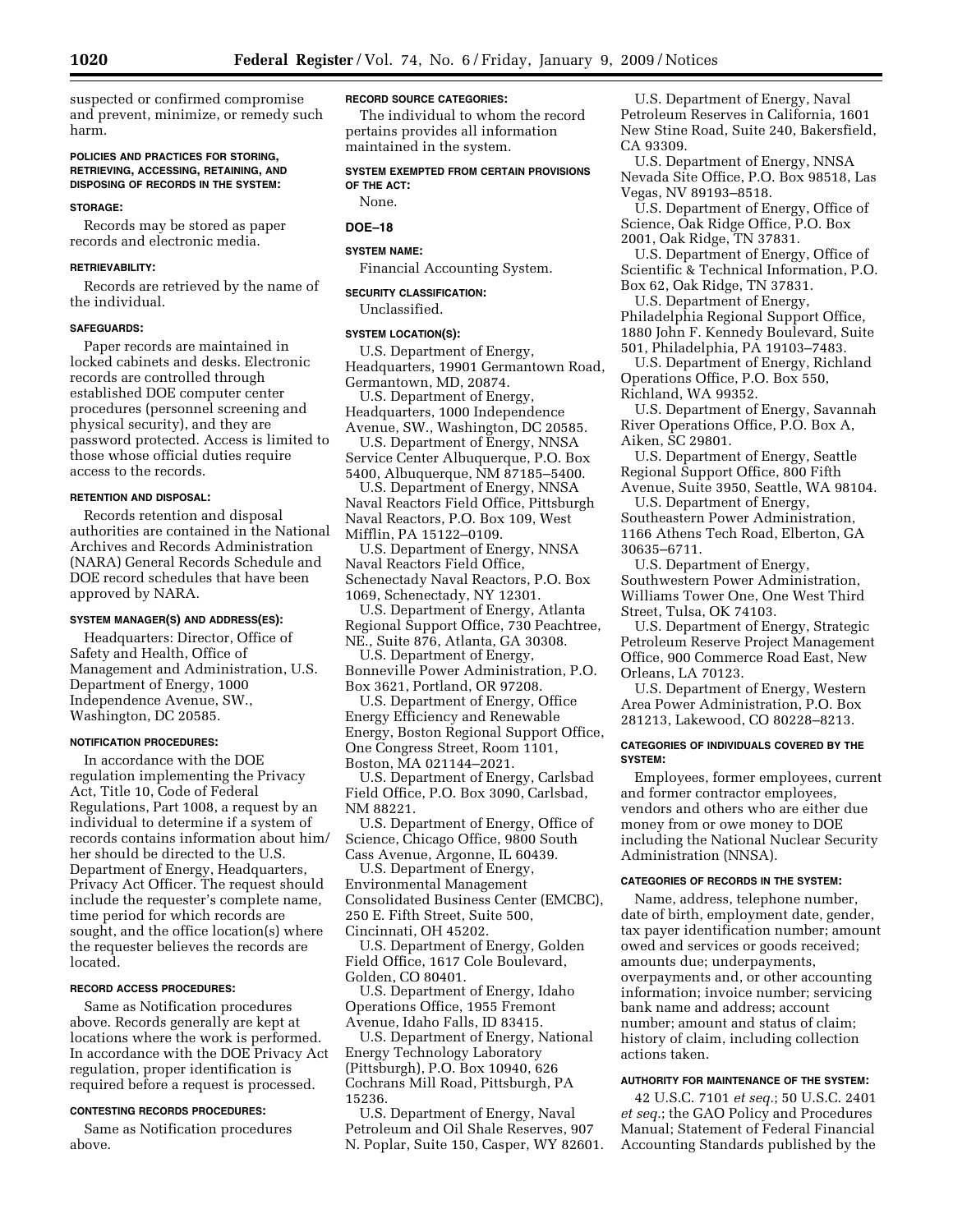Government Accountability Office and the Office of Management and Budget; Debt Collection Improvement Act of 1996, 31 U.S.C. 3512; 5 U.S.C. 5701–09; Federal Property Management Regulations 101–107; Treasury Financial Manual; Executive Order 12009; and Executive Order 9397.

#### **PURPOSE(S):**

For those records described in *Categories of Records in the System,*  such records are maintained and used by the DOE to substantiate obligations and payments to individuals for goods and services received by the agency and to record and manage the Department's accounts receivables.

#### **ROUTINE USES OF RECORDS MAINTAINED IN THE SYSTEM, INCLUDING CATEGORIES OF USERS AND THE PURPOSES OF SUCH USES:**

1. A record from this system may be disclosed as a routine use to the appropriate local, state or Federal agency when that record alone or in conjunction with other information, indicates a violation or potential violation of law, whether civil, criminal, or regulatory in nature, and whether arising by general statute or particular program thereto.

2. A record from this system may be disclosed as a routine use to a Federal agency to facilitate the requesting agency's decision concerning the hiring or retention of an employee, the issuance of a security clearance, the reporting of an investigation of an employee, the letting of a contract, or the issuance of a license, grant, or other benefit, to the extent that the information is relevant and necessary to the requesting agency's decision on the matter. The Department must deem such disclosure to be compatible with the purpose for which the Department collected the information.

3. A record from the system may be disclosed as a routine use for the purpose of an investigation, settlement of claims, or the preparation and conduct of litigation to (1) a person representing the Department in the investigation, settlement or litigation, and to individuals assisting in such representation; (2) others involved in the investigation, settlement, and litigation, and their representatives and individuals assisting those representatives; and (3) witness, potential witness, or their representatives and assistants, and any other person who possesses information pertaining to the matter, when it is necessary to obtain information or testimony relevant to the matter.

4. A record from this system may be disclosed as a routine use to other

federal agencies, consumer reporting agencies for acquiring credit information, and collection agencies to aid in the collection of outstanding debts owed to the Federal Government.

5. A record from this system may be disclosed as a routine use to Defense Manpower Data Center, Department of Defense, the United States Postal Service, and other federal, state, or local agencies to identify and locate, through computer matching, individuals indebted to DOE who are receiving federal salaries or benefit payments. Information from the match will be used to collect the debts by voluntary repayment, by administrative offset, or by salary offset procedures.

6. A record from the system may be disclosed as a routine use to the Internal Revenue Service (1) to collect the debt by offset against the debtor's tax refunds under the Federal Tax Refund Offset Program, and (2) to obtain the mailing address of a taxpayer to collect a debt owed to the DOE. Subsequent disclosure by DOE to a consumer reporting agency is limited to the purpose of obtaining a commercial credit report on the particular taxpayer. The mailing address information will not be used for any other DOE purpose or disclosed by DOE to another federal, state, or local agency which seeks to locate the same individual for its own debt collection purpose.

7. A record from the system may be disclosed as a routine use to the Department of Treasury for the purpose of administrative offset and debt recovery under section 31001 (m)(1) of the Debt Collection Improvement Act of 1996 (Pub. L. 104–134).

8. A record of this system may be disclosed as a routine use to the Department of Treasury for the purpose of paying creditors for services or goods provided to the Department.

9. A record from this system may be disclosed as a routine use to a ''consumer reporting agency'' as defined by the Fair Credit Reporting Act, 15 U.S.C. 1681a(f), or the Federal Claims Collections Act of 1966, 31 U.S.C. 3701(a)(3), in accordance with 31 U.S.C. 3711(f).

10. A record from the system may be disclosed as a routine use to DOE contractors in performance of their contracts, and their officers and employees who have a need for the record in the performance of their duties. Those individuals provided information under this routine use are subject to the same limitations applicable to DOE officers and employees under the Privacy Act.

11. A record from this system of records may be disclosed as a routine

use to a member of Congress submitting a request involving the constituent when the constituent has requested assistance from the member concerning the subject matter of the record. The member of Congress must provide a copy of the constituent's request for assistance.

12. A record from this system may be disclosed as a routine use when (1) it is suspected or confirmed that the security or confidentiality of information in the system of records has been compromised; (2) the Department has determined that as a result of the suspected or confirmed compromise there is a risk of harm to economic or property interests, identity theft or fraud, or harm to the security integrity if this system or other systems or programs (whether maintained by the Department or another agency or entity) that rely upon the compromised information; and (3) the disclosure is made to such agencies, entities, and persons who are reasonably necessary to assist in connection with the Department's efforts to respond to the suspected or confirmed compromise and prevent, minimize, or remedy such harm.

## **POLICIES AND PRACTICES FOR STORING, RETRIEVING, ACCESSING, RETAINING, AND DISPOSING OF RECORDS IN THE SYSTEM:**

## **STORAGE:**

Records may be stored as paper records, electronic media and magnetic tapes.

## **RETRIEVABILITY:**

Records are retrieved by name, taxpayer identification number, voucher, invoice, or payment reports.

#### **SAFEGUARDS:**

Paper records are maintained in locked cabinets and desks. Electronic records are controlled through established DOE computer center procedures (personnel screening and physical security), and they are password protected. Access is limited to those whose official duties require access to the records.

#### **RETENTION AND DISPOSAL:**

Records retention and disposal authorities are contained in the National Archives and Records Administration (NARA) General Records Schedule and DOE record schedules that have been approved by NARA.

#### **SYSTEM MANAGER(S) AND ADDRESS:**

Headquarters: Director, Office of the Chief Financial Officer, U.S. Department of Energy, 1000 Independence Avenue, SW., Washington, DC 20585.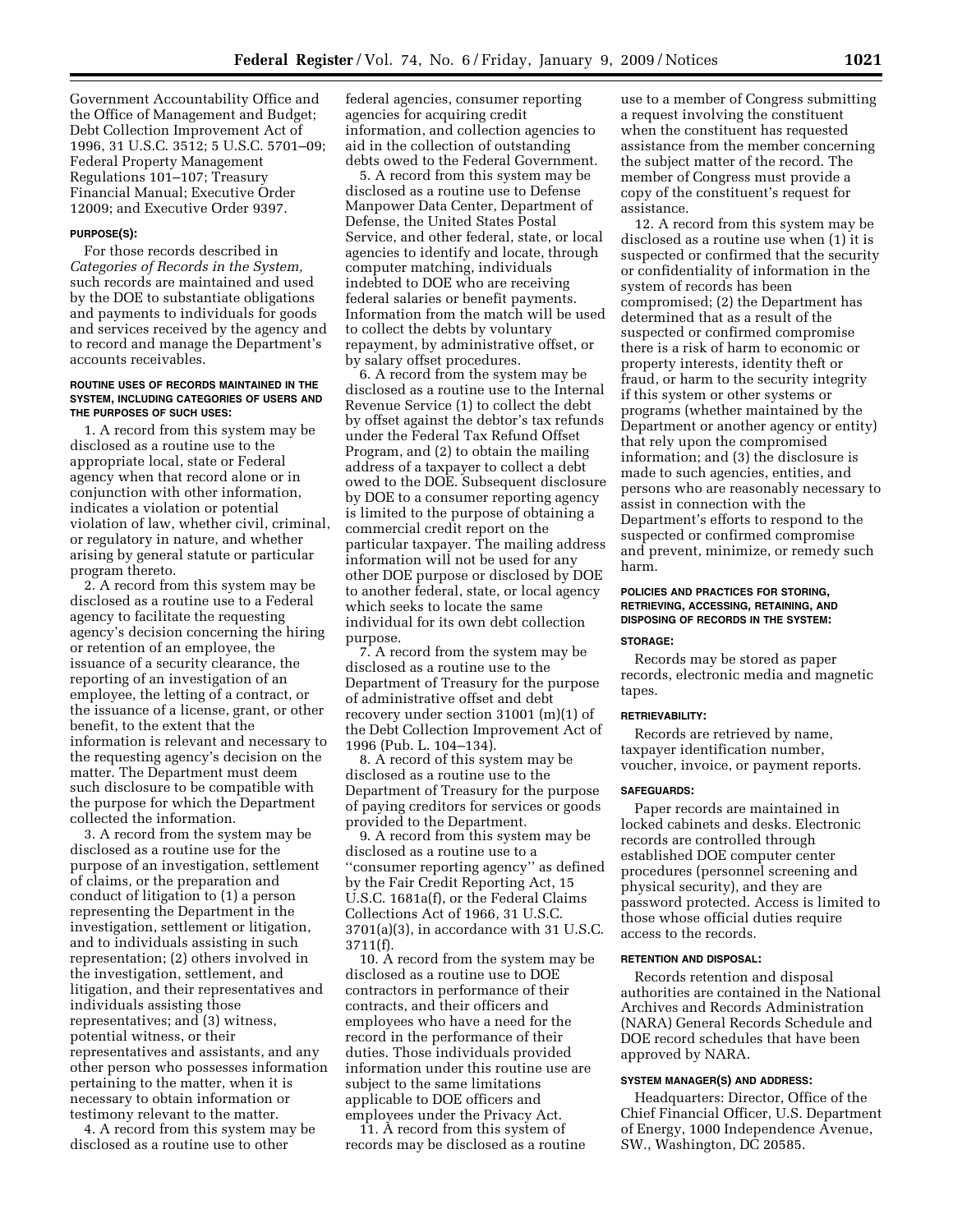Field Offices: The field Chief Financial Officers at the ''System Locations'' listed above are the system managers for their respective portions of this system.

## **NOTIFICATION PROCEDURES:**

In accordance with the DOE regulation implementing the Privacy Act, at Title 10, Code of Federal Regulations, Part 1008, a request by an individual to determine if a system of records contains information about him/ her should be directed to the U.S. Department of Energy, Headquarters, Privacy Act Officer, or the Privacy Act Officer at the appropriate address identified above under ''System Locations.'' For records maintained by Laboratories or Field Site Offices, the request should be directed to the Privacy Act Officer for the site that has jurisdiction over the ''System Location'' as listed in the *Correlation.* The request should include the requester's complete name, time period for which records are sought, and the office location(s) where the requester believes the records are located.

## **RECORDS ACCESS PROCEDURES:**

Same as Notification Procedures above. Records are generally kept at locations where the work is performed. In accordance with the DOE Privacy Act regulation, proper identification is required before a request is processed.

## **CONTESTING RECORD PROCEDURES:**

Same as Notification Procedures above.

## **RECORD SOURCE CATEGORIES:**

Subject individual, contracting officer, and accounting records.

## **SYSTEM EXEMPT FROM CERTAIN PROVISIONS OF THE ACT:**

None.

## **DOE–21**

## **SYSTEM NAME:**

Asset Readiness Management System (ARMS).

## **SECURITY CLASSIFICATION:**

Classified and Unclassified.

## **SYSTEM LOCATION(S):**

Headquarters: U.S. Department of Energy, 1000 Independence Avenue, SW., Washington, DC 20585.

## **CATEGORIES OF INDIVIDUALS COVERED BY THE SYSTEM:**

Federal employees including DOE and National Nuclear Security Administration (NNSA) employees, military personnel, and contractors.

## **CATEGORIES OF RECORDS IN THE SYSTEM:**

The following information may be maintained in the system: Name, home address, home and work telephone numbers, e-mail address, social security number, employee number, date of hire, DOE badge number, security clearance number, date of birth, tourist passport number, official passport number, education level, blood type, immunization record, and other medical information.

## **AUTHORITY OF MAINTENANCE OF THE SYSTEM:**

42 U.S.C. 7101 *et seq.*; 50 U.S.C. 2401 *et seq.*; Homeland Security Presidential Directive 5 (HSPD–5), ''Management of Domestic Incidents,'' The Homeland Security Act of 2002, Public Law 107– 296, 116 Stat. 2135 (Nov. 25, 2002), Robert T. Stafford Disaster Relief and Emergency Assistance Act, Public Law 106–390, 114 Stat. 1552—1575 (October 30, 2000).

## **PURPOSE:**

*For those records described in Categories of Records in the System, such records are maintained* and used by the Office of Emergency Response to quantify, monitor, and track readiness of and deploy personnel and equipment as part of a coordinated Federal government response to an emergency involving nuclear and/or radiological materials.

#### **ROUTINE USES OF RECORDS MAINTAINED IN THE SYSTEM, INCLUDING CATEGORIES OF USERS AND THE PURPOSES OF SUCH USES:**

1. A record from this system may be disclosed as a routine use to officials of the Federal Bureau of Investigation, Department of Defense, Nuclear Regulatory Commission, Environmental Protection Administration, National Aeronautics Space Administration, Department Homeland Security, and Department of State who have been approved as agents by NNSA Office of Emergency Response for purposes of managing and assessing state of readiness, to obtain visas for official foreign travel, and to provide information to gain access to incident areas controlled by one or more U.S. government agencies under the National Response Plan.

2. A record from this system may be disclosed as a routine use to a DOE contractor employee who has been approved as an agent by NNSA Office of Emergency Response in performance of the contract. Those provided information under this routine use are subject to the same limitations applicable to DOE officers and employees under the Privacy Act.

3. A record from this system may be disclosed to a member of Congress

submitting a request involving a constituent when the constituent has requested assistance from the member concerning the subject of the record; the member must provide a copy of the constituent's request for assistance.

4. A record from this system may be disclosed as a routine use when (1) it is suspected or confirmed that the security or confidentiality of information in the system of records has been compromised; (2) the Department has determined that as a result of the suspected or confirmed compromise there is a risk of harm to economic or property interests, identity theft or fraud, or harm to the security integrity if this system or other systems or programs (whether maintained by the Department or another agency or entity) that rely upon the compromised information; and (3) the disclosure is made to such agencies, entities, and persons who are reasonably necessary to assist in connection with the Department's efforts to respond to the suspected or confirmed compromise and prevent, minimize, or remedy such harm.

## **POLICIES AND PRACTICES FOR STORING, RETRIEVING, ACCESSING, RETAINING AND DISPOSING OF RECORDS IN THE SYSTEM:**

#### **STORAGE:**

Records will be stored as electronic records in a computer database.

#### **RETRIEVABILITY:**

Records are retrieved by name, employee number, e-mail address, work telephone number, and/or home telephone number.

## **SAFEGUARDS:**

Electronic records are controlled through established DOE computer center procedures (personnel screening and physical security), and they are password protected. Passwords are known only by the system administrator and users of the system. Access is limited to those whose official duties require access to the records.

## **RETENTION AND DISPOSAL:**

Records retention and disposal authorities are contained in the National Archives and Records Administration (NARA) General Records Schedule and DOE record schedules that have been approved by NARA.

#### **SYSTEM MANAGER(S) AND ADDRESS(ES):**

Headquarters: U.S. Department of Energy, Director, Office of Emergency Response, National Nuclear Security Administration, 1000 Independence Avenue, SW., Washington, DC 20585.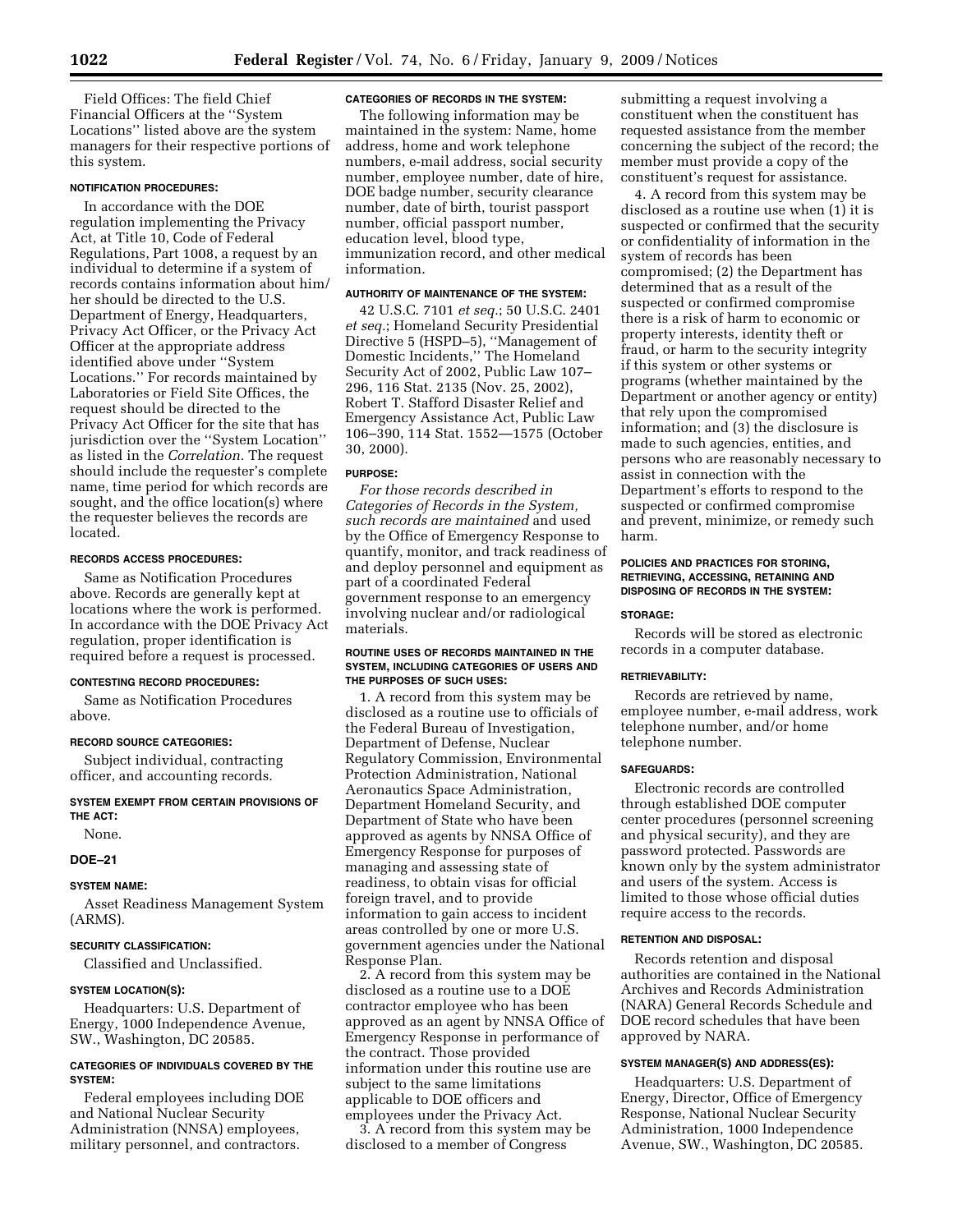#### **NOTIFICATION PROCEDURES:**

In accordance with the DOE regulation implementing the Privacy Act, at Title 10, Code of Federal Regulations, Part 1008, a request by an individual to determine if a system of records contains information about him/ her should be directed to the U.S. Department of Energy, Headquarters, Privacy Act Officer. The request should include the requester's complete name and time period for which records are sought.

#### **RECORD ACCESS PROCEDURES:**

Same as Notification Procedures above. In accordance with the DOE Privacy Act regulation, proper identification is required before the request is processed.

#### **CONTESTING RECORD PROCEDURES:**

Same as Notification Procedures above.

#### **RECORD SOURCE CATEGORIES:**

The subject individual and site training records.

## **SYSTEM EXEMPTED FROM CERTAIN PROVISIONS OF THE PRIVACY ACT:**

None.

## **DOE–23**

## **SYSTEM NAME:**

Property Accountability System.

#### **SECURITY CLASSIFICATION:**

Unclassified.

#### **SYSTEM LOCATION(S):**

U.S. Department of Energy, Headquarters, 1000 Independence Avenue, SW., Washington, DC 20585.

U.S. Department of Energy, Bonneville Power Administration, P.O. Box 3621, Portland, OR 97208.

U.S. Department of Energy, National Energy Technology Laboratory (Pittsburgh), P.O. Box 10940, 626 Cochrans Mill Road, Pittsburgh, PA 15236.

U.S. Department of Energy, Richland Operations Office, P.O. Box 550, Richland, WA 99352.

U.S. Department of Energy,

Southeastern Area Power Administration, 2 S. Public Square,

Elberton, GA 30635–2496.

U.S. Department of Energy, Southwestern Power Administration, Williams Tower One, One West Third Street, Tulsa, OK 74103.

U.S. Department of Energy, Western Area Power Administration, P.O. Box 281213, Lakewood, CO 80228–8213.

## **CATEGORIES OF INDIVIDUALS COVERED BY THE SYSTEM:**

DOE including National Nuclear Security Administration (NNSA)

employees, and contractor employees authorized to be custodians of controlled DOE equipment.

#### **CATEGORIES OF RECORDS IN THE SYSTEM:**

Item description, date of purchase, acquire date, purchase price, purchase order number, vendor and manufacturer, model/serial/license number, property tag identification, status/date, condition of property, operation number, high risk field, disposal code, responsible officer, the name and employee identification and position numbers of employees assigned equipment, account numbers, organization, organization code, and location.

## **AUTHORITY FOR MAINTENANCE OF THE SYSTEM:**

42 U.S.C. 7101 *et seq.*; 50 U.S.C. 2401 *et seq.*; Federal Property and Administrative Services Act of 1949, Section 202(b), 40 U.S.C. 483(b); and 41 CFR 109, Federal Property Management Regulation (FPMR), Subchapter E, Part 109.

#### **PURPOSE(S):**

For those records described in *Categories of Records in the System,*  such records are maintained and used by the DOE (a) to provide inventories to satisfy other Federal Procurement Management Regulation requirements; (b) to maintain a record of location of emergency equipment; (c) to control equipment assignments authorized under union contracts; (d) to provide management information necessary for the budgeting and allocation of equipment; and (e) to provide evidence of assignment, location, and value in the event that government property is stolen.

#### **ROUTINE USES OF RECORDS MAINTAINED IN THE SYSTEM, INCLUDING CATEGORIES OF USERS AND THE PURPOSES OF SUCH USES:**

1. A record from this system may be disclosed as a routine use to any law enforcement agency as needed to provide evidence of assignment, location, and value in the event that Government property is stolen.

2. A record from the system may be disclosed as a routine use to the appropriate local, state or federal agency when records alone or in conjunction with other information, indicates a violation or potential violation of law whether civil, criminal, or regulatory in nature, and whether arising by general statute or particular program pursuant thereto.

3. A record from this system may be disclosed as a routine use for the purpose of an investigation, settlement of claims, or the preparation and conduct of litigation to (1) persons

representing the Department in the investigation, settlement or litigation, and to individuals assisting in such representation; (2) others involved in the investigation, settlement, and litigation, and their representatives and individuals assisting those representatives; and (3) witness, potential witness, or their representatives and assistants, and any other person who possess information pertaining to the matter when it is necessary to obtain information or testimony relevant to the matter.

4. A record from this system may be disclosed as a routine use in court or administrative proceedings to the tribunals, counsel, other parties, witnesses, and the public (in publicly available pleadings, filings or discussion in open court) when such disclosure: (1) Is relevant to, and necessary for, the proceeding; (2) is compatible with the purpose for which the Department collected the records; and (3) the proceedings involve:

(a) The Department, its predecessor agencies, current or former contractors of the Department, or other United States Government agencies and their components, or

(b) A current or former employee of the Department and its predecessor agencies, current or former contractors of the Department, or other United States Government agencies and their components, who is acting in an official capacity or in any individual capacity where the Department or other United States Government agency has agreed to represent the employee.

5. A record from the system may be disclosed as a routine use to a Federal, State, or local agency to obtain information relevant to a Departmental decision concerning the hiring or retention of an employee, the issuance of a security clearance, the letting of a contract, or the issuance of a license, grant, or other benefit. The Department must deem such disclosure to be compatible with the purpose for which the Department collected the information.

6. A record from this system may be disclosed to a federal agency to facilitate the requesting agency's decision concerning the hiring or retention of an employee, the issuance of a security clearance, the reporting of an investigation of an employee, the letting of a contract, or the issuance of a license, grant, or other benefit, to the extent that the information is relevant and necessary to the requesting agency's decision on the matter. The Department must deem such disclosure to be compatible with the purpose for which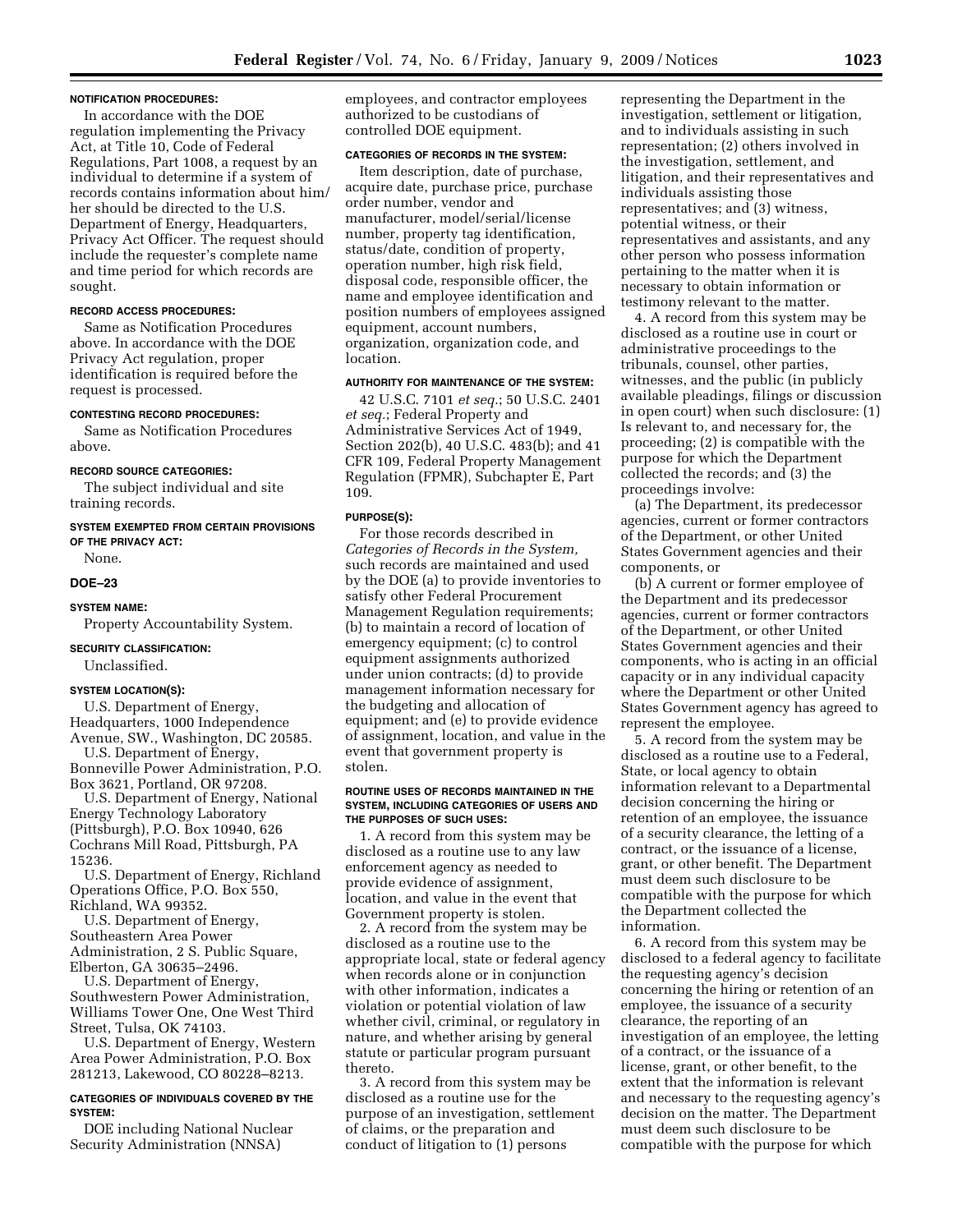the Department collected the information.

7. A record from the system may be disclosed as a routine use to DOE contractors in performance of their contracts, and their officers and employees who have a need for the record in the performance of their duties. Those provided information under this routine use are subject to the same limitations applicable to DOE officers and employees under the Privacy Act.

8. A record from this system of records may be disclosed as a routine use to a member of Congress submitting a request involving the constituent when the constituent has requested assistance from the member concerning the subject matter of the record. The member of Congress must provide a copy of the constituent's request for assistance.

9. A record from this system may be disclosed as a routine use when (1) it is suspected or confirmed that the security or confidentiality of information in the system of records has been compromised; (2) the Department has determined that as a result of the suspected or confirmed compromise there is a risk of harm to economic or property interests, identity theft or fraud, or harm to the security integrity if this system or other systems or programs (whether maintained by the Department or another agency or entity) that rely upon the compromised information; and (3) the disclosure is made to such agencies, entities, and persons who are reasonably necessary to assist in connection with the Department's efforts to respond to the suspected or confirmed compromise and prevent, minimize, or remedy such harm.

## **POLICIES AND PRACTICES FOR STORING, RETRIEVING, ACCESSING, RETAINING AND DISPOSING OF RECORDS IN THE SYSTEM:**

#### **STORAGE:**

Records may be stored as paper records, microfilm, and electronic media.

#### **RETRIEVABILITY:**

Records are retrieved by tag number, license number, custodian name, employee identification number, position number, accounting information, catalog number, contract number, make, model, security logon identification, serial number, and/or storage location.

## **SAFEGUARDS:**

Paper records and microfilm are maintained in secured areas and/or maintained in locked cabinets and

desks. Electronic records are controlled through established DOE computer center procedures (personnel screening and physical security), and they are password protected. Passwords are protected. Access is limited to those whose official duties require access to the records.

## **RETENTION AND DISPOSAL:**

Records retention and disposal authorities are contained in the National Archives and Records Administration (NARA) General Records Schedule and DOE record schedules that have been approved by NARA.

#### **SYSTEM MANAGER(S) AND ADDRESS:**

*Headquarters:* Director, Office of Management, U.S. Department of Energy, 1000 Independence Avenue, SW., Washington, DC 20585.

*Field Offices:* The Managers of the ''System Locations'' listed above are the system managers for their respective portions of the system.

#### **NOTIFICATION PROCEDURES:**

In accordance with the DOE regulation implementing the Privacy Act, at Title 10, Code of Federal Regulations, Part 1008, a request by an individual to determine if a system of records contains information about him/ her should be directed to the U.S. Department of Energy, Headquarters Privacy Act Officer, or the Privacy Act Officer at the appropriate address identified above under ''System Locations.'' The request should include the requester's complete name, time period for which records are sought, and the office location(s) where the requester believes the records are located.

#### **RECORDS ACCESS PROCEDURES:**

Same as Notification Procedures above. Records are generally kept at locations where the work is performed. In accordance with the DOE Privacy Act regulation, proper identification is required before a request is processed.

#### **CONTESTING RECORD PROCEDURES:**

Same as Notification Procedures above.

#### **RECORD SOURCE CATEGORIES:**

Information in this system comes from the Payroll/Personnel system application, various internal forms, accountable property representative and employees, data processing personnel, and supply officers.

## **SYSTEM EXEMPTED FROM CERTAIN PROVISIONS OF THE ACT:**

None.

#### **DOE–24**

#### **SYSTEM NAME:**

Land Records System.

## **SECURITY CLASSIFICATION:**

Unclassified.

#### **SYSTEM LOCATION(S):**

U.S. Department of Energy, Bonneville Power Administration, P.O. Box 3621, Portland, OR 97208

U.S. Department of Energy, Southwestern Power Administration:

One West Third Street, Tulsa, OK 74103 U.S. Department of Energy, Western

Area Power Administration, P.O. Box 281213, Lakewood, CO 80228–8213

## **CATEGORIES OF INDIVIDUALS COVERED BY THE SYSTEM:**

Individuals from whom or to whom Southwestern Power Administration, Western Area Power Administration and Bonneville Power Administration have acquired or given interests in land.

#### **CATEGORIES OF RECORDS IN THE SYSTEM:**

Individual, agency, and/or company names; description of land tract, type of agreement; rights granted or received; history of the transaction, and IRS Form 1099 information.

#### **AUTHORITY FOR MAINTENANCE OF THE SYSTEM:**

42 U.S.C. 7101 *et seq.* and 50 U.S.C. 2401 *et seq.* 

#### **PURPOSE(S):**

For those records described in *Categories of Records in the System*, such records are maintained and used by the DOE to track and manage land rights information resulting from property right acquisitions, licenses, transfer, exchanges, permits, outgrants, encroachments and disposals in support of Southwestern Power Administration, Western Power Administration and Bonneville Power Administration construction and maintenance programs, right-of-way tracking for transmission line vegetation management, and line maintenance.

#### **ROUTINE USES OF RECORDS MAINTAINED IN THE SYSTEM, INCLUDING CATEGORIES OF USERS AND THE PURPOSES OF SUCH USES:**

1. A record from this system may be disclosed as a routine use for the purpose of an investigation, settlement of claims, or the preparation and conduct of litigation to (1) a person representing the Department or assisting in such representation; (2) others involved in the matter, their representatives and persons assisting such persons; and (3) witnesses, potential witnesses, their representatives and assistants, and any other persons possessing information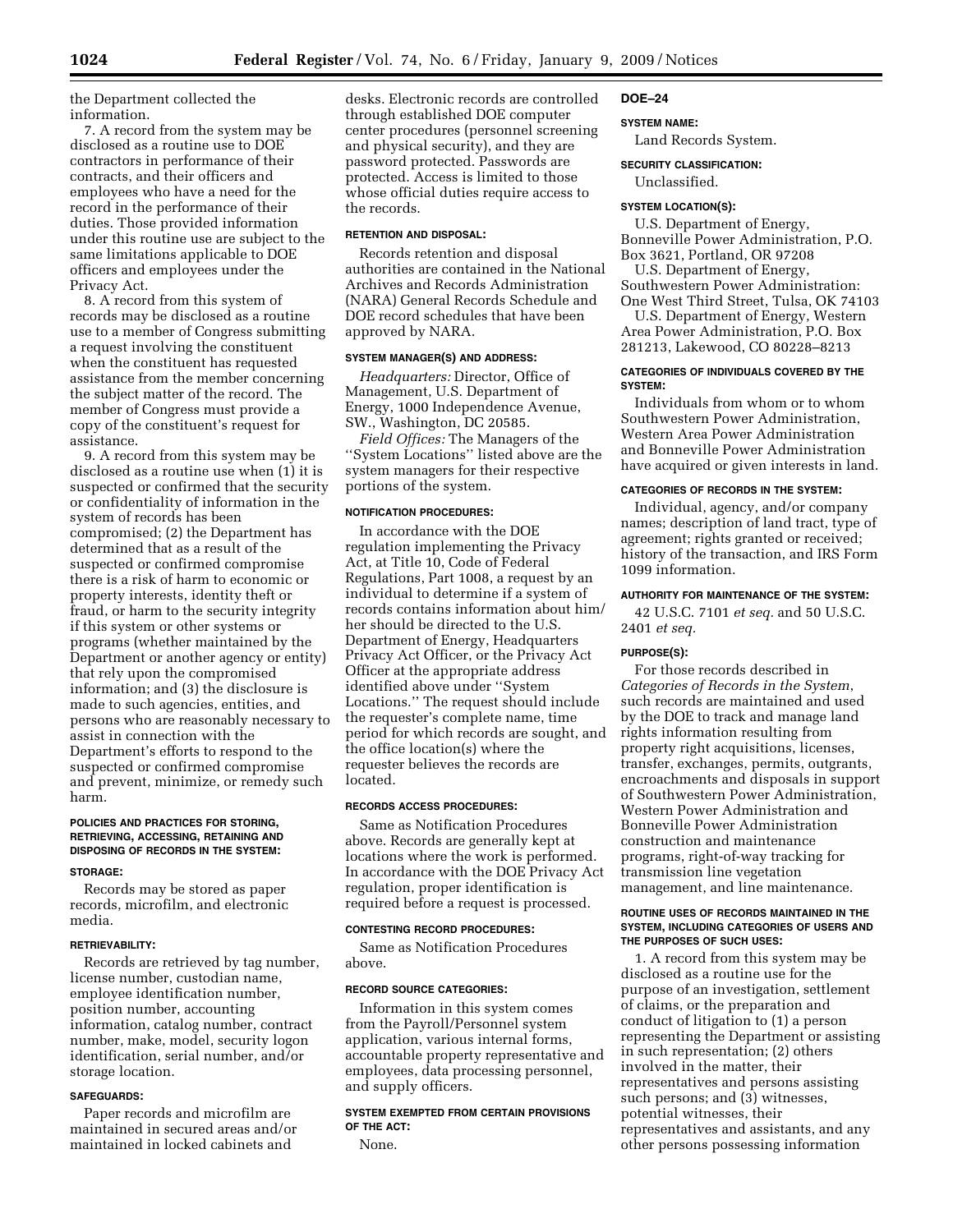pertaining to the matter when it is necessary to obtain information or testimony relevant to the matter.

2. A record from this system may be disclosed as a routine use in court or administrative proceedings to the tribunals, counsel, other parties, witnesses, and the public (in publicly available pleadings, filings or discussion in open court) when such disclosure: (1) Is relevant to, and necessary for, the proceeding; (2) is compatible with the purpose for which the Department collected the records; and (3) the proceedings involve:

(a) The Department, its predecessor agencies, current or former contractor of the Department, or other United States Government agencies and their components, or

(b) A current or former employee of the Department and its predecessor agencies, current or former contractors of the Department, or other United States Government agencies and their components, who is acting in an official capacity or in any individual capacity where the Department or other United States Government agency has agreed to represent the employee.

3. A record from the system may be disclosed as a routine use to DOE contractors in performance of their contracts, and their officers and employees who have a need for the record in the performance of their duties. Those provided information under this routine use are subject to the same limitations applicable to DOE officers and employees under the Privacy Act.

4. A record from the system may be disclosed as a routine use to the Internal Revenue Service to provide notification of individuals who have received payment exceeding \$600 on any one land right transaction.

5. A record from the system may be disclosed as a routine use to the Department of Justice to provide support of land right condemnation actions.

6. A record from the system may be disclosed as a routine use to courts and attorneys for the purpose of land right settlement disputes or litigation.

7. A record from the system may be disclosed as a routine use to the appropriate local, state or federal agency when records alone or in conjunction with other information, indicates a violation or potential violation of law whether civil, criminal, or regulatory in nature, and whether arising by general statute or particular program pursuant thereto.

8. A record from this system may be disclosed to a member of Congress submitting a request involving a

constituent when the constituent has requested assistance from the member concerning the subject of the record; the member must provide a copy of the constituent's request for assistance.

9. A record from this system may be disclosed as a routine use when (1) it is suspected or confirmed that the security or confidentiality of information in the system of records has been compromised; (2) the Department has determined that as a result of the suspected or confirmed compromise there is a risk of harm to economic or property interests, identity theft or fraud, or harm to the security integrity if this system or other systems or programs (whether maintained by the Department or another agency or entity) that rely upon the compromised information; and (3) the disclosure is made to such agencies, entities, and persons who are reasonably necessary to assist in connection with the Department's efforts to respond to the suspected or confirmed compromise and prevent, minimize, or remedy such harm.

#### **POLICIES AND PRACTICES FOR STORING, RETRIEVING, ACCESSING, RETAINING, AND DISPOSING OF RECORDS IN THE SYSTEM:**

#### **STORAGE:**

Records may be stored as paper records, microfilm, and electronic media.

## **RETRIEVABILITY:**

Records are retrieved by line identification, personal identification, cross referenced by name of landowner, grantee, or grantor.

#### **SAFEGUARDS:**

Paper records and microfilm are maintained in locked cabinets and desks. Electronic records are controlled through established DOE computer center procedures (personnel screening and physical security), and they are password protected. Access is limited to those whose official duties require access to the records.

#### **RETENTION AND DISPOSAL:**

Records retention and disposal authorities are contained in the National Archives and Records Administration (NARA) General Records Schedule and DOE record schedules that have been approved by NARA.

#### **SYSTEM MANAGER(S) AND ADDRESS:**

*Field Offices:* The Managers and Directors of the ''System Locations'' listed above are the system managers for their respective portions of this system.

#### **NOTIFICATION PROCEDURES:**

In accordance with the DOE regulation implementing the Privacy Act, at Title 10, Code of Federal Regulations, Part 1008, a request by an individual to determine if a system of records contains information about him/ her should be directed to the Privacy Act Officer at the Power Administrations identified above under ''System Locations.'' The request should include the requester's complete name, time period for which records are sought, and the office location(s) where the requester believes the records are located.

#### **RECORDS ACCESS PROCEDURES:**

Same as Notification Procedures above. Records are generally kept at locations where the work is performed. In accordance with the DOE Privacy Act regulation, proper identification is required before a request is processed.

#### **CONTESTING RECORD PROCEDURES:**

Same as Notification Procedures above.

## **RECORD SOURCE CATEGORIES:**

Information in this system comes from individual landowners, grantees, or grantors; agency officials; and State and local authorities.

#### **SYSTEM EXEMPTED FROM CERTAIN PROVISIONS OF THE ACT:**

None

## **DOE–25**

#### **SYSTEM NAME:**

U.S. Commuter Locator and Parking Space Information System.

#### **SECURITY CLASSIFICATION:**

Unclassified.

#### **SYSTEM LOCATION(S):**

Headquarters: U.S. Department of Energy, 1000 Independence Avenue, SW., Washington, DC 20585.

## **CATEGORIES OF INDIVIDUALS COVERED BY THE SYSTEM:**

All DOE including National Nuclear Security Administration (NNSA) employees, and contractor employees who apply as members of a car pool or van pool for parking spaces managed and controlled by DOE under the general direction of the General Services Administration.

## **CATEGORIES OF RECORDS IN THE SYSTEM:**

Name of driver and car or van pool members, Federal service computation date, payroll and other assigned number, office address and telephone number, home addresses, home telephone numbers, make and year of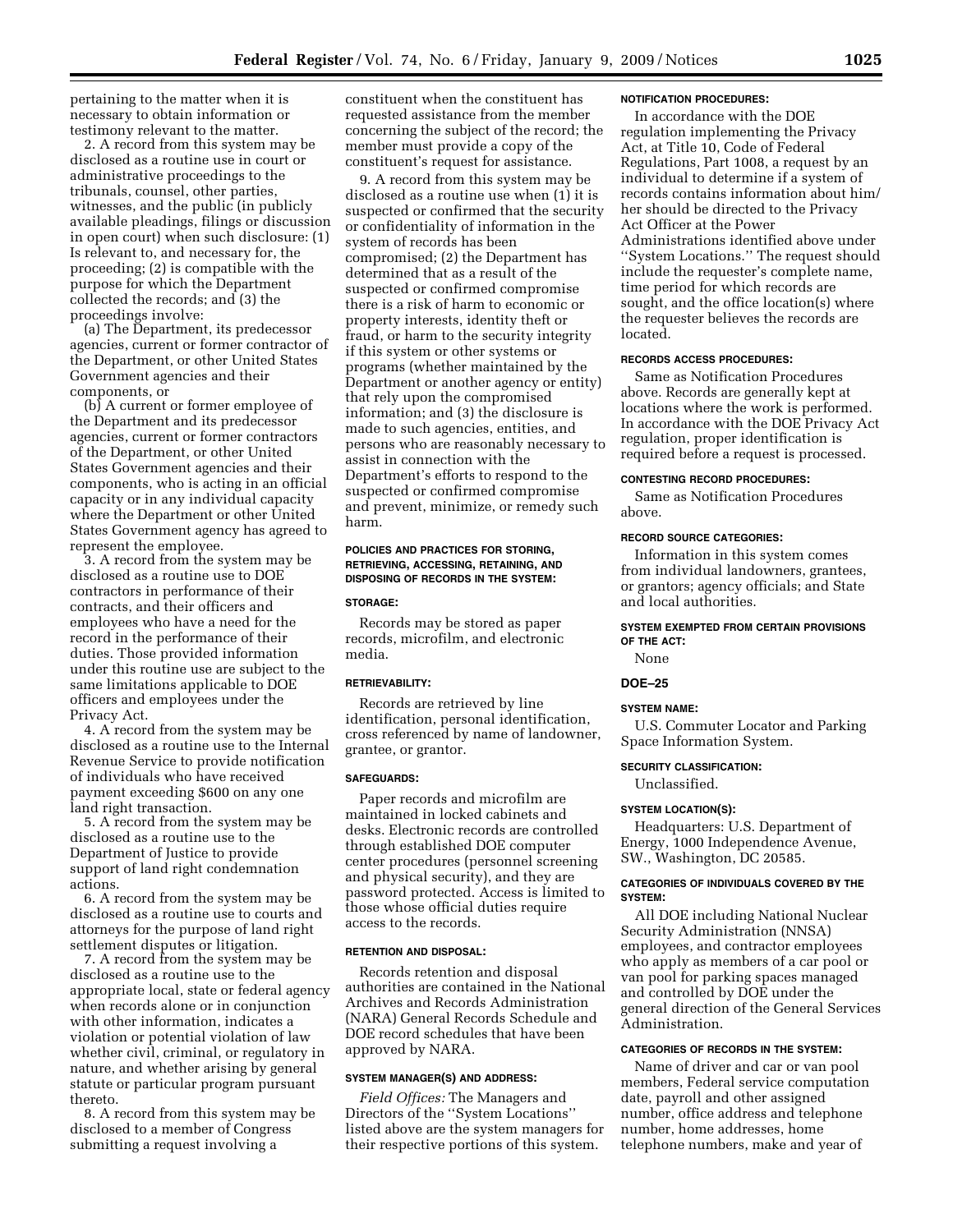automobile, State of registration, tag number of vehicles, number of days per week in the car pool or van pool, and other car pooling or van pooling information.

#### **AUTHORITY FOR MAINTENANCE OF THE SYSTEM:**

42 U.S.C. 7101 *et seq.*; 50 U.S.C. 2401 *et seq.*; Executive Order 12778; DOE HQ 0344.1 Parking.

#### **PURPOSE(S):**

For those records described in *Categories of Records in the System*, such records are maintained and used by DOE to maintain information of existing car pools, van pools, and other categories of parking, in order to keep a current record on employees who commute to work.

#### **ROUTINE USES OF RECORDS MAINTAINED IN THE SYSTEM, INCLUDING CATEGORIES OF USERS AND THE PURPOSES OF SUCH USES:**

1. A record from this system may be disclosed as a routine use to the Council of Governments for commuter connections.

2. A record from this system may be disclosed as a routine use to individuals seeking to car pool or van pool operating from their community or residential area.

3. A record from the system may be disclosed as a routine use to DOE contractors in performance of their contracts, and their officers and employees who have a need for the record in the performance of their duties. Those provided information under this routine use are subject to the same limitations applicable to DOE officers and employees under the Privacy Act.

4. A record from the system may be disclosed as a routine use to the appropriate local, state or federal agency when records alone or in conjunction with other information, indicates a violation or potential violation of law whether civil, criminal, or regulatory in nature, and whether arising by general statute or particular program pursuant thereto.

5. A record from this system may be disclosed to a member of Congress submitting a request involving a constituent when the constituent has requested assistance from the member concerning the subject of the record; the member must provide a copy of the constituent's request for assistance.

6. A record from this system may be disclosed as a routine use when (1) it is suspected or confirmed that the security or confidentiality of information in the system of records has been compromised; (2) the Department has determined that as a result of the

suspected or confirmed compromise there is a risk of harm to economic or property interests, identity theft or fraud, or harm to the security integrity if this system or other systems or programs (whether maintained by the Department or another agency or entity) that rely upon the compromised information; and (3) the disclosure is made to such agencies, entities, and persons who are reasonably necessary to assist in connection with the Department's efforts to respond to the suspected or confirmed compromise and prevent, minimize, or remedy such harm.

## **POLICIES AND PRACTICES FOR STORING, RETRIEVING, ACCESSING, RETAINING, AND DISPOSING OF RECORDS IN THE SYSTEM:**

## **STORAGE:**

Records may be stored as paper records and electronic media.

## **RETRIEVABILITY:**

Records are retrieved by name, location of parking assignment, home address, assigned number, and/or license number.

## **SAFEGUARDS:**

Paper records are maintained in locked cabinets and desks. Electronic records are controlled through established DOE computer center procedures (personnel screening and physical security), and they are password protected. Access is limited to those whose official duties require access to the records.

#### **RETENTION AND DISPOSAL:**

Records retention and disposal authorities are contained in the National Archives and Records Administration (NARA) General Records Schedule and DOE record schedules that have been approved by NARA.

## **SYSTEM MANAGER(S) AND ADDRESS:**

Headquarters: Director, Building Operations, Office of Management, U.S. Department of Energy, 1000 Independence Avenue, SW., Washington, DC 20585.

#### **NOTIFICATION PROCEDURES:**

In accordance with the DOE regulation implementing the Privacy Act, at Title 10, Code of Federal Regulations, Part 1008, a request by an individual to determine if a system of records contains information about him/ her should be directed to the U.S. Department of Energy, Headquarters, Privacy Act Officer. The request should include the requester's complete name, time period for which records are sought, and the office location(s) where

the requester believes the records are located.

## **RECORDS ACCESS PROCEDURES:**

Same as Notification Procedures above. Records are generally kept at locations where the work is performed. In accordance with the DOE Privacy Act regulation, proper identification is required before a request is processed.

## **CONTESTING RECORD PROCEDURES:**

Same as Notification Procedures above.

## **RECORD SOURCE CATEGORIES:**

Individual car poolers and van poolers.

#### **SYSTEM EXEMPTED FROM CERTAIN PROVISIONS OF THE ACT:**  None.

## **DOE–26**

## **SYSTEM NAME:**

Official Travel Records.

## **SECURITY CLASSIFICATION:**

Unclassified.

#### **SYSTEM LOCATION(S):**

U.S. Department of Energy, Headquarters, 1000 Independence Avenue, SW., Washington, DC 20585.

U.S. Department of Energy, Alaska Power Administration, Federal Records Center, San Point Way, NE, Seattle, WA 98115.

U.S. Department of Energy, NNSA Service Center Albuquerque, P.O. Box 5400, Albuquerque, NM 87185–5400.

U.S. Department of Energy, NNSA Naval Reactors Field Office, Pittsburgh Naval Reactors, P.O. Box 109, West Mifflin, PA 15122–0109.

U.S. Department of Energy, NNSA Naval Reactors Field Office, Schenectady Naval Reactors, P.O. Box 1069, Schenectady, NY 12301.

U.S. Department of Energy, Bonneville Power Administration, P.O. Box 3621, Portland, OR 97208.

U.S. Department of Energy, Office of Science, Chicago Office, 9800 South Cass Avenue, Argonne, IL 60439.

U.S. Department of Energy, Environmental Management Consolidated Business Center (EMCBC), 250 E. Fifth Street, Suite 500, Cincinnati, OH 45202.

U.S. Department of Energy, Idaho Operations Office, 1955 Fremont Avenue, Idaho Falls, ID 83415.

U.S. Department of Energy, National Energy Technology Laboratory (Pittsburgh), P.O. Box 10940, 626 Cochrans Mill Road, Pittsburgh, PA 15236.

U.S. Department of Energy, Naval Petroleum and Oil Shale Reserves in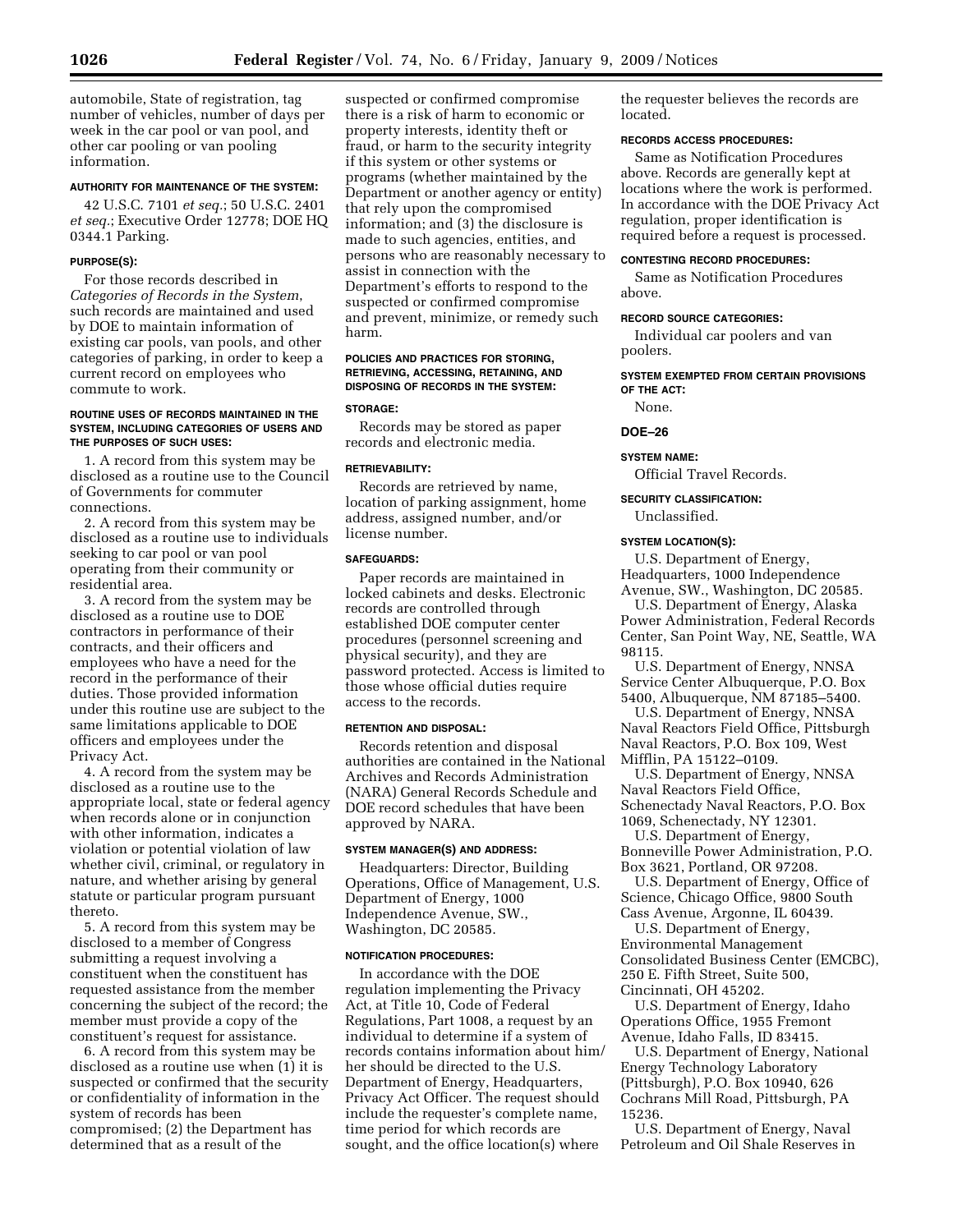Colorado, Utah, and Wyoming, 907 North Poplar, Suite 150, Casper, WY 82601.

U.S. Department of Energy, Naval Petroleum Reserves in California, 28950 Highway 119, P.O. Box 11, Tupman, CA 93276.

U.S. Department of Energy, NNSA Nevada Site Office, P.O. Box 98518, Las Vegas, NV 89193–8518.

U.S. Department of Energy, Office of Science, Oak Ridge Office, P.O. Box 2001, Oak Ridge, TN 37831.

U.S. Department of Energy, Richland Operations Office, P.O. Box 550, Richland, WA 99352.

U.S. Department of Energy, Savannah River Operations Office, P.O. Box A, Aiken, SC 29801.

U.S. Department of Energy, Southeastern Power Administration, 1166 Athens Tech Road, Elberton, GA 30635–6711.

U.S. Department of Energy, Southwestern Power Administration, Williams Tower One, One West Third Street, Tulsa, OK 74103.

U.S. Department of Energy, Strategic Petroleum Reserve Project Management Office, 900 Commerce Road East, New Orleans, LA 70123.

U.S. Department of Energy, Western Area Power Administration, P.O. Box 281213, Lakewood, CO 80228–8213.

## **CATEGORIES OF INDIVIDUALS COVERED BY THE SYSTEM:**

Individuals who travel or relocate at the expense of DOE including the National Nuclear Security Administration (NNSA).

#### **CATEGORIES OF RECORDS IN THE SYSTEM:**

Name, address, telephone number, social security number, authorization number, travel itinerary, mode and purpose of travel, advance amount, expenses claimed, amounts reimbursed, charge card account numbers, residential sales records, and receipts.

#### **AUTHORITY FOR MAINTENANCE OF THE SYSTEM:**

42 U.S.C. 7101 *et seq.*; 50 U.S.C. 2401 *et seq.*; 5 U.S.C. 301; 5 U.S.C. Chapter 57; Policy and Procedures Manual for Guidance of Federal Agencies, Titles 3 and 4; Federal Travel Regulation; Federal Property Management Regulations 101–41; Department of Energy Order DOE 1500.2A, Travel Policy and Procedures.

## **PURPOSE(S):**

For those records described in *Categories of Records in the System*, such records are maintained and used by DOE to document official domestic and foreign travel and relocation expenditures and to support reimbursement of allowable expenses.

#### **ROUTINE USES OF RECORDS MAINTAINED IN THE SYSTEM, INCLUDING CATEGORIES OF USERS AND THE PURPOSES OF SUCH USES:**

1. A record from this system may be disclosed as a routine use to the U.S. Treasury for payment of claim.

2. A record from this system may be disclosed as a routine use to the U.S. General Accounting Office for audit and verification of accuracy and legality of disbursements.

3. A record from this system may be disclosed as a routine use to the Internal Revenue Service for notification regarding taxable reimbursements.

4. A record from this system may be disclosed as a routine use to the General Services Administration for audit of transportation services.

5. A record from the system may be disclosed as a routine use to DOE contractors in performance of their contracts, and their officers and employees who have a need for the record in the performance of their duties. Those provided information under this routine use are subject to the same limitations applicable to DOE officers and employees under the Privacy Act.

6. A record from the system may be disclosed as a routine use to the appropriate local, state or federal agency when records alone or in conjunction with other information, indicate a violation or potential violation of law whether civil, criminal, or regulatory in nature, and whether arising by general statute or particular program pursuant thereto.

7. A record from this system may be disclosed to a member of Congress submitting a request involving a constituent when the constituent has requested assistance from the member concerning the subject of the record; the member must provide a copy of the constituent's request for assistance.

8. A record from this system may be disclosed as a routine use when (1) it is suspected or confirmed that the security or confidentiality of information in the system of records has been compromised; (2) the Department has determined that as a result of the suspected or confirmed compromise there is a risk of harm to economic or property interests, identity theft or fraud, or harm to the security integrity if this system or other systems or programs (whether maintained by the Department or another agency or entity) that rely upon the compromised information; and (3) the disclosure is made to such agencies, entities, and persons who are reasonably necessary to assist in connection with the Department's efforts to respond to the suspected or confirmed compromise

and prevent, minimize, or remedy such harm.

#### **POLICIES AND PRACTICES FOR STORING, RETRIEVING, ACCESSING, RETAINING, AND DISPOSING OF RECORDS IN THE SYSTEM:**

#### **STORAGE:**

Records may be stored as paper records and electronic media.

#### **RETRIEVABILITY:**

Records are retrieved by name, social security number, and/or travel authorization number.

## **SAFEGUARDS:**

Paper records are maintained in locked cabinets and desks. Electronic records are controlled through established DOE computer center procedures (personnel screening and physical security), and they are password protected. Access is limited to those whose official duties require access to the records.

## **RETENTION AND DISPOSAL:**

Records retention and disposal authorities are contained in the National Archives and Records Administration (NARA) General Records Schedule and DOE record schedules that have been approved by NARA.

#### **SYSTEM MANAGER(S) AND ADDRESS:**

Headquarters: Chief Financial Officer, U.S. Department of Energy, 1000 Independence Avenue, SW., Washington, DC 20585.

Field Offices: The field Chief Financial Officers of the ''System Locations'' listed above are the system managers for their respective portions of this system.

#### **NOTIFICATION PROCEDURES:**

In accordance with the DOE regulation implementing the Privacy Act, at Title 10, Code of Federal Regulations, Part 1008, a request by an individual to determine if a system of records contains information about him/ her should be directed to the U.S. Department of Energy, Headquarters, Privacy Act Officer, or the Privacy Act Officer at the appropriate address identified above under ''System Locations.'' For records maintained by Laboratories or Field Site Offices, the request should be directed to the Privacy Act Officer for the site that has jurisdiction over the ''System Location'' as listed in the *Correlation*. The request should include the requester's complete name, time period for which records are sought, and the office location(s) where the requester believes the records are located.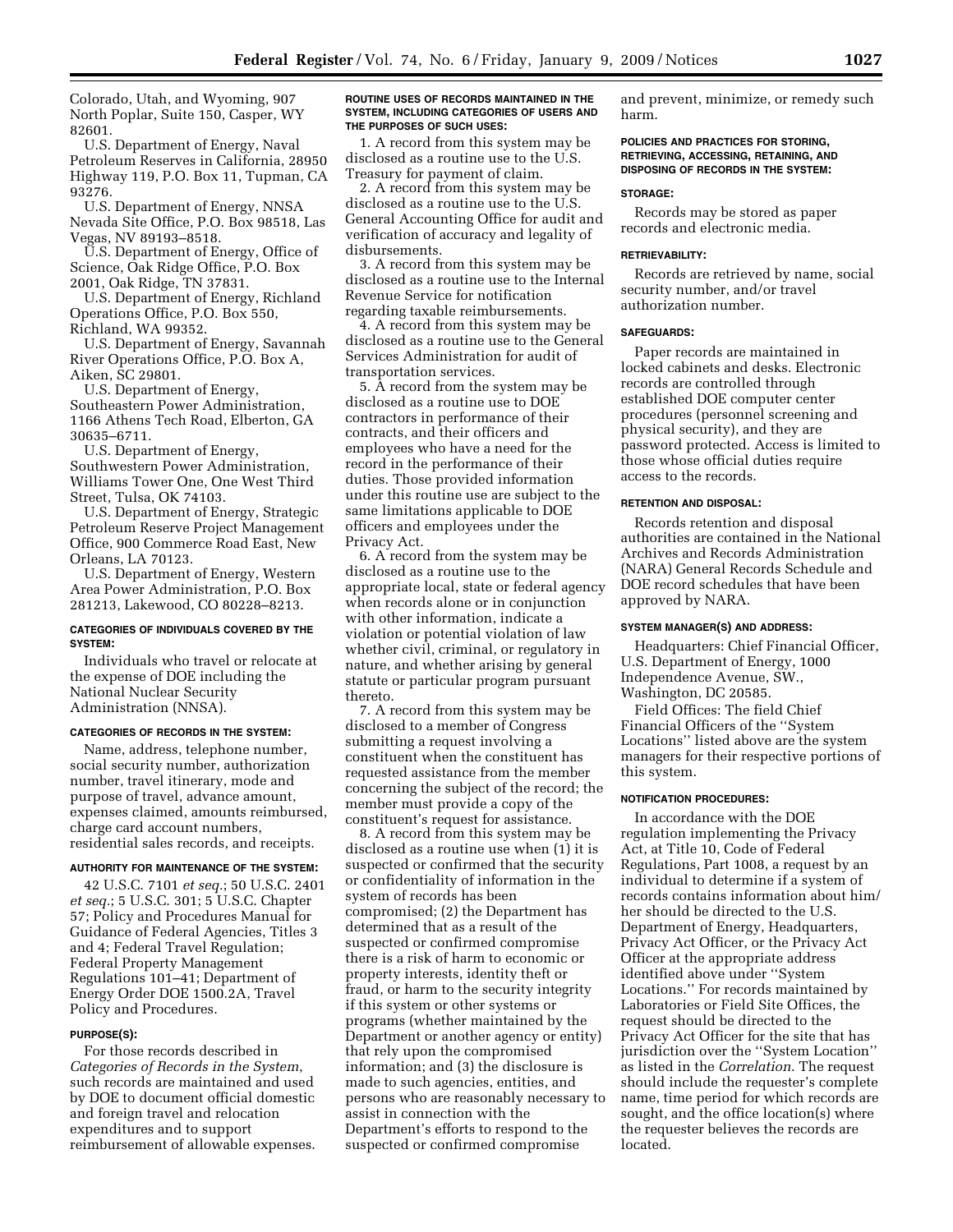## **RECORDS ACCESS PROCEDURES:**

Same as Notification Procedures above.

Records are generally kept at locations where the work is performed. In accordance with the DOE Privacy Act regulation, identification is required before a request is processed.

## **CONTESTING RECORD PROCEDURES:**

Same as Notification Procedures above.

## **RECORD SOURCE CATEGORIES:**

Individual travelers, supervisors, Government travel offices, and finance office standard references.

## **SYSTEM EXEMPTED FROM CERTAIN PROVISIONS OF THE ACT:**

None.

#### **DOE–27**

#### **SYSTEM NAME:**

Foreign Travel Management System (FTMS).

## **SECURITY CLASSIFICATION:**

Unclassified.

## **SYSTEM LOCATION(S):**

U.S. Department of Energy, Germantown, 19901 Germantown Road, Germantown, MD 20874–1290.

## **CATEGORIES OF INDIVIDUALS COVERED BY THE SYSTEM:**

DOE employees including National Nuclear Security Administration (NNSA) and contractor employees authorized to travel to foreign countries on official business.

## **CATEGORIES OF RECORDS IN THE SYSTEM:**

Traveler's name and social security number, background data relating to proposed foreign travel; authorization number, travel itinerary; expenses; and summary report following completion of travel.

## **AUTHORITY FOR MAINTENANCE OF THE SYSTEM:**

42 U.S.C. 7101 *et seq.*; 50 U.S.C. 2401 *et seq.*; 5 U.S.C. Chapter 3, Section 301; 5 U.S.C. Chapter 57; Federal Travel Regulation; Department of Energy Order 1500.2A, ''Travel Policy and Procedures''; Department of Energy Order DOE 551.1A, ''Official Foreign Travel''.

## **PURPOSE(S):**

For those records described in *Categories of Records in the System*, such records are maintained and used by DOE to document all official foreign travel, by DOE employees and contractor employees, approvals and expenditures.

## **ROUTINE USES OF RECORDS MAINTAINED IN THE SYSTEM, INCLUDING CATEGORIES OF USERS AND THE PURPOSES OF SUCH USES:**

1. A record from this system may be disclosed as a routine use to the General Services Administration for verification of transportation services.

2. A record from the system may be disclosed as a routine use to DOE contractors in performance of their contracts, and their officers and employees who have a need for the record in the performance of their duties. Those provided information under this routine use are subject to the same limitations applicable to DOE officers and employees under the Privacy Act.

3. A record from this system may be disclosed as a routine use to the Department of State for purpose of obtaining foreign country clearance for the traveler.

4. A record from the system may be disclosed as a routine use to the appropriate local, state or federal agency when records alone or in conjunction with other information, indicates a violation or potential violation of law whether civil, criminal, or regulatory in nature, and whether arising by general statute or particular program pursuant thereto.

5. A record from this system may be disclosed to a member of Congress submitting a request involving a constituent when the constituent has requested assistance from the member concerning the subject of the record; the member must provide a copy of the constituent's request for assistance.

6. A record from this system may be disclosed as a routine use when (1) it is suspected or confirmed that the security or confidentiality of information in the system of records has been compromised; (2) the Department has determined that as a result of the suspected or confirmed compromise there is a risk of harm to economic or property interests, identity theft or fraud, or harm to the security integrity if this system or other systems or programs (whether maintained by the Department or another agency or entity) that rely upon the compromised information; and (3) the disclosure is made to such agencies, entities, and persons who are reasonably necessary to assist in connection with the Department's efforts to respond to the suspected or confirmed compromise and prevent, minimize, or remedy such harm.

## **POLICIES AND PRACTICES FOR STORING, RETRIEVING, ACCESSING, RETAINING, AND DISPOSING OF RECORDS IN THE SYSTEM:**

#### **STORAGE:**

Records may be stored as paper records and electronic media.

#### **RETRIEVABILITY:**

Records are retrieved by name, social security number, and/or travel authorization number.

#### **SAFEGUARDS:**

Paper records are maintained in locked cabinets and desks. Electronic records are controlled through established DOE computer center procedures (Personnel screening and physical security), and they are password protected. Access is limited to those whose official duties require access to the records.

#### **RETENTION AND DISPOSAL:**

Records retention and disposals authorities are contained in the National Archives and Records Administration (NARA) General Records Schedule and DOE record schedules that have been approved by NARA.

## **SYSTEM MANAGER(S) AND ADDRESS:**

U.S. Department of Energy, Director, Office of Security Operations, 1000 Independence Avenue, SW., Washington, DC 20585.

#### **NOTIFICATION PROCEDURES:**

In accordance with DOE regulation implementing the Privacy Act, Title 10, Code of Federal Regulations, Part 1008, a request by an individual to determine if a system of records contains information about him/her should be directed to the U.S. Department of Energy, Headquarters, Privacy Act Officer. The request should include the requester's complete name, time period for which records are sought, and the office location(s) where the requester believes the records are located.

## **RECORDS ACCESS PROCEDURES:**

Same as notification procedures above. Paper records are generally kept at locations where the work is performed. In accordance with the DOE Privacy Act regulation, identification is required before a request is processed.

#### **CONTESTING RECORD PROCEDURES:**

Same as Notification procedures above.

## **RECORD SOURCE CATEGORIES:**

Individual travelers, supervisors, and travel offices.

**SYSTEM EXEMPTED FROM CERTAIN PROVISIONS OF THE ACT:** 

None.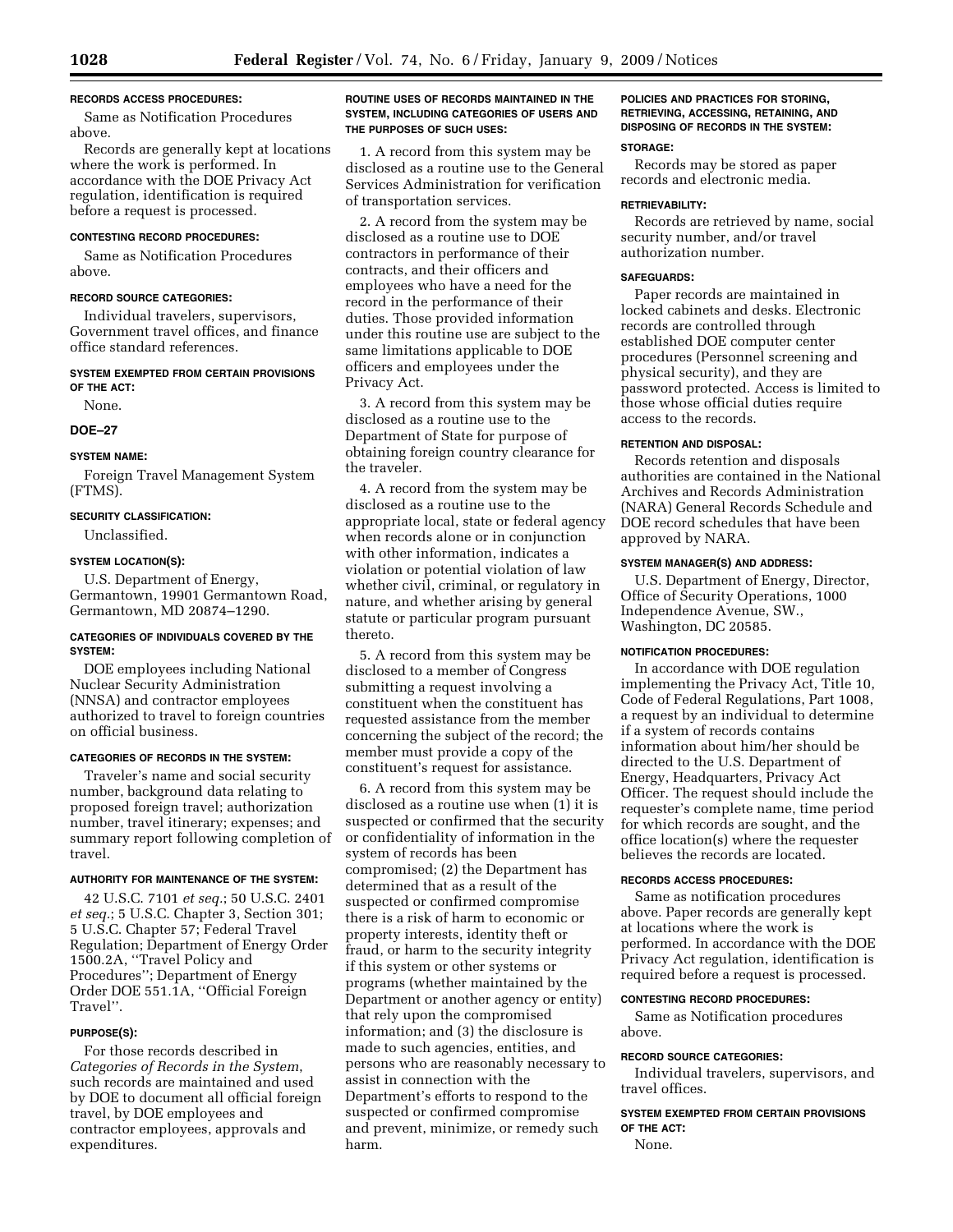#### **SYSTEM NAME:**

General Training Records.

#### **SECURITY CLASSIFICATION:**

Unclassified.

#### **SYSTEM LOCATION(S):**

U.S. Department of Energy, Headquarters, Forrestal Building, 1000 Independence Avenue, SW., Washington, DC 20585.

U.S. Department of Energy,

Headquarters, Germantown, 19901 Germantown Road, Germantown, MD 20585.

U.S. Department of Energy, Alaska Power Administration, Federal Records Center, San Point Way, NE., Seattle, WA 98115.

U.S. Department of Energy, NNSA Service Center Albuquerque, P.O. Box 5400, Albuquerque, NM 87185–5400.

U.S. Department of Energy, NNSA Naval Reactors Field Office, Pittsburgh Naval Reactors, P.O. Box 109, West Mifflin, PA 15122–0109.

U.S. Department of Energy, NNSA Naval Reactors Field Office, Schenectady Naval Reactors, P.O. Box 1069, Schenectady, NY 12301.

U.S. Department of Energy, Office of Amarillo Site Operations, P.O. Box 30030, Amarillo, TX 79120–0030.

U.S. Department of Energy, Atlanta Support Office, 730 Peachtree, NE., Suite 876, Atlanta, GA 30308.

U.S. Department of Energy, Bonneville Power Administration, P.O. Box 3621, Portland, OR 97208.

U.S. Department of Energy, Bonneville Power Administration, Lower Columbia Area, 1500 NE. Irving Street, Portland, OR 97232.

U.S. Department of Energy, Bonneville Power Administration, Puget Sound Area, 201 Queen Ann Avenue, N., Suite 400, P.O. Box C–19030, Seattle, WA 98109–1030.

U.S. Department of Energy, Bonneville Power Administration, Snake River Area, 101 West Poplar, Walla Walla, WA 99362.

U.S. Department of Energy, Bonneville Power Administration, Upper Columbia Area, Room 561, U.S. Court House, W. 920 Riverside Avenue, Spokane, WA 99201.

U.S. Department of Energy, Office of Energy Efficiency and Renewable Energy, Boston Support Office, One Congress Street, Room 1101, Boston, MA 02114–2021.

U.S. Department of Energy, Office of Science, Chicago Office, 9800 South Cass Avenue, Argonne, IL 60439.

U.S. Department of Energy, Continuous Electron Beam Accelerator Facility, 12000 Jefferson Avenue, Newport News, VA 23606.

U.S. Department of Energy, Dayton Area Office, P.O. Box 66, Miamisburg, OH 45342–0066.

U.S. Department of Energy,

Environmental Management Consolidated Business Center (EMCBC),

250 E. Fifth Street, Suite 500,

Cincinnati, OH 45202.

U.S. Department of Energy, Golden Field Office, 1617 Cole Boulevard, Golden, CO 80401.

U.S. Department of Energy, Idaho Operations Office, 1955 Fremont Avenue, Idaho Falls, ID 83415.

U.S. Department of Energy, Kansas City Site Office, P.O. Box 410202, Kansas City, MO 64141–0202.

U.S. Department of Energy, Kansas City Support Office, 911 Walnut Street, Room 1411, Kansas City, MO 64106.

U.S. Department of Energy, NNSA Sandia Site Office. P.O. Box 5400, Albuquerque, NM 87185–5400.

U.S. Department of Energy, NNSA Los Alamos Site Office, 528 35th Street, Los Alamos, NM 87544.

U.S. Department of Energy, University of California, NNSA Los Alamos National Laboratory, P.O. Box 1663, Los Alamos, NM 87545.

U.S. Department of Energy, Strategic Petroleum Reserve Project Management Office, 900 Commerce Road, East, New Orleans, LA 70123.

U.S. Department of Energy, National Energy Technology Laboratory (Pittsburgh), P.O. Box 10940, 626 Cochrans Mill Road, Pittsburgh, PA 15236.

U.S. Department of Energy, New York Support Office, 26 Federal Plaza, Room 3437, New York, NY 10278–0068.

U.S. Department of Energy, NNSA Nevada Site Office, P.O. Box 98518, Las Vegas, NV 89193–8518.

U.S. Department of Energy, Office of Science, Oak Ridge Office, P.O. Box 2001, Oak Ridge, TN 37831.

U.S. Department of Energy, Office of Scientific and Technical Information, P.O. Box 62, Oak Ridge, TN 37831.

U.S. Department of Energy, Office of Energy Efficiency and Renewable Energy, Philadelphia Support Office, 1880 John F. Kennedy Blvd., Ste 501, Philadelphia, PA 19103–7483.

U.S. Department of Energy, Pittsburgh Naval Reactors Office, Idaho Branch Office, P.O. Box 2469, Idaho Falls, ID 83403–2469.

U.S. Department of Energy, Richland Operations Office, P.O. Box 550, Richland, WA 99352.

U.S. Department of Energy, Savannah River Operations Office, P.O. Box A, Aiken, SC 29801.

U.S. Department of Energy, Southeastern Power Administration, 1166 Athens Tech Road, Elberton, GA 30635–6711.

U.S. Department of Energy, Southwestern Power Administration, Williams Tower One, One West Third Street, Tulsa, OK 74103.

U.S. Department of Energy, Strategic Petroleum Reserve Project Management Office, 900 Commerce Road East, New Orleans, LA 70123.

U.S. Department of Energy, Western Area Power Administration, P.O. Box 281213, Lakewood, CO 80228–8213.

U.S. Department of Energy, Western Area Power Administration, Billings Area Office, P.O. Box 35800, Billings, MT 59107–5800.

U.S. Department of Energy, Western Area Power Administration, Loveland Area Office, P.O. Box 3700, Loveland, CO 80539–3003.

U.S. Department of Energy, Western Area Power Administration, Salt Lake City Area Office, P.O. Box 11606, Salt Lake City, UT 84147–0606.

#### **CATEGORIES OF INDIVIDUALS COVERED BY THE SYSTEM:**

All DOE employees including National Nuclear Security Administration (NNSA) employees and contractor employees.

#### **CATEGORIES OF RECORDS IN THE SYSTEM:**

Name; résumé; assigned number; occupational series; training requests and authorizations; grade; organization; date of birth; social security number; home address and telephone number; special interest area, education completed; course name; justification for attending the course; direct and indirect costs of training; coded information dealing with purpose, type, source of training; training evaluations; course evaluation forms; training examinations; training attendance records; lesson plans; training assignment sheets; reading assignment sheets; position qualification statement; self study sheet; position descriptions; accounting records; and quarterly training report.

### **AUTHORITY FOR MAINTENANCE OF THE SYSTEM:**

42 U.S.C. 7101 *et seq.*; 50 U.S.C. 2401 *et seq.*; Nuclear Waste Policy Act of 1982 (Pub. L. 97–425); Nuclear Waste Policy Amendment Act of 1987 (Pub. L. 100–203); Government Employees Training Act of 1958; and 5 CFR Parts 410 and 412.

#### **PURPOSE(S):**

For those records described in *Categories of Records in the System,*  such records are maintained and used by the Department to document planning, completion, funding and effectiveness of employee training and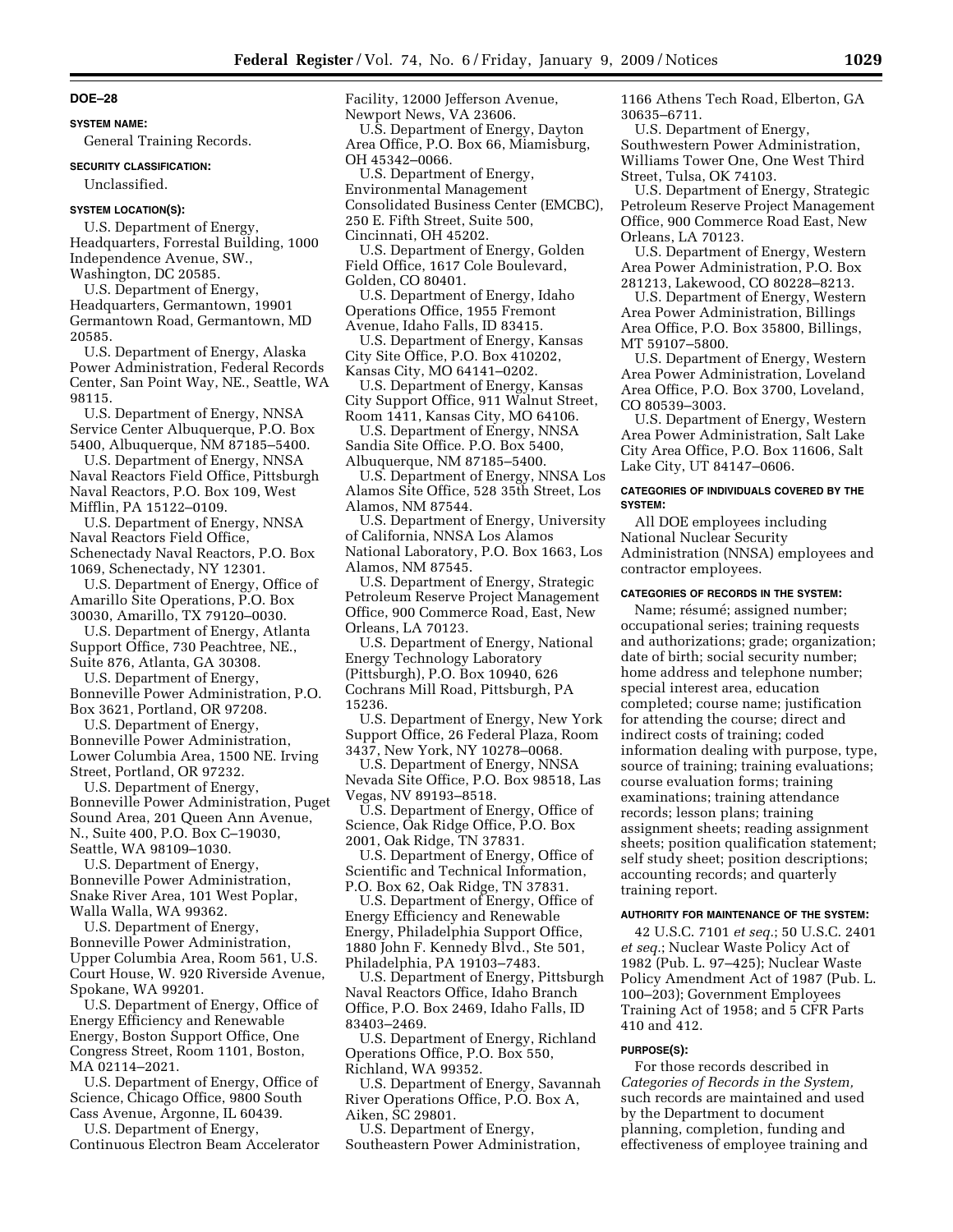development. Appropriate local, state and federal agencies use certain records maintained in this system to ensure Departmental compliance with other regulatory requirements.

#### **ROUTINE USES OF RECORDS MAINTAINED IN THE SYSTEM, INCLUDING CATEGORIES OF USERS AND THE PURPOSES OF SUCH USES:**

1. A record from this system may be disclosed as a routine use to Federal agencies, including the Office of Personnel Management, for purposes of determining eligibility or suitability for training and as source documents for training reports; to training institutions that personnel have requested to attend; and to other federal agencies as necessary for payment of training.

2. A record from this system may be disclosed as a routine use to state and local governments, the Nuclear Regulatory Commission (NRC), and other federal agencies that conduct research, investigations, or audits to determine whether DOE and contractor personnel satisfy quality assurance requirements for activities necessary to obtain a license from the NRC for the construction, operation and closing of a nuclear waste repository and/or a Monitored Retrievable Storage facility. These activities also will include research and development, site characterization, transportation, waste packaging, handling, design, maintenance, performance confirmation, inspection, fabrication, and development and production of repository waste forms.

3. A record from this system may be disclosed as a routine use to federal, state or local government officials where the regulatory program being implemented is applicable to the DOE or contractor program and requires that such access be provided for the conduct of the regulatory agencies' activities. Those provided information under this routine use are subject to the same limitations applicable to DOE officers and employees under the Privacy Act.

4. A record from the system may be disclosed as a routine use to the appropriate local, state or federal agency when records alone or in conjunction with other information, indicates a violation or potential violation of law whether civil, criminal, or regulatory in nature, and whether arising by general statute or particular program pursuant thereto.

5. A record from this system may be disclosed to a member of Congress submitting a request involving a constituent when the constituent has requested assistance from the member concerning the subject of the record; the member must provide a copy of the constituent's request for assistance.

6. A record from this system may be disclosed as a routine use when (1) it is suspected or confirmed that the security or confidentiality of information in the system of records has been compromised; (2) the Department has determined that as a result of the suspected or confirmed compromise there is a risk of harm to economic or property interests, identity theft or fraud, or harm to the security integrity if this system or other systems or programs (whether maintained by the Department or another agency or entity) that rely upon the compromised information; and (3) the disclosure is made to such agencies, entities, and persons who are reasonably necessary to assist in connection with the Department's efforts to respond to the suspected or confirmed compromise and prevent, minimize, or remedy such harm.

### **POLICIES AND PRACTICES FOR STORING, RETRIEVING, ACCESSING, RETAINING, AND DISPOSING OF RECORDS IN THE SYSTEM:**

#### **STORAGE:**

Records may be stored as paper records and electronic media.

#### **RETRIEVABILITY:**

Records are retrieved by name and/or social security number.

### **SAFEGUARDS:**

Paper records are maintained in locked cabinets and desks. Electronic records are controlled through established DOE computer center procedures (personnel screening and physical security), and they are password protected. Access is limited to those whose official duties require access to the record.

#### **RETENTION AND DISPOSAL:**

Records retention and disposal authorities are contained in the National Archives and Records Administration (NARA) General Records Schedule and DOE record schedules that have been approved by NARA.

### **SYSTEM MANAGER(S) AND ADDRESS:**

Headquarters: Director, Training and Human Resource Development, U.S. Department of Energy, 1000 Independence Avenue, SW., Washington, DC 20585–0702.

Field Offices: The Directors, Training and Human Resource Development of the ''System Locations'' listed above are the system managers for their respective portions of this system.

### **NOTIFICATION PROCEDURES:**

In accordance with the DOE regulation implementing the Privacy Act, at Title 10, Code of Federal Regulations, Part 1008, a request by an individual to determine if a system of records contains information about him/ her should be directed to the U.S. Department of Energy, Headquarters, Privacy Act Officer, or the Privacy Act Officer at the appropriate address identified above under ''System Locations.'' For records maintained by Laboratories or Field Site Offices, the request should be directed to the Privacy Act Officer for the site that has jurisdiction over the ''System Location'' as listed in the *Correlation.* The request should include the requester's complete name, time period for which records are sought, and the office location(s) where the requester believes the records are located.

#### **RECORDS ACCESS PROCEDURES:**

Same as Notification Procedures above. Records are generally kept at locations where the work is performed. In accordance with the DOE Privacy Act regulation, proper identification is required before a request is processed.

### **CONTESTING RECORD PROCEDURES:**

Same as Notification Procedures above.

#### **RECORD SOURCE CATEGORIES:**

The subject individuals and their supervisors.

#### **SYSTEM EXEMPTED FROM CERTAIN PROVISIONS OF THE ACT:**

None.

**DOE–31** 

#### **SYSTEM NAME:**

Firearms Qualification Records.

### **SECURITY CLASSIFICATION:**

Unclassified.

#### **SYSTEM LOCATION(S):**

U.S. Department of Energy, Headquarters, 1000 Independence Avenue, SW., Washington, DC 20585. U.S. Department of Energy, NNSA

Service Center Albuquerque, P.O. Box 5400, Albuquerque, NM 87185–5400.

U.S. Department of Energy, NNSA Naval Reactors Field Office, Pittsburgh Naval Reactors, P.O. Box 109, Wet Mifflin, PA 15122–0109.

U.S. Department of Energy, NNSA Naval Reactors Field Office, Schenectady Naval Reactors, P.O. Box 1069, Schenectady, NY 12301.

U.S. Department of Energy, Argonne National Laboratory-West, P.O. Box 2528, Idaho Falls, ID 83403–2528.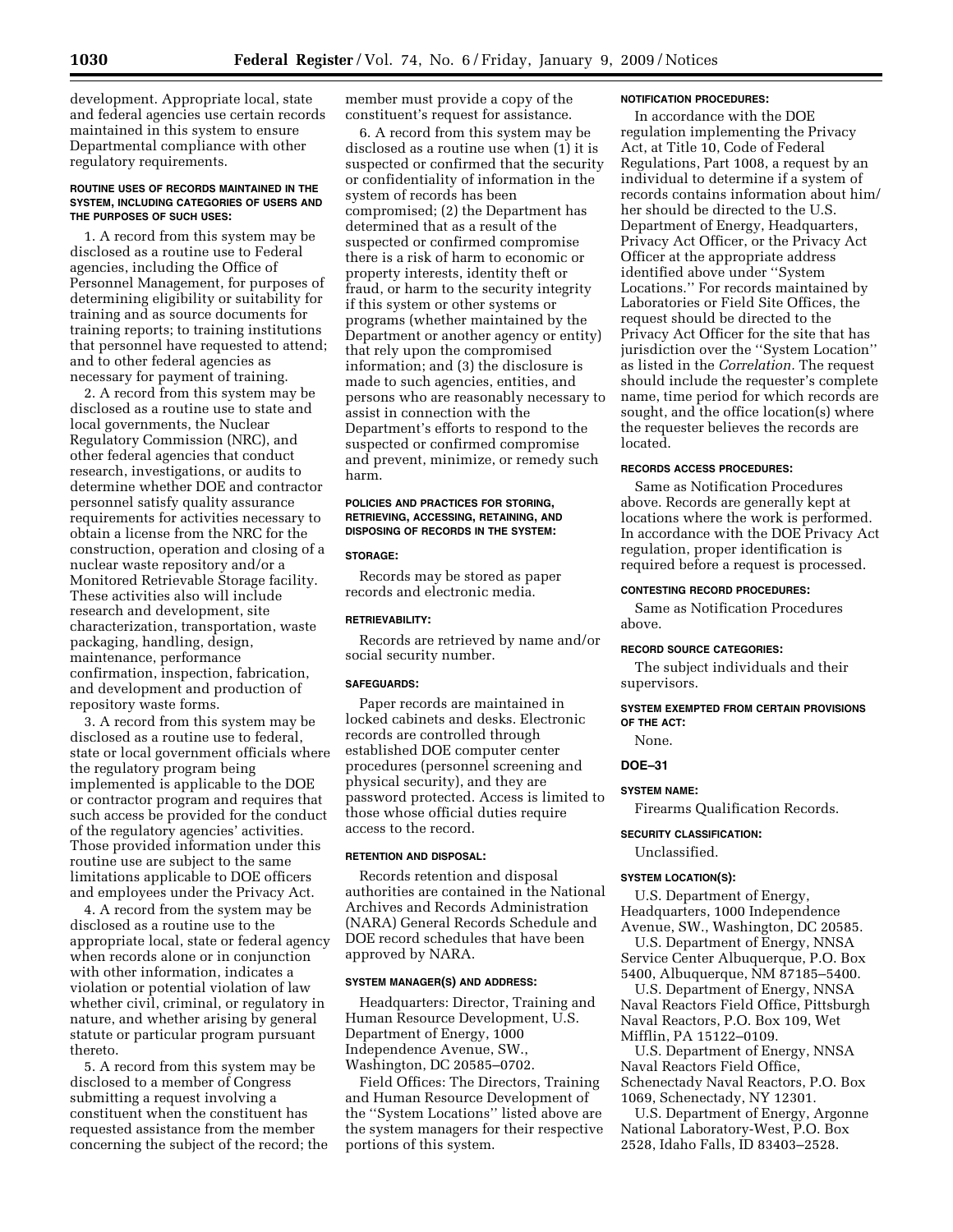U.S. Department of Energy, Brookhaven National Laboratory, 24 S. Upton Road, Building 50, Upton, NY 11973.

U.S. Department of Energy, Office of Science, Chicago Office, 9800 South Cass Avenue, Argonne, IL 60439.

U.S. Department of Energy, Environmental Management Consolidated Business Center (EMCBC), 250 E. Fifth Street, Suite 500, Cincinnati, OH 45202.

U.S. Department of Energy, Idaho Operations Office, 1955 Fremont Avenue, Idaho Falls, ID 83415.

U.S. Department of Energy, Nonproliferation and National Security Institute, Building 30132, Kirtland Air Force Base, Albuquerque, NM.

U.S. Department of Energy, Office of Science, Oak Ridge Office, P.O. Box 2001, Oak Ridge, TN 37831.

U.S. Department of Energy, Amarillo Site Office, Highway 60 FM2373, Amarillo, TX 79177.

U.S. Department of Energy, Kansas City Site Office, P.O. Box 410202, 2000 E. 95th Street, Kansas City, MO 64141– 3202.

U.S. Department of Energy, NNSA Los Alamos Site Office, 528 35th Street, Los Alamos, NM 87544.

U.S. Department of Energy, NNSA Nevada Site Office, P.O. Box 98518, Las Vegas, NV 89193–8518.

U.S. Department of Energy, Richland Operations Office, P.O. Box 550, Richland, WA 99352.

U.S. Department of Energy, NNSA Sandia Site Office, 1515 Eubank Blvd., S.E., Albuquerque, NM 87123.

U.S. Department of Energy, Savannah River Operations Office, P.O. Box A, Aiken, SC 29801.

### **CATEGORIES OF INDIVIDUALS COVERED BY THE SYSTEM:**

DOE including National Nuclear Security Administration (NNSA) Federal and contractor employees who are required to conduct and/or to maintain firearms qualification, training, and proficiency activities in the performance of their regular duties.

## **CATEGORIES OF RECORDS IN THE SYSTEM:**

Records of an individual's annual qualification scores; social security numbers, approvals of arming authority and issue of Security Police Officer and Federal Officer Credentials and firearms accountability and maintenance records.

#### **AUTHORITY FOR MAINTENANCE OF THE SYSTEM:**

42 U.S.C. 7101 *et seq.*; 50 U.S.C. 2401 *et seq.* 

### **PURPOSE(S):**

For those records described in *Categories of Records in the System,*  such records are maintained to document DOE protective force firearms programs information.

#### **ROUTINE USES OF RECORDS MAINTAINED IN THE SYSTEM, INCLUDING CATEGORIES OF USERS AND THE PURPOSES OF SUCH USES:**

1. A record from the system may be disclosed as a routine use to the appropriate local, state or federal agency when records alone or in conjunction with other information, indicates a violation or potential violation of law whether civil, criminal, or regulatory in nature, and whether arising by general statute or particular program pursuant thereto.

2. A record from the system may be disclosed as a routine use to a federal, state, or local agency to obtain information relevant to a Departmental decision concerning the hiring or retention of an employee, the issuance of a security clearance, the reporting of an investigation of an employee, the letting of a contract, or the issuance of a license, grant, or other benefit. The Department must deem such disclosure to be compatible with the purpose for which the Department collected the information.

3. A record from this system may be disclosed to a federal agency to facilitate the requesting agency's decision concerning the hiring or retention of an employee, the issuance of a security clearance, the reporting of an investigation of an employee, the letting of a contract, or the issuance of a license, grant, or other benefit, to the extent that the information is relevant and necessary to the requesting agency's decision on the matter. The Department must deem such disclosure to be compatible with the purpose for which the Department collected the information.

4. A record from this system may be disclosed as a routine use for the purpose of an investigation, settlement of claims, or the preparation and conduct of litigation to (1) persons representing the Department in the investigation, settlement or litigation, and to individuals assisting in such representation; (2) others involved in the investigation, settlement, and litigation, and their representatives and individuals assisting those representatives; and (3) witness, potential witness, or their representatives and assistants, and any person possesses information pertaining to the matter when it is necessary to obtain information or testimony relevant to the matter.

5. A record from this system may be disclosed as a routine use in court or administrative proceedings to the

tribunals, counsel, other parties, witnesses, and the public (in publicly available pleadings, filings or discussion in open court) when such disclosure: (1) Is relevant to, and necessary for, the proceeding; (2) compatible with the purpose for which the Department collected the records; and (3) the proceedings involve:

(a) The Department, its predecessor agencies, current or former contractor of the Department, or other United States Government agencies and their components, or

(b) A current or former employee of the Department and its predecessor agencies, current or former contractors of the Department, or other United States Government agencies and their components, who is acting in an official capacity or in any individual capacity where the Department or other United States Government agency has agreed to represent the employee.

6. A record from the system may be disclosed as a routine use to DOE contractors in performance of their contracts, and their officers and employees who have a need for the record in the performance of their duties. Those provided information under this routine use are subject to the same limitations applicable to DOE officers and employees under the Privacy Act.

7. A record from the system of records may be disclosed to a member of Congress submitting a request involving the constituent when the constituent has requested assistance from the member concerning the subject matter of the record. The member of Congress must provide a copy of the constituent's request for assistance.

8. A record from the system of records may be disclosed to training, administrative, and operations personnel of local law enforcement agencies in the performance of their regular duties in order to process and to maintain documentation for protective force personnel who have been commissioned as reserve officers or deputies.

9. A record from this system may be disclosed as a routine use when (1) it is suspected or confirmed that the security or confidentiality of information in the system of records has been compromised; (2) the Department has determined that as a result of the suspected or confirmed compromise there is a risk of harm to economic or property interests, identity theft or fraud, or harm to the security integrity if this system or other systems or programs (whether maintained by the Department or another agency or entity) that rely upon the compromised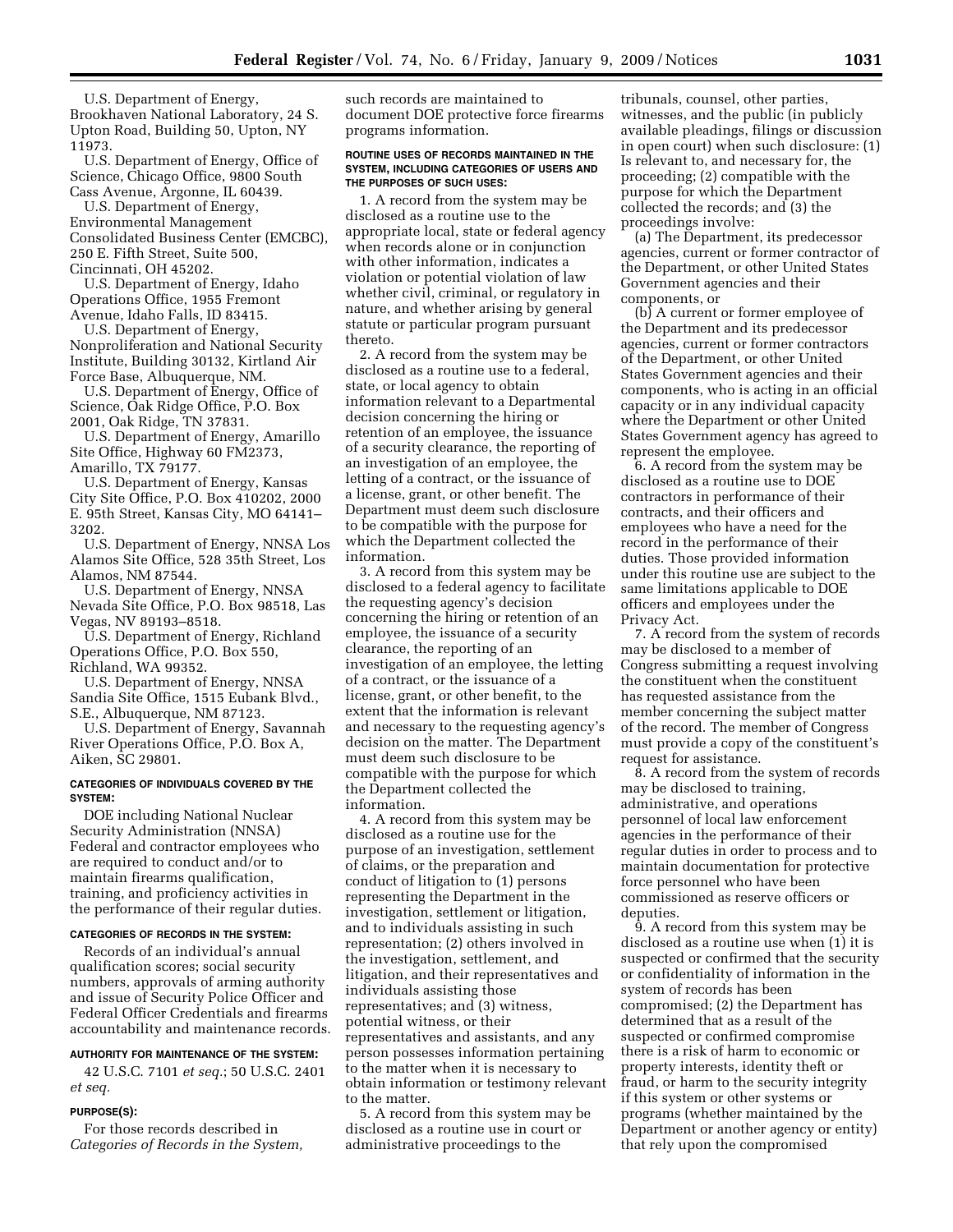information; and (3) the disclosure is made to such agencies, entities, and persons who are reasonably necessary to assist in connection with the Department's efforts to respond to the suspected or confirmed compromise and prevent, minimize, or remedy such harm.

#### **POLICIES AND PRACTICES FOR STORING, RETRIEVING, ACCESSING, RETAINING, AND DISPOSING OF RECORDS IN THE SYSTEM:**

#### **STORAGE:**

Records may be stored as paper records and electronic media.

#### **RETRIEVABILITY:**

Records are retrieved by name and/or social security number.

#### **SAFEGUARDS:**

Paper records are maintained in locked cabinets and desks. Electronic records are controlled through established DOE computer center procedures (personnel screening and physical security), and they are password protected. Access is limited to those whose official duties require access to the records.

### **RETENTION AND DISPOSAL:**

Records retention and disposal authorities are contained in the National Archives and Records Administration (NARA) General Records Schedule and DOE record schedules that have been approved by NARA.

### **SYSTEM MANAGER(S) AND ADDRESS:**

Headquarters: Director, Office of Security Operations, U.S. Department of Energy, 1000 Independence Avenue, SW., Washington, DC 20585.

Field Offices: The Security Directors of the ''System Locations'' listed above are the system managers for their respective portions of this system.

#### **NOTIFICATION PROCEDURES:**

In accordance with the DOE regulation implementing the Privacy Act, at Title 10, Code of Federal Regulations, Part 1008, a request by an individual to determine if a system of records contains information about him/ her should be directed to the U.S. Department of Energy, Headquarters, Privacy Act Officer, or the Privacy Act Officer at the appropriate address identified above under ''System Locations.'' For records maintained by Laboratories or Field Site Offices, the request should be directed to the Privacy Act Officer for the site that has jurisdiction over the ''System Location'' as listed in the *Correlation.* The request should include the requester's complete name, time period for which records are sought, and the office location(s) where

the requester believes the records are located.

### **RECORDS ACCESS PROCEDURES:**

Same as Notification Procedures above. Records are generally kept at locations where the work is performed. In accordance with DOE Privacy Act regulation, identification is required before a request is processed.

### **CONTESTING RECORD PROCEDURES:**

Same as Notification Procedures above.

### **RECORD SOURCE CATEGORIES:**

Arming and arrest credential notifications and firearm qualifications results from individuals and training personnel.

**SYSTEM EXEMPTED FROM CERTAIN PROVISIONS OF THE ACT:**  None.

### **DOE–33**

# **SYSTEM NAME:**

Personnel Medical Records.

### **SECURITY CLASSIFICATION:**

Unclassified.

### **SYSTEM LOCATION(S):**

U.S. Department of Energy, Headquarters, 1000 Independence Avenue, SW., Washington, DC 20585.

U.S. Department of Energy, Alaska Power Administration, Federal Records Center, San Point Way, NE., Seattle, WA 98115.

U.S. Department of Energy, NNSA Service Center Albuquerque, P.O. Box 5400, Albuquerque, NM 87185–5400.

U.S. Department of Energy, NNSA Naval Reactors Field Office, Pittsburgh Naval Reactors, P.O. Box 109, West Mifflin, PA 15122–0109.

U.S. Department of Energy, NNSA Naval Reactors Field Office, Schenectady Naval Reactors, P.O. Box 1069, Schenectady, NY 12301.

U.S. Department of Energy, Office of Amarillo Site Operations, P.O. Box 30030, Amarillo, TX 79120–0030.

U.S. Department of Energy, Ashtabula Area Office, P.O. Box 579, Ashtabula, OH 44005–0579.

U.S. Department of Energy, Bartlesville Project Office, 220 North Virginia Avenue, P.O. Box 1398, Bartlesville, OK 74003.

U.S. Department of Energy, Battelle Columbus Laboratories, 505 King Avenue, Room A–496 Columbus, OH 43201.

U.S. Department of Energy, Batavia Area Office, P.O. Box 2000, Batavia, IL 60510.

U.S. Department of Energy, Bettis Atomic Power Laboratory, P.O. Box 79, Pittsburgh, PA 15122–0079.

U.S. Department of Energy, Bonneville Power Administration, P.O. Box 3621, Portland, OR 97208.

U.S. Department of Energy, Carlsbad Field Office, P.O. Box 3090, Carlsbad, NM 88221.

U.S. Department of Energy, Office of Science, Chicago Office, 9800 South Cass Avenue, Argonne, IL 60439.

U.S. Department of Energy, Continuous Electron Beam Accelerator Facility, 12000 Jefferson Avenue, Newport News, VA 23606.

U.S. Department of Energy, Dayton Area Office, P. O. Box 66, Miamisburg, OH 45342–0066.

U.S. Department of Energy, EG&G Mound Applied Technologies, P.O. Box 3000, Miamisburg, OH 45343–3000.

U.S. Department of Energy, Environmental Management Consolidated Business Center (EMCBC), 250 E. Fifth Street, Suite 500, Cincinnati, OH 45202.

U.S. Department of Energy, Fernald Environmental Restoration Management Corporation, P.O. Box 398704, Cincinnati, OH 45239–8704.

U.S. Department of Energy, Fernald Field Office, 7400 Willey Road, Cincinnati, OH 45030.

U.S. Department of Energy, Golden Field Office, 1617 Cole Boulevard, Golden, CO 80401.

U.S. Department of Energy, Grand Junction Office, 2597 B 3/4 Road, Grand Junction, CO 81503.

U.S. Department of Energy, Hanford Environmental Health Foundation, 3080 George Washington Way, Richland, WA 99352.

U.S. Department of Energy, Idaho Operations Office, 1955 Fremont Avenue, Idaho Falls, ID 83415.

U.S. Department of Energy, Kansas City Site Office, P.O. Box 410202,

Kansas City, MO 64141–0202.

U.S. Department of Energy, NNSA Nevada Site Office, P.O. Box 98518, Las Vegas, NV 89193–8518.

U.S. Department of Energy, NNSA Sandia Site Office, P.O. Box 5400, Albuquerque, NM 87185–5400.

U.S. Department of Energy, Knolls Atomic Power Laboratory, P.O. Box 1072, Schenectady, NY 12301.

U.S. Department of Energy, Livermore Site Office, P.O. Box 808, Livermore, CA 94551.

U.S. Department of Energy, Lawrence Berkeley Laboratory, One Cyclotron Road, Building 26, Room 143, Berkeley, CA 94720.

U.S. Department of Energy, NNSA Los Alamos Site Office, 528 35th Street, Los Alamos, NM 87544.

U.S. Department of Energy, Lockheed Martin Energy Systems, Inc., Y–12 Plant, P.O. Box 2009 Oak Ridge, Tennessee 37831–8103.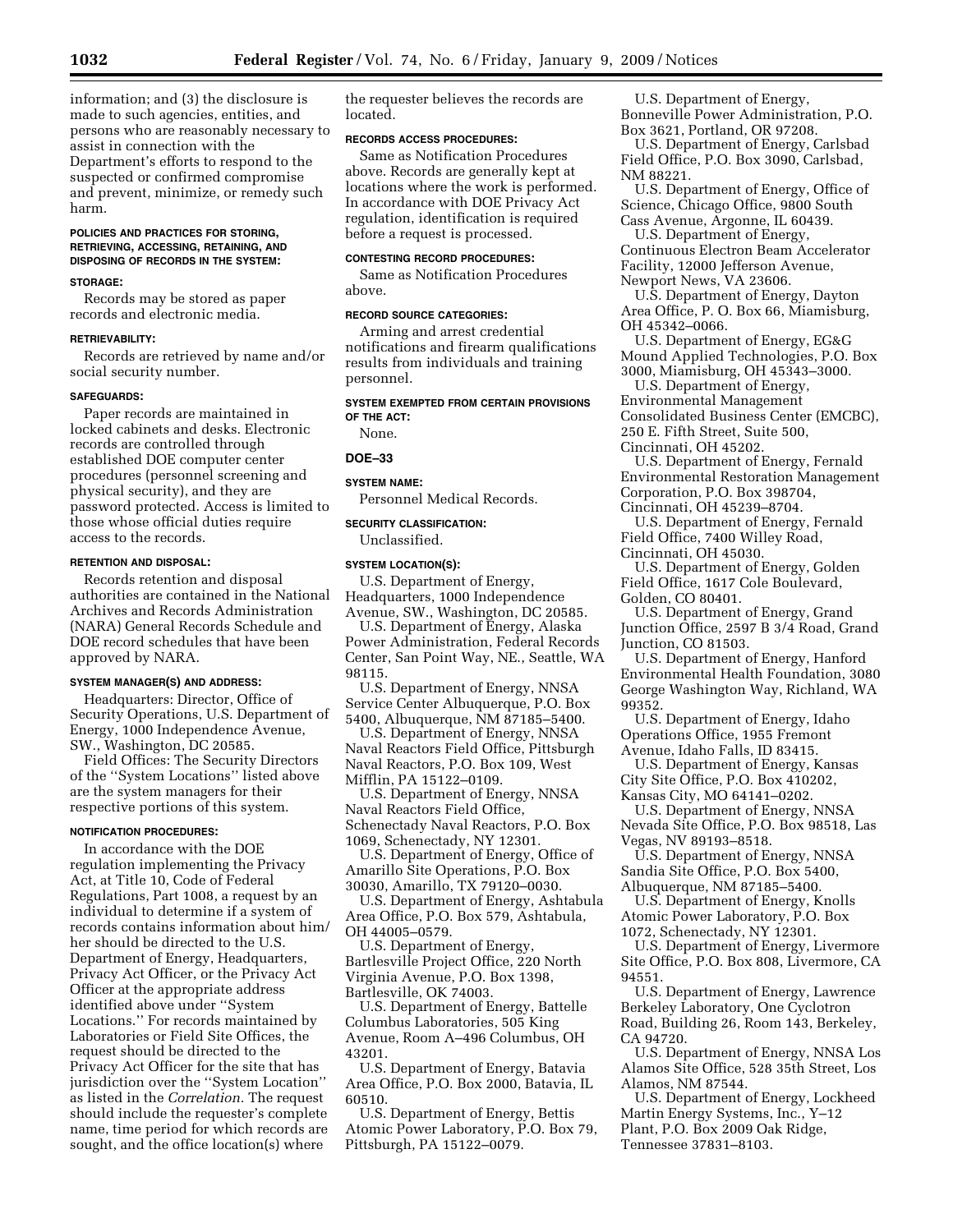U.S. Department of Energy, Lockheed Martin Energy Systems, Inc., K–25 Plant, P.O. Box 2003 Oak Ridge, TN 37831–7422.

U.S. Department of Energy, MK Ferguson of Oak Ridge Company, P.O. Box 2011, Oak Ridge, TN 37831–2011.

U.S. Department of Energy, National Energy Technology Center, (Morgantown) 3610 Collins Ferry Road, Morgantown, WV 26507–0080.

U.S. Department of Energy, National Energy Technology Center (Pittsburgh), P. O. Box 10940, Pittsburgh, PA 15236– 0940.

U.S. Department of Energy, National Renewable Energy Laboratory Area Office, 1617 Cole Boulevard, Golden, CO 80401–3393.

U.S. Department of Energy, Naval Petroleum and Oil Shale Reserves, 907 N. Poplar, Suite 150 Casper, WY 82601.

U.S. Department of Energy, Naval Petroleum Reserves in California, 28590 Highway 119, P.O. Box 11, Tupman, CA 93276.

U.S. Department of Energy, Naval Reactors Representative Office, Naval Base Branch Post Office, General Delivery, Charleston Naval Shipyard, Charleston, SC 29408–5615.

U.S. Department of Energy, Naval Reactors Representative Office, P.O. Box 7021, Groton, CT 06340.

U.S. Department of Energy, Naval Reactors Representative Office, Mare Island Naval Shipyard P.O. Box 2053, Vallejo, CA 94592.

U.S. Department of Energy, Naval Reactors Representative Office, Newport News Shipbuilding & Dry Dock Company, P.O. Box 973, Newport News, VA 23607.

U.S. Department of Energy, Naval Reactors Representative Office, Norfolk Naval Shipyard P.O. Box 848, Portsmouth, VA 23705–0848.

U.S. Department of Energy, Naval Reactors Representative Office, Pearl Harbor Naval Shipyard P.O. Box 128, Pearl Harbor, HI 96860.

U.S. Department of Energy, Naval Reactors Representative Office, Portsmouth Naval Shipyard Naval Base Branch, P.O. Box 2008, Portsmouth, NH 03801–2008.

U.S. Department of Energy, Naval Reactors Representative Office, Puget Sound Naval Shipyard Substation, P.O. Box 1A, Bremerton, WA 98314.

U.S. Department of Energy, Nevada Test Site Mercury, Mercury, NV 89023.

U.S. Department of Energy, Office of Science, Oak Ridge Office, P.O. Box 2001, Oak Ridge, TN 37831.

U.S. Department of Energy, Phoenix

Area Office, P.O. Box 6457, Phoenix, AZ 85005. U.S. Department of Energy, Plasma

Physics Laboratory, James Forrestal

Campus, Princeton University, P.O. Box 451, Princeton, NJ 08543.

U.S. Department of Energy, Portsmouth Site Office, P.O. Box 700, Piketon, OH 45661.

U.S. Department of Energy, Radiological and Environmental Sciences Laboratory, 785 DOE Place, Idaho Falls, ID 83402.

U.S. Department of Energy, Richland Operations Office, P.O. Box 550, Richland, WA 99352.

U.S. Department of Energy, Rocketdyne—Rockwell Aerospace, 6633 Canoga Avenue, P.O. Box 7922, Department 056 EA08, Canoga Park, CA 91309–7922.

U.S. Department of Energy, Savannah River Operations Office, P.O. Box A, Aiken, SC 29801.

U.S. Department of Energy, Southeastern Power Administration, 1166 Athens Tech Road, Elberton, GA 30635–6711.

U.S. Department of Energy, Southwestern Power Administration, Williams Tower One, One West Third Street, Tulsa, OK 74103.

U.S. Department of Energy, Stanford Linear Accelerator Center, P.O. Box 4349, Stanford, CA 94309.

U.S. Department of Energy, Strategic Petroleum Reserve Project Management Office, 900 Commerce Road East, New Orleans, LA 70123.

U.S. Department of Energy, Weldon Spring Site Remedial Action Project, 7295 Highway 94 South, St. Charles, MO 63304.

U.S. Department of Energy, West Valley Nuclear Service Company, Inc., P.O. Box 191, MS: F, West Valley, NY 14171.

U.S. Department of Energy, Waste Isolation Pilot Project Office, P.O. Box 3090, Carlsbad, NM 88221.

U.S. Department of Energy, Western Area Power Administration, P.O. Box 281213, Lakewood, CO 80228–8213.

### **CATEGORIES OF INDIVIDUALS COVERED BY THE SYSTEM:**

Present and former DOE including National Nuclear Security Administration (NNSA) employees, and DOE contractor employees. This system includes in-patients at Kadlec Hospital, Richland, WA, prior to September 9, 1956.

### **CATEGORIES OF RECORDS IN THE SYSTEM:**

Name, social security number, medical histories on contractor employees resulting from medical examination; in cases of injury, description of injury occurrence and treatment; medical records of periodic physical examinations and psychological testing, blood donor

program records, audiometric testing, routine first aid, and other visits; hospital in-patients at Kadlec Hospital; records on the results of workplace and medical monitoring of individuals for exposure to chemical and physical agents (not covered in DOE–35) and related work history data, including drug testing information and results; contractor employee-completed health questionnaires not resulting from a medical examination; information from the contractor employee's private medical doctor or other health care providers, such as hospitals or laboratories not generated from workplace medical examinations.

#### **AUTHORITY FOR MAINTENANCE OF THE SYSTEM:**

Atomic Energy Act of 1954, (42 U.S.C. 2051a), section 31a; Economy Act of 1932, as amended, (31 U.S.C. section 1535); 42 U.S.C. 7101 *et seq.*; 50 U.S.C. 2401 *et seq.*; and DOE Order 440.1.

### **PURPOSE(S):**

For those records described in *Categories of Records in the System,*  such records are maintained and used by the Department to: (a) Provide data necessary for proper medical evaluations, diagnosis, treatment and care; (b) provide an accurate medical history, including job and/or hazard exposure documentation and health monitoring in relation to health status and claims of the individual; (c) provide a method for evaluating quality of health care rendered and job-health protection including engineering protection provided, protective equipment, workplace monitoring, and medical examinations monitoring required by the Occupational Safety Health Administration (OSHA) or by good practice; (d) provide data for health hazard evaluations, epidemiologic studies and public health activities; (e) ensure that all relevant, necessary, accurate, and timely data are available to support any medicallyrelated employment decisions affecting the subject of the records, including decisions pertaining to the fitness-forduty and disability retirement; (f) document possible re-employment rights under statutes governing that program; (g) document employee's reporting of on-the-job injuries or unhealthy or unsafe working conditions, including the reporting of such conditions to the OSHA and actions taken by the agency or by the employing agency; and (h) ensure proper and accurate operation of the agency's employee drug testing program under Executive Order 12564.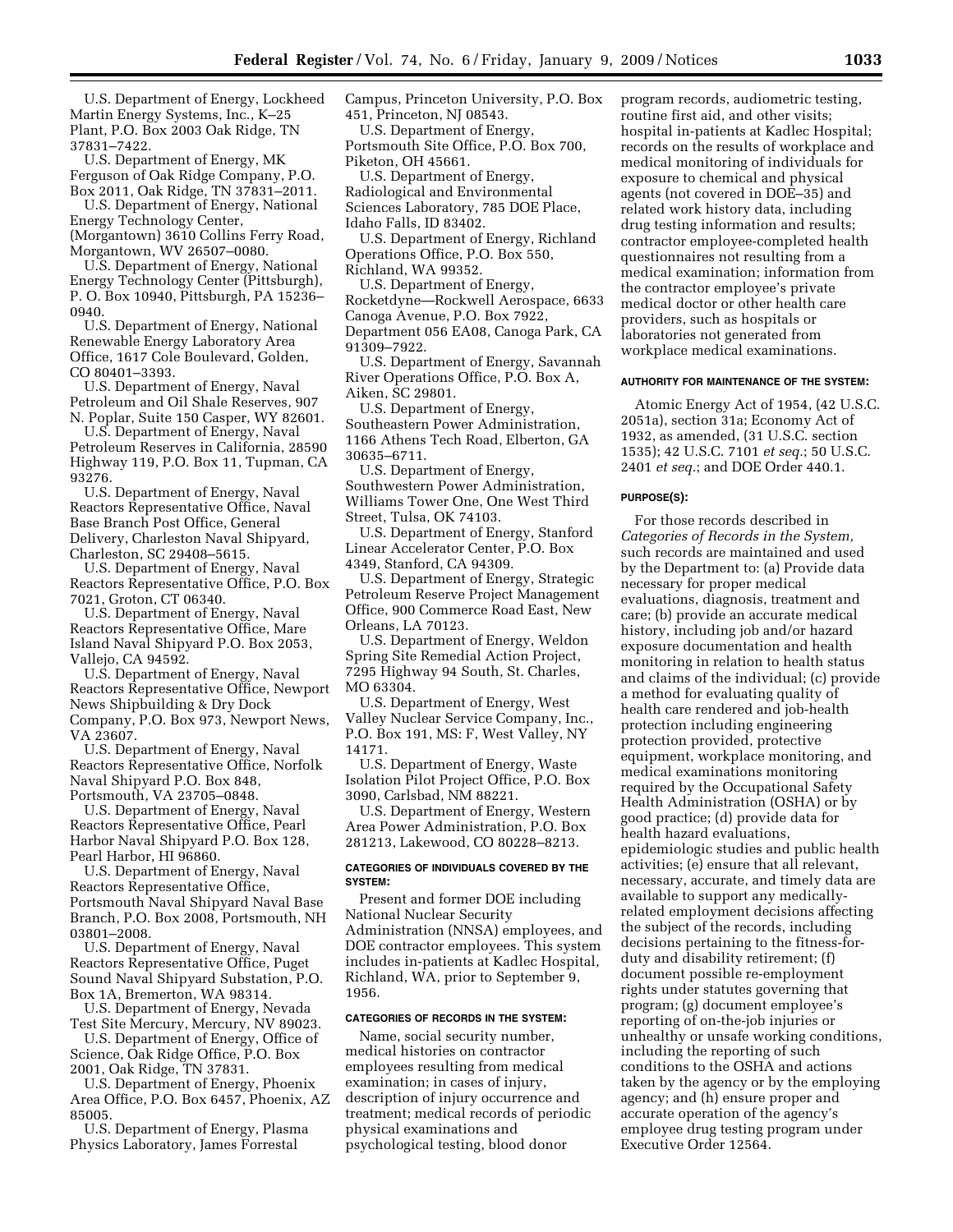#### **ROUTINE USES OF RECORDS MAINTAINED IN THE SYSTEM, INCLUDING CATEGORIES OF USERS AND THE PURPOSES OF SUCH USES:**

1. A record from this system may be disclosed as a routine use to physicians, the U.S. Department of Labor, various state departments of labor and industry groups, and contractors to: (a) Ascertain suitability of an employee for job assignments with regard to health; (b) provide benefits under federal programs or contracts; and (c) maintain a record of occupational injuries or illnesses and the performance of regular diagnostic and treatment services to patients.

2. A record from the system may be disclosed as a routine use to the appropriate local, state or federal agency when records alone or in conjunction with other information, indicates a violation or potential violation of law whether civil, criminal, or regulatory in nature, and whether arising by general statute or particular program pursuant thereto.

3. A record from this system may be disclosed as a routine use in court or administrative proceedings to the tribunals, counsel, other parties, witnesses, and the public (in publicly available pleadings, filings or discussion in open court) when such disclosure: (1) Is relevant to, and necessary for, the proceeding; (2) is compatible with the purpose for which the Department collected the records; and (3) the proceedings involve:

(a) The Department, its predecessor agencies, current or former contractor of the Department, or other United States Government agencies and their components, or

(b) A current or former employee of the Department and its predecessor agencies, current or former contractors of the Department, or other United States Government agencies and their components, who is acting in an official capacity or in any individual capacity where the Department or other United States Government agency has agreed to represent the employee.

4. A record from this system of records may be disclosed to a federal agency, in response to its written request, to facilitate the requesting agency's decision concerning the hiring or retention of an employee, the issuance of a security clearance, the reporting of an investigation of an employee, the letting of a contract, or the issuance of a license, grant, or other benefit, to the extent that the information is relevant and necessary to the requesting agency's decision on the matter. The Department must deem such disclosure to be compatible with the purpose for which the Department collected the information.

5. A record from this system may be disclosed to a federal agency to facilitate the requesting agency's decision concerning the hiring or retention of an employee, the issuance of a security clearance, the reporting of an investigation of an employee, the letting of a contract, or the issuance of a license, grant, or other benefit, to the extent that the information is relevant and necessary to the requesting agency's decision on the matter. The Department must deem such disclosure to be compatible with the purpose for which the Department collected the information.

6. A record from the system may be disclosed as a routine use to DOE contractors in performance of their contracts, and their officers and employees who have a need for the record in the performance of their duties. Those provided information under this routine use are subject to the same limitations applicable to DOE officers and employees under the Privacy Act.

7. A record from this system of records may be disclosed as a routine use to a member of Congress submitting a request involving the constituent when the constituent has requested the subject matter of the record. The member of Congress must provide a copy of the constituent's request for assistance.

8. A record from this system may be disclosed as a routine use to contractor personnel, grantees, and cooperative agreement holders of components of the Department of Health and Human Services, including the National Institute for Occupational Safety and Health and the National Center for Environmental Health of the Centers for Disease Control and Prevention, and the Agency for Toxic Substances and Disease Registry pursuant to Memoranda of Understanding between the Department and the Department of Health and Human Services or its components.

9. A record from this system may be disclosed as a routine use to contractors, grantees, participants in cooperative agreements, collaborating researchers, or their employees, when conducting health studies or related health or environmental duties pursuant to their contracts, grants, and cooperating or collaborating research agreements. In order to conduct such studies, the Department, its contractors, grantees, participants in cooperative agreements, and collaborating researchers may disclose a record to Federal, State and local health and medical agencies or authorities; to subcontractors in order to determine a subject's vital status or

cause of death; to health care providers to verify a diagnosis or cause of death; or to third parties to obtain current addresses for participants in healthrelated studies, surveys and surveillance. All recipients of such records are required to comply with the Privacy Act, to follow prescribed measures to protect personal privacy, and to disclose or use personally identifiable information only for the above described research purposes.

10. A record from this system may be disclosed as a routine use to members of DOE advisory committees, the Department of Health and Human Services Advisory Committee on Projects Related to Department of Energy Facilities and to designated employees of Federal, State, or local government or government-sponsored entities authorized to provide advice to the Department concerning health, safety or environmental issues. All recipients of such records are required to comply with the Privacy Act, to follow prescribed measures to protect personal privacy, and to disclose or use personally identifiable information only for the purpose of providing advice to the Department or to the Department of Health and Human Services.

11. A record from this system may be disclosed to Department of Health and Human Services, their contractors, grantees, and cooperative agreement holders, pursuant to the Energy Employees Occupational Illness Compensation Program Act of 2000, to estimate radiation doses and other workplace exposures received by Department of Energy and contractor employees. Those provided information under this routine use are subject to the same limitations applicable to Department officers and employees under the Privacy Act.

12. A record from this system may be disclosed as a routine use to the personnel, contractors, grantees, and cooperative agreement holders of the Department of Labor, the Department of Health and Human Services, the Department of Justice, and other Federal agencies and their components, designated by the President to implement the Federal compensation program established by the Energy Employees Occupational Illness Compensation Program Act, for the purpose of assisting in the adjudication or processing of a claim under that Act. Those provided information under this routine use are subject to the same limitations applicable to Department officers and employees under the Privacy Act.

13. A record from this system may be disclosed as a routine use when (1) it is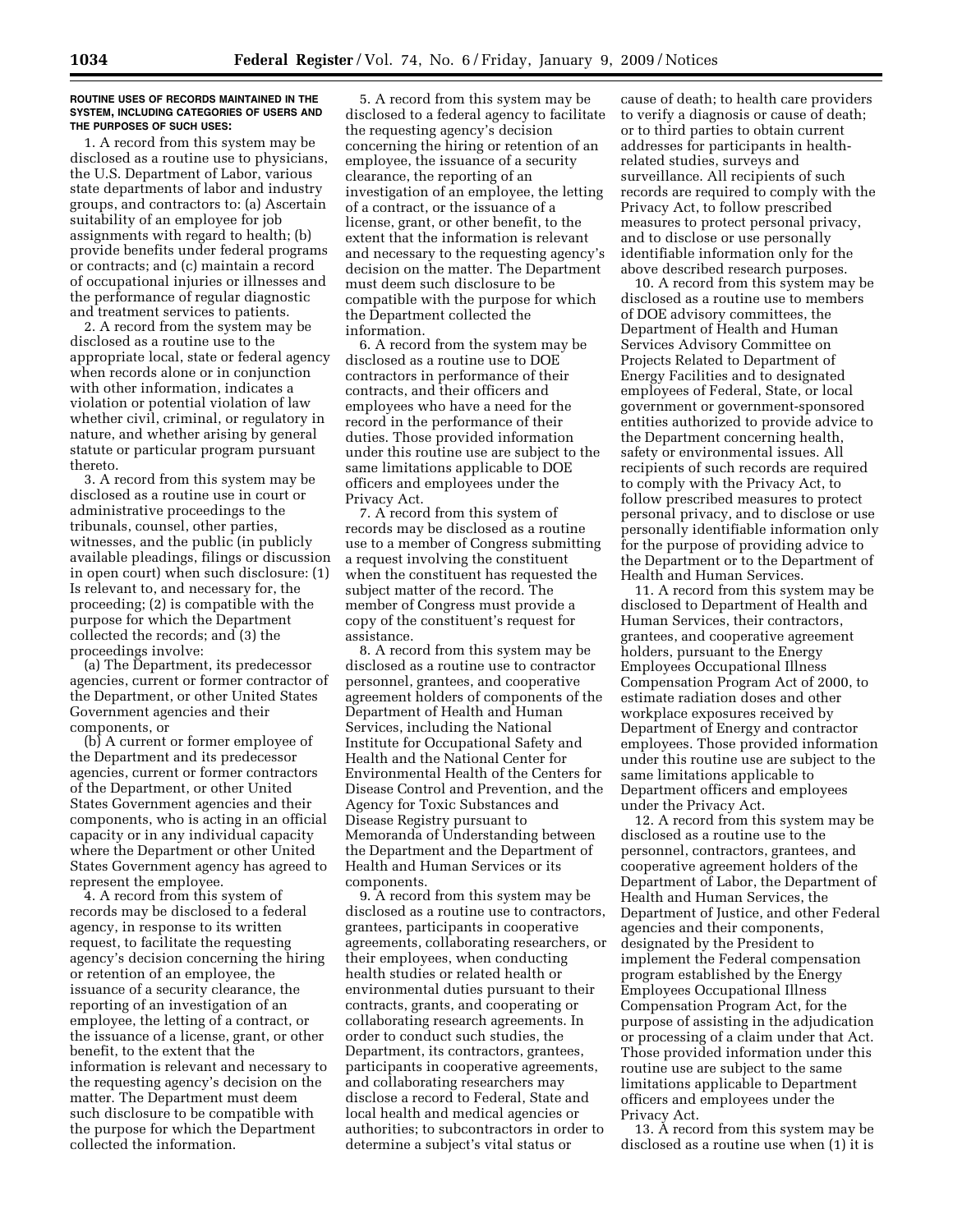suspected or confirmed that the security or confidentiality of information in the system of records has been compromised; (2) the Department has determined that as a result of the suspected or confirmed compromise there is a risk of harm to economic or property interests, identity theft or fraud, or harm to the security integrity if this system or other systems or programs (whether maintained by the Department or another agency or entity) that rely upon the compromised information; and (3) the disclosure is made to such agencies, entities, and persons who are reasonably necessary to assist in connection with the Department's efforts to respond to the suspected or confirmed compromise and prevent, minimize, or remedy such harm.

# **POLICIES AND PRACTICES FOR STORING, RETRIEVING, ACCESSING, RETAINING, AND DISPOSING OF RECORDS IN THE SYSTEM:**

#### **STORAGE:**

Records may be stored as paper records, microfilm, and electronic media.

#### **RETRIEVABILITY:**

Records are retrieved by name and/or social security number.

#### **SAFEGUARDS:**

Paper records are maintained in locked cabinets and desks. Electronic records are controlled through established DOE computer center procedures (personnel screening and physical security), and they are password protected. Access is limited to those whose official duties require access to the records.

### **RETENTION AND DISPOSAL:**

Records retention and disposal authorities are contained in the National Archives and Records Administration (NARA) General Records Schedule and DOE record schedules that have been approved by NARA.

### **SYSTEM MANAGER(S) AND ADDRESS:**

Headquarters: Chief, Health, Safety and Security Officer, Office of Health, Safety and Security, U.S. Department of Energy, 1000 Independence Avenue, SW., Washington, DC 20585.

Field Offices: The Health, Safety and Security Officers of ''System Locations'' listed above are the system managers for their respective portions of this system.

#### **NOTIFICATION PROCEDURES:**

In accordance with the DOE regulation implementing the Privacy Act, at Title 10, Code of Federal Regulations, Part 1008, a request by an individual to determine if a system of

records contains information about him/ her should be directed to the U.S. Department of Energy, Headquarters, Privacy Act Officer, or the Privacy Act Officer at the appropriate address identified above under ''System Locations.'' For records maintained by Laboratories or Field Site Offices, the request should be directed to the Privacy Act Officer for the site that has jurisdiction over the ''System Location'' as listed in the *Correlation.* The request should include the requester's complete name, time period for which records are sought, and the office location(s) where the requester believes the records are located.

### **RECORDS ACCESS PROCEDURES:**

Same as Notification Procedures above. Records are generally kept at location where the work is performed. In accordance with the DOE Privacy Act regulation, proper identification is required before a request is processed.

### **CONTESTING RECORD PROCEDURES:**

Same as Notification Procedures above.

### **RECORD SOURCE CATEGORIES:**

The individual who is the subject of the record, physicians, medical institutions, Office of Workers Compensation Programs, military retired pay systems records, Federal civilian retirement systems, Office of Personnel Management retirement life insurance and health benefits records system, and the personnel management records systems of the Office of Personnel Management.

### **SYSTEM EXEMPTED FROM CERTAIN PROVISIONS OF THE ACT:**

None.

### **DOE–34**

### **SYSTEM NAME:**

Employee Assistance Program (EAP) Records.

#### **SECURITY CLASSIFICATION:**

Unclassified.

### **SYSTEM LOCATION(S):**

U.S. Department of Energy, Headquarters, Forrestal Building, 1000 Independence Avenue, SW., Washington, DC 20585.

U.S. Department of Energy, Alaska Power Administration, Federal Records Center, San Point Way, NE., Seattle, WA 98115.

U.S. Department of Energy, NNSA Service Center Albuquerque, P.O. Box 5400, Albuquerque, NM 87185–5400.

U.S. Department of Energy, NNSA Naval Reactors Field Office, Pittsburgh Naval Reactors, P.O. Box 109, West Mifflin, PA 15122–0109.

U.S. Department of Energy, NNSA Naval Reactors Field Office, Idaho Branch Office, P.O. Box 2469, Idaho Falls, ID 83403–2469.

U.S. Department of Energy, NNSA Naval Reactors Field Office, Schenectady Naval Reactors, P.O. Box 1069, Schenectady, NY 12301.

U.S. Department of Energy, Office of Amarillo Site Operations, Highway 60 FM2372, Amarillo, TX 79120.

U.S. Department of Energy, Atlanta Regional Support Office, 730 Peachtree, NE., Suite 876, Atlanta, GA 30308.

U.S. Department of Energy, Bonneville Power Administration, P.O. Box 3621, Portland, OR 97208.

U.S. Department of Energy, Boston Regional Office, JFK Federal Building, Room 675 Boston, MA 02203–0002.

U.S. Department of Energy, Office of Science, Chicago Office, 9800 South

Cass Avenue, Argonne, IL 60439. U.S. Department of Energy, Fernald Field Office, 7400 Willey Road,

Cincinnati, OH 45030. U.S. Department of Energy, Golden

Field Office, 1617 Cole Boulevard, Golden, CO 80401.

U.S. Department of Energy, Idaho Operations Office, 1955 Fremont Avenue, Idaho Falls, ID 83415.

U.S. Department of Energy, The Office of Site Operations, 2000 E 95th Street, Kansas City, MO 64141–3202.

U.S. Department of Energy, National Energy Technology Laboratory (Morgantown), P.O. Box 880, Morgantown, WV 26507–0880.

U.S. Department of Energy, National Energy Technology Laboratory (Pittsburgh), P.O. Box 10940, 626 Cochrans Mill Road, Pittsburgh, PA 15236.

U.S. Department of Energy NNSA Nevada Site Office, P.O. Box 98518, Las Vegas, NV 89193–8518.

U.S. Department of Energy, Office of Science, Oak Ridge Office, P.O. Box 2001, Oak Ridge, TN 37831.

U.S. Department of Energy, Office of Scientific and Technical Information, P.O. Box 62, Oak Ridge, TN 37831.

U.S. Department of Energy, Office of Superconducting Super Collider, 2550 Beckleymeade Avenue, MS 1020, Dallas, TX 75237–3946.

U.S. Department of Energy, Environmental Management Consolidated Business Center, 250 E. Fifth Street, Suite 500, Cincinnati, OH 45202.

U.S. Department of Energy, Richland Operations Office, P.O. Box 550, Richland, WA 99352.

U.S. Department of Energy, Savannah River Operations Office, P.O. Box A, Aiken, SC 29801.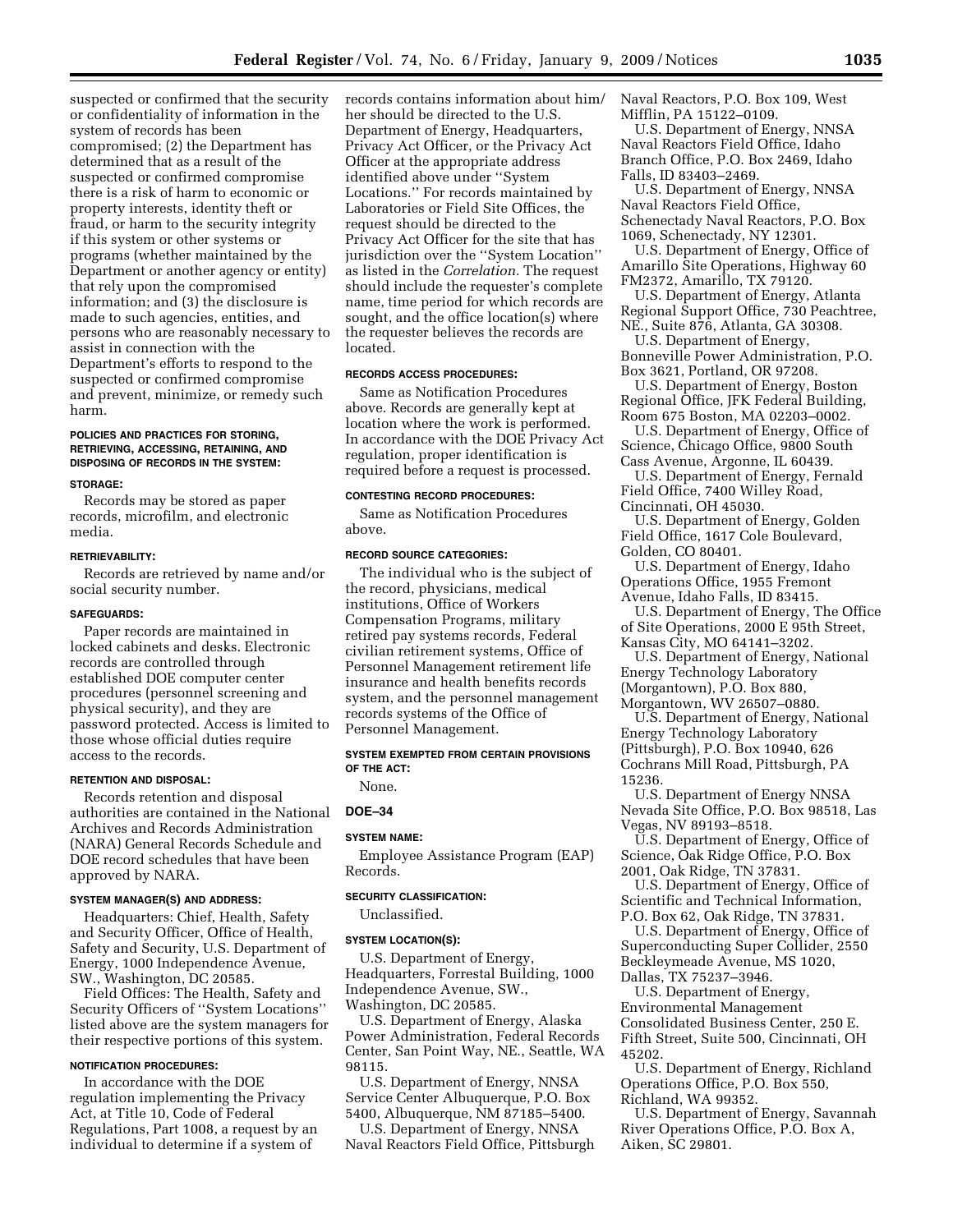U.S. Department of Energy, Southeastern Power Administration, 1166 Athens Tech Road, Elberton, GA 30635–6711.

U.S. Department of Energy, Southwestern Power Administration, Williams Tower One, One West Third Street, Tulsa, OK 74103.

U.S. Department of Energy, Strategic Petroleum Reserve Project Management Office, 900 Commerce Road East, New Orleans, LA 70123.

U.S. Department of Energy, Western Area Power Administration, P.O. Box 281213, Lakewood, CO 80228–8213.

#### **CATEGORIES OF INDIVIDUALS COVERED BY THE SYSTEM:**

Current and former DOE including National Nuclear Security Administration (NNSA) employees, and contractor employees who have contacted a service provider and have received counseling and/or have been referred for assistance.

#### **CATEGORIES OF RECORDS IN THE SYSTEM:**

(a) Employee profile—name; social security number; work and home addresses, and work, cellular, and home telephone numbers; job title and grade level; employee identification number; organization; supervisor's name and telephone number; sex; race; marital status; spouse and family members' names; name, address, and telephone number of any previously seen counselor or treatment facility; security clearance; (b) interest inventory and/or psychological test results; (c) issue(s) inventory; (d) case notes; (e) consent/ release forms; (f) correspondence, including referrals to community resources and/or treatment facilities; and (g) medical and/or psychological reports.

### **AUTHORITY FOR MAINTENANCE OF THE SYSTEM:**

42 U.S.C. 7101 *et seq.*; 50 U.S.C. 2401 *et seq.*; Public Law 91–616, Comprehensive Alcohol Abuse and Alcoholism Prevention, Treatment and Rehabilitation Act of 1970; Public Law 102–142, The Omnibus Transportation Employee Testing Act of 1991; 5 U.S.C. 301, 7901, and 7904; 5 CFR Part 792; and 15 U.S.C. 764.

### **PURPOSE(S):**

For those records described in *Categories of Records in the System,*  such records are maintained and used by the Department to document employees seeking assistance on personal or work-related issues.

#### **ROUTINE USES OF RECORDS MAINTAINED IN THE SYSTEM, INCLUDING CATEGORIES OF USERS AND THE PURPOSES OF SUCH USES:**

1. A record from the system may be disclosed as a routine use to DOE

contractors in performance of their contracts, and their officers and employees who have a need for the record in the performance of their duties. Those provided information under this routine use are subject to the same limitations applicable to DOE officers and employees under the Privacy Act.

2. A record from the system may be disclosed as a routine use to the appropriate local, state or federal agency in the event that a record within this system of records, alone or in conjunction with other information, if the employee is suspected of child, spousal, or elder abuse.

3. A record from this system may be disclosed as a routine use to any person or entity to the extent necessary to prevent an imminent or potential crime which directly threatens loss of life or serious bodily injury.

4. A record from this system may be disclosed as a routine use to qualified personnel for the purpose of conducting scientific research, management audits, financial audits, or program evaluation, but such personnel may not identify, directly or indirectly, any individual patient in any report, or otherwise disclose patient identities in any manner.

5. A record from this system may be disclosed as a routine use to the Department of Justice or other appropriate Federal agencies in defending claims against the United States, when the claim results from action against an individual based upon the individual's behavior, or mental or physical condition, or is alleged to have arisen because of activities of any Federal agency in connection with the individual.

6. A record from the system may be disclosed as a routine use to the appropriate local, state or federal agency when records alone or in conjunction with other information, indicates a violation or potential violation of law whether civil, criminal, or regulatory in nature, and whether arising by general statute or particular program pursuant thereto.

7. A record from this system of records may be disclosed as a routine use to a member of Congress submitting a request involving the constituent when the constituent has requested the subject matter of the record. The member of Congress must provide a copy of the constituent's request for assistance.

8. A record from this system may be disclosed as a routine use when (1) it is suspected or confirmed that the security or confidentiality of information in the system of records has been

compromised; (2) the Department has determined that as a result of the suspected or confirmed compromise there is a risk of harm to economic or property interests, identity theft or fraud, or harm to the security integrity if this system or other systems or programs (whether maintained by the Department or another agency or entity) that rely upon the compromised information; and (3) the disclosure is made to such agencies, entities, and persons who are reasonably necessary to assist in connection with the Department's efforts to respond to the suspected or confirmed compromise and prevent, minimize, or remedy such harm.

### **POLICIES AND PRACTICES FOR STORING, RETRIEVING, ACCESSING, RETAINING, AND DISPOSING OF RECORDS IN THE SYSTEM:**

#### **STORAGE:**

Records may be stored as paper records and electronic media.

#### **RETRIEVABILITY:**

Records are retrieved by name and/or social security number.

#### **SAFEGUARDS:**

Paper records are maintained in locked cabinets and desks. Electronic records are controlled through established DOE computer center procedures (personnel screening and physical security), and they are password protected. Access is limited to those whose official duties require access to the records.

### **RETENTION AND DISPOSAL:**

Records retention and disposal authorities are contained in the National Archives and Records Administration (NARA) General Records Schedule and DOE record schedules that have been approved by NARA.

#### **SYSTEM MANAGER(S) AND ADDRESS:**

Headquarters: (Federal Employees) Director of Human Capital Management, U.S. Department of Energy, 1000 Independence Avenue, SW., Washington, DC 20585. (Contractor Employees) Director, Office of Health, Safety and Security, U.S. Department of Energy, 1000 Independence Avenue, SW., Washington, DC 20585.

Field Offices: (Federal Employees) The Human Capital Directors of the ''System Locations'' listed above are the system managers for their respective portions of this system. (Contractor Employees) The Environment, Safety and Health Managers listed above are the system managers for their respective portion of this system.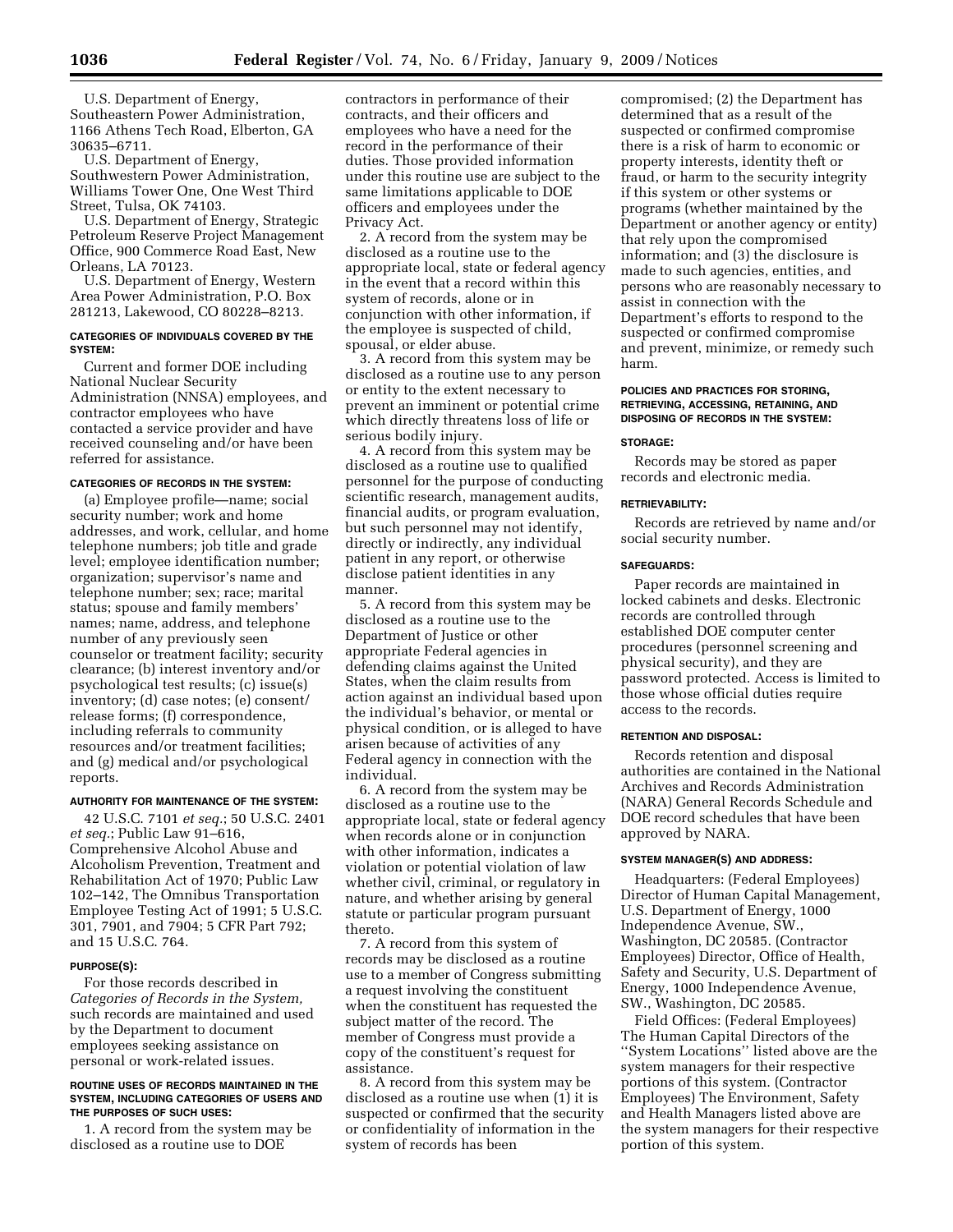#### **NOTIFICATION PROCEDURES:**

In accordance with the DOE regulation implementing the Privacy Act, at Title 10, Code of Federal Regulations, Part 1008, a request by an individual to determine if a system of records contains information about him/ her should be directed to the U.S. Department of Energy, Headquarters, Privacy Act Officer, or the Privacy Act Officer at the appropriate address identified above under ''System Locations.'' For records maintained by Laboratories or Field Site Offices, the request should be directed to the Privacy Act Officer for the site that has jurisdiction over the ''System Location'' as listed in the *Correlation*. The request should include the requester's complete name, time period for which records are sought, and the office location(s) where the requester believes the records are located.

#### **RECORDS ACCESS PROCEDURES:**

Same as Notification Procedures above. Records are generally kept at locations where the work is performed. In accordance with DOE Privacy Act regulation, identification is required before a request is processed.

#### **CONTESTING RECORD PROCEDURES:**

Same as Notification Procedures above.

#### **RECORD SOURCE CATEGORIES:**

The subject employee, employee's supervisor(s), employee assistance program coordinator, staff of the applicable servicing personnel office, staff of the applicable personnel security office, and therapists or institutions providing treatment.

#### **SYSTEM EXEMPTED FROM CERTAIN PROVISIONS OF THE ACT:**

None.

### **DOE–35**

#### **SYSTEM NAME:**

Personnel Radiation Exposure Records.

#### **SECURITY CLASSIFICATION:**

Unclassified.

#### **SYSTEM LOCATION(S):**

U.S. Department of Energy, Headquarters, 1000 Independence Avenue, SW., Washington, DC 20585.

U.S. Department of Energy, Alaska Power Administration, Federal Records Center, San Point Way, NE., Seattle, WA 98115.

U.S. Department of Energy, NNSA Service Center Albuquerque, P.O. Box 5400, Albuquerque, NM 87185–5400.

U.S. Department of Energy, NNSA Naval Reactors Field Office, Pittsburgh Naval Reactors, P.O. Box 109, West Mifflin, PA 15122–0109.

U.S. Department of Energy, NNSA Naval Reactors Field Office, Schenectady Naval Reactors, P.O. Box 1069, Schenectady, NY 12301.

U.S. Department of Energy, Amarillo Site Office, P.O. Box 30030, Amarillo, TX 79120–0030.

U.S. Department of Energy, Bettis Atomic Power Laboratory, P.O. Box 79, Pittsburgh, PA 15122–0079.

U.S. Department of Energy, Bonneville Power Administration, P.O. Box 3621, Portland, OR 97208.

U.S. Department of Energy, Carlsbad Field Office, P.O. Box 3090, Carlsbad, NM 88221.

U.S. Department of Energy, Office of Science, Chicago Office, 9800 South Cass Avenue, Argonne, IL 60439.

U.S. Department of Energy, Continuous Electron Beam Accelerator Facility, 12000 Jefferson Avenue, Newport News, VA 23606.

U.S. Department of Energy, Dayton Area Office, P.O. Box 66, Miamisburg, OH 45342–0066.

U.S. Department of Energy, EG&G Mound Applied Technologies, P.O. Box 3000, Miamisburg, OH 45343–3000.

U.S. Department of Energy, Fernald Environmental Restoration Management Corporation, P.O. Box 398704, Cincinnati, OH 45239–8704.

U.S. Department of Energy, Fernald Field Office, 7400 Willey Road, Cincinnati, OH 45030.

U.S. Department of Energy, Golden Field Office, 1617 Cole Boulevard, Golden, CO 80401.

U.S. Department of Energy, Grand Junction Project Office, 2597 B 3/4 Road, Grand Junction, CO 81503.

U.S. Department of Energy, Idaho Operations Office, 1955 Fremont Avenue, Idaho Falls, ID 83415.

U.S. Department of Energy, Inhalation Toxicology Research Institute, P.O. Box 5890, Albuquerque, NM 87185.

U.S. Department of Energy, Kansas City Site Office, 2000 E 9th Street, Kansas City, MO 64141–3202.

U.S. Department of Energy, NNSA Sandia Site Office, P.O. Box 5400, Albuquerque, NM 87185–5400.

U.S. Department of Energy, Knolls Atomic Power Laboratory, P.O. Box 1072, Schenectady, NY 12301.

U.S. Department of Energy, Livermore Site Office, P.O. Box 808, Livermore, CA 94551.

U.S. Department of Energy, Lawrence Berkeley Laboratory, One Cyclotron Road, Building 26, Room 143, Berkeley, CA 94720.

U.S. Department of Energy, NNSA Los Alamos Site Office, 528 35th Street, Los Alamos, NM 87544.

U.S. Department of Energy, Lockheed Martin Energy Systems, Inc., Y–12 Plant, P.O. Box 2009, Oak Ridge, TN 37831–8103.

U.S. Department of Energy, Lockheed Martin Energy Systems, Inc., K–25 Plant, P.O. Box 2003, Oak Ridge, TN 37831–7422.

U.S. Department of Energy, MK Ferguson of Oak Ridge Company, P.O. Box 2011, Oak Ridge, TN 37831–2011.

U.S. Department of Energy, National Energy Technology Laboratory (Morgantown), P.O. Box 880, Morgantown, WV 26505.

U.S. Department of Energy, National Energy Technology Laboratory (Pittsburgh), P.O. Box 10940, 626 Cochrans Mill Road, Pittsburgh, PA 15236.

U.S. Department of Energy, National Institute for Petroleum and Energy Research, BDM–Oklahoma, Inc., P.O. Box 2565, Bartlesville, OK 74005.

U.S. Department of Energy, National Renewable Energy Laboratory Area Office, 1617 Cole Boulevard, Golden, CO 80401–3393.

U.S. Department of Energy, Naval Petroleum and Oil Shale Reserves, 907 N. Poplar, Suite 150, Casper, WY 82601.

U.S. Department of Energy, Naval Petroleum Reserves in California, P.O. Box 11, Tupman, CA 93276.

U.S. Department of Energy, Naval Reactors Representative Office, Naval Base Branch Post Office, General Delivery, Charleston Naval Shipyard, Charleston, SC 29408–5615.

U.S. Department of Energy, Naval Reactors Representative Office, P.O. Box 7021, Groton, CT 06340.

U.S. Department of Energy, Naval Reactors Representative Office, Mare Island Naval Shipyard, P.O. Box 2053, Vallejo, CA 94592.

U.S. Department of Energy, Naval Reactors Representative Office, Newport News Shipbuilding & Dry Dock Company, P.O. Box 973, Newport News, VA 23607.

U.S. Department of Energy, Naval Reactors Representative Office, Norfolk Naval Shipyard, P.O. Box 848, Portsmouth, VA 23705–0848.

U.S. Department of Energy, Naval Reactors Representative Office, Pearl Harbor Naval Shipyard, P.O. Box 128, Pearl Harbor, HI 96860.

U.S. Department of Energy, Naval Reactors Representative Office, Portsmouth Naval Shipyard, Naval Base Branch, P.O. Box 2008, Portsmouth, NH 03801–2008.

U.S. Department of Energy, Naval Reactors Representative Office, Puget Sound Naval Shipyard Substation, P.O. Box 1A, Bremerton, WA 98314.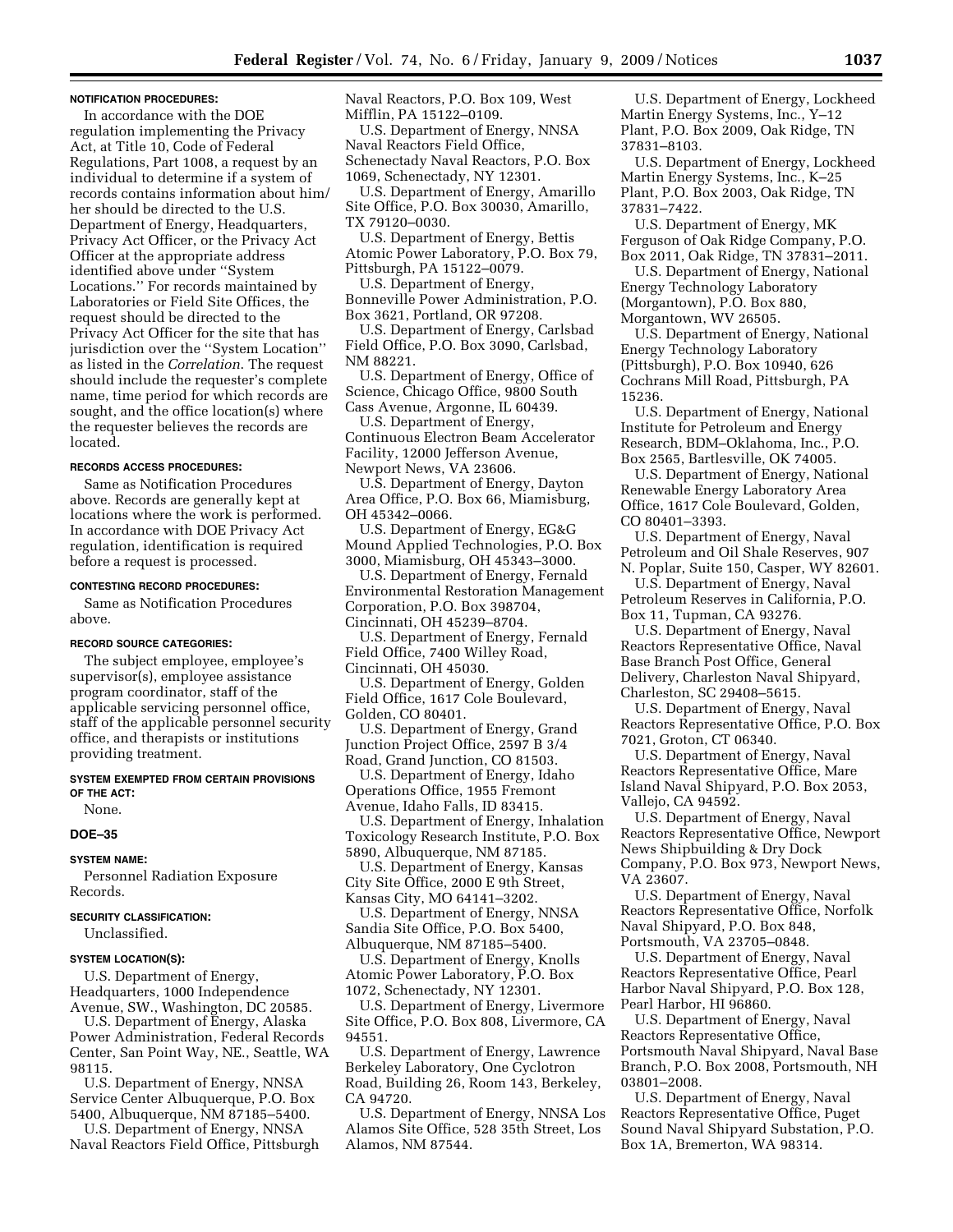U.S. Department of Energy, NNSA Nevada Site Office, P.O. Box 98518, Las Vegas, NV 89193–98518.

U.S. Department of Energy, Nevada Test Site Mercury, Mercury, NV 89023.

U.S. Department of Energy, Office of Science, Oak Ridge Office, P.O. Box 2001, Oak Ridge, TN 37831.

U.S. Department of Energy, Environmental Management Consolidated Business Center, 250 E.

Fifth Street, Cincinnati, OH 45202. U.S. Department of Energy, Pacific

Northwest National Laboratory, 902 Battelle Boulevard, P.O. Box 999, Richland, WA 99352. U.S. Department of Energy, Phoenix

Area Office, P.O. Box 6457, Phoenix, AZ 85005.

U.S. Department of Energy, Portsmouth Site Office, P.O. Box 700, Piketon, OH 45661.

U.S. Department of Energy, Princeton Area Office, P.O. Box 102, Princeton, NJ 08542.

U.S. Department of Energy, Radiological and Environmental Sciences Laboratory, 850 Energy Drive, Idaho Falls, ID 83402.

U.S. Department of Energy, Richland Operations Office, P.O. Box 550, Richland, WA 99352.

U.S. Department of Energy,

Rocketdyne—Rockwell Aerospace, 6633 Canoga Avenue, P.O. Box 7922,

Department 056 EA08, Canoga Park, CA 91309–7922.

U.S. Department of Energy, NNSA Sandia Site Office, P.O. Box 5800, Albuquerque, NM 87115.

U.S. Department of Energy, Savannah River Operations Office, P.O. Box A, Aiken, SC 29801.

U.S. Department of Energy, Southeastern Power Administration, 1166 Athens Tech Road, Elberton, GA 30635–6711.

U.S. Department of Energy, Southwestern Power Administration, Williams Tower One, One West Third Street, Tulsa, OK 74103.

U.S. Department of Energy, Stanford Linear Accelerator Center, P.O. Box 4349, Stanford, CA 94309.

U.S. Department of Energy, Strategic Petroleum Reserve Project Management Office, 900 Commerce Road East, New Orleans, LA 70123.

U.S. Department of Energy, Weldon Spring Site Remedial Action Project, 7295 Highway 94 South, St. Charles, MO 63304.

U.S. Department of Energy, West Valley Nuclear Service Company, Inc., 10282 Rock Springs Road, P.O. Box 191, MS: F, West Valley, NY 14171.

U.S. Department of Energy, Waste Isolation Pilot Project Office, P.O. Box 3090, Carlsbad, NM 88221.

U.S. Department of Energy, Western Area Power Administration, P.O. Box 281213, Lakewood, CO 80228–8213.

#### **CATEGORIES OF INDIVIDUALS COVERED BY THE SYSTEM:**

DOE employees including National Nuclear Security Administration employees, and contractor employees, and any other persons having access to certain DOE facilities.

### **CATEGORIES OF RECORDS IN THE SYSTEM:**

DOE contractor personnel and other individuals' radiation exposure records, social security numbers, and other records, in connection with registries of uranium, transuranic, or other elements encountered in the nuclear industry.

## **AUTHORITY FOR MAINTENANCE OF THE SYSTEM:**

42 U.S.C. 7101 *et seq.* and 50 U.S.C. 2401 *et seq.* 

### **PURPOSE(S):**

For those records described in *Categories of Records in the System*, such records are maintained and used by the Department for the purpose of monitoring and recording levels of radiation exposure to individuals working or visiting DOE facilities.

#### **ROUTINE USES OF RECORDS MAINTAINED IN THE SYSTEM, INCLUDING CATEGORIES OF USERS AND THE PURPOSES OF SUCH USES:**

1. A record from this system may be disclosed as a routine use to the Department of the Navy to monitor radiation exposure of Naval and other personnel.

2. A record from this system may be disclosed as a routine use to the Nuclear Regulatory Commission to monitor radiation exposure of DOE and its contractors and consultants, contractors from other agencies who have been exposed to ionizing radiation during nuclear testing, and to conduct epidemiological studies of radiation effects on individuals so identified.

3. A record from this system may be disclosed to the Department of Defense for the purpose of identifying DOD and DOD-contractor personnel exposed to ionizing radiation during nuclear testing and for conducting epidemiological studies of radiation effects on individuals so identified.

4. A record from this system may be disclosed as a routine use to contractor personnel, grantees, and cooperative agreement holders of components of the Department of Health and Human Services, including the National Institute for Occupational Safety and Health and the National Center for Environmental Health of the Centers for Disease Control and Prevention, and the Agency for Toxic Substances and

Disease Registry pursuant to Memoranda of Understanding between the Department and the Department of Health and Human Services or its components.

5. A record from this system may be disclosed as a routine use to contractors, grantees, participants in cooperative agreements, and collaborating researchers, or the employees of these parties, in performance of health studies or related health or environmental duties pursuant to their contracts, grants, and cooperating or collaborating research agreements. In order to perform such studies, the Department, its contractors, grantees, participants in cooperative agreements, and collaborating researchers may disclose a record to Federal, State and local health and medical agencies or authorities; to subcontractors in order to determine a subject's vital status or cause of death; to health care providers to verify a diagnosis or cause of death; or to third parties to obtain current addresses for participants in health-related studies, surveys and surveillance. All recipients of such records are required to comply with the Privacy Act, to follow prescribed measures to protect personal privacy, and to disclose or use personally identifiable information only for the above described research purposes.

6. A record from this system may be disclosed as a routine use to members of DOE advisory committees, the Department of Health and Human Services Advisory Committee on Projects Related to Department of Energy Facilities and to designated employees of Federal, State, or local government or government-sponsored entities authorized to provide advice to the Department concerning health, safety or environmental issues. All recipients of such records are required to comply with the Privacy Act, to follow prescribed measures to protect personal privacy, and to disclose or use personally identifiable information only for the purpose of providing advice to the Department or to the Department of Health and Human Services.

7. A record from this system may be disclosed to Department of Health and Human Services, their contractors, grantees, and cooperative agreement holders, pursuant to the Energy Employees Occupational Illness Compensation Program Act of 2000, to estimate radiation doses and other workplace exposures received by Department of Energy and contractor employees. Those provided information under this routine use are subject to the same limitations applicable to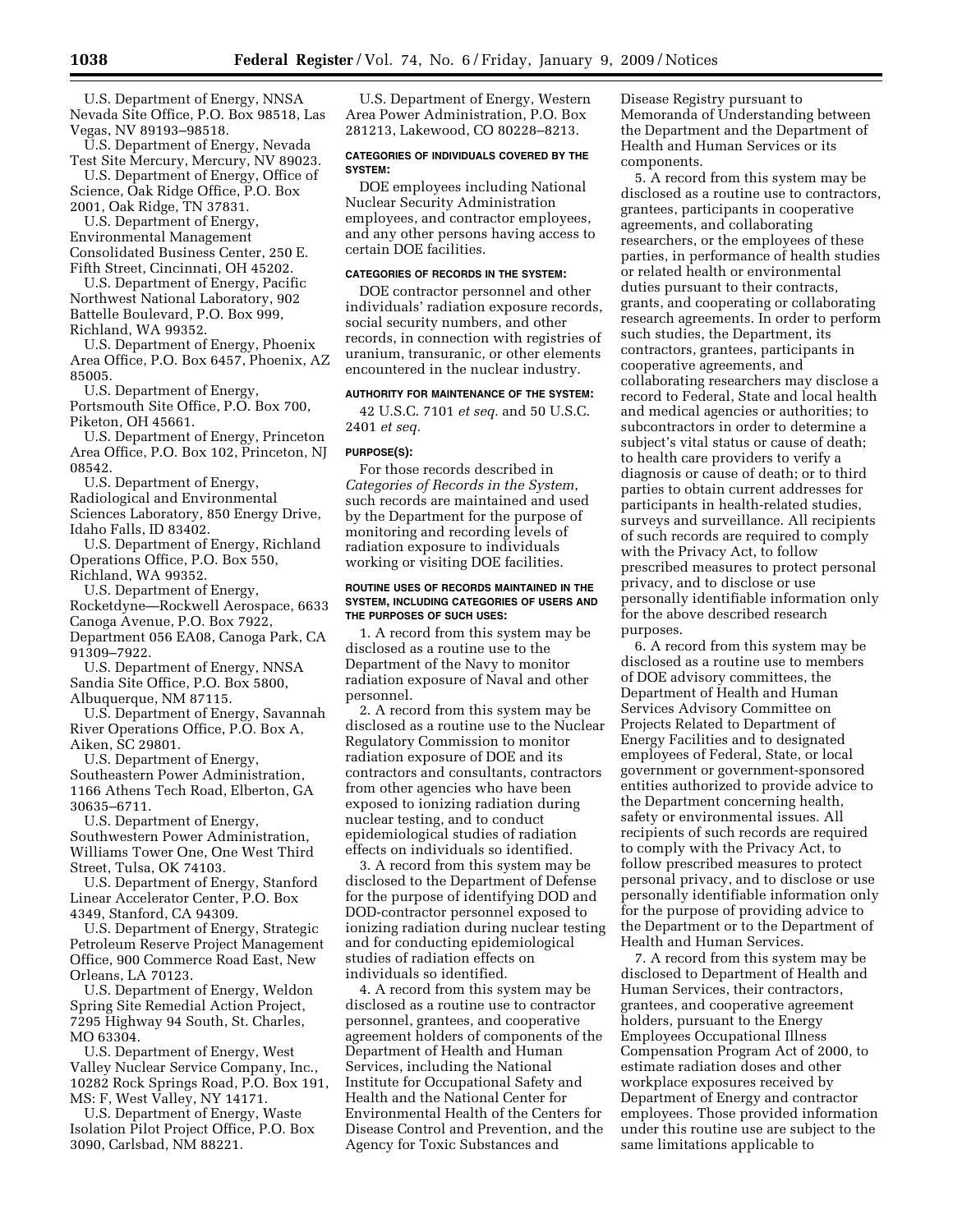Department officers and employees under the Privacy Act.

8. A record from the system may be disclosed as a routine use to DOE contractors in performance of their contracts, and their officers and employees who have a need for the record in the performance of their duties. Those provided information under this routine use are subject to the same limitations applicable to Department officers and employees under the Privacy Act.

9. A record from this system may be disclosed as a routine use to the personnel, contractors, grantees, and cooperative agreement holders of the Department of Labor, the Department of Health and Human Services, the Department of Justice, and other Federal agencies and their components, designated by the President to implement the Federal compensation program established by the Energy Employees Occupational Illness Compensation Program Act, for the purpose of assisting in the adjudication or processing of a claim under that Act. Those provided information under this routine use are subject to the same limitations applicable to Department officers and employees under the Privacy Act.

10. A record from this system of records may be disclosed to a member of Congress submitting a request involving a constituent when the constituent has requested assistance from a member with respect to the subject matter of record. The member of Congress must provide a copy of the constituent's request for assistance.

11. A record from this system may be disclosed as a routine use when (1) it is suspected or confirmed that the security or confidentiality of information in the system of records has been compromised; (2) the Department has determined that as a result of the suspected or confirmed compromise there is a risk of harm to economic or property interests, identity theft or fraud, or harm to the security integrity if this system or other systems or programs (whether maintained by the Department or another agency or entity) that rely upon the compromised information; and (3) the disclosure is made to such agencies, entities, and persons who are reasonably necessary to assist in connection with the Department's efforts to respond to the suspected or confirmed compromise and prevent, minimize, or remedy such harm.

#### **POLICIES AND PRACTICES FOR STORING, RETRIEVING, ACCESSING, RETAINING, AND DISPOSING OF RECORDS IN THE SYSTEM:**

### **STORAGE:**

Records may be stored as paper records, microfilm and electronic media.

#### **RETRIEVABILITY:**

Records are retrieved by name, alphanumeric code, and/or social security number.

#### **SAFEGUARDS:**

Paper records are maintained in locked cabinets and desks. Electronic records are controlled through established DOE computer center procedures (personnel screening and physical security), and they are password protected. Access is limited to those whose official duties require access to the records.

### **RETENTION AND DISPOSAL:**

Records retention and disposal authorities are contained in the National Archives and Records Administration (NARA) General Records Schedule and DOE record schedules that have been approved by NARA.

### **SYSTEM MANAGER(S) AND ADDRESS:**

Headquarters: Chief Health, Safety and Security Officer, Office of Health, Safety and Security, U.S. Department of Energy, 1000 Independence Avenue, SW., Washington, DC 20585.

Field Offices: The Managers and Directors of the ''System Locations'' listed above are the records are maintained are the system managers for their respective portions of this system.

#### **NOTIFICATION PROCEDURES:**

In accordance with the DOE regulation implementing the Privacy Act, at Title 10, Code of Federal Regulations, Part 1008, a request by an individual to determine if a system of records contains information about him/ her should be directed to the U.S. Department of Energy, Headquarters, Privacy Act Officer, or the Privacy Act Officer at the appropriate address identified above under ''System Locations.'' For records maintained by Laboratories or Field Site Offices, the request should be directed to the Privacy Act Officer for the site that has jurisdiction over the ''System Location'' as listed in the *Correlation*. The request should include the requester's complete name, time period for which records are sought, and the office location(s) where the requester believes the records are located.

#### **RECORDS ACCESS PROCEDURES:**

Same as Notification Procedures above. Records are generally kept at location where the work is performed. In accordance with the DOE's Privacy Act regulation, proper identification is required before a request is processed.

### **CONTESTING RECORD PROCEDURES:**

Same as Notification Procedures above.

#### **RECORD SOURCE CATEGORIES:**

The subject individual, accidentincident investigations, film badges, dosimetry records, and previous employee records.

### **SYSTEM EXEMPTED FROM CERTAIN PROVISIONS OF THE ACT:**

None.

### **DOE–38**

#### **SYSTEM NAME:**

Occupational and Industrial Accident Records.

### **SECURITY CLASSIFICATION:**

Unclassified.

#### **SYSTEM LOCATION(S):**

U.S. Department of Energy Headquarters, 1000 Independence Avenue, SW., Washington, DC 20585.

U.S. Department of Energy, Alaska Power Administration, San Point Way, NE., Seattle, WA 98115.

U.S. Department of Energy, NNSA Service Center Albuquerque, P.O. Box 5400, Albuquerque, NM 87185–5400.

U.S. Department of Energy, NNSA Naval Reactors Field Office, Pittsburgh Naval Reactors, P.O. Box 109, West Mifflin, PA 15122–0109.

U.S. Department of Energy, NNSA Naval Reactors Field Office, Schenectady Naval Reactors, P.O. Box 1069, Schenectady, NY 12301.

U.S. Department of Energy, Amarillo Site Office, Pantex Plant, P.O. Box 1086, Amarillo, TX 79105.

U.S. Department of Energy, Bonneville Power Administration, P.O. Box 3621, Portland, OR 97208.

U.S. Department of Energy, Office of Science, Chicago Office, 9800 South Cass Avenue, Argonne, IL 60439.

U.S. Department of Energy, Carbondale Mining Research Center, P.O. Box 2587, Carbondale, IL 62901.

U.S. Department of Energy, Clinch River Breeder Reactor Plant Project, P.O. Box U, Oak Ridge, TN 37830.

U.S. Department of Energy, Dayton Area Office, P.O. Box 66, Miamisburg, OH 45342.

U.S. Department of Energy, Environmental Management Consolidated Business Center (EMCBC),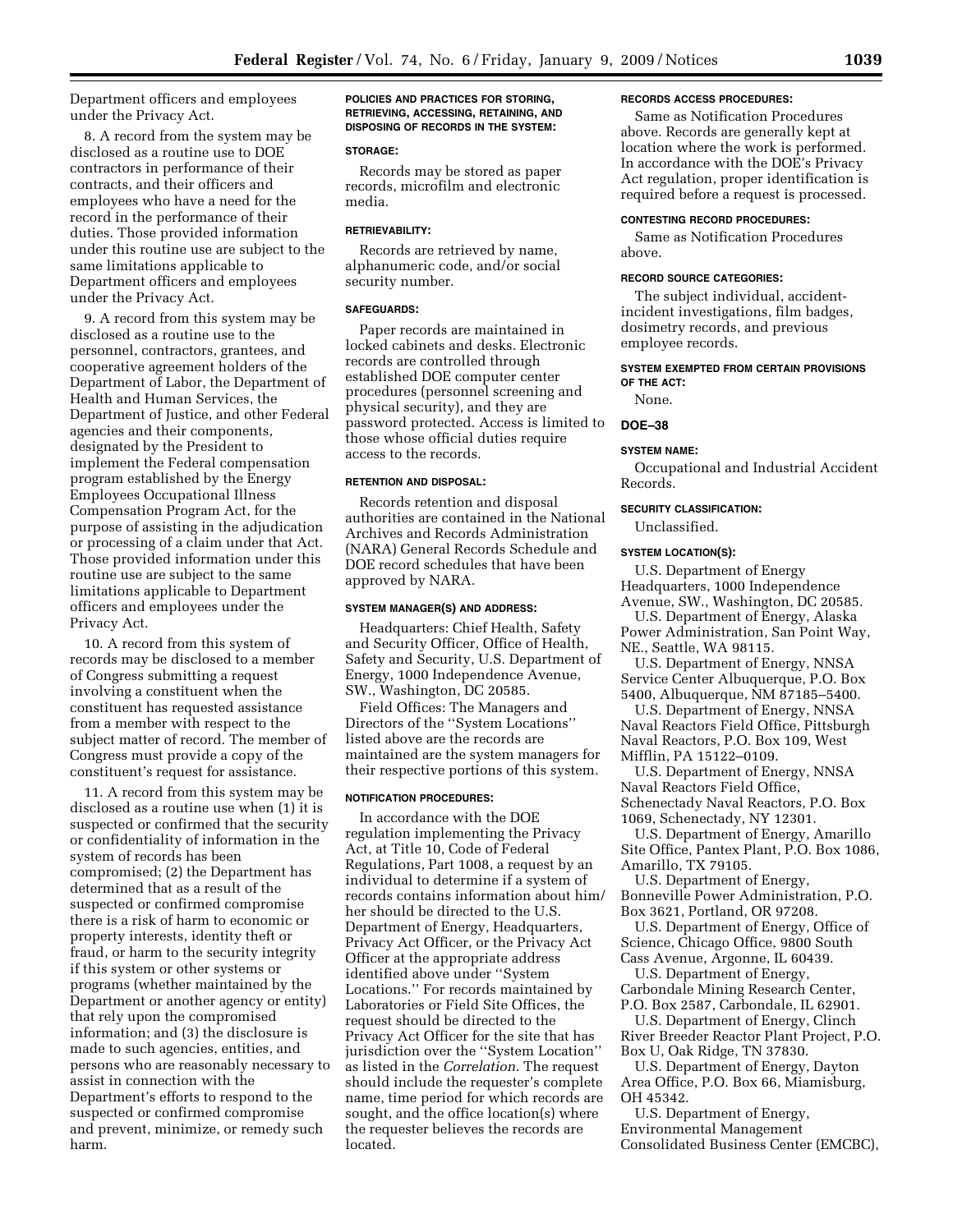250 E. Fifth Street, Suite 500, Cincinnati, OH 45202.

U.S. Department of Energy, Environmental Measurements Laboratory, 376 Hudson Street, New York, NY 10014.

U.S. Department of Energy, Idaho Operations Office, 1955 Fremont Avenue, Idaho Falls, ID 83415.

U.S. Department of Energy, Idaho Branch Office, P.O. Box 2469, Idaho Falls, ID 8340.

U.S. Department of Energy, Kansas City Site Office, 2000 E 95th Street, Kansas City, MO 64141–3202.

U.S. Department of Energy, Knolls Atomic Power Laboratory, P.O. Box 1072, Schenectady, NY 12301.

U.S. Department of Energy, NNSA Los Alamos Site Office, P.O. Box 5800, Los Alamos, NM 87544.

U.S. Department of Energy, National Energy Technology Laboratory (Morgantown), P.O. Box 880, Morgantown, WV 26505.

U.S. Department of Energy, National Energy Technology Laboratory (Pittsburgh), P.O. Box 10940, 626 Cochrans Mill Road, Pittsburgh, PA 15236.

U.S. Department of Energy, Naval Petroleum Reserve, P.O. Box 11, Tupman, CA 93276.

U.S. Department of Energy, Nevada Test Site, Mercury, NV 89023.

U.S. Department of Energy, NNSA Nevada Site Office, P.O. Box 98518, Las Vegas, NV 89193–8518.

U.S. Department of Energy, Office of Science, Oak Ridge Office, P.O. Box 2001, Oak Ridge, TN 37831.

U.S. Department of Energy, Puerto Rico Area Office, P.O. Box BB, San Juan, PR 00935.

U.S. Department of Energy, Richland Operations Office, P.O. Box 550, Richland, WA 99352.

U.S. Department of Energy, Sandia Area Office, P. O. Box 5800,

Albuquerque, NM 87115.

U.S. Department of Energy, Savannah River Operations Office, P.O. Box A, Aiken, SC 29801.

U.S. Department of Energy, Shippingport Branch Office, P. O. Box 11, Shippingport, PA 15077.

U.S. Department of Energy, Southeastern Power Administration, 1166 Athens Tech Road, Elberton, GA 30635–6711.

U.S. Department of Energy, Southwestern Power Administration, Williams Tower One, One West Third Street, Tulsa, OK 74103.

U.S. Department of Energy, Strategic Petroleum Reserve Project Management Office, 900 Commerce Road, East, New Orleans, LA 70123.

U.S. Department of Energy, Western Area Power Administration, P.O. Box 281213, Lakewood, CO 80228–8213.

### **CATEGORIES OF INDIVIDUALS COVERED BY THE SYSTEM:**

DOE including National Nuclear Security Administration (NNSA) employees, contractor employees, and any other persons having access to DOE facilities who have had accidents on DOE facilities. Also individuals involved in accidents with employees or contractor employees or other persons having access to DOE facilities.

#### **CATEGORIES OF RECORDS IN THE SYSTEM:**

Name, social security number, accident/incident information, occupational injury and illness experience, property damage experience, and motor vehicle accidents.

### **AUTHORITY FOR MAINTENANCE OF THE SYSTEM:**

5 U.S.C. 301; Department of Energy Organization Act, including authorities incorporated by reference in Title III of the Department of Energy Organization Act; Federal Tort Claims Act, 28 U.S.C. 2671–2680; Military Personnel and Civilian Employees Claims Act, 31 U.S.C. 240–243; Executive Order 12009.

#### **PURPOSE(S):**

For those records described in *Categories of Records in the System*, such records are maintained and used by the Department to monitor and record information about DOE employees, contractor employees, and other persons, who have had accidents on DOE facilities.

#### **ROUTINE USES OF RECORDS MAINTAINED IN THE SYSTEM, INCLUDING CATEGORIES OF USERS AND THE PURPOSES OF SUCH USES:**

1. A record from this system may be disclosed as a routine use to physicians, the Department of Labor, various State departments of labor and industry groups, and contractors who use information to: (a) Ascertain suitability of an employee for job assignments with regard to health (b) provide benefits under Federal programs or contracts, and (c) maintain a record of occupational injuries or illnesses and the performance of regular diagnostic and treatment services to patients.

2. A record from this system may be disclosed as a routine use for the purpose of an investigation, settlement of claims, or the preparation and conduct of litigation to (1) persons representing the Department in the investigation, settlement or litigation, and to individuals assisting in such representation; (2) others involved in the investigation, settlement, and

litigation, and their representatives and individuals assisting those representatives; (3) witness, potential witness, or their representatives and assistants, and any other person who possesses information pertaining to the matter, when it is necessary to obtain information or testimony relevant to the matter.

3. A record from the system may be disclosed as a routine use to a federal, state, or local agency to obtain information relevant to a Departmental decision concerning the hiring or retention of an employee, the issuance of a security clearance, the letting of a contract, or the issuance of a license, grant, or other benefit. The Department must deem such disclosure to be compatible with the purpose for which the Department collected the information.

4. A record from this system may be disclosed to a federal agency to facilitate the requesting agency's decision concerning the hiring or retention of an employee, the issuance of a security clearance, the reporting of an investigation of an employee, the letting of a contract, or the issuance of a license, grant, or other benefit, to the extent that the information is relevant and necessary to the requesting agency's decision on the matter. The Department must deem such disclosure to be compatible with the purpose for which the Department collected the information.

5. A record from this system may be disclosed as a routine use in court or administrative proceedings to the tribunals, counsel, other parties, witnesses, and the public (in publicly available pleadings, filings or discussion in open court) when such disclosure: (1) Is relevant to, and necessary for, the proceeding; (2) is compatible with the purpose for which the Department collected the records; and (3) the proceedings involve:

(a) The Department, its predecessor agencies, current or former contractors of the Department, or other United States Government agencies and their components, or

(b) A current or former employee of the Department and its predecessor agencies, current or former contractors of the Department, or other United States Government agencies and their components, who is acting in an official capacity, or in any individual capacity where the Department or other United States Government agency has agreed to represent the employee.

6. A record from the system may be disclosed as a routine use to the appropriate local, state or federal agency when records alone or in conjunction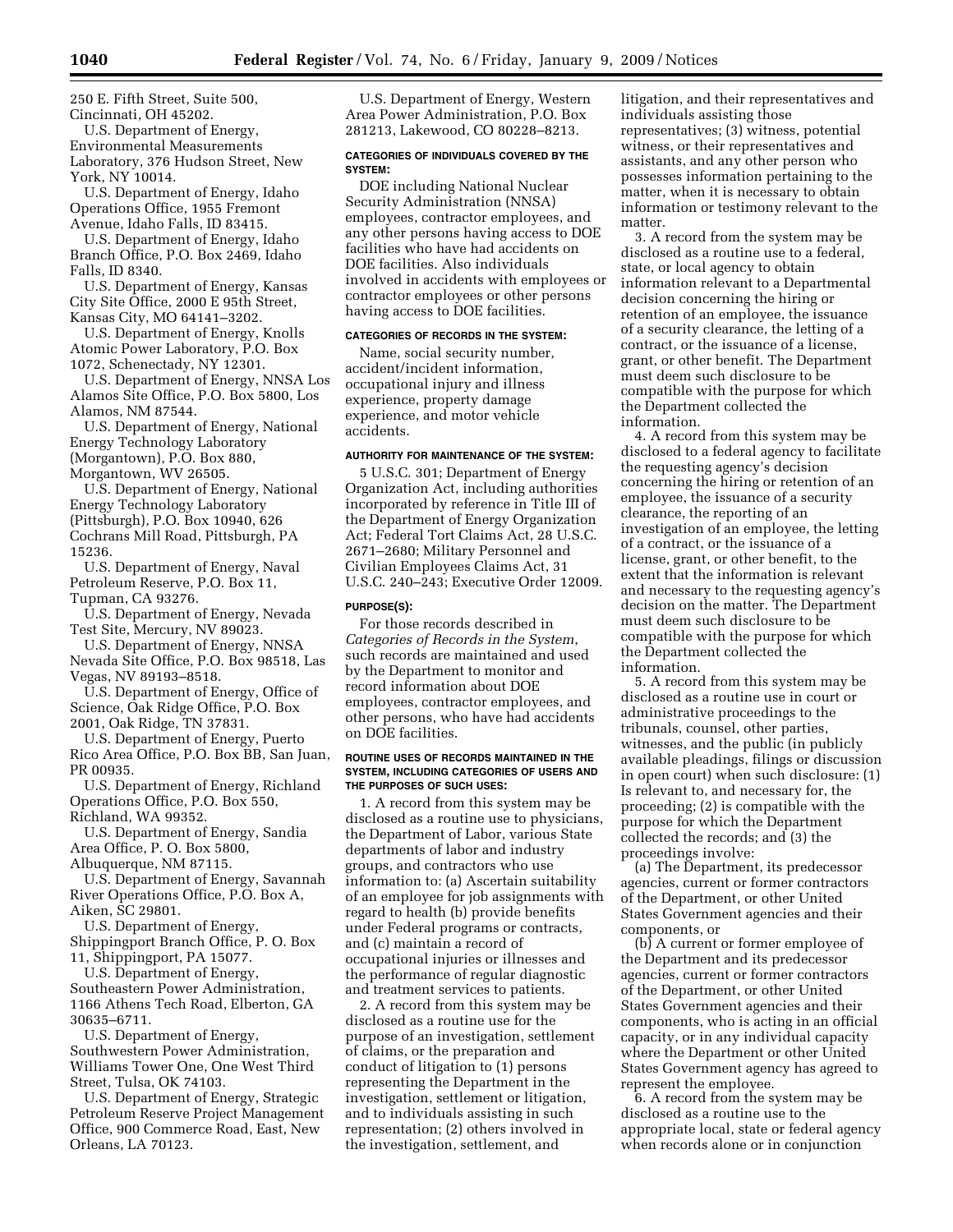with other information, indicates a violation or potential violation of law whether civil, criminal, or regulatory in nature, and whether arising by general statute or particular program pursuant thereto.

7. A record from this system of records may be disclosed to foreign governments or international organizations in accordance with treaties, international conventions, or executive agreements.

8. A record from the system may be disclosed as a routine use to DOE contractors in performance of their contracts, and their officers and employees who have a need for the record in the performance of their duties. Those provided information under this routine use are subject to the same limitations applicable to Department officers and employees under the Privacy Act.

9. A record from this system of records may be disclosed to a member of Congress submitting a request involving the constituent when the constituent has requested assistance from the member with respect to the subject matter of the record. The member of Congress must provide a copy of the constituent's request for assistance.

10. A record from this system may be disclosed as a routine use to DOE contractor personnel, grantees, and cooperative agreement holders of components of the Department of Health and Human Services, including the National Institute for Occupational Safety and Health, the National Center for Environmental Health of the Center for Disease Control and Prevention, and the Agency for Toxic Substances and Disease Registry when conducting epidemiological studies, or public health activities as required by law performed and pursuant to a Memorandum of Understanding between the Department of Health and Human Services or its components. Those provided information under this routine use are subject to the same limitations applicable to Department officers and employees under the Privacy Act.

11. A record from this system may be disclosed as a routine use to contractors, grantees, participants in cooperative agreements, and collaborating researchers, or the employees of these parties, when conducting health studies or related health or environmental duties pursuant to their contracts, grants, and cooperating or collaborating research agreements. In order to conduct the studies, the Department, its contractors, grantees, participants in cooperative agreements, and

collaborating researchers may disclose a record to federal, state and local health and medical agencies or authorities; to subcontractors in order to determine a subjects vital status or cause of death; to health care providers to verify a diagnosis or cause of death; or to third parties to obtain current addresses for participants in health-related studies, surveys and surveillances. All recipients of such records are required to comply with the Privacy Act, to follow prescribed measures to protect personal privacy, and to disclose or use personally identifiable information only for the above described research purpose. Those provided information under this routine use are subject to the same limitations applicable to Department officers and employees under the Privacy Act.

12. A record from this system of records may be disclosed to members of DOE advisory committees, the Department of Health and Human Services Advisory Committee on Project Related to Department of Energy Facilities and to designated employees of Federal, State, or local government or government-sponsored entities authorized to provide advice to the Department concerning health, safety, or environmental issues. Those provided information under this routine use are subject to the same limitations applicable to Department officers and employees under the Privacy Act.

13. A record from this system may be disclosed as a routine use to the personnel, contractors, grantees, and cooperative agreement holders of the Department of Labor, the Department of Health and Human Services, the Department of Justice, and other Federal agencies and their components, designated by the President to implement the Federal compensation program established by the Energy Employees Occupational Illness Compensation Program Act, for the purpose of assisting in the adjudication or processing of a claim under that Act. Those provided information under this routine use are subject to the same limitations applicable to Department officers and employees under the Privacy Act.

14. A record from this system may be disclosed as a routine use when (1) it is suspected or confirmed that the security or confidentiality of information in the system of records has been compromised; (2) the Department has determined that as a result of the suspected or confirmed compromise there is a risk of harm to economic or property interests, identity theft or fraud, or harm to the security integrity if this system or other systems or

programs (whether maintained by the Department or another agency or entity) that rely upon the compromised information; and (3) the disclosure is made to such agencies, entities, and persons who are reasonably necessary to assist in connection with the Department's efforts to respond to the suspected or confirmed compromise and prevent, minimize, or remedy such harm.

### **POLICIES AND PRACTICES FOR STORING, RETRIEVING, ACCESSING, RETAINING, AND DISPOSING OF RECORDS IN THE SYSTEM:**

#### **STORAGE:**

Records may be stored as paper records, microfilm, and electronic media.

#### **RETRIEVABILITY:**

Records are retrieved by name and/or social security number.

#### **SAFEGUARDS:**

Paper records are maintained in locked cabinets and desks. Electronic records are controlled through established DOE computer center procedures (personnel screening and physical security), and they are password protected. Passwords are known only by the system manager. Access is limited to those whose official duties require access to the records.

### **RETENTION AND DISPOSAL:**

Records retention and disposal authorities are contained in the National Archives and Records Administration (NARA) General Records Schedule and DOE record schedules that have been approved by NARA.

### **SYSTEM MANAGER(S) AND ADDRESS:**

Headquarters: Chief, Health, Safety and Security Officer, Office of Health, Safety and Security, U.S. Department of Energy, 1000 Independence Avenue, SW., Washington, DC 20585.

Field Offices: The Health, Safety and Security Officers of field locations listed above under ''System Location(s)'' are the system managers for their respective portions of this system.

### **NOTIFICATION PROCEDURES:**

In accordance with the DOE regulation implementing the Privacy Act, at Title 10, Code of Federal Regulations, Part 1008, a request by an individual to determine if a system of records contains information about him/ her should be directed to the U.S. Department of Energy, Headquarters, Privacy Act Officer, or the Privacy Act Officer at the appropriate address identified above under ''System Locations.'' For records maintained by Laboratories or Field Site Offices, the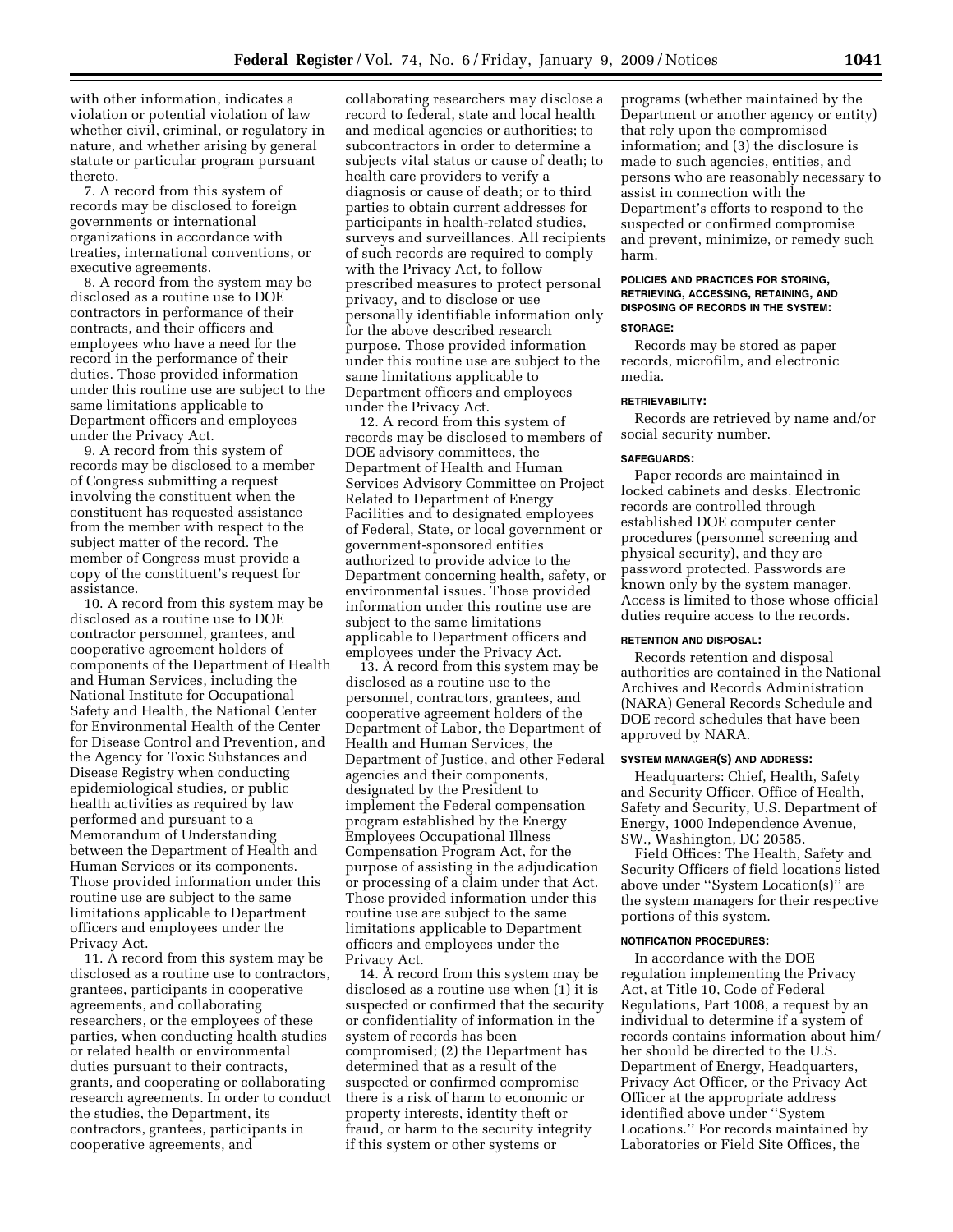request should be directed to the Privacy Act Officer for the site that has jurisdiction over the ''System Location'' as listed in the *Correlation*. The request should include the requester's complete name, time period for which records are sought, and the office location(s) where the requester believes the records are located.

### **RECORDS ACCESS PROCEDURES:**

Same as Notification Procedures above. Records are generally kept at location where the work is performed. In accordance with the DOE Privacy Act regulation, proper identification is required before a request is processed.

### **CONTESTING RECORD PROCEDURES:**

Same as Notification Procedures above.

### **RECORD SOURCE CATEGORIES:**

The individual who is the subject of the record, physicians, medical is institutions, Office of Workers Compensation Programs, military retired pay system records, Federal civilian retirement systems, retirement life insurance and health benefits records system of the Office of Personnel Management, and the personnel management records systems of the Office of Personnel Management.

#### **SYSTEMS EXEMPTED FROM CERTAIN PROVISIONS OF THE ACT:**

None.

#### **DOE–41**

### **SYSTEM NAME:**

Legal Files (Claims, Litigation, Criminal Violations, Patents, and Others).

### **SECURITY CLASSIFICATION:**

Unclassified.

### **SYSTEM LOCATION(S):**

U.S. Department of Energy Headquarters, 1000 Independence Avenue, SW., Washington, DC 20585.

U.S. Department of Energy, Alaska Power Administration, Federal Records Center, San Point Way, NE., Seattle, WA 98115.

U.S. Department of Energy, NNSA Service Center Albuquerque, P.O. Box 5400, Albuquerque, NM 87185–5400.

U.S. Department of Energy, NNSA Naval Reactors Field Office, Pittsburgh Naval Reactors, P.O. Box 109, West Mifflin, PA 15122–0109.

U.S. Department of Energy, NNSA Naval Reactors Field Office, Schenectady Naval Reactors, P.O. Box 1069, Schenectady, NY 12301.

U.S. Department of Energy, Bartlesville Energy Technology Center, P.O. Box 1398, Bartlesville, OK 74003.

U.S. Department of Energy, Bonneville Power Administration, P.O. Box 3621, Portland, OR 97208.

U.S. Department of Energy, Office of Science, Chicago Office, 9800 South Cass Avenue, Argonne, IL 60439.

U.S. Department of Energy, Grand Forks Energy Technology Center, P.O. Box 8213, University Station, Grand Forks, ND 58201.

U.S. Department of Energy, Idaho Operations Office, 1955 Fremont Avenue, Idaho Falls, ID 83415.

U.S. Department of Energy, Los Alamos Site Office, 528 35th Street, Los Alamos, NM 87544.

U.S. Department of Energy, National Energy Technology Laboratory (Morgantown), P.O. Box 880, Morgantown, WV 26505.

U.S. Department of Energy, National Energy Technology Laboratory (Pittsburgh), P.O. Box 10940, 626 Cochrans Mill Road, Pittsburgh, PA 15236.

U.S. Department of Energy, NNSA Nevada Site Office, P.O. Box 98518, Las Vegas, NV 89193–8518.

U.S. Department of Energy, Office of Science, Oak Ridge Office, P.O. Box 2001, Oak Ridge, TN 37831.

U.S. Department of Energy, Environmental Management Consolidated Business Center (EMCBC), 250 E. Fifth Street, Cincinnati, OH 45202.

U.S. Department of Energy, Richland Operations Office, P.O. Box 550, Richland, WA 99352.

U.S. Department of Energy, Savannah River Operations Office, P.O. Box A, Aiken, SC 29801.

U.S. Department of Energy, Southeastern Power Administration, 1166 Athens Tech Road, Elberton, GA 30635–6711.

U.S. Department of Energy, Southwestern Power Administration, Williams Tower One, One West Third Street, Tulsa, OK 74103.

U.S. Department of Energy, Western Area Power Administration, P.O. Box 281213, Lakewood, CO 80228–8213.

#### **CATEGORIES OF INDIVIDUALS COVERED BY THE SYSTEM:**

All persons identified in files maintained by the Office of General Counsel, which includes attorneys at all DOE offices including National Nuclear Security Administration (NNSA), from which information is retrieved by name or other personal identifier, including: Litigants and other claimants against the Department and its contractors asserting matters including, but not limited to, personal injury, property damage or infringement (including intellectual property), contract violation and harms

resulting from employer-employee relationships; persons who are the subjects of claims by the DOE, such as persons who may have violated criminal laws, DOE regulations and contracts with the DOE and persons against whom the DOE considered asserting such claims; DOE's contractors and potential contractors; persons holding copyrights and issued patents pertaining to the DOE's activities; DOE employees, subject to garnishment or assignments; and DOE employees and contractor employees who use Alternative Dispute Resolution (ADR).

### **CATEGORIES OF RECORDS IN THE SYSTEM:**

Records concerning legal matters include, but are not limited to, documents pertaining to: (1) Litigation and all other claims against, and by, the DOE and its contractors, which have been assigned to the Office of General Counsel; (2) DOE contracts; (3) issued patents and copyright matters; (4) records pertaining ADR. Litigation and claim records may, among others, include correspondence, pleadings such as complaints, answers, and motions; depositions, court orders and briefs. Records in this system also may include accident reports, inspection reports, investigation reports, audit reports, personnel files, contracts, consultant agreements, reports pertaining to criminal matters of interest to the DOE, Personnel Security Review Board documents, medical records, photographs, telephone records, patents and related documents, correspondence, and memoranda.

#### **AUTHORITY FOR MAINTENANCE OF THE SYSTEM:**

42 U.S.C. 7101 *et seq.* and 50 U.S.C. 2401 *et seq.* 

#### **PURPOSE(S):**

For those records described in *Categories of Records in the System*, such records are maintained and used by the Department to settle claims and prepare for litigation and resolve disputes.

#### **ROUTINE USES OF RECORDS MAINTAINED IN THE SYSTEM, INCLUDING CATEGORIES OF USERS AND THE PURPOSES OF SUCH USES:**

1. A record from this system may be disclosed as a routine use for the purpose of an investigation, settlement of claims, or the preparation and conduct of litigation to: (1) A person representing the Department in the investigation, settlement or litigation, and to individuals assisting in such representation; (2) others involved in the investigation, settlement, and litigation, and their representatives and individuals assisting those representatives; (3) a witness, potential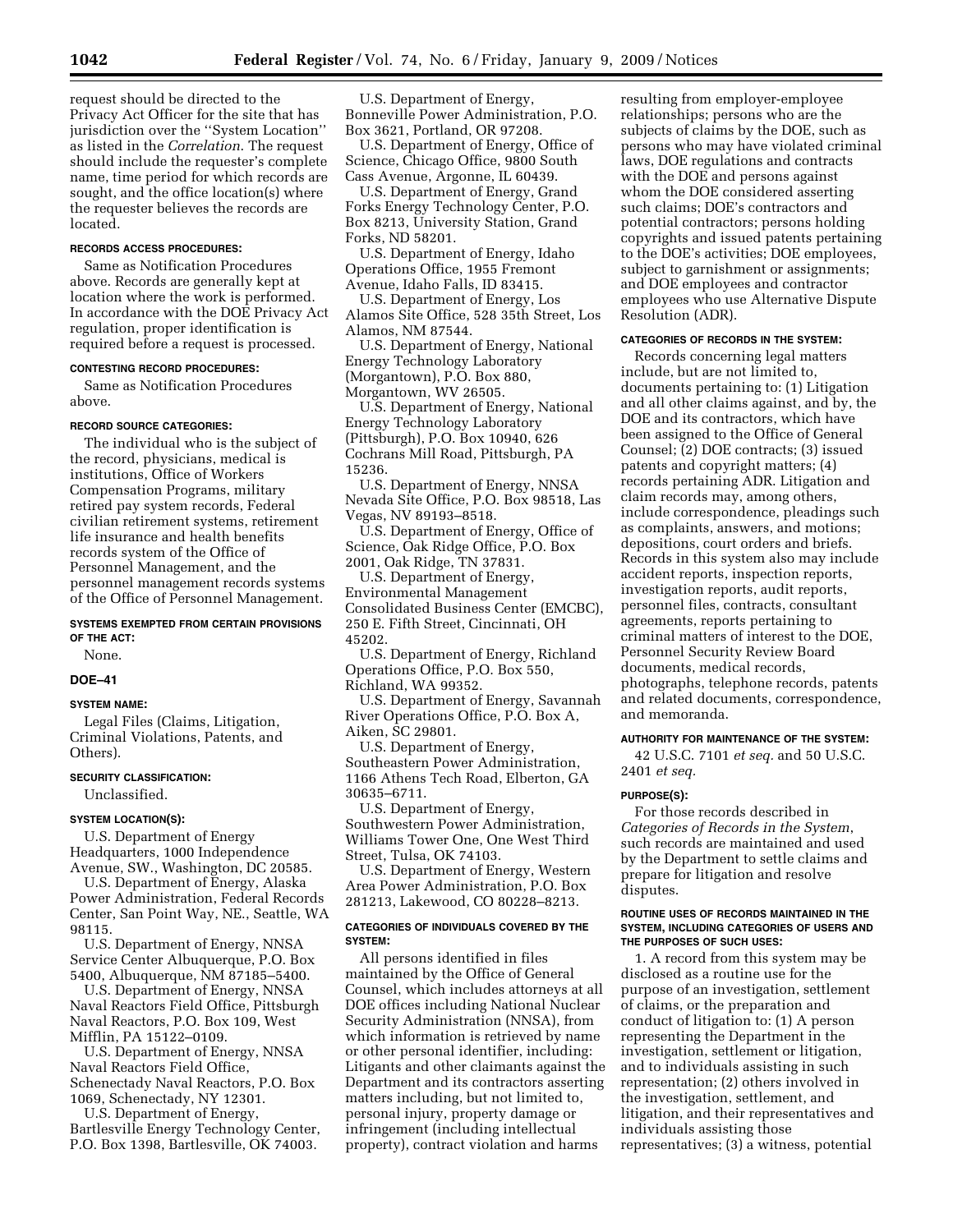witness, or their representatives and assistants, and any other person who possesses information pertaining to the matter, when it is necessary to obtain information or testimony relevant to the matter.

2. A record from this system may be disclosed as a routine use in court or administrative proceedings to the tribunals, counsel, other parties, witnesses, and the public (in publicly available pleadings, filings or discussion in open court) when such disclosure: (1) Is relevant to, and necessary for, the proceeding; (2) is compatible with the purpose for which the Department collected the records; and (3) the proceedings involve:

(a) The Department, its predecessor agencies, current or former contractors of the Department, or other United States Government agencies and their components, or

(b) A current or former employee of the Department and its predecessor agencies, current or former contractors of the Department, or other United States Government agencies and their components, who is acting in an official capacity, or in any individual capacity where the Department or other United States Government agency has agreed to represent the employee.

3. A record from the system may be disclosed as a routine use to a federal, state, or local agency to obtain information relevant to a Departmental decision concerning the hiring or retention of an employee, the issuance of a security clearance, the letting of a contract, or the issuance of a license, grant, or other benefit. The Department must deem such disclosure to be compatible with the purpose for which the Department collected the information.

4. A record from this system may be disclosed to a federal agency to facilitate the requesting agency's decision concerning the hiring or retention of an employee, the issuance of a security clearance, the reporting of an investigation of an employee, the letting of a contract, or the issuance of a license, grant, or other benefit, to the extent that the information is relevant and necessary to the requesting agency's decision on the matter. The Department must deem such disclosure to be compatible with the purpose for which the Department collected the information.

5. A record from the system may be disclosed as a routine use to the appropriate local, state or federal agency when records alone or in conjunction with other information, indicates a violation or potential violation of law whether civil, criminal, or regulatory in

nature, and whether arising by general statute or particular program pursuant thereto.

6. A record from this system of records may be disclosed to a member of Congress submitting a request involving the constituent when the constituent has requested assistance from the member with respect to the subject matter of the record. The member of Congress must provide a copy of the constituent's request for assistance.

7. A record from this system of records may be disclosed to foreign governments or international organizations in accordance with treaties, international conventions, or executive agreements.

8. A record from the system may be disclosed as a routine use to DOE contractors in performance of their contracts, and their officers and employees who have a need for the record in the performance of their duties. Those provided information under this routine use are subject to the same limitations applicable to Department officers and employees under the Privacy Act.

9. A record from this system may be disclosed as a routine use to the personnel, contractors, grantees, and cooperative agreement holders of the Department of Labor, the Department of Health and Human Services, the Department of Justice, and other Federal agencies and their components, designated by the President to implement the Federal compensation program established by the Energy Employees Occupational Illness Compensation Program Act, for the purpose of assisting in the adjudication or processing of a claim under that Act. Those provided information under this routine use are subject to the same limitations applicable to Department officers and employees under the Privacy Act.

10. A record from this system may be disclosed as a routine use when (1) it is suspected or confirmed that the security or confidentiality of information in the system of records has been compromised; (2) the Department has determined that as a result of the suspected or confirmed compromise there is a risk of harm to economic or property interests, identity theft or fraud, or harm to the security integrity if this system or other systems or programs (whether maintained by the Department or another agency or entity) that rely upon the compromised information; and (3) the disclosure is made to such agencies, entities, and persons who are reasonably necessary to assist in connection with the

Department's efforts to respond to the suspected or confirmed compromise and prevent, minimize, or remedy such harm.

### **POLICIES AND PRACTICES FOR STORING, RETRIEVING, ACCESSING, RETAINING, AND DISPOSING OF RECORDS IN THE SYSTEM:**

#### **STORAGE:**

Records may be stored as paper records and electronic media.

#### **RETRIEVABILITY:**

Records are retrieved by name, case name, claim name, or assigned identifying number.

### **SAFEGUARDS:**

Paper records are maintained in locked cabinets and desks. Electronic records are controlled through established DOE computer center procedures (personnel screening and physical security), and they are password protected. Access is limited to those whose official duties require access to the records.

#### **RETENTION AND DISPOSAL:**

Records retention and disposal authorities are contained in the National Archives and Records Administration (NARA) General Records Schedule and DOE record schedules that have been approved by NARA.

#### **SYSTEM MANAGER(S) AND ADDRESS:**

Headquarters: Deputy General Counsel, Office of the General Counsel, U.S. Department of Energy, 1000 Independence Avenue, SW., Washington, DC 20585.

Field Offices: The Chief Counsels of the ''System Locations'' listed above are the system managers for their respective portions of this system.

#### **NOTIFICATION PROCEDURES:**

In accordance with the DOE regulation implementing the Privacy Act, at Title 10, Code of Federal Regulations, Part 1008, a request by an individual to determine if a system of records contains information about him/ her should be directed to the U.S. Department of Energy, Headquarters, Privacy Act Officer, or the Privacy Act Officer at the appropriate address identified above under ''System Locations.'' For records maintained by Laboratories or Field Site Offices, the request should be directed to the Privacy Act Officer for the site that has jurisdiction over the ''System Location'' as listed in the *Correlation*. The request should include the requester's complete name, time period for which records are sought, and the office location(s) where the requester believes the records are located.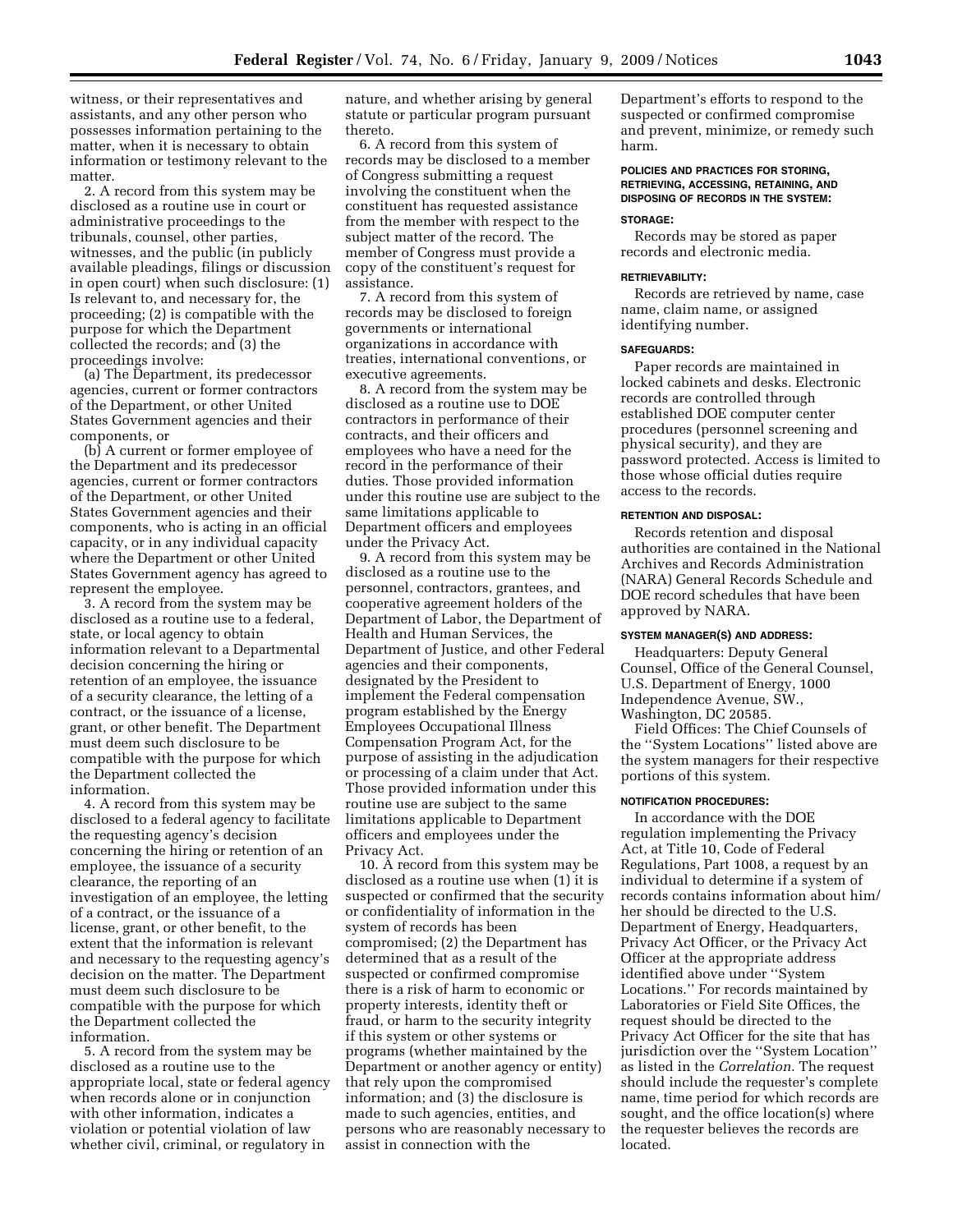### **RECORDS ACCESS PROCEDURES:**

Same as Notification Procedures above. Records are generally kept at locations where the work is performed. In accordance with the DOE Privacy Act regulation, proper identification is required before a request is processed.

### **CONTESTING RECORD PROCEDURES:**

Same as Notification Procedures above.

### **RECORD SOURCE CATEGORIES:**

Subject individuals, inspection reports, other agencies, Office of General Counsel attorneys, other agency officers and staff, contractors, investigators, and auditors.

### **SYSTEMS EXEMPTED FROM CERTAIN PROVISIONS OF THE ACT:**

This system is exempt under subsection  $(k)(1)$ ,  $(k)(2)$ , and  $(k)(5)$  of the Privacy Act, to the extent that information within the System meets the criteria of those subsections of the Act. Such information has been exempted from the provisions of subsections  $(c)(3)$ ,  $(d)$ , and  $(e)(1)$  of the Act; see the DOE Privacy Act regulation at Title 10, Code of Federal Regulations, Part 1008.

#### **DOE–43**

#### **SYSTEM NAME:**

Personnel Security Files.

### **SECURITY CLASSIFICATION:**

Unclassified and classified.

### **SYSTEM LOCATION(S):**

U.S. Department of Energy, Headquarters, 1000 Independence Avenue, SW., Washington, DC 20585. U.S. Department of Energy, NNSA

Service Center Albuquerque, P.O. Box 5400, Albuquerque, NM 87185–5400.

U.S. Department of Energy, NNSA Naval Reactors Field Office, Pittsburgh Naval Reactors, P.O. Box 109, West Mifflin, PA 15122–0109.

U.S. Department of Energy, NNSA Naval Reactors Field Office, Schenectady Naval Reactors, P.O. Box 1069, Schenectady, NY 12301.

U.S. Department of Energy, Office of Science, Chicago Office, 9800 South Cass Avenue, Argonne, IL 60439.

U.S. Department of Energy, Idaho Operations Office, 1955 Fremont Avenue, Idaho Falls, ID 83415.

U.S. Department of Energy, NNSA Nevada Site Office, P.O. Box 98518, Las Vegas, NV 89193–8518.

U.S. Department of Energy, Office of Science, Oak Ridge Office, P.O. Box 2001, Oak Ridge, TN 37831.

U.S. Department of Energy, Richland Operations Office, P.O. Box 550, Richland, WA 99352.

U.S. Department of Energy, Savannah River Operations Office, P.O. Box A, Aiken, SC 29801.

### **CATEGORIES OF INDIVIDUALS COVERED BY THE SYSTEM:**

Applicants for DOE including National Nuclear Security Administration (NNSA) employment; DOE employees including assignees and detailees, agents and consultants with the DOE, DOE contractors and subcontractors, and DOE access permittees processed for DOE access authorizations for access to classified matter or special nuclear materials; other Federal agency contractor and subcontractor applicants for employment, and their employees, detailees, agents, and consultants processed for DOE access authorizations; and other individuals processed for DOE access authorizations as determined by the Secretary.

#### **CATEGORIES OF RECORDS IN THE SYSTEM:**

Name, date and place of birth, social security number, citizenship status, grade, organization, employer(s), initial investigation and reinvestigation history; and access authorization history; the formal request(s) and justification(s) for access authorization processing; security forms, fingerprint cards, and acknowledgments completed by the individual for both the initial investigation and reinvestigation; results of pre-employment checks (if required); request(s) and approval(s) for issuance of a security badge(s); report of investigation provided by an agency which has previously conducted an investigation of the individual for employment or security clearance purposes; approvals for classified visits; photographs; security infraction reports; security termination statement(s), foreign travel document; letters of interrogatory, personnel security interview transcripts or summaries, and/or audio tapes of the interviews, and evaluations of the interviews; reports of hospitalization or treatment for a mental condition or substance abuse, including information provided by an Employee Assistance Program provider; reports of DOE-sponsored mental evaluations conducted by competent medical authorities; reports of security violations; public record information to include law enforcement, financial, divorce, bankruptcy, name change and other court information or reports and copies of information appearing in the media; security advisory letters; information concerning citizenship status, foreign contacts, and spouse and/or individual(s) with whom the individual resides; administrative

review processing data; justifications for participation in sensitive DOE activities and/or for Sensitive Compartmented Information access approval; results of required testing for participation in sensitive DOE activities; documents concerning Interim Access Authorization processing or processing under Section 145b of the Atomic Energy Act of 1954, as amended; written evaluations of reported derogatory information; credit check results; copies of correspondence to and from the individual concerning the items above and copies of inter- and intra-agency correspondence concerning the items above; and any other material relevant to the individual's DOE access authorization or special authorization eligibility or processing and, for DOE employees, suitability for Federal employment.

#### **AUTHORITY FOR MAINTENANCE OF THE SYSTEM:**

42 U.S.C. 7101 *et seq.;* 50 U.S.C. 2401 *et seq.;* 10 CFR Part 710, Subpart A; Executive Orders 10450 and 12968; 5 CFR Part 732; DOE O 474.4 Safeguards and Security Program of 8–26–05; DOE M 470.4–5, Personnel Security, of 08– 26–05 and Director of Central Intelligence Directive 6/14 of 6–20–00.

#### **PURPOSE(S):**

For those records described in *Categories of Records in the System,*  such records are maintained and used by the Department as an official record of all information gathered and evaluated to determine an individual's initial and continued DOE access authorization eligibility and, if applicable, an individual's eligibility for participation in DOE sensitive activities or for access to Sensitive Compartmented Information.

#### **ROUTINE USES OF RECORDS MAINTAINED IN THE SYSTEM, INCLUDING CATEGORIES OF USERS AND THE PURPOSES OF SUCH USES:**

1. A record from this system may be disclosed as a routine use to competent medical authority who, under a formal agreement for payment of services with the local DOE personnel security element, conducts evaluations under Title 10, Code of Federal Regulations, Part 710, to determine whether an individual has an illness or mental condition of a nature which causes, or may cause, a significant defect in judgment or reliability, or is alcohol dependent or suffering from alcohol abuse.

2. A record from the system may be disclosed as a routine use to a federal, state, or local agency to obtain information relevant to a Departmental decision concerning the hiring or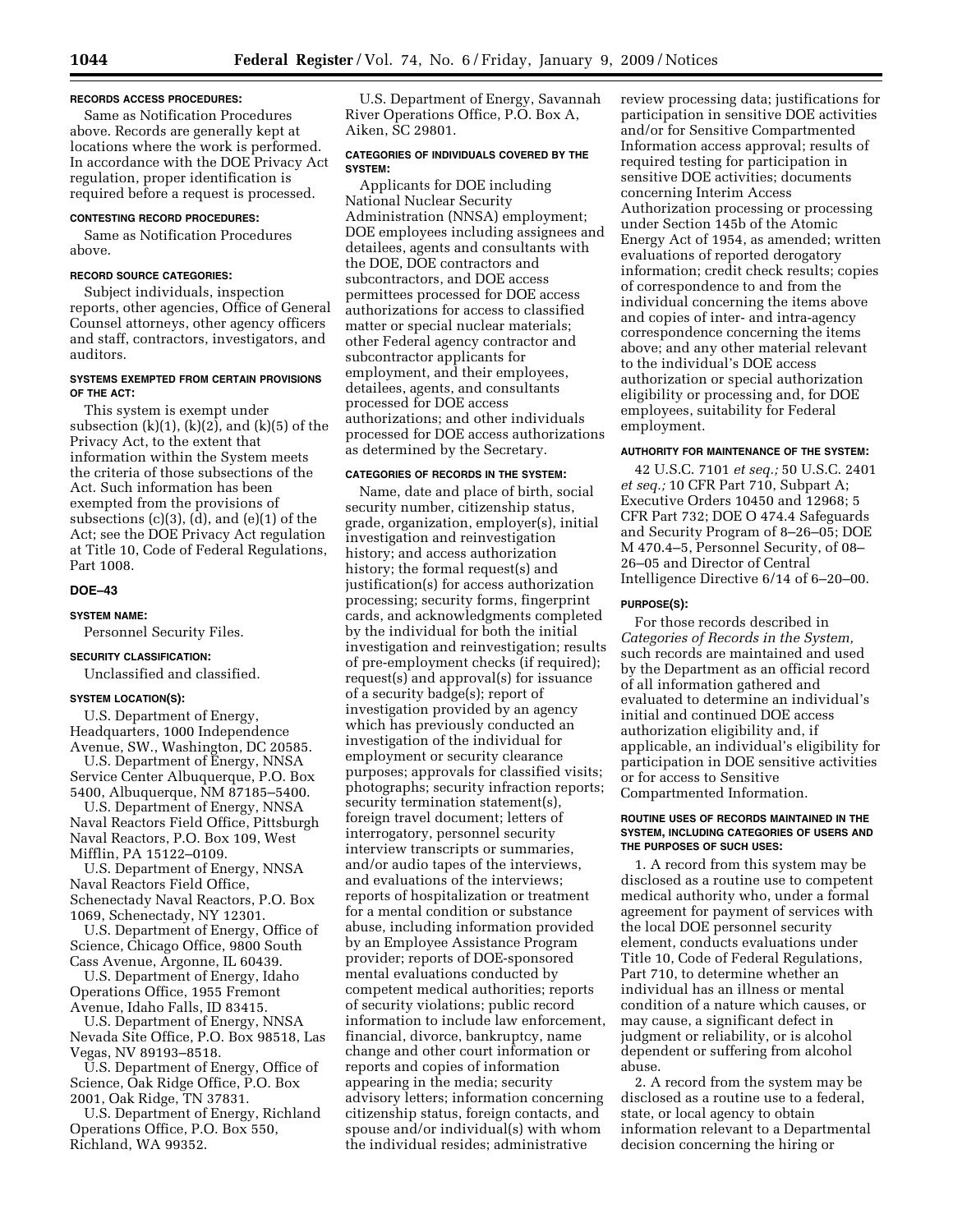retention of an employee, the issuance of a security clearance, the letting of a contract, or the issuance of a license, grant, or other benefit. The Department must deem such disclosure to be compatible with the purpose for which the Department collected the information.

3. A record from this system may be disclosed to a federal agency to facilitate the requesting agency's decision concerning the hiring or retention of an employee, the issuance of a security clearance, the reporting of an investigation of an employee, the letting of a contract, or the issuance of a license, grant, or other benefit, to the extent that the information is relevant and necessary to the requesting agency's decision on the matter. The Department must deem such disclosure to be compatible with the purpose for which the Department collected the information.

4. A record from the system may be disclosed as a routine use to the appropriate local, state or federal agency when records alone or in conjunction with other information, indicates a violation or potential violation of law whether civil, criminal, or regulatory in nature, and whether arising by general statute or particular program pursuant thereto.

5. A record from this system of records may be disclosed to a member of Congress submitting a request involving the constituent when the constituent has requested assistance from the member with respect to the subject matter of the record. The member of Congress must provide a copy of the constituent's request for assistance.

6. A record from this system of records may be disclosed to foreign governments or international organizations in accordance with treaties, international conventions, or executive agreements

7. A record from the system may be disclosed as a routine use to DOE contractors in performance of their contracts, and their officers and employees who have a need for the record in the performance of their duties. Those provided information under this routine use are subject to the same limitations applicable to Department officers and employees under the Privacy Act.

8. A record from this system may be disclosed as a routine use when (1) it is suspected or confirmed that the security or confidentiality of information in the system of records has been compromised; (2) the Department has determined that as a result of the suspected or confirmed compromise

there is a risk of harm to economic or property interests, identity theft or fraud, or harm to the security integrity if this system or other systems or programs (whether maintained by the Department or another agency or entity) that rely upon the compromised information; and (3) the disclosure is made to such agencies, entities, and persons who are reasonably necessary to assist in connection with the Department's efforts to respond to the suspected or confirmed compromise and prevent, minimize, or remedy such harm.

### **POLICIES AND PRACTICES FOR STORING, RETRIEVING, ACCESSING, RETAINING AND DISPOSING OF RECORDS IN THE SYSTEM: STORAGE:**

A record may be stored as paper records, microfiche, and electronic media.

### **RETRIEVABILITY:**

Records are retrieved by name and/or assigned DOE file number (alphanumeric code).

#### **SAFEGUARDS:**

Paper records are maintained in locked cabinets and desks. Electronic records are controlled through established DOE computer center procedures (personnel screening and physical security), and they are password protected. Access is limited to those whose official duties require access to the records.

### **RETENTION AND DISPOSAL:**

Records retention and disposal authorities are contained in the National Archives and Records Administration (NARA) General Records Schedule and DOE record schedules that have been approved by NARA.

## **SYSTEM MANAGER(S) AND ADDRESS:**

Headquarters: Director, Office of Security Operations, U.S. Department of Energy, 1000 Independence Avenue, SW., Washington, DC 20585.

Field Offices: The Security Officers of the ''System Locations'' listed above are the system managers for their respective portions of this system.

### **NOTIFICATION PROCEDURES:**

In accordance with the DOE regulation implementing the Privacy Act, at Title 10, Code of Federal Regulations, Part 1008, a request by an individual to determine if a system of records contains information about him/ her should be directed to the U.S. Department of Energy, Headquarters, Privacy Act Officer, or the Privacy Act Officer at the appropriate address identified above under ''System

Locations.'' For records maintained by Laboratories or Field Site Offices, the request should be directed to the Privacy Act Officer for the site that has jurisdiction over the ''System Location'' as listed in the *Correlation*. The request should include the requester's complete name, time period for which records are sought, and the office location(s) where the requester believes the records are located.

#### **RECORDS ACCESS PROCEDURES:**

Same as Notification Procedures above. Records are generally kept at locations where the work is performed. In accordance with DOE's Privacy Act regulation, proper identification is required before a request is processed.

### **CONTESTING RECORD PROCEDURES:**

Same as Notification Procedures above.

### **RECORD SOURCE CATEGORIES:**

Documents completed and/or furnished by subject; Department of Energy; Office of Personnel Management; Federal Bureau of Investigation; Defense Security Service; medical professionals; and confidential sources.

#### **SYSTEMS EXEMPTED FROM CERTAIN PROVISIONS OF THE ACT:**

This system is exempt under subsection  $(k)(1)$ ,  $(k)(2)$ , and  $(k)(5)$  of the Privacy Act to the extent that information within the System meets the criteria of those subsections of the Act. Such information has been exempted from the provisions of subsections (c)(3), (d), and (e)(1) of the Act. See the Department's Privacy Act regulation at Title 10, Code of Federal Regulations, Part 1008.

### **DOE–44**

#### **SYSTEM NAME:**

Special Access Authorization for Categories of Classified Information.

#### **SECURITY CLASSIFICATION:**

### Classified.

**SYSTEM LOCATION(S):** 

U.S. Department of Energy, Headquarters, 1000 Independence Avenue, SW., Washington, DC 20585.

U.S. Department of Energy, NNSA Service Center Albuquerque, P.O. Box

5400, Albuquerque, NM 87185–5400. U.S. Department of Energy, Amarillo Site Office, Highway 60 FM2373,

Amarillo, TX 79120.

U.S. Department of Energy, Idaho Operations Office, 1955 Fremont Avenue, Idaho Falls, ID 83415.

U.S. Department of Energy, Kansas City Site Office, 2000 E 95th Street, Kansas City, MO 64141–3202.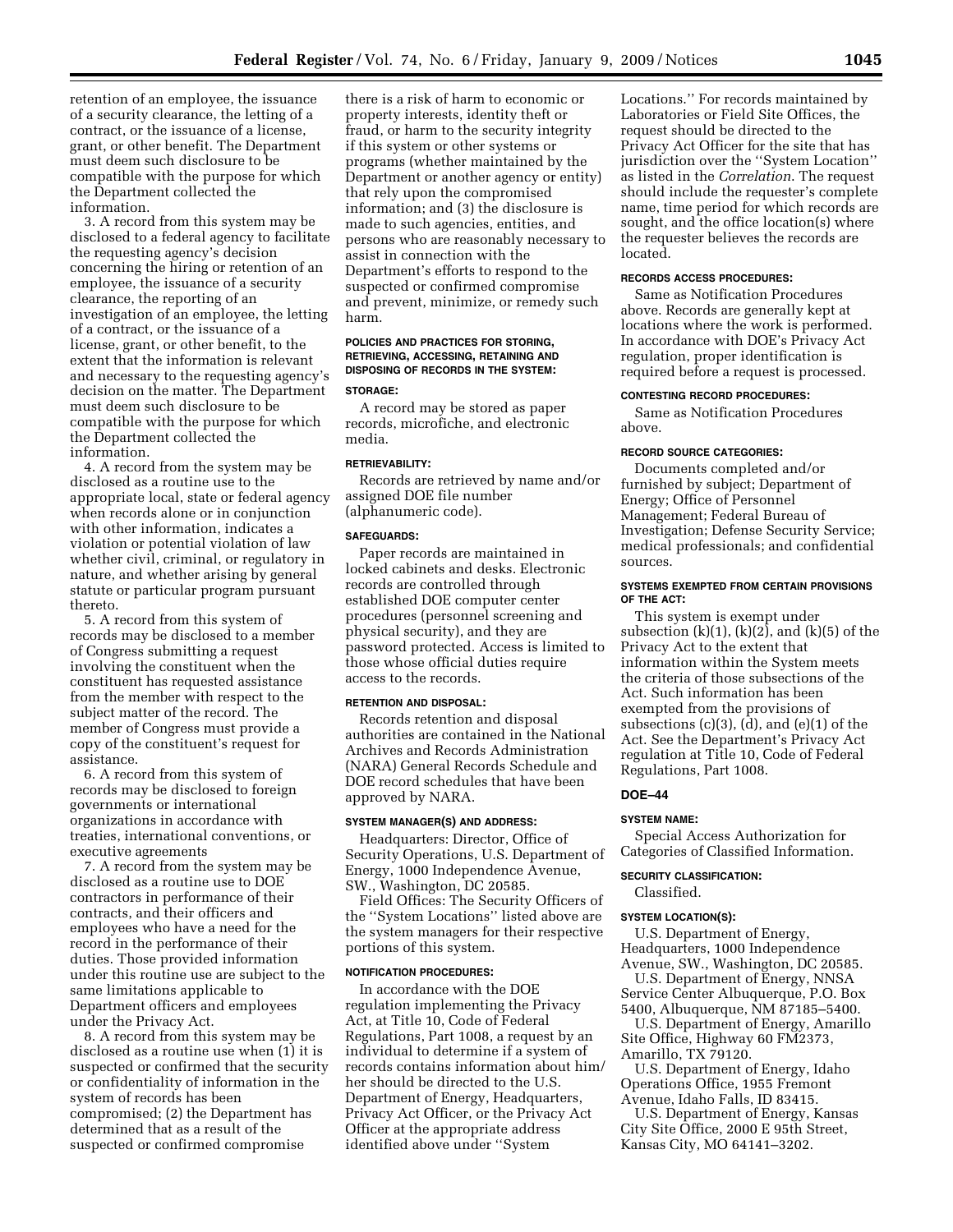U.S. Department of Energy, NNSA Los Alamos Site Office, 528 35th Street, Los Alamos, NM 87544.

U.S. Department of Energy, NNSA Nevada Site Office, P.O. Box 98518, Las Vegas, NV 89193–8518.

U.S. Department of Energy, Office of Science, Oak Ridge Office, P.O. Box 2001, Oak Ridge, TN 37831.

U.S. Department of Energy, Richland Operations Office, P.O. Box 550, Richland, WA 99352.

U.S. Department of Energy, NNSA Sandia Site Office, 1515 Eubank Avenue, Albuquerque, NM 87123.

U.S. Department of Energy, Savannah River Operations Office, P.O. Box A, Aiken, SC 29801.

### **CATEGORIES OF INDIVIDUALS COVERED BY THE SYSTEM:**

Current and former DOE and National Nuclear Security Administration employees, current and former DOE contractor employees, and employees of other Federal agencies authorized access to special categories of classified information and compartmentalized DOE facilities and/or areas.

### **CATEGORIES OF RECORDS IN THE SYSTEM:**

Names of individuals, social security numbers, letters and memoranda, and status reports relating to authorized access to special categories of classified information and compartmentalized DOE facilities and/or areas.

### **AUTHORITY FOR MAINTENANCE OF THE SYSTEM:**

42 U.S.C. 7101 *et seq.;* 50 U.S.C. 2401 *et seq.*; 5 U.S.C. 301; Atomic Energy Act of 1954, as amended; Department of Energy Organization Act, including authorities incorporated by reference in Title of the Department of Energy Organization Act; DOE M 471.2–4, Executive Order 12333; Executive Order 12968; Federal Personnel Manual, Chapters 731 and 736.

#### **PURPOSE(S):**

For those records described in *Categories of Records in the System,*  such records are maintained and used by DOE to verify individuals who are authorized access to special categories of classified information and compartmentalized DOE facilities and/ or areas.

#### **ROUTINE USES OF RECORDS MAINTAINED IN THE SYSTEM, INCLUDING CATEGORIES OF USERS AND THE PURPOSES OF SUCH USES:**

1. A record from this system may be disclosed as a routine use to DOE contractors in performance of their contracts, and their officers and employees who have a need for the record in the performance of their duties. Those provided information

under this routine use are subject to the same limitations applicable to Department officers and employees under the Privacy Act.

2. A record from this system may be disclosed as a routine use to other federal agencies or departments for determining individuals who have access to classified information generated by these agencies.

3. A record from the system may be disclosed as a routine use to the appropriate local, state or federal agency when records alone or in conjunction with other information, indicates a violation or potential violation of law whether civil, criminal, or regulatory in nature, and whether arising by general statute or particular program pursuant thereto.

4. A record from this system may be disclosed as a routine use to a member of Congress submitting a request involving a constituent when the constituent has requested assistance from the member of Congress with respect to the subject matter of the record. The member of Congress must provide a copy of the constituent's request for assistance.

5. A record from this system may be disclosed as a routine use when (1) it is suspected or confirmed that the security or confidentiality of information in the system of records has been compromised; (2) the Department has determined that as a result of the suspected or confirmed compromise there is a risk of harm to economic or property interests, identity theft or fraud, or harm to the security integrity if this system or other systems or programs (whether maintained by the Department or another agency or entity) that rely upon the compromised information; and (3) the disclosure is made to such agencies, entities, and persons who are reasonably necessary to assist in connection with the Department's efforts to respond to the suspected or confirmed compromise and prevent, minimize, or remedy such harm.

### **POLICIES AND PRACTICES FOR STORING, RETRIEVING, ACCESSING, RETAINING AND DISPOSING OF RECORDS IN THE SYSTEM:**

#### **STORAGE:**

A record may be stored as paper records, microfiche, and electronic media.

### **RETRIEVABILITY:**

Records are retrieved by name.

#### **SAFEGUARDS:**

Paper records and microfiche are maintained in locked General Services Administration approved security

containers. Electronic records are controlled through established DOE computer center procedures (personnel screening and physical security), and they are locked in General Services Administration approved security containers. Access is limited to those whose official duties require access to the records on a strict need-to-know basis.

### **RETENTION AND DISPOSAL:**

Records retention and disposal authorities are contained in the National Archives and Records Administration (NARA) General Records Schedule and DOE record schedules that have been approved by NARA.

#### **SYSTEM MANAGER(S) AND ADDRESS:**

Headquarters: Director, Office of Security Operations, U.S. Department of Energy, 1000 Independence Avenue, SW., Washington, DC 20585.

Field Offices: The Security Officers of the ''System Locations'' listed above are the system managers for their respective portions of this system.

### **NOTIFICATION PROCEDURES:**

In accordance with the DOE regulation implementing the Privacy Act, at Title 10, Code of Federal Regulations, Part 1008, a request by an individual to determine if a system of records contains information about him/ her should be directed to the U.S. Department of Energy, Headquarters, Privacy Act Officer, or the Privacy Act Officer at the appropriate address identified above under ''System Locations.'' For records maintained by Laboratories or Field Site Offices, the request should be directed to the Privacy Act Officer for the site that has jurisdiction over the ''System Location'' as listed in the *Correlation*. The request should include the requester's complete name, time period for which records are sought, and the office location(s) where the requester believes the records are located.

#### **RECORDS ACCESS PROCEDURES:**

Same as Notification Procedures above. Records are generally kept at locations where the work is performed. In accordance with DOE's Privacy Act regulation, proper identification is required before a request is processed.

#### **CONTESTING RECORD PROCEDURES:**

Same as Notification Procedures above.

### **RECORD SOURCE CATEGORIES:**

The subject individual, present and former DOE employees and contractor employees; publicly available material; other agencies within the Intelligence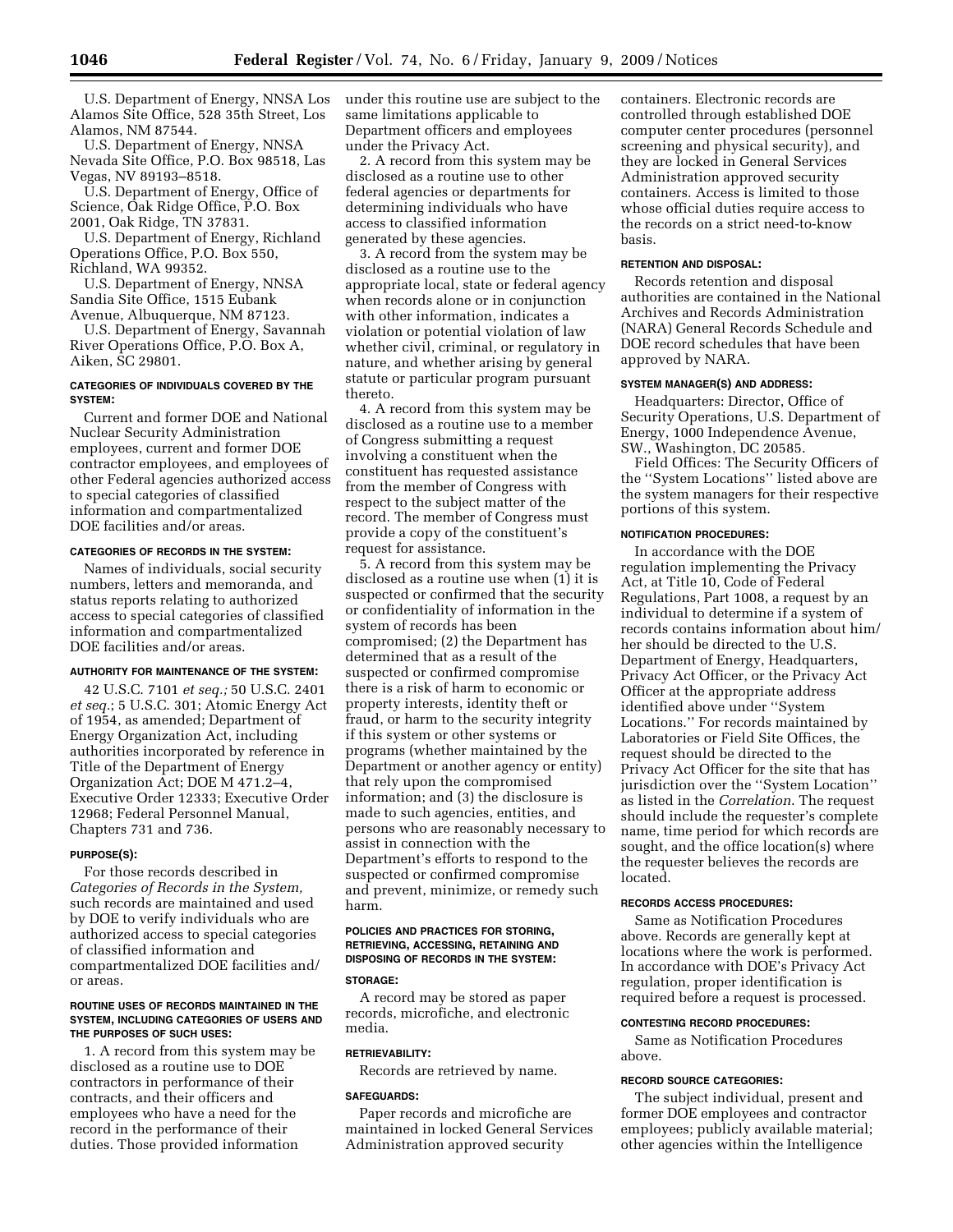Community; other offices and elements within DOE; and other Federal agencies and official records.

#### **SYSTEM EXEMPTED FROM CERTAIN PROVISIONS OF THE ACT:**

This system is exempt under subsection (k)(1) of the Privacy Act to the extent that information within the System meets the criteria of those subsections of the Act. Such information has been exempted from the provisions of subsections (c)(3),and (e)(1) of the Act. See the Department's Privacy Act regulation at Title 10, Code of Federal Regulations, Part 1008.

### **DOE–45**

#### **SYSTEM NAME:**

Weapon Data Access Control System (WDACS).

#### **SECURITY CLASSIFICATION:**

Unclassified.

### **SYSTEM LOCATION(S):**

Headquarters: U.S. Department of Energy, l000 Independence Avenue, SW., Washington, DC 20585.

U.S. Department of Energy, NNSA Service Center Albuquerque, P.O. Box 5400, Albuquerque, NM 87185–5400.

U.S. Department of Energy, Amarillo Site Office, P.O. Box 30030, Amarillo, TX 79120–0030.

U.S. Department of Energy, The Office of Kansas City Site Operations, P.O. Box 410202, Kansas City, MO 64141–0202.

U.S. Department of Energy, Miamisburg Area Office, P.O. Box 66,

Miamisburg, OH 45342–0066. U.S. Department of Energy, NNSA

Nevada Site Office, P.O. Box 98518, Las Vegas, NV 89193–8518.

U.S. Department of Energy, Office of Science, Oak Ridge Office, P.O. Box 2001, Oak Ridge, TN 37831.

U.S. Department of Energy, Office of Scientific and Technical Information, P.O. Box 62, Oak Ridge, TN 37831.

U.S. Department of Energy, NNSA Sandia Site Office, Albuquerque, P.O. Box 5800, Albuquerque, NM 87185– 5800.

U.S. Department of Energy, NNSA Sandia Site Office, P.O. Box 969, Livermore, CA 94551–0969.

U.S. Department of Energy, NNSA Sandia Site Office, Tonopah Test Range, P.O. Box 871, Tonopah, NV 89049.

U.S. Department of Energy, Savannah River Operations Office, P.O. Box A, Aiken, SC 29801.

U.S. Department of Energy, University of California, Livermore Site Office, 7000 East Avenue, P.O. Box 808, Livermore, CA 94550.

U.S. Department of Energy, University of California, NNSA Los Alamos

National Laboratory, P.O. Box 1663, Los Alamos, NM 87545.

### **CATEGORIES OF INDIVIDUALS COVERED BY THE SYSTEM:**

DOE including National Nuclear Security Administration, Department of Defense (DOD), and other Government agency employees, contractors, and consultants requiring access to classified weapons information and/or DOE nuclear weapons program facilities.

### **CATEGORIES OF RECORDS IN THE SYSTEM:**

Name, social security number, date of birth, citizenship, employer, type of clearance, number and date of clearance, categories of information requested and authorized, locations to be visited and dates of visit, purpose of visit, point of contact, Government agency certifying need-to-know, and classified mail/shipping addresses.

### **AUTHORITY FOR MAINTENANCE OF THE SYSTEM:**

42 U.S.C. 7101 *et seq.* and 50 U.S.C. 2401 *et seq.* 

### **PURPOSE(S):**

For those records described in *Categories of Records in the System,*  such records are maintained by the Department to document all persons who have been authorized access to nuclear weapon information through a visit to one of the DOE Nuclear Weapons Complex facilities or to receive classified data via a classified mail/shipping channel.

#### **ROUTINE USES OF RECORDS MAINTAINED IN THE SYSTEM, INCLUDING CATEGORIES OF USERS AND THE PURPOSES OF SUCH USES:**

1. A record from the system may be disclosed as a routine use to DOE contractors in performance of their contracts, and their officers and employees who have a need for the record in the performance of their duties. Those provided information under this routine use are subject to the same limitations applicable to Department officers and employees under the Privacy Act.

2. A record from this system may be disclosed as a routine use to a member of Congress submitting a request involving a constituent when the constituent has requested assistance from the member of Congress with respect to the subject matter of the record. The member of Congress must provide a copy of the constituent's request for assistance.

3. A record from this system may be disclosed as a routine use when (1) it is suspected or confirmed that the security or confidentiality of information in the system of records has been

compromised; (2) the Department has determined that as a result of the suspected or confirmed compromise there is a risk of harm to economic or property interests, identity theft or fraud, or harm to the security integrity if this system or other systems or programs (whether maintained by the Department or another agency or entity) that rely upon the compromised information; and (3) the disclosure is made to such agencies, entities, and persons who are reasonably necessary to assist in connection with the Department's efforts to respond to the suspected or confirmed compromise and prevent, minimize, or remedy such harm.

# **POLICIES AND PRACTICES FOR STORING, RETRIEVING, ACCESSING, RETAINING, AND DISPOSING OF RECORDS IN THE SYSTEM:**

### **STORAGE:**

Records may be stored as microfiche, paper records, or electronic media.

#### **RETRIEVABILITY:**

Records are retrieved by social security number and/or name.

#### **SAFEGUARDS:**

Paper records are maintained in locked cabinets and desks. Electronic records are controlled through established DOE computer center procedures (personnel screening and physical security), and they are password protected. Access is limited to those whose official duties require access to the records.

### **RETENTION AND DISPOSAL:**

Records retention and disposal authorities are contained in the National Archives and Records Administration (NARA) General Records Schedule and DOE record schedules that have been approved by NARA.

### **SYSTEM MANAGER(S) AND ADDRESS:**

Headquarters: Deputy Administrator, NNSA, U.S. Department of Energy, 1000 Independence Avenue, SW., Washington, DC 20585.

Field Offices: The Managers and Directors of the ''System Locations'' listed above are the system managers for their respective portions of this system.

#### **NOTIFICATION PROCEDURES:**

In accordance with the DOE regulation implementing the Privacy Act, at Title 10, Code of Federal Regulations, Part 1008, a request by an individual to determine if a system of records contains information about him/ her should be directed to the U.S. Department of Energy, Headquarters, Privacy Act Officer, or the Privacy Act Officer at the appropriate address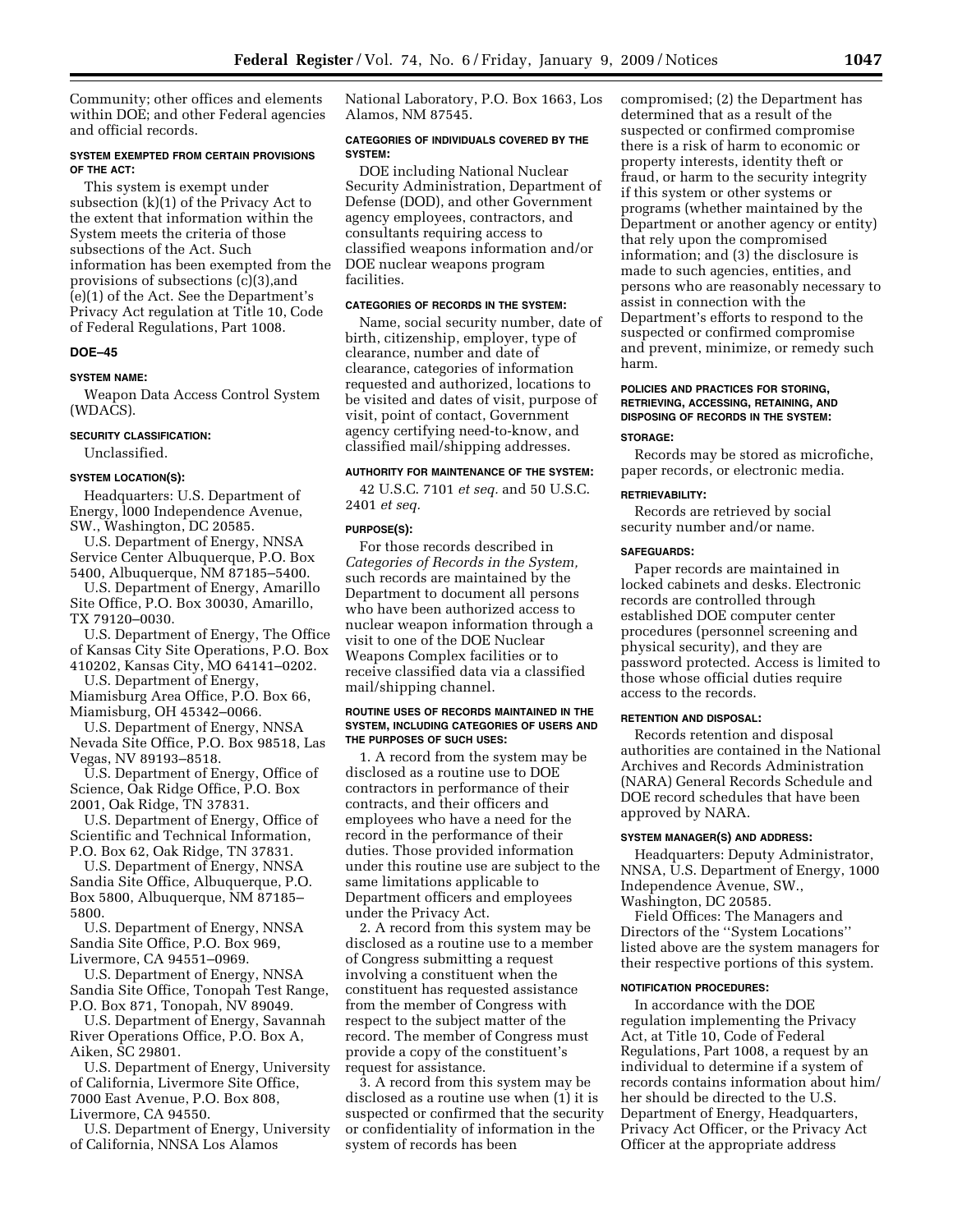identified above under ''System Locations.'' For records maintained by Laboratories or Field Site Offices, the request should be directed to the Privacy Act Officer for the site that has jurisdiction over the ''System Location'' as listed in the *Correlation.* The request should include the requester's complete name, time period for which records are sought, and the office location(s) where the requester believes the records are located.

### **RECORDS ACCESS PROCEDURES:**

Same as Notification Procedures above. Records are generally kept at locations where the work is performed. In accordance with the Privacy Act regulation, proper identification is required before a request is processed.

#### **CONTESTING RECORD PROCEDURES:**

Same as Notification Procedures above.

### **RECORD SOURCE CATEGORIES:**

The individuals, DOE, DOD, and other Government agencies, and their contractors.

### **SYSTEM EXEMPTED FROM CERTAIN PROVISIONS OF THE ACT:**

None.

#### **DOE–46**

#### **SYSTEM NAME:**

Administrative Review Files.

#### **SECURITY CLASSIFICATION:**

Unclassified and classified.

### **SYSTEM LOCATION(S):**

U.S. Department of Energy, Headquarters, 1000 Independence Avenue, SW., Washington, DC 20585. U.S. Department of Energy, NNSA

Service Center Albuquerque, P.O. Box 5400, Albuquerque, NM 87185–5400. U.S. Department of Energy, NNSA

Naval Reactors Field Office, Pittsburgh Naval Reactors, P.O. Box 1099, West Mifflin, PA 15122–0109.

U.S. Department of Energy, NNSA Naval Reactors Field Office, Schenectady Naval Reactors, P.O. Box 1069, Schenectady, NY 12301.

U.S. Department of Energy, Office of Science, Chicago Office, 9800 South Cass Avenue, Argonne, IL 60439.

U.S. Department of Energy, Idaho Operations Office, 1955 Fremont Avenue, Idaho Falls, ID 83415.

U.S. Department of Energy, NNSA Nevada Site Office, P.O. Box 98518, Las Vegas, NV 89193–8518.

U.S. Department of Energy, Office of Science, Oak Ridge Office, P.O. Box 2001, Oak Ridge, TN 37831.

U.S. Department of Energy, Richland Operations Office, P.O. Box 550, Richland, WA 99352.

U.S. Department of Energy, Savannah River Operations Office, P.O. Box A, Aiken, SC 29801.

### **CATEGORIES OF INDIVIDUALS COVERED BY THE SYSTEM:**

Individuals processed for or granted DOE access authorization who are subsequently processed under 10, CFR Part 710 for denial or revocation of access authorization. These individuals may be applicants for employment; employees including assignees and detailees; agents, and consultants with the DOE including National Nuclear Security Administration (NNSA); DOE and NNSA contractors and subcontractors, and DOE access permittees. Other Federal agencies' applicants for employment, and their employees, assignees, detailees, agents, consultants, contractors, and subcontractors. Other individuals as determined by the Secretary of Energy.

#### **CATEGORIES OF RECORDS IN THE SYSTEM:**

Transcript of the hearing convened under 10 CFR Part 710 procedures (when an individual does not avail himself/herself of the right to a hearing under 10 CFR Part 710 procedures, his/ her DOE Personnel Security File [see DOE–43, Personnel Security File] becomes the basis of the administrative record); exhibits submitted by the DOE and the respondent to the Hearing Officer for inclusion in the administrative record; the Hearing Officer's opinion; decisions rendered by the Manager, Chief, Health, Safety, and Security Officer, and/or the Appeal Panel; evidence submitted by the DOE or the respondent subsequent to the closing of the administrative record; correspondence to and from the individual (and his/her counsel or representative) related to the conduct of proceedings; intra-agency correspondence related to the conduct of proceedings; and information concerning reconsideration of the case.

#### **AUTHORITY FOR MAINTENANCE OF THE SYSTEM:**

42 U.S.C. 7101 *et seq.*; 50 U.S.C. 2401 *et seq.*; 10 CFR Part 710, Subpart A; Executive Order 12968; DOE O 470.4, Safeguards and Security Program, of 8– 26–05, and DOE M 470.4–5, Personnel Security, of 08–26–05.

#### **PURPOSE(S):**

For those records described in *Categories of Records in the System,*  such records are maintained and used by the Department to maintain an official administrative record of 10 CFR Part 710 proceedings that are conducted to determine an individual's DOE access authorization eligibility.

#### **ROUTINE USES OF RECORDS MAINTAINED IN THE SYSTEM, INCLUDING CATEGORIES OF USERS AND THE PURPOSE OF SUCH USES:**

1. A record from this system may be disclosed to competent medical authority who, under a formal agreement for payment of services with the local DOE personnel security element, conducts evaluations under Title 10, Code of Federal Regulations, Part 710, to determine whether an individual has an illness or mental condition of a nature that causes, or may cause, a significant defect in judgment or reliability, or is alcohol dependent or suffering from alcohol abuse.

2. A record from the system may be disclosed as a routine use to a federal, state, or local agency to obtain information relevant to a Departmental decision concerning the hiring or retention of an employee, the issuance of an access authorization, the letting of a contract, or the issuance of a license, grant, or other benefit. The Department must deem such disclosure to be compatible with the purpose for which the Department collected the information.

3. A record from this system of records may be disclosed to a federal agency to facilitate the requesting agency's decision concerning the hiring or retention of an employee, the issuance of a security clearance, the reporting of an investigation of an employee, the letting of a contract, or the issuance of a license, grant, or other benefit, to the extent that the information is relevant and necessary to the requesting agency's decision on the matter. The Department must deem such disclosure to be compatible with the purpose for which the Department collected the information.

4. A record from the system may be disclosed as a routine use to the appropriate local, state or federal agency when records alone or in conjunction with other information, indicates a violation or potential violation of law whether civil, criminal, or regulatory in nature, and whether arising by general statute or particular program pursuant thereto.

5. A record from this system of records may be disclosed to a member of Congress submitting a request involving the constituent when the constituent has requested assistance from the member with respect to the subject matter of the record. The member of Congress must provide a copy of the constituent's request for assistance.

6. A record from this system of records may be disclosed to foreign governments or international organizations in accordance with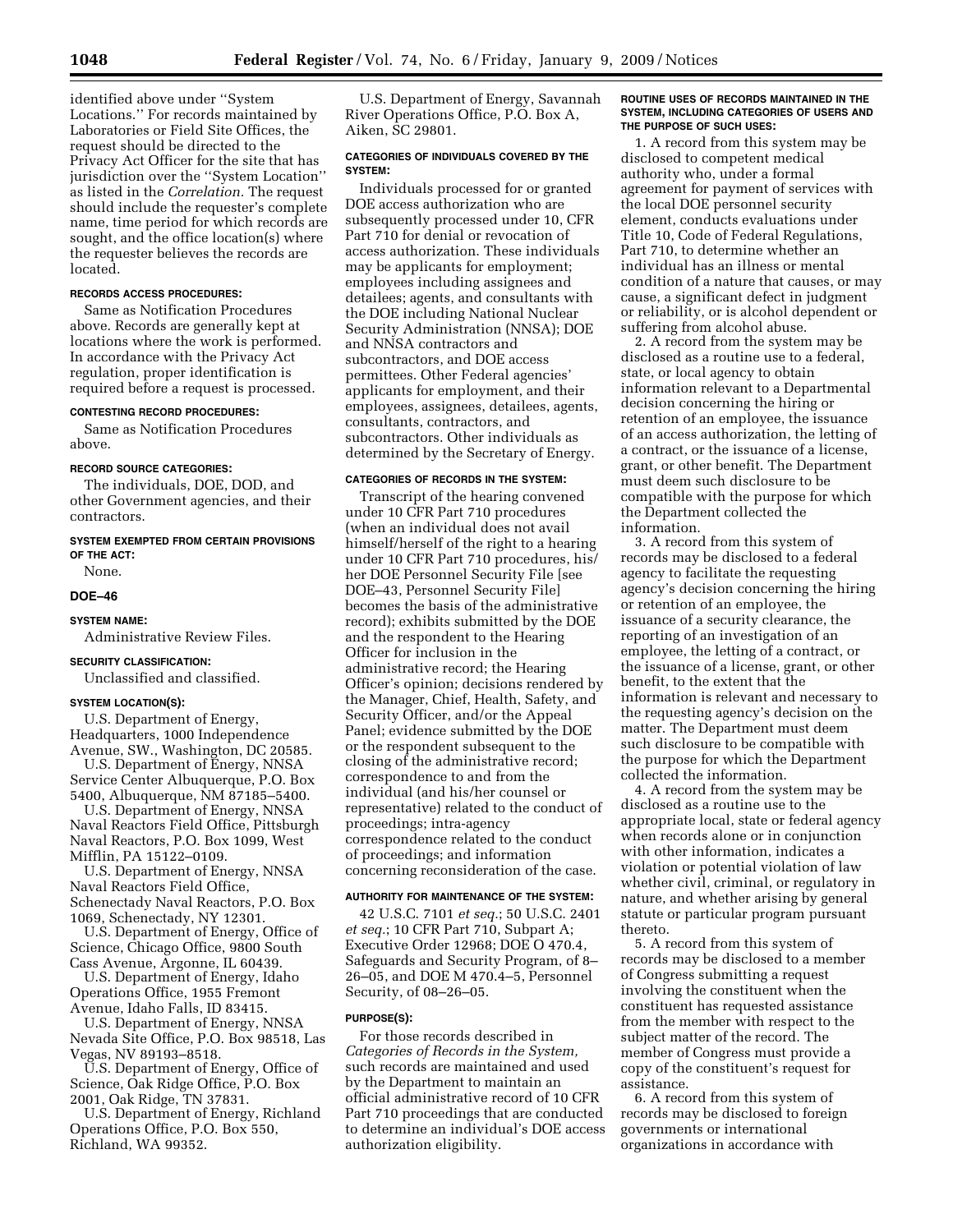treaties, international conventions, or executive agreements

7. A record from the system may be disclosed as a routine use to DOE contractors in performance of their contracts, and their officers and employees who have a need for the record in the performance of their duties. Those provided information under this routine use are subject to the same limitations applicable to Department officers and employees under the Privacy Act.

8. A record from this system may be disclosed as a routine use when (1) it is suspected or confirmed that the security or confidentiality of information in the system of records has been compromised; (2) the Department has determined that as a result of the suspected or confirmed compromise there is a risk of harm to economic or property interests, identity theft or fraud, or harm to the security integrity if this system or other systems or programs (whether maintained by the Department or another agency or entity) that rely upon the compromised information; and (3) the disclosure is made to such agencies, entities, and persons who are reasonably necessary to assist in connection with the Department's efforts to respond to the suspected or confirmed compromise and prevent, minimize, or remedy such harm.

### **POLICIES AND PRACTICES OR STORING, RETRIEVING, ACCESSING, RETAINING AND DISPOSING OF RECORDS IN THE SYSTEM:**

#### **STORAGE:**

Records may be stored as paper records, audio tape, video tape, microfiche and electronic media.

#### **RETRIEVABILITY:**

Records are retrieved by name and/or assigned DOE file number.

#### **SAFEGUARDS:**

Paper records are maintained in locked cabinets and desks. Electronic records are controlled through established DOE computer center procedures (personnel screening and physical security), and they are password protected. Access is limited to those whose official duties require access to the records.

### **RETENTION AND DISPOSAL:**

Records retention and disposal authorities are contained in the National Archives and Records Administration (NARA) General Records Schedule and DOE record schedules that have been approved by NARA.

### **SYSTEM MANAGER(S) AND ADDRESS:**

Headquarters: Director, Office of Security Operations, U.S. Department of Energy, 1000 Independence Avenue, SW., Washington, DC 20585.

Field Offices: The Security Officers of the ''System Locations'' listed above are the system managers for their respective portions of the system.

### **NOTIFICATION PROCEDURES:**

In accordance with the DOE regulation implementing the Privacy Act, at Title 10, Code of Federal Regulations, Part 1008, a request by an individual to determine if a system of records contains information about him/ her should be directed to the U.S. Department of Energy, Headquarters, Privacy Act Officer, or the Privacy Act Officer at the appropriate address identified above under ''System Locations.'' For records maintained by Laboratories or Field Site Offices, the request should be directed to the Privacy Act Officer for the site that has jurisdiction over the ''System Location'' as listed in the *Correlation.* The request should include the requester's complete name, time period for which records are sought, and the office location(s) where the requester believes the records are located.

#### **RECORDS ACCESS PROCEDURES:**

Same as Notification Procedures above. Records are generally kept at locations where the work is performed. In accordance with DOE's Privacy Act regulation, proper identification is required before a request is processed.

### **CONTESTING RECORD PROCEDURES:**

Same as Notification Procedures above.

### **RECORD SOURCE CATEGORIES:**

The individual's Personnel Security File, and DOE staff.

### **SYSTEM EXEMPTED FROM CERTAIN PROVISIONS OF THE ACT:**

This system is exempt under subsections  $(k)(1)$ ,  $(k)(2)$ , and  $(k)(5)$  of the Privacy Act, to the extent that information within the System meets the criteria of those subsections of the Act. Such information has been exempted from the provisions of subsections (c)(3), (d), and (e)(1) of the Act; see the Department's Privacy Act regulation at Title 10, Code of Federal Regulations, Part 1008.

### **DOE–48**

### **SYSTEM NAME:**

Security Education and/or Infraction Reports.

### **SECURITY CLASSIFICATION:**

Classified.

#### **SYSTEM LOCATION(S):**

U.S. Department of Energy, Headquarters, 1000 Independence Avenue, SW., Washington, DC 20585.

U.S. Department of Energy, NNSA Service Center Albuquerque, P.O. Box 5400, Albuquerque, NM 87185–5400.

U.S. Department of Energy, NNSA Naval Reactors Field Office, Pittsburgh Naval Reactors, P.O. Box 109, West Mifflin, PA 15122–0109.

U.S. Department of Energy, NNSA Naval Reactors Field Office, Schenectady Naval Reactors, P.O. Box 1069, Schenectady, NY 12301.

U.S. Department of Energy, Amarillo Site Office, Highway 60 FM2373, Amarillo, TX 79120.

U.S. Department of Energy, Carlsbad Field Office, P.O. Box 3090, Carlsbad, NM 88221.

U.S. Department of Energy, Office of Science, Chicago Office, 9800 South Cass Avenue, Argonne, IL 60439.

U.S. Department of Energy, Idaho Operations Office, 1955 Fremont Avenue, Idaho Falls, ID 83415.

U.S. Department of Energy, Kansas City Site Office, 2000 E. 95th Street, Kansas City, MO 64141–3202.

U.S. Department of Energy, NNSA Nevada Site Office, P.O. Box 98518, Las Vegas, NV 89193–8518.

U.S. Department of Energy, NNSA Los Alamos Site Office, 528 35th Street, Los Alamos, NM 87544.

U.S. Department of Energy, Office of Science, Oak Ridge Office, P.O. Box 2001, Oak Ridge, TN 37831.

U.S. Department of Energy, Environmental Management Consolidated Business Center (EMCBC), 250 E. Fifth Street, Cincinnati, OH 45202.

U.S. Department of Energy, Richland Operations Office, P.O. Box 550, Richland, WA 99352.

U.S. Department of Energy, Savannah River Operations Office, P.O. Box A, Aiken, SC 29801.

U.S. Department of Energy, NNSA Sandia Site Office, Pennsylvania & H Street, Albuquerque, NM 87185–5400.

#### **CATEGORIES OF INDIVIDUALS COVERED BY THE SYSTEM:**

DOE including National Nuclear Security Administration employees and DOE contractor employees possessing DOE access authorizations.

### **CATEGORIES OF RECORDS IN THE SYSTEM:**

Name, records of security education briefings, and investigative and summary reports of security infraction incidents.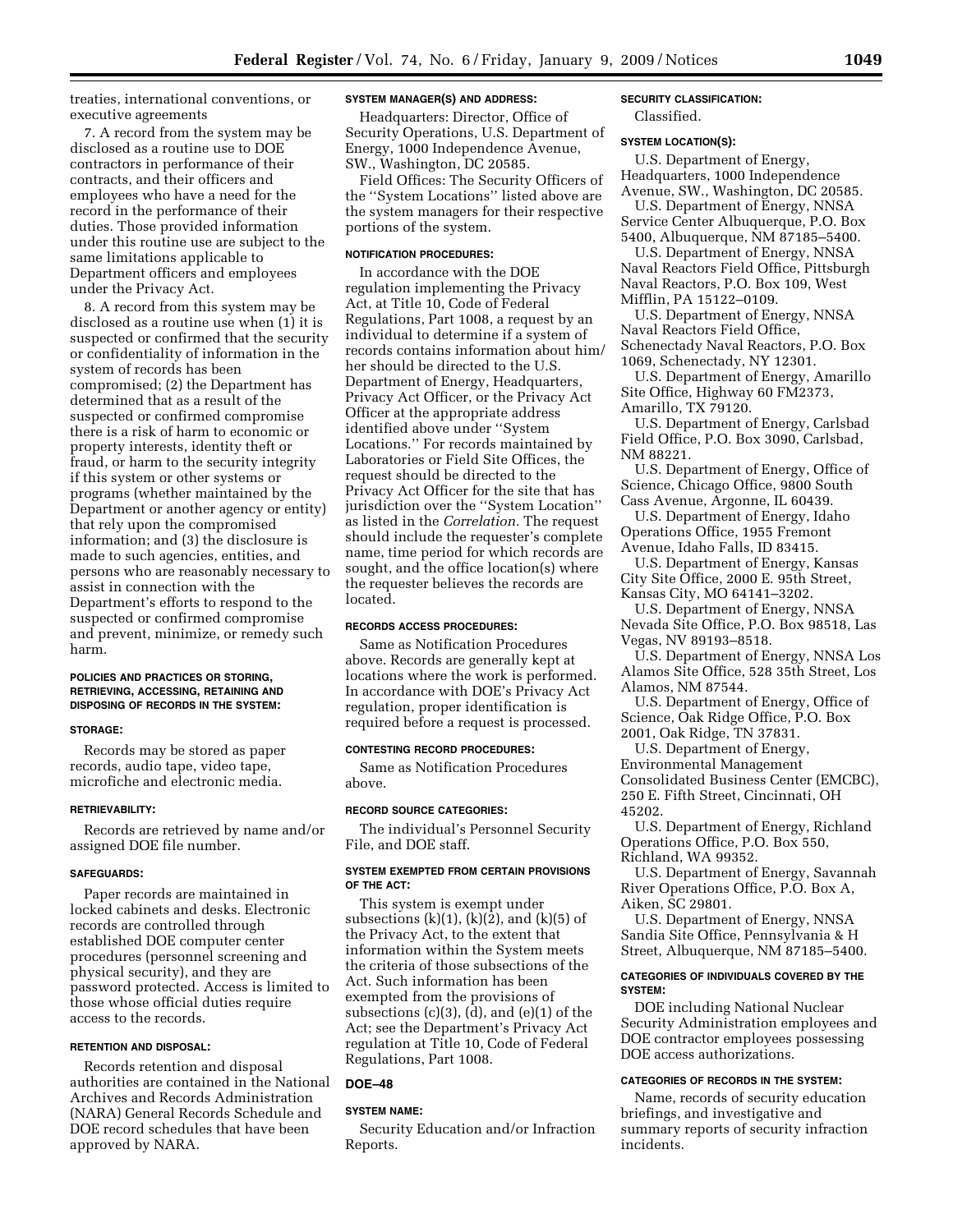**AUTHORITY FOR MAINTENANCE OF THE SYSTEM:** 

42 U.S.C. 7101 *et seq.*and 50 U.S.C. 2401 *et seq.* 

#### **PURPOSE(S):**

For those records described in *Categories of Records in the System,*  such records are maintained and used by the Department to inform individuals of their responsibilities for protecting classified matter, and the procedures established by the Department to ensure authorized disclosure.

#### **ROUTINE USES OF RECORDS MAINTAINED IN THE SYSTEM, INCLUDING CATEGORIES OF USERS AND THE PURPOSES OF SUCH USES:**

1. A record from this system may be disclosed as a routine use for the purpose of an investigation, settlement of claims, or the preparation and conduct of litigation to (1) persons representing the Department in the investigation, settlement or litigation, and to individuals assisting in such representation; (2) others involved in the investigation, settlement, and litigation, and their representatives and individuals assisting those representatives; (3) witness, potential witness, or their representatives and assistants, and any other person who possesses information pertaining to the matter, when it is necessary to obtain information or testimony relevant to the matter.

2. A record from this system may be disclosed as a routine use in court or administrative proceedings to the tribunals, counsel, other parties, witnesses, and the public (in publicly available pleadings, filings or discussion in open court) when such disclosure: (1) Is relevant to, and necessary for, the proceeding; (2) is compatible with the purpose for which the Department collected the records; and (3) the proceedings involve:

(a) The Department, its predecessor agencies, current or former contractors of the Department, or other United States Government agencies and their components, or

(b) A current or former employee of the Department and its predecessor agencies, current or former contractors of the Department, or other United States Government agencies and their components, who is acting in an official capacity, or in any individual capacity where the Department or other United States Government agency has agreed to represent the employee.

3. A record from the system may be disclosed as a routine use to a federal, state, or local agency to obtain information relevant to a Departmental decision concerning the hiring or retention of an employee, the issuance

of a security clearance, the letting of a contract, or the issuance of a license, grant, or other benefit. The Department must deem such disclosure to be compatible with the purpose for which the Department collected the information.

4. A record from this system of records may be disclosed to a federal agency, in response to its written request, to facilitate the requesting agency's decision concerning the hiring or retention of an employee, the issuance of a security clearance, the reporting of an investigation of an employee, the letting of a contract, or the issuance of a license, grant, or other benefit, to the extent that the information is relevant and necessary to the requesting agency's decision on the matter. The Department must deem such disclosure to be compatible with the purpose for which the Department collected the information.

5. A record from the system may be disclosed as a routine use to the appropriate local, state or federal agency when records alone or in conjunction with other information, indicates a violation or potential violation of law whether civil, criminal, or regulatory in nature, and whether arising by general statute or particular program pursuant thereto.

6. A record from this system of records may be disclosed to a member of Congress submitting a request involving the constituent when the constituent has requested assistance from the member with respect to the subject matter of the record. The member of Congress must provide a copy of the constituent's request for assistance.

7. A record from the system may be disclosed as a routine use to DOE contractors in performance of their contracts, and their officers and employees who have a need for the record in the performance of their duties. Those provided information under this routine use are subject to the same limitations applicable to Department officers and employees under the Privacy Act.

8. A record from this system may be disclosed as a routine use when (1) it is suspected or confirmed that the security or confidentiality of information in the system of records has been compromised; (2) the Department has determined that as a result of the suspected or confirmed compromise there is a risk of harm to economic or property interests, identity theft or fraud, or harm to the security integrity if this system or other systems or programs (whether maintained by the Department or another agency or entity)

that rely upon the compromised information; and (3) the disclosure is made to such agencies, entities, and persons who are reasonably necessary to assist in connection with the Department's efforts to respond to the suspected or confirmed compromise and prevent, minimize, or remedy such harm.

### **POLICIES AND PRACTICES FOR STORING, RETRIEVING, ACCESSING, RETAINING, AND DISPOSING OF RECORDS IN THE SYSTEM:**

### **STORAGE:**

Records may be stored as paper files and electronic media.

### **RETRIEVABILITY:**

Records are retrieved by name.

#### **SAFEGUARDS:**

Paper records are maintained in locked cabinets and desks. Electronic records are controlled through established DOE computer center procedures (personnel screening and physical security), and they are password protected. Access is limited to those whose official duties require access to the records.

### **RETENTION AND DISPOSAL:**

Records retention and disposal authorities are contained in the National Archives and Records Administration (NARA) General Records Schedule and DOE record schedules that have been approved by NARA.

### **SYSTEM MANAGER(S) AND ADDRESS:**

Headquarters: Director, Office of Security Operations, U.S. Department of Energy, 1000 Independence Avenue, SW., Washington, DC 20585.

Field Offices: The Security Officers of the ''System Locations'' above are the system managers for their respective portions of this system.

#### **NOTIFICATION PROCEDURES:**

In accordance with the DOE regulation implementing the Privacy Act, at Title 10, Code of Federal Regulations, Part 1008, a request by an individual to determine if a system of records contains information about him/ her should be directed to the U.S. Department of Energy, Headquarters, Privacy Act Officer, or the Privacy Act Officer at the appropriate address identified above under ''System Locations.'' For records maintained by Laboratories or Field Site Offices, the request should be directed to the Privacy Act Officer for the site that has jurisdiction over the ''System Location'' as listed in the *Correlation.* The request should include the requester's complete name, time period for which records are sought, and the office location(s) where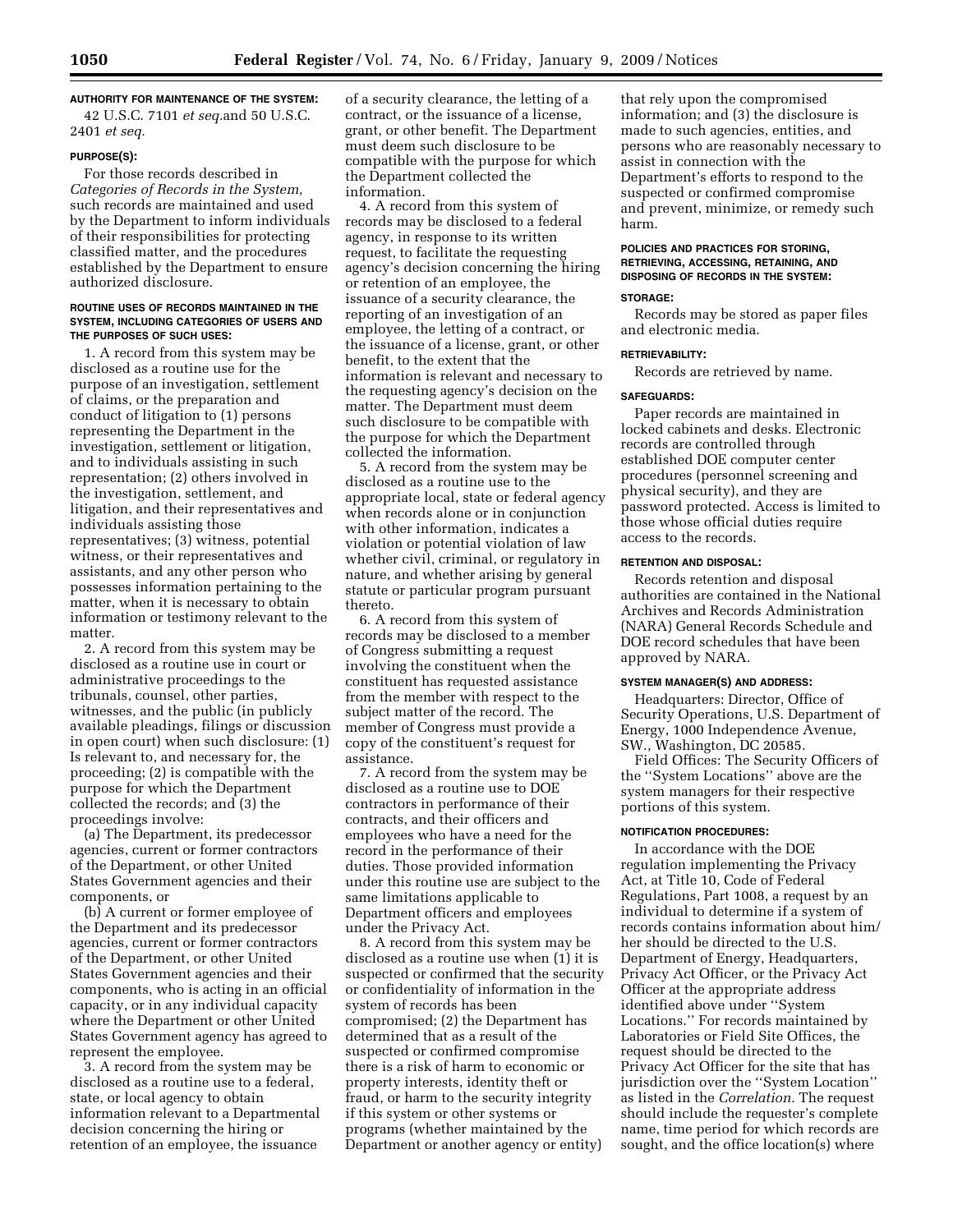the requester believes the records are located.

### **RECORDS ACCESS PROCEDURES:**

Same as Notification Procedures above. Records are generally kept at locations where the work is performed. In accordance with the DOE Privacy Act regulation, proper identification is required before a request is processed.

#### **CONTESTING RECORD PROCEDURES:**

Same as Notification Procedures above.

### **RECORD SOURCE CATEGORIES:**

Training officers, security personnel, individual's supervisor, and local, State, and Federal authorities.

#### **SYSTEM EXEMPTED FROM CERTAIN PROVISIONS OF THE ACT:**

None.

#### **DOE–49**

#### **SYSTEM NAME:**

Security Communications File.

### **SECURITY CLASSIFICATION:**

Classified and Unclassified.

#### **SYSTEM LOCATION(S):**

U.S. Department of Energy, Headquarters, 1000 Independence Avenue, SW., Washington, DC 20585.

#### **CATEGORIES OF INDIVIDUALS COVERED BY THE SYSTEM:**

Individuals who communicated verbal, electronic, written or telephonic expressions of interest about DOE including National Nuclear Security Administration (NNSA) personnel, facilities or activities in a manner that causes security concerns.

#### **CATEGORIES OF RECORDS IN THE SYSTEM:**

Threat communications received from individuals as well as individuals who have been identified from articles in the news media as being potential threats to DOE officials, DOE employees and DOE contractor employees. Also includes name, social security number, date of birth, other personal identifiers, profiles and informational reports on any of the individuals who may have made threats against DOE personnel or property.

### **AUTHORITY FOR MAINTENANCE OF THE SYSTEM:**

42 U.S.C. 7101 *et seq.*, 50 U.S.C. 2401 *et seq.*, and the implementing directive of E.O. 12958.

#### **PURPOSE(S):**

For those records described in *Categories of Records in the System,*  such records are maintained and used by DOE to maintain a database and profiles of all individuals who have

made threats of any kind, and through any medium, against DOE officials, DOE employees, DOE contractor employees, DOE facilities and/or DOE buildings.

#### **ROUTINE USES OF RECORDS MAINTAINED IN THE SYSTEM, INCLUDING CATEGORIES OF USERS AND THE PURPOSES OF SUCH USES:**

1. A record from the system may be disclosed as a routine use to the appropriate local, state or federal agency when records alone or in conjunction with other information, indicates a violation or potential violation of law whether civil, criminal, or regulatory in nature, and whether arising by general statute or particular program pursuant thereto.

2. A record from the system may be disclosed as a routine use to a federal, state or local agency to obtain information relevant to a Departmental decision concerning the hiring or retention of an employee, the issuance of a security clearance, the letting of a contract, or the issuance of a license, grant, or other benefit. The Department must deem such disclosure to be compatible with the purpose for which the Department collected the information.

3. A record from this system may be disclosed to a federal agency to facilitate the requesting agency's decision concerning the hiring or retention of an employee, the issuance of a security clearance, the reporting of an investigation of an employee, the letting of a contract, or the issuance of a license, grant, or other benefit, to the extent that the information is relevant and necessary to the requesting agency's decision on the matter. The Department must deem such disclosure to be compatible with the purpose for which the Department collected the information.

4. A record from the system may be disclosed as a routine use to DOE contractors in performance of their contracts, and their officers and employees who have a need for the record in the performance of their duties. Those provided information under this routine use are subject to the same limitations applicable to DOE officers and employees under the Privacy Act.

5. A record from the system of records may be disclosed to a member of Congress submitting a request involving the constituent when the constituent has requested assistance from the member concerning the subject matter of the record. The member of Congress must provide a copy of the constituent's request for assistance.

6. A record from this system may be disclosed as a routine use when (1) it is

suspected or confirmed that the security or confidentiality of information in the system of records has been compromised; (2) the Department has determined that as a result of the suspected or confirmed compromise there is a risk of harm to economic or property interests, identity theft or fraud, or harm to the security integrity if this system or other systems or programs (whether maintained by the Department or another agency or entity) that rely upon the compromised information; and (3) the disclosure is made to such agencies, entities, and persons who are reasonably necessary to assist in connection with the Department's efforts to respond to the suspected or confirmed compromise and prevent, minimize, or remedy such harm.

### **POLICIES AND PRACTICES FOR STORING, RETRIEVING, ACCESSING, RETAINING, AND DISPOSING OF RECORDS IN THE SYSTEM:**

#### **STORAGE:**

Records may be stored as paper records, microfiche, and electronic media.

#### **RETRIEVABILITY:**

Records are retrieved by name, social security number, date of birth, and/or other miscellaneous personal identifiers.

#### **SAFEGUARDS:**

Paper records are maintained in locked General Services Administration approved security containers. Electronic records are controlled through established DOE computer center procedures (personnel screening and physical security), and they are password protected. Access is limited to those whose official duties require access to the records on a strict need-toknow basis and other law enforcement authorities, as applicable.

#### **RETENTION AND DISPOSAL:**

Records retention and disposal authorities are contained in the National Archives and Records Administration (NARA) General Records Schedule and DOE records schedules that have been approved by NARA.

### **SYSTEM MANAGER(S) AND ADDRESS:**

U.S. Department of Energy, Director, Office of Security Operations, 1000 Independence Avenue, SW., Washington, DC 20585.

#### **NOTIFICATION PROCEDURES:**

In accordance with the DOE regulation implementing the Privacy Act, at Title 10, Code of Federal Regulations, Part 1008, a request by an individual to determine if a system of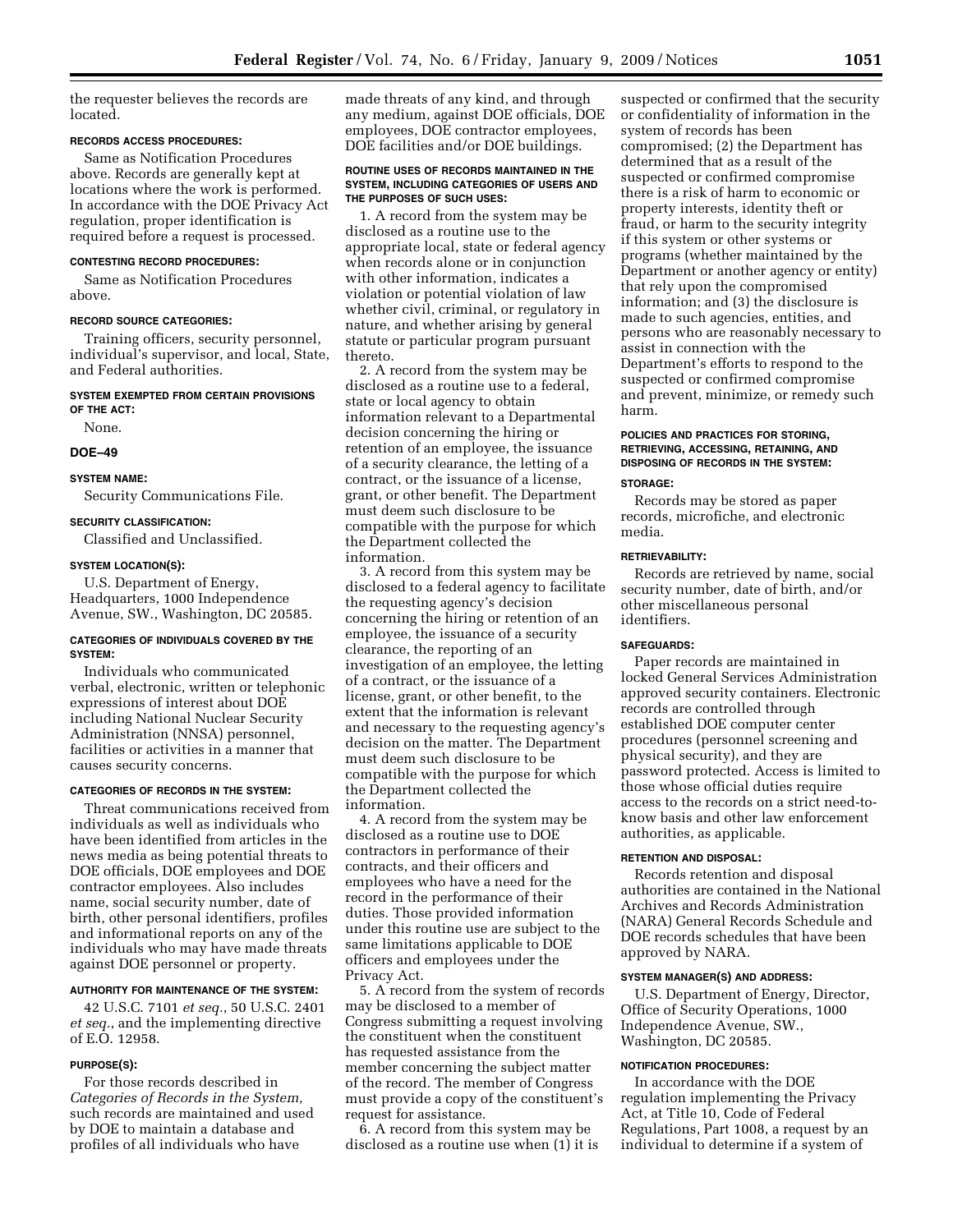records contains information about him/ her should be directed to the U.S. Department of Energy, Headquarters, Privacy Act Officer. The request should include the requester's complete name, time period for which records are sought, and the office location(s) where the requester believes the records are located.

### **RECORDS ACCESS PROCEDURES:**

Same as Notification Procedures above. Records are generally kept at locations where the work is performed. In accordance with the DOE Privacy Act regulation, proper identification is required before a request is processed.

### **CONTESTING RECORD PROCEDURES:**

Same as Notification Procedures above.

#### **RECORD SOURCE CATEGORIES:**

The subject individual, complainants, witnesses, agency files and records, official Federal, State, or local records, and publicly available material.

### **SYSTEM EXEMPTED FROM CERTAIN PROVISIONS OF THE ACT:**

This system is exempt under subsections  $(k)(1)$ ,  $(k)(2)$ , and  $(k)(5)$  of the Privacy Act, to the extent that information within the System meets the criteria of those subsections of the Act. Such information has been exempted from the provisions of subsections (c)(3), (d), and (e)(1) of the Act; see the Department's Privacy Act regulation at Title 10, Code of Federal Regulations, Part 1008.

### **DOE–50**

## **SYSTEM NAME:**

Human Reliability Program Records.

#### **SECURITY CLASSIFICATION:**

Unclassified.

#### **SYSTEM LOCATION(S):**

U.S. Department of Energy, Headquarters, 1000 Independence Avenue, SW., Washington, DC 20585.

U.S. Department of Energy, NNSA Service Center Albuquerque, P.O. Box 5400, Albuquerque, NM 87185–5400.

U.S. Department of Energy, Office of Science, Chicago Office, 9800 South Cass Avenue, Argonne, IL 60439.

U.S. Department of Energy, Idaho Operations Office, 1955 Fremont Avenue, Idaho Falls, ID 83415.

U.S. Department of Energy, Office of Science, Oak Ridge Office, P.O. Box 2001, Oak Ridge, TN 37831.

U.S. Department of Energy, Richland Operations Office, P.O. Box 550, Richland, WA 99352.

U.S. Department of Energy, Savannah River Operations Office, P.O. Box A, Aiken, SC 29801.

U.S. Department of Energy, NNSA Naval Reactors Field Office, Pittsburgh Naval Reactors Office, P.O. Box 109, Pittsburgh, PA 15122–0109.

U.S. Department of Energy, NNSA Naval Reactors Field Office, Schenectady Naval Reactors Office, P.O. Box 1069, Schenectady, NY 12301.

U.S. Department of Energy, NNSA Amarillo Site Office (Pantex), P.O. Box 30030, Amarillo, TX 79120.

U.S. Department of Energy, NNSA Kansas City Site Office, 2000 E 9th Street, Kansas City, MO 64141–3202.

U.S. Department of Energy, NNSA Livermore Site Office, P.O. Box 808, Livermore, CA 94551.

U.S. Department of Energy, NNSA Los Alamos Site Office, 528 35th Street, Los Alamos, NM 89193–8518.

U.S. Department of Energy, NNSA Nevada Site Office, P.O. Box 98518, Las Vegas, NV 89193–8518.

U.S. Department of Energy, NNSA Office of Secure Transportation, NA– 121, P.O. Box 5400, Albuquerque, NM 87185–5400.

U.S. Department of Energy, NNSA Sandia Site Office, P.O. Box 5800, Albuquerque, NM 87115.

U.S. Department of Energy, NNSA Y– 12 Site Office, P.O. Box 2050, Oak Ridge, TN 37831–8009.

#### **CATEGORIES OF INDIVIDUALS COVERED BY THE SYSTEM:**

Department of Energy, including National Nuclear Security Administration, and contractor employees performing work that affords both technical knowledge and access to assembled nuclear explosives or certain nuclear weapon components and assigned to, or applying for a position that: (1) Affords access to Category I Special Nuclear Material (SNM) or has responsibility for transportation or protection of Category I quantities of SNM; (2) involves nuclear explosive duties or has responsibility for working with, protecting, or transporting nuclear explosives, nuclear devices, or selected components; (3) affords access to information concerning vulnerabilities in protective systems when transporting nuclear explosives, nuclear devices, selected components, or Category I quantities of SNM; or (4) affords the potential to significantly impact national security or cause unacceptable damage and has been approved as an HRP position.

### **CATEGORIES OF RECORDS IN THE SYSTEM:**

Results of medical examination; employment review; credit/consumer reports; data pertaining to access authorizations (clearances); training records pertaining to individual's duties involving assembled nuclear explosives or certain nuclear weapon components; employee name; department division; job title; L-code (mail code); telephone number; pager number; employee number; and social security number; Acknowledgement and Agreement to Participate in the Human Reliability Program (HRP) Form; Authorization and Consent to Release Human Reliability Program (HRP) Records in Connection with HRP Form; Refusal of Consent Form; Human Reliability Program (HRP) Alcohol Testing Form; Human Reliability Program (HRP) Certification Form; random alcohol testing results; drug test results and information related to substance abuse; results from the Office of Hearings and Appeals relating to a safety certification issue; psychological evaluations; and polygraph results.

### **AUTHORITY FOR MAINTENANCE OF THE SYSTEM:**

41 U.S.C. 2165; 42 U.S.C. 2201; 42 U.S.C. 5814–5815; 42 U.S.C. 7101 *et seq.*; 50 U.S.C. 2401 *et seq.*; E.O. 10450, 3 CFR 1949–1953 as amended; E.O. 10865, 3 CFR 1959–1963, as amended; and 10 CFR 712, Personnel Assurance Program.

#### **PURPOSE(S):**

For those records described in *Categories of Records in the System*, such records are maintained and used by the Department to ensure that individuals assigned to nuclear explosive duties do not have emotional, mental, or physical incapacities that could result in a threat to nuclear explosive safety. This is done through a continuous evaluation process that identifies individuals whose judgment or reliability may be impaired by physical or mental/personality disorders, alcohol abuse, use of illegal drugs or the abuse of legal drugs or other substances, or any condition or circumstance that may be a security or safety concern.

### **ROUTINE USES OF RECORDS MAINTAINED IN THE SYSTEM, INCLUDING CATEGORIES OF USERS AND THE PURPOSES OF SUCH USES:**

1. A record from this system may be disclosed as a routine use for the purpose of an investigation, settlement of claims, or the preparation and conduct of litigation to (1) persons representing the Department in the investigation, settlement or litigation, and to individuals assisting in such representation; (2) others involved in the investigation, settlement, and litigation, and their representatives and individuals assisting those representatives; (3) witness, potential witness, or their representatives and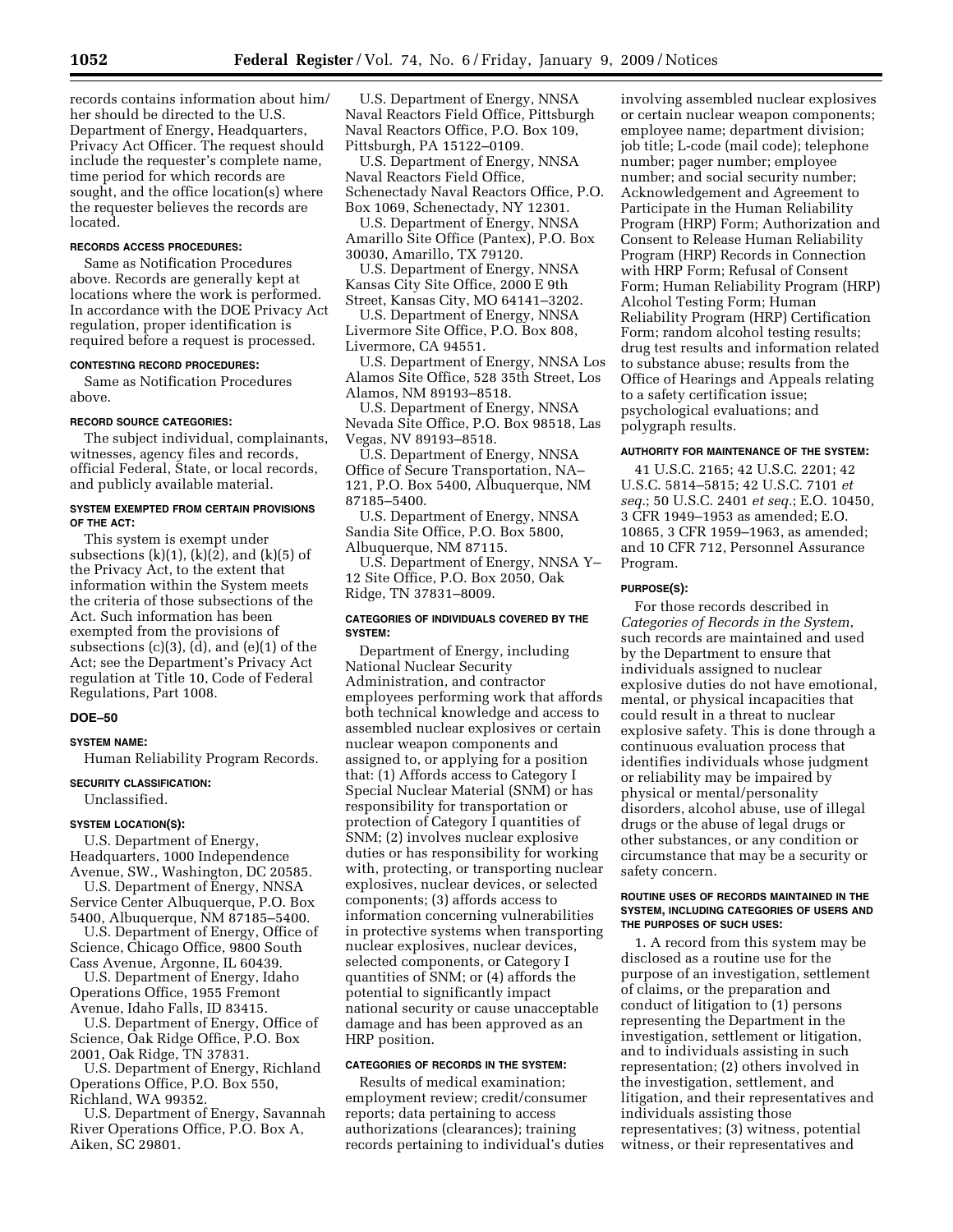assistants, and any other person who possesses information pertaining to the matter, when it is necessary to obtain information or testimony relevant to the matter.

2. A record from this system may be disclosed as a routine use in court or administrative proceedings to the tribunals, counsel, other parties, witnesses, and the public (in publicly available pleadings, filings or discussion in open court) when such disclosure: (1) Is relevant to, and necessary for, the proceeding; (2) is compatible with the purpose for which the Department collected the records; and (3) the proceedings involve:

(a) The Department, its predecessor agencies, current or former contractors of the Department, or other United States Government agencies and their components, or

(b) A current or former employee of the Department and its predecessor agencies, current or former contractors of the Department, or other United States Government agencies and their components, who are acting in an official capacity, or in any individual capacity where the Department or other United States Government agency has agreed to represent the employee.

3. A record from this system of records may be disclosed to a federal agency, in response to its written request, to facilitate the requesting agency's decision concerning the hiring or retention of an employee, the issuance of a security clearance, the reporting of an investigation of an employee, the letting of a contract, or the issuance of a license, grant, or other benefit, to the extent that the information is relevant and necessary to the requesting agency's decision on the matter. The Department must deem such disclosure to be compatible with the purpose for which the Department collected the information.

4. A record from the system may be disclosed as a routine use to the appropriate local, state or federal agency when records alone or in conjunction with other information, indicate a violation or potential violation of law whether civil, criminal, or regulatory in nature, and whether arising by general statute or particular program pursuant thereto.

5. A record from this system of records may be disclosed to a member of Congress submitting a request involving the constituent when the constituent has requested assistance from the member with respect to the subject matter of the record. The member of Congress must provide a copy of the constituent's request for assistance.

6. A record from the system may be disclosed as a routine use to DOE contractors in performance of their contracts, and their officers and employees who have a need for the record in the performance of their duties. Those provided information under this routine use are subject to the same limitations applicable to Department officers and employees under the Privacy Act.

7. A record from this system may be disclosed as a routine use when (1) it is suspected or confirmed that the security or confidentiality of information in the system of records has been compromised; (2) the Department has determined that as a result of the suspected or confirmed compromise there is a risk of harm to economic or property interests, identity theft or fraud, or harm to the security integrity if this system or other systems or programs (whether maintained by the Department or another agency or entity) that rely upon the compromised information; and (3) the disclosure is made to such agencies, entities, and persons who are reasonably necessary to assist in connection with the Department's efforts to respond to the suspected or confirmed compromise and prevent, minimize, or remedy such harm.

### **POLICIES AND PRACTICES FOR STORING, RETRIEVING, ACCESSING, RETAINING, AND DISPOSING OF RECORDS IN THE SYSTEM:**

#### **STORAGE:**

Records may be stored as paper files and electronic media.

#### **RETRIEVABILITY:**

Records are retrieved by name, social security number and/or employee number.

### **SAFEGUARDS:**

Paper records are maintained in locked cabinets and desks. Electronic records are controlled through established DOE computer center procedures (personnel screening and physical security), and they are password protected. Access is limited to those whose official duties require access to the records.

#### **RETENTION AND DISPOSAL:**

Records retention and disposal authorities are contained in the National Archives and Records Administration (NARA) General Records Schedule and DOE record schedules that have been approved by NARA.

#### **SYSTEM MANAGER(S) AND ADDRESS:**

Headquarters: Chief, Health, Safety and Security Officer, Office of Health, Safety and Security, U.S. Department of Energy, 1000 Independence Avenue, SW., Washington, DC 20585.

Field Offices: The HRP certifying official, or his or her designee of the ''System Locations'' listed above are the system managers for their respective portions of this system.

#### **NOTIFICATION PROCEDURES:**

In accordance with the DOE regulation implementing the Privacy Act, at 10 CFR Part 1008, a request by an individual to determine if a system of records contains information about him/her should be directed to the U.S. Department of Energy, Headquarters, Privacy Act Officer, or the Privacy Act Officer at the appropriate address identified above under ''System Locations.'' For records maintained by Laboratories or Field Site Offices, the request should be directed to the Privacy Act Officer for the site that has jurisdiction over the ''System Location'' as listed in the *Correlation*. The request should include the requester's complete name, time period for which records are sought, and the office location(s) where the requester believes the records are located.

#### **RECORDS ACCESS PROCEDURES:**

Same as Notification Procedures above. Records are generally kept at locations where the work is performed. In accordance with the DOE Privacy Act regulation, proper identification is required before a request is processed.

#### **CONTESTING RECORD PROCEDURES:**

Same as Notification Procedures above.

### **RECORD SOURCE CATEGORIES:**

The individual, medical records, occupational training records, and HRP program and personnel security records. Information also may be obtained from the supervisor, site occupational medical director, and the management official when completing the Human Reliability Program Certification.

### **SYSTEM EXEMPTED FROM CERTAIN PROVISIONS OF THE ACT:**

None.

### **DOE–51**

### **SYSTEM NAME:**

Employee and Visitor Access Control Records.

# **SECURITY CLASSIFICATION:**

# Unclassified.

# **SYSTEM LOCATION(S):**

U.S. Department of Energy, Headquarters, 1000 Independence Avenue, SW., Washington, DC 20585.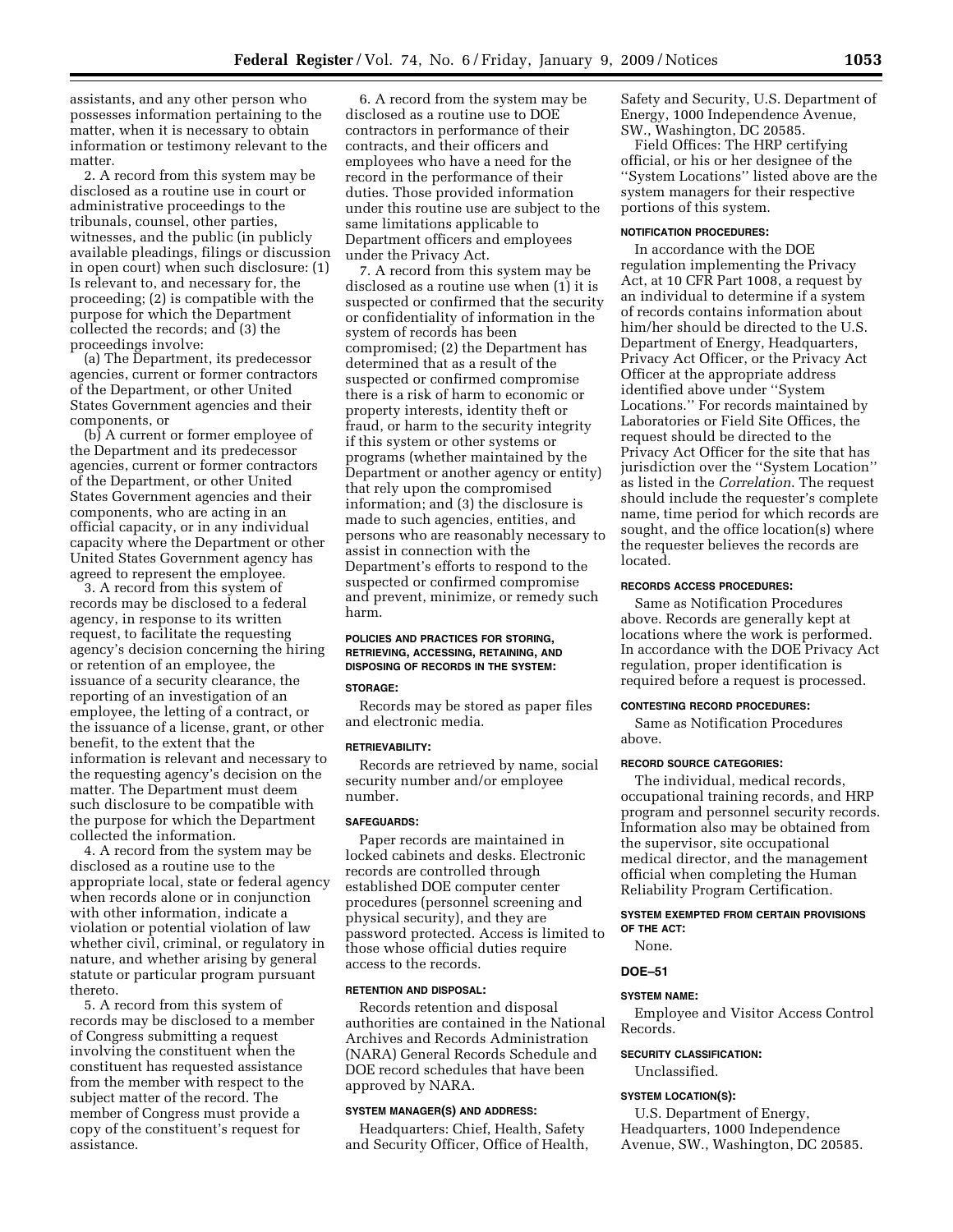U.S. Department of Energy, NNSA Service Center Albuquerque, P.O. Box 5400, Albuquerque, NM 87185–5400.

U.S. Department of Energy, NNSA Naval Reactors Field Office, Pittsburgh Naval Reactors, P.O. Box 109, West Mifflin, PA 15122–0109.

U.S. Department of Energy, NNSA Naval Reactors Field Office, Schenectady Naval Reactors, P.O. Box 1069, Schenectady, NY 12301.

U.S. Department of Energy, Amarillo Site Office, Highway 60 FM2373, Amarillo, TX 79177.

U.S. Department of Energy, Carlsbad Field Office, P.O. Box 3090, Carlsbad, NM 88221.

U.S. Department of Energy, Office of Science, Chicago Office, 9800 South Cass Avenue, Argonne, IL 60439.

U.S. Department of Energy, Idaho Operations Office, 1955 Fremont Avenue, Idaho Falls, ID 83415.

U.S. Department of Energy, NNSA Kansas City Site Office, 2000 E. 95th Street, Kansas City, MO 64141–3202.

U.S. Department of Energy, NNSA Nevada Site Office, P.O. Box 98518, Las Vegas, NV 89193–8518.

U.S. Department of Energy, NNSA Sandia Site Office, Pennsylvania & H Street, Albuquerque, NM 87185–5400.

U.S. Department of Energy, NNSA Los Alamos Site Office, 528 35th Street, Los Alamos, NM 87544.

U.S. Department of Energy, Office of Science, Oak Ridge Office, P.O. Box 2001, Oak Ridge, TN 37831.

U.S. Department of Energy, Environmental Management Consolidated Business Center (EMCBC), 250 E. Fifth Street, Cincinnati, OH 45202.

U.S. Department of Energy, Richland Operations Office, P.O. Box 550, Richland, WA 99352.

U.S. Department of Energy, Savannah River Operations Office, P.O. Box A, Aiken, SC 29801.

### **CATEGORIES OF INDIVIDUALS COVERED BY THE SYSTEM:**

DOE including National Nuclear Security Administration (NNSA) employees, DOE and NNSA contractor employees and other individuals seeking access to DOE facilities and classified records.

#### **CATEGORIES OF RECORDS IN THE SYSTEM:**

Records of individuals visiting DOE facilities, employees' identification files, and photographs.

### **AUTHORITY FOR MAINTENANCE OF THE SYSTEM:**

42 U.S.C. 7101 *et seq.* and 50 U.S.C. 2401 *et seq.* 

### **PURPOSE(S):**

For those records described in *Categories of Records in the System*, such records are maintained and used by the Department to track and control individuals accessing Departmental facilities and classified information areas.

#### **ROUTINE USES OF RECORDS MAINTAINED IN THE SYSTEM, INCLUDING CATEGORIES OF USERS AND THE PURPOSES OF SUCH USES:**

1. A record from the system may be disclosed as a routine use to the appropriate local, state or federal agency when records alone or in conjunction with other information, indicates a violation or potential violation of law whether civil, criminal, or regulatory in nature, and whether arising by general statute or particular program pursuant thereto.

2. A record from this system of records may be disclosed to a member of Congress submitting a request involving the constituent when the constituent has requested assistance from the member with respect to the subject matter of the record. The member of Congress must provide a copy of the constituent's request for assistance.

3. A record from the system may be disclosed as a routine use to DOE contractors in performance of their contracts, and their officers and employees who have a need for the record in the performance of their duties. Those provided information under this routine use are subject to the same limitations applicable to Department officers and employees under the Privacy Act.

4. Records from this system may be disclosed to Department of Defense contractors and National Aeronautics and Space Administration to authorize access to classified information and areas.

5. A record from this system may be disclosed as a routine use when (1) it is suspected or confirmed that the security or confidentiality of information in the system of records has been compromised; (2) the Department has determined that as a result of the suspected or confirmed compromise there is a risk of harm to economic or property interests, identity theft or fraud, or harm to the security integrity if this system or other systems or programs (whether maintained by the Department or another agency or entity) that rely upon the compromised information; and (3) the disclosure is made to such agencies, entities, and persons who are reasonably necessary to assist in connection with the Department's efforts to respond to the suspected or confirmed compromise and prevent, minimize, or remedy such harm.

## **POLICIES AND PRACTICES FOR STORING, RETRIEVING, ACCESSING, RETAINING, AND DISPOSING OF RECORDS IN THE SYSTEM:**

### **STORAGE:**

Records may be stored as paper files and electronic media.

#### **RETRIEVABILITY:**

Records are retrieved by name and/or social security number.

#### **SAFEGUARDS:**

Paper records are maintained in locked cabinets and desks. Electronic records are controlled through established DOE computer center procedures (personnel screening and physical security), and they are password protected. Passwords are known only by the system manager. Access is limited to those whose official duties require access to the records.

### **RETENTION AND DISPOSAL:**

Records retention and disposal authorities are contained in the National Archives and Records Administration (NARA) General Records Schedule and DOE record schedules that have been approved by NARA.

### **SYSTEM MANAGER(S) AND ADDRESS:**

Headquarters: Director, Office Security Operations, U.S. Department of Energy, 1000 Independence Avenue, SW., Washington, DC 20585.

Field Offices: The Security Officers of the ''System Locations'' listed above are the system managers for their respective portions of this system.

### **NOTIFICATION PROCEDURES:**

In accordance with the DOE regulation implementing the Privacy Act, at Title 10, Code of Federal Regulations, Part 1008, a request by an individual to determine if a system of records contains information about him/ her should be directed to the U.S. Department of Energy, Headquarters, Privacy Act Officer, or the Privacy Act Officer at the appropriate address identified above under ''System Locations.'' For records maintained by Laboratories or Field Site Offices, the request should be directed to the Privacy Act Officer for the site that has jurisdiction over the ''System Location'' as listed in the *Correlation*. The request should include the requester's complete name, time period for which records are sought, and the office location(s) where the requester believes the records are located.

### **RECORDS ACCESS PROCEDURES:**

Same as Notification Procedures above. Records are generally kept at locations where the work is performed. In accordance with the DOE Privacy Act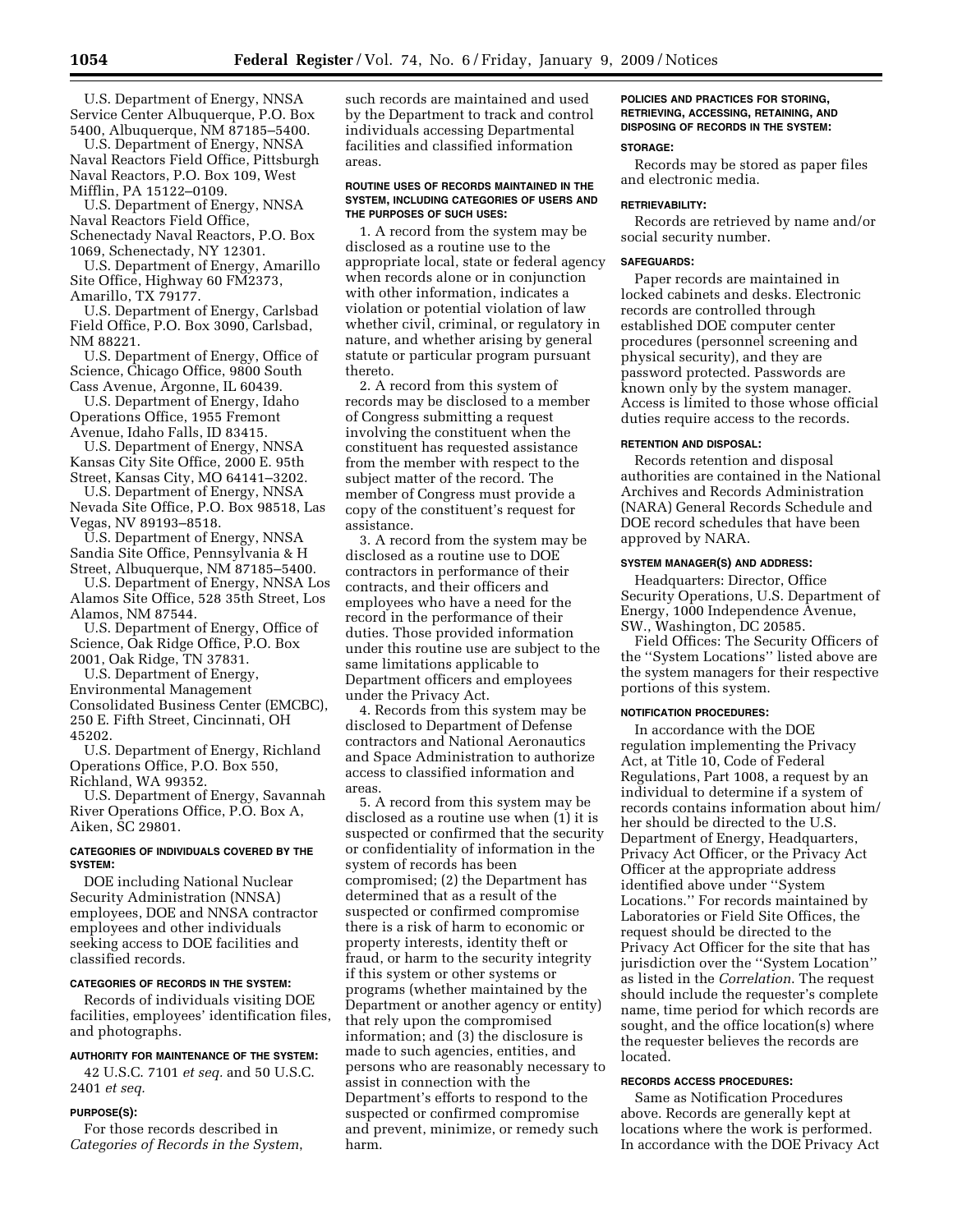regulation, proper identification is required before a request is processed.

### **CONTESTING RECORD PROCEDURES:**

Same as Notification Procedures above.

#### **RECORD SOURCE CATEGORIES:**

Subject individual, Department of Defense, DOE offices and contractors, National Aeronautics and Space Administration, and other Government agencies.

#### **SYSTEM EXEMPTED FROM CERTAIN PROVISIONS OF THE ACT:**

None.

#### **DOE–52**

### **SYSTEM NAME:**

Access Control Records of International Visits, Assignments, and Employment at DOE Facilities and Contractor Sites.

### **SECURITY CLASSIFICATION:**

Classified and Unclassified.

#### **SYSTEM LOCATION(S):**

The centralized data system is located at NNSA Los Alamos National Laboratories.

U.S. Department of Energy, Headquarters, Office of Security and Emergency Operations, Office of Foreign Visits and Assignments, 1000 Independence Avenue, Washington DC 20585.

U.S. Department of Energy, Albany Research Center 1450 Queen Avenue, SW., Albany, OR 97321.

U.S. Department of Energy, NNSA Service Center Albuquerque, P.O. Box 5400, Albuquerque, NM 87185–5400.

U.S. Department of Energy, Amarillo Site Office, Highway 60 FM 2373, Amarillo, TX 79120.

U.S. Department of Energy, Bonneville Power Administration, P.O. Box 3621, Portland, OR 97232.

U.S. Department of Energy, Carlsbad Field Office, P.O. Box 3090, Carlsbad, NM 88221.

U.S. Department of Energy, Office of Science, Chicago Office, 9800 South Cass Avenue, Argonne, IL 60439.

U.S. Department of Energy, Dayton Area Office, P.O. Box 66, Miamisburg, OH 45342–0066.

U.S. Department of Energy, Environmental Measurements Laboratory, 201 Varick Street, 5th Floor, New York, NY, 10014–4811.

U.S. Department of Energy, Fernald Field Office, 7400 Willey Road, Cincinnati, OH 45030.

U.S. Department of Energy, Golden Field Office, 1617 Cole Boulevard, Golden, CO 80401.

U.S. Department of Energy, Grand Junction Office 2597 V 3/4th Road, Grand Junction, CO 81503.

U.S. Department of Energy, General Atomics, P.O. Box 85608, San Diego, CA 92186.

U.S. Department of Energy, Hanford Environmental Health Foundation, 3080 George Washington Way, Richland, WA 99352.

U.S. Department of Energy, Idaho National Engineering Laboratory, 850 Energy Drive, Idaho Falls, ID 83401.

U.S. Department of Energy, Idaho Operations Office, 1955 Fremont Avenue, Idaho Falls, ID 83415.

U.S. Department of Energy, NNSA Kansas City Site Office, 2000 E. 95th Street, Kansas City, MO 64141–3202.

U.S. Department of Energy NNSA Sandia Site Office, Pennsylvania & H Street, Albuquerque, NM.

U.S. Department of Energy, NNSA Lawrence Berkeley Laboratory, 1 Cyclotron Road Berkeley, CA 94720.

U.S. Department of Energy, NNSA Livermore Site Office, 700 East Avenue,

P.O. Box 808, L–1, Livermore, CA 94551.

U.S. Department of Energy, NNSA Los Alamos Site Office, 528 35th Street, Los Alamos, NM 87544.

U.S. Department of Energy, NNSA Los Alamos National Laboratory, University of California, SM #30 Bikini Road, Los Alamos, NM 87545.

U.S. Department of Energy, Miamisburg Area Office, 1 Mound Road, Miamisburg, OH 45342.

U.S. Department of Energy, National Energy Technology Center (Pittsburgh), P.O. Box 10940, 626 Corchans Mill Road, Pittsburgh, PA 15236.

U.S. Department of Energy, National Renewable Energy Laboratory Area Office,1617 Cole Blvd., Golden, CO 80401.

U.S. Department of Energy, NNSA Nevada Site Office, P.O. Box 98518, Las Vegas, NV 89193–8518.

U.S. Department of Energy, Oak Ridge National Laboratory, Bethel Valley Road, Oak Ridge, TN, 37831.

U.S. Department of Energy, Office of Science, Oak Ridge Office, P.O. Box 2001, Oak Ridge, TN 37831.

U.S. Department of Energy, Environmental Management Consolidated Business Center, (EMCBC), 250 E. Fifth Street, Suite 500, Cincinnati, OH 45202.

U.S. Department of Energy, Pacific Northwest National Laboratory, 902 Battelle Boulevard P.O. Box 999, Richland, WA 99352.

U.S. Department of Energy, Richland Operations Office, P.O. 550, Richland, WA 99352.

U.S. Department of Energy, Savannah River Operations Office, P.O. Box A, Aiken, SC 29801.

U.S. Department of Energy, Scientific and Technical Information, 175 Oak Ridge Turnpike, Oak Ridge, TN 37830.

U.S. Department of Energy, Stanford Linear Accelerator Center, 2575 Sand Hill Road, Menlo Park, CA 94205.

U.S. Department of Energy, Strategic Petroleum Reserve Project Management Office, 900 Commerce Road East New Orleans, LA 70123.

U.S. Department of Energy, Thomas Jefferson National Accelerator Facility, 12000 Jefferson Avenue, Newport News, VA 23606.

U.S. Department of Energy, University of Rochester, 250 East River Road, Rochester, NY 14623.

U.S. Department of Energy, Waste Isolation Pilot Plant, 4021 National Parks Highway, Carlsbad, NM 88220.

U.S. Department of Energy, West Valley Project Office, P.O. Box 191,

West Valley, NY 14171.

U.S. Department of Energy, Western Area Power Administration, P.O. Box 281213, Lakewood, CO 80228–8213.

### **CATEGORIES OF INDIVIDUALS COVERED BY THE SYSTEM:**

All non-U.S. citizens seeking access to DOE facilities, laboratories, contractor sites, or DOE including National Nuclear Security Administration (NNSA) sponsored events for unclassified purposes to include employees of DOE or DOE contractors; prospective DOE or DOE contractor employees; employees of other U.S. Government agencies or their contractors of universities, of companies (professional or service staff), or of other institutions; foreign students at U.S. institutions; officials or other persons employed by foreign governments or other foreign institutions who may or may not be involved in cooperation under international agreements; permanent resident aliens; representatives or agents of foreign national governments seeking access to DOE facilities, laboratories, or contractor sites or DOE-sponsored events for purposes of high-level protocol; national security; International Atomic Energy Agency, or international relations.

### **CATEGORIES OF RECORDS IN THE SYSTEM:**

Personal data: Full name (including Also Known As (A.K.A.'s), visitor request number, gender, place of birth, city and country, date of birth, country(ies) of citizenship, date of last visit to country of citizenship, passport number and passport, expiration date, immigration status, type of visa and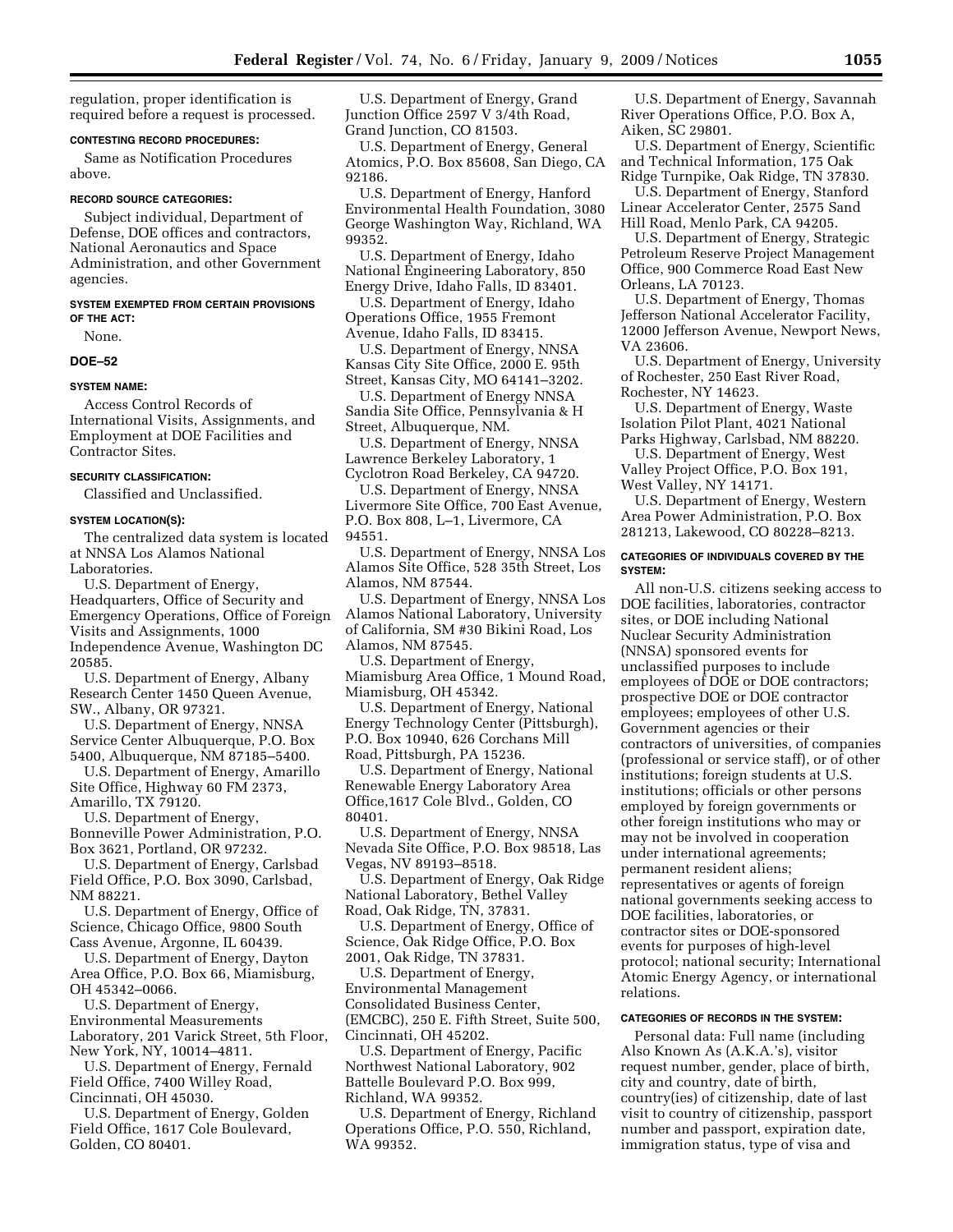expiration date, country of current residence and how long at current residence, language interpretation needs, work phone, e-mail and fax, name of current employer, place of work, street, city, state, zip code, country; position title or description of requesters duties. Visit/Assignment Request Information: Date of request, purpose of request (including subjects to be discussed or researched and specific activities involved); requesters current whereabouts, (*i.e.*, is proposed visitor currently in the US), specific visa status and purpose, (*i.e.*, exchange visitor (J–1) Visa), time duration of proposed visit, assignment or activity (desired start and end dates), identification of specific international agreement(s) or delegations related to the proposed request, name, organization, telephone number of DOE contact, name of financial sponsor, cost if sponsor is other than DOE. Visit/Assignment Facility Information: Name, location and room number of facility or organization to be accessed during visit/ assignment, name of the host responsible for the visit/assignment, host's telephone number, building and room numbers, number of days on site, visit assignment relationship to program, subject codes, subjects to be discussed or statement of research, determination of computer access, and sensitive subject designation. Visit/ Assignment Program Information and Remark: Designation of high level protocol visit, cost to DOE, visit or assignment purpose code, purpose and justification of visit assignment including benefits to DOE program(s) and certification of DOE mission advancement, technology transfer determination, name of requesting official or contractor, title and organization of requesting officer, signature of requesting official or contractor, date signed, name of site manager and local headquarters approving official, title and organization of local headquarters approving official, signature(s) of site field, headquarters approving official, date signed and remarks, the kind of business or organization of assignee's employer (*e.g.*  government, company, Laboratory, university), education background of requestor including college or university training with degrees and dates conferred; field of research, and family members who will accompany or join the applicant later). Management Reviews and Approvals: Level, type or topic of review, name of reviewer and or approval authority(ies), the date of the review approval, and remarks.

# **AUTHORITY FOR MAINTENANCE OF THE SYSTEM:**

42 U.S.C. 7101 *et seq.* and 50 U.S.C. 2401 *et seq.* 

### **PURPOSE(S):**

For those records described in *Categories of Records in the System,*  such records are maintained and used by the Department to document, track, manage, analyze, and or report on foreign visit and assignment access to DOE facilities including Headquarters, Field Offices, National Laboratories, and Contractor Sites.

### **ROUTINE USES OF RECORDS MAINTAINED IN THE SYSTEM, INCLUDING CATEGORIES OF USERS AND THE PURPOSES OF SUCH USES:**

1. A records from this system may be disclosed as a routine use to Department of Defense contractors responsible for security controlling access to sensitive information and sensitive equipment, and sensitive property areas.

2. A record from this system may be disclosed as a routine use to contractors, grantees, participants in cooperative agreements, collaborating researchers, or their employees, in performance of national security, international visit and assignment, or foreign access related responsibilities.

3. A record from the system may be disclosed as a routine use to a federal, state, or local agency to obtain information relevant to a Departmental decision concerning the hiring or retention of an employee, the issuance of a security clearance, the letting of a contract, or the issuance of a license, grant, or other benefit. The Department must deem such disclosure to be compatible with the purpose for which the Department collected the information.

4. A record from this system of records may be disclosed to a federal agency to facilitate the requesting agency's decision concerning the hiring or retention of an employee, the issuance of a security clearance, the reporting of an investigation of an employee, the letting of a contract, or the issuance of a license, grant, or other benefit, to the extent that the information is relevant and necessary to the requesting agency's decision on the matter. The Department must deem such disclosure to be compatible with the purpose for which the Department collected the information.

5. A record from the system may be disclosed as a routine use to the appropriate local, state or federal agency when records alone or in conjunction with other information, indicates a violation or potential violation of law whether civil, criminal, or regulatory in nature, and whether arising by general

statute or particular program pursuant thereto.

6. A record from this system of records may be disclosed to a member of Congress submitting a request involving the constituent when the constituent has requested assistance from the member with respect to the subject matter of the record. The member of Congress must provide a copy of the constituent's request for assistance.

7. A record from this system of records may be disclosed to foreign governments or international organizations in accordance with treaties, international conventions, or executive agreements.

8. A record from the system may be disclosed as a routine use to DOE contractors in performance of their contracts, and their officers and employees who have a need for the record in the performance of their duties. Those provided information under this routine use are subject to the same limitations applicable to Department officers and employees under the Privacy Act.

9. A record from this system of records may be disclosed as a routine use to members of the DOE Advisory committees and interagency boards charged with responsibilities pertaining to international visits and assignments and/or national security.

10. A record from this system may be disclosed as a routine use when (1) it is suspected or confirmed that the security or confidentiality of information in the system of records has been compromised; (2) the Department has determined that as a result of the suspected or confirmed compromise there is a risk of harm to economic or property interests, identity theft or fraud, or harm to the security integrity if this system or other systems or programs (whether maintained by the Department or another agency or entity) that rely upon the compromised information; and (3) the disclosure is made to such agencies, entities, and persons who are reasonably necessary to assist in connection with the Department's efforts to respond to the suspected or confirmed compromise and prevent, minimize, or remedy such harm.

### **POLICIES AND PRACTICES FOR STORING, RETRIEVING, ACCESSING, RETAINING, AND DISPOSING OF RECORDS IN THE SYSTEM:**

#### **STORAGE:**

Records may be stored as paper records, microfiche, and electronic media.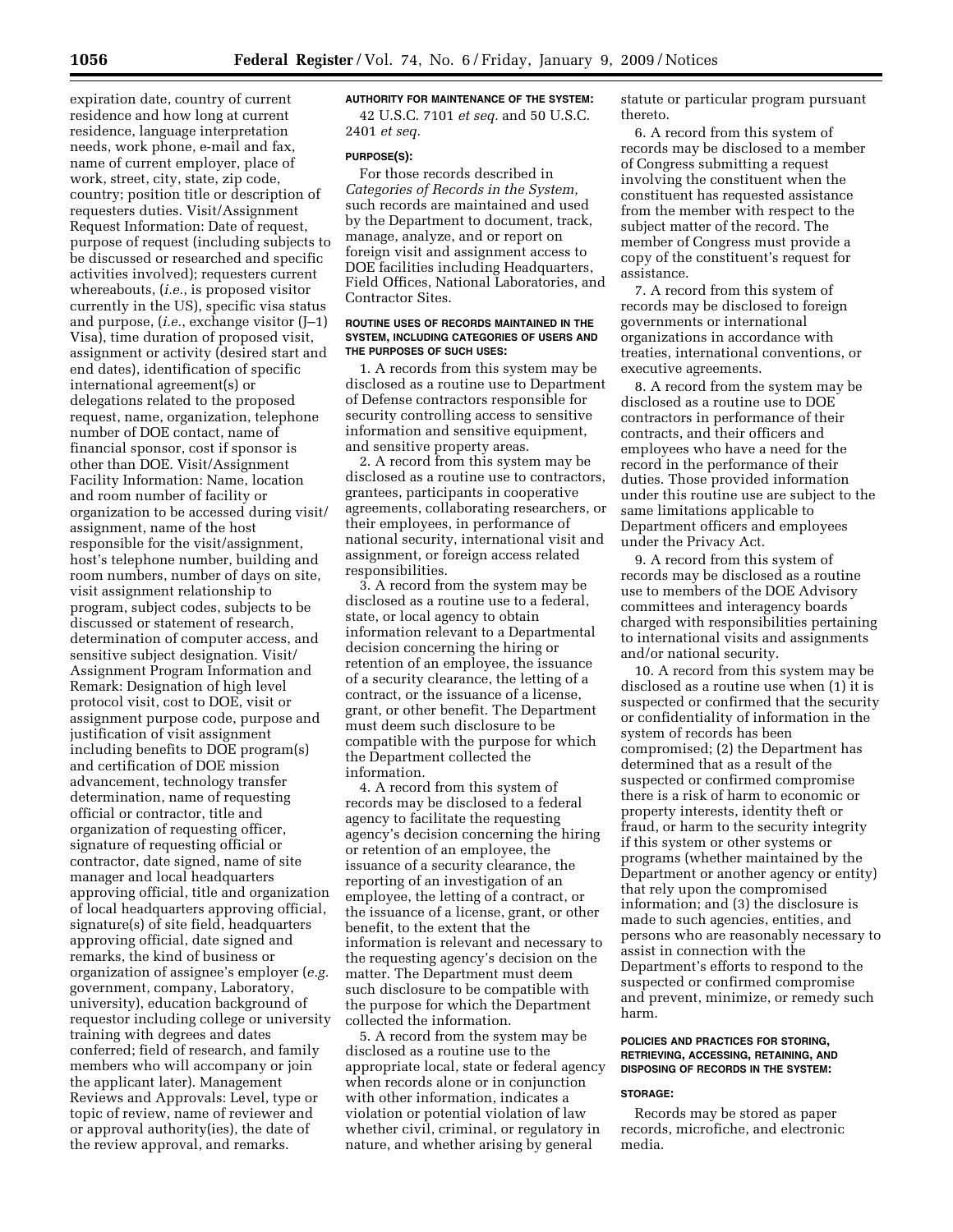#### **RETRIEVABILITY:**

Records are retrieved by name and/or other personal identifiers.

### **SAFEGUARDS:**

Paper records are maintained in locked cabinets and desks. Electronic records are controlled through established DOE computer center procedures (personnel screening and physical security), and they are password protected. Access is limited to those whose official duties require access to the records.

### **RETENTION AND DISPOSAL:**

Records retention and disposal authorities are contained in the National Archives and Records Administration (NARA) General Records Schedule and DOE record schedules that have been approved by NARA.

### **SYSTEM MANAGER(S) AND ADDRESS:**

Headquarters, Director, Office of Security Operations, U.S. Department of Energy, 1000 Independence Avenue, Washington, DC 20585.

Field Offices: The Security Directors of the ''System Locations'' listed above are system managers for their respective portions of this system.

### **NOTIFICATION PROCEDURES:**

In accordance with the DOE regulation implementing the Privacy Act, at Title 10, Code of Federal Regulations, Part 1008, a request by an individual to determine if a system of records contains information about him/ her should be directed to the U.S. Department of Energy, Headquarters, Privacy Act Officer, or the Privacy Act Officer at the appropriate address identified above under ''System Locations.'' For records maintained by Laboratories or Field Site Offices, the request should be directed to the Privacy Act Officer for the site that has jurisdiction over the ''System Location'' as listed in the Correlation. The request should include the requester's complete name, time period for which records are sought, and the office location(s) where the requester believes the records are located.

### **RECORDS ACCESS PROCEDURES:**

Same as Notification Procedures above. Records are generally kept at locations where the work is performed. In accordance with the DOE Privacy Act regulation, proper identification is required before a request is processed.

### **CONTESTING RECORD PROCEDURES:**

Same as Notification Procedures above.

### **RECORD SOURCE CATEGORIES:**

Foreign national individuals requesting access to DOE facilities including contractor sites, reports from federal investigation agencies, DOE Office of Counterintelligence, Department of State, Department of Defense, and Immigration and Naturalization Service.

### **SYSTEM EXEMPTED FROM CERTAIN PROVISIONS OF THE ACT:**

None.

# **DOE–53**

**SYSTEM NAME:**  Access Authorization for ADP Equipment.

#### **SECURITY CLASSIFICATION:**

Unclassified.

# **SYSTEM LOCATION(S):**

U.S. Department of Energy, Headquarters, Energy Information Administration, 1000 Independence Avenue, SW., Washington, DC 20585.

### **CATEGORIES OF INDIVIDUALS COVERED BY THE SYSTEM:**

Users of the Energy Information Administration computer system, including DOE and National Nuclear Security Administration employees and contractor employees and other authorized users of the system.

### **CATEGORIES OF RECORDS IN THE SYSTEM:**

Name, employer, citizenship, user identification number, office address and telephone number, organizational code, computer usage figures, data accessed, and other management-related information.

#### **AUTHORITY FOR MAINTENANCE OF THE SYSTEM:**

42 U.S.C. 7101 *et seq.*; 50 U.S.C. 2401 *et seq.*; OMB Circular A–71; Department of Commerce Federal Information Processing Standards Publications (FIPS PUBS) on computer security; GSA Procurement Regulations Amendment 155, adding Section 1–1.327.

### **PURPOSE(S):**

For those records described in *Categories of Records in the System,*  such records are maintained and used by the EIA to identify EIA computer users and control access to EIA computer and information resources. The information is frequently reviewed and updated to ensure records are current and accurate.

#### **ROUTINE USES OF RECORDS MAINTAINED IN THE SYSTEM, INCLUDING CATEGORIES OF USERS AND THE PURPOSES OF SUCH USES:**

1. A record from the system may be disclosed as a routine use to DOE

contractors in performance of their contracts, and their officers and employees who have a need for the record in the performance of their duties. Those provided information under this routine use are subject to the same limitations applicable to Department officers and employees under the Privacy Act.

2. A record from this system of records may be disclosed to a member of Congress submitting a request involving the constituent when the constituent has requested assistance from the member with respect to the subject matter of the record. The member of Congress must provide a copy of the constituent's request for assistance.

3. A record from this system may be disclosed as a routine use when (1) it is suspected or confirmed that the security or confidentiality of information in the system of records has been compromised; (2) the Department has determined that as a result of the suspected or confirmed compromise there is a risk of harm to economic or property interests, identity theft or fraud, or harm to the security integrity if this system or other systems or programs (whether maintained by the Department or another agency or entity) that rely upon the compromised information; and (3) the disclosure is made to such agencies, entities, and persons who are reasonably necessary to assist in connection with the Department's efforts to respond to the suspected or confirmed compromise and prevent, minimize, or remedy such harm.

#### **POLICIES AND PRACTICES FOR STORING, RETRIEVING, ACCESSING, RETAINING, AND DISPOSING OF RECORDS IN THE SYSTEM:**

#### **STORAGE:**

Records may be stored as electronic media.

### **RETRIEVABILITY:**

Records are retrieved by name and/or user identification number.

#### **SAFEGUARDS:**

Paper records are maintained in locked cabinets and desks. Electronic records are controlled through established DOE computer center procedures (personnel screening and physical security), and they are password protected. Access is limited to those whose official duties require access to the records.

### **RETENTION AND DISPOSAL:**

Records retention and disposal authorities are contained in the National Archives and Records Administration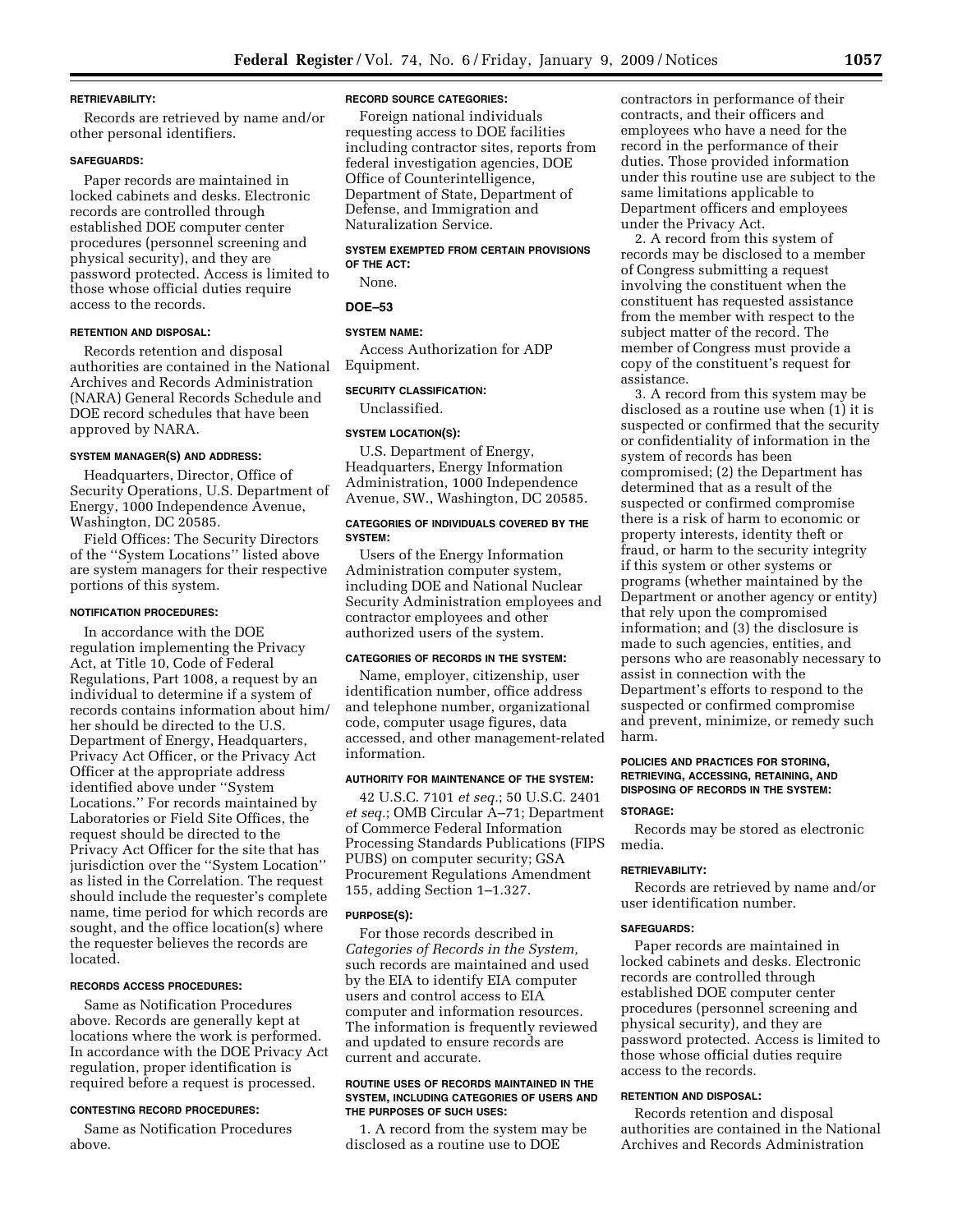(NARA) General Records Schedule and DOE record schedules that have been approved by NARA.

### **SYSTEM MANAGER(S) AND ADDRESS:**

Administrator, Energy Information Administration, U.S. Department of Energy, 1000 Independence Avenue, SW., Washington, DC 20585.

### **NOTIFICATION PROCEDURES:**

In accordance with the DOE regulation implementing the Privacy Act, at Title 10, Code of Federal Regulations, Part 1008, a request by an individual to determine if a system of records contains information about him/ her should be directed to the U.S. Department of Energy, Headquarters, Privacy Act Officer. The request should include the requester's complete name, time period for which records are sought, and the office location(s) where the requester believes the records are located.

#### **RECORDS ACCESS PROCEDURES:**

Same as Notification Procedures above. Records are generally kept at location where the work is performed. In accordance with the DOE Privacy Act regulation, proper identification is required before a request is processed.

### **CONTESTING RECORD PROCEDURES:**

Same as Notification Procedures above.

#### **RECORD SOURCE CATEGORIES:**

Subject individual, with some information assigned by the ITG Staff.

**SYSTEM EXEMPTED FROM CERTAIN PROVISIONS OF THE ACT:** 

None.

### **DOE–54**

### **SYSTEM NAME:**

Investigation Files of the Inspector General.

#### **SECURITY CLASSIFICATION:**

Unclassified and classified.

### **SYSTEM LOCATION(S):**

U.S. Department of Energy, Headquarters, Forrestal Building, 1000 Independence Avenue, SW., Washington, DC 20585.

### **CATEGORIES OF INDIVIDUALS COVERED BY THE SYSTEM:**

Subjects of an investigation, witnesses in an investigation, sources of investigative information, investigative personnel, and DOE employees including National Nuclear Security Administration employees and other individuals involved in an Office of Inspector General investigation.

## **CATEGORIES OF RECORDS IN THE SYSTEM:**

Criminal, civil, and administrative investigative records and files.

#### **AUTHORITY FOR MAINTENANCE OF THE SYSTEM:**

42 U.S.C. 7101 *et seq.*; 50 U.S.C. 2401 *et seq.*; The Inspector General Act of 1978, as amended, 5 U.S.C. App. 3.

### **PURPOSE(S):**

For those records described in *Categories of Records in the System,*  such records are maintained and used by the Department in furtherance of the responsibilities of the Inspector General. These responsibilities include conducting and supervising investigations relating to Departmental programs and operations; promoting economy, efficiency, and effectiveness in the administration of such programs and operations, and preventing and detecting fraud and abuse in such programs and operations. The records are used in investigations of individuals and entities suspected of having committed illegal or unethical acts. The records also are used in any resulting criminal prosecutions, civil proceedings, or administrative actions.

#### **ROUTINE USES OF RECORDS MAINTAINED IN THE SYSTEM, INCLUDING CATEGORIES OR USERS AND PURPOSES OF SUCH USES:**

1. A record from this system may be disclosed as a routine use for the purpose of an investigation, settlement of claims, or the preparation and conduct of litigation to (1) persons representing the Department in the investigation, settlement or litigation, and to individuals assisting in such representation; (2) others involved in the investigation, settlement, and litigation, and their representatives and individuals assisting those representatives; (3) witness, potential witness, or their representatives and assistants, and any other person who possesses information pertaining to the matter, when it is necessary to obtain information or testimony relevant to the matter.

2. A record from this system may be disclosed as a routine use in court or administrative proceedings to the tribunals, counsel, other parties, witnesses, and the public (in publicly available pleadings, filings or discussion in open court) when such disclosure: (1) Is relevant to, and necessary for, the proceeding; (2) is compatible with the purpose for which the Department collected the records; and (3) the proceedings involve:

(a) The Department, its predecessor agencies, current or former contractors of the Department, or other United States Government agencies and their components, or

(b) A current or former employee of the Department and its predecessor agencies, current or former contractors of the Department, or other United States Government agencies and their components, who is acting in an official capacity, or in any individual capacity where the Department or other United States Government agency has agreed to represent the employee.

3. A record from the system may be disclosed as a routine use to a federal, state, or local agency to obtain information relevant to a Departmental decision concerning the hiring or retention of an employee, the issuance of a security clearance, the letting of a contract, or the issuance of a license, grant, or other benefit. The Department must deem such disclosure to be compatible with the purpose for which the Department collected the information.

4. A record from this system of records may be disclosed to a federal agency, in response to its written request, to facilitate the requesting agency's decision concerning the hiring or retention of an employee, the issuance of a security clearance, the reporting of an investigation of an employee, the letting of a contract, or the issuance of a license, grant, or other benefit, to the extent that the information is relevant and necessary to the requesting agency's decision on the matter. The Department must deem such disclosure to be compatible with the purpose for which the Department collected the information.

5. A record from the system may be disclosed as a routine use to the appropriate local, state or federal agency when records alone or in conjunction with other information, indicates a violation or potential violation of law whether civil, criminal, or regulatory in nature, and whether arising by general statute or particular program pursuant thereto.

6. A record from this system of records may be disclosed to a member of Congress submitting a request involving the constituent when the constituent has requested assistance from the member with respect to the subject matter of the record. The member of Congress must provide a copy of the constituent's request for assistance.

7. A record from this system of records may be disclosed to foreign governments or international organizations in accordance with treaties, international conventions, or executive agreements.

8. A record from the system may be disclosed as a routine use to DOE contractors in performance of their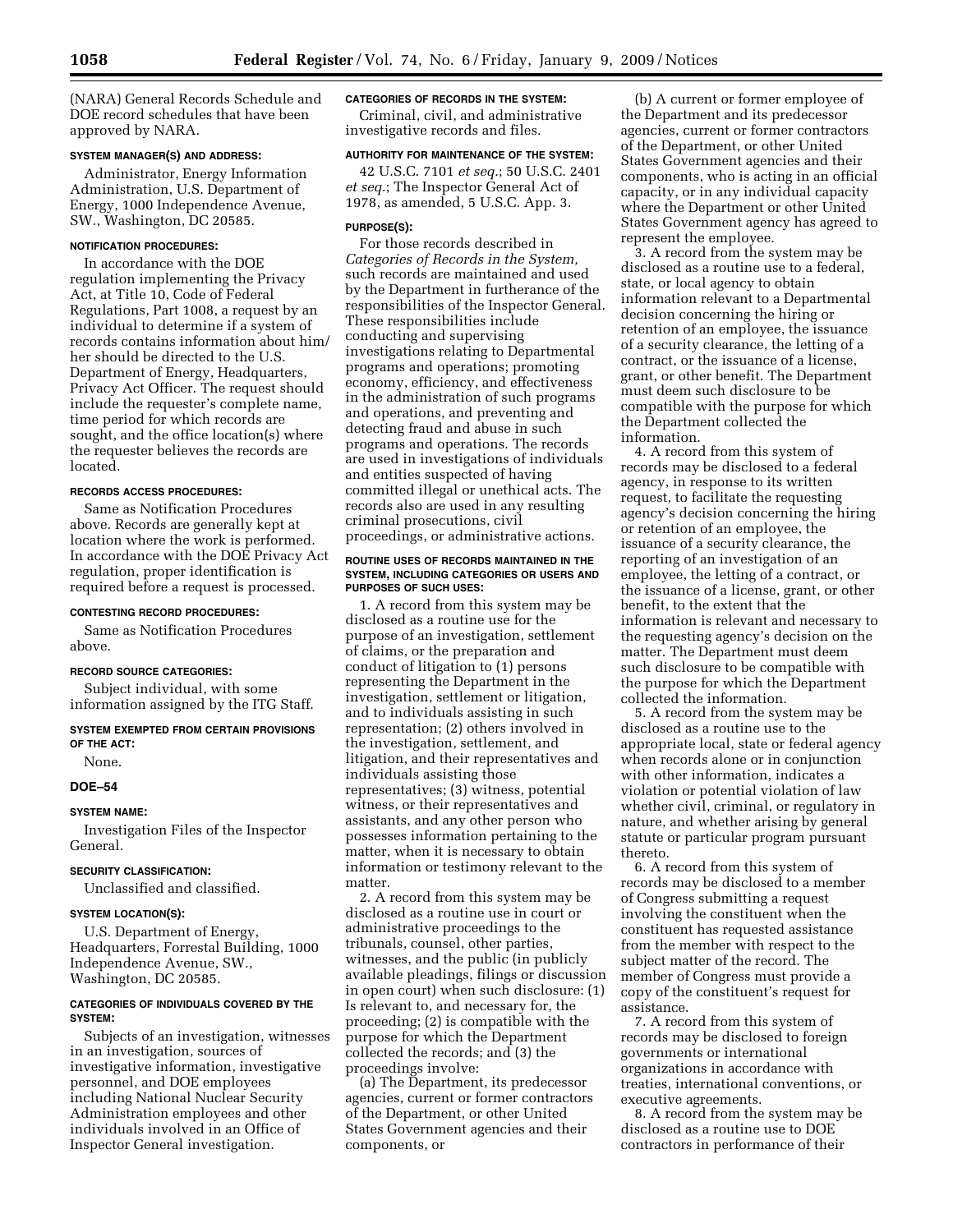contracts, and their officers and employees who have a need for the record in the performance of their duties. Those provided information under this routine use are subject to the same limitations applicable to Department officers and employees under the Privacy Act.

9. A record from this system of records may be disclosed as a routine use to authorized officials within Offices of Inspectors General listed in the Inspector General Act of 1978, the Department of Justice, the Federal Bureau of Investigation, or the U.S. Marshals Service, as necessary, for investigative qualitative assessment reviews.

10. A record from this system may be disclosed as a routine use when (1) it is suspected or confirmed that the security or confidentiality of information in the system of records has been compromised; (2) the Department has determined that as a result of the suspected or confirmed compromise there is a risk of harm to economic or property interests, identity theft or fraud, or harm to the security integrity if this system or other systems or programs (whether maintained by the Department or another agency or entity) that rely upon the compromised information; and (3) the disclosure is made to such agencies, entities, and persons who are reasonably necessary to assist in connection with the Department's efforts to respond to the suspected or confirmed compromise and prevent, minimize, or remedy such harm.

### **POLICIES AND PRACTICES FOR STORING, RETRIEVING, ACCESSING, RETAINING, AND DISPOSING OF RECORDS IN THE SYSTEM:**

#### **STORAGE:**

Records may be stored as paper and electronic media.

#### **RETRIEVABILITY:**

Records are retrieved by name of subject(s), case number, title of investigative report, name of complainant, name of subject(s), and/or names of witnesses.

### **SAFEGUARDS:**

Paper records are maintained in locked cabinets and desks. Electronic records are controlled through established DOE computer center procedures (personnel screening and physical security), and they are password protected. Classified information is maintained in locked General Services Administration approved class 6 security containers. Access is limited to those whose official duties require access to the records.

### **RETENTION AND DISPOSAL:**

Records retention and disposal authorities are contained in the National Archives and Records Administration (NARA) General Records Schedule and DOE record schedules that have been approved by NARA.

#### **SYSTEM MANAGER(S) AND ADDRESS:**

Assistant Inspector General for Investigations, U.S. Department of Energy, Headquarters, 1000 Independence Avenue, SW., Washington, DC 20585.

### **NOTIFICATION PROCEDURES:**

In accordance with the DOE regulation implementing the Privacy Act, at Title 10, Code of Federal Regulations, Part 1008, a request by an individual to determine if a system of records contains information about him/ her should be directed to the U.S. Department of Energy, Headquarters, Privacy Act Officer. The request should include the requester's complete name, time period for which records are sought, and the office location(s) where the requester believes the records are located.

#### **RECORDS ACCESS PROCEDURES:**

Same as Notification Procedures above. Records are generally kept at locations where the work is performed. In accordance with the DOE Privacy Act regulation, proper identification is required before a request is processed.

#### **CONTESTING RECORD PROCEDURES:**

Same as Notification Procedures above.

### **RECORD SOURCE CATEGORIES:**

Subject individuals; individuals and organizations that have pertinent knowledge about the subject; those authorized by the individual to furnish information; confidential informants; the Department of Justice; Federal Bureau of Investigation (FBI); and other Federal, State, and local agencies.

### **SYSTEM EXEMPTED FROM CERTAIN PROVISIONS OF THE ACT:**

This system is exempt under (j)(2) of the Privacy Act to the extent that the information within the system meets the criteria of those subsections of the Act. Such information has been exempted from the provisions of subsections:  $(c)(3)$  and  $(4)$ ,  $(d)(1)$ ,  $(2)$ ,  $(3)$ , and  $(4)$ , (e)(1), (2), and (3), (e)(4)(G) and (H), (e)(5) and (8), (f), (g) of the Act; see the Department's Privacy Act regulation at Title 10, Code of Federal Regulations, Part 1008.

This system is exempt under (k)(1),  $(k)(2)$ , and  $(k)(5)$  of the Privacy Act, to the extent that information within the

System meets the criteria of those subsections of the Act. Such information has been exempted from the provisions of subsections (c)(3), (d), and  $(e)(1)$ ,  $(e)(4)(G)$ ,  $(H)$  and  $(f)$  of the Act; see the Department's Privacy Act regulation at Title 10, Code of Federal Regulations, Part 1008.

#### **DOE–55**

#### **SYSTEM NAME:**

Freedom of Information and Privacy Act (FOIA/PA) Requests for Records.

#### **SECURITY CLASSIFICATION:**

Unclassified.

### **SYSTEM LOCATION(S):**

U.S. Department of Energy Headquarters, 1000 Independence Avenue, SW., Washington, DC 20585.

U.S. Department of Energy, NNSA Service Center Albuquerque, P.O. Box

5400, Albuquerque, NM 87185–5400. U.S. Department of Energy, NNSA Naval Reactors Field Office, Pittsburgh Naval Reactors, P.O. Box 109, West Mifflin, PA 15122–0109.

U.S. Department of Energy, NNSA Naval Reactors Field Office, Schenectady Naval Reactors, P.O. Box 1069, Schenectady, NY 12301.

U.S. Department of Energy, Bonneville Power Administration, P.O. Box 3621, Portland, OR 97208.

U.S. Department of Energy, Office of Science, Chicago Office, 9800 South Cass Avenue, Argonne, IL 60439.

U.S. Department of Energy, Grand Forks Energy Technology Center, P.O. Box 8213, University Station, Grand Forks, ND 58201.

U.S. Department of Energy, Idaho Operations Office, 1955 Fremont Avenue, Idaho Falls, ID 83415.

U.S. Department of Energy, National Energy Technology Laboratory (Morgantown), 3610 Collins Ferry Road, Morgantown, WV 26507–0940.

U.S. Department of Energy, National Energy Technology Laboratory (Pittsburgh), P.O. Box 10940, 626 Cochrans Mill Road, Pittsburgh, PA 15236.

U.S. Department of Energy, NNSA Nevada Site Office, P.O. Box 98518, Las Vegas, NV 89193–8518.

U.S. Department of Energy, Office of Science, Oak Ridge Office, P.O. Box 2001, Oak Ridge, TN 37831.

U.S. Department of Energy, Environmental Management Consolidated Business Center (EMCBC), 250 E. Fifth Street, Suite 500, Cincinnati, OH 45202.

U.S. Department of Energy, Richland Operations Office, P.O. Box 550, Richland, WA 99352.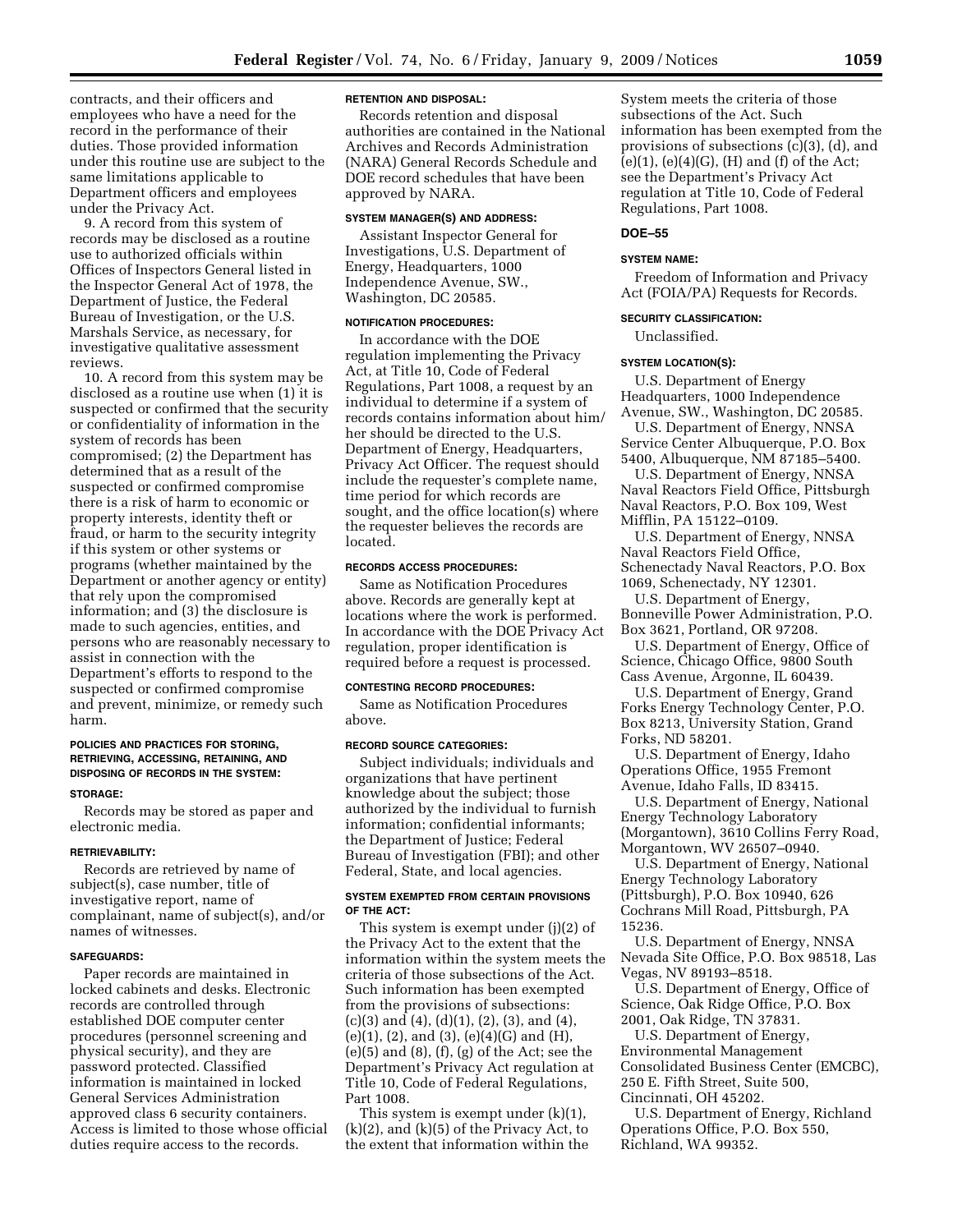U.S. Department of Energy, Savannah River Operations Office, P.O. Box A, Aiken, SC 29801.

U.S. Department of Energy, Southeastern Power Administration, 1166 Athens Tech Road, Elberton, GA 30635–6711.

U.S. Department of Energy, Southwestern Power Administration, Williams Tower One, One West Third Street, Tulsa, OK 74103.

U.S. Department of Energy, Western Area Power Administration, P.O. Box 281213, Lakewood, CO 80228–8213.

### **CATEGORIES OF INDIVIDUALS COVERED BY THE SYSTEM:**

Individuals requesting copies of records from DOE including the National Nuclear Security Administration (NNSA) under the provisions of the FOIA and the Privacy Act (PA) of 1974.

### **CATEGORIES OF RECORDS IN THE SYSTEM:**

Name, address, and telephone number; description or identification of records requested, furnished and/or denied; FOIA and PA division employee assigned responsibility for processing request; dates of request and actions; interim and final actions taken on request; persons or offices assigned actions on requests; copy of records requested, furnished and/or denied; fee data, including payment delinquencies; final determinations of appeals; name/ title of officials responsible for denial of records; and case notes.

### **AUTHORITY FOR MAINTENANCE OF THE SYSTEM:**

42 U.S.C. 7101 *et seq.*; 50 U.S.C. 2401 *et seq.*; Freedom of Information Act 5 U.S.C. 552, and the Privacy Act of 1974, 5 U.S.C. 552a.

### **PURPOSE(S):**

For those records described in *Categories of Records in the System,*  such records are maintained and used by the Department to record, control, and determine the status of FOIA and PA requests; produce statistical reports; and as a data source for management information.

#### **ROUTINE USES OF RECORDS MAINTAINED IN THE SYSTEM, INCLUDING CATEGORIES OF USERS AND THE PURPOSE OF SUCH USES:**

1. A record from this system of records may be disclosed to another federal agency when consultation or referral is required to process requests.

2. A record from this system may be disclosed as a routine use in court or administrative proceedings to the tribunals, counsel, other parties, witnesses, and the public (in publicly available pleadings, filings or discussion in open court) when such disclosure: (1) Is relevant to, and necessary for, the proceeding; (2) is compatible with the purpose for which the Department collected the records; and (3) the proceedings involve:

(a) The Department, its predecessor agencies, current or former contractors of the Department, or other United States Government agencies and their components, or

(b) A current or former employee of the Department and its predecessor agencies, current or former contractors of the Department, or other United States Government agencies and their components, who is acting in an official capacity, or in any individual capacity where the Department or other United States Government agency has agreed to represent the employee.

3. A record from this system of records may be disclosed to a member of Congress submitting a request involving the constituent when the constituent has requested assistance from the member with respect to the subject matter of the record. The member of Congress must provide a copy of the constituent's request for assistance.

4. A record from the system may be disclosed as a routine use to DOE contractors in performance of their contracts, and their officers and employees who have a need for the record in the performance of their duties. Those provided information under this routine use are subject to the same limitations applicable to Department officers and employees under the Privacy Act.

5. A record from this system may be disclosed as a routine use when (1) it is suspected or confirmed that the security or confidentiality of information in the system of records has been compromised; (2) the Department has determined that as a result of the suspected or confirmed compromise there is a risk of harm to economic or property interests, identity theft or fraud, or harm to the security integrity if this system or other systems or programs (whether maintained by the Department or another agency or entity) that rely upon the compromised information; and (3) the disclosure is made to such agencies, entities, and persons who are reasonably necessary to assist in connection with the Department's efforts to respond to the suspected or confirmed compromise and prevent, minimize, or remedy such harm.

### **POLICIES AND PRACTICES FOR STORING, RETRIEVING, ACCESSING, RETAINING, AND DISPOSING OF RECORDS IN THE SYSTEM:**

### **STORAGE:**

Records may be stored as paper, microfiche, video, audio, and electronic media.

### **RETRIEVABILITY:**

Records are retrieved by name of requester and/or assigned request control number.

### **SAFEGUARDS:**

Paper records are maintained in locked cabinets and desks. Electronic records are controlled through established DOE computer center procedures (personnel screening and physical security), and they are password protected. Access is limited to those whose official duties require access to the records.

### **RETENTION AND DISPOSAL:**

Records retention and disposal authorities are contained in the National Archives and Records Administration (NARA) General Records Schedule and DOE record schedules that have been approved by NARA.

### **SYSTEM MANAGER(S) AND ADDRESS:**

Headquarters: Freedom of Information Act and Privacy Act Office, Office of Information Resources, U.S. Department of Energy, 1000 Independence Avenue, SW., Washington, DC 20585.

Field Offices: The Freedom of Information Act and Privacy Act Officers of the ''Systems Locations'' listed above are the system managers for their respective portions of this system.

### **NOTIFICATION PROCEDURES:**

In accordance with the DOE regulation implementing the Privacy Act, at Title 10, Code of Federal Regulations, Part 1008, a request by an individual to determine if a system of records contains information about him/ her should be directed to the U.S. Department of Energy, Headquarters, Privacy Act Officer, or the Privacy Act Officer at the appropriate address identified above under ''System Locations.'' For records maintained by Laboratories or Field Site Offices, the request should be directed to the Privacy Act Officer for the site that has jurisdiction over the ''System Location'' as listed in the *Correlation*. The request should include the requester's complete name, time period for which records are sought, and the office location(s) where the requester believes the records are located.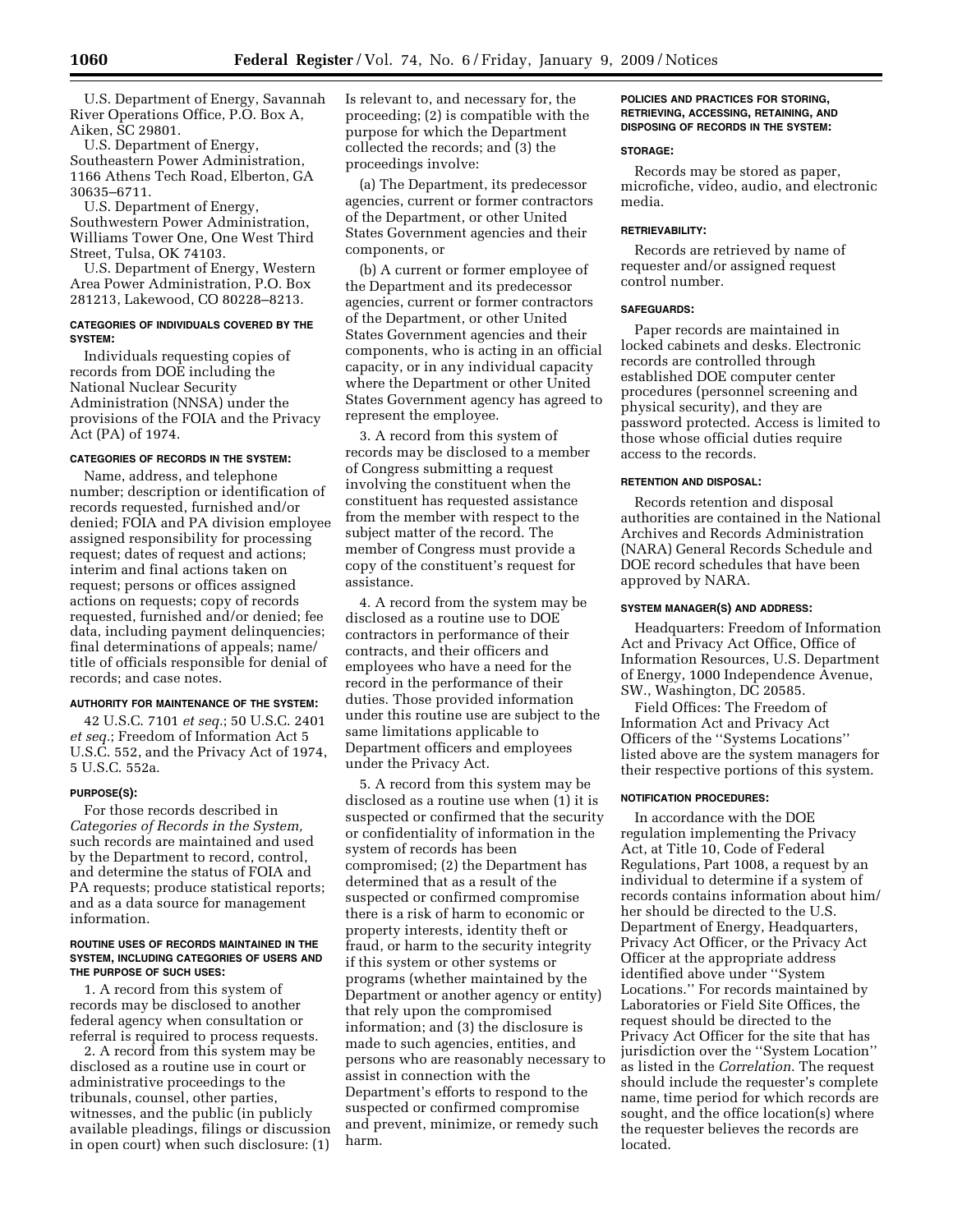### **RECORDS ACCESS PROCEDURES:**

Same as Notification Procedures above. Records are generally kept at locations where the work is performed. In accordance with the DOE Privacy Act regulation, proper identification is required before a request is processed.

#### **CONTESTING RECORD PROCEDURES:**

Same as Notification procedures above.

#### **RECORD SOURCE CATEGORIES:**

Individuals requesting copies of records and individuals responsible for processing and/or making determination on requests.

### **SYSTEMS EXEMPTED FROM CERTAIN PROVISIONS OF THE ACT:**

None.

### **DOE–56**

**SYSTEM NAME:** 

Congressional Constituent Inquiries.

#### **SECURITY CLASSIFICATION:**

Unclassified.

# **SYSTEM LOCATION(S):**

U.S. Department of Energy, Headquarters, 1000 Independence Avenue, SW., Washington, DC 20585; U.S. Department of Energy.

U.S. Department of Energy, NNSA Service Center Albuquerque, P.O. Box 5400, Albuquerque, NM 87185–5400.

U.S. Department of Energy, NNSA Naval Reactors Field Office, Pittsburgh Naval Reactors, P.O. Box 109, West Mifflin, PA 15122–0109.

U.S. Department of Energy, NNSA Naval Reactors Field Office, Schenectady Naval Reactors, P.O. Box

1069, Schenectady, NY 12301.

U.S. Department of Energy, Bonneville Power Administration, P.O. Box 3621, Portland, OR 97208.

U.S. Department of Energy, Office of Science, Chicago Office, 9800 South Cass Avenue, Argonne, IL 60439.

U.S. Department of Energy, Idaho Operations Office, 1955 Fremont Avenue, Idaho Falls, ID 83415.

U.S. Department of Energy, National Energy Technology Laboratory (Morgantown), P.O. Box 880, Morgantown, WV 26505.

U.S. Department of Energy, National Energy Technology Laboratory (Pittsburgh), P.O. Box 10940, 626 Cochrans Mill Road, Pittsburgh, PA 15236.

U.S. Department of Energy, Office of Science, Oak Ridge Office, P.O. Box 2001, Oak Ridge, TN 37831.

U.S. Department of Energy, Environmental Management Consolidated Business Center (EMCBC), 250 E. Fifth Street, Cincinnati, OH 45202.

U.S. Department of Energy, Richland Operations Office, P.O. Box 550, Richland, WA 99352.

U.S. Department of Energy, Savannah River Operations Office, P.O. Box A, Aiken, SC 29801.

U.S. Department of Energy, Southeastern Power Administration, 1166 Athens Tech Road, Elberton, GA 30635–6711.

U.S. Department of Energy, Southwestern Power Administration, Williams Tower One, One West Third Street, Tulsa, OK 74103.

U.S. Department of Energy, Western Area Power Administration, P.O. Box 281213, Lakewood, CO 80228–8213.

### **CATEGORIES OF INDIVIDUALS COVERED BY THE SYSTEM:**

Individuals who have requested assistance from their Congressional Representative, and the member of Congress who corresponded with the Department of Energy including the National Nuclear Security Administration on behalf of the constituent.

#### **CATEGORIES OF RECORDS IN THE SYSTEM:**

Name and address of constituent and date of letter by a member of Congress on behalf of the constituent; materials forwarded by a member of Congress; and DOE response.

### **AUTHORITY FOR MAINTENANCE OF THE SYSTEM:**

42 U.S.C. 7101 *et seq.* and 50 U.S.C. 2401 *et seq.* 

#### **PURPOSE(S):**

For those records described in *Categories of Records in the System,*  such records are maintained and used by the Department to record Congressional inquiries on behalf of constituents, to ensure proper document control of the response, and to record the Department's responses to such inquiries.

#### **ROUTINE USES OF RECORDS MAINTAINED IN THE SYSTEM, INCLUDING CATEGORIES OF USERS AND THE PURPOSES OF SUCH USES:**

1. A record from this system may be disclosed as a routine use to another federal agency when consultation or referral is required to process requests.

2. A record from this system may be disclosed as a routine use for the purpose of an investigation, settlement of claims, or the preparation and conduct of litigation to (1) person representing the Department in the investigation, settlement or litigation, and to individuals assisting in such representation; (2) others involved in the investigation, settlement, and

litigation, and their representatives and individuals assisting those representatives; (3) witness, potential witness, or their representatives and assistants, and any other person who possesses information pertaining to the matter, when it is necessary to obtain information or testimony relevant to the matter.

3. A record from this system may be disclosed as a routine use in court or administrative proceedings to the tribunals, counsel, other parties, witnesses, and the public (in publicly available pleadings, filings or discussion in open court) when such disclosure: (1) Is relevant to, and necessary for, the proceeding; (2) is compatible with the purpose for which the Department collected the records; and (3) the proceedings involve:

(a) The Department, its predecessor agencies, current or former contractors of the Department, or other United States Government agencies and their components, or

(b) A current or former employee of the Department and its predecessor agencies, current or former contractors of the Department, or other United States Government agencies and their components, who is acting in an official capacity, or in any individual capacity where the Department or other United States Government agency has agreed to represent the employee.

4. A record from the system may be disclosed as a routine use to the appropriate local, State or Federal agency when records alone or in conjunction with other information, indicates a violation or potential violation of law whether civil, criminal, or regulatory in nature, and whether arising by general statute or particular program pursuant thereto.

5. A record from this system of records may be disclosed to a member of Congress submitting a request involving the constituent when the constituent has requested assistance from the member with respect to the subject matter of the record. The member of Congress must provide a copy of the constituent's request for assistance.

6. A record from the system may be disclosed as a routine use to DOE contractors in performance of their contracts, and their officers and employees who have a need for the record in the performance of their duties. Those provided information under this routine use are subject to the same limitations applicable to Department officers and employees under the Privacy Act.

7. A record from this system may be disclosed as a routine use when (1) it is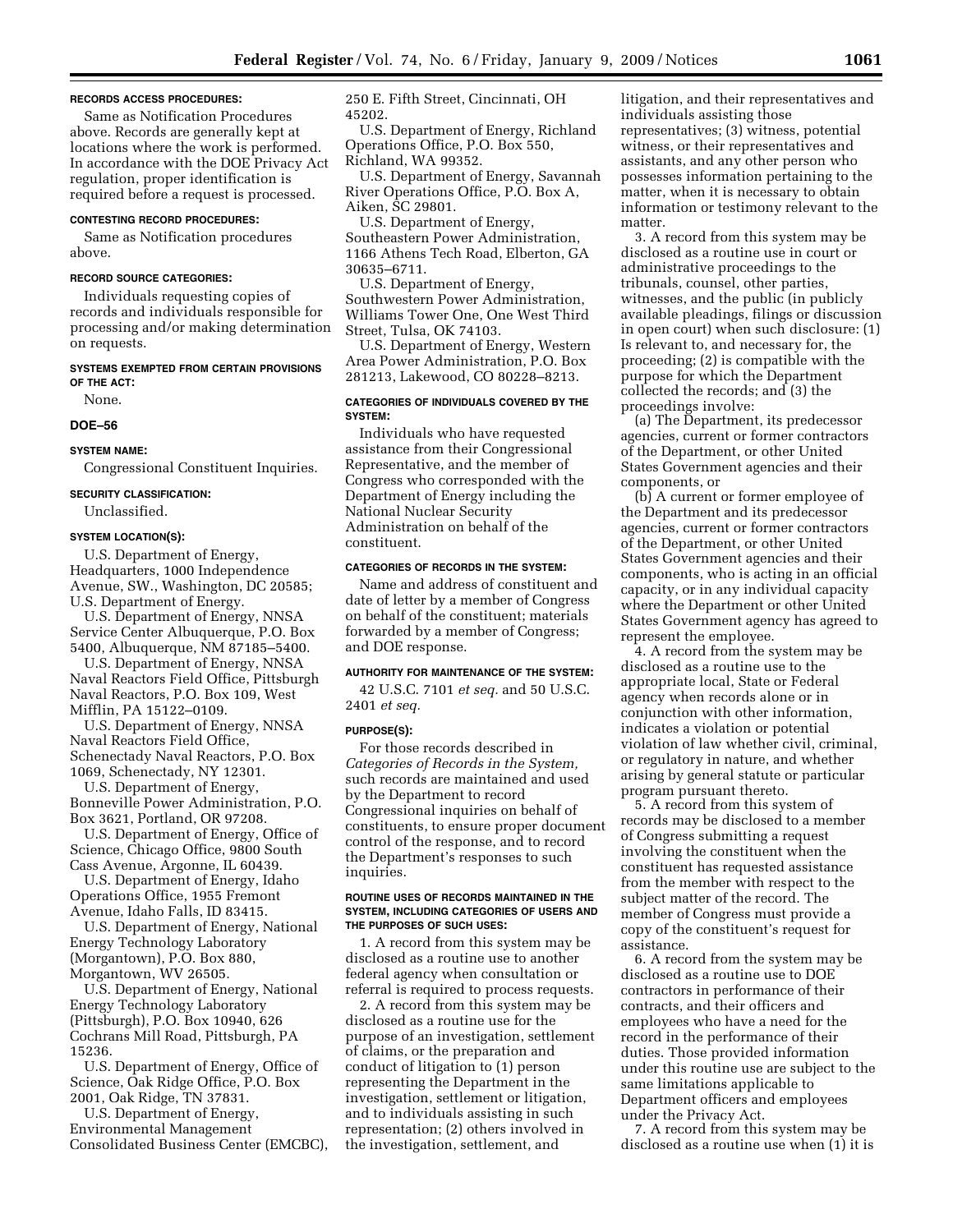suspected or confirmed that the security or confidentiality of information in the system of records has been compromised; (2) the Department has determined that as a result of the suspected or confirmed compromise there is a risk of harm to economic or property interests, identity theft or fraud, or harm to the security integrity if this system or other systems or programs (whether maintained by the Department or another agency or entity) that rely upon the compromised information; and (3) the disclosure is made to such agencies, entities, and persons who are reasonably necessary to assist in connection with the Department's efforts to respond to the suspected or confirmed compromise and prevent, minimize, or remedy such harm.

# **POLICIES AND PRACTICES FOR STORING, RETRIEVING, ACCESSING, RETAINING, AND DISPOSING OF RECORDS IN THE SYSTEM:**

#### **STORAGE:**

Records may be stored as paper records and electronic records.

### **RETRIEVABILITY:**

Records are retrieved by name of constituent and/or name of member of Congress.

#### **SAFEGUARDS:**

Paper records are maintained in locked cabinets and desks. Electronic records are controlled through established DOE computer center procedures (personnel screening and physical security), and they are password protected. Access is limited to those whose official duties require access to the records.

### **RETENTION AND DISPOSAL:**

Records retention and disposal authorities are contained in the National Archives and Records Administration (NARA) General Records Schedule and DOE record schedules that have been approved by NARA.

### **SYSTEM MANAGER(S) AND ADDRESS:**

Headquarters: The Executive Secretariat, U.S. Department of Energy, 1000 Independence Avenue, SW., Washington, DC 20585

Field Offices: The Managers or Directors of the ''System Locations'' listed above are the system managers for their respective portions of the system.

#### **NOTIFICATION PROCEDURES:**

In accordance with the DOE regulation implementing the Privacy Act, at Title 10, Code of Federal Regulations, Part 1008, a request by an individual to determine if a system of records contains information about him/

her should be directed to the U.S. Department of Energy, Headquarters, Privacy Act Officer, or the Privacy Act Officer at the appropriate address identified above under ''System Locations.'' For records maintained by Laboratories or Field Site Offices, the request should be directed to the Privacy Act Officer for the site that has jurisdiction over the ''System Location'' as listed in the *Correlation.* The request should include the requester's complete name, time period for which records are sought, and the office location(s) where the requester believes the records are located.

### **RECORDS ACCESS PROCEDURES:**

Same as Notification Procedures above. Records are generally kept at locations where the work is performed. In accordance with the DOE Privacy Act regulation, proper identification is required before a request is processed.

#### **CONTESTING RECORD PROCEDURES:**

Same as Notification Procedures above.

### **RECORD SOURCE CATEGORIES:**

Subject individual, member of Congress, and the author of the DOE response.

**SYSTEMS EXEMPTED FROM CERTAIN PROVISIONS OF THE ACT:** 

None.

### **DOE–57**

# **SYSTEM NAME:**

Congressional Profiles.

#### **SECURITY CLASSIFICATION:**

Unclassified.

### **SYSTEM LOCATION(S):**

U.S. Department of Energy, Headquarters, 1000 Independence Avenue, SW., Washington, DC 20585.

U.S. Department of Energy, Alaska Power Administration, San Point Way, NE., Seattle, WA 98115.

U.S. Department of Energy, NNSA Service Center Albuquerque, P.O. Box 5400, Albuquerque, NM 87185–5400.

U.S. Department of Energy, NNSA Naval Reactors Field Office, Pittsburgh Naval Reactors, P.O. Box 109, West Mifflin, PA 15122–0109.

U.S. Department of Energy, NNSA Naval Reactors Field Office, Schenectady Naval Reactors, P.O. Box 1069, Schenectady, NY 12301.

U.S. Department of Energy, Bartlesville Energy Technology Center, P. O. Box 1398, Bartlesville, OK 74003.

U.S. Department of Energy, Bonneville Power Administration, P.O. Box 3621, Portland, OR 97208.

U.S. Department of Energy, Office of Science, Chicago Office, 9800 South Cass Avenue, Argonne, IL 60439.

U.S. Department of Energy, Grand Forks Energy Technology Center, P.O. Box 8213, University Station, Grand Forks, ND 58201.

U.S. Department of Energy, Idaho Operations Office, 1955 Fremont Avenue, Idaho Falls, ID 83415.

U.S. Department of Energy, NNSA Los Alamos Site Office, 528 35th Street, Los Alamos, NM 87544.

U.S. Department of Energy, National Energy Technology Laboratory (Morgantown), P.O. Box 880, Morgan town, WV 26505.

U.S. Department of Energy, National Energy Technology Laboratory (Pittsburgh), P.O. Box 10940, 626 Cochrans Mill Road, Pittsburgh, PA 15236.

U.S. Department of Energy, NNSA Nevada Site Office, P.O. Box 98518, Las Vegas, NV 89193–8518.

U.S. Department of Energy, Office of Science, Oak Ridge Office, P.O. Box 2001, Oak Ridge, TN 37831.

U.S. Department of Energy, Richland Operations Office, P.O. Box 550, Richland, WA 99352.

U.S. Department of Energy, Savannah River Operations, Office, P.O. Box A, Aiken, SC 29801

U.S. Department of Energy, Southeastern Power Administration, 1166 Athens Tech Road, Elberton, GA 30635–6711.

U.S. Department of Energy, Southwestern Power Administration, Williams Tower One, One West Third Street, Tulsa, OK 74103.

U.S. Department of Energy, Western Area Power Administration, P.O. Box 281213, Lakewood, CO 80228–8213.

### **CATEGORIES OF INDIVIDUALS COVERED BY THE SYSTEM:**

Current members of Congress.

#### **CATEGORIES OF RECORDS IN THE SYSTEM:**

Name, picture from Congressional Yellow Book, personal background obtained from published sources, demographic information by state or district, committee assignments, and information about energy interests obtained from published sources, information from member's office, abstracts from Congressional Record, committee hearings and other public sources.

#### **AUTHORITY FOR MAINTENANCE OF THE SYSTEM:**

5 U.S.C. 301; Department of Energy Organization Act, including authorities incorporated by reference in Title III of the Department of Energy Organization Act; Executive Order 12009.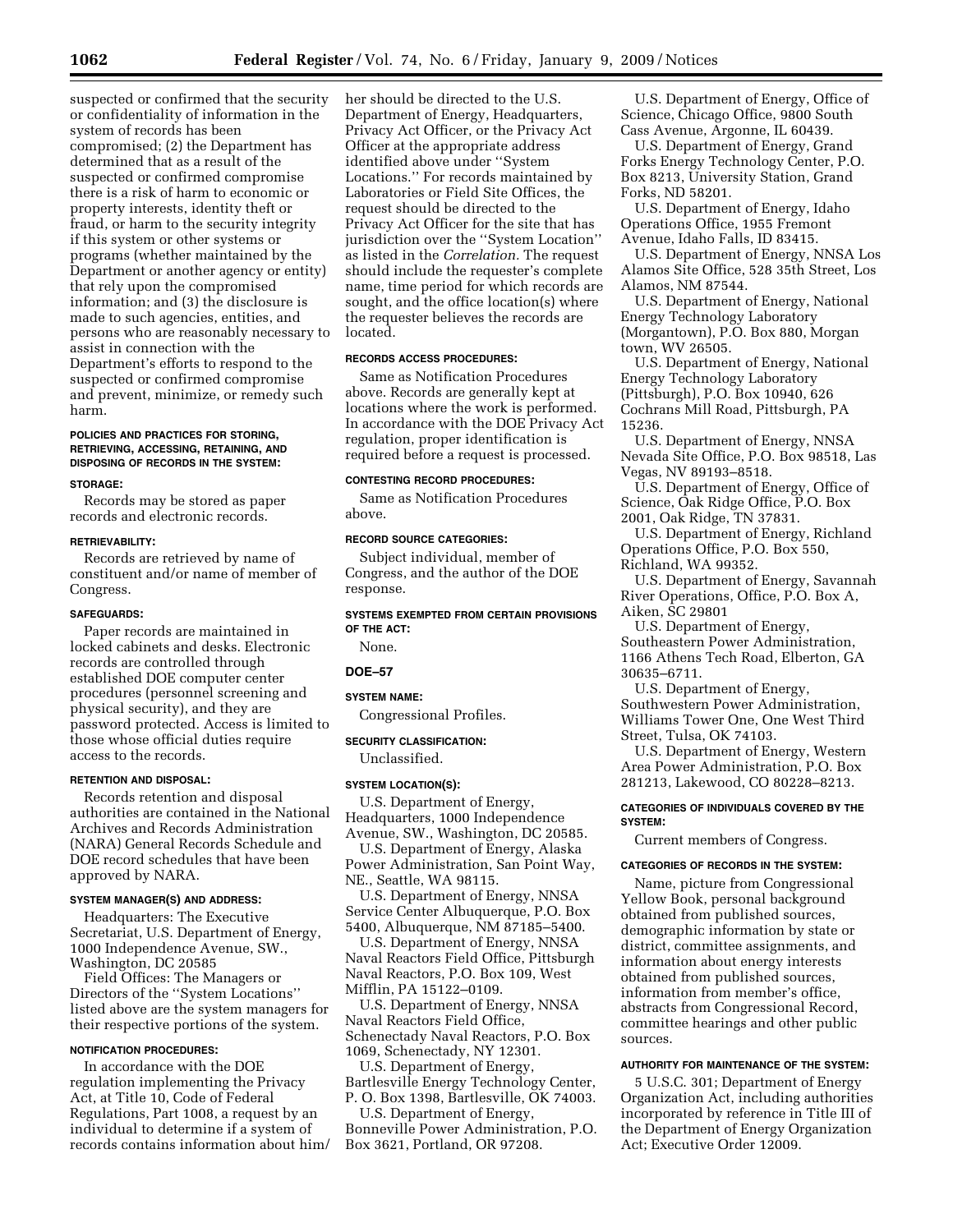#### **PURPOSE(S):**

For those records described in *Categories of Records in the System,*  such records are maintained and used by the Department to maintain biographical data on all members of Congress, including a list of their sensitive energy issues or energy related legislation.

#### **ROUTINE USES OF RECORDS MAINTAINED IN THE SYSTEM, INCLUDING CATEGORIES OF USERS AND THE PURPOSES OF SUCH USES:**

1. A record from this system of records may be disclosed to a member of Congress submitting a request involving the constituent when the constituent has requested assistance from the member with respect to the subject matter of the record. The member of Congress must provide a copy of the constituent's request for assistance.

2. A record from this system may be disclosed as a routine use when (1) it is suspected or confirmed that the security or confidentiality of information in the system of records has been compromised; (2) the Department has determined that as a result of the suspected or confirmed compromise there is a risk of harm to economic or property interests, identity theft or fraud, or harm to the security integrity if this system or other systems or programs (whether maintained by the Department or another agency or entity) that rely upon the compromised information; and (3) the disclosure is made to such agencies, entities, and persons who are reasonably necessary to assist in connection with the Department's efforts to respond to the suspected or confirmed compromise and prevent, minimize, or remedy such harm.

### **POLICIES AND PRACTICES FOR STORING, RETRIEVING, ACCESSING, RETAINING, AND DISPOSING OF RECORDS IN THE SYSTEM:**

#### **STORAGE:**

Records may be stored as paper records and electronic media.

#### **RETRIEVABILITY:**

Records are retrieved by name.

#### **SAFEGUARDS:**

Paper records are maintained in locked cabinets and desks. Electronic records are controlled through established DOE computer center procedures (personnel screening and physical security), and they are password protected. Access is limited to those whose official duties require access to the records.

### **RETENTION AND DISPOSAL:**

Records retention and disposal authorities are contained in the National Archives and Records Administration (NARA) General Records Schedule and DOE record schedules that have been approved by NARA.

#### **SYSTEM MANAGER(S) AND ADDRESS:**

Assistant Secretary for Congressional and Intergovernmental Affairs, U.S. Department of Energy, 1000 Independence Avenue, SW., Washington, DC 20585.

Field Offices: The Managers or Directors of the ''System Locations'' listed above are the system managers for their respective portions of the system.

#### **NOTIFICATION PROCEDURES:**

In accordance with the DOE regulation implementing the Privacy Act, at Title 10, Code of Federal Regulations, Part 1008, a request by an individual to determine if a system of records contains information about him/ her should be directed to the U.S. Department of Energy, Headquarters, Privacy Act Officer, or the Privacy Act Officer at the appropriate address identified above under ''System Locations.'' For records maintained by Laboratories or Field Site Offices, the request should be directed to the Privacy Act Officer for the site that has jurisdiction over the ''System Location'' as listed in the *Correlation.* The request should include the requester's complete name, time period for which records are sought, and the office location(s) where the requester believes the records are located.

### **RECORDS ACCESS PROCEDURES:**

Same as Notification Procedures above. Records are generally kept at locations where the work is performed. In accordance with the DOE Privacy Act regulation, proper identification is required before a request is processed.

### **CONTESTING RECORD PROCEDURES:**

Same as Notification Procedures above.

### **RECORD SOURCE CATEGORIES:**

Published sources, committee hearings, and the members' offices.

#### **SYSTEM EXEMPTED FROM CERTAIN PROVISIONS OF THE ACT:**

None.

#### **DOE–58**

**SYSTEM NAME:**  General Correspondence Files of the Office of the Secretary, Deputy Secretary and Under Secretary of Energy.

### **SECURITY CLASSIFICATION:**  Unclassified.

**SYSTEM LOCATION(S):** 

U.S. Department of Energy, Headquarters, 1000 Independence Avenue, SW., Washington, DC 20585.

#### **CATEGORIES OF INDIVIDUALS COVERED BY THE SYSTEM:**

Members of Congress, representatives of organizations, and other federal and state agencies and the general public.

#### **CATEGORIES OF RECORDS IN THE SYSTEM:**

Name, address of correspondent, copies of correspondence from individuals, and copies of the agency response. This is the portion of DOE including National Nuclear Security Administration (NNSA) correspondence files that relates to correspondence with individuals.

### **AUTHORITY FOR MAINTENANCE OF THE SYSTEM:**

42 U.S.C. 7101 *et seq.* and 50 U.S.C. 2401 *et seq.* 

### **PURPOSE(S):**

For those records described in Categories of Records in the System, such records are maintained and used by the Department to document and manage information from or to correspondents outside of DOE and to ensure proper document control of the DOE response.

### **ROUTINE USES OF RECORDS MAINTAINED IN THE SYSTEM, INCLUDING CATEGORIES OF USERS AND THE PURPOSES OF SUCH USES:**

1. A record from this system may be disclosed as a routine use for the purpose of an investigation, settlement of claims, or the preparation and conduct of litigation to (1) persons representing the Department in the investigation, settlement or litigation, and to individuals assisting in such representation; (2) others involved in the investigation, settlement, and litigation, and their representatives and individuals assisting those representatives; (3) witness, potential witness, or their representatives and assistants, and any other person who possesses information pertaining to the matter, when it is necessary to obtain information or testimony relevant to the matter.

2. A record from this system may be disclosed as a routine use in court or administrative proceedings to the tribunals, counsel, other parties, witnesses, and the public (in publicly available pleadings, filings or discussion in open court) when such disclosure: (1) Is relevant to, and necessary for, the proceeding; (2) is compatible with the purpose for which the Department collected the records; and (3) the proceedings involve: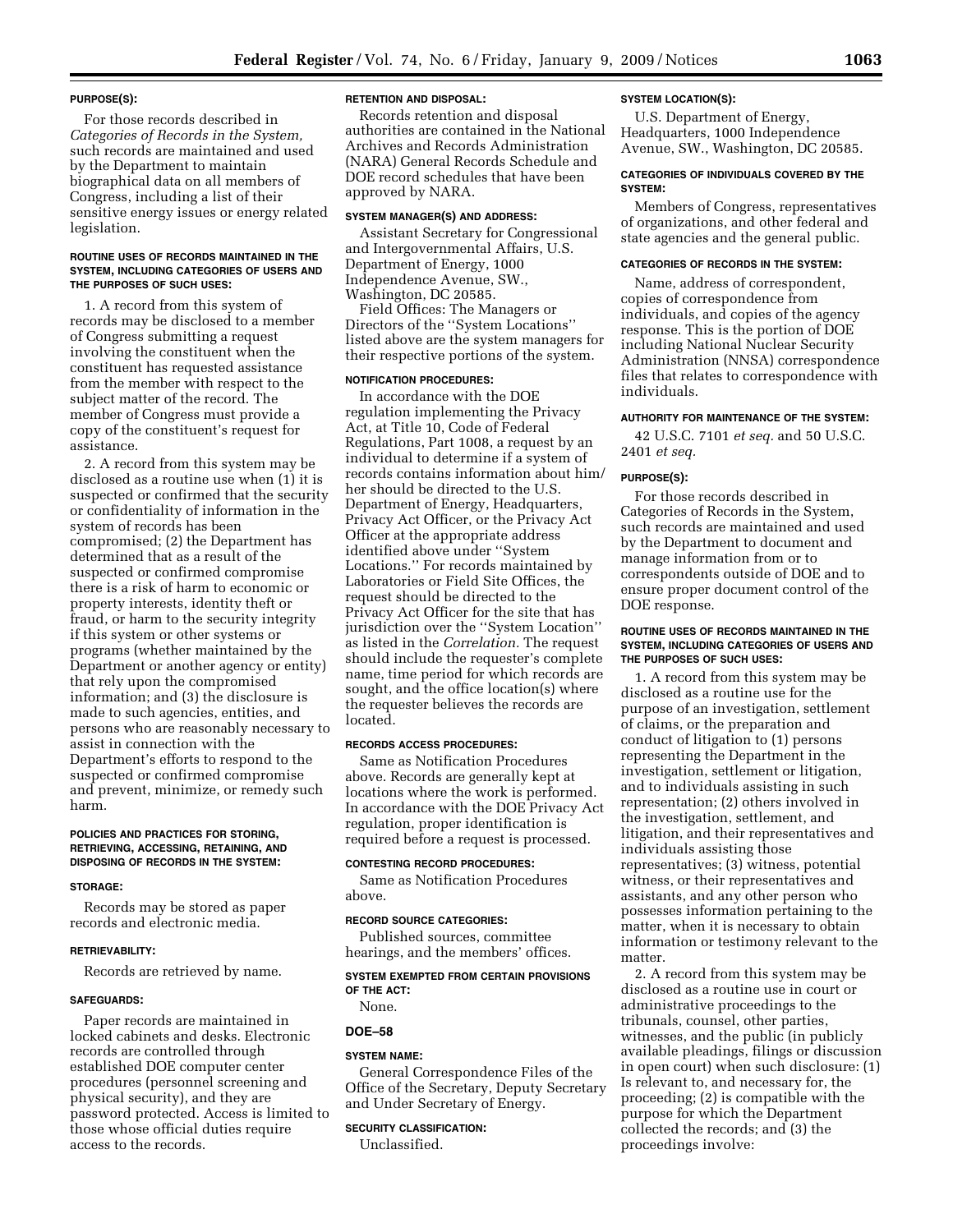(a) The Department, its predecessor agencies, current or former contractors of the Department, or other United States Government agencies and their components, or

(b) A current or former employee of the Department and its predecessor agencies, current or former contractors of the Department, or other United States Government agencies and their components, who is acting in an official capacity, or in any individual capacity where the Department or other United States Government agency has agreed to represent the employee.

3. A record from the system may be disclosed as a routine use to the appropriate local, state or federal agency when records alone or in conjunction with other information, indicates a violation or potential violation of law whether civil, criminal, or regulatory in nature, and whether arising by general statute or particular program pursuant thereto.

4. A record from this system of records may be disclosed to a member of Congress submitting a request involving the constituent when the constituent has requested assistance from the member with respect to the subject matter of the record. The member of Congress must provide a copy of the constituent's request for assistance.

5. A record from the system may be disclosed as a routine use to DOE contractors in performance of their contracts, and their officers and employees who have a need for the record in the performance of their duties. Those provided information under this routine use are subject to the same limitations applicable to Department officers and employees under the Privacy Act.

6. A record from this system may be disclosed as a routine use when (1) it is suspected or confirmed that the security or confidentiality of information in the system of records has been compromised; (2) the Department has determined that as a result of the suspected or confirmed compromise there is a risk of harm to economic or property interests, identity theft or fraud, or harm to the security integrity if this system or other systems or programs (whether maintained by the Department or another agency or entity) that rely upon the compromised information; and (3) the disclosure is made to such agencies, entities, and persons who are reasonably necessary to assist in connection with the Department's efforts to respond to the suspected or confirmed compromise and prevent, minimize, or remedy such harm.

**POLICIES AND PRACTICES FOR STORING, RETRIEVING, ACCESSING, RETAINING, AND DISPOSING OF RECORDS IN THE SYSTEM:** 

#### **STORAGE:**

Records may be stored as paper records and electronic media.

### **RETRIEVABILITY:**

Records are retrieved by name of correspondent or assigned control number.

### **SAFEGUARDS:**

Paper records are maintained in locked cabinets and desks. Electronic records are controlled through established DOE computer center procedures (personnel screening and physical security), and they are password protected. Access is limited to those whose official duties require access to the records.

#### **RETENTION AND DISPOSAL:**

Records retention and disposal authorities are contained in the National Archives and Records Administration (NARA) General Records Schedule and DOE record schedules that have been approved by NARA.

### **SYSTEM MANAGER(S) AND ADDRESS:**

Headquarters: The Executive Secretariat, U.S. Department of Energy, 1000 Independence Avenue, SW., Washington, DC 20585.

#### **NOTIFICATION PROCEDURES:**

In accordance with the DOE regulation implementing the Privacy Act, at Title 10, Code of Federal Regulations, Part 1008, a request by an individual to determine if a system of records contains information about him/ her should be directed to the U.S. Department of Energy, Headquarters, Privacy Act Officer. The request should include the requester's complete name, time period for which records are sought, and the office location(s) where the requester believes the records are located.

### **RECORDS ACCESS PROCEDURES:**

Same as Notification Procedures above. Records are generally kept at locations where the work is performed. In accordance with DOE's Privacy Act regulation, proper identification is required before a request is processed.

#### **CONTESTING RECORD PROCEDURES:**

Same as Notification Procedures above.

#### **RECORD SOURCE CATEGORIES:**

Subject individuals and drafter of DOE response.

**SYSTEM EXEMPTED FROM CERTAIN PROVISIONS OF THE ACT:**  None.

### **DOE–59**

# **SYSTEM NAME:**

Mailing Lists for Requesters of Energy-Related Information.

### **SECURITY CLASSIFICATION:**  Unclassified.

# **SYSTEM LOCATION(S):**

U.S. Department of Energy, Headquarters, 1000 Independence Avenue, SW., Washington, DC 20585.

### **CATEGORIES OF INDIVIDUALS COVERED BY THE SYSTEM:**

Persons requesting DOE energyrelated information.

### **CATEGORIES OF RECORDS IN THE SYSTEM:**

Name and address of the subject individual; some mailing lists may also indicate specific interests of publications requested by the individual.

### **AUTHORITY FOR MAINTENANCE OF THE SYSTEM:**

5 U.S.C. 301; Department of Energy Organization Act, including authorities incorporated by reference in Title III of the Department of Energy Organization Act; Executive Order 12009.

#### **PURPOSE(S):**

For those records described in *Categories of Records in the System,*  such records are maintained and used by the Department to distribute DOE related material to DOE employees, DOE contractors, and others requesting information from DOE.

### **ROUTINE USES OF RECORDS MAINTAINED IN THE SYSTEM, INCLUDING CATEGORIES OF USERS AND THE PURPOSES OF SUCH USES:**

1. A record from the system may be disclosed as a routine use to DOE contractors in performance of their contracts, and their officers and employees who have a need for the record in the performance of their duties. Those provided information under this routine use are subject to the same limitations applicable to Department officers and employees under the Privacy Act.

2. A record from this system of records may be disclosed to a member of Congress submitting a request involving the constituent when the constituent has requested assistance from the member with respect to the subject matter of the record. The member of Congress must provide a copy of the constituent's request for assistance.

3. A record from this system may be disclosed as a routine use when (1) it is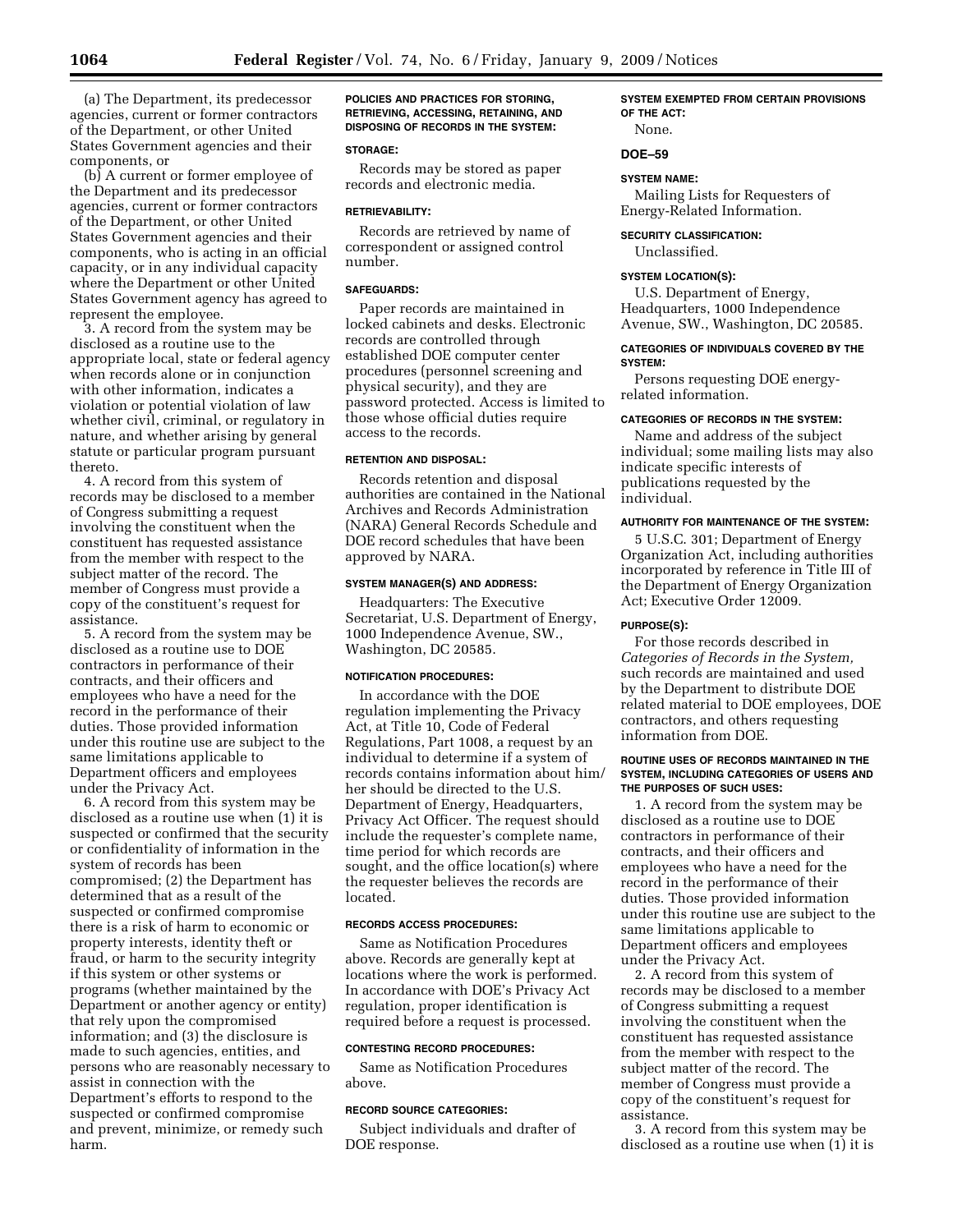suspected or confirmed that the security or confidentiality of information in the system of records has been compromised; (2) the Department has determined that as a result of the suspected or confirmed compromise there is a risk of harm to economic or property interests, identity theft or fraud, or harm to the security integrity if this system or other systems or programs (whether maintained by the Department or another agency or entity) that rely upon the compromised information; and (3) the disclosure is made to such agencies, entities, and persons who are reasonably necessary to assist in connection with the Department's efforts to respond to the suspected or confirmed compromise and prevent, minimize, or remedy such harm.

## **POLICIES AND PRACTICES FOR STORING, RETRIEVING, ACCESSING, RETAINING, AND DISPOSING OF RECORDS IN THE SYSTEM:**

#### **STORAGE:**

Records may be stored as paper records, microfiche and electronic media.

#### **RETRIEVABILITY:**

Records are retrieved by record identification and code number.

#### **SAFEGUARDS:**

Paper records are maintained in locked cabinets and desks. Electronic records are controlled through established DOE computer center procedures (personnel screening and physical security), and they are password protected. Access is limited to those whose official duties require access to the records.

### **RETENTION AND DISPOSAL:**

Records retention and disposal authorities are contained in the National Archives and Records Administration (NARA) General Records Schedule and DOE record schedules that have been approved by NARA.

## **SYSTEM MANAGER(S) AND ADDRESS:**

Headquarters: U.S. Department of Energy, Director, Print Media and Mail Services Group, 1000 Independence Avenue, SW., Washington, DC 20585.

#### **NOTIFICATION PROCEDURES:**

In accordance with the DOE regulation implementing the Privacy Act, at Title 10, Code of Federal Regulations, Part 1008, a request by an individual to determine if a system of records contains information about him/ her should be directed to the U.S. Department of Energy, Headquarters, Privacy Act Officer. The request should include the requester's complete name,

time period for which records are sought, and the office location(s) where the requester believes the records are located.

## **RECORDS ACCESS PROCEDURES:**

Same as Notification Procedures above. Records are generally kept at locations where the work is performed. In accordance with DOE's Privacy Act regulation, proper identification is required before a request is processed.

#### **CONTESTING RECORD PROCEDURES:**

Same as Notification Procedures above.

#### **RECORD SOURCE CATEGORIES:**

The subject individual, generally as the result of a request for information by that individual.

# **SYSTEM EXEMPTED FROM CERTAIN PROVISIONS OF THE ACT:**

None.

### **DOE–60**

#### **SYSTEM NAME:**

General Correspondence Files.

### **SECURITY CLASSIFICATION:**

Unclassified.

#### **SYSTEM LOCATION(S):**

U.S. Department of Energy, Headquarters, 1000 Independence Avenue, SW., Washington, DC 20585.

U.S. Department of Energy, Headquarters, Germantown, 19901 Germantown Road, Germantown, MD 20585.

U.S. Department of Energy, NNSA Service Center Albuquerque, P.O. Box 5400, Albuquerque, NM 87185–5400.

U.S. Department of Energy, NNSA Naval Reactors Field Office, Schenectady Naval Reactors, P.O. Box 1069, Schenectady, NY 12301.

U.S. Department of Energy, Bonneville Power Administration, P.O. Box 3621, Portland, OR 97208.

U.S. Department of Energy, Office of Science, Chicago Office, 9800 South Cass Avenue, Argonne, IL 60439.

U.S. Department of Energy, Golden Field Office, 1617 Cole Boulevard, Golden, CO 80401.

U.S. Department of Energy, Idaho Operations Office, 1955 Fremont Avenue, Idaho Falls, ID 83415.

U.S. Department of Energy, National Energy Technology Laboratory (Morgantown), P.O. Box 880, Morgantown, WV 26507.

U.S. Department of Energy, National Energy Technology Laboratory (Pittsburgh), P.O. Box 10940, 626 Cochrans Mill Road, Pittsburgh, PA 15236.

U.S. Department of Energy, NNSA Nevada Site Office, P.O. Box 98518, Las Vegas, NV 89193–8518.

U.S. Department of Energy, Office of Naval Reactors, Crystal City, VA 22202. U.S. Department of Energy, Office of

Science, Oak Ridge Office, P.O. Box 2001, Oak Ridge, TN 37831.

U.S. Department of Energy, Environmental Management Consolidated Business Center (EMCBC), 250 E. Fifth Street, Suite 500, Cincinnati, OH 45202.

U.S. Department of Energy, Richland Operations Office, P.O. Box 550,

Richland, WA 99352.

U.S. Department of Energy, Savannah River Operations Office, P.O. Box A, Aiken, SC 29801.

U.S. Department of Energy, Southeastern Power Administration, 1166 Athens Tech Road, Elberton, GA 30635–6711.

U.S. Department of Energy, Southwestern Power Administration, Williams Tower One, One West Third Street, Tulsa, OK 74103.

U.S. Department of Energy, Strategic Petroleum Reserve Project Management Office, 900 Commerce Road East, New Orleans, LA 70123.

U.S. Department of Energy, Western Area Power Administration, P.O. Box 281213, Lakewood, CO 80228–8213.

# **CATEGORIES OF INDIVIDUALS COVERED BY THE SYSTEM:**

Individuals communicating with organizational elements of DOE.

#### **CATEGORIES OF RECORDS IN THE SYSTEM:**

Copies of general correspondence submitted to the Heads of the Departmental Program Offices and Heads of the Department Field Offices that may include name, address, telephone number, organization, date of birth, and supporting documentation, and copies of the agency response letters and documentation required to prepare the response.

### **AUTHORITY FOR MAINTENANCE OF THE SYSTEM:**

42 U.S.C. 7101 *et seq.* and 50 U.S.C. 2401 *et seq.* 

#### **PURPOSE:**

For those records described in *Categories of Records in the System,*  such records are maintained and used by organizational elements of DOE to document and manage information from or to correspondents outside of DOE and to ensure proper document control of the DOE response.

### **ROUTINE USES OF RECORDS MAINTAINED IN THE SYSTEM, INCLUDING CATEGORIES OF USERS AND THE PURPOSES OF SUCH USES:**

1. A record from this system may be disclosed as a routine use for the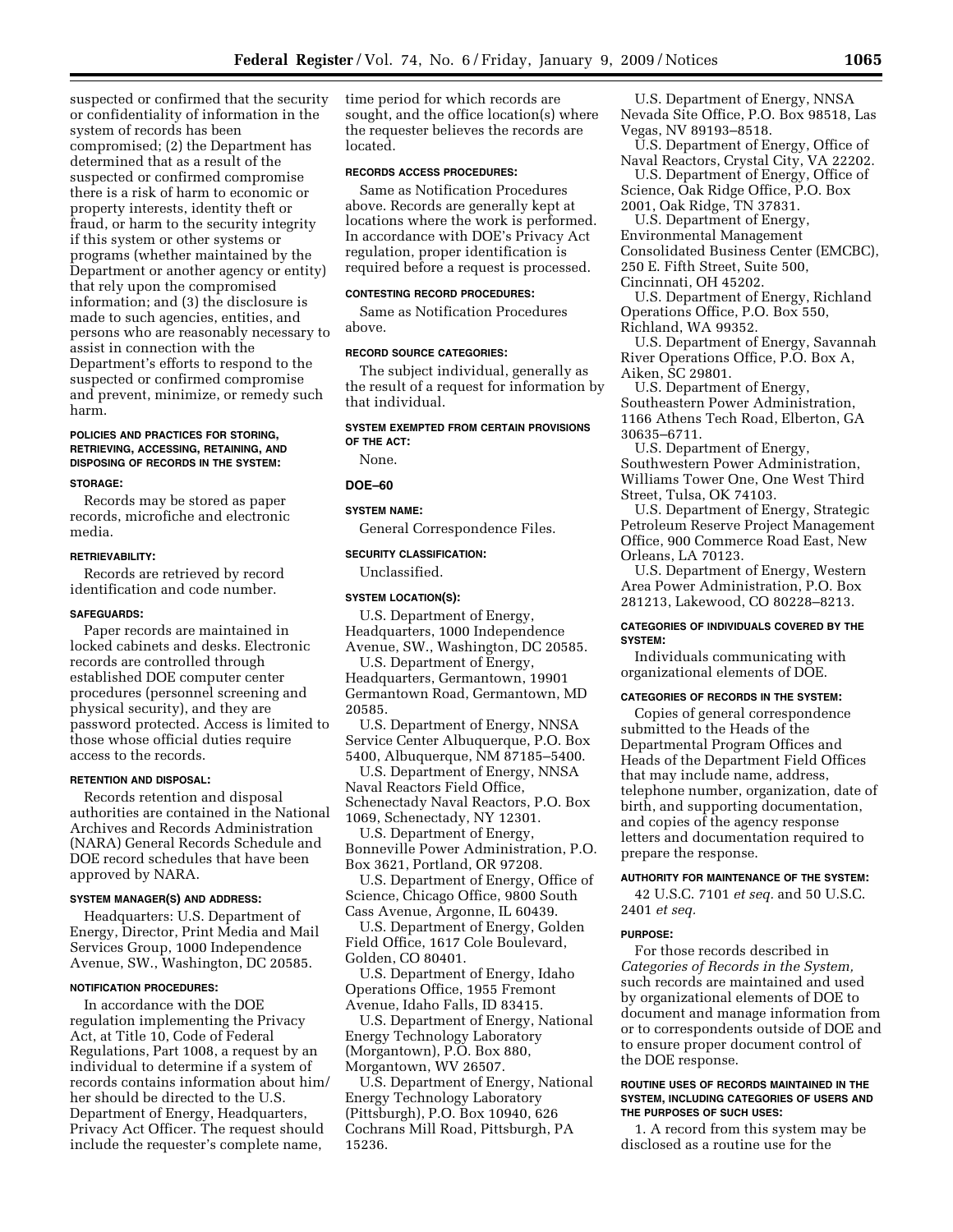purpose of an investigation, settlement of claims, or the preparation and conduct of litigation to (1) persons representing the Department in the investigation, settlement or litigation, and to individuals assisting in such representation; (2) others involved in the investigation, settlement, and litigation, and their representatives and individuals assisting those representatives; (3) witness, potential witness, or their representatives and assistants, and any other person who possesses information pertaining to the matter, when it is necessary to obtain information or testimony relevant to the matter.

2. A record from this system may be disclosed as a routine use in court or administrative proceedings to the tribunals, counsel, other parties, witnesses, and the public (in publicly available pleadings, filings or discussion in open court) when such disclosure: (1) Is relevant to, and necessary for, the proceeding; (2) is compatible with the purpose for which the Department collected the records; and (3) the proceedings involve:

(a) The Department, its predecessor agencies, current or former contractors of the Department, or other United States Government agencies and their components, or

(b) A current or former employee of the Department and its predecessor agencies, current or former contractors of the Department, or other United States Government agencies and their components, who is acting in an official capacity, or in any individual capacity where the Department or other United States Government agency has agreed to represent the employee.

3. A record from the system may be disclosed as a routine use to the appropriate local, state or federal agency when records alone or in conjunction with other information, indicate a violation or potential violation of law, whether civil, criminal, or regulatory in nature, and whether arising by general statute or particular program pursuant thereto.

4. A record from this system of records may be disclosed to a member of Congress submitting a request involving the constituent when the constituent has requested assistance from the member with respect to the subject matter of the record. The member of Congress must provide a copy of the constituent's request for assistance.

5. A record from the system may be disclosed as a routine use to DOE contractors in performance of their contracts, and their officers and employees who have a need for the

record in the performance of their duties. Those provided information under this routine use are subject to the same limitations applicable to Department officers and employees under the Privacy Act.

6. A record from this system may be disclosed as a routine use when (1) it is suspected or confirmed that the security or confidentiality of information in the system of records has been compromised; (2) the Department has determined that as a result of the suspected or confirmed compromise there is a risk of harm to economic or property interests, identity theft or fraud, or harm to the security integrity if this system or other systems or programs (whether maintained by the Department or another agency or entity) that rely upon the compromised information; and (3) the disclosure is made to such agencies, entities, and persons who are reasonably necessary to assist in connection with the Department's efforts to respond to the suspected or confirmed compromise and prevent, minimize, or remedy such harm.

# **POLICIES AND PRACTICES FOR STORING, RETRIEVING, ACCESSING, RETAINING, AND DISPOSING OF RECORDS IN THE SYSTEM:**

#### **STORAGE:**

Records may be stored as paper records and electronic media.

## **RETRIEVABILITY:**

Records are retrieved by name.

#### **SAFEGUARDS:**

Paper records are maintained in locked cabinets and desks. Electronic records are controlled through established DOE computer center procedures (personnel screening and physical security), and they are password protected. Access is limited to those whose official duties require access to the records.

#### **RETENTION AND DISPOSAL:**

Records retention and disposal authorities are contained in the National Archives and Records Administration (NARA) General Records Schedule and DOE record schedules that have been approved by NARA.

## **SYSTEM MANAGER(S) AND ADDRESS:**

Headquarters: The Office Directors for their respective offices.

Field Offices: The Managers and Directors of the ''System Locations'' listed above are the system managers for their respective portions of the system.

## **NOTIFICATION PROCEDURES:**

In accordance with the DOE regulation implementing the Privacy

Act, at Title 10, Code of Federal Regulations, Part 1008, a request by an individual to determine if a system of records contains information about him/ her should be directed to the U.S. Department of Energy, Headquarters, Privacy Act Officer, or the Privacy Act Officer at the appropriate address identified above under ''System Locations.'' For records maintained by Laboratories or Field Site Offices, the request should be directed to the Privacy Act Officer for the site that has jurisdiction over the ''System Location'' as listed in the *Correlation.* The request should include the requester's complete name, time period for which records are sought, and the office location(s) where the requester believes the records are located.

#### **RECORDS ACCESS PROCEDURES:**

Same as Notification Procedures above. Records are generally kept at locations where the work is performed. In accordance with DOE's Privacy Act regulation, proper identification is required before a request is processed.

#### **CONTESTING RECORD PROCEDURES:**

Same as Notification Procedures above.

#### **RECORD SOURCE CATEGORIES:**

Subject individuals and drafter of DOE response.

#### **SYSTEM EXEMPTED FROM CERTAIN PROVISIONS OF THE ACT:**

None.

# **DOE–61**

# **SYSTEM NAME:**

Census of High Energy Physicists.

**SECURITY CLASSIFICATION:** 

Unclassified.

# **SYSTEM LOCATION(S):**

U.S. Department of Energy, 19901 Germantown Road, Germantown, MD 20874–1290.

## **CATEGORIES OF INDIVIDUALS COVERED BY THE SYSTEM:**

Scientists and graduate students in the field of high energy physics including DOE and National Nuclear Security Administration employees.

# **CATEGORIES OF RECORDS IN THE SYSTEM:**

Name, date of birth, education, employment history, research activities, and technical specialties.

# **AUTHORITY FOR MAINTENANCE OF THE SYSTEM:**

42 U.S.C. 7101 *et seq.* and 50 U.S.C. 2401 *et seq.*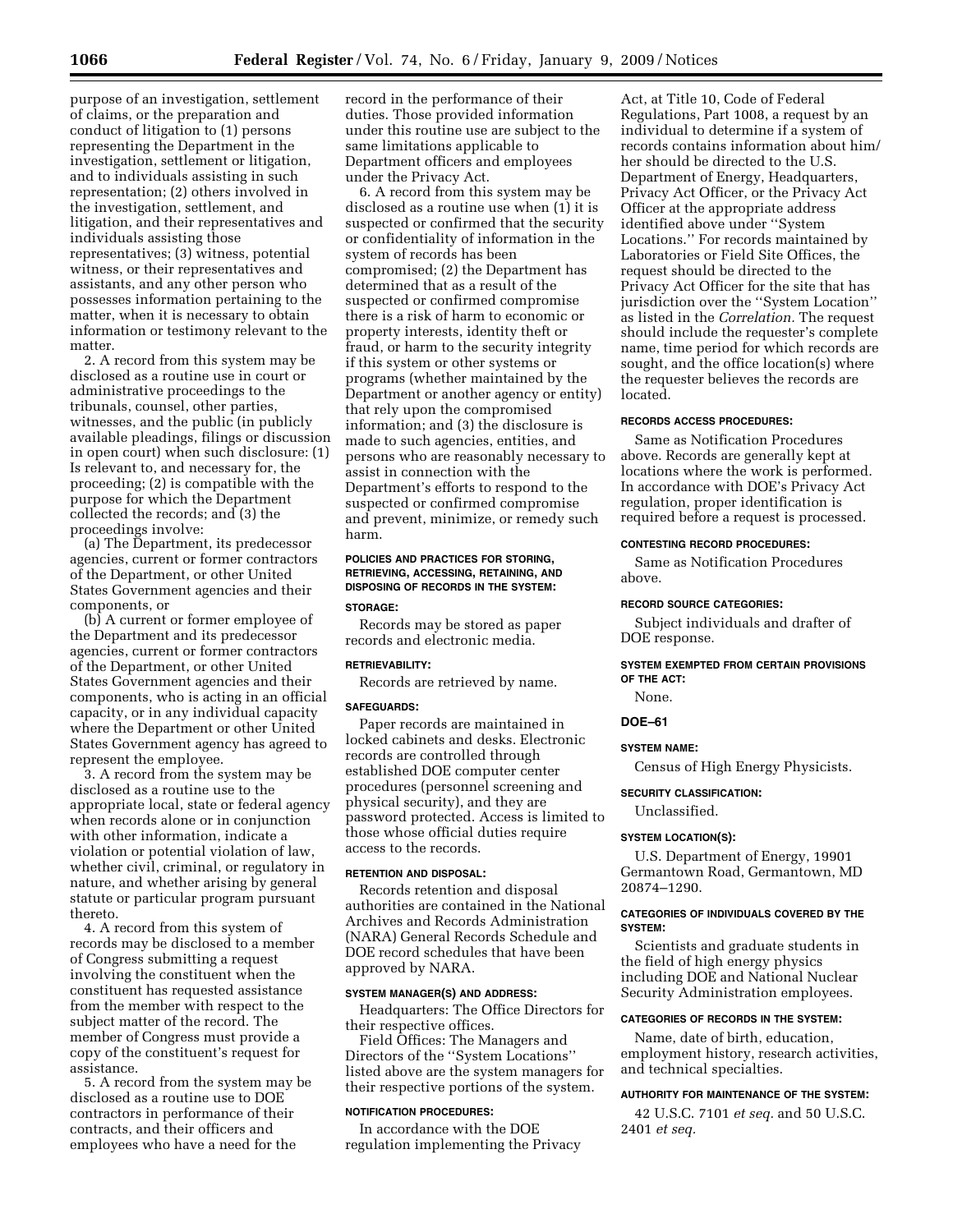### **PURPOSE(S):**

For those records described in *Categories of Records in the System,*  such records are maintained and used by the Department to provide a database for statistical and demographic studies of the high energy physics research community.

## **ROUTINE USES OF RECORDS MAINTAINED IN THE SYSTEM, INCLUDING CATEGORIES OF USERS AND THE PURPOSES OF SUCH USES:**

1. A record from the system may be disclosed as a routine use to physicists, research organizations, and various Government organizations engaged in supporting physics research to obtain information for statistical and demographic purposes, on individuals and institutions engaged in high energy physics research.

2. A record from the system may be disclosed as a routine use to DOE contractors in performance of their contracts, and their officers and employees who have a need for the record in the performance of their duties. Those provided information under this routine use are subject to the same limitations applicable to Department officers and employees under the Privacy Act.

3. A record from this system of records may be disclosed to a member of Congress submitting a request involving the constituent when the constituent has requested assistance from the member with respect to the subject matter of the record. The member of Congress must provide a copy of the constituent's request for assistance.

4. A record from this system may be disclosed as a routine use when (1) it is suspected or confirmed that the security or confidentiality of information in the system of records has been compromised; (2) the Department has determined that as a result of the suspected or confirmed compromise there is a risk of harm to economic or property interests, identity theft or fraud, or harm to the security integrity of this system or other systems or programs (whether maintained by the Department or another agency or entity) that rely upon the compromised information; and (3) the disclosure is made to such agencies, entities, and persons who are reasonably necessary to assist in connection with the Department's efforts to respond to the suspected or confirmed compromise and prevent, minimize, or remedy such harm.

**POLICIES AND PRACTICES FOR STORING, RETRIEVING, ACCESSING, RETAINING, AND DISPOSING OF RECORDS IN THE SYSTEM:** 

## **STORAGE:**

Records may be stored as electronic media.

### **RETRIEVABILITY:**

Records are retrieved by name of individual.

#### **SAFEGUARDS:**

Electronic records are controlled through established DOE computer center procedures (personnel screening and physical security), and they are password protected. Access is limited to those whose official duties require access to the records.

### **RETENTION AND DISPOSAL:**

Records retention and disposal authorities are contained in the National Archives and Records Administration (NARA) General Records Schedule and DOE record schedules that have been approved by NARA.

#### **SYSTEM MANAGER(S) AND ADDRESS:**

Associate Director for High Energy and Nuclear Physics, Office of Science, U.S. Department of Energy, 19901 Germantown Road, Germantown, MD 20874–1290.

## **NOTIFICATION PROCEDURES:**

In accordance with the DOE regulation implementing the Privacy Act, Title 10, Code of Federal Regulations, Part 1008, a request by an individual to determine if a system of records contains information about him/ her should be directed to the U.S. Department of Energy, Headquarters, Privacy Act Officer. The request should include the requester's complete name, time period for which records are sought, and the office location(s) where the requester believes the records are located.

## **RECORDS ACCESS PROCEDURES:**

Same as Notification Procedures above. Records are generally kept at locations where the work is performed. In accordance with the DOE Privacy Act regulation, proper identification is required before a request is processed.

## **CONTESTING RECORD PROCEDURES:**

Same as Notification Procedures above.

# **SYSTEM EXEMPTED FROM CERTAIN PROVISIONS OF THE ACT:**

None.

### **DOE–62**

#### **SYSTEM NAME:**

Historical Files—Published Information Concerning Selected Persons in the Energy Field.

### **SECURITY CLASSIFICATION:**

Unclassified.

## **SYSTEM LOCATION(S):**

U.S. Department of Energy, Headquarters, 1000 Independence Avenue, SW., Washington, DC 20585.

### **CATEGORIES OF INDIVIDUALS COVERED BY THE SYSTEM:**

Selected senior staff officials of the Manhattan Project, Atomic Energy Commission, Nuclear Regulatory Commission, Energy Research and Development Administration, DOE including the National Nuclear Security Administration, and other selected individuals prominent in the energy field.

#### **CATEGORIES OF RECORDS IN THE SYSTEM:**

Name of selected person, newspaper and magazine articles, press releases, announcements, and speeches.

## **AUTHORITY FOR MAINTENANCE OF THE SYSTEM:**

42 U.S.C. 7101 *et seq.* and 50 U.S.C. 2401 *et seq.* 

#### **PURPOSE(S):**

For those records described in *Categories of Records in the System*, such records are maintained and used by the Department to record, historical records of the DOE and predecessor agencies, including the Atomic Energy Commission, Federal Energy Administration, and the Energy Research and Development Administration. Records are used to prepare histories in responding to informational inquiries from DOE officials and members of the public.

### **ROUTINE USES OF RECORDS MAINTAINED IN THE SYSTEM, INCLUDING CATEGORIES OF USERS AND THE PURPOSES OF SUCH USES:**

1. A record from the system may be disclosed as a routine use to members of the public and the media when responding to requests for information.

2. A record from the system may be disclosed as a routine use to another federal agency when consultation or referral is required to process requests.

3. A record from the system may be disclosed as a routine use to DOE contractors in performance of their contracts, and their officers and employees who have a need for the record in the performance of their duties. Those provided information under this routine use are subject to the same limitations applicable to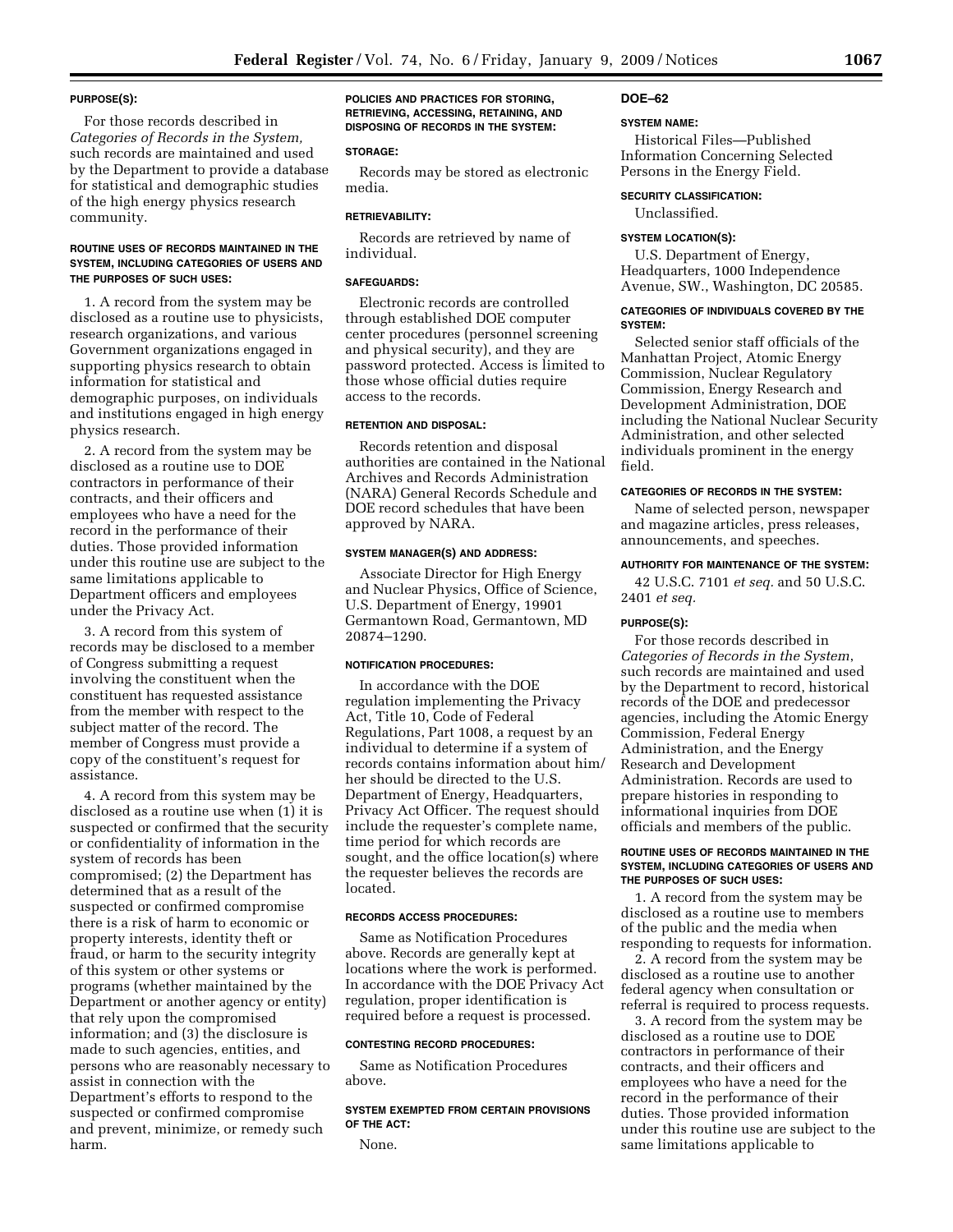Department officers and employees under the Privacy Act.

4. A record from this system of records may be disclosed to a member of Congress submitting a request involving the constituent when the constituent has requested assistance from the member with respect to the subject matter of the record. The member of Congress must provide a copy of the constituent's request for assistance.

5. A record from this system may be disclosed as a routine use when (1) it is suspected or confirmed that the security or confidentiality of information in the system of records has been compromised; (2) the Department has determined that as a result of the suspected or confirmed compromise there is a risk of harm to economic or property interests, identity theft or fraud, or harm to the security integrity of this system or other systems or programs (whether maintained by the Department or another agency or entity) that rely upon the compromised information; and (3) the disclosure is made to such agencies, entities, and persons who are reasonably necessary to assist in connection with the Department's efforts to respond to the suspected or confirmed compromise and prevent, minimize, or remedy such harm.

## **POLICIES AND PRACTICES FOR STORING, RETRIEVING, ACCESSING, RETAINING, AND DISPOSING OF RECORDS IN THE SYSTEM:**

### **STORAGE:**

Records may be stored as paper records.

## **RETRIEVABILITY:**

Records are retrieved by name.

#### **SAFEGUARDS:**

Paper records are maintained in locked cabinets and desks. Access is limited to those whose official duties require access to the records.

## **RETENTION AND DISPOSAL:**

Records retention and disposal authorities are contained in the National Archives and Records Administration (NARA) General Records Schedule and DOE record schedules that have been approved by NARA.

## **SYSTEM MANAGER(S) AND ADDRESS:**

Chief Historian, History and Heritage Resources, Office of the Executive Secretariat, U.S. Department of Energy, 1000 Independence Avenue, SW., Washington, DC 20585.

### **NOTIFICATION PROCEDURES:**

In accordance with the DOE regulation implementing the Privacy Act, at Title 10, Code of Federal Regulations, Part 1008, a request by an individual to determine if a system of records contains information about him/ her should be directed to the U.S. Department of Energy, Headquarters, Privacy Act Officer. The request should include the requester's complete name, time period for which records are sought, and the office location(s) where the requester believes the records are located.

### **RECORDS ACCESS PROCEDURES:**

Same as Notification Procedures above. Records are generally kept at locations where the work is performed. In accordance with the DOE Privacy Act regulation, proper identification is required before a request is processed.

## **CONTESTING RECORD PROCEDURES:**

Same as Notification Procedures above.

### **RECORD SOURCE CATEGORIES:**

DOE press releases, DOE News Clips (a daily compilation of energy related newspaper and magazine articles), and other published sources.

**SYSTEM EXEMPTED FROM CERTAIN PROVISIONS OF THE ACT:**  None.

# **DOE–63**

### **SYSTEM NAME:**

Personal Identity Verification (PIV) Files.

**SECURITY CLASSIFICATION:** 

Unclassified.

#### **SYSTEM LOCATIONS/OFFICES:**

U.S. Department of Energy, Headquarters, 1000 Independence

Avenue, SW., Washington, DC 20585. U.S. Department of Energy, Ames Site Office, 9800 S. Cass Avenue, Argonne, IL 60439.

U.S. Department of Energy, Ames Laboratory, 311 TASF, Ames, IA 50011– 3020.

U.S. Department of Energy, Argonne Site Office, 9800 S. Cass Avenue, Argonne, IL 60439.

U.S. Department of Energy, Argonne National Laboratory, 9700 S. Cass Avenue, Argonne, IL 60439.

U.S. Department of Energy, Berkeley Site Office, 1 Cyclotron Road, Berkeley, CA 94720.

U.S. Department of Energy, NNSA Service Center, P.O. Box 5400, Albuquerque, NM 87185–5400.

U.S. Department of Energy,

Bonneville Power Administration, P.O. Box 3621, Portland, OR 97208–3621.

U.S. Department of Energy, Brookhaven Site Office, 53 Bell Avenue, Building 464, Upton, NY 11973.

U.S. Department of Energy, Brookhaven National Laboratory, P.O. Box 5000, Upton, NY 11973–5000.

U.S. Department of Energy, Carlsbad Field Office, P.O. Box 3090, Carlsbad, NM 88221.

U.S. Department of Energy, Office of Science, Chicago Office, 9800 South Cass Avenue, Argonne, IL 60439.

U.S. Department of Energy, Environmental Management Consolidated Business Center, 250 E. 5th Street, Suite 500, Cincinnati, OH 45202.

U.S. Department of Energy, Fermi National Accelerator Laboratory, P.O. Box 500, Batavia, IL 60510–0500.

U.S. Department of Energy, Fermi Site Office, P.O. Box 2000, Batavia, IL 60510–0500.

U.S. Department of Energy, General Atomics, 3550 General Atomics Court, San Diego, CA 92121.

U.S. Department of Energy, Golden Field Office, 1617 Cole Boulevard, Golden, CO 80401.

U.S. Department of Energy, Grand Junction Office, 2597 B 3/4 Road, Grand Junction, CO 81503.

U.S. Department of Energy, Idaho National Laboratory, P.O. Box 1625, Idaho Falls, ID 83415.

U.S. Department of Energy, Idaho

Operations Office, 1955 Fremont

Avenue, Idaho Falls, ID 83415. U.S. Department of Energy, Lawrence

Berkeley National Laboratory, 1 Cyclotron Road, Berkeley, CA 94720.

U.S. Department of Energy, National Energy Technology Laboratory-ARC, 1450 Queen Avenue SW., Albany, OR 97321.

U.S. Department of Energy, National Energy Technology Laboratory-Fairbanks, 2175 University Avenue

South, Suite 201, Fairbanks, AK 99709. U.S. Department of Energy, National Energy Technology Laboratory (Morgantown), 3610 Collins Ferry Road, P.O. Box 880 Morgantown, WV 26507– 0880.

U.S. Department of Energy, National Energy Technology Laboratory (Pittsburgh), P.O. Box 10940, 626 Cochrans Mill Road, Pittsburgh, PA 15236.

U.S. Department of Energy, National Energy Technology Laboratory (Tulsa), One West Third Street, Suite 1400 Tulsa, OK 74103–3519.

U.S. Department of Energy, NNSA Nevada Site Office, P.O. Box 98518, Las Vegas, NV 89193–8518.

U.S. Department of Energy, National Renewable Energy Laboratory Area Office, 1617 Cole Boulevard, Golden CO 80401.

U.S. Department of Energy, Oak Ridge Institute of Science and Education, 130 Badger Avenue, Oak Ridge, TN 37831.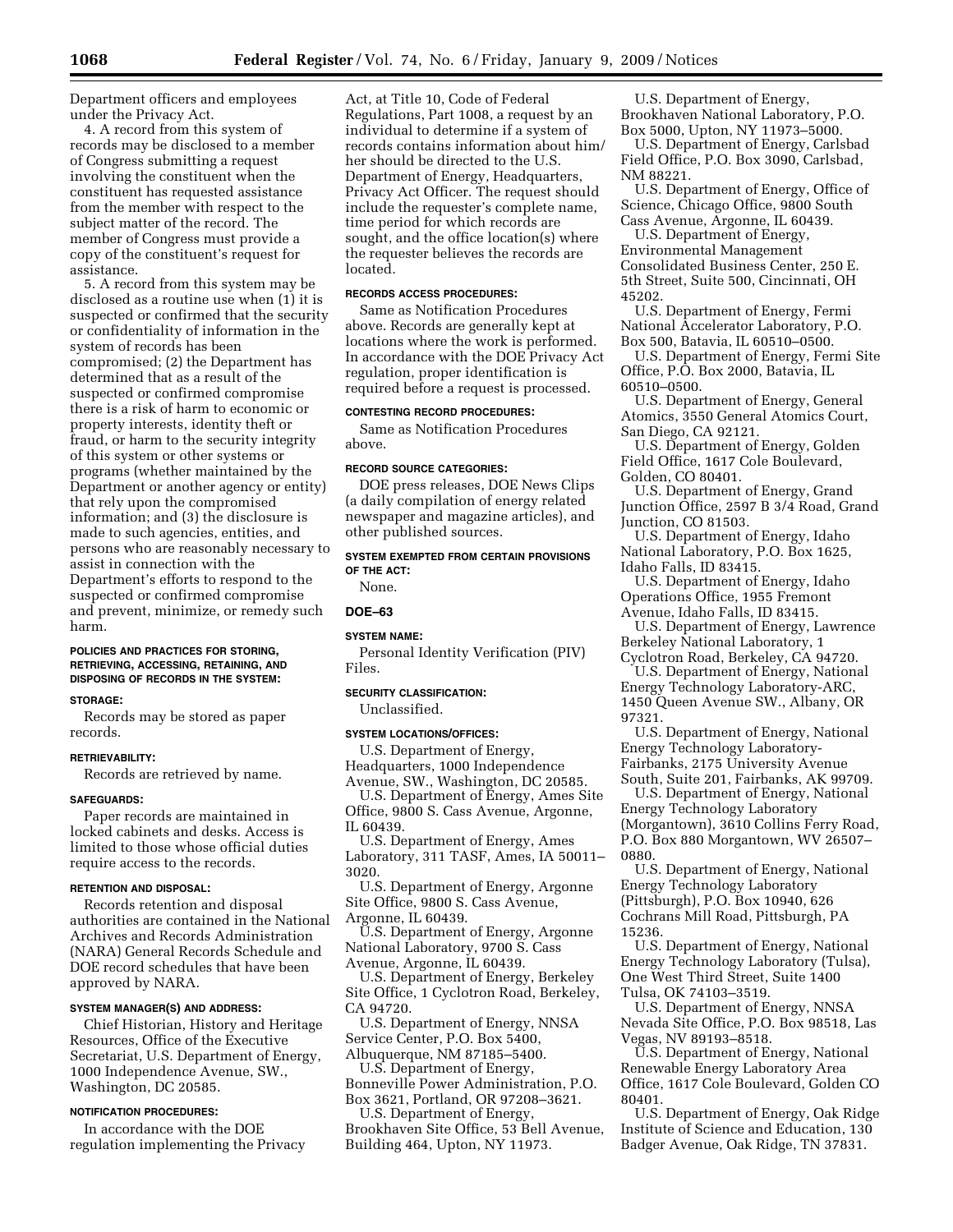U.S. Department of Energy, Oak Ridge National Laboratory, P.O. Box 2008, Oak Ridge, TN 37831.

U.S. Department of Energy, Office of Science, Oak Ridge Office, P.O. Box 2001, Oak Ridge, TN 37831.

U.S. Department of Energy, Pacific Northwest National Laboratory, P.O. Box 999, K1–46, Richland, WA 99352.

U.S. Department of Energy, Pacific Northwest Site Office, P.O. Box 350, MS K 8–50, Richland, WA 99354.

U.S. Department of Energy, Portsmouth/Paducah Project Office, 1017 Majestic Drive, Suite 200

Lexington KT 40513.

U.S. Department of Energy, Princeton Plasma Physics Laboratory, P.O. Box 451, Princeton, NJ 08543.

U.S. Department of Energy, Princeton Site Office, P.O. Box 102, Princeton, NJ 08042.

U.S. Department of Energy, Richland Operations Office, P.O. Box 550, Richland, WA 99352.

U.S. Department of Energy, Savannah River Operations Office, P.O. Box A, Aiken, SC 29802.

U.S. Department of Energy, Savannah River Site Office, P.O. Box A, Aiken, SC 29801.

U.S. Department of Energy, Southeastern Power Administration, 1166 Athens Tech Road, Elberton, GA

30635–6711. U.S. Department of Energy, Stanford Linear Accelerator Center, 2575 Sand

Hill Road, MS 75, Menlo Park, CA 94025.

U.S. Department of Energy, Stanford Site Office, 2575 Sand Hill Road, MS 8– A Menlo Park, CA 94025.

U.S. Department of Energy, Strategic Petroleum Reserve Project Management Office, 900 Commerce Road East New Orleans, LA 70123–3401.

U.S. Department of Energy, Thomas Jefferson Site Office, 12000 Jefferson Avenue, Newport News, VA 23606.

U.S. Department of Energy, Western Area Power Administration, P.O. Box 281213, Lakewood, CO 80228–8213.

## **CATEGORIES OF INDIVIDUALS COVERED BY THE SYSTEM:**

Individuals who have applied for a DOE PIV credential under the PIV process.

### **CATEGORIES OF RECORDS IN THE SYSTEM:**

The records maintained in this system of records include all documents submitted during application for the PIV credential or copies of those documents, and any resulting investigative, adjudicative, appeal, or reciprocity documentation. The PIV information contained in the records includes the applicant's name, social security

number, date of birth, place of birth, signature, status as Federal or contractor employee or prospective employee, and sponsor's or employer's name, address, and telephone number. The records are the PIV credential request submitted by the applicant's sponsor and may include depending on the applicant's history and actions any of the following: copies of identity source documents; data from source documents used to positively identify the applicant; copies of applicant's photograph; copies of the applicant's background investigation forms [*e.g.*, Standard Form 85 (SF 85), *Questionnaire for Non-Sensitive Positions*; SF 85P, *Questionnaire for Public Trust Positions*; SF 86, *Questionnaire for National Security Positions*; SF 87, *Fingerprint Chart*; FD– 258, *Fingerprint Card*; Optional Form 306 (OF 306), *Declaration for Federal Employment*; SF 171, *Application for Federal Employment*; OF 612, *Optional Application for Federal Employment*; a resume or similar document]; adjudication documents; verification of previous adjudication decision by DOE or another Federal agency; disposition of applicant's PIV processing; correspondence and related documents to and from other Federal agencies for reciprocity purposes; and appeal documents. The above information will be used to positively identify individuals and determine the eligibility of those individuals for access to DOE facilities in accordance with HSPD–12.

**Note:** Executive Order 10450 Section 9(c) stipulates that reports and other investigative material and information that originated from the background investigation (BI) will remain the property of the investigative agency that conducted the investigation. DOE Privacy Act Officers will forward requests for BI results to the agency that conducted the investigation. The requester will be notified of the referral.

### **AUTHORITY FOR MAINTENANCE OF THE SYSTEM:**

42 U.S.C. 7101 *et seq.*, 50 U.S.C. 2401 *et seq.*, 5 U.S.C. 552a (the Privacy Act of 1974), Homeland Security Presidential Directive 12, ''Policy for a Common Identification Standard for Federal Employees Contractors,'' August 27, 2004, and Title 5, Code of Federal Regulation, Parts 5 and 736.

## **PURPOSES:**

For those records described in *Categories of Records in the System*, such records are maintained and used by DOE to determine the eligibility of individuals for a PIV credential that provides access to DOE owned or leased facilities in accordance with HSPD–12.

### **ROUTINE USES OF RECORDS MAINTAINED IN THE SYSTEM, INCLUDING CATEGORIES OF USERS AND THE PURPOSES OF SUCH USES:**

1. A record from this system may be disclosed as a routine use for the purpose of an investigation, settlement of claims, or the preparation and conduct of litigation to (1) persons representing DOE in the investigation, settlement or litigation, and to individuals assisting in such representation; (2) others involved in the investigation, settlement, and litigation, and their representatives and individuals assisting those representatives; (3) witness, potential witness, or their representatives and assistants, and any other person who possesses information pertaining to the matter, when it is necessary to obtain information or testimony relevant to the matter.

2. A record from this system may be disclosed as a routine use to the Department of Justice when: (a) DOE or any component thereof; or (b) any employee of DOE in his or her official capacity; or (c) any employee of DOE in his or her individual capacity where DOE or the Department of Justice has agreed to represent the employee; or (d) the Federal Government, is a party to litigation or has an interest in such litigation, and after careful review, DOE determines that the records are both relevant and necessary to the litigation and the use of such records by the Department of Justice is therefore deemed by DOE to be for a purpose compatible with the purpose for which DOE collected the records.

3. A record from this system may be disclosed as a routine use to a court or adjudicative body in a proceeding when: (a) DOE or any component thereof; (b) any employee of DOE in his or her official capacity; (c) any employee of DOE in his or her individual capacity where DOE or the Department of Justice has agreed to represent the employee; or (d) the Federal Government is a party to litigation or has an interest in such litigation and, after careful review, DOE determines that the records are both relevant and necessary to the litigation and the use of such records is therefore deemed by DOE to be for a purpose that is compatible with the purpose for which DOE collected the records.

4. A record from this system may be disclosed as a routine use to a federal, state, local, foreign, tribal, or other public authority that the system of records contains information relevant to the retention of an employee, the retention of a security clearance, the letting of a contract, or the issuance or retention of a license, grant, or other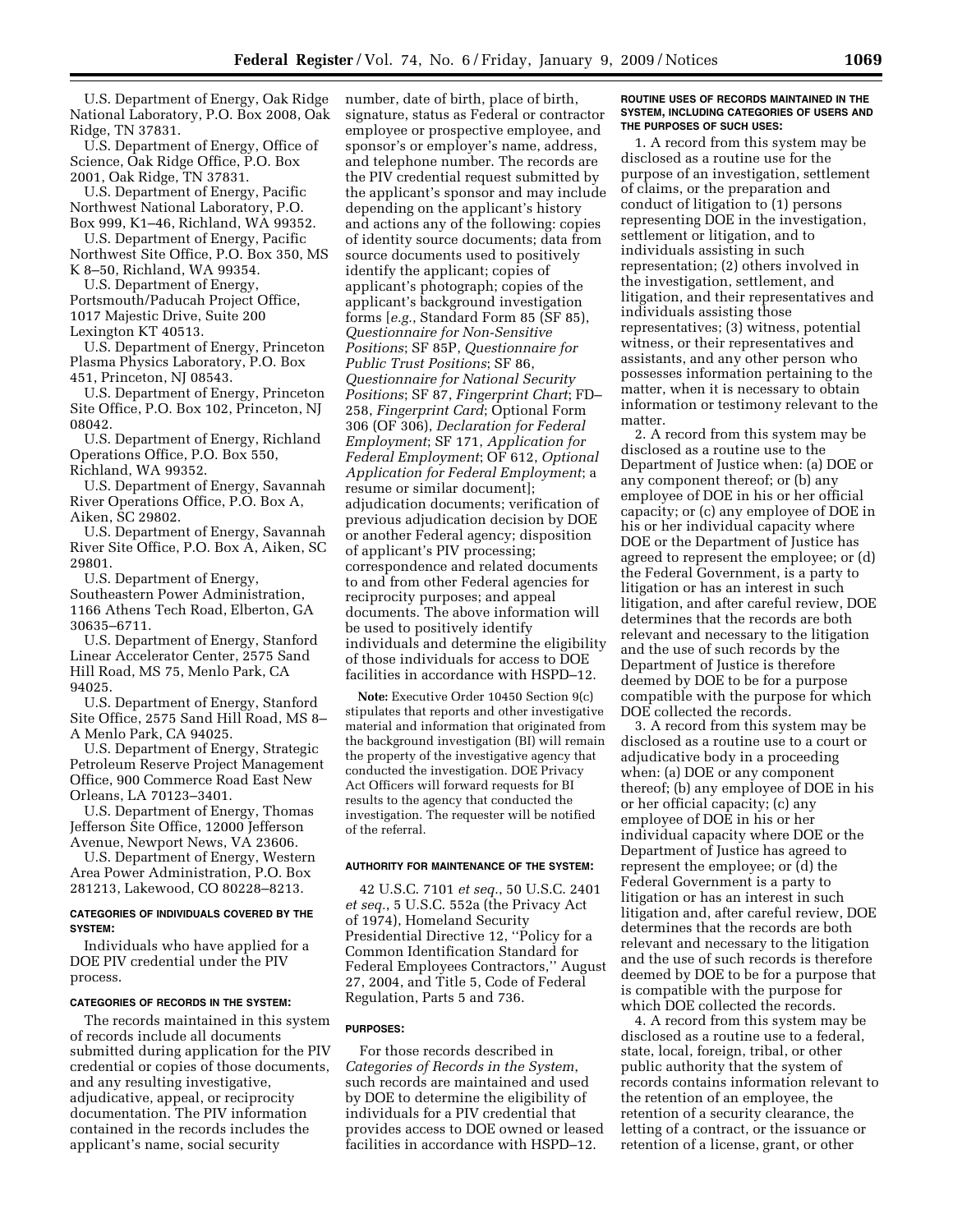benefit. No disclosure will be made unless the information has been determined to be sufficiently reliable to support a referral to another office within DOE or to another Federal agency for criminal, civil, administrative personnel or regulatory action.

5. Except for self-admissions of illegal use of drugs or drug activity on questionnaire Forms SF 85, SF 85P, and SF 86, when a record on its face, or in conjunction with other records, indicates a violation or potential violation of law, whether civil, criminal, or regulatory in nature, and whether arising by general statute or particular program statute, or by regulation, rule, or order issued pursuant thereto, a routine use disclosure may be made to the appropriate public authority, whether Federal, foreign, State, local, or tribal, or otherwise, responsible for enforcing, investigating or prosecuting such violation or charged with enforcing or implementing the statute, or rule, regulation, or order issued pursuant thereto, if the information disclosed is relevant to any enforcement, regulatory, investigative or prosecutorial responsibility of the receiving entity.

6. A record from this system may be disclosed as a routine use to a member of Congress or to a Congressional staff member in response to an inquiry of the Congressional office made at the written request of the constituent about whom the record is maintained. The member of Congress must provide a copy of the constituent's request for assistance.

7. A record from this system may be disclosed as a routine use to DOE contractors in the performance of their contracts, and their officers and employees who have a need for the record in the performance of their duties. Those provided information under this routine use are subject to the same limitations applicable to Department officers and employees under the Privacy Act.

8. A record from this system may be disclosed as a routine use to the National Archives and Records Administration for records management inspections under 44 U.S.C. 2904 and 2906.

9. A record from this system may be disclosed as a routine use to any source or potential source from which the information is requested in the course of an investigation concerning the retention of an employee or other personnel action (other than hiring), or the retention of a security clearance, contract, grant, license, or other benefit, to the extent necessary to identify the individual, inform the source of the nature and purpose of the investigation,

and to identify the type of information requested.

10. A record from this system may be disclosed as a routine use to a Federal, State, or local agency, or other appropriate entities or individuals, or through established liaison channels to selected foreign governments, in order to enable an intelligence agency to carry out its responsibilities under the National Security Act of 1947, as amended, the CIA Act of 1949, as amended, Executive Order 12333 or any successor order, applicable national security directives, or classified implementing procedures approved by the Attorney General and promulgated pursuant to such statutes, orders, or directives.

11. A record from this system may be disclosed as a routine use to notify another Federal agency, or verify whether, a PIV credential is no longer valid.

12. A record from this system may be disclosed as a routine use when (1) it is suspected or confirmed that the security or confidentiality of information in the system of records has been compromised; (2) the Department has determined that as a result of the suspected or confirmed compromise there is a risk of harm to economic or property interests, identity theft or fraud, or harm to the security integrity if this system or other systems or programs (whether maintained by the Department or another agency or entity) that rely upon the compromised information; and (3) the disclosure is made to such agencies, entities, and persons who are reasonably necessary to assist in connection with the Department's efforts to respond to the suspected or confirmed compromise and prevent, minimize, or remedy such harm.

### **POLICIES AND PRACTICES FOR STORING, RETRIEVING, ACCESSING, RETAINING, AND DISPOSING OF RECORDS IN THE SYSTEM:**

#### **STORAGE:**

Records may be stored as paper files and/or electronic media.

## **RETRIEVABILITY:**

Records are retrieved by name, social security number, or unique PIV file number.

### **SAFEGUARDS:**

Paper records, when not in use, are maintained in a combination-locked cabinet or safe, or in an equally secure area. Electronic records are controlled through established DOE cyber security directives or procedures, and they are password protected. Both paper and electronic records are protected by

screening the personnel who have regular access to them and by physically protecting the locations where they are kept. Access to paper or electronic records is limited to those whose official duties require access to the records and who have a need-to-know. Data from the system of records that is personally identifiable information which may be electronically transmitted is protected by encryption.

#### **RETENTION AND DISPOSAL:**

Records retention and disposal authorities are in the National Archives and Records Administration (NARA) General Records Schedule and in supplemental DOE record schedules that have been approved by NARA.

## **SYSTEM MANAGERS AND ADDRESSES:**

Headquarters: Director, Office of Health, Safety and Security, U.S. Department of Energy, 1000 Independence Avenue, SW., Washington, DC 20585.

Field Offices: The Security Officers of the System Locations listed with their addresses above are the system managers for their respective portions of the system.

### **NOTIFICATION PROCEDURES:**

In accordance with the DOE regulation implementing the Privacy Act at Title 10, Code of Federal Regulations (CFR), Part 1008, a request by an individual to determine if a system of records contains information about him/her should be directed to the U.S. Department of Energy, Headquarters, Privacy Act Officer, or to the Privacy Act Officer at the appropriate location identified under System Locations above. For records maintained by Laboratories or Field Site Offices, the request should be directed to the Privacy Act Officer for the site that has jurisdiction over the ''System Location'' as listed in the *Correlation*. The request should include the requester's complete name, time period for which records are sought, and the office location(s) where the requester believes the records are located.

### **RECORDS ACCESS PROCEDURES:**

Same as Notification Procedures above. Records are generally kept at locations where the work is performed. In accordance with the DOE Privacy Act regulation at 10 CFR 1008, proper identification is required before a request is processed.

### **CONTESTING RECORD PROCEDURES:**

Same as Notification Procedures above.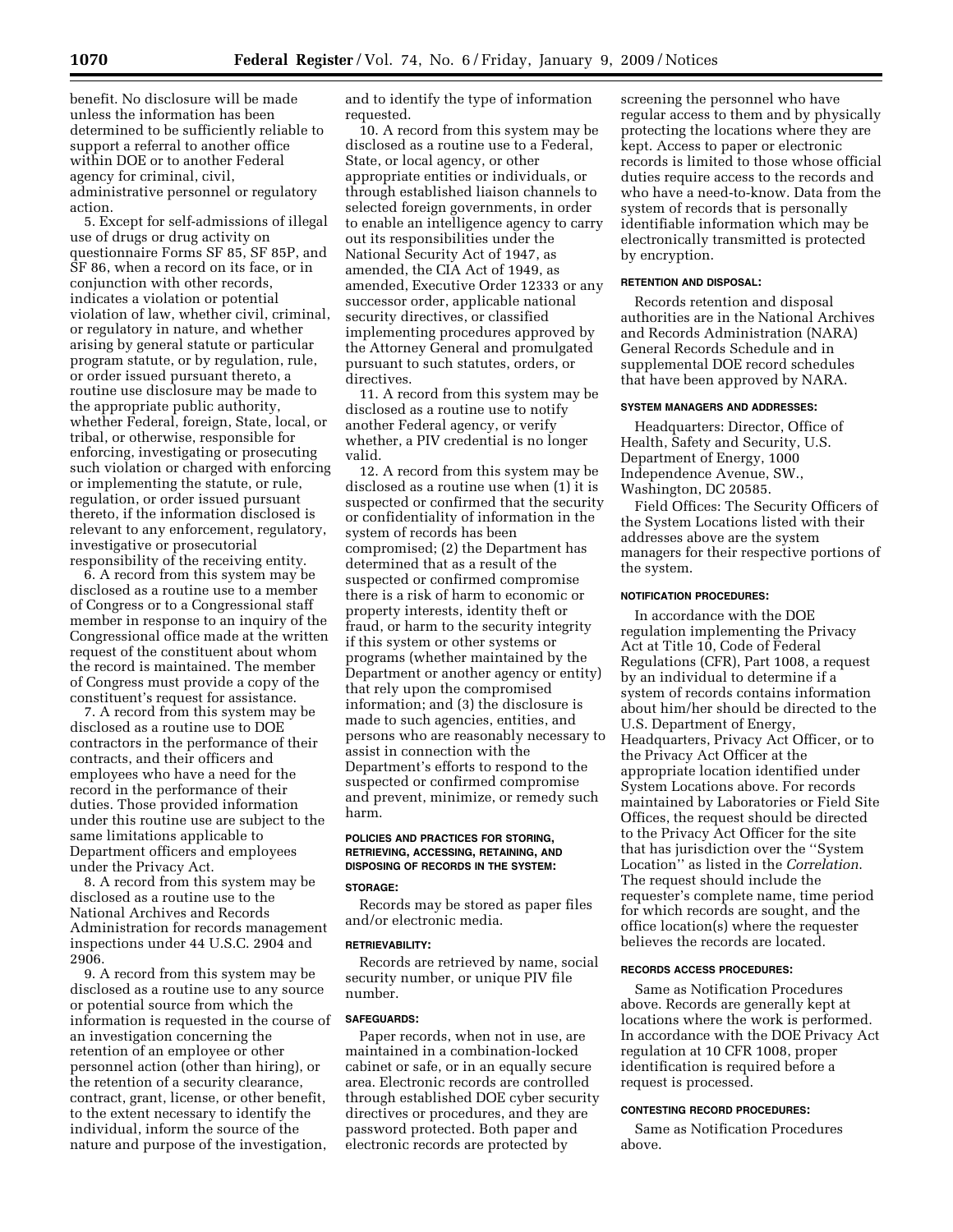### **RECORD SOURCE CATEGORIES:**

Documents completed or furnished by the applicant; Department of Energy; Office of Personnel Management; Federal Bureau of Investigation; other Federal agencies.

# **SYSTEM EXEMPTED FROM CERTAIN PROVISIONS OF THE ACT:**

None.

## **DOE–66**

## **SYSTEM NAME:**

Power Sales to Individuals.

### **SECURITY CLASSIFICATION:**

Unclassified.

#### **SYSTEM LOCATION(S):**

U.S. Department of Energy, Western Area Power Administration, P.O. Box 281213, Lakewood, CO 80228–8213.

U.S. Department of Energy, Western Area Power Administration, 1800 South Rio Grand, Montrose, CO 81401.

U.S. Department of Energy, Colorado River Storage Region, 257 E200S, Suite 475, Salt Lake City, UT 84111.

U.S. Department of Energy, Desert Southwest Region, 615 S. 43rd Avenue, Phoenix, AZ 85009.

U.S. Department of Energy, Rocky Mountain Region, 5555 E. Crossroads Boulevard, Loveland, CO 80538–8986.

U.S. Department of Energy, Sierra Nevada Region, 114 Parkshore Drive, Folsom, CA 95630–4710.

U.S. Department of Energy, Upper Great Plains Region, 2900 4th Avenue North, Billings, MT 59101–1266.

## **CATEGORIES OF INDIVIDUALS COVERED BY THE SYSTEM:**

Individuals purchasing power from the Western Area Power Administration.

### **CATEGORIES OF RECORDS IN THE SYSTEM:**

Executed contracts, agreements, amendments, extensions, and related correspondence.

### **AUTHORITY FOR MAINTENANCE OF THE SYSTEM:**

42 U.S.C. 7101 *et seq.*, and 50 U.S.C. 2401 *et seq.* 

#### **PURPOSE(S):**

For those records described in *Categories of Records in the System,*  such records are maintained and used by the Department to bill individuals for sale of purchase power.

### **ROUTINE USES OF RECORDS MAINTAINED IN THE SYSTEM, INCLUDING CATEGORIES OF USERS AND THE PURPOSES OF SUCH USES:**

1. A record from this system may be disclosed as a routine use for the purpose of an investigation, settlement of claims, or the preparation and

conduct of litigation to (1) persons representing the Department in the investigation, settlement or litigation, and to individuals assisting in such representation; (2) others involved in the investigation, settlement, and litigation, and their representatives and individuals assisting those representatives; (3) witness, potential witness, or their representatives and assistants, and any other person who possesses information pertaining to the matter, when it is necessary to obtain information or testimony relevant to the matter.

2. A record from this system may be disclosed as a routine use in court or administrative proceedings to the tribunals, counsel, other parties, witnesses, and the public (in publicly available pleadings, filings or discussion in open court) when such disclosure: (1) Is relevant to, and necessary for, the proceeding; (2) is compatible with the purpose for which the Department collected the records; and (3) the proceedings involve:

(a) The Department, its predecessor agencies, current or former contractors of the Department, or other United States Government agencies and their components, or

(b) A current or former employee of the Department and its predecessor agencies, current or former contractors of the Department, or other United States Government agencies and their components, who is acting in an official capacity, or in any individual capacity where the Department or other United States Government agency has agreed to represent the employee.

3. A record from the system may be disclosed as a routine use to a federal, state, or local agency to obtain information relevant to a Departmental decision concerning the hiring or retention of an employee, the issuance of a security clearance, the letting of a contract, or the issuance of a license, grant, or other benefit. The Department must deem such disclosure to be compatible with the purpose for which the Department collected the information.

4. A record from this system of records may be disclosed to a federal agency to facilitate the requesting agency's decision concerning the hiring or retention of an employee, the issuance of a security clearance, the reporting of an investigation of an employee, the letting of a contract, or the issuance of a license, grant, or other benefit, to the extent that the information is relevant and necessary to the requesting agency's decision on the matter. The Department must deem such disclosure to be compatible with

the purpose for which the Department collected the information.

5. A record from the system may be disclosed as a routine use to the appropriate local, state or federal agency when records alone or in conjunction with other information, indicates a violation or potential violation of law whether civil, criminal, or regulatory in nature, and whether arising by general statute or particular program pursuant thereto.

6. A record from this system of records may be disclosed to a member of Congress submitting a request involving the constituent when the constituent has requested assistance from the member with respect to the subject matter of the record. The member of Congress must provide a copy of the constituent's request for assistance.

7. A record from the system may be disclosed as a routine use to DOE contractors in performance of their contracts, and their officers and employees who have a need for the record in the performance of their duties. Those provided information under this routine use are subject to the same limitations applicable to Department officers and employees under the Privacy Act.

8. A record from this system may be disclosed as a routine use when (1) it is suspected or confirmed that the security or confidentiality of information in the system of records has been compromised; (2) the Department has determined that as a result of the suspected or confirmed compromise there is a risk of harm to economic or property interests, identity theft or fraud, or harm to the security integrity if this system or other systems or programs (whether maintained by the Department or another agency or entity) that rely upon the compromised information; and (3) the disclosure is made to such agencies, entities, and persons who are reasonably necessary to assist in connection with the Department's efforts to respond to the suspected or confirmed compromise and prevent, minimize, or remedy such harm.

# **POLICIES AND PRACTICES FOR STORING, RETRIEVING, ACCESSING, RETAINING, AND DISPOSING OF RECORDS IN THE SYSTEM:**

# **STORAGE:**

Records may be stored as paper files and/or electronic media.

## **RETRIEVABILITY:**

Records are retrieved by name.

#### **SAFEGUARDS:**

Paper records are maintained in locked cabinets and desks. Access is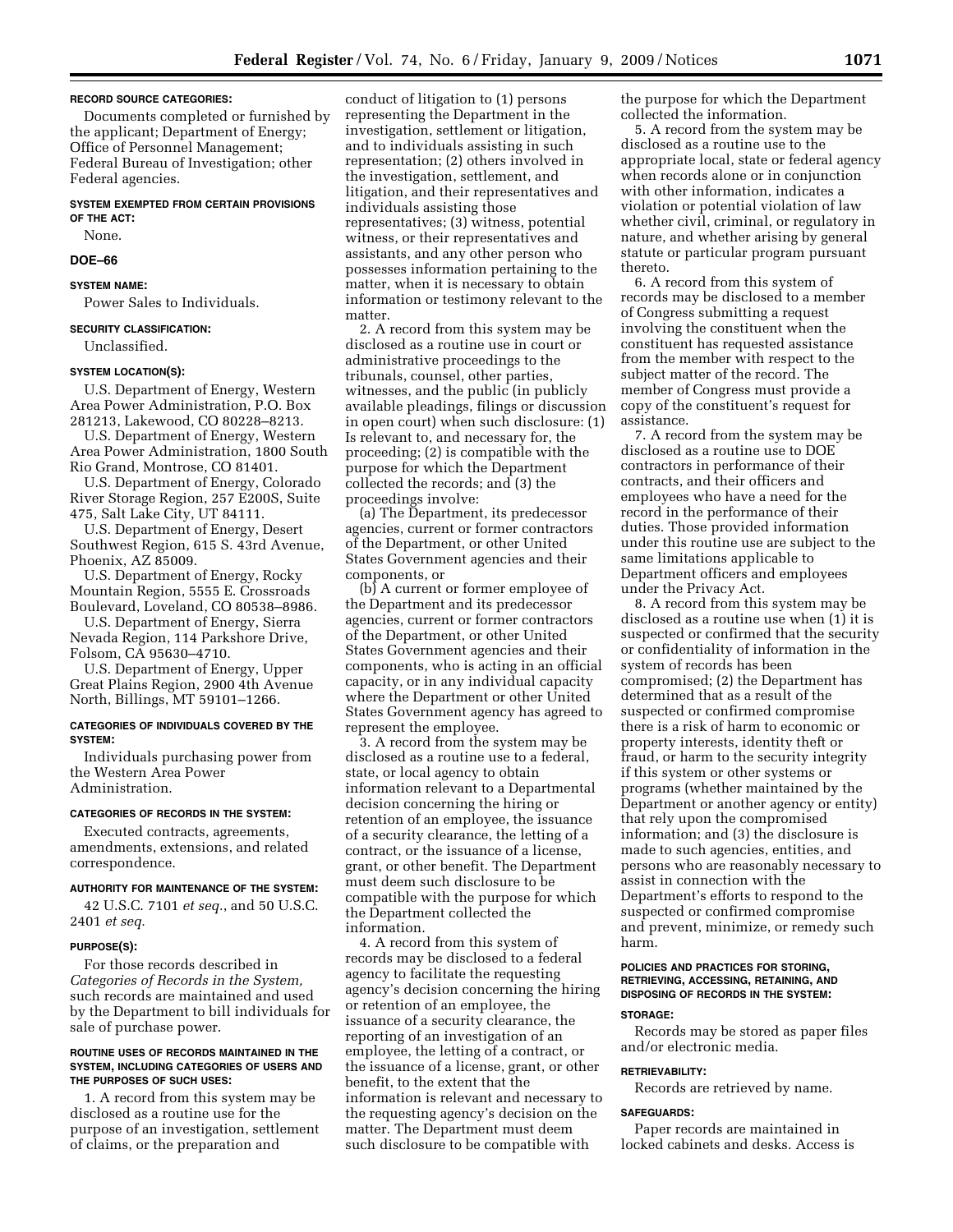limited to those whose official duties require access to the records.

### **RETENTION AND DISPOSAL:**

Records retention and disposal authorities are contained in the National Archives and Records Administration (NARA) General Records Schedule and DOE record schedules that have been approved by NARA.

# **SYSTEM MANAGER(S) AND ADDRESS:**

Administrator, Western Area Power Administration, U.S. Department of Energy, P.O. Box 3402, Golden, CO 80401.

Regional Offices: The Directors of the ''System Locations'' listed above are the system managers for their respective locations.

### **NOTIFICATION PROCEDURES:**

In accordance with the DOE regulation implementing the Privacy Act, at Title 10, Code of Federal Regulations, Part 1008, a request by an individual to determine if a system of records contains information about him/ her should be directed to the U.S. Department of Energy, Headquarters, Privacy Act Officer, or the Privacy Act Officer at the appropriate address identified above under ''System Locations.'' The request should include the requester's complete name, time period for which records are sought, and the office location(s) where the requester believes the records are located.

### **RECORDS ACCESS PROCEDURES:**

Same as Notification Procedures above.

Records are generally kept at locations where the work is performed. In accordance with the DOE Privacy Act regulation, proper identification is required before a request is processed.

## **CONTESTING RECORD PROCEDURES:**

Same as Notification Procedures above.

# **RECORD SOURCE CATEGORIES:**

Subject individuals.

**SYSTEM EXEMPTED FROM CERTAIN PROVISIONS OF THE ACT:** 

None.

## **DOE–71**

### **SYSTEM NAME:**

The Radiation Accident Registry.

## **SECURITY CLASSIFICATION:**

Unclassified.

# **SYSTEM LOCATION(S):**

U.S. Department of Energy, Office of Science, Oak Ridge Office, P.O. Box 2001, Oak Ridge, TN 37831.

## **CATEGORIES OF INDIVIDUALS COVERED BY THE SYSTEM:**

Those persons accidentally exposed to acute dose of ionizing radiation as defined by exposure dose criteria agreed to by DOE including the National Nuclear Security Administration (NNSA) and the Nuclear Regulatory Commission (NRC) by an interagency agreement. The dose criteria established by this agreement include one or more of the following: Greater than or equal to 25 REM (Roentgen Equivalent in Man) to the whole body, active blood forming organs or gonads; greater than or equal to 600 REM to skin of the whole body or extremities; greater than or equal to 75 REM to other tissues or organs from an external source; and greater than or equal to 1/2 NCRP maximum permissible organ burden internally; all those medical administrations of radioisotopes that result in a dose or organ burden equal to or greater than those given above.

## **CATEGORIES OF RECORDS IN THE SYSTEM:**

Official accident reports including reports of those accidents that have occurred within the jurisdiction of the NRC and have been transferred to the DOE for the Accident Registry according to the DOE/NRC agreement; names, addresses, social security numbers, date of birth, and sex; medical records compiled at the time of the accident (such records include physician and hospital records, diagnostic and laboratory test reports, radiographs, EKGs, and radiation exposure report); medical records of illnesses, examinations, including routine followup examinations, and investigations that have occurred since the radiation exposure; photographs or facsimiles of radiation-induced injuries; search and contact information for registrants not identified and/or located; consent to release information forms completed by registrants; death certificates; anecdotal information; and correspondence relating to the accident and/or the individuals involved.

#### **AUTHORITY FOR MAINTENANCE OF THE SYSTEM:**

42 U.S.C. 7101 *et seq.*; 50 U.S.C. 2401 *et seq.*; DOE Order 5500.2B, Emergency Categories, Classes, and Notification and Reporting Requirements, April 30, 1991; 42 U.S.C. 7274i. Program to monitor Department of Energy workers exposed to hazardous and radioactive substances.

### **PURPOSE(S):**

For those records described in *Categories of Records in the System*, such records are maintained and used by the Department to provide a current record of radiation accidents; to identify specific populations for use in epidemiological and clinical studies; and to conduct medical surveillance during the lifetime of the registrants.

### **ROUTINE USES OF RECORDS MAINTAINED IN THE SYSTEM, INCLUDING CATEGORIES OF USERS AND THE PURPOSES OF SUCH USES:**

1. A record from this system of records may be disclosed to a member of Congress submitting a request involving the constituent when the constituent has requested assistance from the member with respect to the subject matter of the record. The member of Congress must provide a copy of the constituent's request for assistance.

2. A record from this system of records may be disclosed to contractor personnel, grantees, and cooperative agreement holders of components of the Department of Health and Human Services, including the National Institute for Occupational Safety and Health and the National Center for Environmental Health of the Centers for Disease Control and Prevention, and the Agency for Toxic Substances and Disease Registry to facilitate health hazard evaluations, epidemiological studies, or public health activities required by law pursuant to a Memoranda of Understanding between the Department and the Department of Health and Human Services or its components. Those provided information under this routine use are subject to the same limitations applicable to Department officers and employees under the Privacy Act.

3. A record from this system of records may be disclosed as a routine use to DOE contractors, grantees, participants in cooperative agreements, and collaborating researchers, or the employees of these parties, in performance of health studies or related health or environmental duties pursuant to their contracts, grants, and cooperating or collaborating research agreements; federal, state and local health and medical agencies or authorities; to subcontractors in order to determine a subject' s vital status or cause of death; to health care providers to verify a diagnosis or cause of death; or to third parties to obtain current addresses for participants in healthrelated studies, surveys and surveillances. Those provided information under this routine use are subject to the same limitations applicable to Department officers and employees under the Privacy Act.

4. A record from this system of records may be disclosed as a routine use to members of DOE advisory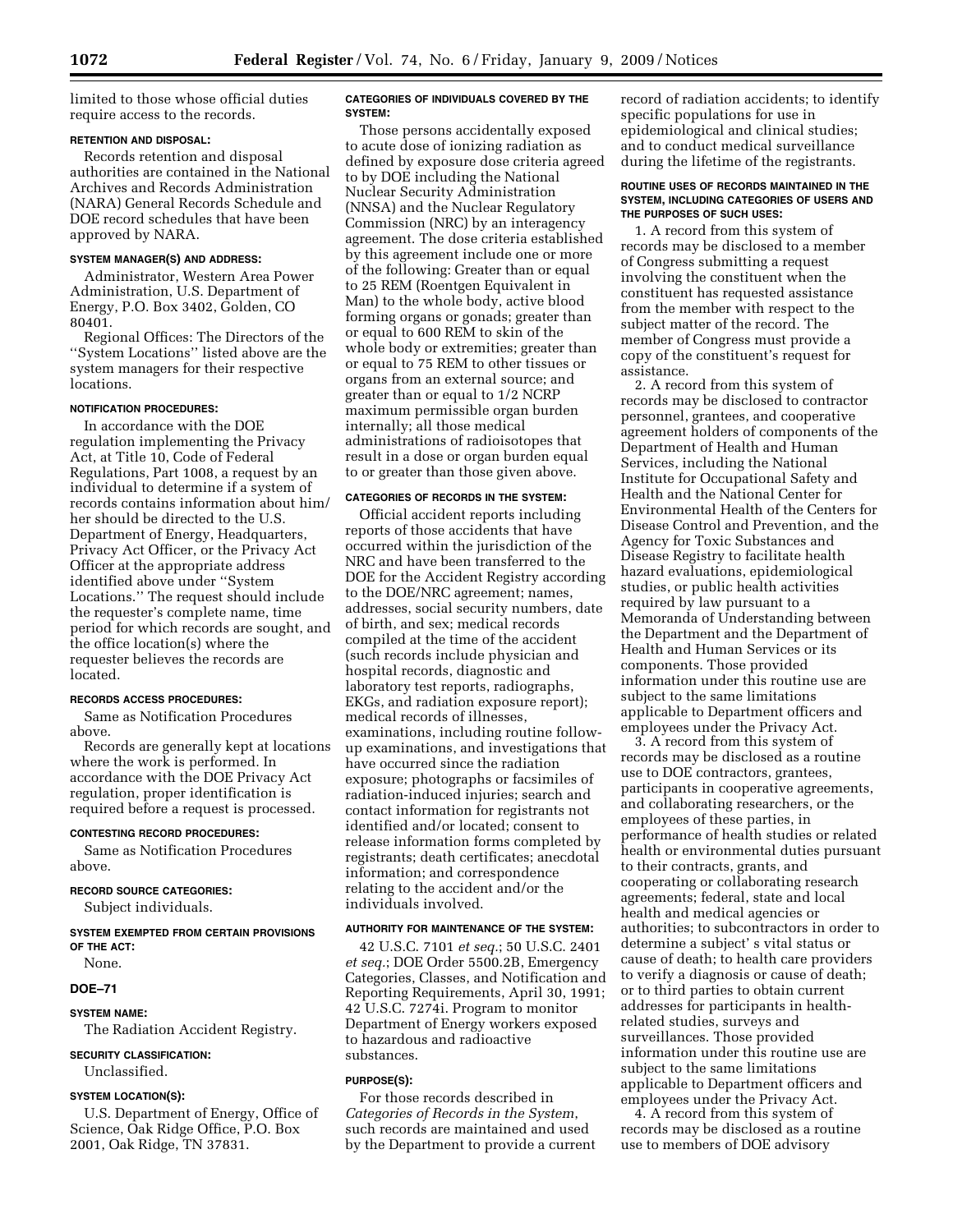committees, the Department of Health and Human Services Advisory Committee on Projects Related to Department of Energy Facilities and to designated employees of federal, state, or local government or governmentsponsored entities authorized to provide advice to the Department concerning health, safety, or environmental issues. Those provided information under this routine use are subject to the same limitations applicable to Department officers and employees under the Privacy Act.

5. A record from this system may be disclosed as a routine use for the purpose of an investigation, settlement of claims, or the preparation and conduct of litigation to (1) person representing the Department in the investigation, settlement or litigation, and to individuals assisting in such representation; (2) others involved in the investigation, settlement, and litigation, and their representatives and individuals assisting those representatives; (3) witness, potential witness, or their representatives and assistants, and any other person who possesses information pertaining to the matter, when it is necessary to obtain information or testimony relevant to the matter.

6. A record from this system may be disclosed as a routine use in court or administrative proceedings to the tribunals, counsel, other parties, witnesses, and the public (in publicly available pleadings, filings or discussion in open court) when such disclosure: (1) Is relevant to, and necessary for, the proceeding; (2) is compatible with the purpose for which the Department collected the records; and (3) the proceedings involve:

(a) The Department, its predecessor agencies, current or former contractors of the Department, or other United States Government agencies and their components, or

(b) A current or former employee of the Department and its predecessor agencies, current or former contractors of the Department, or other United States Government agencies and their components, who is acting in an official capacity, or in any individual capacity where the Department or other United States Government agency has agreed to represent the employee.

7. A record from the system may be disclosed as a routine use to the appropriate local, state or federal agency when records alone or in conjunction with other information, indicates a violation or potential violation of law whether civil, criminal, or regulatory in nature, and whether arising by general

statute or particular program pursuant thereto.

8. A record from this system of records may be disclosed to foreign governments or international organizations, in accordance with treaties, international conventions, or executive agreements.

9. A record from this system may be disclosed to Department of Health and Human Services, their contractors, grantees, and cooperative agreement holders, pursuant to the Energy Employees Occupational Illness Compensation Program Act of 2000, to estimate radiation doses and other workplace exposures received by Department of Energy and contractor employees. Those provided information under this routine use are subject to the same limitations applicable to Department officers and employees under the Privacy Act.

10. A record from this system may be disclosed as a routine use when (1) it is suspected or confirmed that the security or confidentiality of information in the system of records has been compromised; (2) the Department has determined that as a result of the suspected or confirmed compromise there is a risk of harm to economic or property interests, identity theft or fraud, or harm to the security integrity if this system or other systems or programs (whether maintained by the Department or another agency or entity) that rely upon the compromised information; and (3) the disclosure is made to such agencies, entities, and persons who are reasonably necessary to assist in connection with the Department's efforts to respond to the suspected or confirmed compromise and prevent, minimize, or remedy such harm.

## **POLICIES AND PRACTICES FOR STORING, RETRIEVING, ACCESSING, RETAINING, AND DISPOSING OF RECORDS IN THE SYSTEM:**

## **STORAGE:**

Records may be stored as paper records, microfilm, and electronic media.

#### **RETRIEVABILITY:**

Records are retrieved by name and/or social security number.

#### **SAFEGUARDS:**

Paper records are maintained in locked cabinets and desks. Electronic records are controlled through established DOE computer center procedures (personnel screening and physical security), and they are password protected. Access is limited to those whose official duties require access to the records.

## **RETENTION AND DISPOSAL:**

Records retention and disposal authorities are contained in the National Archives and Records Administration (NARA) General Records Schedule and DOE record schedules that have been approved by NARA.

## **SYSTEM MANAGER(S) AND ADDRESS:**

Manager, U.S. Department of Energy, Office of Science, Oak Ridge Office, P.O. Box 2001, Oak Ridge, TN 37831.

#### **NOTIFICATION PROCEDURES:**

In accordance with the DOE regulation implementing the Privacy Act, at Title 10, Code of Federal Regulations, Part 1008, a request by an individual to determine if a system of records contains information about him/ her should be directed to the U.S. Department of Energy, Headquarters, Privacy Act Officer, or the Privacy Act Officer at the appropriate address identified above under ''System Locations.'' For records maintained by Laboratories or Field Site Offices, the request should be directed to the Privacy Act Officer for the site that has jurisdiction over the ''System Location'' as listed in the *Correlation.* The request should include the requester's complete name, time period for which records are sought, and the office location(s) where the requester believes the records are located.

# **RECORDS ACCESS PROCEDURES:**

Same as Notification Procedures above. Records are generally kept at locations where the work is performed. In accordance with the DOE Privacy Act regulation, proper identification is required before a request is processed.

### **RECORD SOURCE CATEGORIES:**

The individual, medical records, physicians, medical institutions, and reports of incident/accident/accident investigations from private and public sources, radiation dosimetry records, security clearance records, and employment records.

## **SYSTEM EXEMPTED FROM CERTAIN PROVISIONS OF THE ACT:**

None.

### **DOE–72**

### **SYSTEM NAME:**

The DOE Radiation Study Registry.

### **SECURITY CLASSIFICATION:**

Unclassified.

### **SYSTEM LOCATION(S):**

U.S. Department of Energy, Office of Science, Oak Ridge Office, P.O. Box 2001, Oak Ridge, TN 37831.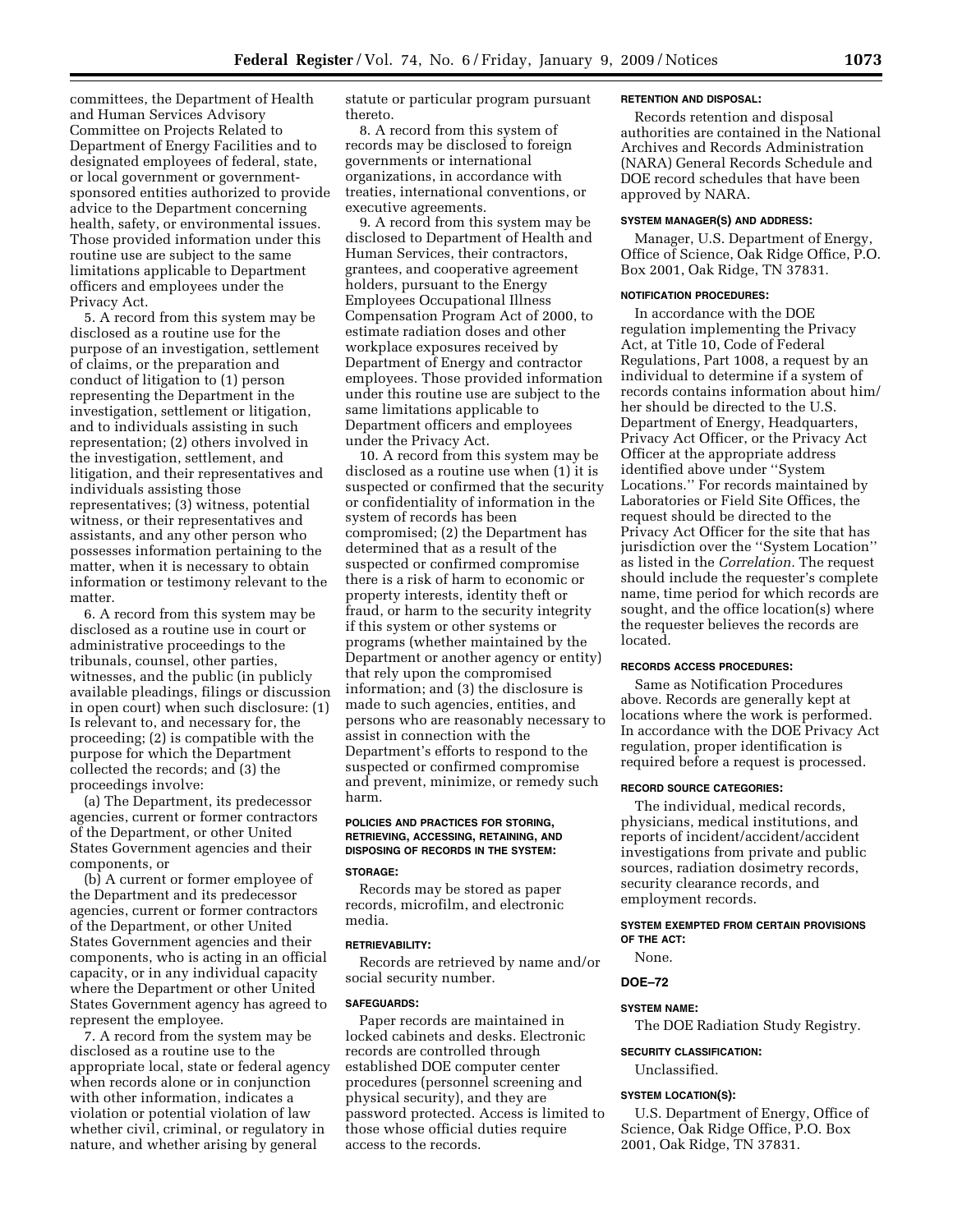### **CATEGORIES OF INDIVIDUALS COVERED BY THE SYSTEM:**

Present and former employees, DOE contractor employees, including employees of the National Nuclear Security Administration (NNSA) predecessor agencies and organizations, including the Manhattan District, U.S. Atomic Energy Commission, and Energy Research and Development Administration; and present and former civilian employees in the DOE Naval Reactor Program who received a whole body exposure of ionizing radiation equal to or in excess of 5 REM in any 1 year.

# **CATEGORIES OF RECORDS IN THE SYSTEM:**

Rosters of names of individuals meeting the above criteria for inclusion in the Registry submitted through the DOE field operation officers from DOE owned and operated facilities and sites. In addition to names of such individuals, these rosters include social security number or other identifying information, sex, race, date of birth, date and/or place of death, first date of hire, last date of termination, continuity of hire, year in which they received first dose greater than or equal to 5 REM, actual radiation doses in excess of 5 REM, and total career radiation exposure dose.

Original or copied lifetime medical records from plant and private physicians and hospitals including routine physical examinations, reports of diagnostic and laboratory tests, radiographs, EKGs, etc., or abstracted portions of such records as are required for the purposes of this study.

Contact information for registrants who are no longer employed at qualified sites or who are deceased.

### **AUTHORITY FOR MAINTENANCE OF THE SYSTEM:**

42 U.S.C. 7101 *et seq.*; 50 U.S.C. 2401 *et seq.*; DOE Order 5500.2B, Emergency Categories, Classes, and Notification and Reporting Requirements, April 30, 1991; 42 U.S.C. 7274i.

#### **PURPOSE(S):**

For those records described in *Categories of Records in the System*, such records are maintained and used by the Department to identify specific populations for use in epidemiological and clinical studies; and to conduct medical surveillance during the lifetime of the registrants.

### **ROUTINE USES OF THE RECORDS MAINTAINED IN THE SYSTEM, INCLUDING CATEGORIES OF USERS AND THE PURPOSE OF SUCH USES:**

1. A record from the system may be disclosed as a routine use to DOE contractors in performance of their contracts, and their officers and

employees who have a need for the record in the performance of their duties. Those provided information under this routine use are subject to the same limitations applicable to Department officers and employees under the Privacy Act.

2. A record from this system of records may be disclosed to a member of Congress submitting a request involving the constituent when the constituent has requested assistance from the member with respect to the subject matter of the record. The member of Congress must provide a copy of the constituent's request for assistance.

3. A record from this system of records may be disclosed to contractor personnel, grantees, and cooperative agreement holders of components of the Department of Health and Human Services, including the National Institute for Occupational Safety and Health and the National Center for Environmental Health of the Centers for Disease Control and Prevention, and the Agency for Toxic Substances and Disease Registry to facilitate health hazard evaluations, epidemiological studies, or public health activities required by law pursuant to a Memoranda of Understanding between the Department and the Department of Health and Human Services or its components. Those provided information under this routine use are subject to the same limitations applicable to Department officers and employees under the Privacy Act.

4. A record from this system of records may be disclosed as a routine use to members of DOE advisory committees, the Department of Health and Human Services Advisory Committee on Projects Related to Department of Energy Facilities and to designated employees of Federal, State, or local government or governmentsponsored entities authorized to provide advice to the Department concerning health, safety, or environmental issues. Those provided information under this routine use are subject to the same limitations applicable to Department officers and employees under the Privacy Act.

5. A record from this system may be disclosed as a routine use for the purpose of an investigation, settlement of claims, or the preparation and conduct of litigation to (1) a person representing the Department in the investigation, settlement or litigation, and to individuals assisting in such representation; (2) others involved in the investigation, settlement, and litigation, and their representatives and individuals assisting those

representatives; (3) witness, potential witness, or their representatives and assistants, and any other person who possesses information pertaining to the matter, when it is necessary to obtain information or testimony relevant to the matter.

6. A record from this system may be disclosed as a routine use in court or administrative proceedings to the tribunals, counsel, other parties, witnesses, and the public (in publicly available pleadings, filings or discussion in open court) when such disclosure: (1) Is relevant to, and necessary for, the proceeding; (2) is compatible with the purpose for which the Department collected the records; and (3) the proceedings involve:

(a) The Department, its predecessor agencies, current or former contractors of the Department, or other United States Government agencies and their components, or

(b) A current or former employee of the Department and its predecessor agencies, current or former contractors of the Department, or other United States Government agencies and their components, who is acting in an official capacity, or in any individual capacity where the Department or other United States Government agency has agreed to represent the employee.

7. A record from this system of records may be disclosed as a routine use to the United States Enrichment Corporation and its contractors in performance of their contracts, and their officers and employees who have a need for the record in the performance of their duties subject to the same limitations applicable to DOE officers and employees under the Privacy Act at the following sites: (1) Portsmouth Gaseous Diffusion Plant at Piketon, Ohio, and (2) Paducah Site Office at Paducah, Kentucky.

8. A record from this system may be disclosed to Department of Health and Human Services, their contractors, grantees, and cooperative agreement holders, pursuant to the Energy Employees Occupational Illness Compensation Program Act of 2000, to estimate radiation doses and other workplace exposures received by Department of Energy and contractor employees. Those provided information under this routine use are subject to the same limitations applicable to Department officers and employees under the Privacy Act.

9. A record from this system may be disclosed as a routine use to the personnel, contractors, grantees, and cooperative agreement holders of the Department of Labor, the Department of Health and Human Services, the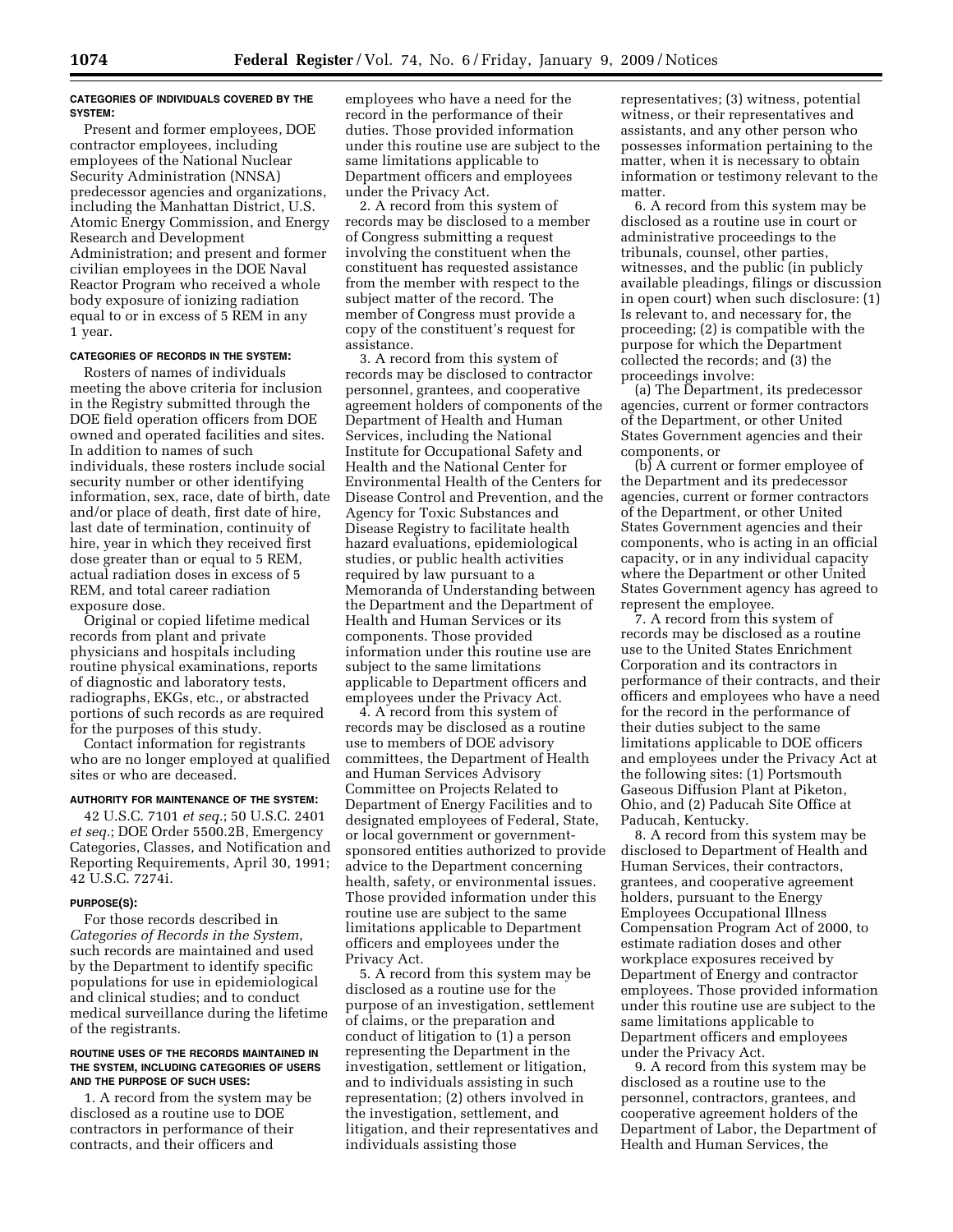Department of Justice, and other Federal agencies and their components, designated by the President to implement the Federal compensation program established by the Energy Employees Occupational Illness Compensation Program Act, for the purpose of assisting in the adjudication or processing of a claim under that Act. Those provided information under this routine use are subject to the same limitations applicable to Department officers and employees under the Privacy Act.

10. A record from this system may be disclosed as a routine use when (1) it is suspected or confirmed that the security or confidentiality of information in the system of records has been compromised; (2) the Department has determined that as a result of the suspected or confirmed compromise there is a risk of harm to economic or property interests, identity theft or fraud, or harm to the security integrity if this system or other systems or programs (whether maintained by the Department or another agency or entity) that rely upon the compromised information; and (3) the disclosure is made to such agencies, entities, and persons who are reasonably necessary to assist in connection with the Department's efforts to respond to the suspected or confirmed compromise and prevent, minimize, or remedy such harm.

### **POLICIES AND PRACTICES FOR STORING, RETRIEVING, ACCESSING, RETAINING, AND DISPOSING OF THE RECORDS IN THE SYSTEM:**

#### **STORAGE:**

Records may be stored as paper records, microfilm, and electronic media.

#### **RETRIEVABILITY:**

Records are retrieved by name and/or social security number.

#### **SAFEGUARDS:**

Paper records are maintained in locked cabinets and desks. Electronic records are controlled through established DOE computer center procedures (personnel screening and physical security), and they are password protected. Access is limited to those whose official duties require access to the records.

## **RETENTION AND DISPOSAL:**

Records retention and disposal authorities are contained in the National Archives and Records Administration (NARA) General Records Schedule and DOE record schedules that have been approved by NARA.

### **SYSTEM MANAGER(S) AND ADDRESS:**

Manager, U.S. Department of Energy, Office of Science, Oak Ridge Office, P.O. Box 2001, Oak Ridge, TN 37831.

## **NOTIFICATION PROCEDURES:**

In accordance with the DOE regulation implementing the Privacy Act, at Title 10, Code of Federal Regulations, Part 1008, a request by an individual to determine if a system of records contains information about him/ her should be directed to the U.S. Department of Energy, Headquarters, Privacy Act Officer, or the Privacy Act Officer at the appropriate address identified above under ''System Locations.'' For records maintained by Laboratories or Field Site Offices, the request should be directed to the Privacy Act Officer for the site that has jurisdiction over the ''System Location'' as listed in the *Correlation.* The request should include the requester's complete name, time period for which records are sought, and the office location(s) where the requester believes the records are located.

#### **RECORDS ACCESS PROCEDURES:**

Same as Notification Procedures above. Records are generally kept at locations where the work is performed. In accordance with the DOE Privacy Act regulation, proper identification is required before a request is processed.

## **RECORD SOURCE CATEGORIES:**

The individual, medical records, physicians, medical institutions, and reports of incident/accident/accident investigations from private and public sources, radiation dosimetry records, security clearance records, and employment records.

### **SYSTEM EXEMPTED FROM CERTAIN PROVISIONS OF THE ACT:**

None.

## **DOE–73**

#### **SYSTEM NAME:**

The US–DTPA Registry.

**SECURITY CLASSIFICATION:**  Unclassified.

### **SYSTEM LOCATION(S):**

U.S. Department of Energy, Office of Science, Oak Ridge Office, P. O. Box 2001, Oak Ridge, TN 37831.

## **CATEGORIES OF INDIVIDUALS COVERED BY THE SYSTEM:**

Individuals who are or suspected of internal contamination with transuranic elements and have received diethylene triamine pentaacetic acid (DTPA) in the calcium or zinc form during the course of chelation therapy. Administration of

the agent DTPA is limited to physicians who are co-investigators with the DOE contractor staff on the Investigative New Drug License of the Food and Drug Administration.

## **CATEGORIES OF RECORDS IN THE SYSTEM:**

The records compiled by the physician administering DTPA in the event of an exposure that was known to have or was suspected of having caused transuranic contamination internally requiring chelation therapy with DTPA. These records include a description of the exposure, the results of serial bioassays and investigations conducted to evaluate the level of internal contamination and the efficacy of subsequent chelation by DTPA.

Name, social security numbers or other identifiers and vital status of treated persons. The name and address of the individual's last known private physicians are included in the DTPA Registry to facilitate the search and contact of individuals; medical records of illnesses, examinations, including routine follow-up examinations, and investigations that have occurred since the initial administration of DTPA; and death certificate.

### **AUTHORITY FOR MAINTENANCE OF THE SYSTEM:**

42 U.S.C. 7101 *et seq.*; 50 U.S.C. 2401 *et seq.*; 42 U.S.C. 7274i.

#### **PURPOSE(S):**

For those records described in *Categories of Records in the System*, such records are maintained and used by the Department to provide a current record of individuals treated with DTPA. To identify by epidemiological methods any long-term effects associated with DTPA therapy; and to provide information to Food and Drug Administration in accordance with the Investigative New Drug licenses and issuances, epidemiological and clinical studies; and to conduct medical surveillance during the lifetime of the registrants.

### **ROUTINE USES OF RECORDS MAINTAINED IN THE SYSTEM, INCLUDING, CATEGORIES OF USERS AND THE PURPOSES OF SUCH USES:**

1. A record from the system may be disclosed as a routine use to DOE contractors in performance of their contracts, and their officers and employees who have a need for the record in the performance of their duties. Those provided information under this routine use are subject to the same limitations applicable to Department officers and employees under the Privacy Act.

2. A record from this system of records may be disclosed to a member of Congress submitting a request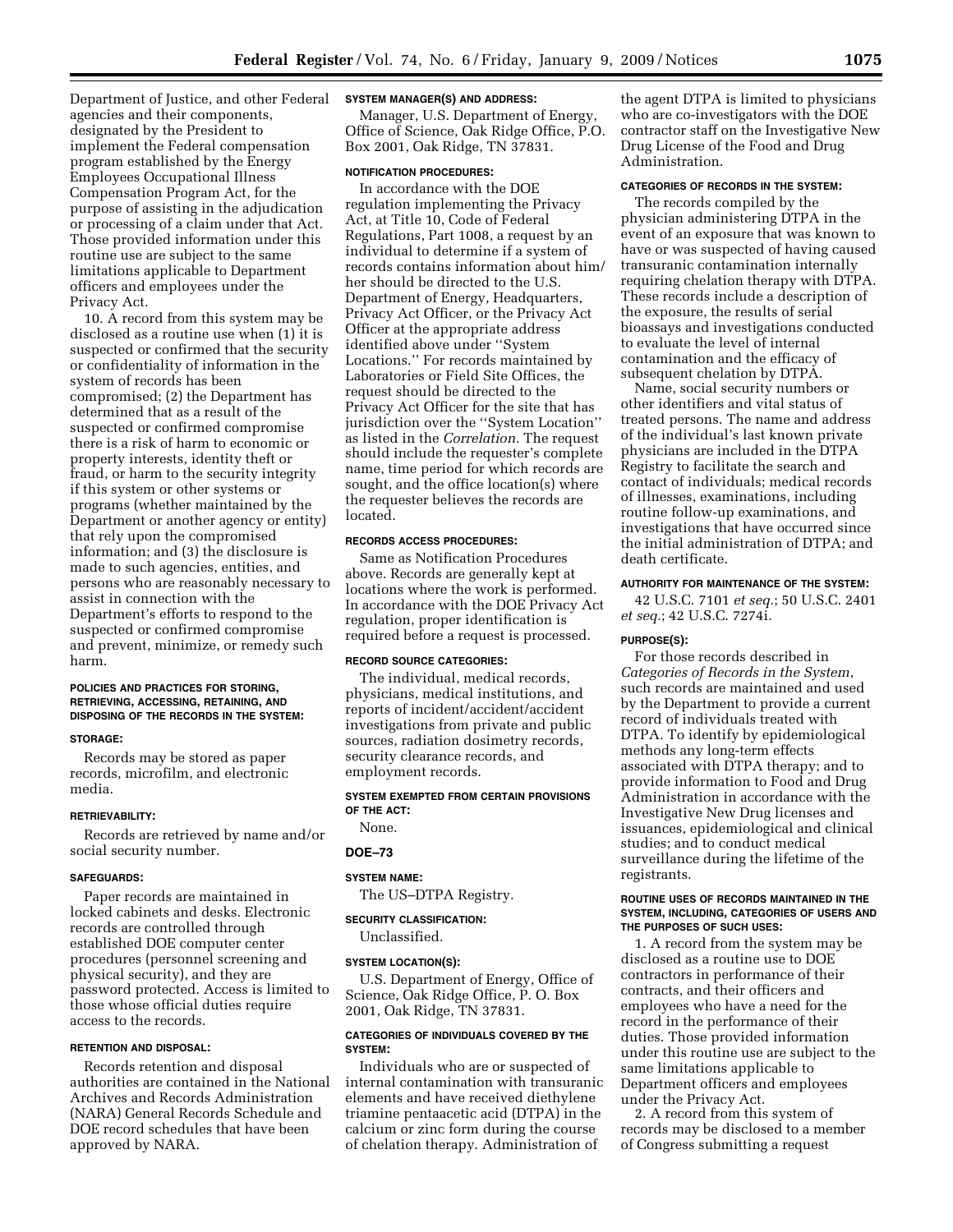involving the constituent when the constituent has requested assistance from the member with respect to the subject matter of the record. The member of Congress must provide a copy of the constituent's request for assistance.

3. A record from this system of records may be disclosed to contractor personnel, grantees, and cooperative agreement holders of components of the Department of Health and Human Services, including the National Institute for Occupational Safety and Health and the National Center for Environmental Health of the Centers for Disease Control and Prevention, and the Agency for Toxic Substances and Disease Registry to facilitate health hazard evaluations, epidemiological studies, or public health activities required by law pursuant to Memoranda of Understanding between the Department and the Department of Health and Human Services or its components. Those provided information under this routine use are subject to the same limitations applicable to Department officers and employees under the Privacy Act.

4. A record from this system of records may be disclosed as a routine use to members of DOE Advisory Committees, the Department of Health and Human Services Advisory Committee on Projects Related to Department of Energy Facilities, and to designated employees of Federal, State, or local government or governmentsponsored entities authorized to provide advice to the Department concerning health, safety, or environmental issues. Those provided information under this routine use are subject to the same limitations applicable to Department officers and employees under the Privacy Act.

5. A record from this system may be disclosed as a routine use for the purpose of an investigation, settlement of claims, or the preparation and conduct of litigation to (1) a person representing the Department in the investigation, settlement or litigation, and to individuals assisting in such representation; (2) others involved in the investigation, settlement, and litigation, and their representatives and individuals assisting those representatives; (3) witness, potential witness, or their representatives and assistants, and any other person who possesses information pertaining to the matter, when it is necessary to obtain information or testimony relevant to the matter.

6. A record from this system may be disclosed as a routine use in court or administrative proceedings to the

tribunals, counsel, other parties, witnesses, and the public (in publicly available pleadings, filings or discussion in open court) when such disclosure: (1) Is relevant to, and necessary for, the proceeding; (2) is compatible with the purpose for which the Department collected the records; and (3) the proceedings involve:

(a) The Department, its predecessor agencies, current or former contractors of the Department, or other United States Government agencies and their components, or

(b) A current or former employee of the Department and its predecessor agencies, current or former contractors of the Department, or other United States Government agencies and their components, who is acting in an official capacity, or in any individual capacity where the Department or other United States Government agency has agreed to represent the employee.

7. A record from the system may be disclosed as a routine use to the appropriate local, state or federal agency when records alone or in conjunction with other information, indicates a violation or potential violation of law whether civil, criminal, or regulatory in nature, and whether arising by general statute or particular program pursuant thereto.

8. A record from this system may be disclosed to Department of Health and Human Services, their contractors, grantees, and cooperative agreement holders, pursuant to the Energy Employees Occupational Illness Compensation Program Act of 2000, to estimate radiation doses and other workplace exposures received by Department of Energy and contractor employees. Those provided information under this routine use are subject to the same limitations applicable to Department officers and employees under the Privacy Act.

9. A record from this system may be disclosed as a routine use to the personnel, contractors, grantees, and cooperative agreement holders of the Department of Labor, the Department of Health and Human Services, the Department of Justice, and other Federal agencies and their components, designated by the President to implement the Federal compensation program established by the Energy Employees Occupational Illness Compensation Program Act, for the purpose of assisting in the adjudication or processing of a claim under that Act. Those providing information under this routine use are subject to the same limitations applicable to Department officers and employees under the Privacy Act.

10. A record from this system may be disclosed as a routine use when (1) it is suspected or confirmed that the security or confidentiality of information in the system of records has been compromised; (2) the Department has determined that as a result of the suspected or confirmed compromise there is a risk of harm to economic or property interests, identity theft or fraud, or harm to the security integrity if this system or other systems or programs (whether maintained by the Department or another agency or entity) that rely upon the compromised information; and (3) the disclosure is made to such agencies, entities, and persons who are reasonably necessary to assist in connection with the Department's efforts to respond to the suspected or confirmed compromise and prevent, minimize, or remedy such harm.

### **POLICIES AND PRACTICES FOR STORING, RETRIEVING, ACCESSING, RETAINING, AND DISPOSING OF RECORDS IN THE SYSTEM:**

#### **STORAGE:**

Records may be stored as paper records, microfilm, and electronic media.

## **RETRIEVABILITY:**

Records are retrieved by name and/or social security number.

#### **SAFEGUARDS:**

Paper records are maintained in locked cabinets and desks. Electronic records are controlled through established DOE computer center procedures (personnel screening and physical security), and they are password protected. Access is limited to those whose official duties require access to the records.

#### **RETENTION AND DISPOSAL:**

Records retention and disposal authorities are contained in the National Archives and Records Administration (NARA) General Records Schedule and DOE record schedules that have been approved by NARA.

#### **SYSTEM MANAGER(S) AND ADDRESS:**

Manager, U.S. Department of Energy, Office of Science, Oak Ridge Office, P.O. Box 2001, Oak Ridge, TN 37831.

### **NOTIFICATION PROCEDURES:**

In accordance with the DOE regulation implementing the Privacy Act, at Title 10, Code of Federal Regulations, Part 1008, a request by an individual to determine if a system of records contains information about him/her should be directed to the U.S. Department of Energy, Headquarters, Privacy Act Officer, or the Privacy Act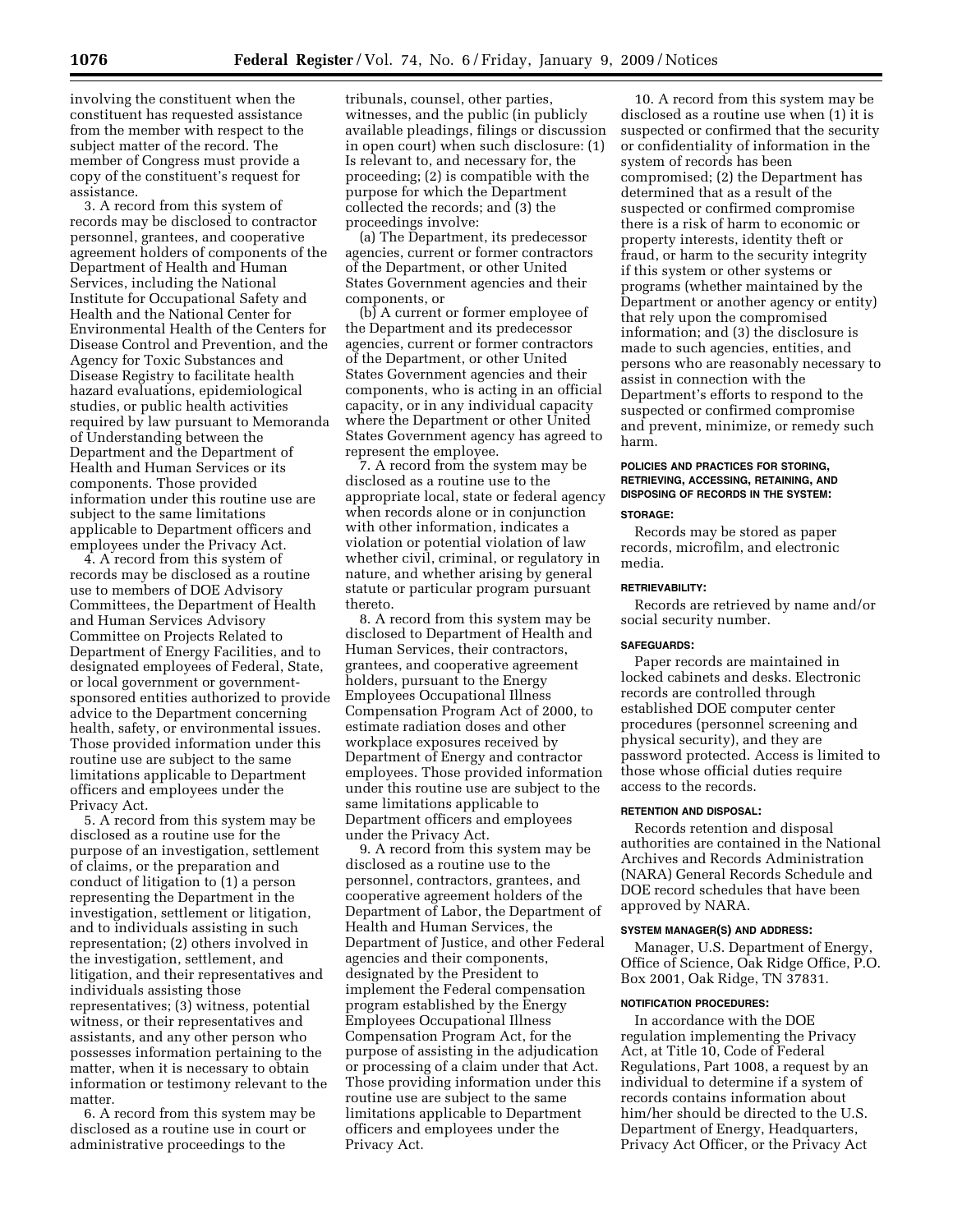Officer at the appropriate address identified above under ''System Locations.'' For records maintained by Laboratories or Field Site Offices, the request should be directed to the Privacy Act Officer for the site that has jurisdiction over the ''System Location'' as listed in the *Correlation*. The request should include the requester's complete name, time period for which records are sought, and the office location(s) where the requester believes the records are located.

### **RECORDS ACCESS PROCEDURES:**

Same as Notification Procedures above. Records are generally kept at locations where the work is performed. In accordance with the DOE Privacy Act regulation, proper identification is required before a request is processed.

#### **RECORD SOURCE CATEGORIES:**

The individual, medical records, physicians, medical institutions, and reports of incident/accident/accident investigations from private and public sources, radiation dosimetry records, security clearance records, and employment records.

#### **SYSTEM EXEMPTED FROM CERTAIN PROVISIONS OF THE ACT:**

None.

#### **DOE–75**

**SYSTEM NAME:**  Call Detail Records.

#### **SECURITY CLASSIFICATION:**

Unclassified.

### **SYSTEM LOCATION(S):**

U.S. Department of Energy, Headquarters, 1000 Independence Avenue, SW., Washington, DC 20585. U.S. Department of Energy, NNSA Service Center Albuquerque, P.O. Box

5400, Albuquerque, NM 87185–5400. U.S. Department of Energy, NNSA Naval Reactors Field Office, Pittsburgh

Naval Reactors, P.O. Box 109, West Mifflin, PA 15122–0109.

U.S. Department of Energy, NNSA Naval Reactors Field Office, Schenectady Naval Reactors, P.O. Box

1069, Schenectady, NY 12301.

U.S. Department of Energy, Bonneville Power Administration, P.O. Box 3621, Portland, OR 97208.

U.S. Department of Energy, Office of Science, Chicago Office, 9800 South Cass Avenue, Argonne, IL 60439.

U.S. Department of Energy, Idaho Operations Office, 1955 Fremont Avenue, Idaho Falls, ID 83415.

U.S. Department of Energy, National Energy Technology Laboratory (Morgantown), P.O. Box 880, Morgantown, WV 26505.

U.S. Department of Energy, National Energy Technology Laboratory (Pittsburgh), P.O. Box 10940, 626 Cochrans Mill Road, Pittsburgh, PA 15236.

U.S. Department of Energy, NNSA Nevada Site Office, P.O. Box 98518, Las Vegas, NV 89193–8518.

U.S. Department of Energy, Office of Science, Oak Ridge Office, P.O. Box 2001, Oak Ridge, TN 37831.

U.S. Department of Energy, Pittsburgh Naval Reactors, P.O. Box 109, Pittsburgh, PA 15122.

U.S. Department of Energy, Richland Operations Office, P.O. Box 550, Richland, WA 99352.

U.S. Department of Energy, Savannah River Operations Office, P.O. Box A, Aiken, SC 29801.

U.S. Department of Energy, Southeastern Power Administration, 1166 Athens Tech Road, Elberton, GA 30635–6711.

U.S. Department of Energy, Southwestern Power Administration, Williams Tower One, One West Third Street, Tulsa, OK 74103.

U.S. Department of Energy, Western Area Power Administration, P.O. Box 281213, Lakewood, CO 80228–8213.

U.S. Department of Energy, Office of Repository Development, P.O. Box 364629, North Las Vegas, NV 89036– 8629.

## **CATEGORIES OF INDIVIDUALS COVERED BY THE SYSTEM:**

Employees of DOE including employees of the National Nuclear Security Administration (NNSA) and those employees of other Federal agencies and contractors who are located on the DOE premises and who have assigned station numbers in the on-premises telecommunications system.

## **CATEGORIES OF RECORDS IN THE SYSTEM:**

Originating and terminating call data records relating to use of DOE telephones, including calling station number; date, time call originated, duration of call, and called number; directory records indicating assignment of telephone numbers to employees; and records relating to location of telephones. Reports may be generated from stored call detail records and may include, but are not limited to, station usage summaries, trunk usage summaries, traffic and network busy hour studies, on-net and off-net pricing, exception reports, bill certification, and cost allocation.

# **AUTHORITY FOR MAINTENANCE OF THE SYSTEM:**

42 U.S.C. 7101 *et seq.* and 50 U.S.C. 2401 *et seq.* 

#### **PURPOSE(S):**

For those records described in *Categories of Records in the System*, such records are maintained and used by the Department to help manage and control the costs of operating the Department's telephone systems. To this end, the program will collect information about the use of the agency's telephone system for local, long distance, and other toll calls and may attempt to assign responsibility to an individual person for particular calls. The information also assists the Department in choosing more efficient and cost effective ways of communicating; in making decisions about acquiring hardware, software, and services; and in developing management strategies for more efficient use of existing telecommunications capabilities. Other uses are to deter use of the telephone systems for unofficial purposes, and to recover the cost of unofficial calls.

### **ROUTINE USES OF RECORDS MAINTAINED IN THE SYSTEM, INCLUDING CATEGORIES OF USERS AND THE PURPOSES OF SUCH USES:**

1. A record from this system may be disclosed as a routine use to representatives of the General Services Administration who are conducting records management inspections under the authority of 44 U.S.C. 2904 and 2906.

2. A record from this system may be disclosed as a routine use to ''consumer reporting agencies'' as defined in the Fair Credit Reporting Act, 15 U.S.C. 2904 and 2906.

3. A record from the system may be disclosed as a routine use to the appropriate local, state or federal agency when records alone or in conjunction with other information, indicate a violation or potential violation of law whether civil, criminal, or regulatory in nature, and whether arising by general statute or particular program pursuant thereto.

4. A record from this system may be disclosed as a routine use for the purpose of an investigation, settlement of claims, or the preparation and conduct of litigation to (1) a person representing the Department in the investigation, settlement or litigation, and to individuals assisting in such representation; (2) others involved in the investigation, settlement, and litigation, and their representatives and individuals assisting those representatives; (3) witness, potential witness, or their representatives and assistants, and any other person who possesses information pertaining to the matter, when it is necessary to obtain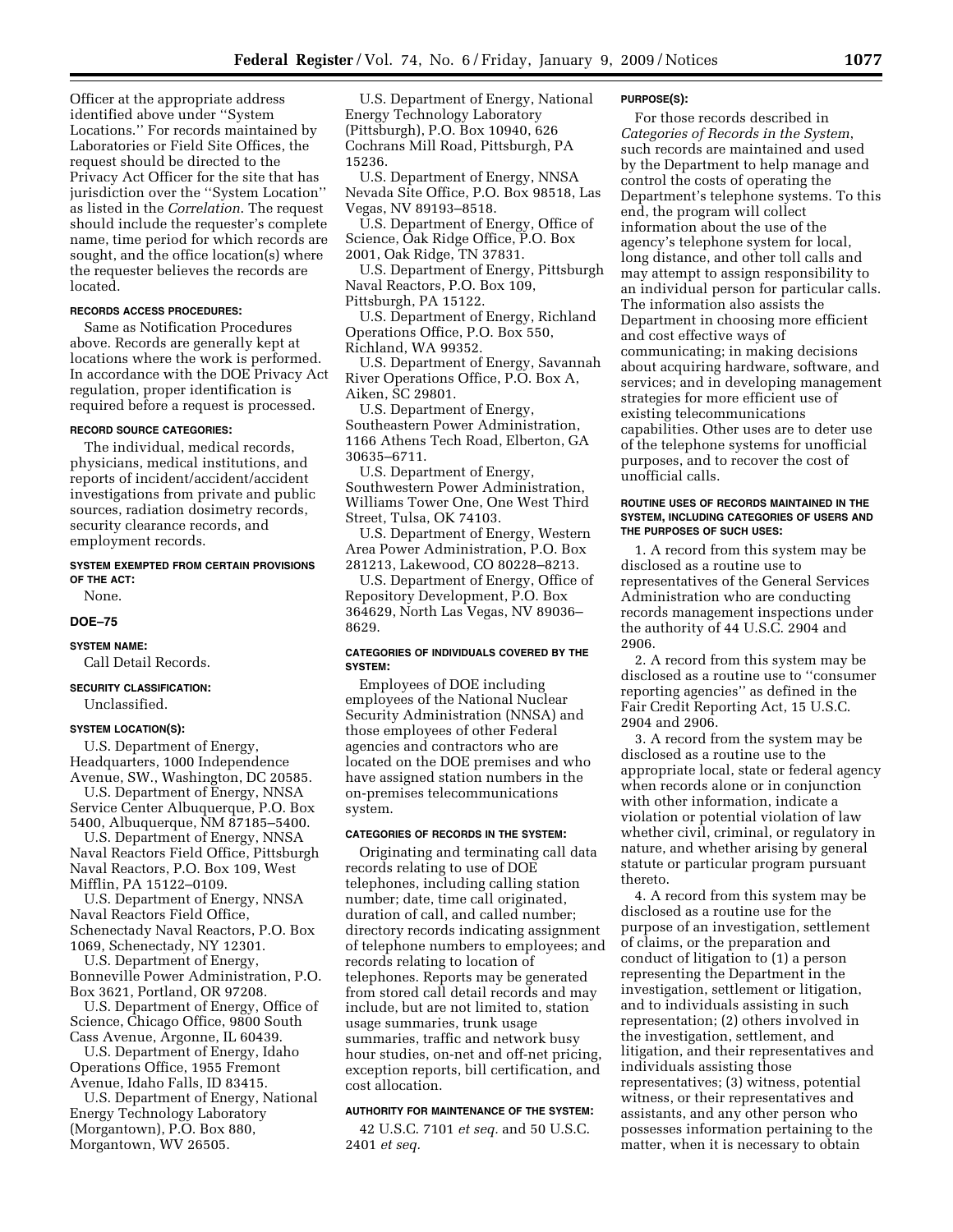information or testimony relevant to the matter.

5. A record from this system may be disclosed as a routine use in court or administrative proceedings to the tribunals, counsel, other parties, witnesses, and the public (in publicly available pleadings, filings or discussion in open court) when such disclosure: (1) Is relevant to, and necessary for, the proceeding; (2) is compatible with the purpose for which the Department collected the records; and (3) the proceedings involve:

(a) The Department, its predecessor agencies, current or former contractors of the Department, or other United States Government agencies and their components, or

(b) A current or former employee of the Department and its predecessor agencies, current or former contractors of the Department, or other United States Government agencies and their components, who is acting in an official capacity, or in any individual capacity where the Department or other United States Government agency has agreed to represent the employee.

6. A record from the system may be disclosed as a routine use to a federal, state, or local agency to obtain information relevant to a Departmental decision concerning the hiring or retention of an employee, the issuance of a security clearance, the letting of a contract, or the issuance of a license, grant, or other benefit. The Department must deem such disclosure to be compatible with the purpose for which the Department collected the information.

7. A record from this system of records may be disclosed to a federal agency to facilitate the requesting agency's decision concerning the hiring or retention of an employee, the issuance of a security clearance, the reporting of an investigation of an employee, the letting of a contract, or the issuance of a license, grant, or other benefit, to the extent that the information is relevant and necessary to the requesting agency's decision on the matter. The Department must deem such disclosure to be compatible with the purpose for which the Department collected the information.

8. A record from this system of records may be disclosed to a member of Congress submitting a request involving the constituent when the constituent has requested assistance from the member with respect to the subject matter of the record. The member of Congress must provide a copy of the constituent's request for assistance.

9. A record from this system of records may be disclosed to foreign governments or international organizations in accordance with treaties, international conventions, or executive agreements.

10. A record from the system may be disclosed as a routine use to DOE contractors in performance of their contracts, and their officers and employees who have a need for the record in the performance of their duties. Those provided information under this routine use are subject to the same limitations applicable to Department officers and employees under the Privacy Act.

11. A record from this system may be disclosed as a routine use when (1) it is suspected or confirmed that the security or confidentiality of information in the system of records has been compromised; (2) the Department has determined that as a result of the suspected or confirmed compromise there is a risk of harm to economic or property interests, identity theft or fraud, or harm to the security integrity if this system or other systems or programs (whether maintained by the Department or another agency or entity) that rely upon the compromised information; and (3) the disclosure is made to such agencies, entities, and persons who are reasonably necessary to assist in connection with the Department's efforts to respond to the suspected or confirmed compromise and prevent, minimize, or remedy such harm.

# **POLICIES AND PRACTICES FOR STORING, RETRIEVING, ACCESSING, RETAINING, AND DISPOSING OF RECORDS IN THE SYSTEM:**

### **STORAGE:**

Records may be stored as paper records, microfilm, and electronic media.

## **RETRIEVABILITY:**

Records are retrieved by individual telephone extension number.

#### **SAFEGUARDS:**

Paper and microfilm records are maintained in locked cabinets and desks. Electronic records are controlled through established DOE computer center procedures (personnel screening and physical security), and they are password protected. Access is limited to those whose official duties require access to the records.

### **RETENTION AND DISPOSAL:**

Records retention and disposal authorities are contained in the National Archives and Records Administration (NARA) General Records Schedule and

DOE record schedules that have been approved by NARA.

#### **SYSTEM MANAGER(S) AND ADDRESS:**

Headquarters: Director, Office of Information Management, U.S. Department of Energy, 19901 Germantown Road, Germantown, MD 20874.

Field Offices: The Managers and Directors of the ''System Locations'' listed above are the system managers for their respective locations.

## **NOTIFICATION PROCEDURES:**

In accordance with the DOE regulation implementing the Privacy Act, at Title 10, Code of Federal Regulations, Part 1008, a request by an individual to determine if a system of records contains information about him/ her should be directed to the U.S. Department of Energy, Headquarters, Privacy Act Officer, or the Privacy Act Officer at the appropriate address identified above under ''System Locations.'' For records maintained by Laboratories or Field Site Offices, the request should be directed to the Privacy Act Officer for the site that has jurisdiction over the ''System Location'' as listed in the *Correlation.* The request should include the requester's complete name, time period for which records are sought, and the office location(s) where the requester believes the records are located.

# **RECORDS ACCESS PROCEDURES:**

Same as Notification Procedures above. Records are generally kept at location where the work is performed. In accordance with the DOE Privacy Act regulation, proper identification is required before a request is processed.

### **CONTESTING RECORD PROCEDURES:**

Same as Notification Procedures above.

## **RECORD SOURCE CATEGORIES:**

Categories include telephone assignment records; call detail listings; results of administrative inquiries relating to assignment of responsibility for placement of special local and longdistance calls.

# **SYSTEMS EXEMPTED FROM CERTAIN PROVISIONS OF THE ACT:**

None.

## **DOE–77**

### **SYSTEM NAME:**

Physical Fitness Test Records.

#### **SECURITY CLASSIFICATION:**

Unclassified.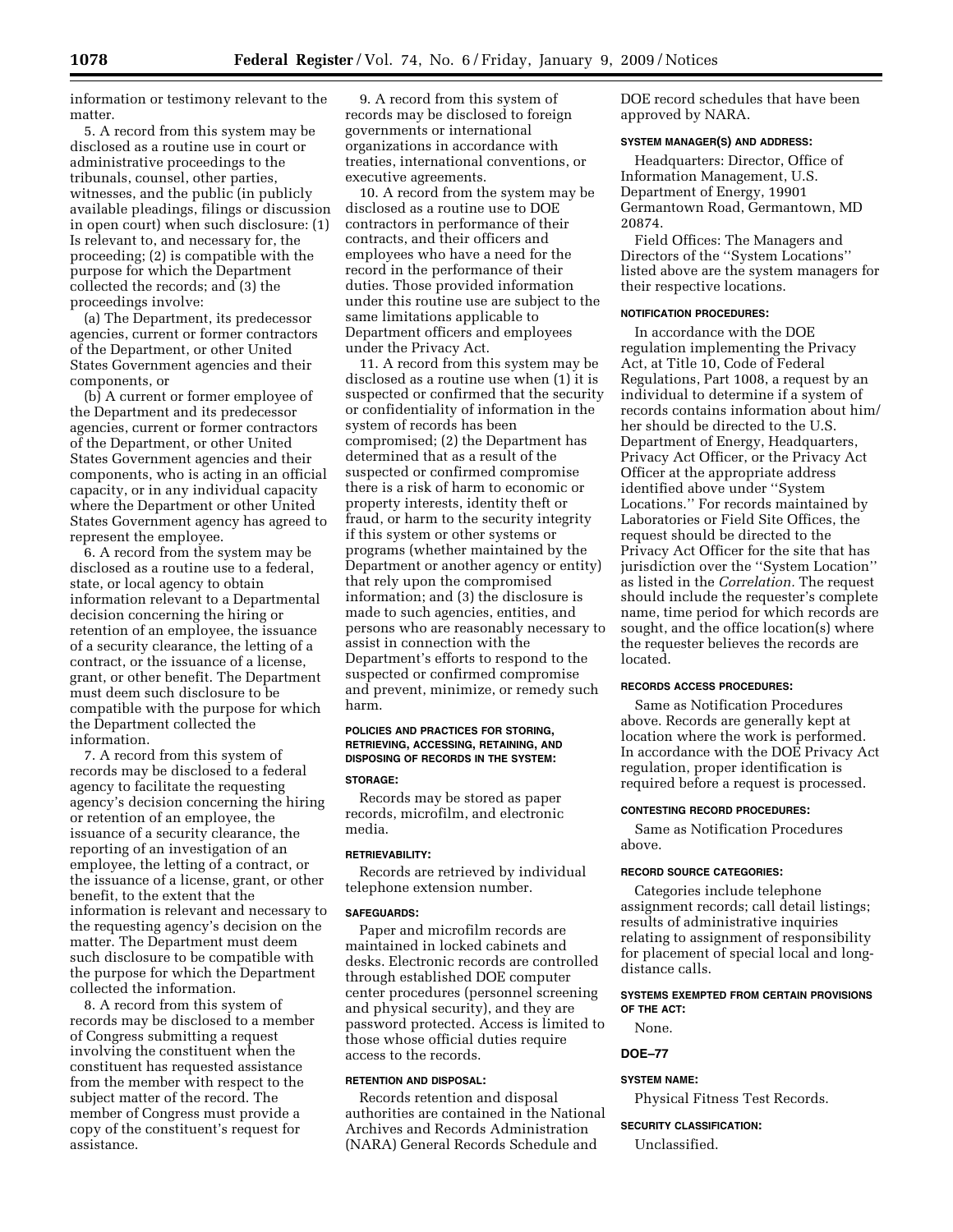### **SYSTEM LOCATION(S):**

U.S. Department of Energy, Headquarters, 19901 Germantown Road, Germantown, MD 20874–1290.

U.S. Department of Energy, NNSA Service Center Albuquerque, P.O. Box 5400, Albuquerque, NM 87185–5400.

U.S. Department of Energy, NNSA Naval Reactors Field Office, Pittsburgh Naval Reactors, P.O. Box 109, West Mifflin, PA 15122–0109.

U.S. Department of Energy, NNSA Naval Reactors Field Office, Schenectady Naval Reactors, P.O. Box 1069, Schenectady, NY 12301.

U.S. Department of Energy, Bonneville Power Administration, P.O. Box 3621, Portland, OR 97208.

U.S. Department of Energy, Office of Science, Chicago Office, 9800 South Cass Avenue, Argonne, IL 60439.

U.S. Department of Energy, Idaho Operations Office, 1955 Fremont Avenue, Idaho Falls, ID 83415.

U.S. Department of Energy, National Energy Technology Laboratory (Morgantown), P.O. Box 880, Morgantown, WV 26505.

U.S. Department of Energy, National Energy Technology Laboratory (Pittsburgh), P.O. Box 10940, 626 Cochrans Mill Road, Pittsburgh, PA 15236.

U.S. Department of Energy, NNSA Nevada Site Office, P.O. Box 98518, Las Vegas, NV 89193–8518.

U.S. Department of Energy, Office of Science, Oak Ridge Office, P.O. Box 2001, Oak Ridge, TN 37831.

U.S. Department of Energy, Office of Repository Development, P.O. Box 364629, North Las Vegas, NV 89036– 8629.

U.S. Department of Energy, Richland Operations Office, P.O. Box 550, Richland, WA 99352.

U.S. Department of Energy, Savannah River Operations Office, P.O. Box A, Aiken, SC 29801.

U.S. Department of Energy, Southeastern Power Administration, 1166 Athens Tech Road, Elberton, GA 30635–6711.

U.S. Department of Energy, Southwestern Power Administration, Williams Tower One, One West Third Street, Tulsa, OK 74103.

U.S. Department of Energy, Western Area Power Administration, P.O. Box 281213, Lakewood, CO 80228–8213.

## **CATEGORIES OF INDIVIDUALS COVERED BY THE SYSTEM:**

DOE contractor employees (armed uniformed guards).

## **CATEGORIES OF RECORDS IN THE SYSTEM:**

Record of individual's ability to complete the physical fitness test as set forth in applicable DOE directives.

# **AUTHORITY FOR MAINTENANCE OF THE SYSTEM:**

42 U.S.C. 7101 *et seq.* and 50 U.S.C. 2401 *et seq.* 

## **PURPOSE(S):**

For those records described in *Categories of Records in the System*, such records are maintained and used by the Department to record physical fitness tests of DOE Federal and contractor employees.

### **ROUTINE USES OF RECORDS MAINTAINED IN THE SYSTEM, INCLUDING CATEGORIES OF USERS AND THE PURPOSES OF SUCH USES:**

1. A record from this system may be disclosed as a routine use for the purpose of an investigation, settlement of claims, or the preparation and conduct of litigation to (1) a person representing the Department in the investigation, settlement or litigation, and to individuals assisting in such representation; (2) others involved in the investigation, settlement, and litigation, and their representatives and individuals assisting those representatives; (3) witness, potential witness, or their representatives and assistants, and any other person who possesses information pertaining to the matter, when it is necessary to obtain information or testimony relevant to the matter.

2. A record from this system may be disclosed as a routine use in court or administrative proceedings to the tribunals, counsel, other parties, witnesses, and the public (in publicly available pleadings, filings or discussion in open court) when such disclosure: (1) Is relevant to, and necessary for, the proceeding; (2) is compatible with the purpose for which the Department collected the records; and (3) the proceedings involve:

(a) The Department, its predecessor agencies, current or former contractors of the Department, or other United States Government agencies and their components, or

(b) A current or former employee of the Department and its predecessor agencies, current or former contractors of the Department, or other United States Government agencies and their components, who is acting in an official capacity, or in any individual capacity where the Department or other United States Government agency has agreed to represent the employee.

3. A record from the system may be disclosed as a routine use to a federal, state, or local agency to obtain information relevant to a Departmental decision concerning the hiring or retention of an employee, the issuance of a security clearance, the letting of a contract, or the issuance of a license,

grant, or other benefit. The Department must deem such disclosure to be compatible with the purpose for which the Department collected the information.

4. A record from this system of records may be disclosed to a federal agency to facilitate the requesting agency's decision concerning the hiring or retention of an employee, the issuance of a security clearance, the reporting of an investigation of an employee, the letting of a contract, or the issuance of a license, grant, or other benefit, to the extent that the information is relevant and necessary to the requesting agency's decision on the matter. The Department must deem such disclosure to be compatible with the purpose for which the Department collected the information.

5. A record from the system may be disclosed as a routine use to the appropriate local, state or federal agency when records alone or in conjunction with other information, indicates a violation or potential violation of law whether civil, criminal, or regulatory in nature, and whether arising by general statute or particular program pursuant thereto.

6. A record from this system of records may be disclosed to a member of Congress submitting a request involving the constituent when the constituent has requested assistance from the member with respect to the subject matter of the record. The member of Congress must provide a copy of the constituent's request for assistance.

7. A record from the system may be disclosed as a routine use to DOE contractors in performance of their contracts, and their officers and employees who have a need for the record in the performance of their duties. Those provided information under this routine use are subject to the same limitations applicable to Department officers and employees under the Privacy Act.

8. A record from this system may be disclosed as a routine use when (1) it is suspected or confirmed that the security or confidentiality of information in the system of records has been compromised; (2) the Department has determined that as a result of the suspected or confirmed compromise there is a risk of harm to economic or property interests, identity theft or fraud, or harm to the security integrity if this system or other systems or programs (whether maintained by the Department or another agency or entity) that rely upon the compromised information; and (3) the disclosure is made to such agencies, entities, and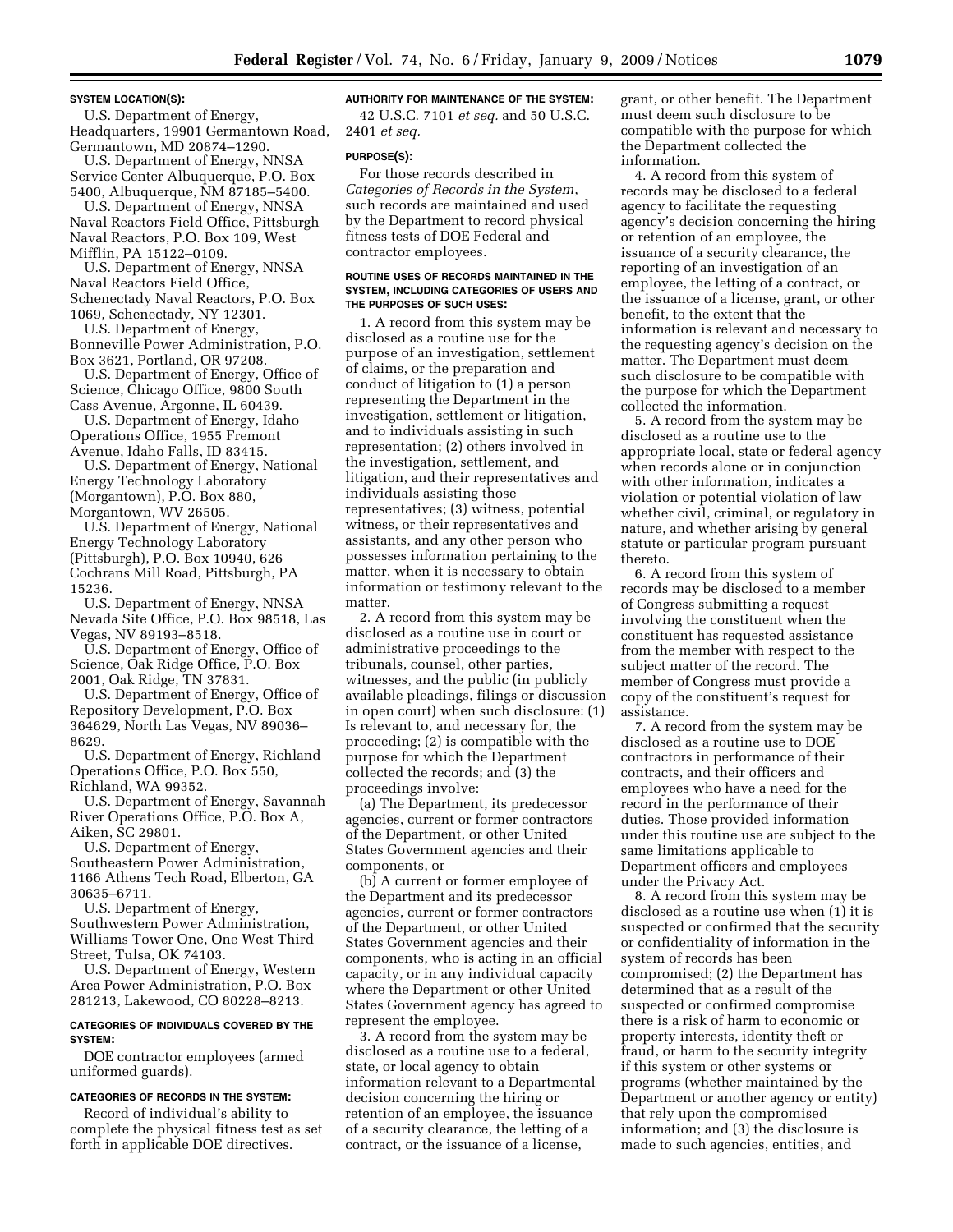persons who are reasonably necessary to assist in connection with the Department's efforts to respond to the suspected or confirmed compromise and prevent, minimize, or remedy such harm.

# **POLICIES AND PRACTICES FOR STORING, RETRIEVING, ACCESSING, RETAINING, AND DISPOSING OF RECORDS IN THE SYSTEM:**

### **STORAGE:**

Records may be stored as paper records and electronic media.

## **RETRIEVABILITY:**

Records are retrieved by name.

# **SAFEGUARDS:**

Paper records are maintained in locked cabinets and desks. Electronic records are controlled through established DOE computer center procedures (personnel screening and physical security), and they are password protected. Access is limited to those whose official duties require access to the records.

#### **RETENTION AND DISPOSAL:**

Records retention and disposal authorities are contained in the National Archives and Records Administration (NARA) General Records Schedule and DOE record schedules that have been approved by NARA.

### **SYSTEM MANAGER(S) AND ADDRESS:**

Headquarters: Director, Office of Security Operations, U.S. Department of Energy, 1000 Independence Avenue, SW., Washington, DC 20585.

Field Offices: The Security Officers of the ''System Locations'' listed above are the system managers for their respective portions.

## **NOTIFICATION PROCEDURES:**

In accordance with the DOE regulation implementing the Privacy Act, at Title 10, Code of Federal Regulations, Part 1008, a request by an individual to determine if a system of records contains information about him/ her should be directed to the Director, Headquarters Freedom of Information Act and Privacy Act Group, U.S. Department of Energy, or the Privacy Act Officer at the appropriate address identified above under ''System Locations.'' For records maintained by Laboratories or Field Site Offices, the request should be directed to the Privacy Act Officer for the site that has jurisdiction over the ''System Location'' as listed in the *Correlation*. The request should include the requester's complete name, time period for which records are sought, and the office location(s) where the requester believes the records are located.

## **RECORDS ACCESS PROCEDURES:**

Same as Notification Procedures above. Records are generally kept at locations where the work is performed. In accordance with the DOE Privacy Act regulation, proper identification is required before a request is processed.

### **RECORD SOURCE CATEGORIES:**

The subject individual, physicians, and persons administering the tests.

## **SYSTEM EXEMPTED FROM CERTAIN PROVISIONS OF THE ACT:**

None.

# **DOE–81**

## **SYSTEM NAME:**

Counterintelligence Administrative and Analytical Records and Reports.

### **SECURITY CLASSIFICATION:**

Classified and unclassified.

### **SYSTEM LOCATION(S):**

U.S. Department of Energy, Headquarters, Office of Intelligence, 1000 Independence Avenue, SW., Washington, DC 20585;

U.S. Department of Energy, NNSA Service Center Albuquerque, P.O. Box 5400, Albuquerque, NM 87185–5400.

U.S. Department of Energy, Office of Science, Chicago Office, 9800 Cass Ave., Argonne, IL 60439.

U.S. Department of Energy, Environmental Management Consolidated Business Center (EMCBC), 250 E. Fifth Street, Suite 500,

Cincinnati, OH 45202.

U.S. Department of Energy, Golden Field Office, 1617 Cole Boulevard, Golden, CO 80401.

U.S. Department of Energy, Idaho Operations Office, 1955 Fremont Avenue, Idaho Falls, ID 83415.

U.S. Department of Energy, Livermore Site Office, P.O. Box 808, L–062, Livermore, CA 94551.

U.S. Department of Energy, Lockheed Martin Idaho Technology, P.O. Box 1625, M/S 2800, Idaho Falls, ID 83415– 2800.

U.S. Department of Energy, NNSA Los Alamos National Laboratory, Mail Station 5000, P.O. Box 1663, Los Alamos, NM 87545.

U.S. Department of Energy, Martin Lockheed Energy Systems, P.O. Box 2009, Oak Ridge, TN 37831–8107.

U.S. Department of Energy, Pantex Plant, Bldg 11–54, P.O. Box 30020, Amarillo, TX 79177.

U.S. Department of Energy, Office of Science, Oak Ridge Office, P.O. Box 2001, Oak Ridge, TN 37831.

U.S. Department of Energy, Pacific Northwest Laboratory, 902 Battelle Blvd., P.O. Box 999, Richland, WA 99352.

U.S. Department of Energy, Richland Operations Office, P.O. Box 550, Richland, WA 99352.

U.S. Department of Energy, Savannah River Operations Office, P.O. Box A, Aiken, SC 29801.

U.S. Department of Energy, NNSA Sandia National Laboratory, P.O. Box 969, M/S 9020, Livermore, CA 94551– 0969.

U.S. Department of Energy, NNSA Sandia National Laboratory, Org 7400, P.O. Box 5800, M/S 0173, Albuquerque, NM 87185.

U.S. Department of Energy, Westinghouse Hanford Co., P.O. Box 1970, Richland, WA 99352.

## **CATEGORIES OF INDIVIDUALS COVERED BY THE SYSTEM:**

Current and former DOE employees including employees of the National Nuclear Security Administration (NNSA), contractor employees, and consultants; persons suspected of violating DOE regulations or laws; and, where there are indications of contact with a current or former DOE employee, contractor employee or consultant, persons who are reasonably believed to be officers or employees of, or otherwise acting for or on behalf of, a foreign power; members of an organization reasonably believed to be owned or controlled directly or indirectly by a foreign power; reasonably believed to be targets, hostages, or victims of international terrorist organizations; or reasonably believed to be engaged in or about to engage in clandestine intelligence activities, sabotage, assassinations, or international terrorist activities involving DOE programs, personnel, facilities, information or materials.

## **CATEGORIES OF RECORDS IN THE SYSTEM:**

Analytical, training and investigative records, reports and files; travel reports; reports on foreign contacts; records, reports and files received from other DOE elements and other Federal agencies.

### **AUTHORITY FOR MAINTENANCE OF THE SYSTEM:**

42 U.S.C. 7101 *et seq.*; 50 U.S.C. 2401 *et seq.*; Federal Personnel Manual, Chapters 731 and 736.

#### **PURPOSE(S):**

For those records described in *Categories of Records in the System*, such records are maintained and used by the Department in furtherance of the responsibilities of the Office of Counterintelligence (OCI), which include analysis of the foreign intelligence threat; conducting administrative inquiries and investigations to identify and neutralize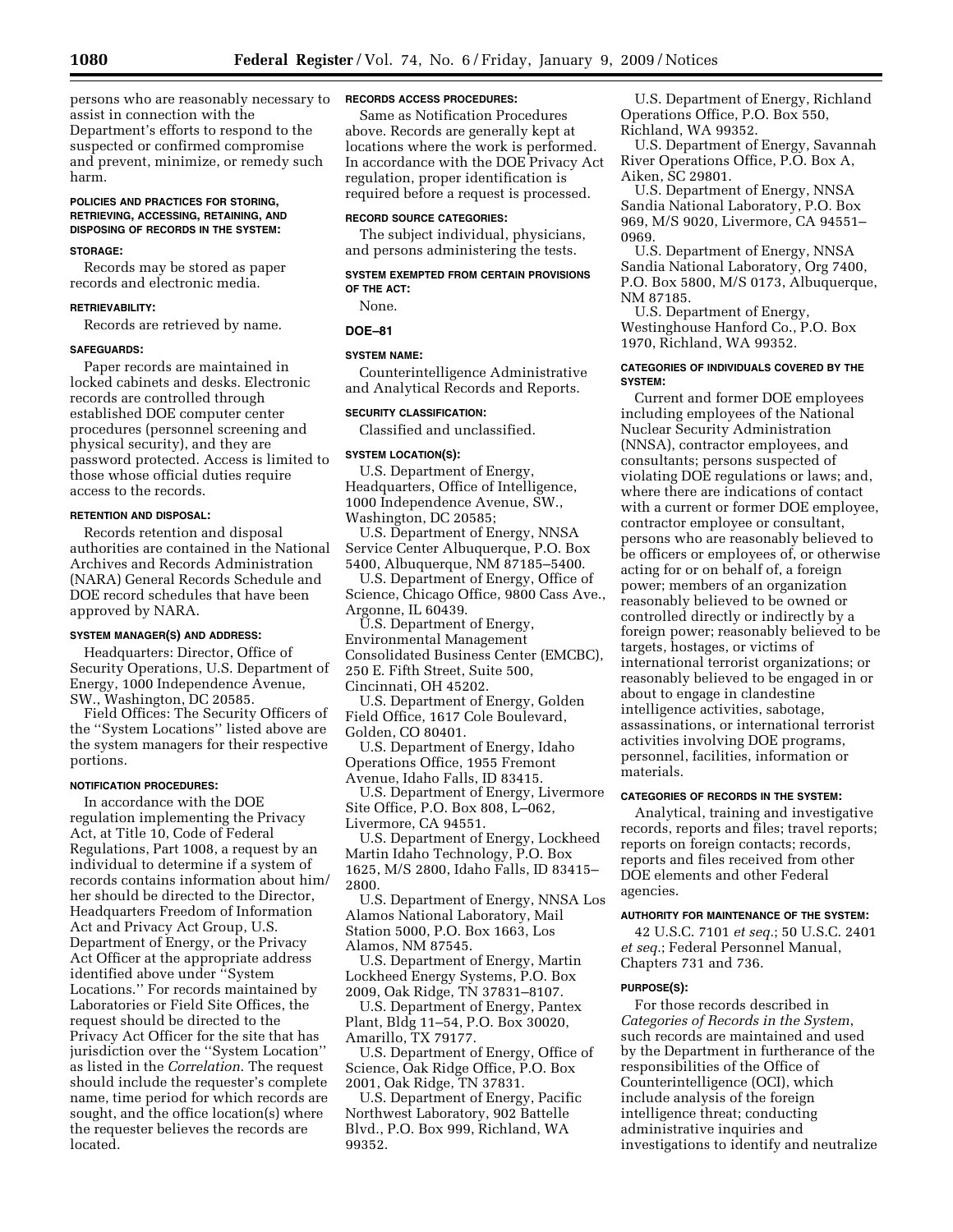the foreign intelligence threat to classified and sensitive DOE programs, personnel, information and activities; reporting on foreign contacts and travel, including briefings and debriefings; conducting counterintelligence investigations and producing intelligence on hostile and foreign intelligence entities; counterintelligence related training; and other activities relating to OCI's responsibilities.

### **ROUTINE USES OF RECORDS MAINTAINED IN THE SYSTEM, INCLUDING CATEGORIES OF USERS AND THE PURPOSES OF SUCH USES:**

1. A record from this system may be disclosed as a routine use to the Federal Bureau of Investigation when such records indicate a violation or probable violation of the law.

2. A record from this system may be disclosed as a routine use to other counterintelligence agency components with whom the Office of Counterintelligence is preparing joint analysis of counterintelligence-related threats which may impact the Department.

3. A record from this system may be disclosed as a routine use for the purpose of an investigation, settlement of claims, or the preparation and conduct of litigation to (1) a person representing the Department in the investigation, settlement or litigation, and to individuals assisting in such representation; (2) others involved in the investigation, settlement, and litigation, and their representatives and individuals assisting those representatives; (3) witness, potential witness, or their representatives and assistants, and any other person who possesses information pertaining to the matter, when it is necessary to obtain information or testimony relevant to the matter.

4. A record from this system may be disclosed as a routine use in court or administrative proceedings to the tribunals, counsel, other parties, witnesses, and the public (in publicly available pleadings, filings or discussion in open court) when such disclosure: (1) Is relevant to, and necessary for, the proceeding; (2) is compatible with the purpose for which the Department collected the records; and (3) the proceedings involve:

(a) The Department, its predecessor agencies, current or former contractors of the Department, or other United States Government agencies and their components, or

(b) A current or former employee of the Department and its predecessor agencies, current or former contractors of the Department, or other United States Government agencies and their

components, who is acting in an official capacity, or in any individual capacity where the Department or other United States Government agency has agreed to represent the employee.

5. A record from the system may be disclosed as a routine use to a federal, state, or local agency to obtain information relevant to a Departmental decision concerning the hiring or retention of an employee, the issuance of a security clearance, the letting of a contract, or the issuance of a license, grant, or other benefit. The Department must deem such disclosure to be compatible with the purpose for which the Department collected the information.

6. A record from this system of records may be disclosed to a federal agency to facilitate the requesting agency's decision concerning the hiring or retention of an employee, the issuance of a security clearance, the reporting of an investigation of an employee, the letting of a contract, or the issuance of a license, grant, or other benefit, to the extent that the information is relevant and necessary to the requesting agency's decision on the matter. The Department must deem such disclosure to be compatible with the purpose for which the Department collected the information.

7. A record from the system may be disclosed as a routine use to the appropriate local, state or federal agency when records alone or in conjunction with other information, indicates a violation or potential violation of law whether civil, criminal, or regulatory in nature, and whether arising by general statute or particular program pursuant thereto.

8. A record from this system of records may be disclosed to a member of Congress submitting a request involving the constituent when the constituent has requested assistance from the member with respect to the subject matter of the record. The member of Congress must provide a copy of the constituent's request for assistance.

9. A record from this system of records may be disclosed to foreign governments or international organization in accordance with treaties, international conventions, or executive agreements.

10. A record from the system may be disclosed as a routine use to DOE contractors in performance of their contracts, and their officers and employees who have a need for the record in the performance of their duties. Those provided information under this routine use are subject to the same limitations applicable to

Department officers and employees under the Privacy Act.

11. A record from this system may be disclosed as a routine use when (1) it is suspected or confirmed that the security or confidentiality of information in the system of records has been compromised; (2) the Department has determined that as a result of the suspected or confirmed compromise there is a risk of harm to economic or property interests, identity theft or fraud, or harm to the security integrity if this system or other systems or programs (whether maintained by the Department or another agency or entity) that rely upon the compromised information; and (3) the disclosure is made to such agencies, entities, and persons who are reasonably necessary to assist in connection with the Department's efforts to respond to the suspected or confirmed compromise and prevent, minimize, or remedy such harm.

### **POLICIES AND PRACTICES FOR STORING, RETRIEVING, ACCESSING, RETAINING, AND DISPOSING OF RECORDS IN THE SYSTEM:**

#### **STORAGE:**

Records may be stored as paper records and electronic media.

#### **RETRIEVABILITY:**

Records are retrieved by name, social security number or other personal identifying data.

### **SAFEGUARDS:**

Paper records are maintained in locked cabinets and desks. Electronic records are controlled through established DOE computer center procedures (personnel screening and physical security), and they are password protected. Access is limited to those whose official duties require access to the records.

#### **RETENTION AND DISPOSAL:**

Records retention and disposal authorities are contained in the National Archives and Records Administration (NARA) General Records Schedule and DOE record schedules that have been approved by NARA.

## **SYSTEM MANAGER(S) AND ADDRESS:**

Headquarters: Director, Office of Counterintelligence, Analytical Division, U.S. Department of Energy, 1000 Independence Avenue, SW., Washington, DC 20585.

Field Offices: The Directors of Field Intelligence Elements of the ''System Locations'' listed above are the system managers for their respective portions.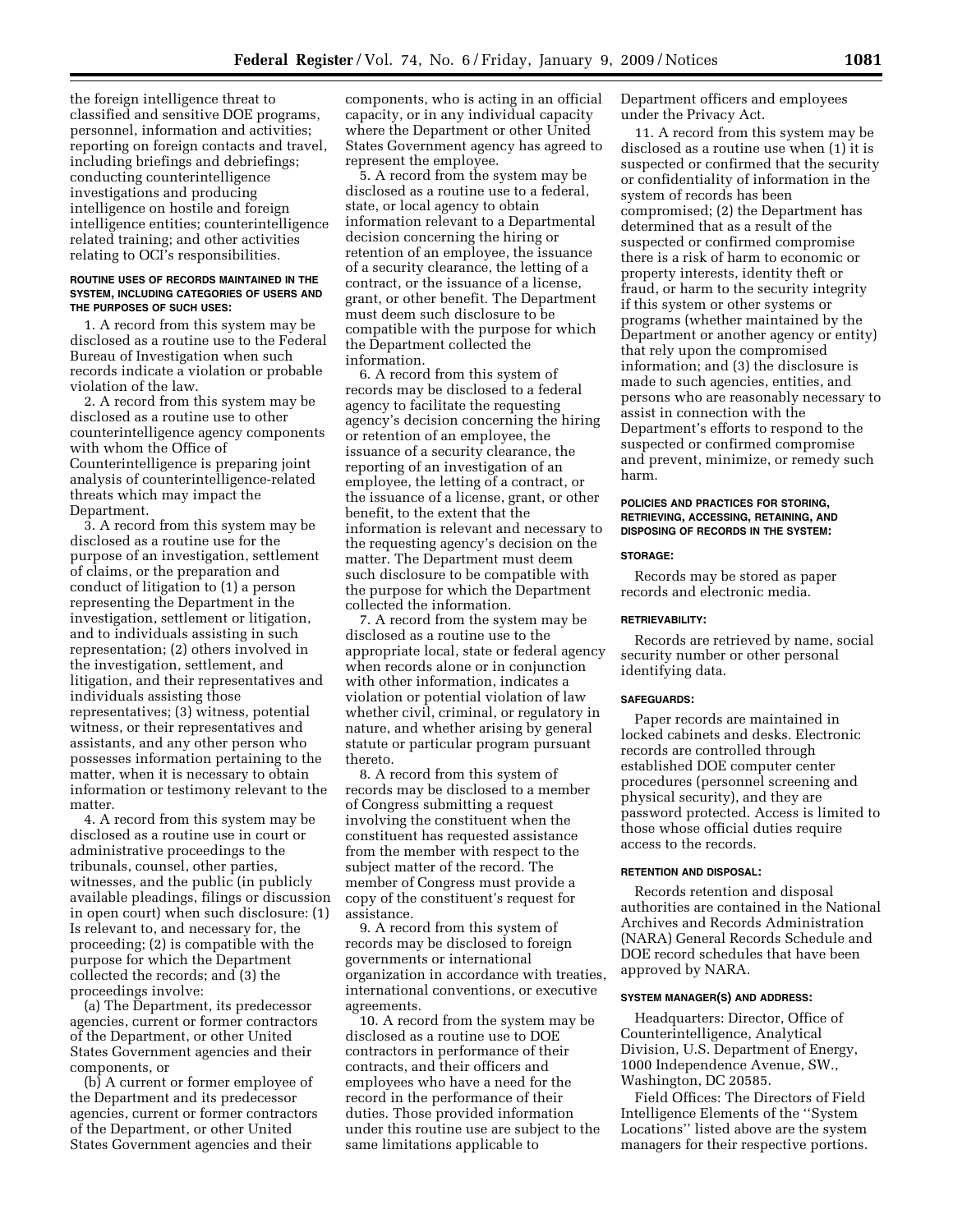### **NOTIFICATION PROCEDURES:**

In accordance with the DOE regulation implementing the Privacy Act, at Title 10, Code of Federal Regulations, Part 1008, a request by an individual to determine if a system of records contains information about him/ her should be directed to the U.S. Department of Energy, Headquarters, Privacy Act Officer, or the Privacy Act Officer at the appropriate address identified above under ''System Locations.'' For records maintained by Laboratories or Field Site Offices, the request should be directed to the Privacy Act Officer for the site that has jurisdiction over the ''System Location'' as listed in the *Correlation.* The request should include the requester's complete name, time period for which records are sought, and the office location(s) where the requester believes the records are located.

## **RECORDS ACCESS PROCEDURES:**

Same as Notification Procedures above. Records are generally kept at location where the work is performed. In accordance with the DOE Privacy Act regulation, proper identification is required before a request is processed.

### **RECORD SOURCE CATEGORIES:**

The subject individual; present and former DOE employees and contractor employees; publicly available material; other agencies within the Intelligence Community; other offices and elements within DOE; the FBI, and other Federal, State and local law enforcement agencies; sources contacted during administrative inquiries and investigations; and official records.

### **SYSTEM EXEMPTED FROM CERTAIN PROVISIONS OF THE ACT:**

This system is exempt under (k)( 1),  $(k)(2)$ , and  $(k)(5)$  of the Privacy Act to the extent that information within the system meets the criteria of those subsections of the Act. Such information has been exempted from the provisions of subsections (c)(3), and (4), (d), and (e)(1), (e)(4)(G) and (H) and (f) of the Act; See the DOE Privacy Act regulation at Title10, Code of Federal Regulations, Part 1008.

### **DOE–82**

## **SYSTEM NAME:**

Grant and Contract Records for Research Projects, Science Education, and Related Activities.

## **SECURITY CLASSIFICATION:**

Unclassified.

### **SYSTEM LOCATION(S):**

U.S. Department of Energy, 1000 Independence Avenue, SW., Washington, DC 20585.

### **CATEGORIES OF INDIVIDUALS COVERED BY THE SYSTEM:**

(1) Applicant/Grantee organization; Principal Investigator, *i.e.*, the scientist or other individual designated by the applicant or proposer to direct the project; Senior Personnel, *i.e.*, scientists or other individuals designated by the applicant or proposer to perform work on the project; Certifying Representative, *i.e.*, the business representative having the authority to accept the obligation to comply with DOE including the National Nuclear Security Administration terms and conditions if DOE makes a grant or contract award. (2) DOE officials DOE Project Officer, *i.e.*, the individual who is responsible for the review and evaluation of the application or proposal and the monitoring of a resulting grant or contract; DOE Program Official, *i.e.*, the individual who is responsible for review and approval of applications or proposals for funding; DOE Budget Official, *i.e.*, the individual who is responsible for certifying funds availability for approved applications or proposals; DOE Contracting Officer or Contract Specialist, *i.e.*, individuals who are responsible for awarding and administering grants or contracts. (3) Merit/Peer Reviewer, *i.e.*, the individual (Federal or non-Federal) who provides a written review or evaluation of the application or proposal to the DOE Project Officer.

### **CATEGORIES OF RECORDS IN THE SYSTEM:**

Grant applications, contract proposals, technical reviews by peer reviewer, records of grant and contract awards, financial data, social security number, and any other pertinent information needed for the tracking or approval of a grant or contract.

## **AUTHORITY FOR MAINTENANCE OF THE SYSTEM:**

42 U.S.C. 7101 *et seq.* and 50 U.S.C. 2401 *et seq.* 

# **PURPOSE(S):**

For those records described in *Categories of Records in the Syste*m, such records are maintained and used by the Department to track and monitor the receipt, review, and disposition of grant applications and contract proposals from universities, non-profit organizations, large and small businesses, other Federal agencies, State and local governments, individuals, and DOE national laboratories seeking Federal financial support for research

projects, training, and related activities. The system also tracks and monitors funding authorizations and associated financial data.

### **ROUTINE USES OF RECORDS MAINTAINED IN THE SYSTEM, INCLUDING CATEGORIES OF USERS AND THE PURPOSES OF SUCH USES:**

1. A record from this system may be disclosed as a routine use to expert peer reviewers selected by DOE for their expertise in specific research areas to evaluate the application or proposal in accordance with established evaluation criteria.

2. A record from this system of records may be disclosed to a member of Congress submitting a request involving the constituent when the constituent has requested assistance from the member with respect to the subject matter of the record. The member of Congress must provide a copy of the constituent's request for assistance.

3. A record from the system may be disclosed as a routine use to DOE contractors in performance of their contracts, and their officers and employees who have a need for the record in the performance of their duties. Those provided information under this routine use are subject to the same limitations applicable to Department officers and employees under the Privacy Act.

4. A record from this system may be disclosed as a routine use to an applicant's principal investigator, sponsored programs office, business office, or similar element, via electronic media for the purpose of checking the status of its grant applications or contract proposals which have been submitted to DOE for support. Safeguards will be employed on a case by case basis to allow access only to authorized persons having a need to know.

5. A record from this system may be disclosed as a routine use when (1) it is suspected or confirmed that the security or confidentiality of information in the system of records has been compromised; (2) the Department has determined that as a result of the suspected or confirmed compromise there is a risk of harm to economic or property interests, identity theft or fraud, or harm to the security integrity if this system or other systems or programs (whether maintained by the Department or another agency or entity) that rely upon the compromised information; and (3) the disclosure is made to such agencies, entities, and persons who are reasonably necessary to assist in connection with the Department's efforts to respond to the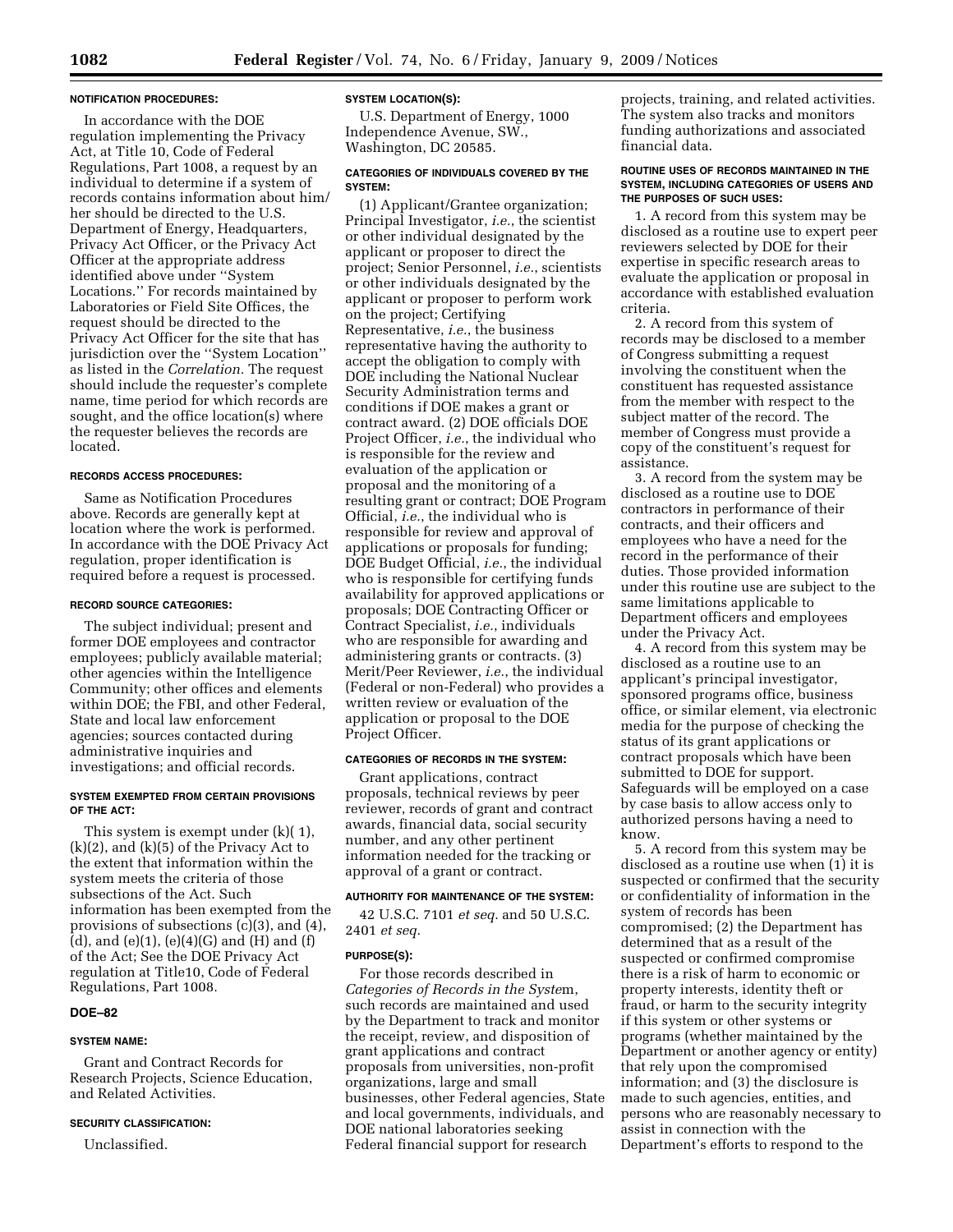suspected or confirmed compromise and prevent, minimize, or remedy such harm.

### **POLICIES AND PRACTICES FOR STORING, RETRIEVING, ACCESSING, RETAINING AND DISPOSING OF RECORDS IN THE SYSTEM:**

#### **STORAGE:**

Records may be stored as paper records and electronic media.

#### **RETRIEVABILITY:**

Records are retrieved by application or proposal number, project number, award number, name of applicant or awardee, name of principal investigator, social security number, name of peer reviewer, DOE project officer, or budget and reporting classification code.

#### **SAFEGUARDS:**

Paper records are maintained in locked cabinets and desks. Electronic records are controlled through established DOE computer center procedures (personnel screening and physical security), and they are password protected. Access is limited to those whose official duties require access to the records.

### **RETENTION AND DISPOSAL:**

Records retention and disposal authorities are contained in the National Archives and Records Administration (NARA) General Records Schedule and DOE record schedules that have been approved by NARA.

#### **SYSTEM MANAGER(S) AND ADDRESS:**

Director, Grants and Contracts Division, Office of Resource Management, Office of Science, U.S. Department of Energy, Washington, DC 20585.

#### **NOTIFICATION PROCEDURES:**

In accordance with the DOE regulation implementing the Privacy Act, at Title 10, Code of Federal Regulations, Part 1008, a request by an individual to determine if a system of records contains information about him/ her should be directed to the U.S. Department of Energy, Headquarters, Privacy Act Officer. The request should include the requester's complete name, time period for which records are sought, and the office location(s) where the requester believes the records are located.

## **RECORDS ACCESS PROCEDURES:**

Same as Notification Procedures above. Records are generally kept at locations where the work is performed. In accordance with the DOE Privacy Act regulation, proper identification is required before a request is processed.

#### **CONTESTING RECORD PROCEDURES:**

Same as Notification Procedures.

#### **RECORD SOURCE CATEGORIES:**

Grant applications and contract proposals.

#### **SYSTEM EXEMPTED FROM CERTAIN PROVISIONS OF THE ACT:**

None.

# **DOE–83**

## **SYSTEM NAME:**

Allegation-Based Inspection Files of the Office of Inspector General.

#### **SECURITY CLASSIFICATION:**

Unclassified and classified.

#### **SYSTEM LOCATION(S):**

U.S. Department of Energy, Office of Inspector General, Headquarters, 1000 Independence Avenue, SW., Washington, DC 20585.

U.S. Department of Energy, Office of Inspector General, P.O. Box 5400,

Albuquerque, NM 87185–5400. U.S. Department of Energy, Office of

Inspector General, Building 703–41A, Aiken, SC 29802.

U.S. Department of Energy, Office of Inspector General, P.O. Box 2254, Livermore, CA 94551.

U.S. Department of Energy, Office of Inspector General, P.O. Box 2001, Room 502, Oak Ridge, TN 37831.

## **CATEGORIES OF INDIVIDUALS COVERED BY THE SYSTEM:**

Individuals who are the subjects of inspections or inquiries concerning allegations or complaints, individuals who have pertinent knowledge about the inspection or inquiry including DOE employees and National Nuclear Security Administration employees, individuals authorized to furnish information, confidential informants, complainants, Office of Inspector General inspections personnel, and other individuals involved in these inspections.

#### **CATEGORIES OF RECORDS IN THE SYSTEM:**

Inspection files predicated on allegations or complaints and which identify subjects or sources of information by name. Inspections performed relate to sensitive allegations of wrongdoing received concerning certain individuals, including agency employees, or other persons or entities with some relationship to the agency. Allegations include, but are not limited to, abuse of authority; misuse of government time, property, or position; conflicts of interest; whistleblower reprisal; or other non-criminal violations of law, rules, or regulations.

### **AUTHORITY FOR MAINTENANCE OF THE SYSTEM:**

42 U.S.C. 7101 *et seq.*; 50 U.S.C. 2401 *et seq.*; The Inspector General Act of 1978, as amended, 5 U.S.C. App. 3.

#### **PURPOSE(S):**

For those records described in *Categories of Records in the System,*  such records are maintained and used by the Department in furtherance of the responsibilities of the Inspector General. These responsibilities include evaluating the effectiveness and efficiency of an operation, determining compliance with laws and regulations, evaluating Departmental program operations and results, preventing and detecting fraud and abuse in such programs and operations, and assuring the investigation of complaints by contractor employees alleging retaliation for making disclosures protected under 10 CFR Part 708 and 41 U.S.C. § 265.

## **ROUTINE USES OF RECORDS MAINTAINED IN THE SYSTEM, INCLUDING CATEGORIES OF USERS AND PURPOSES OF SUCH USES:**

1. A record from this system may be disclosed as a routine use for the purpose of an investigation, settlement of claims, or the preparation and conduct of litigation to (1) a person representing the Department in the investigation, settlement or litigation, and to individuals assisting in such representation; (2) others involved in the investigation, settlement, and litigation, and their representatives and individuals assisting those representatives; (3) witness, potential witness, or their representatives and assistants, and any other person who possesses information pertaining to the matter, when it is necessary to obtain information or testimony relevant to the matter.

2. A record from this system may be disclosed as a routine use in court or administrative proceedings to the tribunals, counsel, other parties, witnesses, and the public (in publicly available pleadings, filings or discussion in open court) when such disclosure: (1) Is relevant to, and necessary for, the proceeding; (2) is compatible with the purpose for which the Department collected the records; and (3) the proceedings involve:

(a) The Department, its predecessor agencies, current or former contractors of the Department, or other United States Government agencies and their components, or

(b) A current or former employee of the Department and its predecessor agencies, current or former contractors of the Department, or other United States Government agencies and their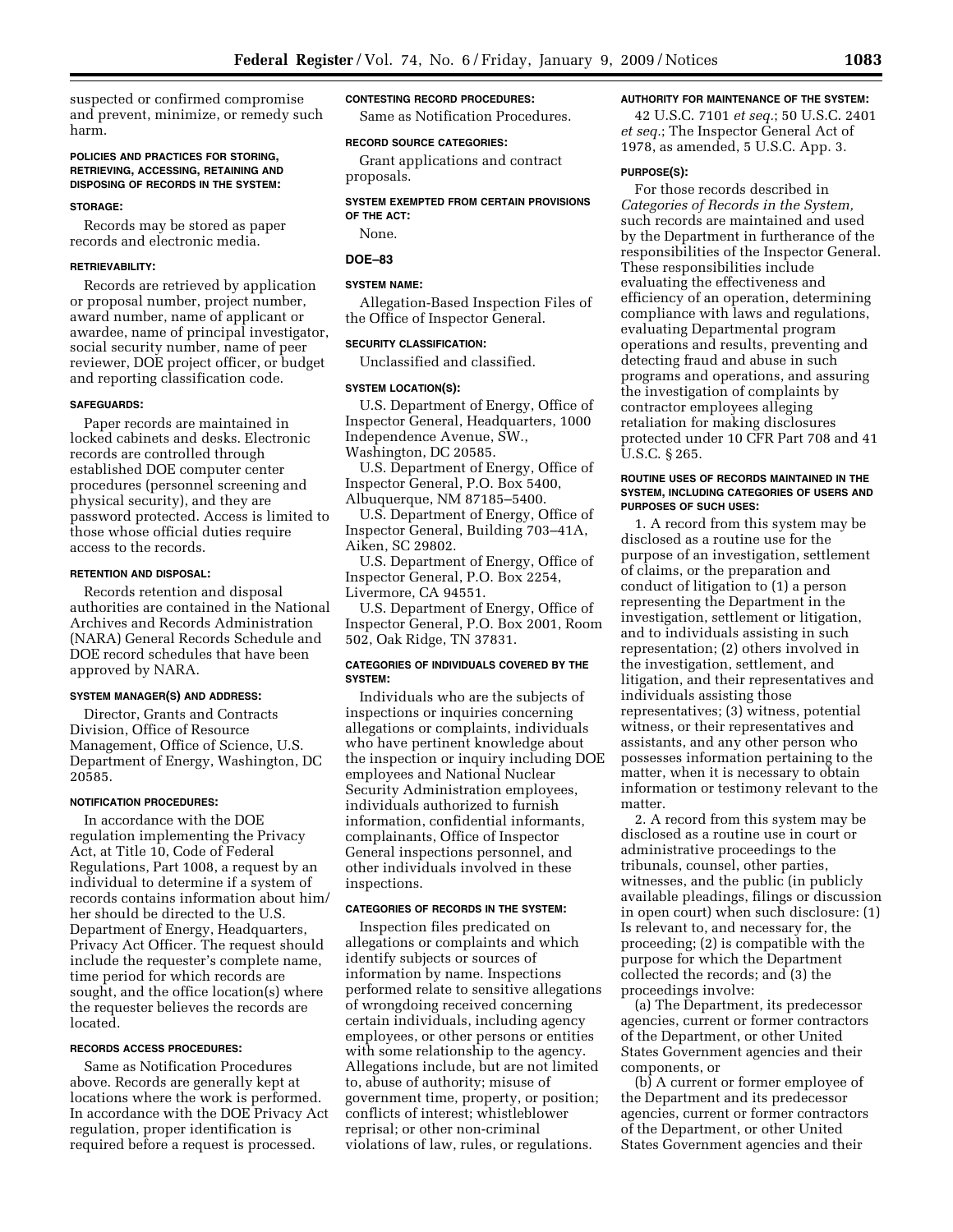components, who is acting in an official capacity, or in any individual capacity where the Department or other United States Government agency has agreed to represent the employee.

3. A record from the system may be disclosed as a routine use to a federal, state, or local agency to obtain information relevant to a Departmental decision concerning the hiring or retention of an employee, the issuance of a security clearance, the letting of a contract, or the issuance of a license, grant, or other benefit. The Department must deem such disclosure to be compatible with the purpose for which the Department collected the information.

4. A record from this system of records may be disclosed to a federal agency to facilitate the requesting agency's decision concerning the hiring or retention of an employee, the issuance of a security clearance, the reporting of an investigation of an employee, the letting of a contract, or the issuance of a license, grant, or other benefit, to the extent that the information is relevant and necessary to the requesting agency's decision on the matter. The Department must deem such disclosure to be compatible with the purpose for which the Department collected the information.

5. A record from the system may be disclosed as a routine use to the appropriate local, state or federal agency when records alone or in conjunction with other information, indicates a violation or potential violation of law whether civil, criminal, or regulatory in nature, and whether arising by general statute or particular program pursuant thereto.

6. A record from this system of records may be disclosed to a member of Congress submitting a request involving the constituent when the constituent has requested assistance from the member with respect to the subject matter of the record. The member of Congress must provide a copy of the constituent's request for assistance.

7. A record from this system of records may be disclosed to foreign governments or international organizations in accordance with treaties, international conventions, or executive agreements.

8. A record from the system may be disclosed as a routine use to DOE contractors in performance of their contracts, and their officers and employees who have a need for the record in the performance of their duties. Those provided information under this routine use are subject to the same limitations applicable to

Department officers and employees under the Privacy Act.

9. A record from this system may be disclosed as a routine use when (1) it is suspected or confirmed that the security or confidentiality of information in the system of records has been compromised; (2) the Department has determined that as a result of the suspected or confirmed compromise there is a risk of harm to economic or property interests, identity theft or fraud, or harm to the security integrity if this system or other systems or programs (whether maintained by the Department or another agency or entity) that rely upon the compromised information; and (3) the disclosure is made to such agencies, entities, and persons who are reasonably necessary to assist in connection with the Department's efforts to respond to the suspected or confirmed compromise and prevent, minimize, or remedy such harm.

# **POLICIES AND PRACTICES FOR STORING, RETRIEVING, ACCESSING, RETAINING, AND DISPOSING OF RECORDS IN THE SYSTEM: STORAGE:**

Records may be stored as paper, microfilm, and electronic media.

#### **RETRIEVABILITY:**

Records are retrieved by name of individual involved, case number, report title, or subject matter.

## **SAFEGUARDS:**

Paper records are maintained in locked cabinets and desks. Electronic records are controlled through established DOE computer center procedures (personnel screening and physical security), and they are password protected. Access is limited to those whose official duties require access to the records.

#### **RETENTION AND DISPOSAL:**

Records retention and disposal authorities are contained in the National Archives and Records Administration (NARA) General Records Schedule and DOE record schedules that have been approved by NARA.

# **SYSTEM MANAGER(S) AND ADDRESS:**

Deputy Inspector General for Inspections, U.S. Department of Energy, Room 5B–250, 1000 Independence Avenue, SW., Washington, DC 20585.

Field Offices: The Inspector General of the ''System Locations'' listed above are the system managers for their respective locations.

### **NOTIFICATION PROCEDURES:**

In accordance with the DOE regulation implementing the Privacy

Act, at Title 10, Code of Federal Regulations, Part 1008, a request by an individual to determine if a system of records contains information about him/ her should be directed to the U.S. Department of Energy, Headquarters, Privacy Act Officer. The request should include the requester's complete name, time period for which records are sought, and the office location(s) where the requester believes the records are located.

## **RECORDS ACCESS PROCEDURES:**

Same as Notification Procedures above. Records are generally kept at location where the work is performed. In accordance with the DOE Privacy Act regulation, proper identification is required before a request is processed.

### **CONTESTING RECORD PROCEDURES:**

Same as Notification Procedures above.

## **RECORD SOURCE CATEGORIES:**

Subject individuals; individuals and organizations that have pertinent knowledge about a subject individual or corporate entity; those authorized by an individual to furnish information; confidential informants; and Federal Bureau of Investigation (FBI) and other Federal, State, and local entities.

## **SYSTEM EXEMPTED FROM CERTAIN PROVISIONS OF THE ACT:**

This system is exempt under (k)(1) and (k)(2) of the Privacy Act to the extent that information within the System meets the criteria of those subsections of the Act. Such information has been exempted from the provisions of subsections (c)(3), (d), and  $(e)(1)$ ,  $(e)(4)(G)$  and  $(H)$  and  $(f)$  of the Act; See the DOE Privacy Act regulation at Title 10, Code of Federal Regulations, Part 1008.

# **DOE–84**

## **SYSTEM NAME:**

Counterintelligence Investigative Records.

## **SECURITY CLASSIFICATION:**

Classified and unclassified.

#### **SYSTEM LOCATION(S):**

Records maintained in DOE–84, except those pertaining to polygraph examinations and the analysis of electronic communications, will be stored at the following locations:

U.S. Department of Energy, 1000 Independence Avenue, SW., Washington, DC 20585.

U.S. Department of Energy, NNSA Service Center Albuquerque, P.O. 5400, Albuquerque, NM 87185–5400.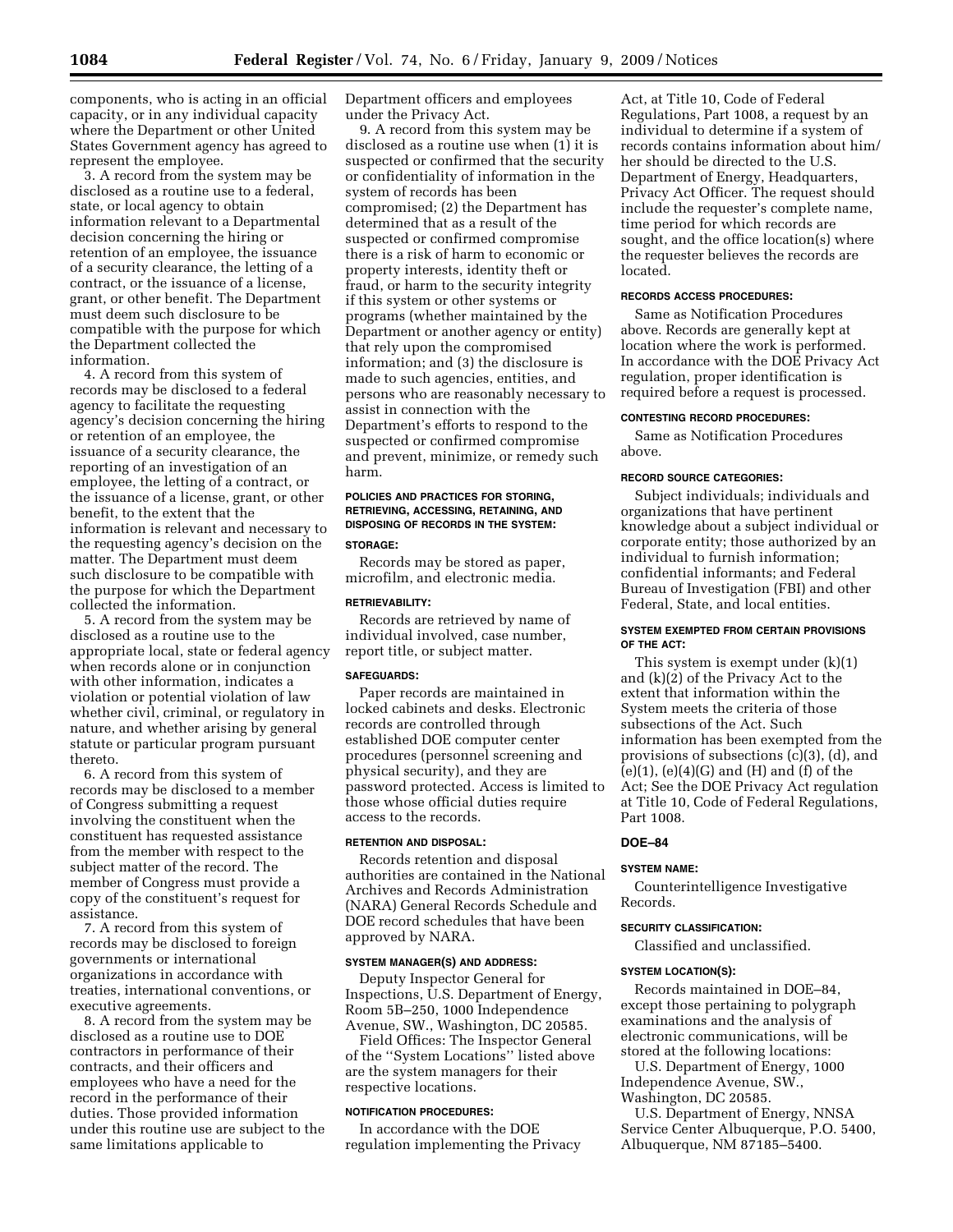U.S. Department of Energy, Office of Science, Chicago Office, 9800 South Cass Avenue, Argonne, IL 60439.

U.S. Department of Energy, Golden Field Office, 1617 Cole Boulevard, Golden, CO 80401.

U.S. Department of Energy, Idaho Operations Office, 1955 Fremont Avenue, Idaho Falls, ID 83415.

U.S. Department of Energy, Livermore Site Office, 7000 East Avenue, P.O. Box 808, Livermore, CA 94551.

U.S. Department of Energy, Lockheed Idaho Technical Center, 765 Lindsay Boulevard, Idaho Falls, ID 83403.

U.S. Department of Energy, NNSA Los Alamos Site Office, M/S B–236, P.O. Box 1663, Los Alamos, NM 87545.

U.S. Department of Energy, NNSA Nevada Site Office, P.O. Box 98518, Las Vegas, NV 89193–8518.

U.S. Department of Energy, Office of Science, Oak Ridge Office, P.O. Box 2001, Oak Ridge, TN 37831.

U.S. Department of Energy, Pacific Northwest National Laboratory, 902 Battelle Blvd., P.O. Box 999, Richland, WA 99352.

U.S. Department of Energy, Richland Operations Office, P.O. Box 550, Richland, WA 99352.

U.S. Department of Energy, NNSA Sandia National Laboratory— Albuquerque, P.O. Box 5400, Albuquerque, NM 87185–5800.

U.S. Department of Energy, NNSA Sandia National Laboratory—California, P.O. Box 969, Livermore, CA 94551.

U.S. Department of Energy, Savannah River Operations Office, P.O. Box A, Aiken, SC 29801.

Records maintained in DOE–84 in connection with DOE administered counterintelligence-scope polygraph examinations, will be maintained only at the following locations:

U.S. Department of Energy, Headquarters, 1000 Independence Avenue, SW., Washington, DC 20585.

U.S. Department of Energy, DOE Test Center, Albuquerque, NM 87106.

Records maintained in DOE–84 in connection with the DOE electronic communications analysis will be maintained only at the following locations:

U.S. Department of Energy, Headquarters, 1000 Independence Avenue, SW., Washington, DC 20585.

U.S. Department of Energy, Office of Science—Oak Ridge Office, P.O. Box 2001, Oak Ridge, TN 37831.

U.S. Department of Energy, Idaho National Laboratory, 2525 N. Freemont Avenue, Idaho Falls, ID 83415.

U.S. Department of Energy, Pacific Northwest National Laboratory, 902 Battelle Blvd., P.O. Box 999, Richland, WA 99352.

### **CATEGORIES OF INDIVIDUALS COVERED BY THE SYSTEM:**

Current and former DOE employees including employees of the National Nuclear Security Administration (NNSA) and contractor employees; applicants for employment at DOE; individuals who may be assigned or detailed to Federal positions at DOE; consultants to DOE; any user of electronic communications systems at the DOE facilities; persons suspected of violating DOE regulations or criminal laws; individuals who voluntarily request a polygraph examination in order to respond to questions that have arisen in the context of a counterintelligence investigation; and those individuals who are (a) reasonably believed to be officers or employees of, or otherwise acting for or on behalf of, a foreign power; (b) members of an organization reasonably believed to be owned or controlled directly or indirectly by a foreign power; (c) reasonably believed to be targets, hostages, or victims of international terrorist organizations; or (d) reasonably believed to be engaged or about to engage in clandestine intelligence activities, sabotage, assassinations, or international terrorist activities involving DOE programs, personnel, facilities, information, or materials and have made personal or impersonal contact with a current or former DOE employee, contractor employee or consultant.

#### **CATEGORIES OF RECORDS IN THE SYSTEM:**

Law enforcement records, reports and files; reports on foreign contacts; records, reports and files received from other DOE elements and other Federal agencies related to intelligence activities; counterintelligence evaluation records; polygraph examination records; reports and videotapes of the polygraph session; and electronic mail stored on electronic media.

#### **AUTHORITY FOR MAINTENANCE OF THE SYSTEM:**

42 U.S.C. 7101 *et seq.*; 50 U.S.C. 2401 *et seq.*; The Atomic Energy Act of 1954, as amended; National Defense Authorization Act of Fiscal Year 2000 Public Law 106–65; the Employee Polygraph Protection Act, Public Law 100–347; 29 U.S.C. 2006(b)(1)(B); the Electronic Communications Privacy Act, Public Law 99–508, 18 U.S.C. 2510 *et seq.*; Executive Order 12333, United States Intelligence Activities (December 4, 1981); Department of Energy Procedures for Intelligence Activities, approved by the Attorney General under Executive Order 12333 (October 19, 1992); Executive Order 12958, Classified

National Security Information (April 17, 1995); Executive Order 12968, Access to Classified Information (August 2, 1995); and Presidential Decision Directive-61.

#### **PURPOSE(S):**

For those records described in *Categories of Records in the System,*  such records are maintained and used by the Department to conduct counterintelligence investigations. The records in this system also will be used by the Office of Intelligence and Counterintelligence when participating in joint law enforcement counterintelligence-related investigations with the FBI or other Federal law enforcement agencies or components thereof in order to detect and prevent foreign intelligence threats directed at or involving DOE classified and sensitive information, materials, programs, facilities, personnel, and other Department resources. Finally, the records in this system are collected and maintained by the Office of Counterintelligence in order to fulfill its statutory responsibilities under Section 3154 of the National Defense Authorization Act for Fiscal Year 2000.

### **ROUTINE USES OF RECORDS MAINTAINED IN THE SYSTEM, INCLUDING CATEGORIES OF USERS AND PURPOSES OF SUCH USES:**

1. A record from this system may be disclosed as a routine use to an appropriate Federal, State, local or foreign agency when a record within this system of records, alone or in conjunction with other information, indicates a violation or potential violation of law whether civil, criminal, or regulatory in nature, and whether arising by general statute of particular program pursuant thereto.

2. A record from this system of records may be disclosed, as a routine use, to a federal, state or local agency that maintains relevant information to obtain information relevant to a Department decision concerning the hiring or retention of an employee, the issuance of a security clearance, the letting of a contract, or the issuance of a license, grant, or other benefit. The Department must deem such disclosure to be compatible with the purpose for which the Department collected the information.

3. A record from this system may be disclosed to a federal agency to facilitate the requesting agency's decision concerning the hiring or retention of an employee, the issuance of a security clearance, the reporting of an investigation of an employee, the letting of a contract, or the issuance of a license, grant, or other benefit, to the extent that the information is relevant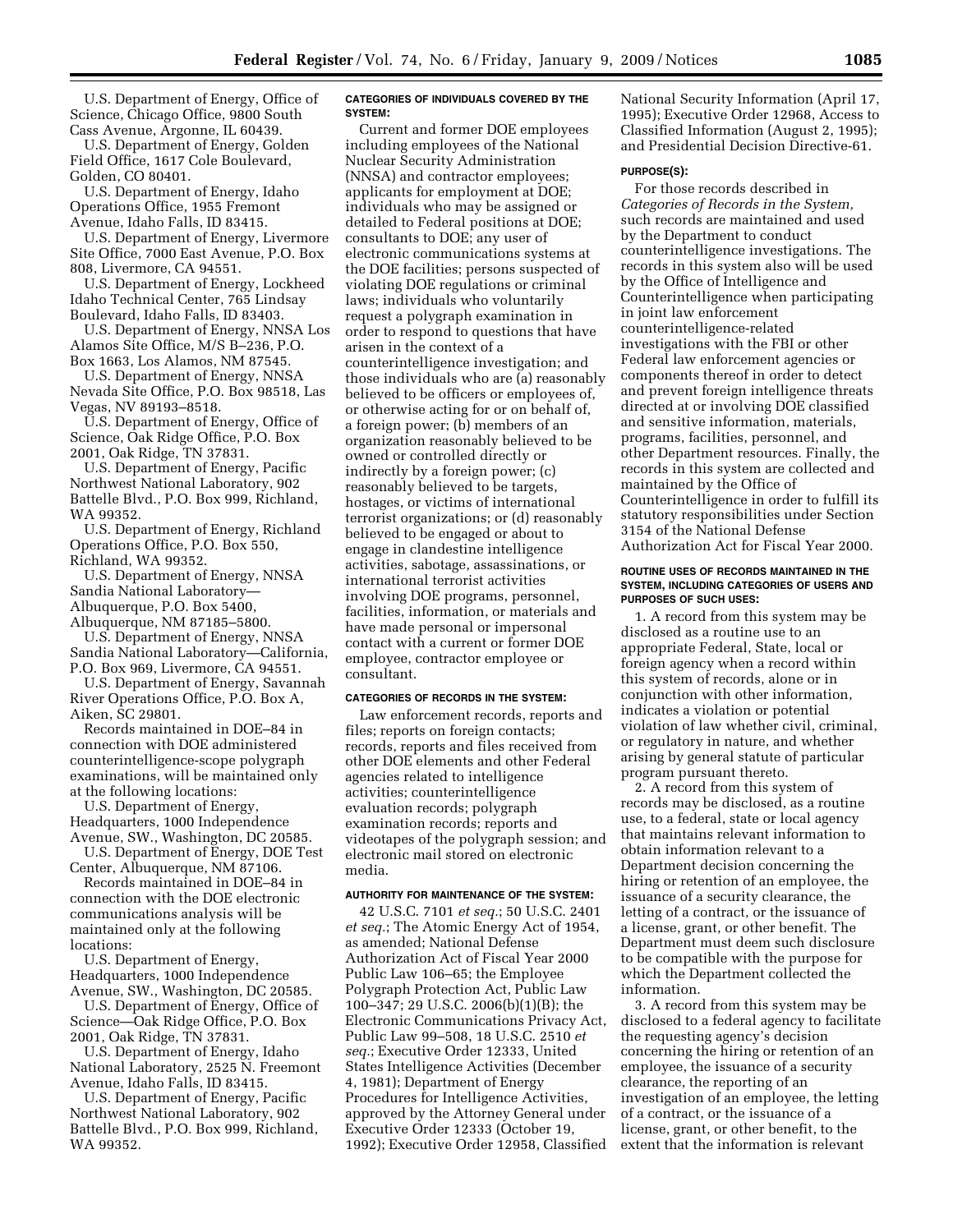and necessary to the requesting agency's decision on the matter. The Department must deem such disclosure to be compatible with the purpose for which the Department collected the information.

4. A record from this system may be disclosed as a routine use to DOE contractors in performance of their contracts, and their officers and employees who have a need for the record in the performance of their duties. The contractor and its officers receiving information under this routine use are subject to the same limitations applicable to DOE officers and employees under the Privacy Act.

5. A record from this system of records may be disclosed to a member of Congress submitting a request involving the constituent when the constituent has requested assistance from the member with respect to the subject matter of the record. The member of Congress must provide a copy of the constituent's request for assistance.

6. A record from this system may be disclosed as a routine use when (1) it is suspected or confirmed that the security or confidentiality of information in the system of records has been compromised; (2) the Department has determined that as a result of the suspected or confirmed compromise there is a risk of harm to economic or property interests, identity theft or fraud, or harm to the security integrity if this system or other systems or programs (whether maintained by the Department or another agency or entity) that rely upon the compromised information; and (3) the disclosure is made to such agencies, entities, and persons who are reasonably necessary to assist in connection with the Department's efforts to respond to the suspected or confirmed compromise and prevent, minimize, or remedy such harm.

# **POLICIES AND PRACTICES FOR STORING, RETRIEVING, ACCESSING, RETAINING, AND DISPOSING OF RECORDS IN THE SYSTEM:**

## **STORAGE:**

Records may be stored as paper records, electronic media, and videotapes.

## **RETRIEVABILITY:**

Records are retrieved by name, e-mail address, and/or social security number.

### **SAFEGUARDS:**

Paper records and videotapes are maintained in locked cabinets. Electronic records are controlled through established DOE computer center procedures (personnel screening and physical security), secured for classified information and are password protected. Access is limited to those whose official duties require access to the records.

## **RETENTION AND DISPOSAL:**

Records retention and disposal authorities are contained in the National Archives and Records Administration (NARA) General Records Schedule and DOE record schedules that have been approved by NARA.

### **SYSTEM MANAGER(S) AND ADDRESS:**

Director, Office of Counterintelligence, U.S. Department of Energy, 1000 Independence Avenue, SW., Washington, DC 20585.

Field Offices: The Directors of Field Intelligence Elements of the ''System Locations'' listed above are the system managers for their respective portions of this system.

### **NOTIFICATION PROCEDURES:**

In accordance with the DOE regulation implementing the Privacy Act, at Title 10, Code of Federal Regulations, Part 1008, a request by an individual to determine if a system of records contains information about him/ her should be directed to the U.S. Department of Energy, Headquarters, Privacy Act Officer. The request should include the requester's complete name, time period for which records are sought, and the office location(s) where the requester believes the records are located.

# **RECORDS ACCESS PROCEDURES:**

Same as Notification Procedures above. Records are generally kept at locations where work is performed. In accordance with the DOE Privacy Act regulation, proper identification is required before a request is processed.

#### **CONTESTING RECORD PROCEDURES:**

Same as Notification Procedures above.

#### **RECORD SOURCE CATEGORIES:**

The subject individual, present and former DOE employees and DOE contractor employees, applicants for employment, individuals assigned or detailed to Federal positions at DOE, and consultants; any user of a DOE electronic communications system; publicly available material; other agencies within the Intelligence Community; other offices within the DOE; the FBI, and other Federal, State and local law enforcement agencies; and sources contacted during investigations.

### **SYSTEM EXEMPTED FROM CERTAIN PROVISIONS OF THE ACT:**

This system is exempt pursuant to subsections  $(j)(2)$  and  $(k)(1)$ ,  $(2)$  and  $(5)$ of the Privacy Act, 5 U.S.C. 552a, to the extent that information within the system meets the requirements of those subsections of the Act. Under subsection (j)(2) of the Privacy Act, this system has been exempted from subsections (c)(3) and (4), (d), (e)(1), (2), and (3), (e)(4)(G) and (H), (e)(8), (f) and (g) of 5 U.S.C. 552a. See DOE the Privacy Act Regulation at 10 CFR Part 1008.12.

To the extent the information in this system of records is exempt pursuant to 5 U.S.C. 552a(k)(1), (2) and (5), the system has been further exempted from subsections (c)(3), (d), (e)(1), (e)(4)(G) and (H) and (f) of 5 U.S.C. 552a under the Privacy Act of 1974. See the DOE Privacy Act Regulation at 10 CFR Part 1008.12(b).

# **DOE–86**

# **SYSTEM NAME:**

Human Radiation Experiments Records.

# **SECURITY CLASSIFICATION:**

Unclassified.

# **SYSTEM LOCATION(S):**

U.S. Department of Energy, Office of Human Radiation Experiments, 1000 Independence Avenue, SW., Washington, DC 20585.

U.S. Department of Energy, Coordination and Information Center, 3084 S. Highland St., Las Vegas, NV 89109.

## **CATEGORIES OF INDIVIDUALS COVERED BY THE SYSTEM:**

Persons who participated in the organizing, conducting, and financing of the Human Radiation Experiments and environmental releases of radiation described in Executive Order 12891, 59 Fed. Reg. 2935 (January 20, 1994). Records are also maintained on persons who were subjects of the experiments or were affected by the releases. Generally, the records pertain to persons in the following categories: (1) Former and current employees of the DOE, including the National Nuclear Security Administration, its predecessor agencies and their contractors and subcontractors; (2) members of the public; (3) persons exposed to radiation as a result of proximity to nuclear facilities or the intentional or accidental release of radiation.

#### **CATEGORIES OF RECORDS IN THE SYSTEM:**

Records pertaining to the planning, organizing, financing, conducting,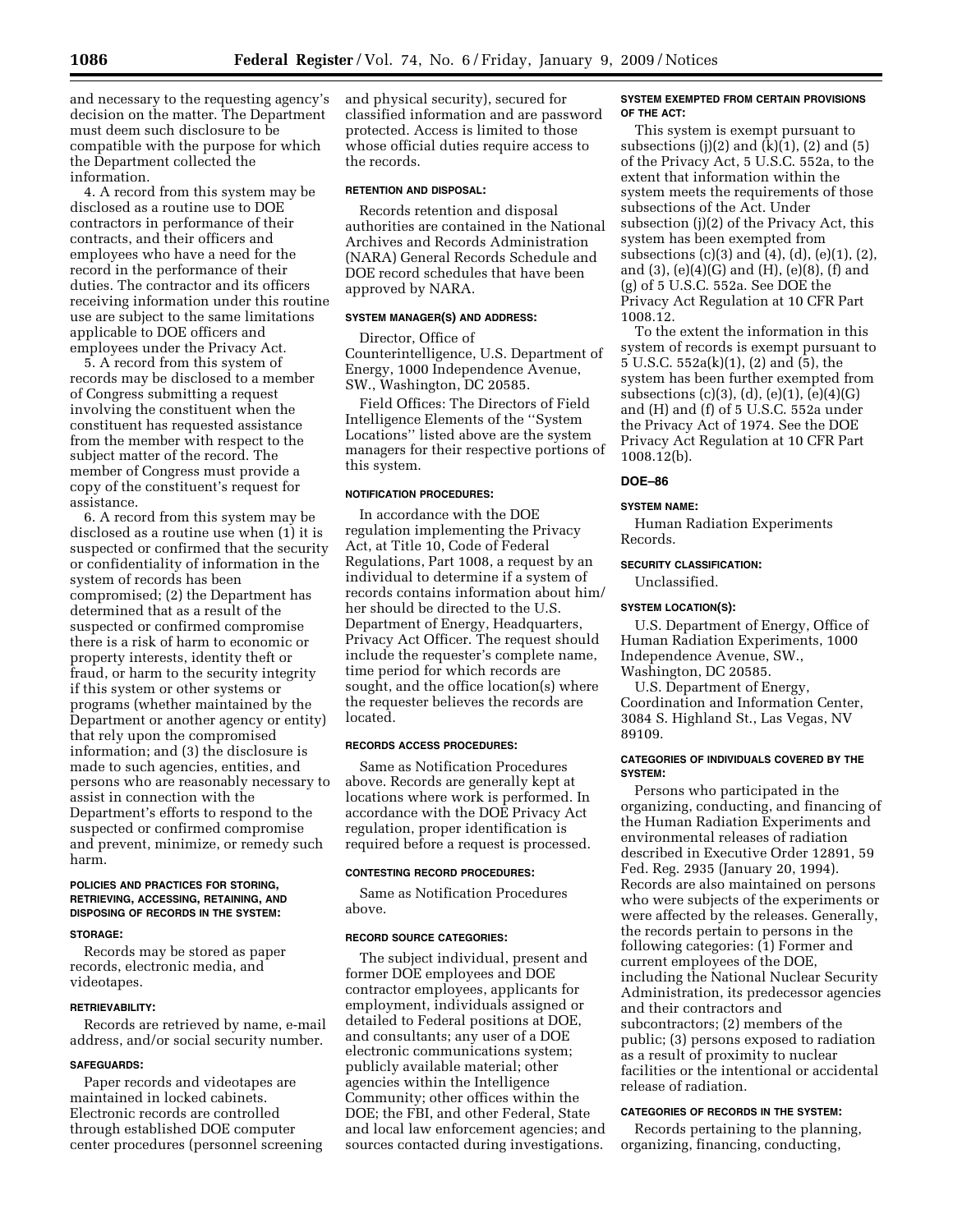effects and results of experiments and environmental releases, gathered from DOE, its predecessor agencies and their contractors and subcontractors. Such records include correspondence, memoranda, published and unpublished reports, notes, logs, proposals, contracts, minutes of meetings of the Atomic Energy Commission and its advisory committees and subcommittees dealing with radiation, correspondence with members of the public, transcripts of interviews of persons associated with the organizing, financing and conducting of the experiments, reports of Congressional hearings, personal notes, diaries and papers, archival collections, interagency memoranda and agreements, consent forms, medical and laboratory reports, transcripts of medical conferences, and newspaper and magazine articles.

## **AUTHORITY FOR MAINTENANCE OF THE SYSTEM:**

42 U.S.C. 7101 *et seq.*; 50 U.S.C. 2401 *et seq.*; 42 U.S.C. 7151; 42 U.S.C. 2201 and 42 U.S.C. 5813 and 5817.

#### **PURPOSE(S):**

For those records described in *Categories of Records in the System,* the purpose of this system of records is to assist members of the public in piecing together their own (or immediate family) history of possible involvement in government-sponsored radiation experiments.

### **ROUTINE USES OF RECORDS MAINTAINED IN THE SYSTEM, INCLUDING CATEGORIES OF USERS AND THE PURPOSES OF SUCH USES:**

1. A record from this system may be disclosed as a routine use to the Advisory Committee on Human Radiation Experiments to perform its assigned task of evaluating the scientific and ethical aspects of the Human Radiation Experiments and environmental releases. A record from this system of records may be disclosed to that Committee to provide it with information concerning experiments or releases of radiation that were sponsored, financed or conducted by DOE, its predecessors, or other Federal agencies, and their contractors and subcontractors. Those provided information under this routine use are subject to the same limitations applicable to Department officers and employees under the Privacy Act.

2. A record from this system may be disclosed as a routine use pertaining to another federal agency if it appears from the record, or other available information, that the other federal agency conducted the Human Radiation Experiment or environmental release or

that referral to the other Federal agency is appropriate for remedial purposes.

3. A record from this system may be disclosed as a routine use to DOE contractors and subcontractors conducting epidemiological, industrial safety or hygiene studies to ascertain or determine: (a) How radiation exposure effects the health and well-being of individuals or groups of individuals; and (b) the risks of working with, or being in proximity to, nuclear equipment, devices and facilities and how such risks may be ameliorated. Those provided information under this routine use are subject to the same limitations applicable to Department officers and employees under the Privacy Act.

4. A record from this system may be disclosed as a routine use to the Centers for Disease Control and Prevention, other Federal and State health agencies, and federal and state agencies involved with industrial or employee safety to be used for epidemiological or industrial safety or hygiene studies to ascertain or determine: (a) How radiation exposure effects the health and well-being of individuals or groups of individuals; and (b) the risks of working with, or being in proximity to, nuclear equipment, devices and facilities, and how such risks may be ameliorated.

5. A record from this system may be disclosed as a routine use for the purpose of an investigation, settlement of claims, or the preparation and conduct of litigation to (1) a person representing the Department in the investigation, settlement or litigation, and to individuals assisting in such representation; (2) others involved in the investigation, settlement, and litigation, and their representatives and individuals assisting those representatives; (3) witness, potential witness, or their representatives and assistants, and any other person who possesses information pertaining to the matter, when it is necessary to obtain information or testimony relevant to the matter.

6. A record from this system may be disclosed as a routine use in court or administrative proceedings to the tribunals, counsel, other parties, witnesses, and the public (in publicly available pleadings, filings or discussion in open court) when such disclosure: (1) Is relevant to, and necessary for, the proceeding; (2) is compatible with the purpose for which the Department collected the records; and (3) the proceedings involve:

(a) The Department, its predecessor agencies, current or former contractors of the Department, or other United

States Government agencies and their components, or

(b) A current or former employee of the Department and its predecessor agencies, current or former contractors of the Department, or other United States Government agencies and their components, who is acting in an official capacity, or in any individual capacity where the Department or other United States Government agency has agreed to represent the employee.

7. A record from the system may be disclosed as a routine use to a federal, state, or local agency to obtain information relevant to a Departmental decision concerning the hiring or retention of an employee, the issuance of a security clearance, the letting of a contract, or the issuance of a license, grant, or other benefit. The Department must deem such disclosure to be compatible with the purpose for which the Department collected the information.

8. A record from this system of records may be disclosed to a federal agency to facilitate the requesting agency's decision concerning the hiring or retention of an employee, the issuance of a security clearance, the reporting of an investigation of an employee, the letting of a contract, or the issuance of a license, grant, or other benefit, to the extent that the information is relevant and necessary to the requesting agency's decision on the matter. The Department must deem such disclosure to be compatible with the purpose for which the Department collected the information.

9. A record from the system may be disclosed as a routine use to the appropriate local, state or federal agency when records alone or in conjunction with other information, indicates a violation or potential violation of law whether civil, criminal, or regulatory in nature, and whether arising by general statute or particular program pursuant thereto.

10. A record from this system of records may be disclosed to a member of Congress submitting a request involving the constituent when the constituent has requested assistance from the member with respect to the subject matter of the record. The member of Congress must provide a copy of the constituent's request for assistance.

11. A record from the system may be disclosed as a routine use to DOE contractors in performance of their contracts, and their officers and employees who have a need for the record in the performance of their duties. Those provided information under this routine use are subject to the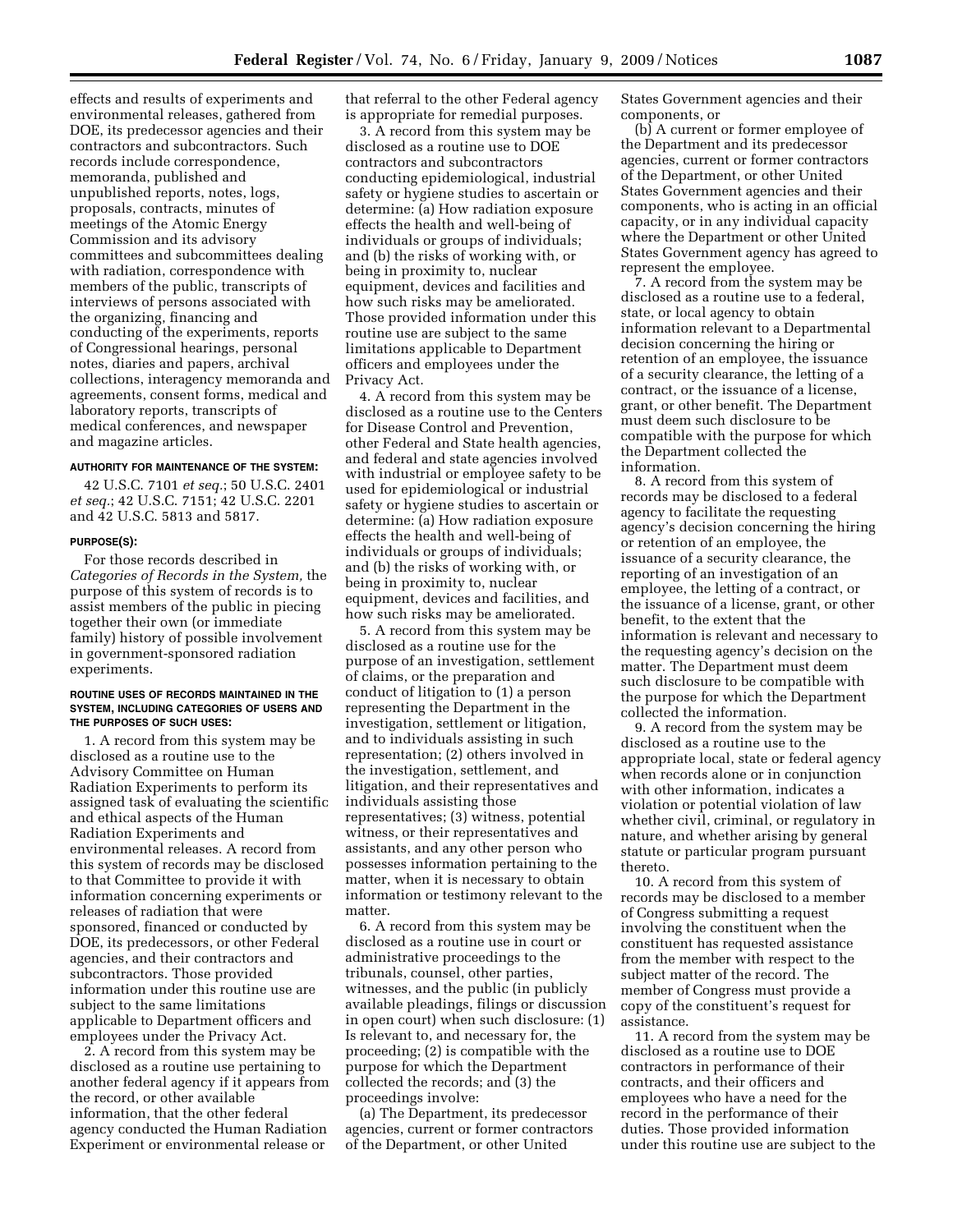same limitations applicable to Department officers and employees under the Privacy Act.

12. A record from this system of records may be disclosed to officials and contractor personnel of the Agency for Toxic Substances and Disease Registry in carrying out that agency's authorized activities at DOE's facilities pursuant to Section 104(I) of the Comprehensive Environmental Response, Compensation, and Liability Act.

13. A record from this system may be disclosed as a routine use to the personnel, contractors, grantees, and cooperative agreement holders of the Department of Labor, the Department of Health and Human Services, the Department of Justice, and other Federal agencies and their components, designated by the President to implement the Federal compensation program established by the Energy Employees Occupational Illness Compensation Program Act, for the purpose of assisting in the adjudication or processing of a claim under that Act. Those provided information under this routine use are subject to the same limitations applicable to Department officers and employees under the Privacy Act.

14. A record from this system may be disclosed as a routine use when (1) it is suspected or confirmed that the security or confidentiality of information in the system of records has been compromised; (2) the Department has determined that as a result of the suspected or confirmed compromise there is a risk of harm to economic or property interests, identity theft or fraud, or harm to the security integrity if this system or other systems or programs (whether maintained by the Department or another agency or entity) that rely upon the compromised information; and (3) the disclosure is made to such agencies, entities, and persons who are reasonably necessary to assist in connection with the Department's efforts to respond to the suspected or confirmed compromise and prevent, minimize, or remedy such harm.

#### **POLICIES AND PRACTICES FOR STORING, RETRIEVING, ACCESSING, RETAINING AND DISPOSING OF RECORDS IN THE SYSTEM:**

## **STORAGE:**

Records may be stored as paper records and electronic media.

## **RETRIEVABILITY:**

The records are retrieved by name or other personal identifier as dictated by the needs of the particular researcher.

### **SAFEGUARDS:**

Paper records are maintained in locked cabinets and desks. Electronic records are controlled through established DOE computer center procedures (personnel screening and physical security), and they are password protected. Access is limited to those whose official duties require access to the records.

## **RETENTION AND DISPOSAL:**

Records retention and disposal authorities are contained in the National Archives and Records Administration (NARA) General Records Schedule and DOE record schedules that have been approved by NARA.

#### **SYSTEM MANAGER(S) AND ADDRESS:**

U.S. Department of Energy, Director, Office of Human Radiation Experiments, 1000 Independence Avenue, SW., Washington, DC 20585.

## **NOTIFICATION PROCEDURES:**

In accordance with the DOE regulation implementing the Privacy Act, at Title 10, Code of Federal Regulations, Part 1008, a request by an individual to determine if a system of records contains information about him/ her should be directed to the U.S. Department of Energy, Headquarters, Privacy Act Officer. The request should include the requester's complete name, time period for which records are sought, and the office location(s) where the requester believes the records are located.

## **RECORDS ACCESS PROCEDURES:**

Same as Notification Procedures above. Records are generally kept at locations where the work is performed. In accordance with the DOE Privacy Act regulation, proper identification is required before a request is processed.

### **CONTESTING RECORD PROCEDURES:**

Same as Notification Procedures.

### **RECORD SOURCE CATEGORIES:**

Persons conducting or otherwise having a role in the organization and financing of experiments or releases, present and former DOE and predecessor agency contractors and subcontractors, physicians, medical records, dosimetry records, subject individuals, DOE and its predecessor agency officials and operating offices.

### **SYSTEM EXEMPTED FROM CERTAIN PROVISIONS OF THE ACT:**

None.

#### **DOE–88**

## **SYSTEM NAME:**

Epidemiologic and Other Health Studies, Surveys, and Surveillances.

# **SECURITY CLASSIFICATION:**

Unclassified.

# **SYSTEM LOCATION(S):**

U.S. Department of Energy, Office of Health, Safety and Security, Office of Health and Safety, Germantown, MD 20874–1290. Portions also may be located with contractors, other entities involved in conducting or managing health studies, surveys, and surveillances, or other Department offices listed below:

U.S. Department of Energy, Headquarters, 1000 Independence Avenue, SW., Washington, DC 20585.

U.S. Department of Energy, NNSA Service Center Albuquerque, P. O. Box

5400, Albuquerque, NM 87185–5400. U.S. Department of Energy, NNSA Naval Reactors Field Office, Pittsburgh Naval Reactors, P.O. Box 109, West Mifflin, PA 15122–0109.

U.S. Department of Energy, NNSA Naval Reactors Field Office, Schenectady Naval Reactors, P.O. Box 1069, Schenectady, NY 12301.

U.S. Department of Energy, Bonneville Power Administration, P. O. Box 3621, Portland, OR 97208.

U.S. Department of Energy, Office of Science, Chicago Office, 9800 South Cass Avenue, Argonne, IL 60439.

U.S. Department of Energy, Golden Field Office, 1617 Cole Boulevard, Golden, CO 80401.

U.S. Department of Energy, Environmental Management Consolidated Business Center (EMCBC), 250 E. Fifth Street, Suite 500, Cincinnati, OH 45202.

U.S. Department of Energy, Idaho Operations Office, 1955 Fremont Avenue, Idaho Falls, ID 83415.

U.S. Department of Energy, National Energy Technology Laboratory (Morgantown), 3610 Collins Ferry Road, Morgantown, WV 26507–0880.

U.S. Department of Energy, National Energy Technology Laboratory (Pittsburgh), P.O. Box 10940, 626 Cochrans Mill Road, Pittsburgh, PA 15236.

U.S. Department of Energy, NNSA Nevada Site Office, P.O. Box 98518, Las Vegas, NV 89193–8518.

U.S. Department of Energy, Office of Science, Oak Ridge Office, P.O. Box 2001, Oak Ridge, TN 37831.

U.S. Department of Energy, Pacific Northwest National Laboratory, 902 Battelle Boulevard, P.O. Box 999, Richland, WA 99352.

U.S. Department of Energy, Richland Operations Office, P.O. Box 550, Richland, WA 99352.

U.S. Department of Energy, Office of Repository Development, P.O. Box 364629, North Las Vegas, NV 89036– 8629.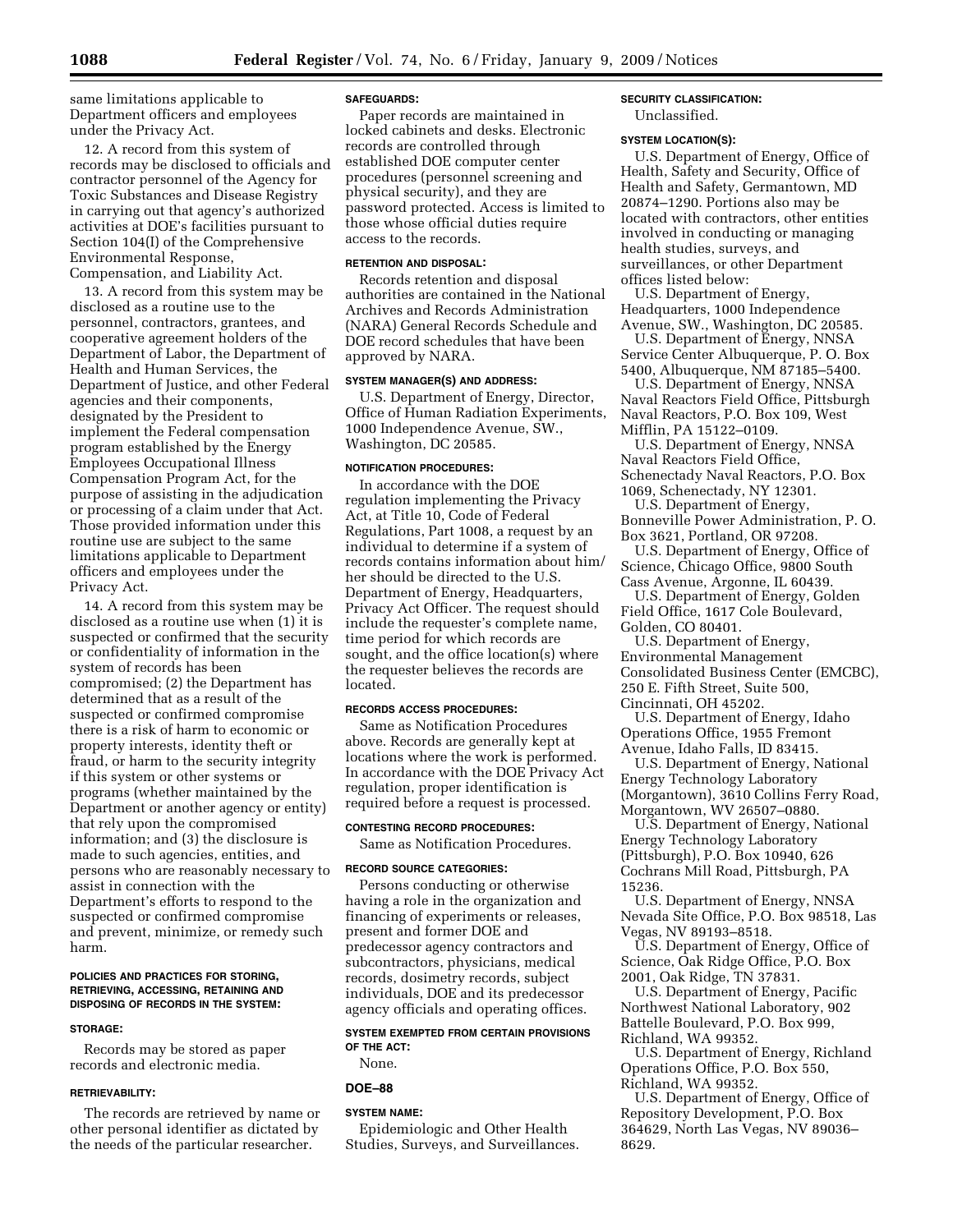U.S. Department of Energy, Savannah River Operations Office, P.O. Box A, Aiken, SC 29801.

U.S. Department of Energy, Southeastern Power Administration, 1166 Athens Tech Road, Elberton, GA 30635–6711.

U.S. Department of Energy, Southwestern Power Administration, Williams Tower One, One West Third Street, Tulsa, OK 74103.

U.S. Department of Energy, Strategic Petroleum Reserve Project Management Office, 900 Commerce Road, East New Orleans, LA 70123.

U.S. Department of Energy, Western Area Power Administration, P.O. Box 281213, Lakewood, CO 80228–8213.

### **CATEGORIES OF INDIVIDUALS COVERED BY THE SYSTEM:**

Data about individuals who were included in any authorized epidemiologic or other health study, survey, or surveillance. Such persons include current and former employees of the Department, including the National Nuclear Security Administration, its predecessor agencies, and their contractors and subcontractors, as well as other individuals included in health studies, surveys, and surveillances pertaining to any potential health hazard (including electromagnetic fields) associated with energy production, transmission, or use. Accordingly, persons having access, or in proximity, to the Department's facilities, persons involved in or effected by energy production activities, and members of the general population selected as control groups also may be included.

### **CATEGORIES OF RECORDS IN THE SYSTEM:**

Specific types of records collected and maintained are determined by the needs of the individual study, survey, or surveillance. Examples include, but are not limited to, questionnaires, demographic information, work history, medical and reproductive history, birth data, radiation and other exposure history, laboratory test results, data from prior studies, surveys, and surveillances, alcohol and tobacco use history, and illness absence information. Information may be collected directly from individuals, as well as extracted as necessary from personnel files and lists, training files, medical records, legal case files, bioassay records, industrial hygiene files, payroll and leave records, radiation and other hazard exposure records, occupational and industrial accident records, employee insurance claims, personnel security clearance questionnaires, personnel assurance program records, and related sources.

## **AUTHORITY FOR MAINTENANCE OF THE SYSTEM:**

42 U.S.C. 7101 *et seq.*; 50 U.S.C. 2401 *et seq.*; 42 U.S.C. 7151 and 7297; 42 U.S.C. 2201(c), 2201(I)(3), 5813 and 5817.

### **PURPOSE(S):**

For those records described in *Categories of Records in the System,*  such records are maintained and used by the Department to conduct epidemiological and other health studies, surveys and surveillances, conducted by the Department and the Department of Health and Human Services performing studies for the Department, their contractors, grantees, and collaborating researchers. The health studies pertain to individual and aggregate population health risks from exposures to radiation, or other chemical, physical, or biological hazards that may occur or may have occurred as a result of the Department's, or its predecessor agencies' operations, or as a result of energy production, transmission, or use. Individually identifiable information does not appear in published epidemiological studies or other published health studies, surveys, and surveillances. However, the system will contain records compiled in completing published and unpublished studies, surveys, and surveillances from which information is retrieved by name or other personal identifier.

#### **ROUTINE USES OF RECORDS MAINTAINED IN THE SYSTEM, INCLUDING CATEGORIES OF USERS AND THE PURPOSES OF SUCH USES:**

1. A record from this system may be disclosed as a routine use to contractor personnel, grantees, and cooperative agreement holders of components of the Department of Health and Human Services, including the National Institute for Occupational Safety and Health, the National Center for Environmental Health of the Centers for Disease Control and Prevention, and the Agency for Toxic Substances and Disease Registry pursuant to a Memoranda of Understanding between the Department and the Department of Health and Human Services or its components. Those provided information under this routine use are subject to the same limitations applicable to Department officers and employees under the Privacy Act.

2. A record from this system of records may be disclosed as a routine use to contractors, grantees, participants in cooperative agreements and collaborating researchers, or the employees of these parties, when conducting health studies or related health or environmental duties pursuant to their contracts, grants, and

cooperating or collaborating research agreements. In order to perform such studies, the Department, its contractors, grantees, participants in cooperative agreements, and collaborating researchers may disclose a record: To federal, state, and local health and medical agencies or authorities; to subcontractors in order to determine a subject's vital status or cause of death; to health care providers to verify a diagnosis or cause of death; or to third parties to obtain current addresses for participants in health-related studies, surveys and surveillances. All recipients of such records are required to comply with the Privacy Act, to follow prescribed measures to protect personal privacy, and to disclose or use personally identifiable information only for the above described research purposes. Those provided information under this routine use are subject to the same limitations applicable to Department officers and employees under the Privacy Act.

3. A record from this system of records may be disclosed to members of Department advisory committees, the Department of Health and Human Services Advisory Committee on Projects Related to Department of Energy Facilities, and to designated employees of federal, state, or local government, or government-sponsored entities, authorized to provide advice to the Department concerning health, safety, or environmental issues. All recipients of such records are required to comply with the Privacy Act, to follow prescribed measures to protect personal privacy, and to disclose or use personally identifiable information only for the purpose of providing advice to the Department or to the Department of Health and Human Services. Those provided information under this routine use are subject to the same limitations applicable to Department officers and employees under the Privacy Act.

4. A record from this system of records may be disclosed as a routine use, to DOE contractors in performance of their contracts, and their officers and employees who have a need for the record in the performance of their duties subject to the same limitations applicable to DOE officers and employees under the Privacy Act.

5. A record from this system may be disclosed as a routine use for the purpose of an investigation, settlement of claims, or the preparation and conduct of litigation to (1) a person representing the Department in the investigation, settlement or litigation, and to individuals assisting in such representation; (2) others involved in the investigation, settlement, and